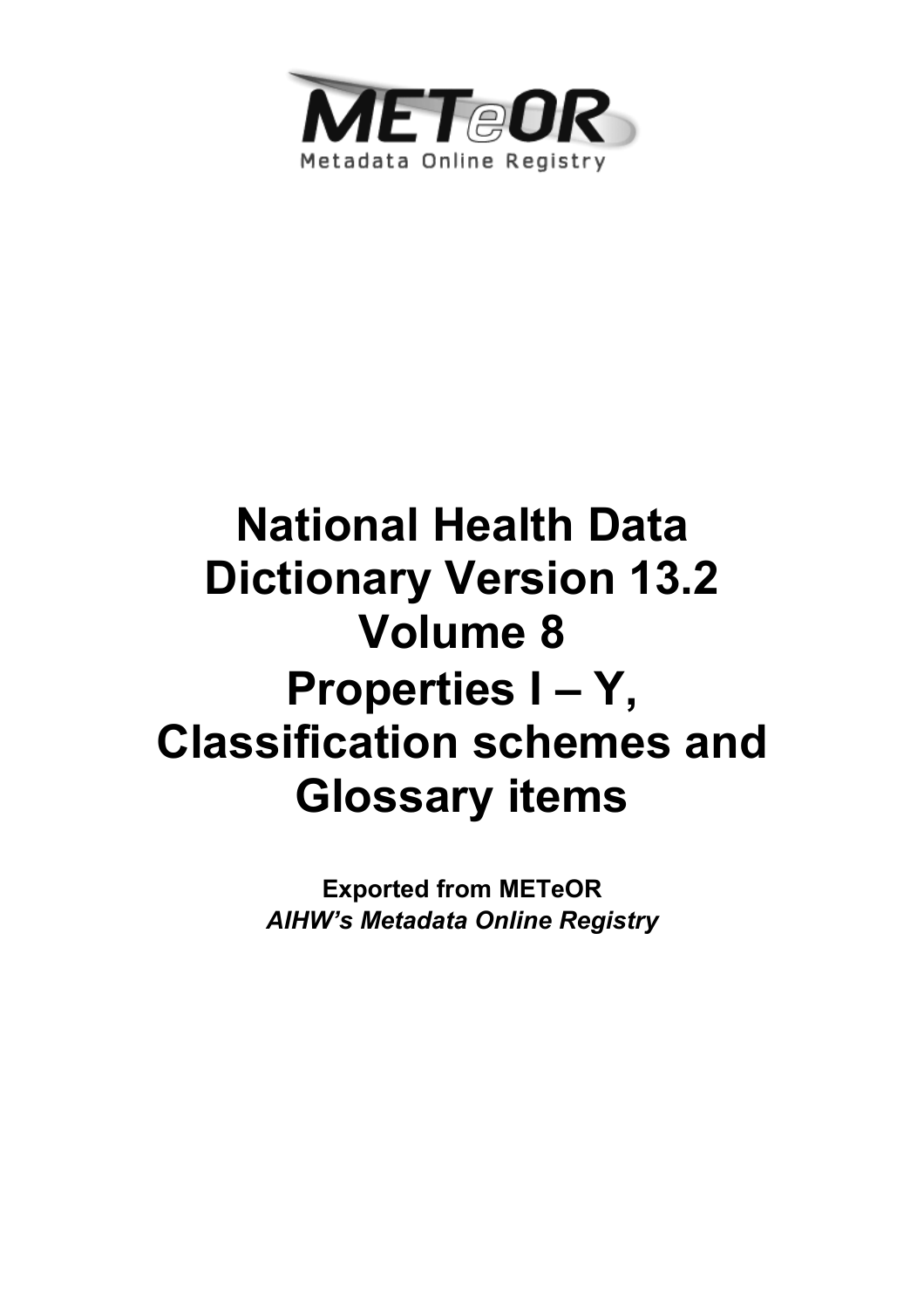#### © Australian Institute of Health and Welfare 2007

This work is copyright. Apart from any use as permitted under the *Copyright Act 1968*, no part may be reproduced without prior written permission from the Australian Institute of Health and Welfare. Requests and enquiries concerning reproduction and rights should be directed to the Head, Business Promotion and Media, Australian Institute of Health and Welfare, GPO Box 570, Canberra ACT 2601.

Any enquiries about or comments on this publication should be directed to:

National Data Development and Standards Unit Australian Institute of Health and Welfare GPO Box 570 Canberra ACT 2601 Email: datadevelopment@aihw.gov.au Phone: (02) 6244 1222 Fax: (02) 6244 1166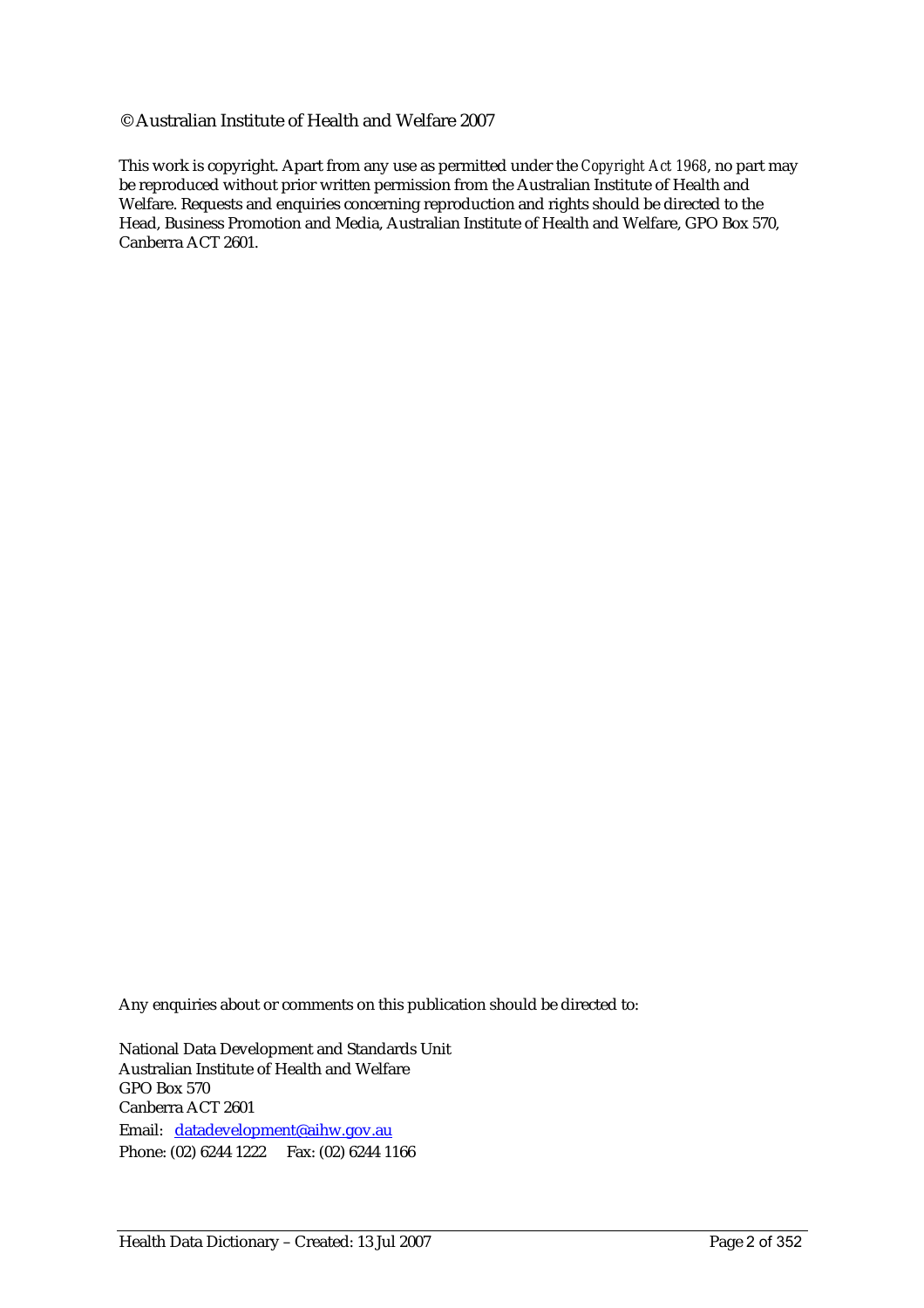# List of metadata items

| Independent living skills support services grants to non-government organisations13         |  |
|---------------------------------------------------------------------------------------------|--|
|                                                                                             |  |
|                                                                                             |  |
|                                                                                             |  |
|                                                                                             |  |
|                                                                                             |  |
|                                                                                             |  |
|                                                                                             |  |
|                                                                                             |  |
|                                                                                             |  |
|                                                                                             |  |
|                                                                                             |  |
|                                                                                             |  |
|                                                                                             |  |
|                                                                                             |  |
|                                                                                             |  |
|                                                                                             |  |
|                                                                                             |  |
|                                                                                             |  |
|                                                                                             |  |
|                                                                                             |  |
|                                                                                             |  |
|                                                                                             |  |
|                                                                                             |  |
|                                                                                             |  |
|                                                                                             |  |
|                                                                                             |  |
|                                                                                             |  |
|                                                                                             |  |
|                                                                                             |  |
|                                                                                             |  |
|                                                                                             |  |
|                                                                                             |  |
|                                                                                             |  |
|                                                                                             |  |
|                                                                                             |  |
|                                                                                             |  |
|                                                                                             |  |
| Mental health services grants to non-government organisations from non-health departments51 |  |
|                                                                                             |  |
|                                                                                             |  |
|                                                                                             |  |
|                                                                                             |  |
|                                                                                             |  |
|                                                                                             |  |
|                                                                                             |  |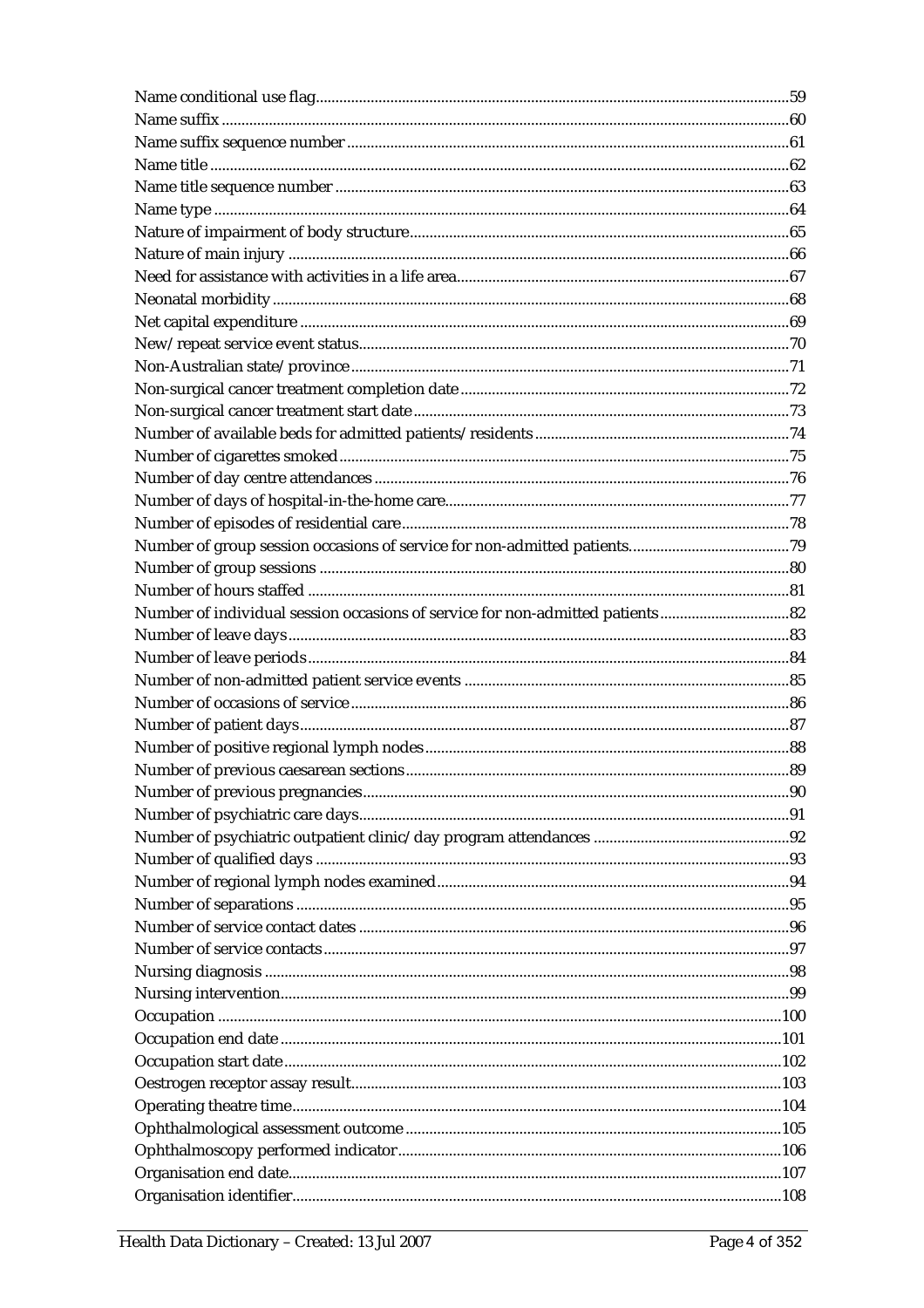| Other and unspecified mental health services grants to non-government organisations111 |  |
|----------------------------------------------------------------------------------------|--|
|                                                                                        |  |
|                                                                                        |  |
|                                                                                        |  |
|                                                                                        |  |
|                                                                                        |  |
|                                                                                        |  |
|                                                                                        |  |
|                                                                                        |  |
|                                                                                        |  |
|                                                                                        |  |
|                                                                                        |  |
|                                                                                        |  |
|                                                                                        |  |
|                                                                                        |  |
|                                                                                        |  |
|                                                                                        |  |
|                                                                                        |  |
|                                                                                        |  |
|                                                                                        |  |
|                                                                                        |  |
|                                                                                        |  |
| Pre-vocational training services grants for non-government organisations 133           |  |
|                                                                                        |  |
|                                                                                        |  |
|                                                                                        |  |
|                                                                                        |  |
|                                                                                        |  |
|                                                                                        |  |
|                                                                                        |  |
|                                                                                        |  |
|                                                                                        |  |
|                                                                                        |  |
|                                                                                        |  |
|                                                                                        |  |
|                                                                                        |  |
|                                                                                        |  |
|                                                                                        |  |
|                                                                                        |  |
|                                                                                        |  |
|                                                                                        |  |
|                                                                                        |  |
|                                                                                        |  |
|                                                                                        |  |
|                                                                                        |  |
|                                                                                        |  |
|                                                                                        |  |
|                                                                                        |  |
|                                                                                        |  |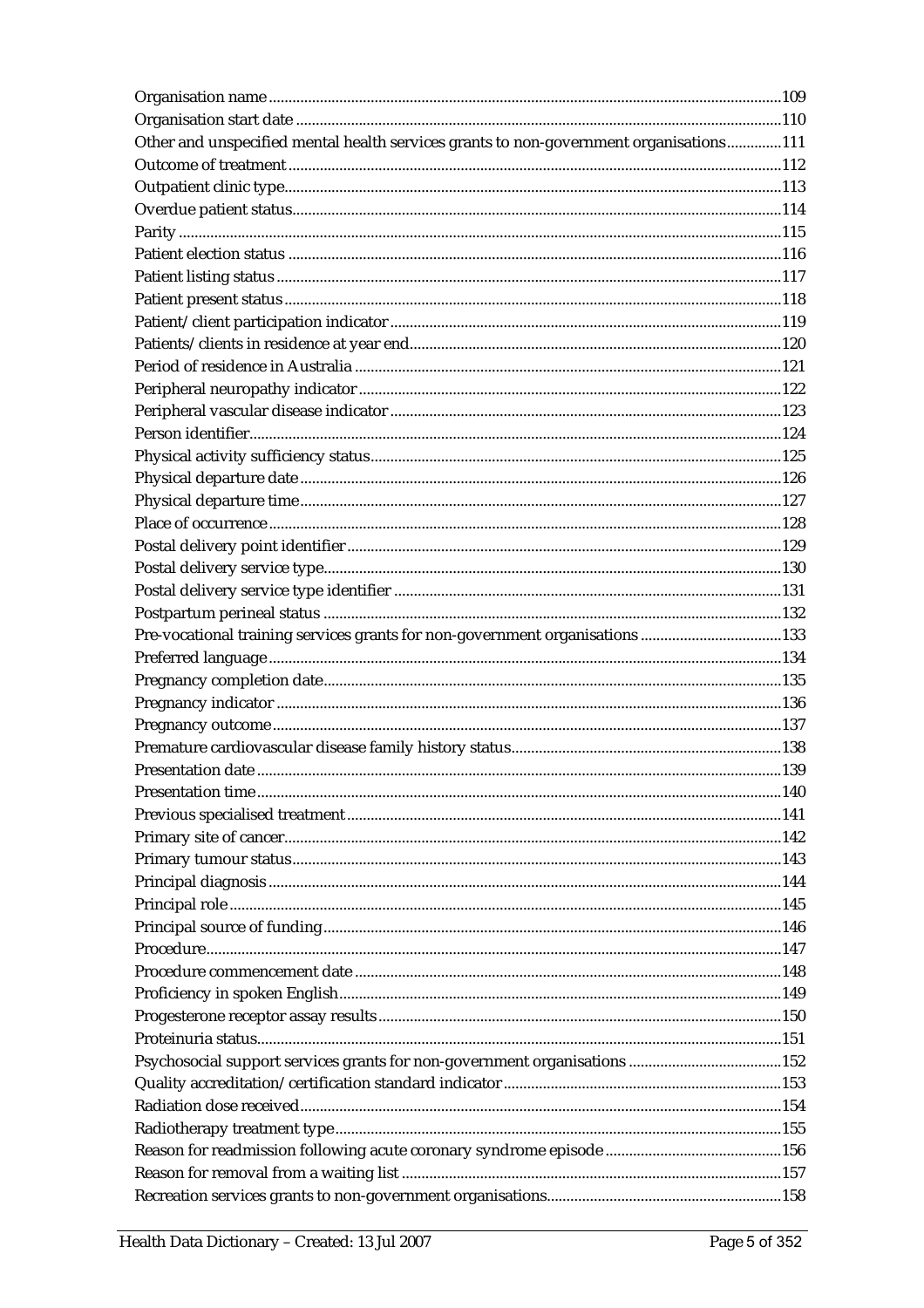| Self-help support groups services grants for non-government organisations175 |  |
|------------------------------------------------------------------------------|--|
|                                                                              |  |
|                                                                              |  |
|                                                                              |  |
|                                                                              |  |
|                                                                              |  |
|                                                                              |  |
|                                                                              |  |
|                                                                              |  |
|                                                                              |  |
|                                                                              |  |
|                                                                              |  |
|                                                                              |  |
|                                                                              |  |
|                                                                              |  |
|                                                                              |  |
|                                                                              |  |
|                                                                              |  |
|                                                                              |  |
|                                                                              |  |
|                                                                              |  |
|                                                                              |  |
|                                                                              |  |
|                                                                              |  |
|                                                                              |  |
|                                                                              |  |
|                                                                              |  |
|                                                                              |  |
|                                                                              |  |
|                                                                              |  |
|                                                                              |  |
|                                                                              |  |
|                                                                              |  |
|                                                                              |  |
|                                                                              |  |
|                                                                              |  |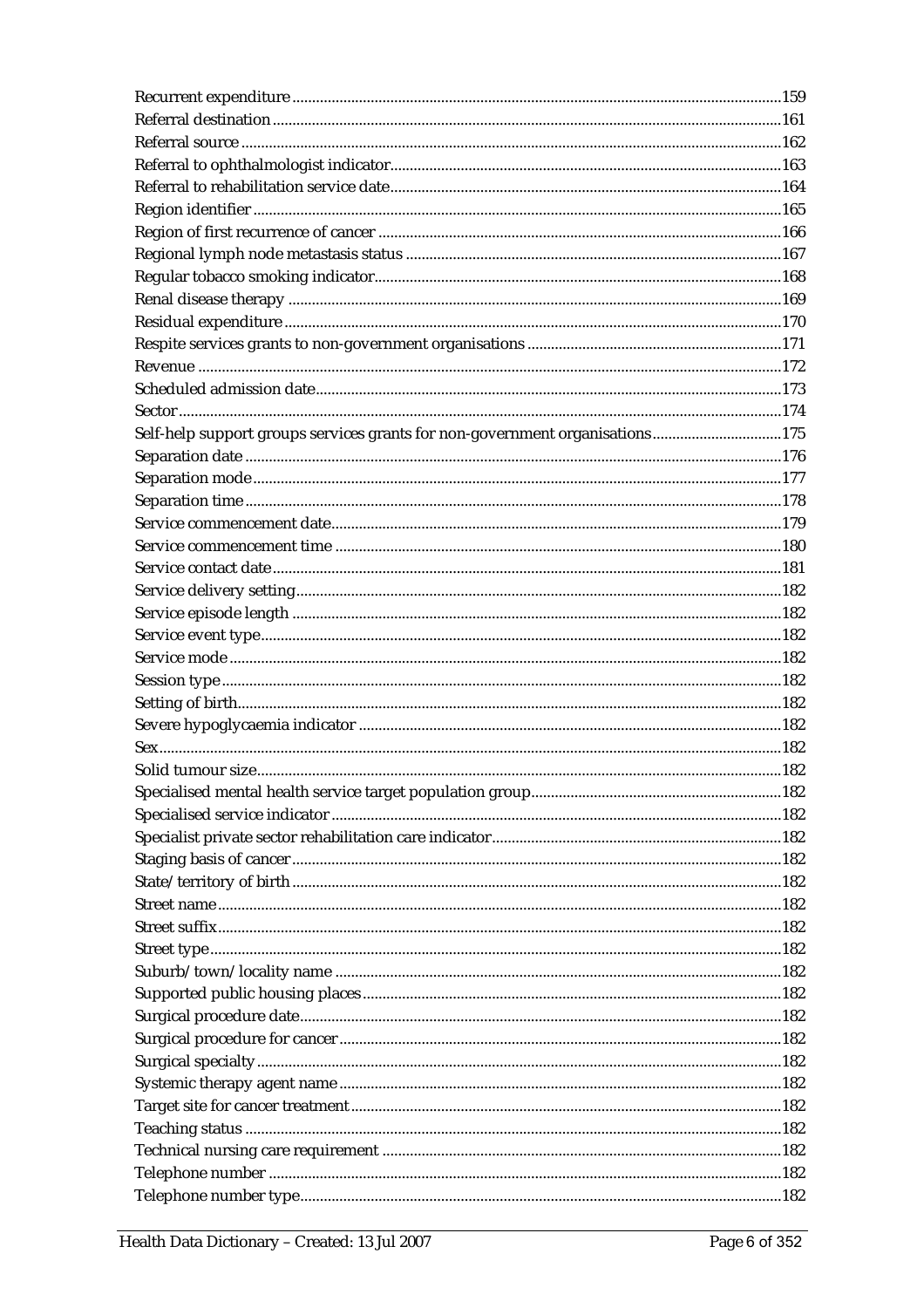| Upper limit of normal range for creatine kinase myocardial band isoenzyme 182                     |  |
|---------------------------------------------------------------------------------------------------|--|
|                                                                                                   |  |
|                                                                                                   |  |
|                                                                                                   |  |
|                                                                                                   |  |
|                                                                                                   |  |
|                                                                                                   |  |
|                                                                                                   |  |
|                                                                                                   |  |
|                                                                                                   |  |
|                                                                                                   |  |
|                                                                                                   |  |
|                                                                                                   |  |
|                                                                                                   |  |
|                                                                                                   |  |
|                                                                                                   |  |
|                                                                                                   |  |
|                                                                                                   |  |
|                                                                                                   |  |
|                                                                                                   |  |
| Australian and New Zealand Standard Classification of Occupations, First edition, 2006 182        |  |
|                                                                                                   |  |
|                                                                                                   |  |
|                                                                                                   |  |
| International Statistical Classification of Diseases and Related Health Problems, Tenth Revision, |  |
|                                                                                                   |  |
| International Union against Cancer TNM Classification of Malignant Tumours 5th edition  182       |  |
| North American Nursing Diagnosis Association (NANDA) Taxonomy 1997-1998182                        |  |
|                                                                                                   |  |
|                                                                                                   |  |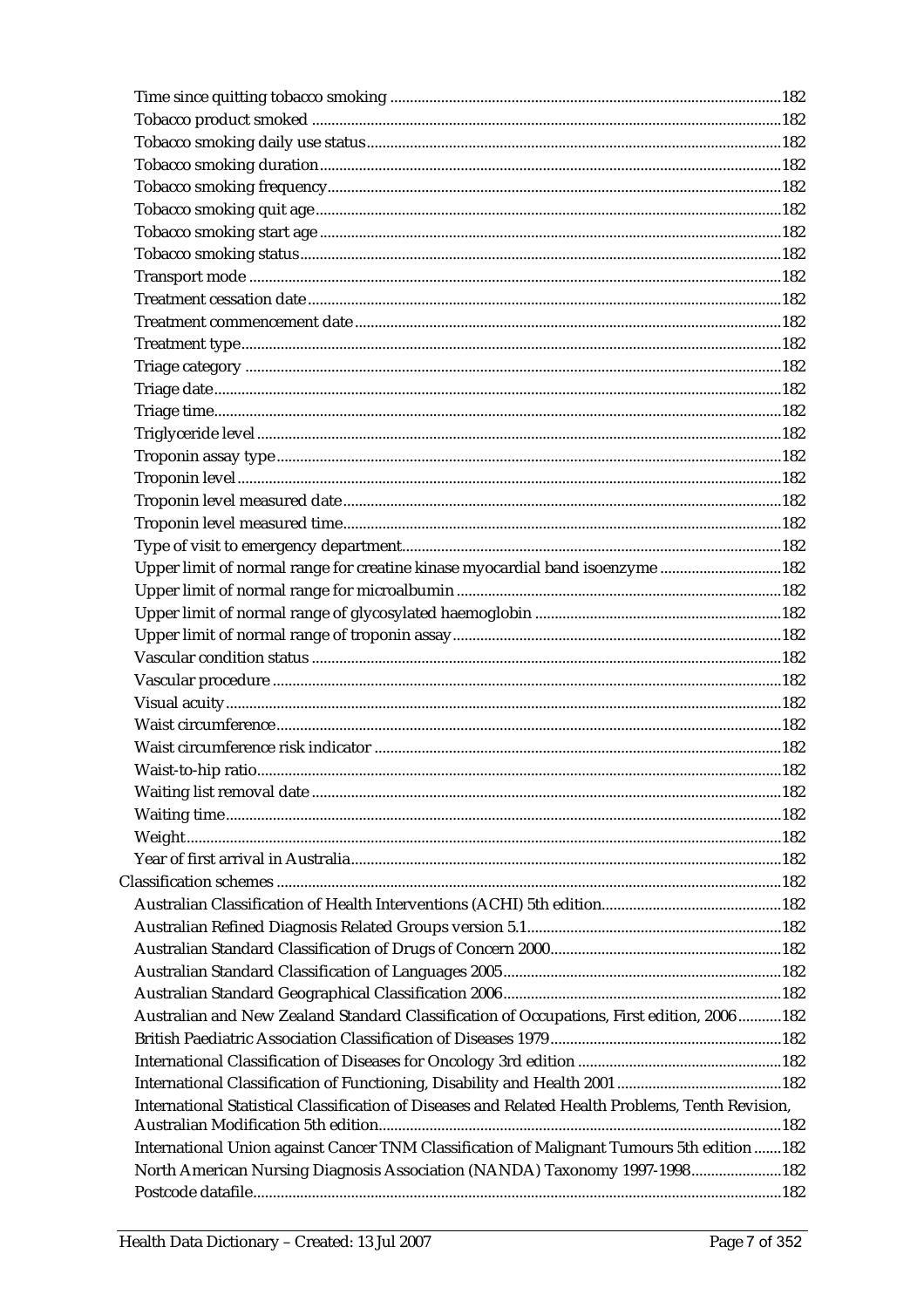| Self-Instructional Manual for Tumour Registrars Book 8 Antineoplastic Drugs, 3rd edition182 |
|---------------------------------------------------------------------------------------------|
|                                                                                             |
|                                                                                             |
|                                                                                             |
|                                                                                             |
|                                                                                             |
|                                                                                             |
|                                                                                             |
|                                                                                             |
|                                                                                             |
|                                                                                             |
|                                                                                             |
|                                                                                             |
|                                                                                             |
|                                                                                             |
|                                                                                             |
|                                                                                             |
|                                                                                             |
|                                                                                             |
|                                                                                             |
|                                                                                             |
|                                                                                             |
|                                                                                             |
|                                                                                             |
|                                                                                             |
|                                                                                             |
|                                                                                             |
|                                                                                             |
|                                                                                             |
|                                                                                             |
|                                                                                             |
|                                                                                             |
|                                                                                             |
|                                                                                             |
|                                                                                             |
|                                                                                             |
|                                                                                             |
|                                                                                             |
|                                                                                             |
|                                                                                             |
|                                                                                             |
|                                                                                             |
|                                                                                             |
|                                                                                             |
|                                                                                             |
|                                                                                             |
|                                                                                             |
|                                                                                             |
|                                                                                             |
|                                                                                             |
|                                                                                             |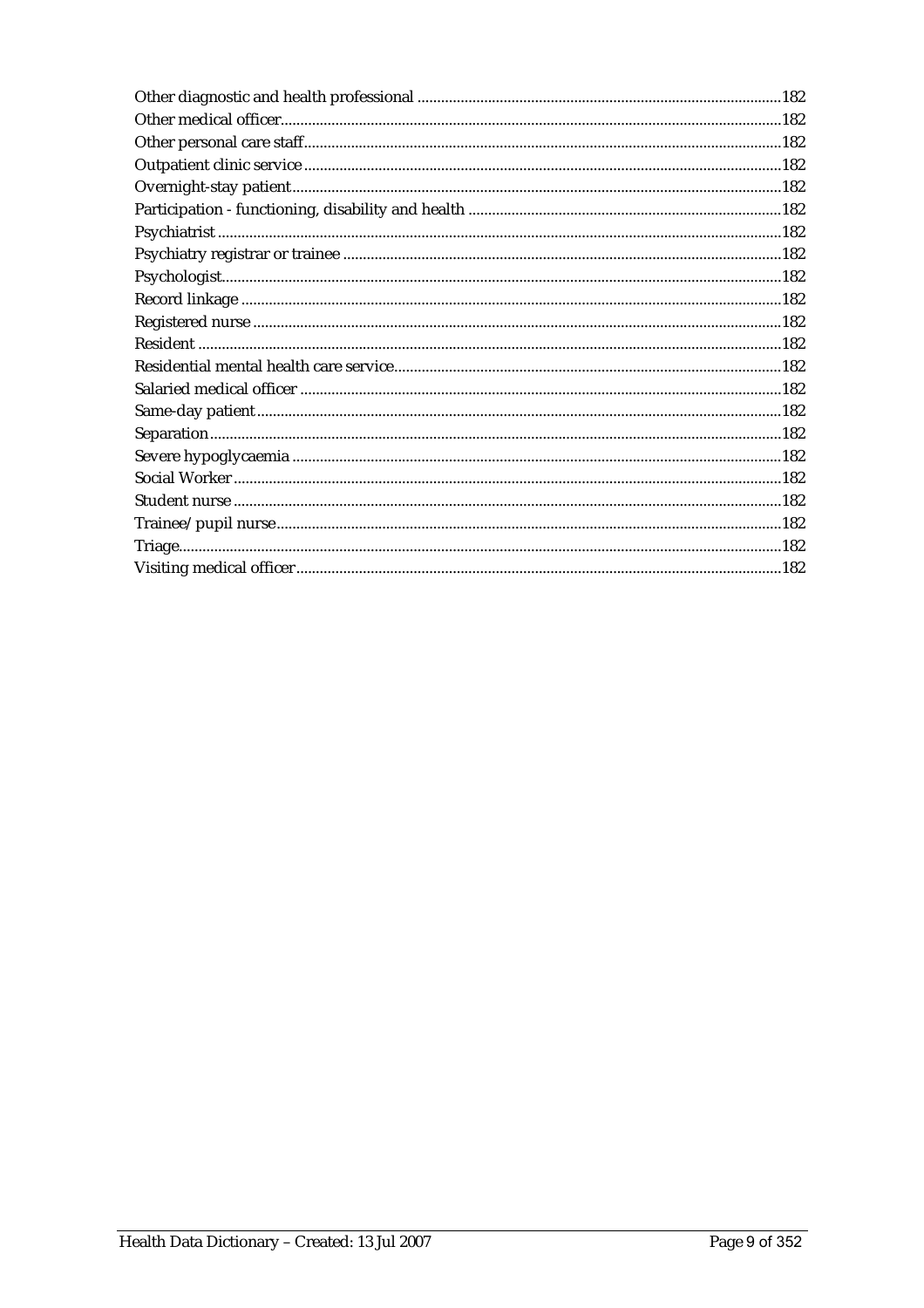# **Properties**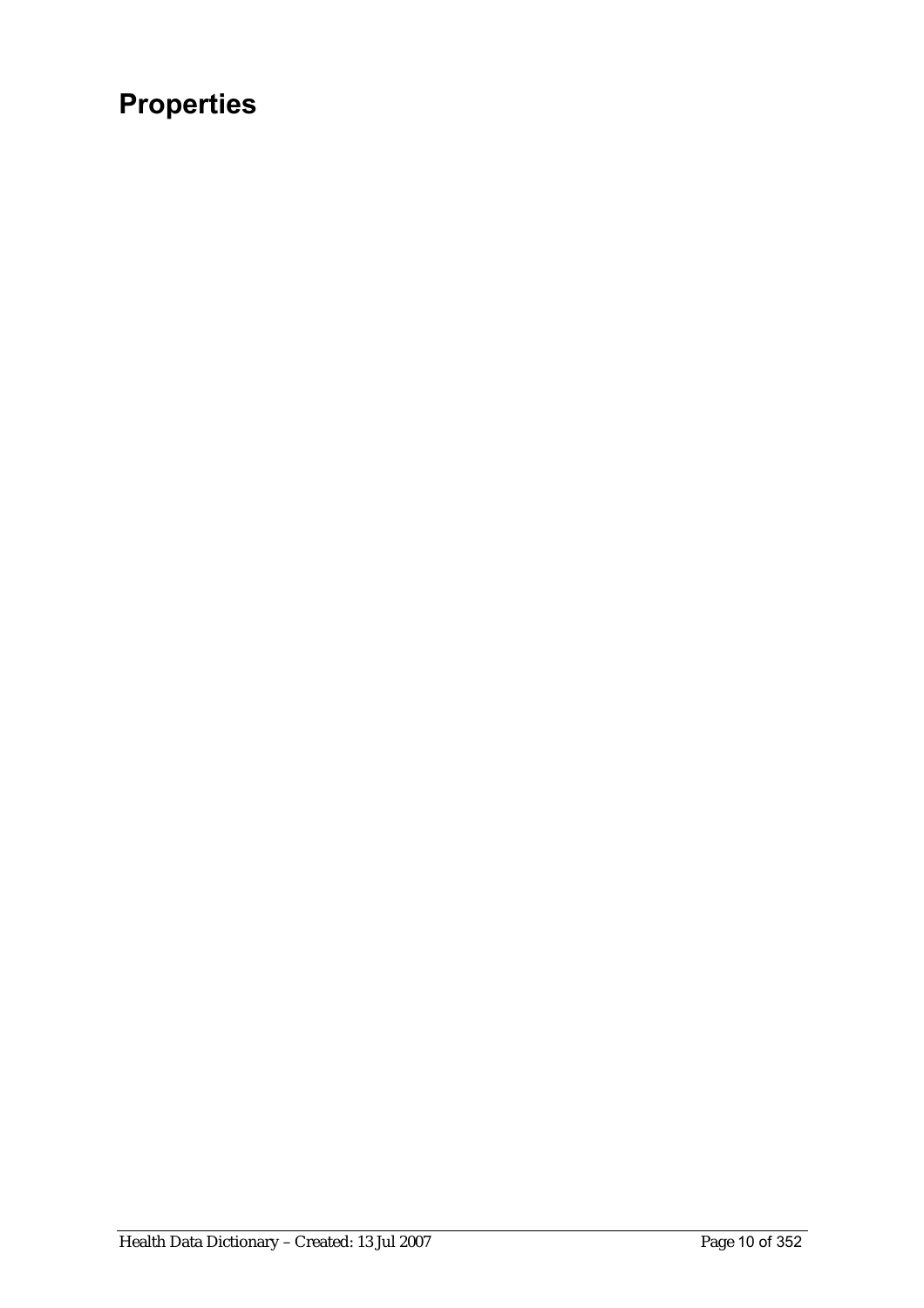# **Identifier type**

### **Identifying and definitional attributes**

| Metadata item type:         | Property                                                                                                           |
|-----------------------------|--------------------------------------------------------------------------------------------------------------------|
| <b>METeOR</b> identifier:   | 269094                                                                                                             |
| <b>Registration status:</b> | NHIG, Standard 01/03/2005                                                                                          |
| Definition:                 | The class of identifier based on the extent to which it applies across<br>geographic or administrative boundaries. |
| Property group:             | Identifier characteristics                                                                                         |

### **Source and reference attributes**

| Submitting organisation:                             | Australian Institute of Health and Welfare                    |
|------------------------------------------------------|---------------------------------------------------------------|
| <b>Relational attributes</b>                         |                                                               |
| Data Element Concepts<br>implementing this Property: | Person (identifier)—identifier type NHIG, Standard 01/03/2005 |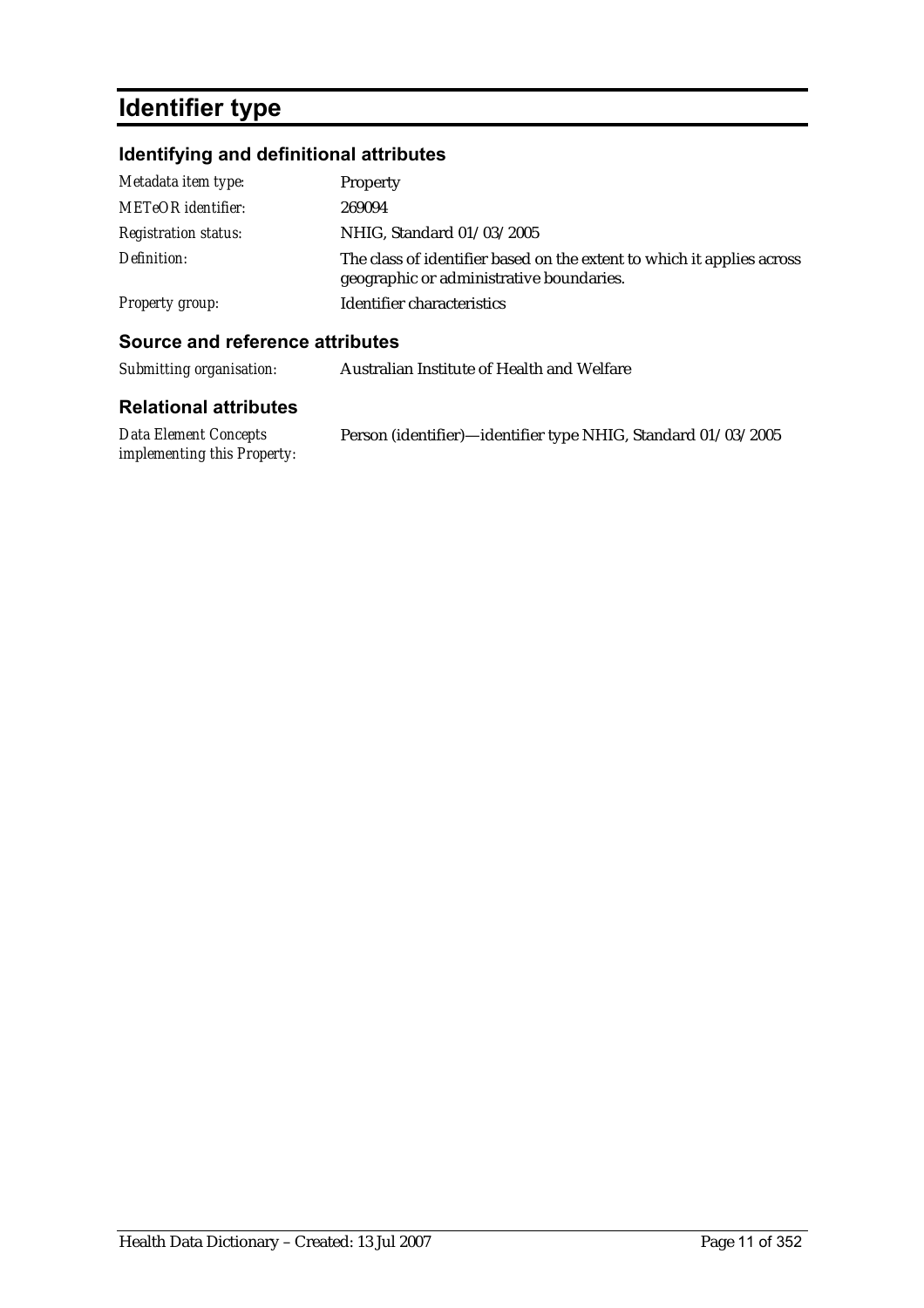# **Implementation of National standards for mental health services status**

#### **Identifying and definitional attributes**

| Metadata item type:         | Property                                                                      |
|-----------------------------|-------------------------------------------------------------------------------|
| <b>METeOR</b> identifier:   | 287789                                                                        |
| <b>Registration status:</b> | NHIG, Standard 08/12/2004                                                     |
| Definition:                 | Indicator of National standards for mental health services<br>implementation. |
| <b>Property group:</b>      | Performance indicators                                                        |

#### **Source and reference attributes**

| Submitting organisation: | Australian Institute of Health and Welfare |
|--------------------------|--------------------------------------------|
|--------------------------|--------------------------------------------|

| Data Element Concepts              | Specialised mental health service unit—implementation of National |
|------------------------------------|-------------------------------------------------------------------|
| <i>implementing this Property:</i> | standards for mental health services status NHIG, Standard        |
|                                    | 08/12/2004                                                        |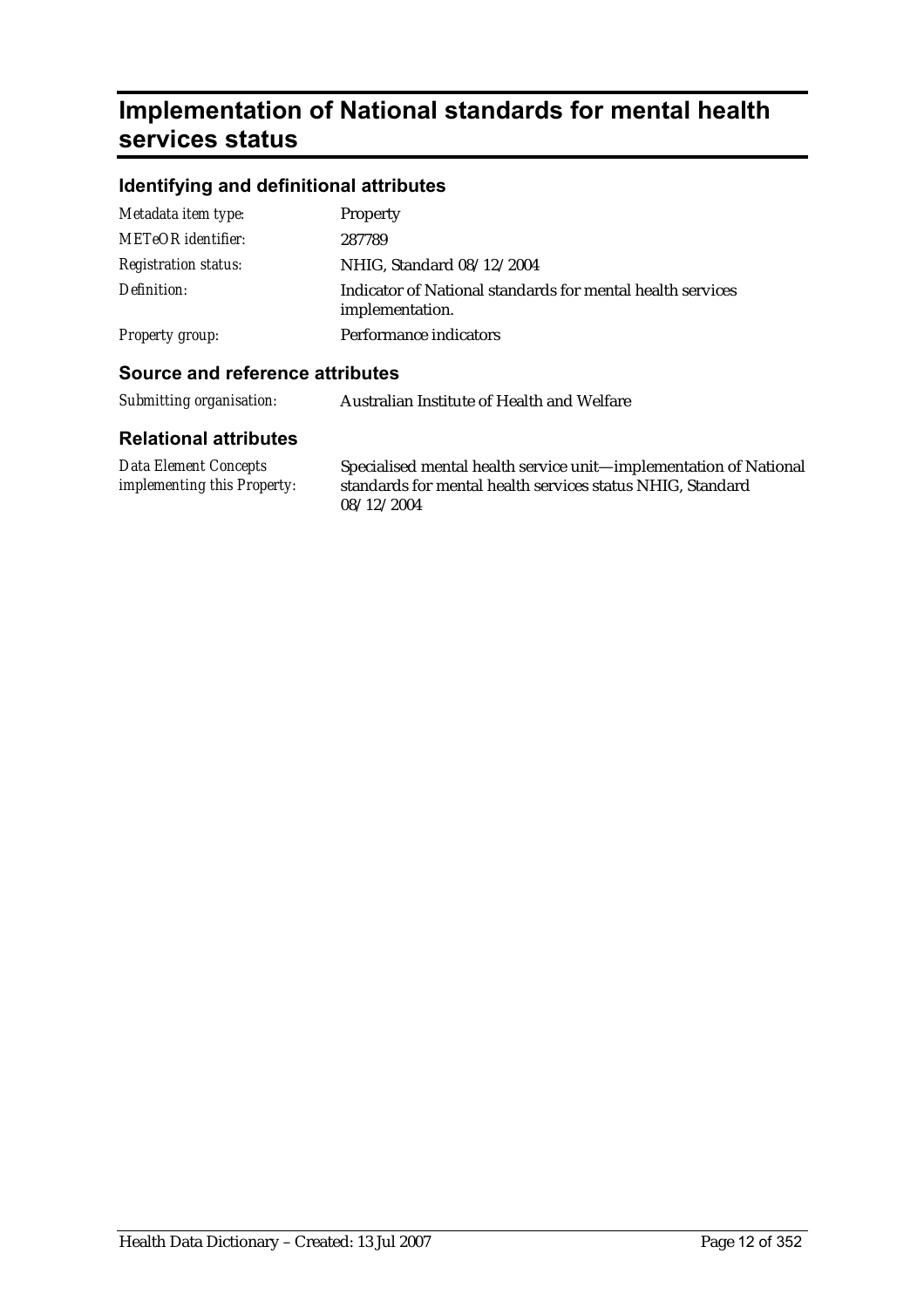# **Independent living skills support services grants to nongovernment organisations**

#### **Identifying and definitional attributes**

| Ostronom stad nafanaran a attullaritan |                                                                                                        |
|----------------------------------------|--------------------------------------------------------------------------------------------------------|
| Property group:                        | <b>Funding characteristics</b>                                                                         |
| Definition:                            | Grants made to non-government organisations for the provision of<br>independent living skills support. |
| <b>Registration status:</b>            | NHIG, Standard 08/12/2004                                                                              |
| <b>METeOR</b> identifier:              | 287744                                                                                                 |
| Metadata item type:                    | <b>Property</b>                                                                                        |

#### **Source and reference attributes**

| Submitting organisation: | Australian Institute of Health and Welfare |
|--------------------------|--------------------------------------------|
|                          |                                            |

| Data Element Concepts              | Specialised mental health service organisation—independent living |
|------------------------------------|-------------------------------------------------------------------|
| <i>implementing this Property:</i> | skills support services grants to non-government organisations    |
|                                    | NHIG, Standard 08/12/2004                                         |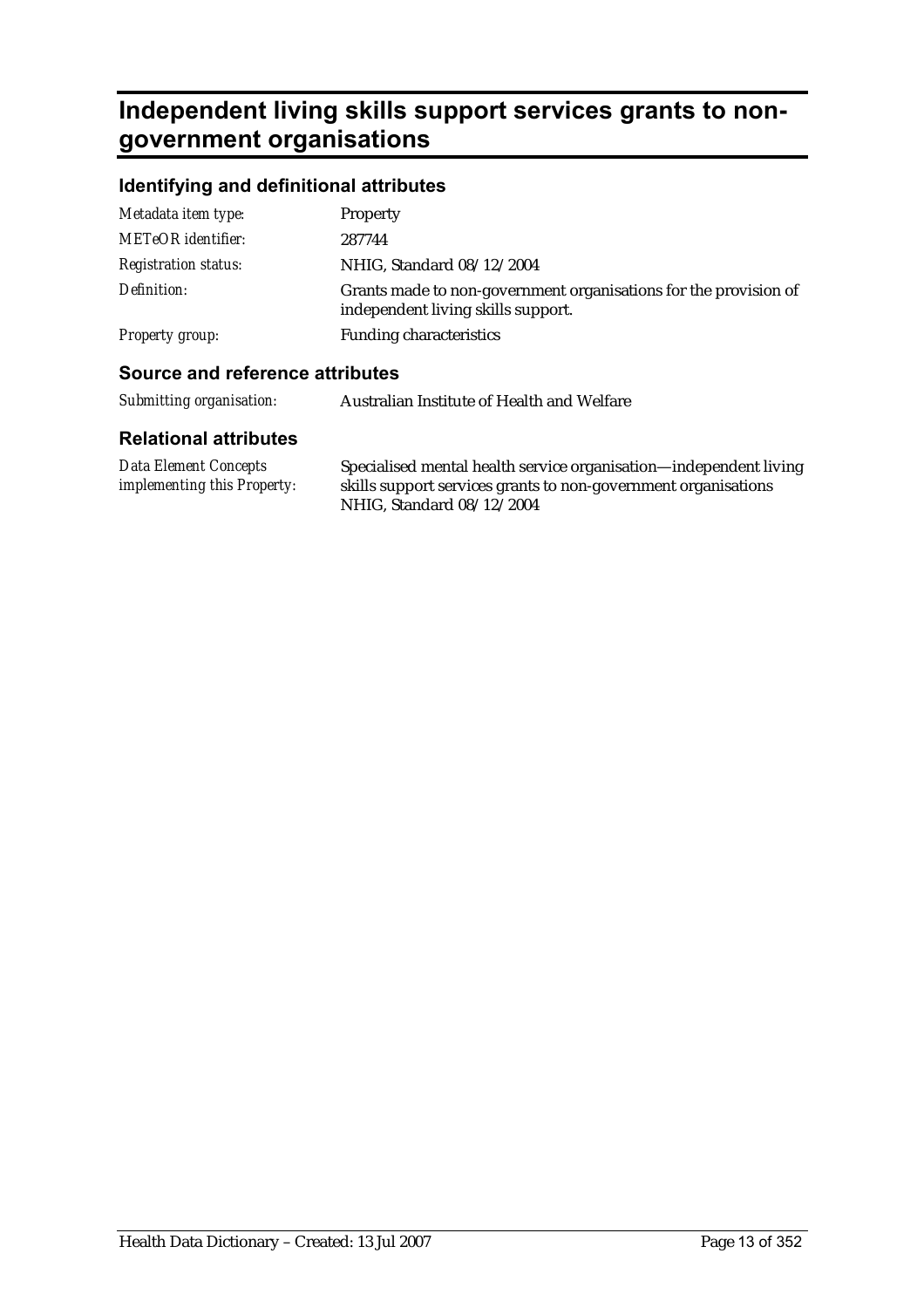# **Indicator procedure**

#### **Identifying and definitional attributes**

| Metadata item type:         | Property                                                                                     |
|-----------------------------|----------------------------------------------------------------------------------------------|
| <b>METeOR</b> identifier:   | 269365                                                                                       |
| <i>Registration status:</i> | NHIG, Standard 01/03/2005                                                                    |
| Definition:                 | The type of procedure that is high volume and often associated<br>with long waiting periods. |
| <b>Property group:</b>      | Service provision event                                                                      |

#### **Source and reference attributes**

*Submitting organisation:* Australian Institute of Health and Welfare

#### **Relational attributes**

*Data Element Concepts implementing this Property:* Elective surgery waiting list episode—indicator procedure NHIG, Standard 01/03/2005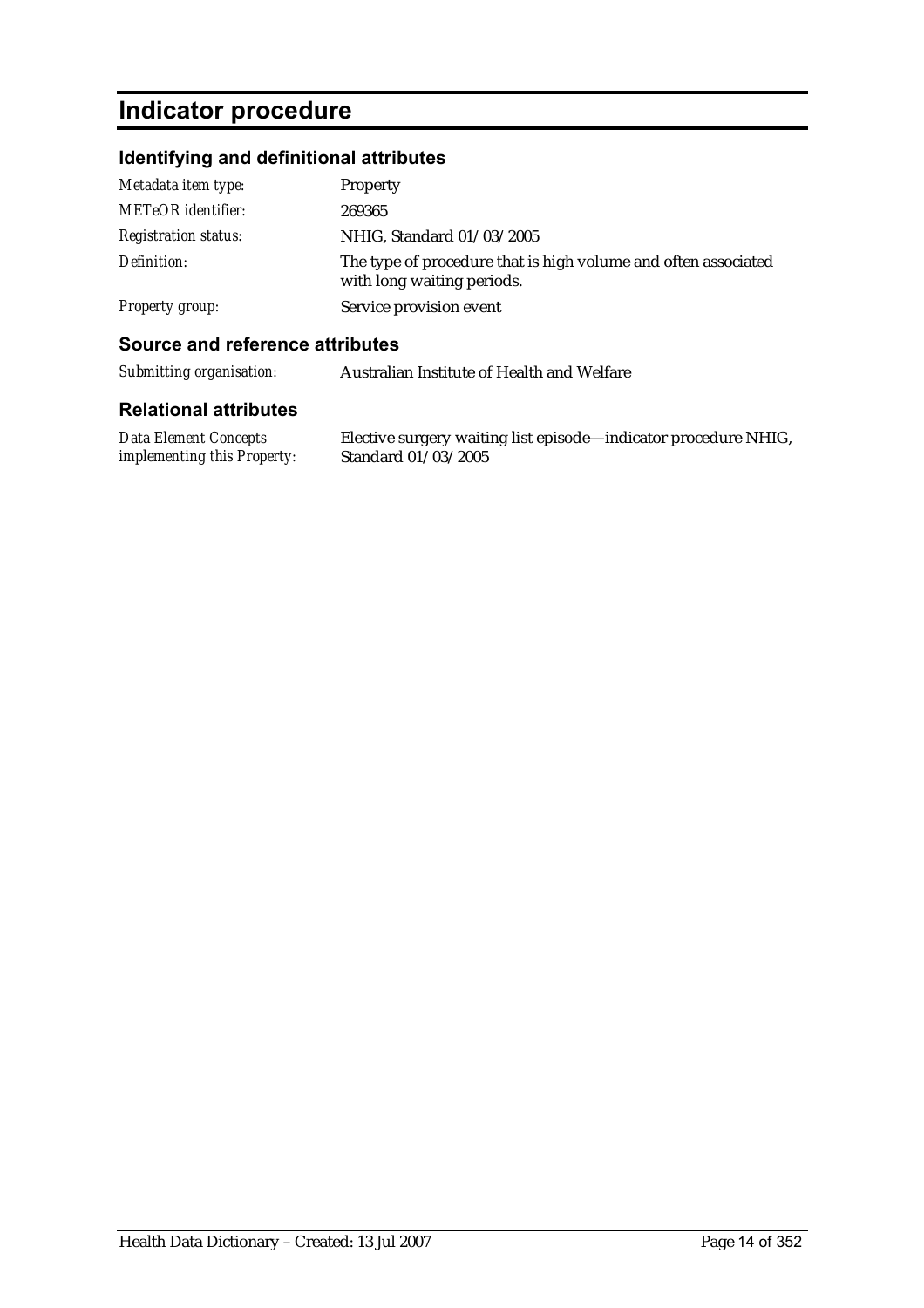# **Indigenous status**

### **Identifying and definitional attributes**

| Metadata item type:             | Property                                                                                |
|---------------------------------|-----------------------------------------------------------------------------------------|
| METeOR identifier:              | 269161                                                                                  |
| <b>Registration status:</b>     | NHIG, Standard 01/03/2005<br>NCSIMG, Standard 01/03/2005<br>NHDAMG, Standard 22/10/2005 |
| Definition:                     | An indicator of identification as an Aboriginal and/or Torres Strait<br>Islander.       |
| <i>Property group:</i>          | Demographic/social/cultural characteristics                                             |
| Source and reference attributes |                                                                                         |
| Submitting organisation:        | Australian Institute of Health and Welfare                                              |

| Data Element Concepts              | Person-Indigenous status NHIG, Standard 01/03/2005 |
|------------------------------------|----------------------------------------------------|
| <i>implementing this Property:</i> | NCSIMG, Standard 01/03/2005                        |
|                                    | NHDAMG, Standard 01/03/2005                        |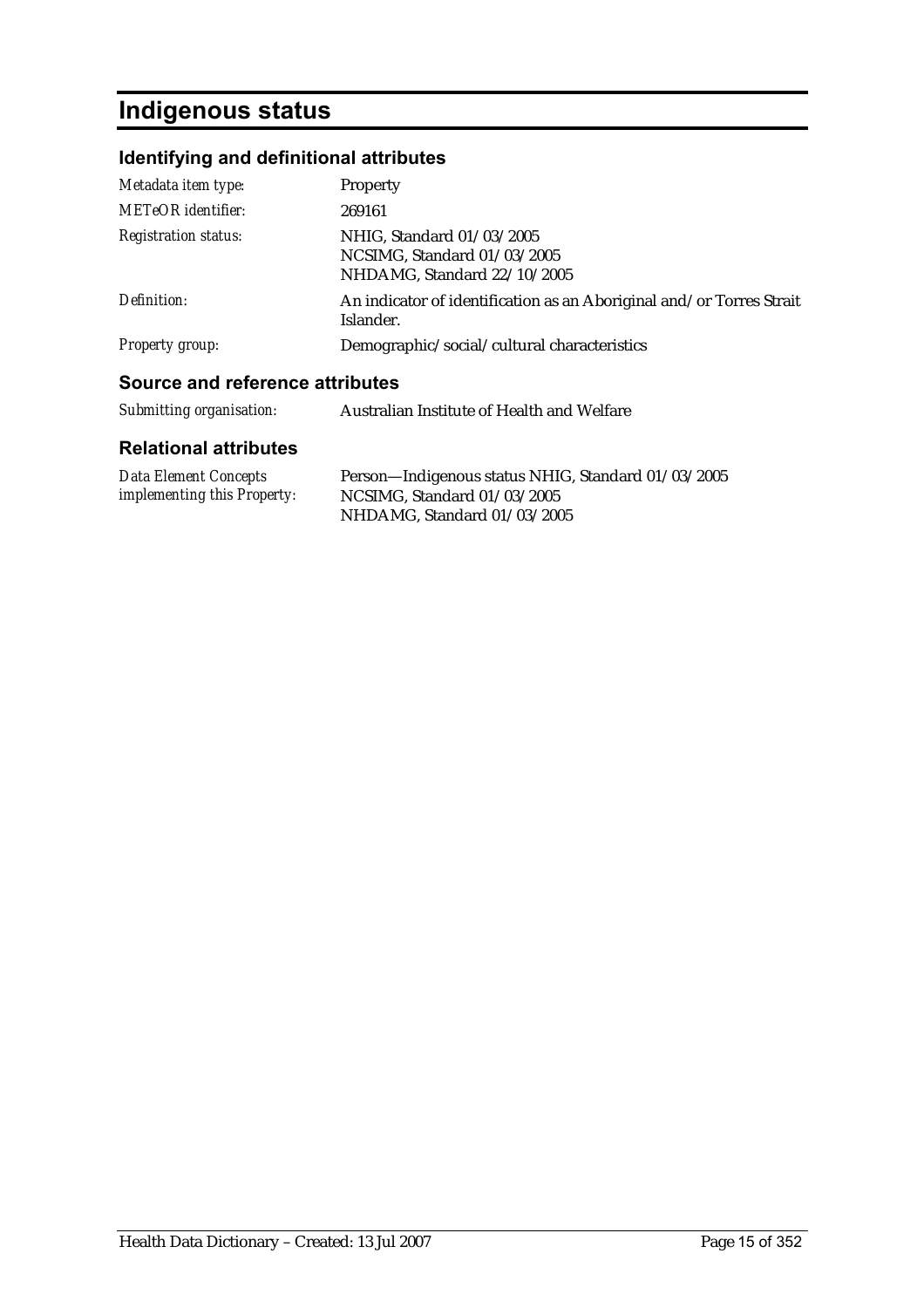# **Informal carer existence indicator**

### **Identifying and definitional attributes**

| Metadata item type:             | <b>Property</b>                                                                                    |
|---------------------------------|----------------------------------------------------------------------------------------------------|
| <b>METeOR</b> identifier:       | 313244                                                                                             |
| <b>Registration status:</b>     | NHIG. Standard 04/07/2007<br>NCSIMG, Standard 02/05/2006                                           |
| Definition:                     | An indicator of whether or not an informal carer exists.                                           |
| <i>Property group:</i>          | Service provision event                                                                            |
| Source and reference attributes |                                                                                                    |
| Submitting organisation:        | Australian Institute of Health and Welfare                                                         |
| <b>Relational attributes</b>    |                                                                                                    |
| Related metadata references:    | Supersedes Carer availability status NHIG, Superseded<br>04/07/2007, NCSIMG, Superseded 02/05/2006 |

*Data Element Concepts implementing this Property:* Person—informal carer existence indicator NHIG, Standard 04/07/2007 NCSIMG, Standard 02/05/2006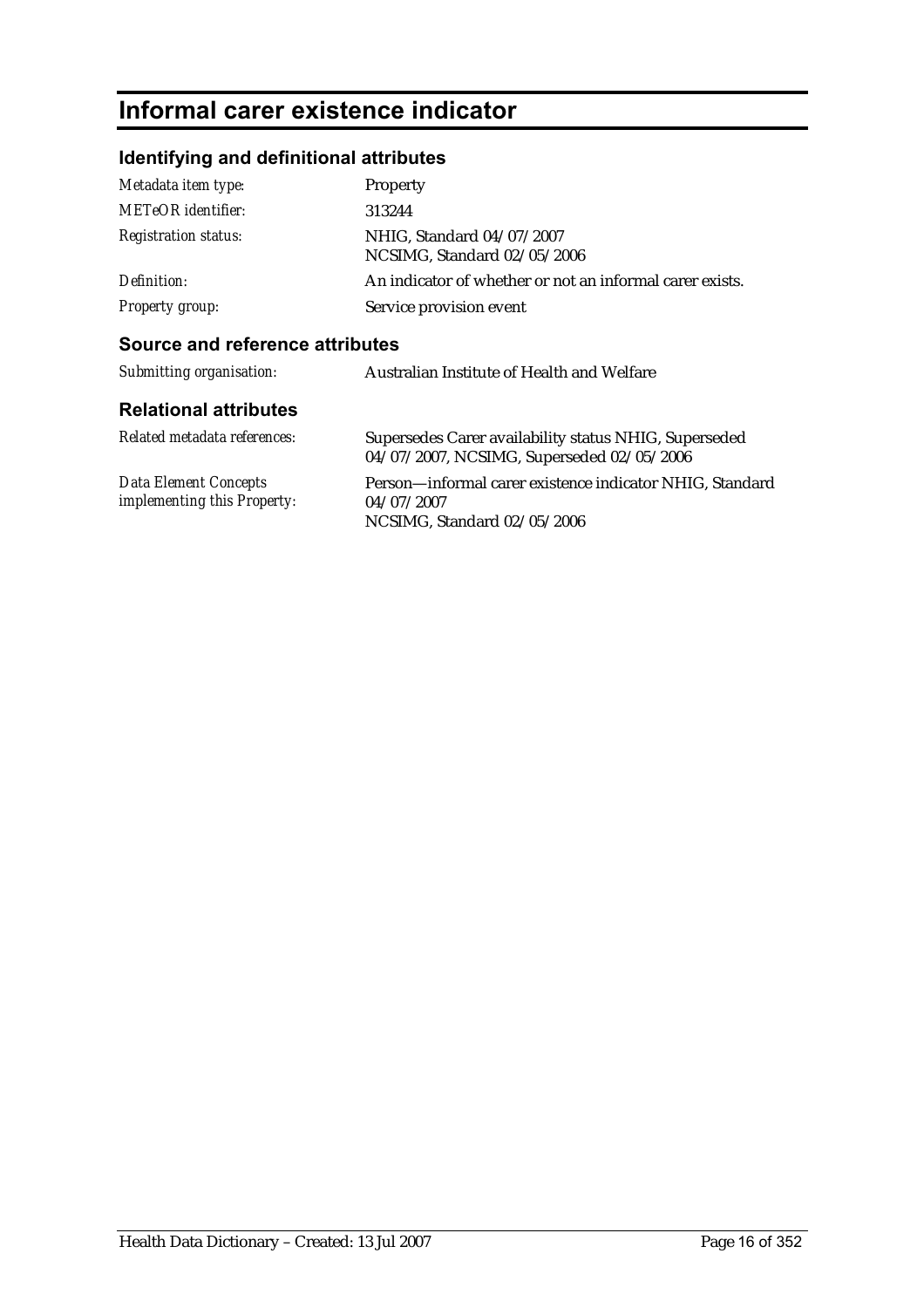# **Initial visit since diagnosis indicator**

### **Identifying and definitional attributes**

| Metadata item type:             | <b>Property</b>                                                                                                                     |
|---------------------------------|-------------------------------------------------------------------------------------------------------------------------------------|
| <b>METeOR</b> identifier:       | 303970                                                                                                                              |
| <b>Registration status:</b>     | NHIG. Standard 22/09/2005                                                                                                           |
| Definition:                     | An indicator of whether a visit to a health professional in<br>relation to a specific condition is the first visit since diagnosis. |
| <b>Property group:</b>          | Service provision event                                                                                                             |
| Source and reference attributes |                                                                                                                                     |
| Submitting organisation:        | Australian Institute of Health and Welfare                                                                                          |
| <b>Relational attributes</b>    |                                                                                                                                     |
| Related metadata references:    | Supersedes Initial visit since diagnosis NHIG, Superseded<br>22/09/2005                                                             |

*Data Element Concepts implementing this Property:* Patient—initial visit since diagnosis indicator (diabetes mellitus) NHIG, Standard 21/09/2005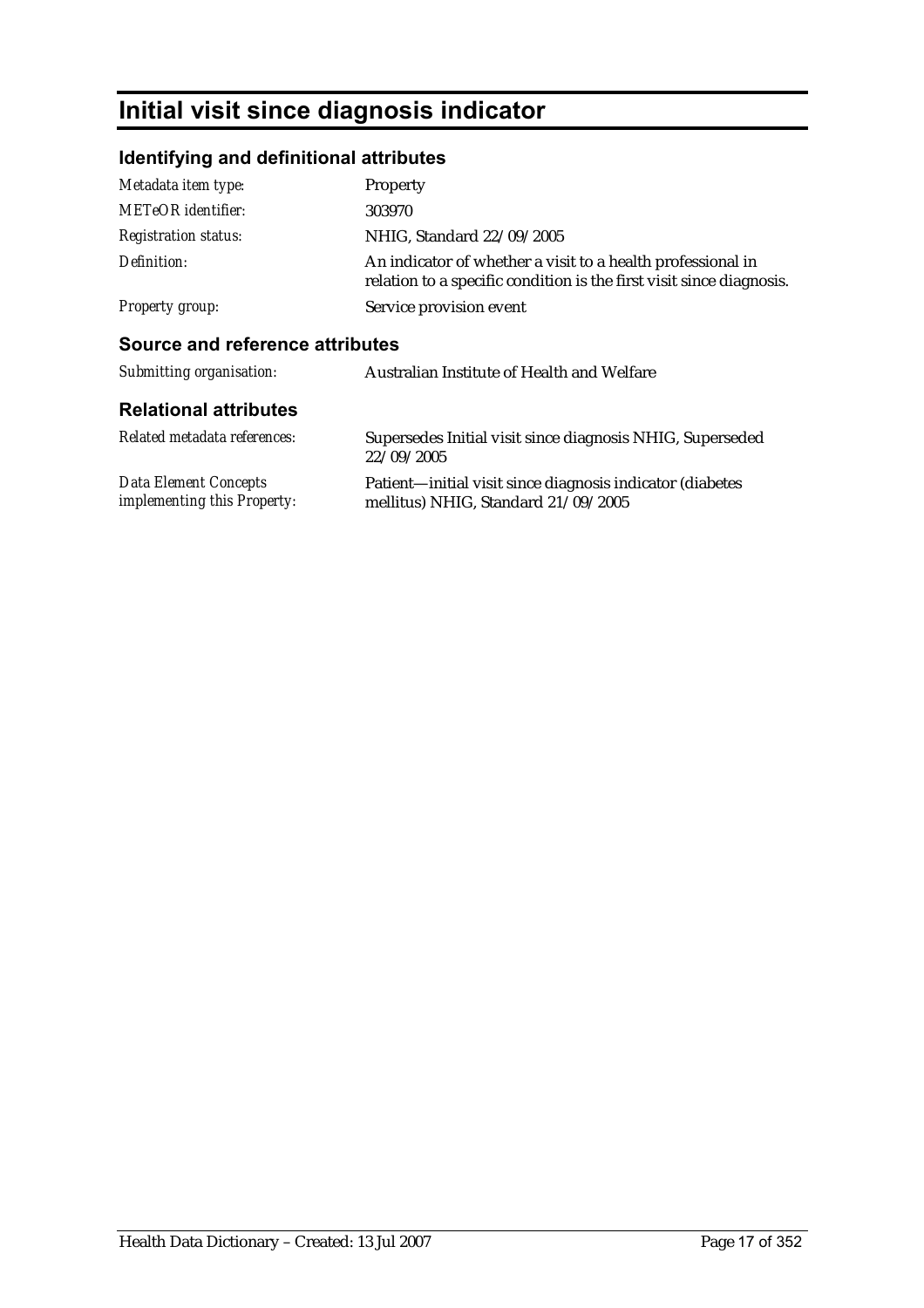# **Injecting drug use status**

### **Identifying and definitional attributes**

| Metadata item type:         | Property                                                                       |
|-----------------------------|--------------------------------------------------------------------------------|
| <b>METeOR</b> identifier:   | 269129                                                                         |
| <b>Registration status:</b> | NHIG, Standard 01/03/2005                                                      |
| Definition:                 | An indicator of the administration of psychoactive substances by<br>injection. |
| Property group:             | Lifestyle characteristics                                                      |

#### **Source and reference attributes**

| Submitting organisation: | Australian Institute of Health and Welfare |
|--------------------------|--------------------------------------------|
|                          |                                            |

| Data Element Concepts              | Client-injecting drug use status NHIG, Standard 01/03/2005 |
|------------------------------------|------------------------------------------------------------|
| <i>implementing this Property:</i> |                                                            |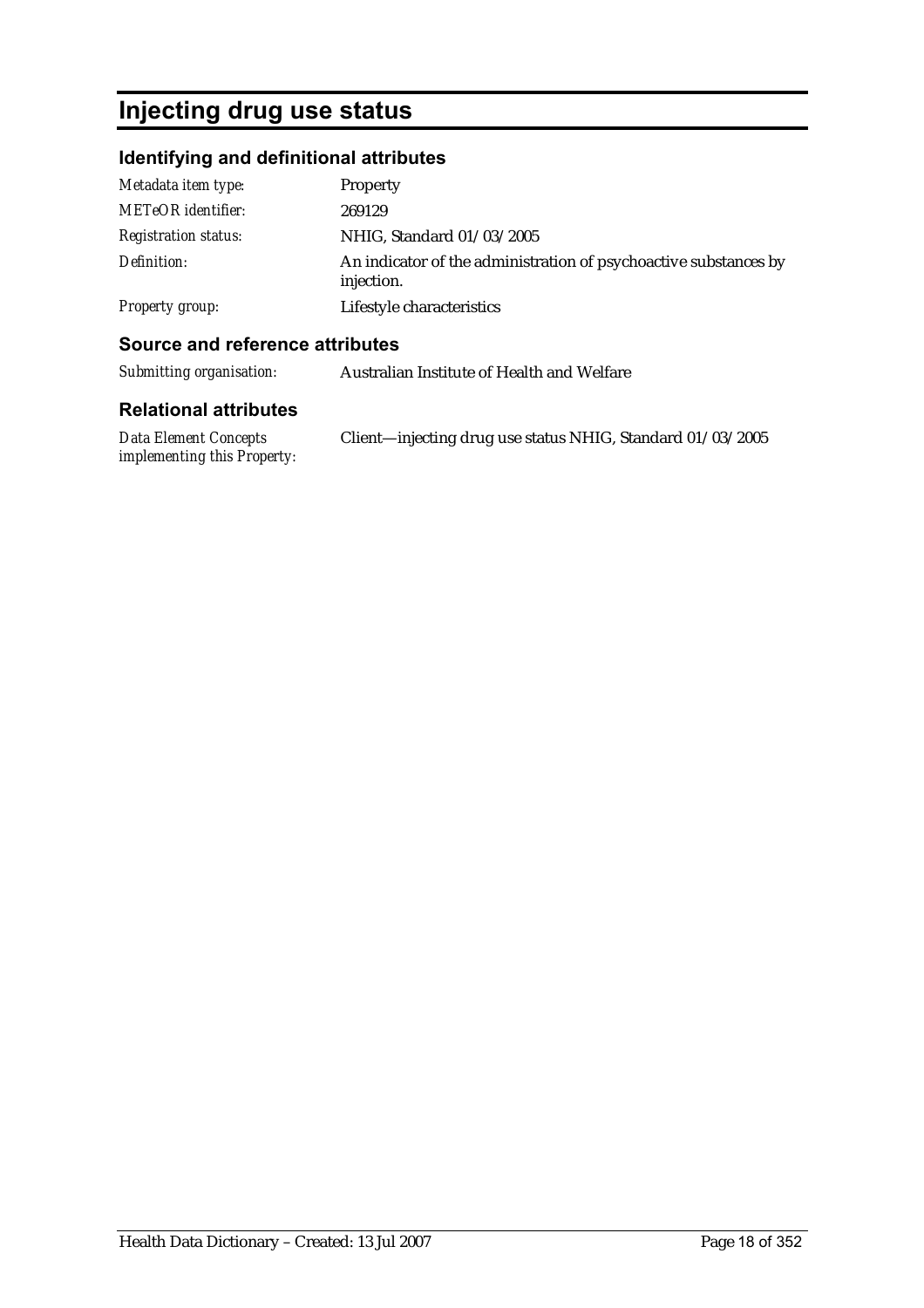### **Insulin start date**

### **Identifying and definitional attributes**

| Metadata item type:         | Property                                        |
|-----------------------------|-------------------------------------------------|
| <b>METeOR</b> identifier:   | 269048                                          |
| <b>Registration status:</b> | NHIG, Standard 01/03/2005                       |
| Definition:                 | The date on which insulin injections commenced. |
| <b>Property group:</b>      | Health and wellbeing                            |

#### **Source and reference attributes**

*Submitting organisation:* Australian Institute of Health and Welfare

| Data Element Concepts              | Patient-insulin start date NHIG, Standard 01/03/2005 |
|------------------------------------|------------------------------------------------------|
| <i>implementing this Property:</i> |                                                      |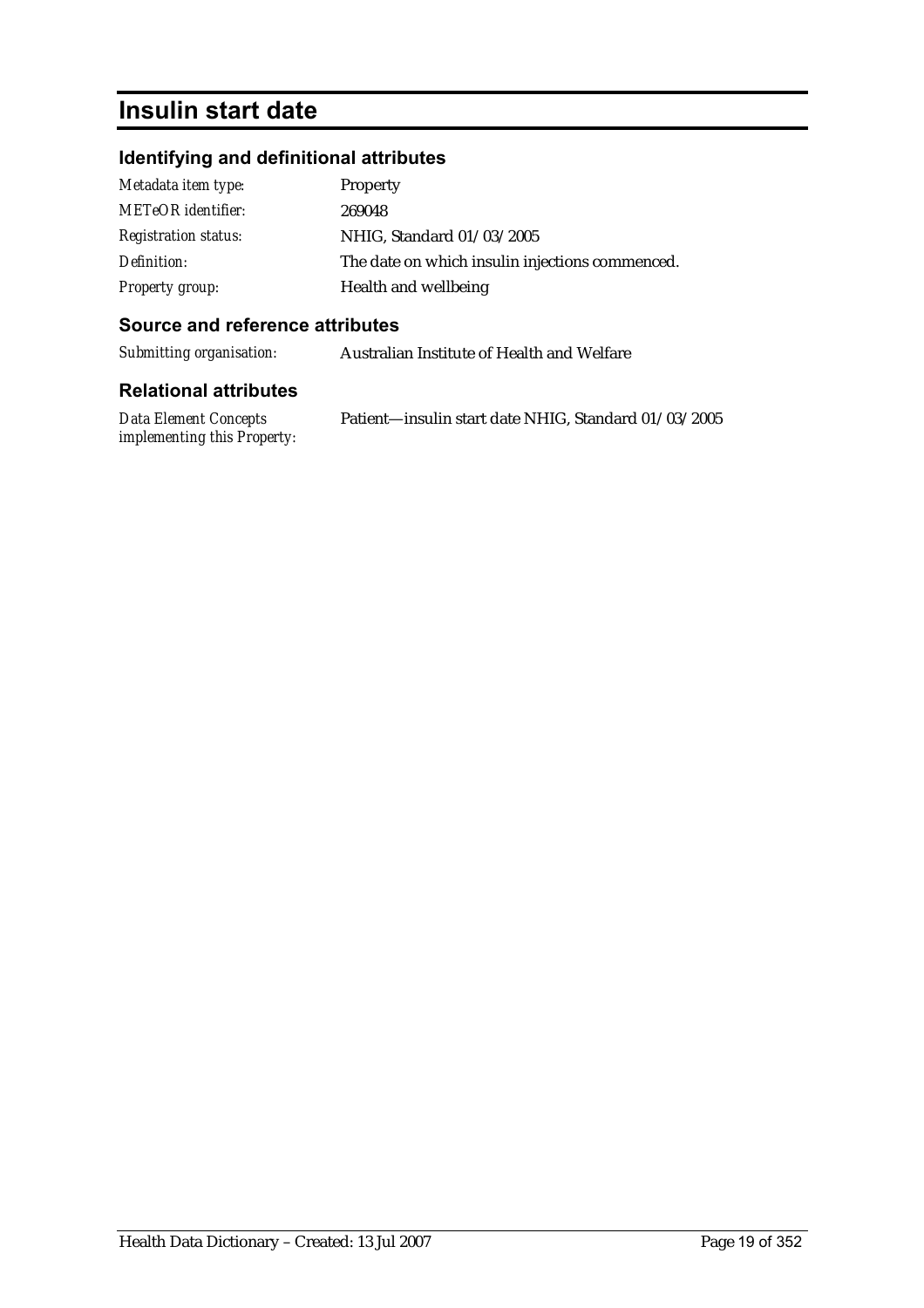# **Intended length of hospital stay**

#### **Identifying and definitional attributes**

| Metadata item type:         | <b>Property</b>                              |
|-----------------------------|----------------------------------------------|
| <b>METeOR</b> identifier:   | 269327                                       |
| <b>Registration status:</b> | NHIG, Standard 01/03/2005                    |
| Definition:                 | The expected duration of a stay in hospital. |
| <b>Property group:</b>      | Service provision event                      |

#### **Source and reference attributes**

*Submitting organisation:* Australian Institute of Health and Welfare

#### **Relational attributes**

*Data Element Concepts implementing this Property:*

Episode of admitted patient care—intended length of hospital stay NHIG, Standard 01/03/2005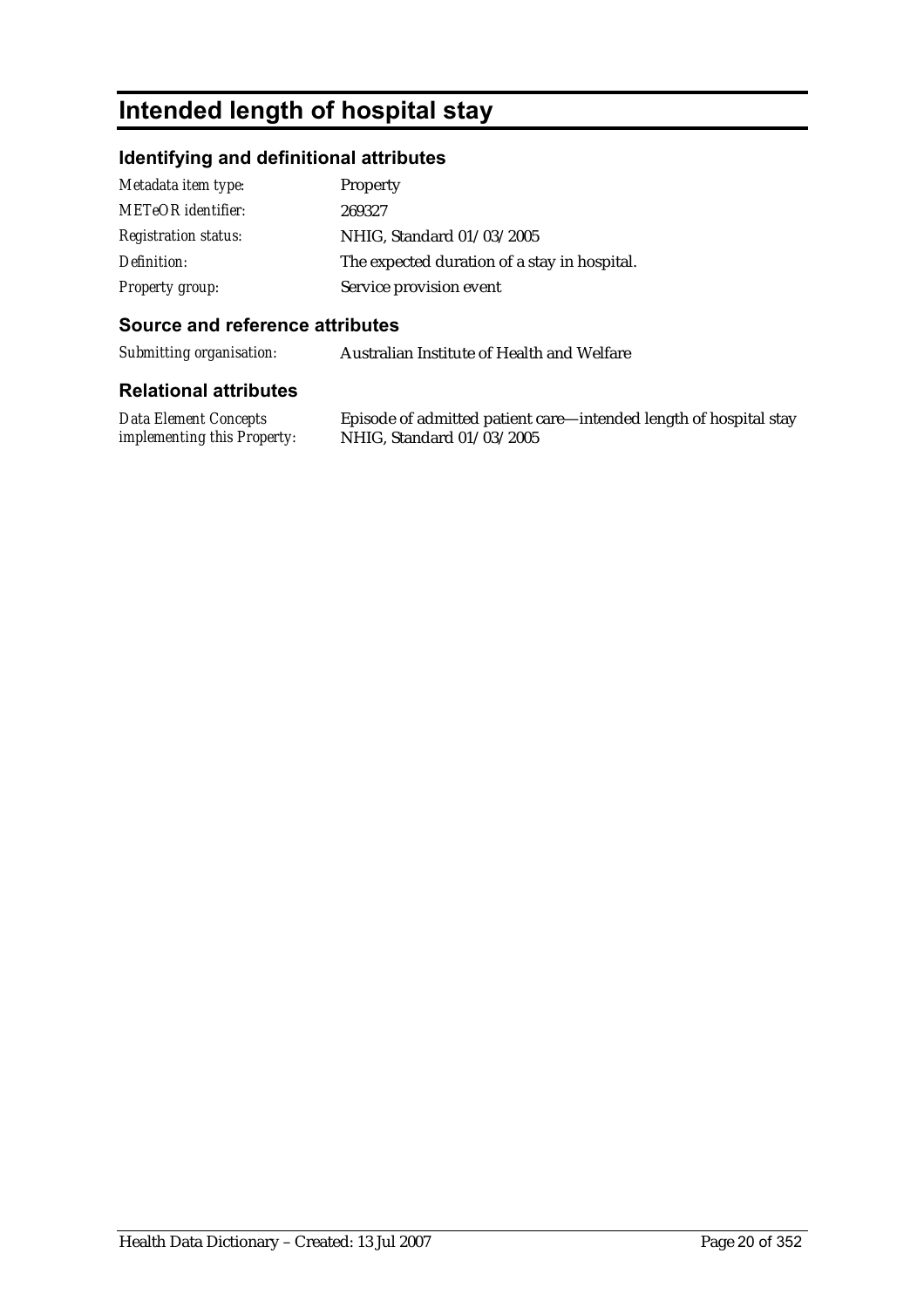### **Intention of treatment**

#### **Identifying and definitional attributes**

| Metadata item type:         | <b>Property</b>                                                    |
|-----------------------------|--------------------------------------------------------------------|
| <b>METeOR</b> identifier:   | 288666                                                             |
| <i>Registration status:</i> | NHIG, Standard 04/06/2004                                          |
| Definition:                 | Reason for which treatment is provided for a particular condition. |
| Property group:             | Service provision event                                            |

#### **Source and reference attributes**

*Submitting organisation:* Australian Institute of Health and Welfare

#### **Relational attributes**

*Data Element Concepts implementing this Property:*

Cancer treatment—intention of treatment NHIG, Standard 04/06/2004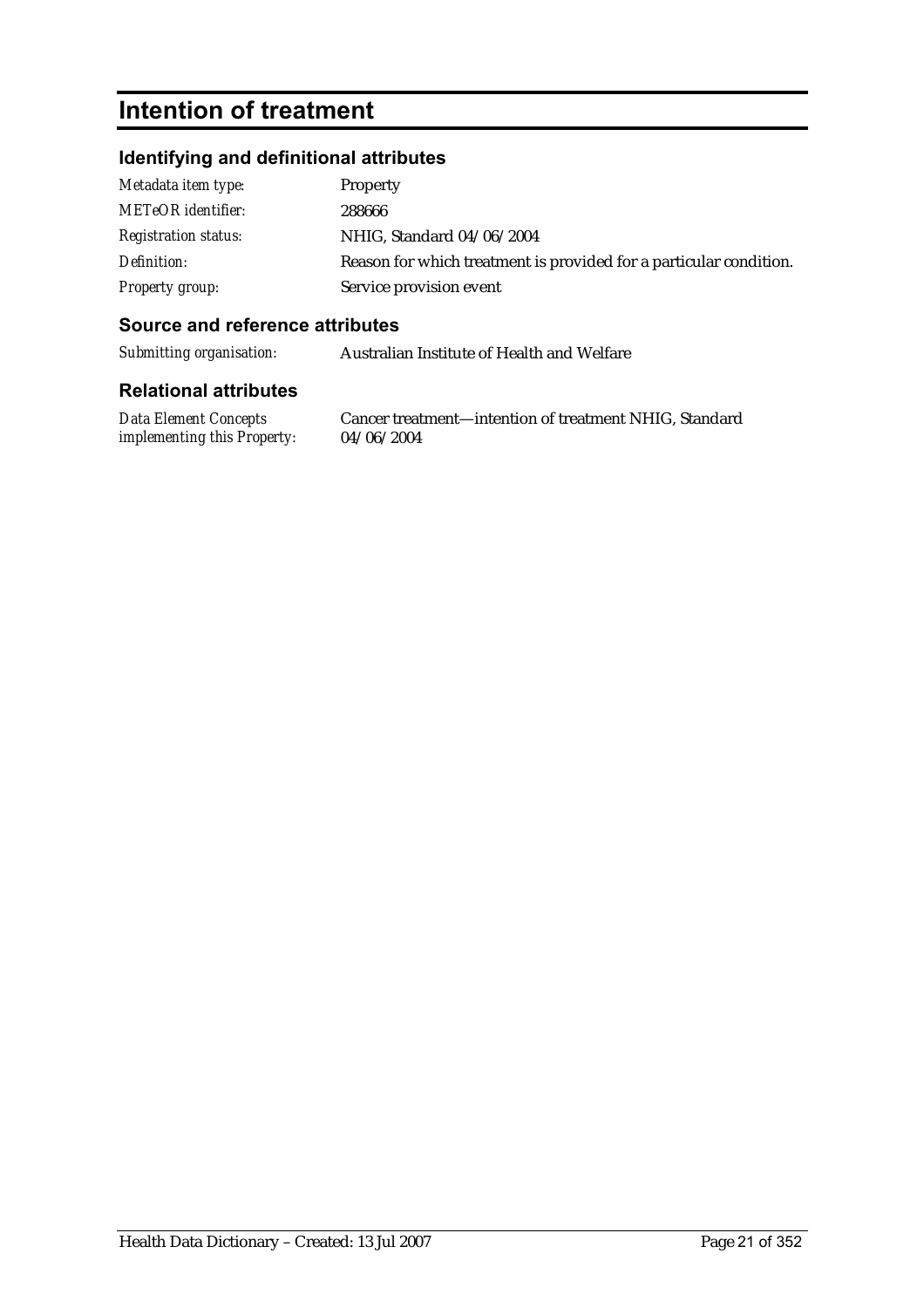# **Inter-hospital contracted patient status**

### **Identifying and definitional attributes**

| Metadata item type:         | Property                                                                                                |
|-----------------------------|---------------------------------------------------------------------------------------------------------|
| <b>METeOR</b> identifier:   | 269338                                                                                                  |
| <b>Registration status:</b> | NHIG, Standard 01/03/2005                                                                               |
| Definition:                 | An indicator identifying a patient as being treated as part of a<br>contracted hospital care agreement. |
| <b>Property group:</b>      | Service provision event                                                                                 |

#### **Source and reference attributes**

*Submitting organisation:* Australian Institute of Health and Welfare

| Data Element Concepts              | Episode of admitted patient care—inter-hospital contracted patient |
|------------------------------------|--------------------------------------------------------------------|
| <i>implementing this Property:</i> | status NHIG, Standard $01/03/2005$                                 |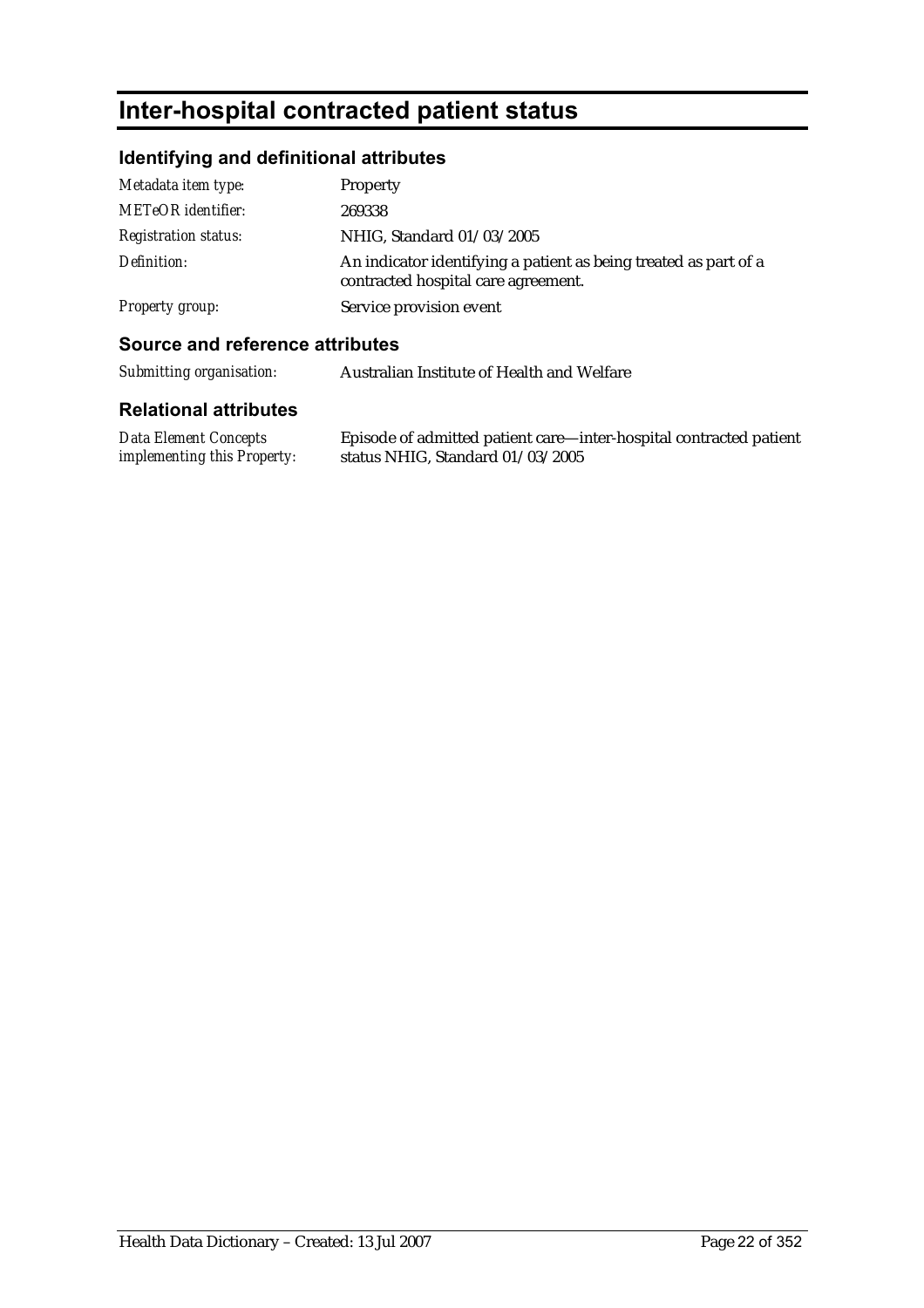# **International postcode**

### **Identifying and definitional attributes**

| Metadata item type:         | <b>Property</b>                                                                     |
|-----------------------------|-------------------------------------------------------------------------------------|
| <b>METeOR</b> identifier:   | 288969                                                                              |
| <b>Registration status:</b> | NHIG, Standard 04/05/2005<br>NCSIMG, Standard 30/09/2005                            |
| Definition:                 | A descriptor for a postal delivery area, aligned with locality,<br>suburb or place. |
| <b>Property group:</b>      | <b>Location characteristics</b>                                                     |

### **Source and reference attributes**

| Submitting organisation: | Australian Institute of Health and Welfare |
|--------------------------|--------------------------------------------|
|                          |                                            |

| Data Element Concepts       | Person (address)—international postcode NHIG, Standard         |
|-----------------------------|----------------------------------------------------------------|
| implementing this Property: | 04/05/2005                                                     |
|                             | NCSIMG, Standard 30/09/2005                                    |
|                             | Service provider organisation (address)—international postcode |
|                             | NHIG, Standard 04/05/2005                                      |
|                             | NCSIMG, Standard 30/09/2005                                    |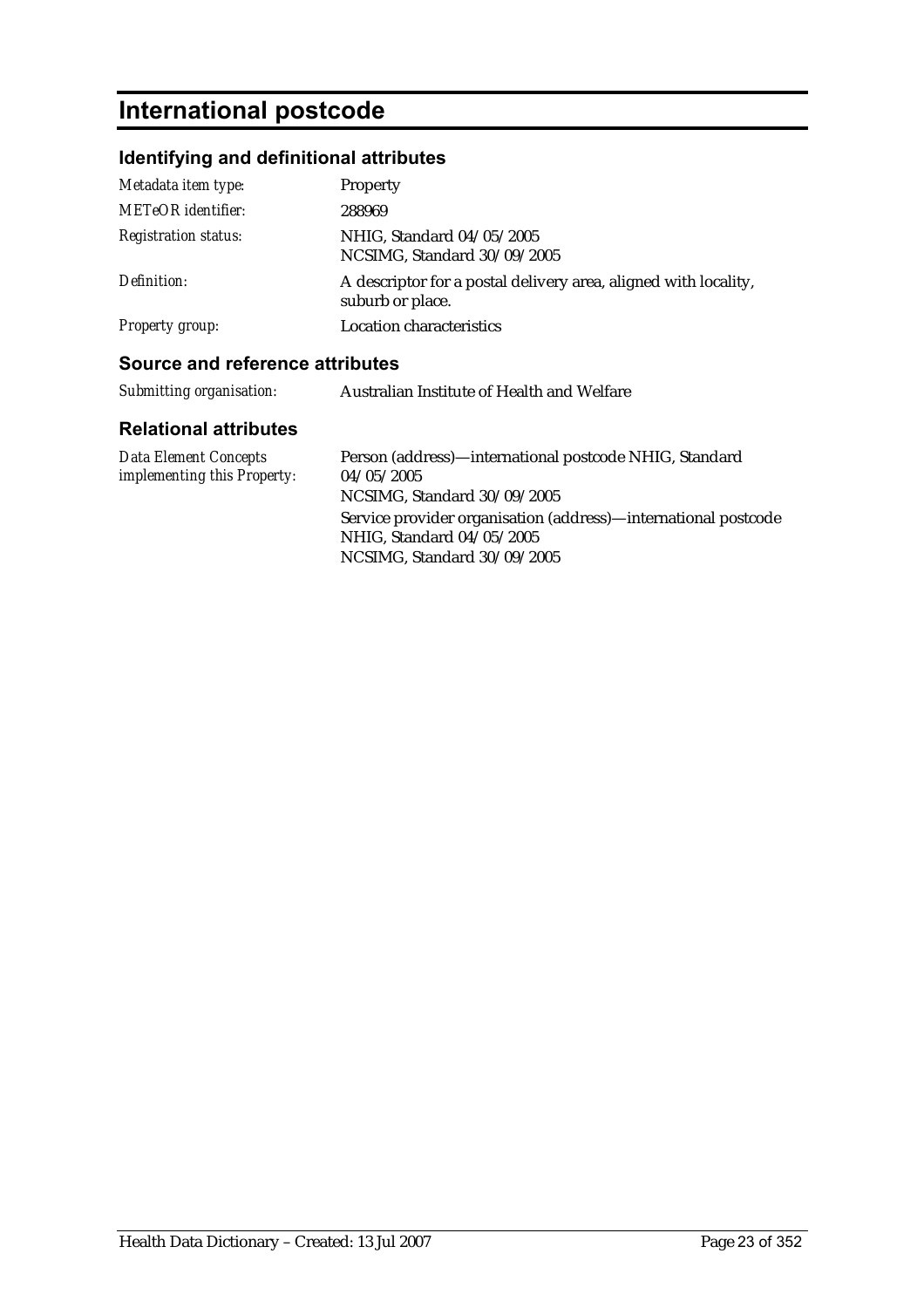# **Interpreter service required status**

### **Identifying and definitional attributes**

| Metadata item type:         | Property                                                                               |
|-----------------------------|----------------------------------------------------------------------------------------|
| <b>METeOR</b> identifier:   | 269289                                                                                 |
| <b>Registration status:</b> | NHIG, Standard 01/03/2005<br>NCSIMG, Standard 01/03/2005<br>NHDAMG, Retired 10/02/2006 |
| Definition:                 | An indicator of a need for a translation service.                                      |
| Property group:             | Demographic/social/cultural characteristics                                            |

### **Source and reference attributes**

| Submitting organisation:<br>Australian Institute of Health and Welfare |  |
|------------------------------------------------------------------------|--|
|------------------------------------------------------------------------|--|

| Data Element Concepts<br><i>implementing this Property:</i> | Person—interpreter service required NHIG, Standard 08/02/2006<br>NCSIMG, Standard 10/04/2006 |
|-------------------------------------------------------------|----------------------------------------------------------------------------------------------|
|                                                             | Person—interpreter service required status (health) NHIG,                                    |
|                                                             | Superseded $08/02/2006$                                                                      |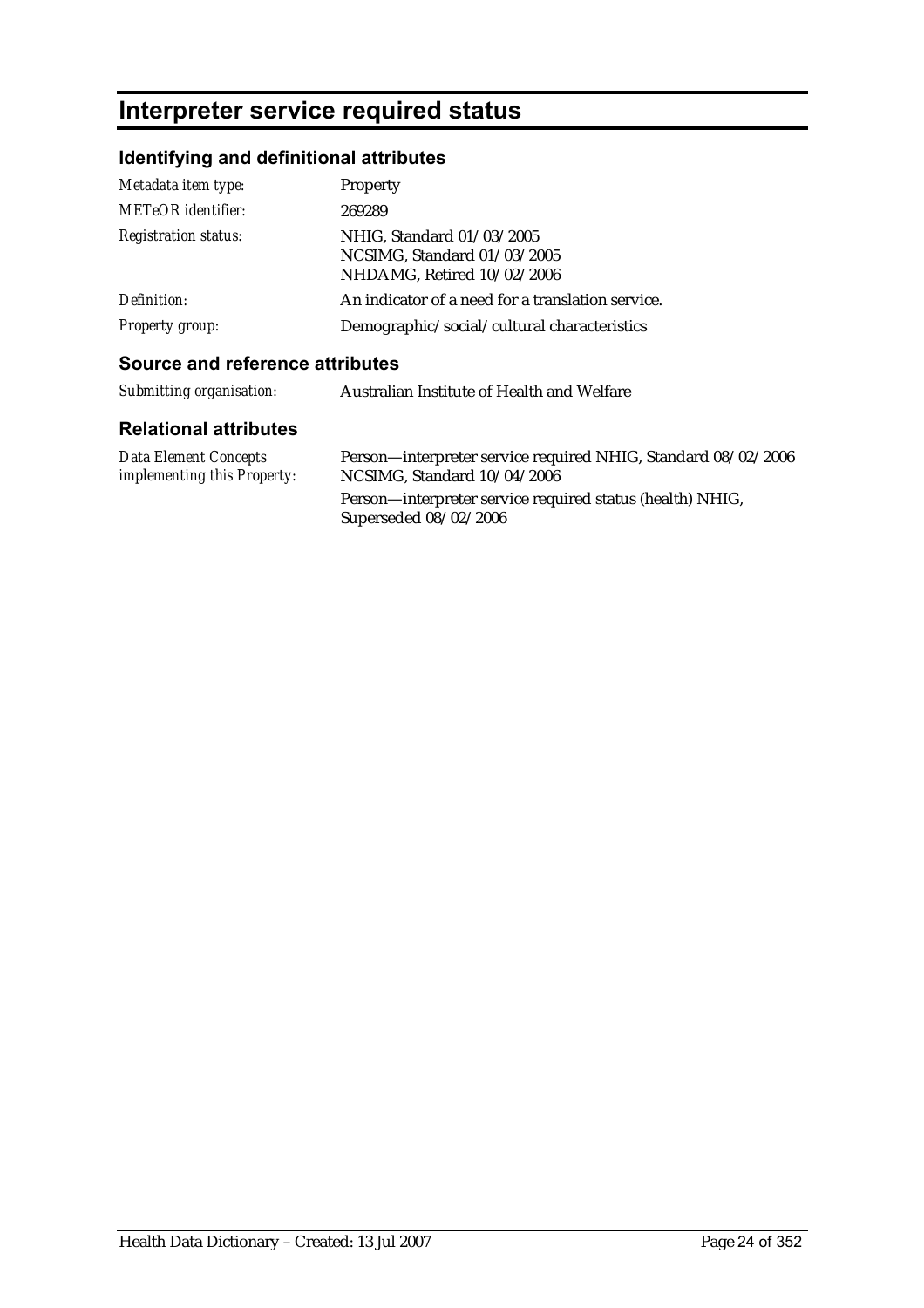# **Intravenous fibrinolytic therapy date**

### **Identifying and definitional attributes**

| Metadata item type:         | <b>Property</b>                                    |
|-----------------------------|----------------------------------------------------|
| Synonymous names:           | IV fibrinolytic therapy                            |
| <b>METeOR</b> identifier:   | 284981                                             |
| <b>Registration status:</b> | NHIG, Standard 04/06/2004                          |
| Definition:                 | The date of intravenous (IV) fibrinolytic therapy. |
| <b>Property group:</b>      | Service provision event                            |

#### **Source and reference attributes**

*Submitting organisation:* Australian Institute of Health and Welfare

| Data Element Concepts              | Person-intravenous fibrinolytic therapy date NHIG, Standard |
|------------------------------------|-------------------------------------------------------------|
| <i>implementing this Property:</i> | 04/06/2004                                                  |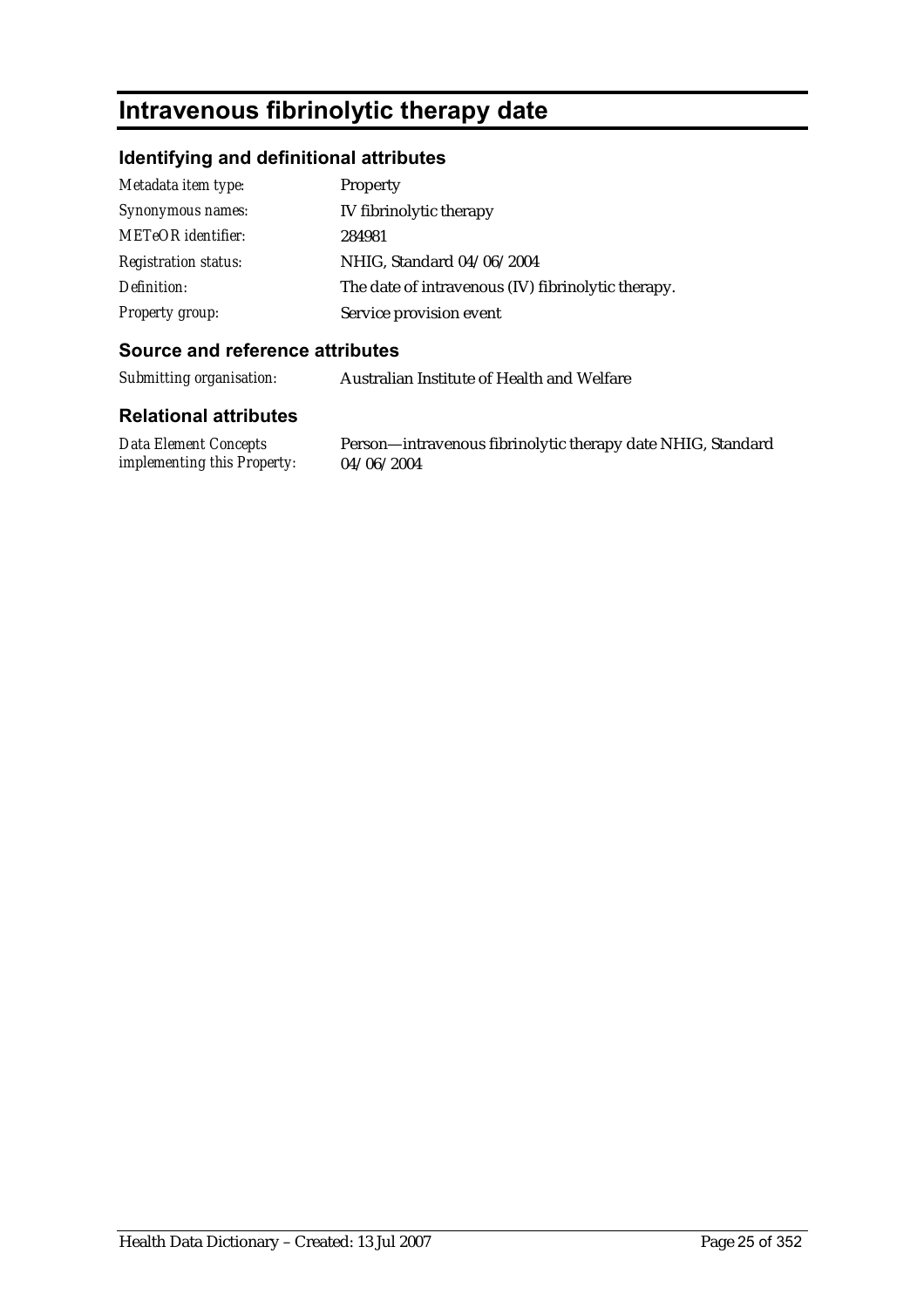# **Intravenous fibrinolytic therapy time**

### **Identifying and definitional attributes**

| Metadata item type:         | Property                                                                  |
|-----------------------------|---------------------------------------------------------------------------|
| METeOR identifier:          | 285193                                                                    |
| <b>Registration status:</b> | NHIG, Standard 04/06/2004                                                 |
| Definition:                 | The time intravenous (IV) fibrinolytic therapy was first<br>administered. |
| <b>Property group:</b>      | Service provision event                                                   |

#### **Source and reference attributes**

| Submitting organisation: | Acute coronary syndrome data working group |
|--------------------------|--------------------------------------------|
|                          |                                            |

#### **Relational attributes**

*Data Element Concepts implementing this Property:* Person—intravenous fibrinolytic therapy time NHIG, Standard 04/06/2004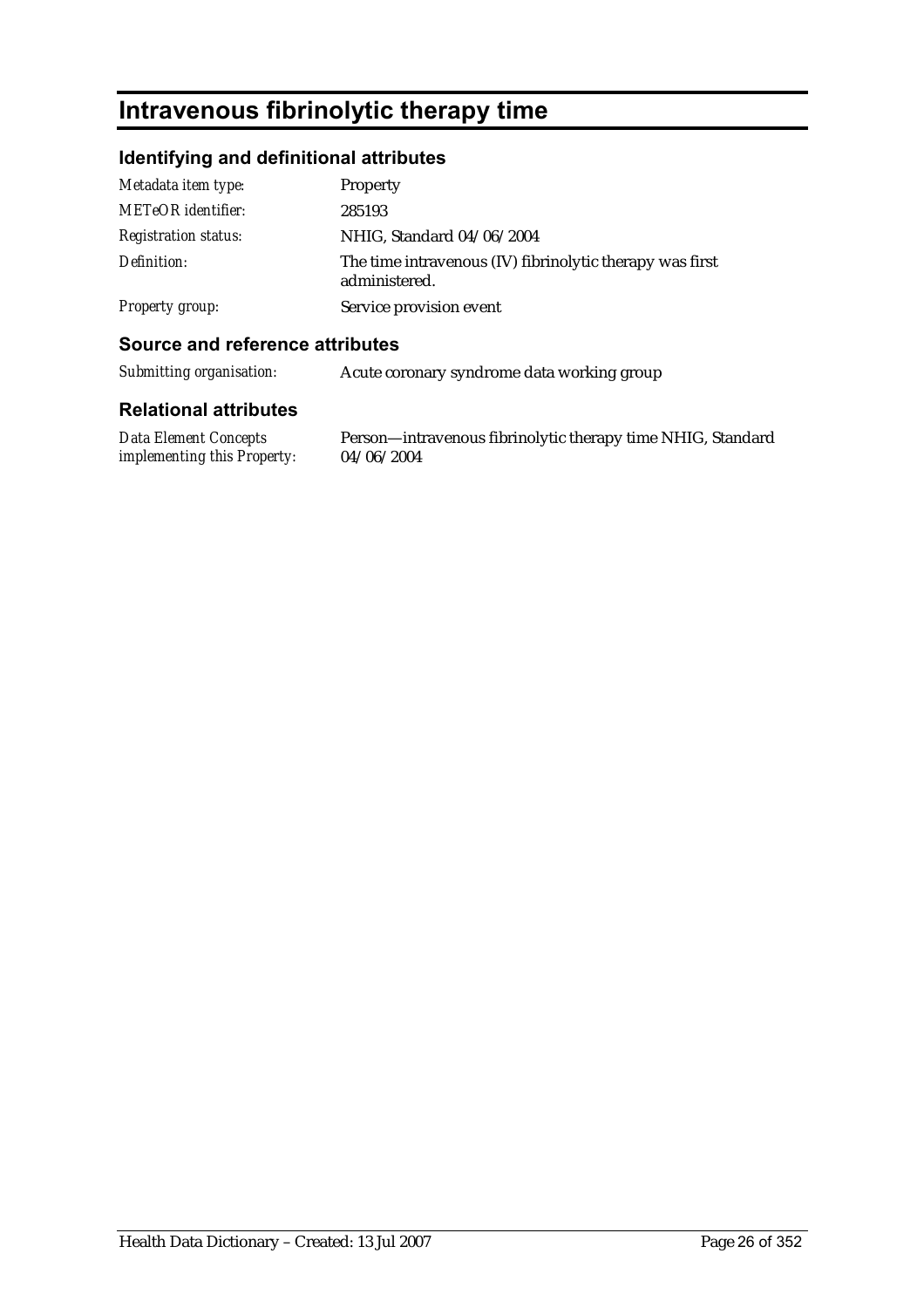# **Killip classification**

### **Identifying and definitional attributes**

| Metadata item type:         | Property                                                                 |
|-----------------------------|--------------------------------------------------------------------------|
| <b>METeOR</b> identifier:   | 285143                                                                   |
| <b>Registration status:</b> | NHIG, Standard 04/06/2004                                                |
| Definition:                 | Identifies the Killip class, as a measure of haemodynamic<br>compromise. |
| <b>Property group:</b>      | Health and wellbeing                                                     |

#### **Source and reference attributes**

| Submitting organisation: | Australian Institute of Health and Welfare |
|--------------------------|--------------------------------------------|
|                          |                                            |

| Data Element Concepts       | Person-Killip classification NHIG, Standard 04/06/2004 |
|-----------------------------|--------------------------------------------------------|
| implementing this Property: |                                                        |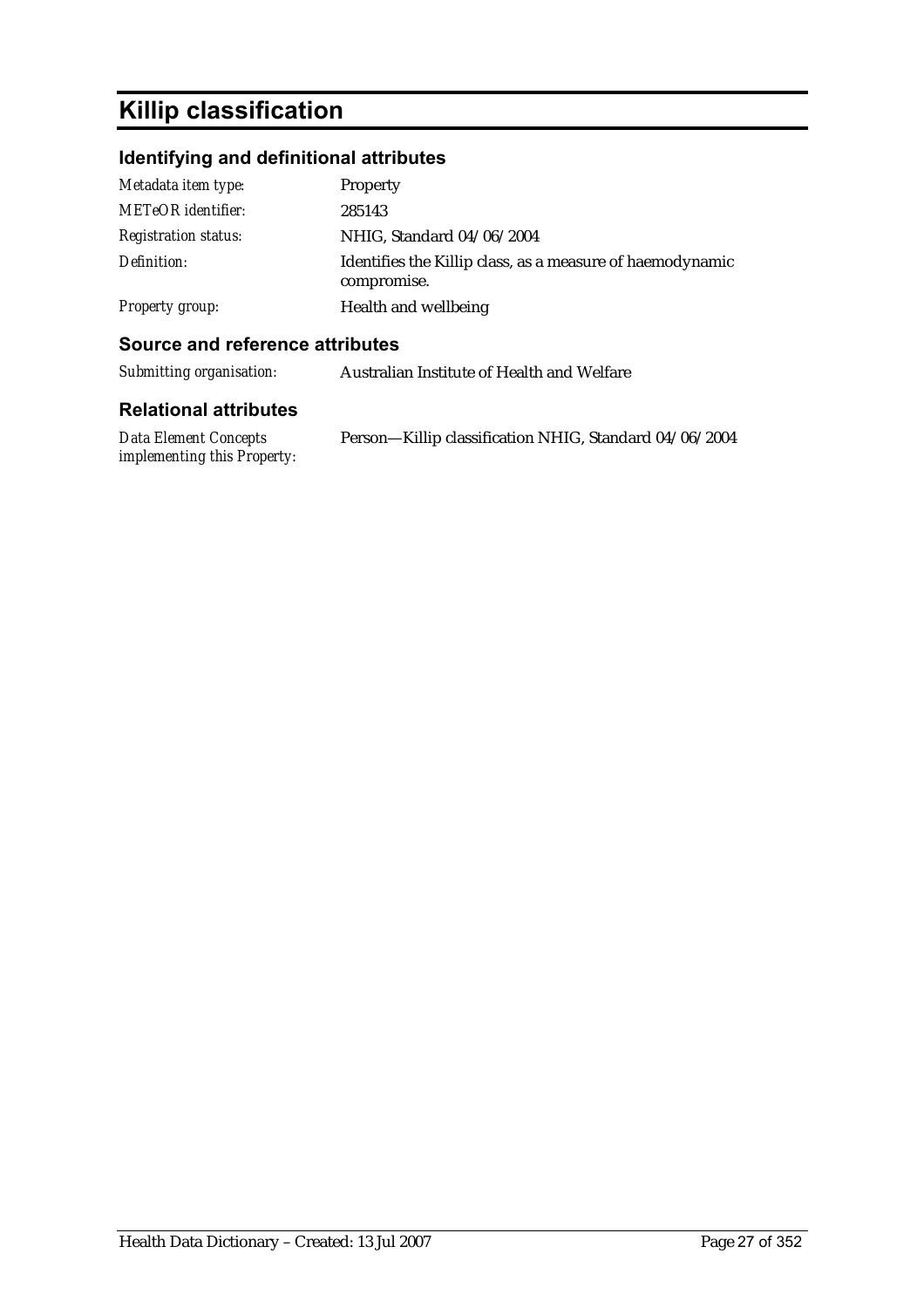# **Labour augmentation type**

#### **Identifying and definitional attributes**

| Metadata item type:         | <b>Property</b>                                               |
|-----------------------------|---------------------------------------------------------------|
| <b>METeOR</b> identifier:   | 269084                                                        |
| <b>Registration status:</b> | NHIG, Standard 01/03/2005                                     |
| Definition:                 | A descriptor of the method used to assist progress of labour. |
| <b>Property group:</b>      | Birth event                                                   |

#### **Source and reference attributes**

*Submitting organisation:* Australian Institute of Health and Welfare

#### **Relational attributes**

*Data Element Concepts implementing this Property:*

Birth event—labour augmentation type NHIG, Standard 01/03/2005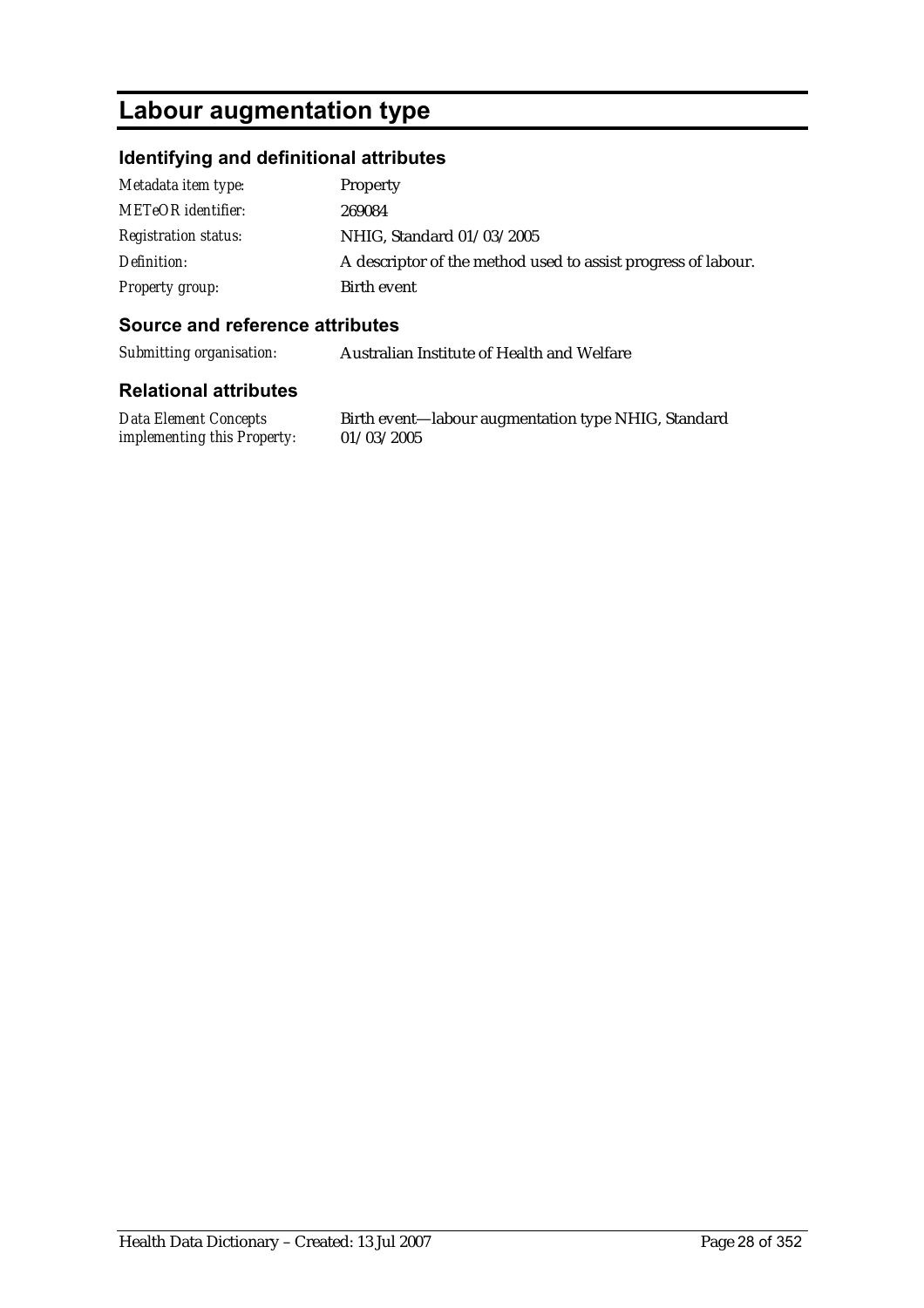# **Labour force status**

### **Identifying and definitional attributes**

| Metadata item type:                                  | <b>Property</b>                                                                         |
|------------------------------------------------------|-----------------------------------------------------------------------------------------|
| Synonymous names:                                    | <b>Employment status</b>                                                                |
| METeOR identifier:                                   | 269067                                                                                  |
| <b>Registration status:</b>                          | NHIG, Standard 01/03/2005<br>NCSIMG, Recorded 27/03/2007<br>NHDAMG, Standard 22/10/2005 |
| Definition:                                          | An indicator of participation in paid employment or economic<br>inactivity.             |
| <b>Property group:</b>                               | Labour characteristics                                                                  |
| <b>Relational attributes</b>                         |                                                                                         |
| Data Element Concepts<br>implementing this Property: | Health professional—labour force status NHIG, Standard<br>01/03/2005                    |
|                                                      | Person-labour force status NHIG, Standard 01/03/2005<br>NCSIMG, Standard 01/03/2005     |

NHDAMG, Standard 01/08/2005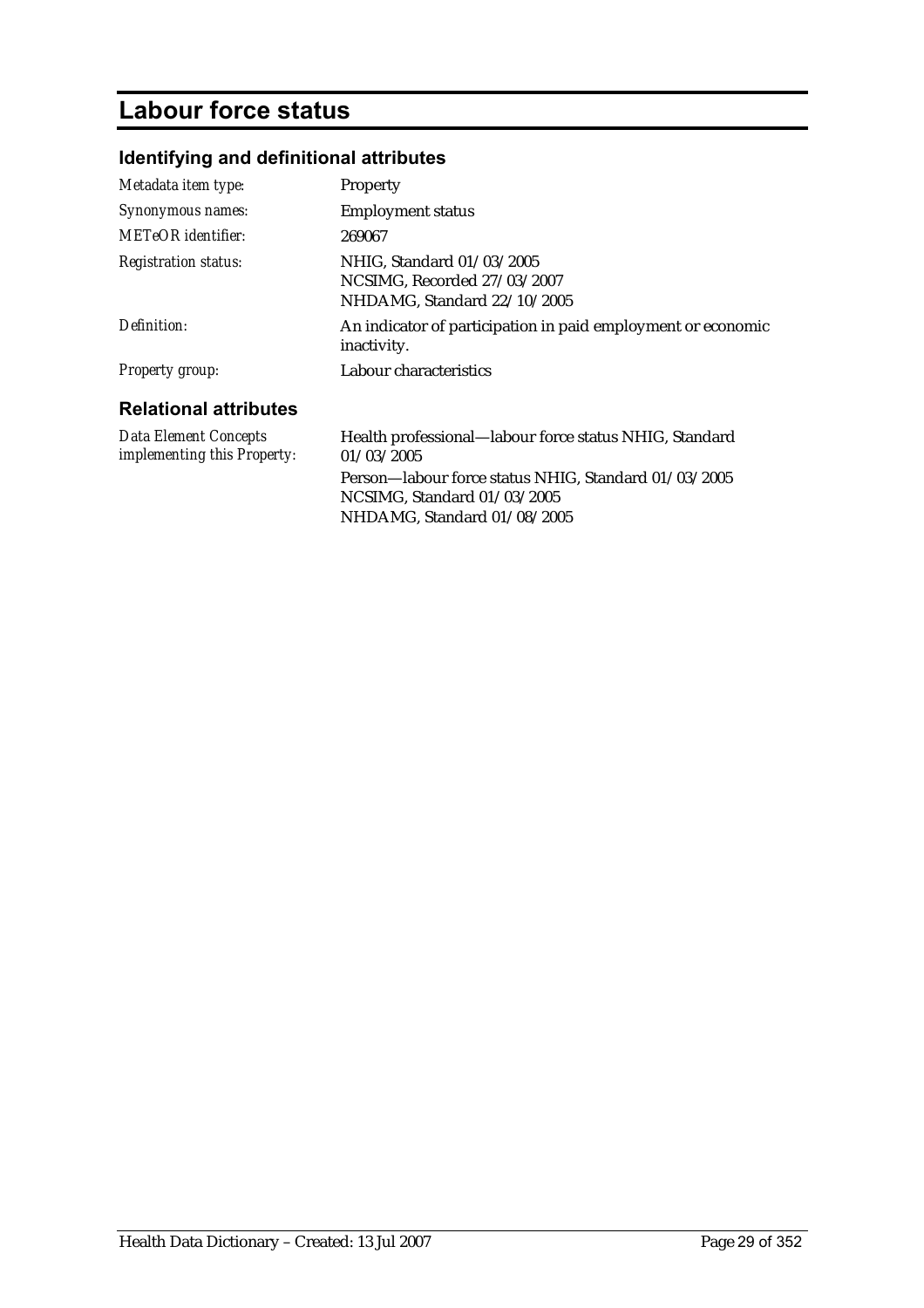# **Labour induction type**

### **Identifying and definitional attributes**

| Metadata item type:         | Property                                          |
|-----------------------------|---------------------------------------------------|
| <b>METeOR</b> identifier:   | 269085                                            |
| <b>Registration status:</b> | NHIG, Standard 01/03/2005                         |
| Definition:                 | A descriptor of the method used to induce labour. |
| Property group:             | Birth event                                       |

#### **Source and reference attributes**

*Submitting organisation:* Australian Institute of Health and Welfare

| Data Element Concepts              | Birth event—labour induction type NHIG, Standard 01/03/2005 |  |
|------------------------------------|-------------------------------------------------------------|--|
| <i>implementing this Property:</i> |                                                             |  |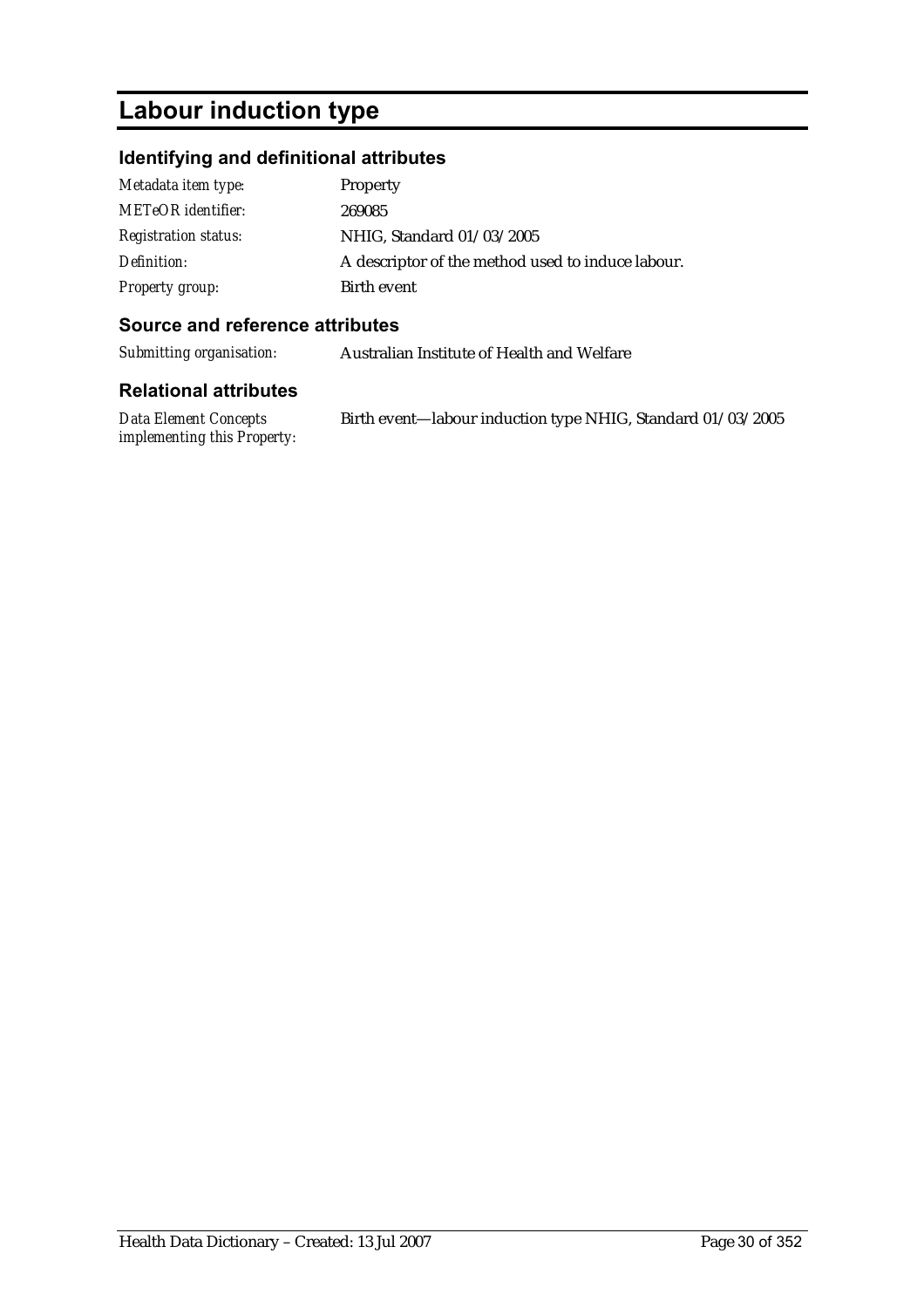# **Labour onset type**

### **Identifying and definitional attributes**

| Metadata item type:         | Property                                              |
|-----------------------------|-------------------------------------------------------|
| <b>METeOR</b> identifier:   | 269058                                                |
| <b>Registration status:</b> | NHIG, Standard 01/03/2005                             |
| Definition:                 | A descriptor of the manner in which labour commences. |
| Property group:             | Birth event                                           |

#### **Source and reference attributes**

*Submitting organisation:* Australian Institute of Health and Welfare

| Data Element Concepts              | Birth event—labour onset type NHIG, Standard 01/03/2005 |
|------------------------------------|---------------------------------------------------------|
| <i>implementing this Property:</i> |                                                         |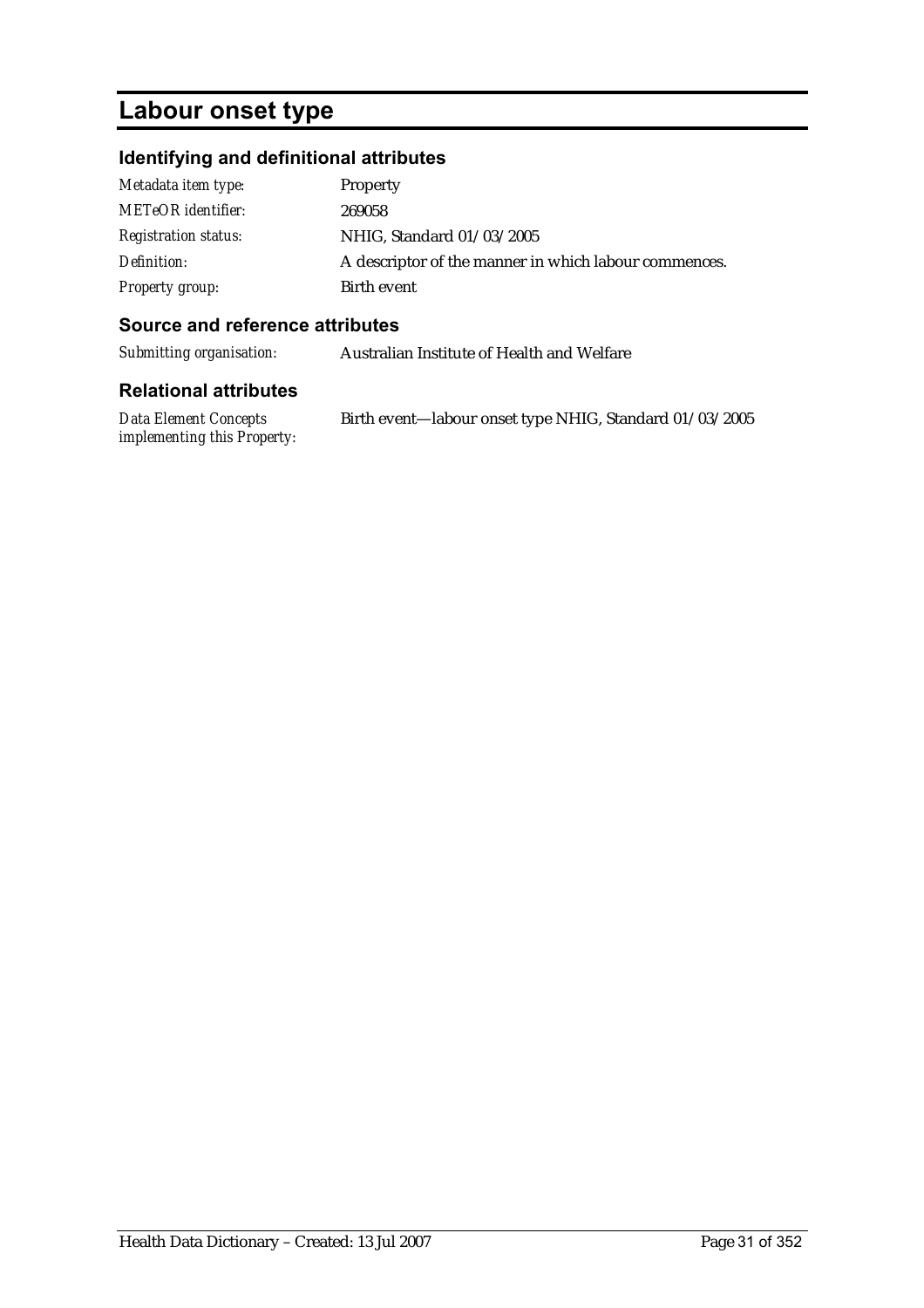# **Last contact date**

### **Identifying and definitional attributes**

| Metadata item type:         | Property                                                                                    |
|-----------------------------|---------------------------------------------------------------------------------------------|
| <b>METeOR</b> identifier:   | 269344                                                                                      |
| <b>Registration status:</b> | NHIG, Standard 01/03/2005                                                                   |
| Definition:                 | The date on which last contact between a service provider and a<br>patient/client occurred. |
| Property group:             | Exit/leave from service event                                                               |

#### **Source and reference attributes**

| Submitting organisation: | Australian Institute of Health and Welfare |
|--------------------------|--------------------------------------------|
|--------------------------|--------------------------------------------|

| Data Element Concepts              | Community nursing service episode-last contact date NHIG, |
|------------------------------------|-----------------------------------------------------------|
| <i>implementing this Property:</i> | Standard 01/03/2005                                       |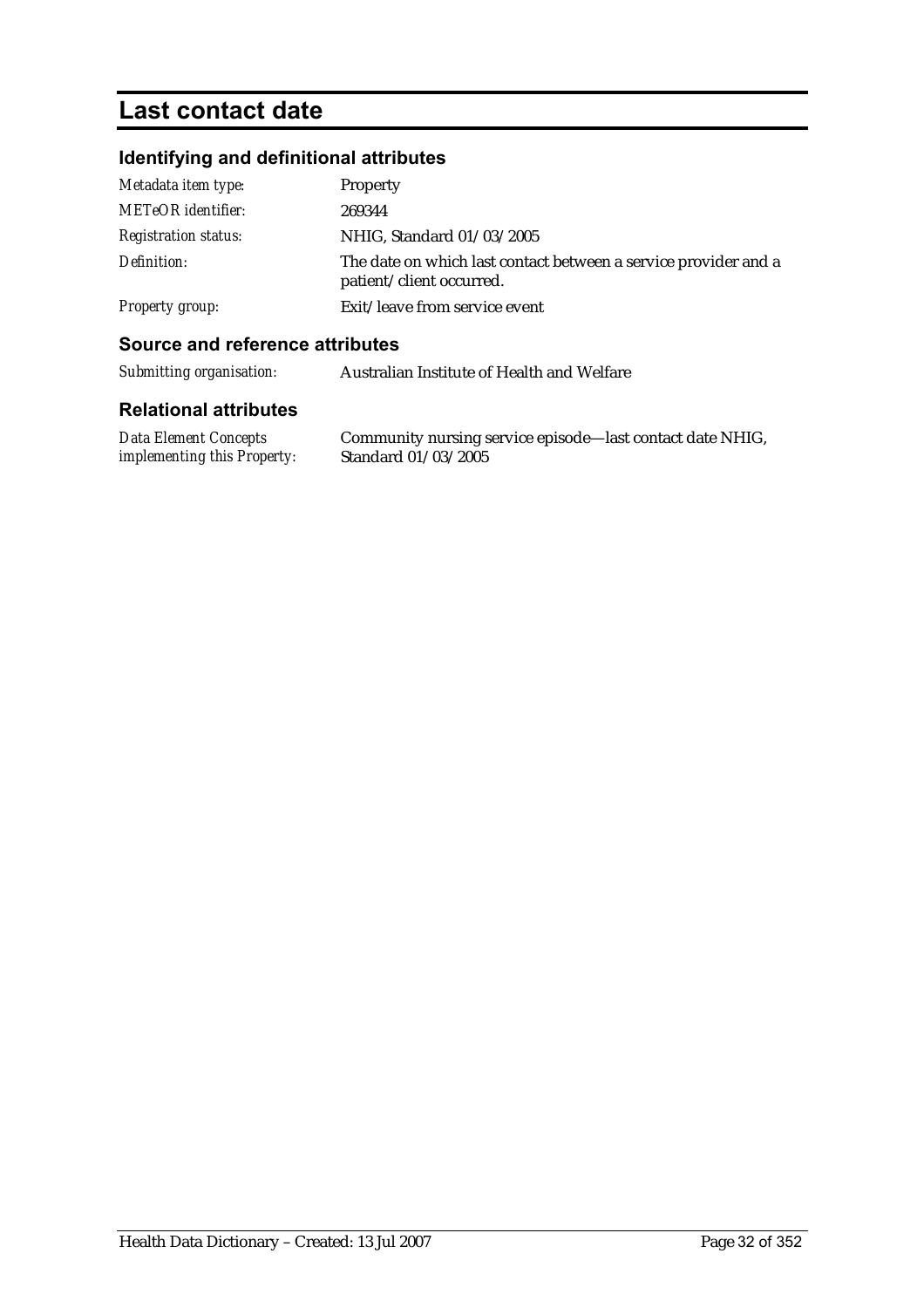# **Laterality of primary cancer**

#### **Identifying and definitional attributes**

| Metadata item type:         | Property                                                                             |
|-----------------------------|--------------------------------------------------------------------------------------|
| <b>METeOR</b> identifier:   | 269179                                                                               |
| <b>Registration status:</b> | NHIG, Standard 01/03/2005                                                            |
| Definition:                 | An indicator of which side of a paired organ is the origin of the<br>primary cancer. |
| Property group:             | Health and wellbeing                                                                 |

#### **Source and reference attributes**

*Submitting organisation:* Australian Institute of Health and Welfare

#### **Relational attributes**

*Data Element Concepts implementing this Property:* Person with cancer—laterality of primary cancer NHIG, Standard 01/03/2005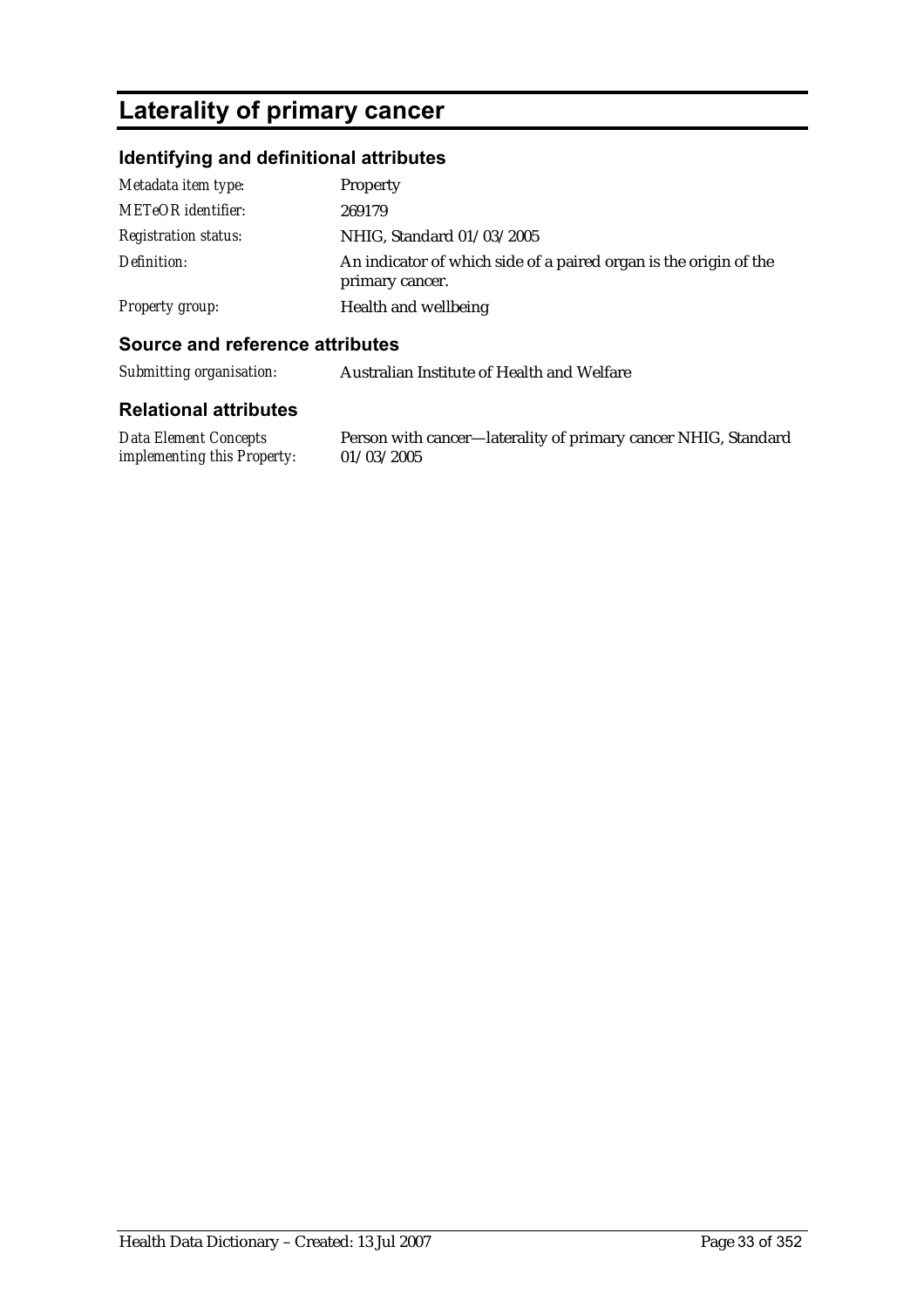# **Length of stay**

### **Identifying and definitional attributes**

| Metadata item type:         | Property                                                                                                                     |
|-----------------------------|------------------------------------------------------------------------------------------------------------------------------|
| <b>METeOR</b> identifier:   | 269031                                                                                                                       |
| <b>Registration status:</b> | NHIG, Standard 01/03/2005                                                                                                    |
| Definition:                 | The duration of an episode of care or service event that includes the<br>provision of accommodation and/or residential care. |
| Property group:             | Performance indicators                                                                                                       |

intensive care) NHIG, Standard 01/03/2005

#### **Source and reference attributes**

| Submitting organisation:                             | Australian Institute of Health and Welfare                                                          |
|------------------------------------------------------|-----------------------------------------------------------------------------------------------------|
| <b>Relational attributes</b>                         |                                                                                                     |
| Data Element Concepts<br>implementing this Property: | Episode of admitted patient care—length of stay (excluding leave<br>days) NHIG, Standard 01/03/2005 |
|                                                      | Episode of admitted patient care—length of stay (including leave<br>days) NHIG, Standard 01/03/2005 |
|                                                      | Episode of admitted patient care—length of stay (special/neonatal                                   |

Health Data Dictionary – Created: 13 Jul 2007 Page 34 of 352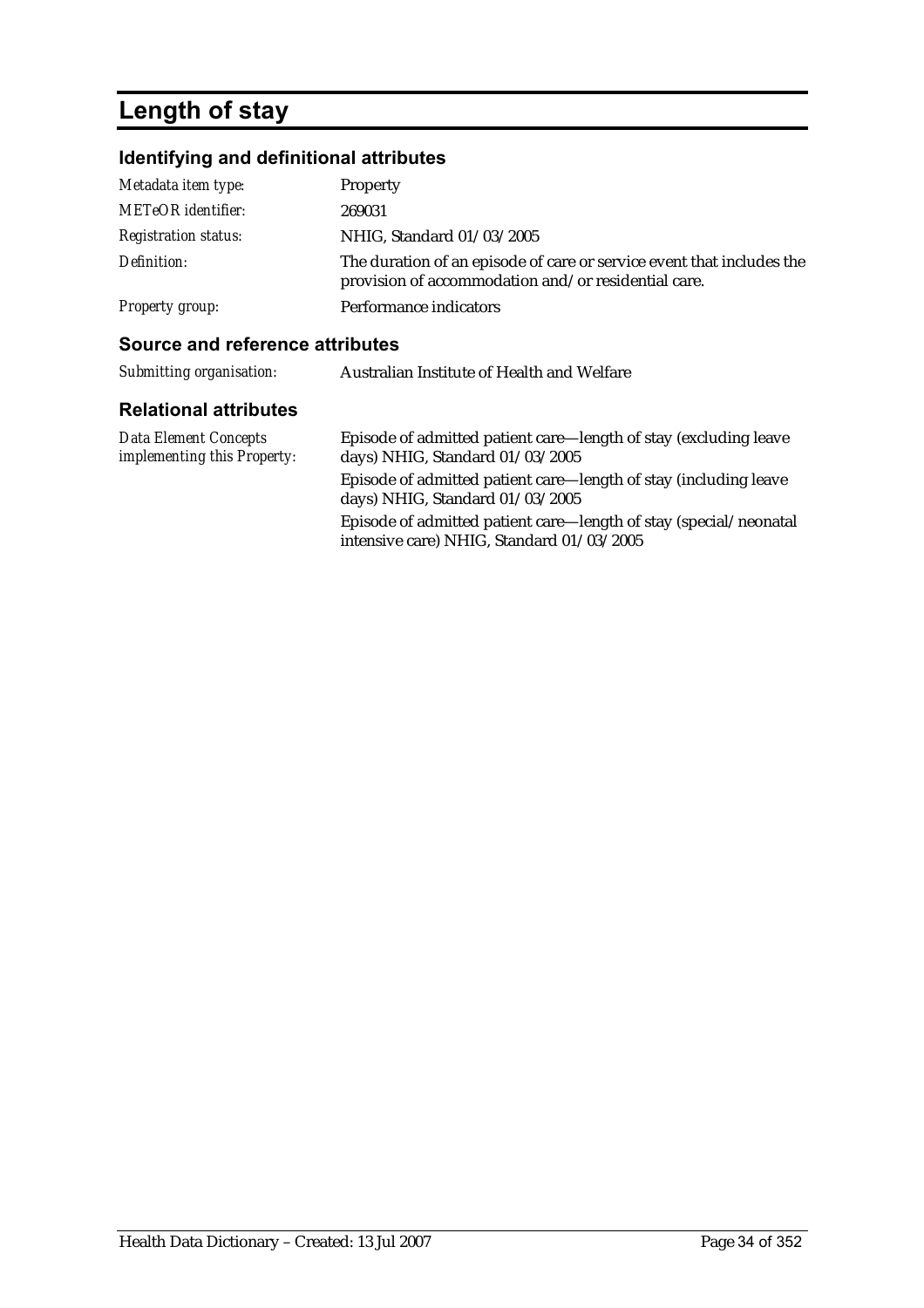# **Level of difficulty with activities in a life area**

### **Identifying and definitional attributes**

| Metadata item type:         | Property                                                                              |
|-----------------------------|---------------------------------------------------------------------------------------|
| <b>METeOR</b> identifier:   | 320312                                                                                |
| <b>Registration status:</b> | NHIG, Standard 29/11/2006<br>NCSIMG, Standard 16/10/2006                              |
| Definition:                 | An expression of the ease of which tasks and actions in a life area<br>are performed. |
|                             |                                                                                       |

#### **Relational attributes**

*Data Element Concepts implementing this Property:* Person—level of difficulty with activities in a life area NHIG, Standard 29/11/2006 NCSIMG, Standard 16/10/2006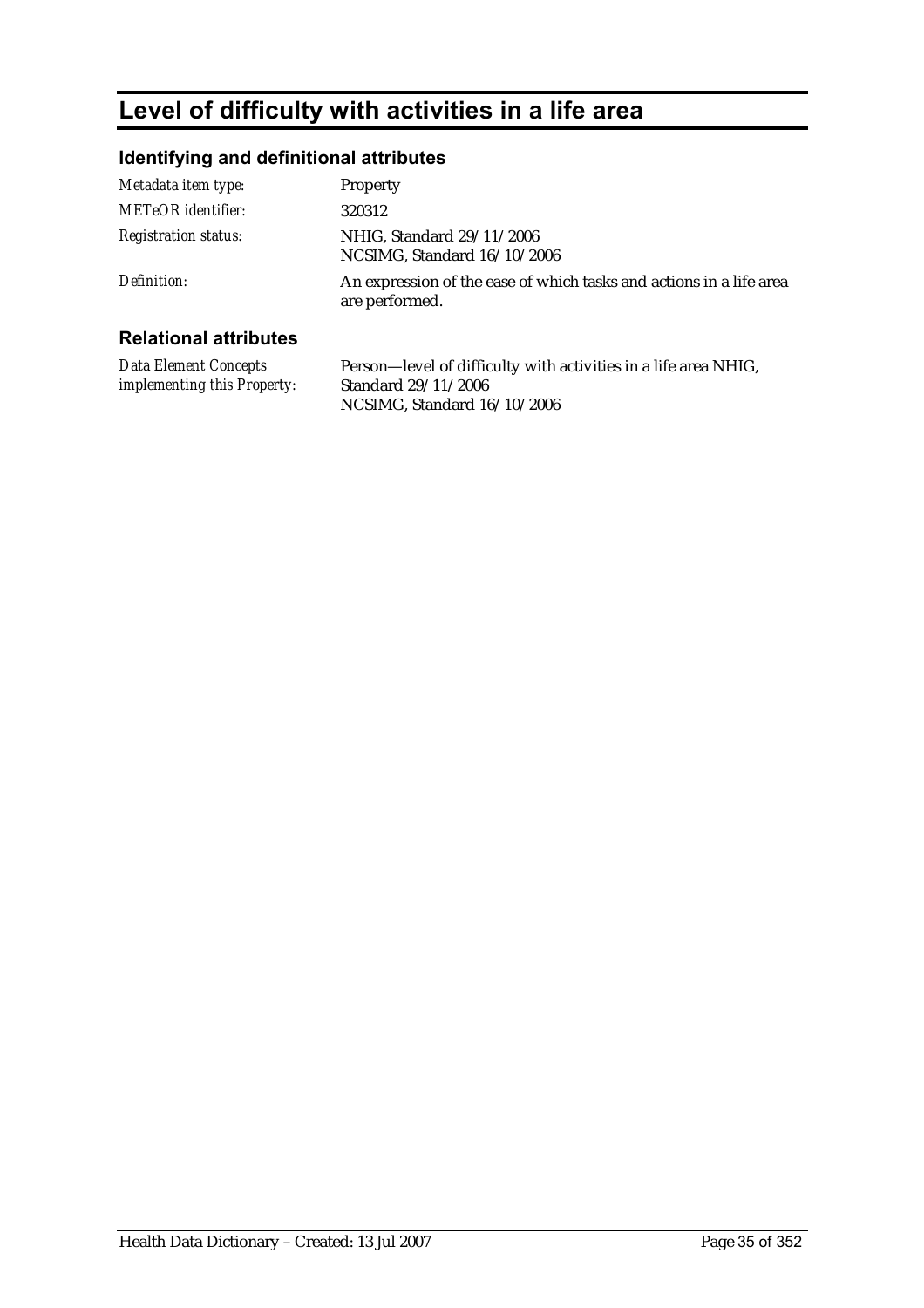# **Level of satisfaction with participation in a life area**

### **Identifying and definitional attributes**

| Metadata item type:          | Property                                                                                           |
|------------------------------|----------------------------------------------------------------------------------------------------|
| <b>METeOR</b> identifier:    | 324441                                                                                             |
| <b>Registration status:</b>  | NHIG. Standard 29/11/2006<br>NCSIMG, Standard 16/10/2006                                           |
| Definition:                  | The level of satisfaction with participation in a life area, in relation<br>to current life goals. |
| <b>Relational attributes</b> |                                                                                                    |

#### **Relational attributes**

*Data Element Concepts implementing this Property:* Person—level of satisfaction with participation in a life area NHIG, Standard 29/11/2006 NCSIMG, Standard 16/10/2006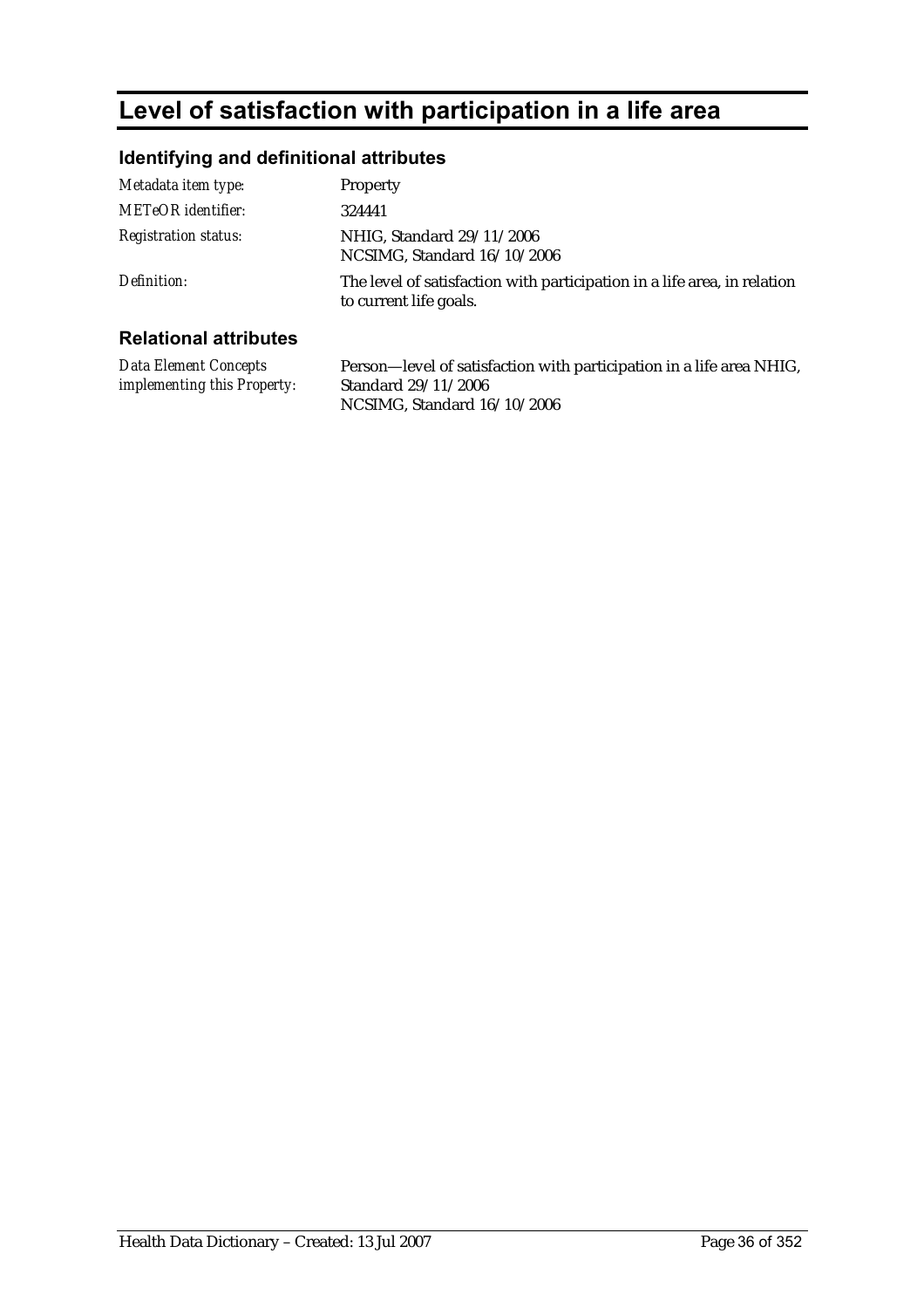# **Lipid-lowering therapy status**

### **Identifying and definitional attributes**

| Metadata item type:         | <b>Property</b>                                    |
|-----------------------------|----------------------------------------------------|
| <b>METeOR</b> identifier:   | 285153                                             |
| <b>Registration status:</b> | NHIG, Standard 04/06/2004                          |
| Definition:                 | An indicator of the use of lipid-lowering therapy. |
| Property group:             | Health and wellbeing                               |

### **Source and reference attributes**

*Submitting organisation:* Australian Institute of Health and Welfare

#### **Relational attributes**

*Data Element Concepts implementing this Property:*

Person—lipid-lowering therapy status NHIG, Standard 04/06/2004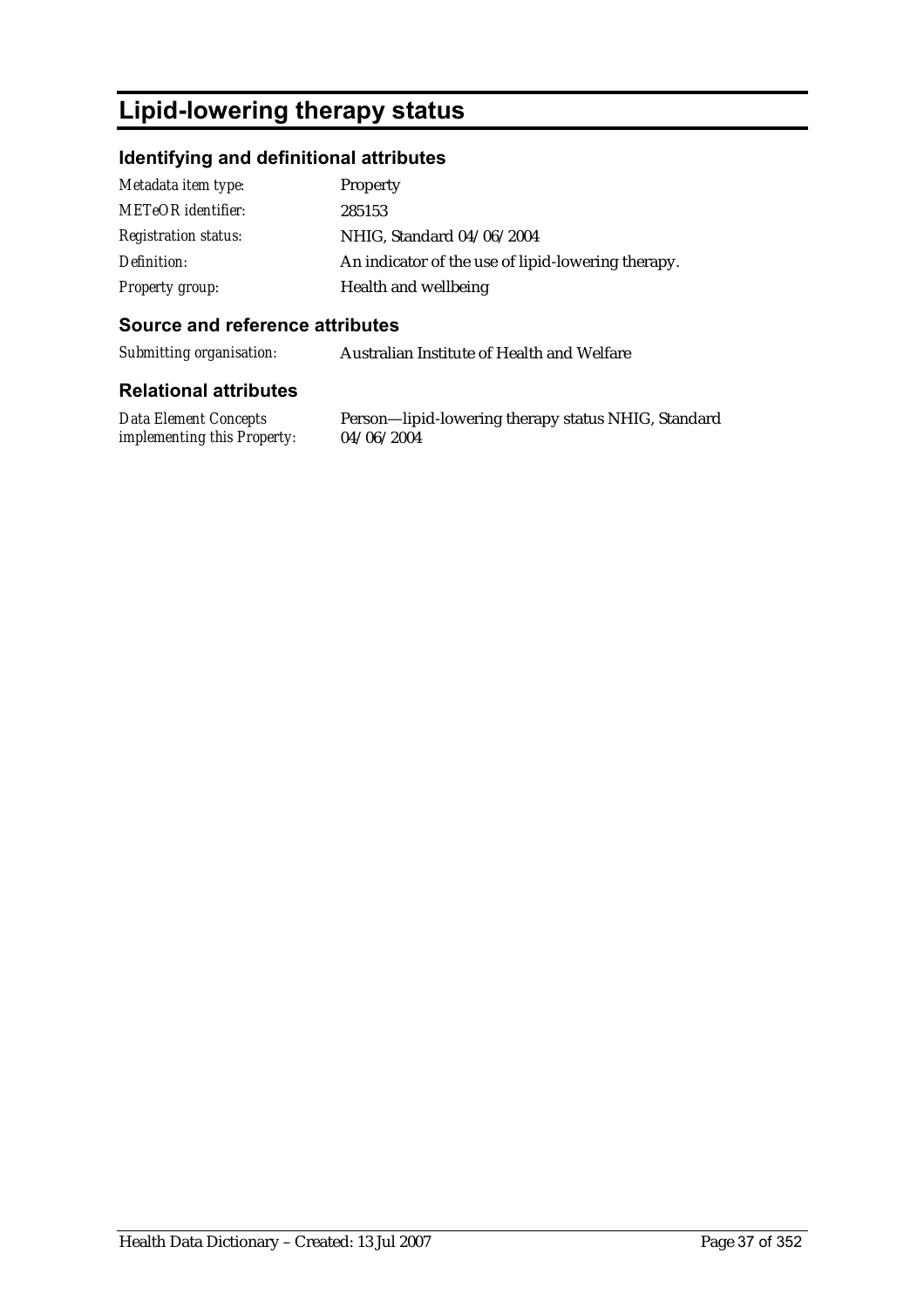# **Listing date for care**

## **Identifying and definitional attributes**

| Metadata item type:         | Property                                                                          |
|-----------------------------|-----------------------------------------------------------------------------------|
| <b>METeOR</b> identifier:   | 269112                                                                            |
| <i>Registration status:</i> | NHIG, Standard 01/03/2005                                                         |
| Definition:                 | The date on which a patient/client is accepted onto a list for<br>care/treatment. |
| <b>Property group:</b>      | Request for/entry into service event                                              |

### **Source and reference attributes**

| Submitting organisation: | Australian Institute of Health and Welfare |
|--------------------------|--------------------------------------------|
|--------------------------|--------------------------------------------|

| Data Element Concepts              | Elective care waiting list episode—listing date for care NHIG, |
|------------------------------------|----------------------------------------------------------------|
| <i>implementing this Property:</i> | Standard 01/03/2005                                            |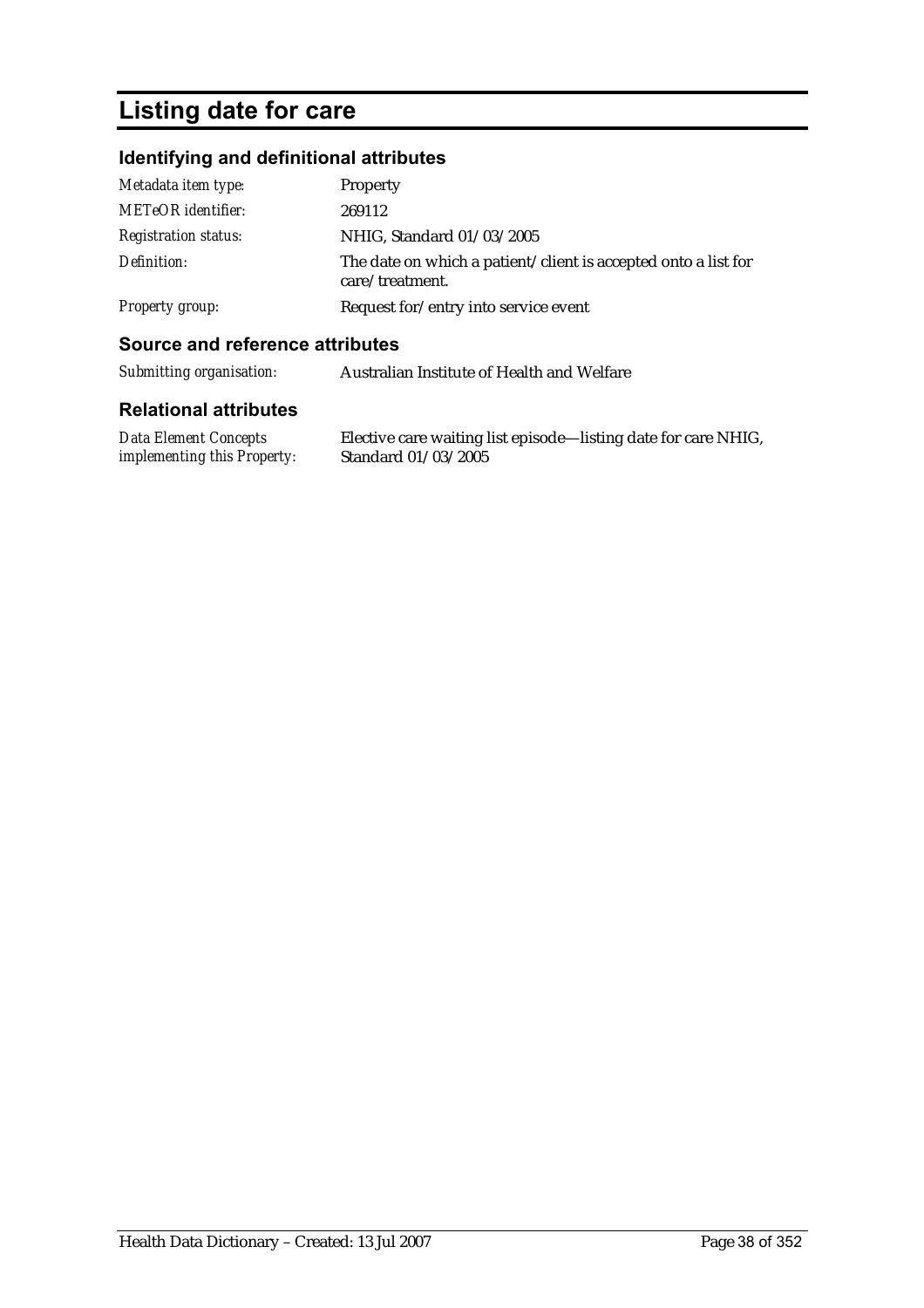# **Living arrangement**

### **Identifying and definitional attributes**

| Metadata item type:         | Property                                                 |
|-----------------------------|----------------------------------------------------------|
| <b>METeOR</b> identifier:   | 269314                                                   |
| <b>Registration status:</b> | NHIG, Standard 19/04/2005<br>NCSIMG, Standard 01/03/2005 |
| Definition:                 | An arrangement of living alone or with others.           |
| <b>Property group:</b>      | Accommodation/living characteristics                     |

#### **Source and reference attributes**

| Submitting organisation:     | Australian Institute of Health and Welfare |
|------------------------------|--------------------------------------------|
| <b>Relational attributes</b> |                                            |

#### *Data Element Concepts implementing this Property:* Person—living arrangement NHIG, Standard 19/04/2005 NCSIMG, Standard 01/03/2005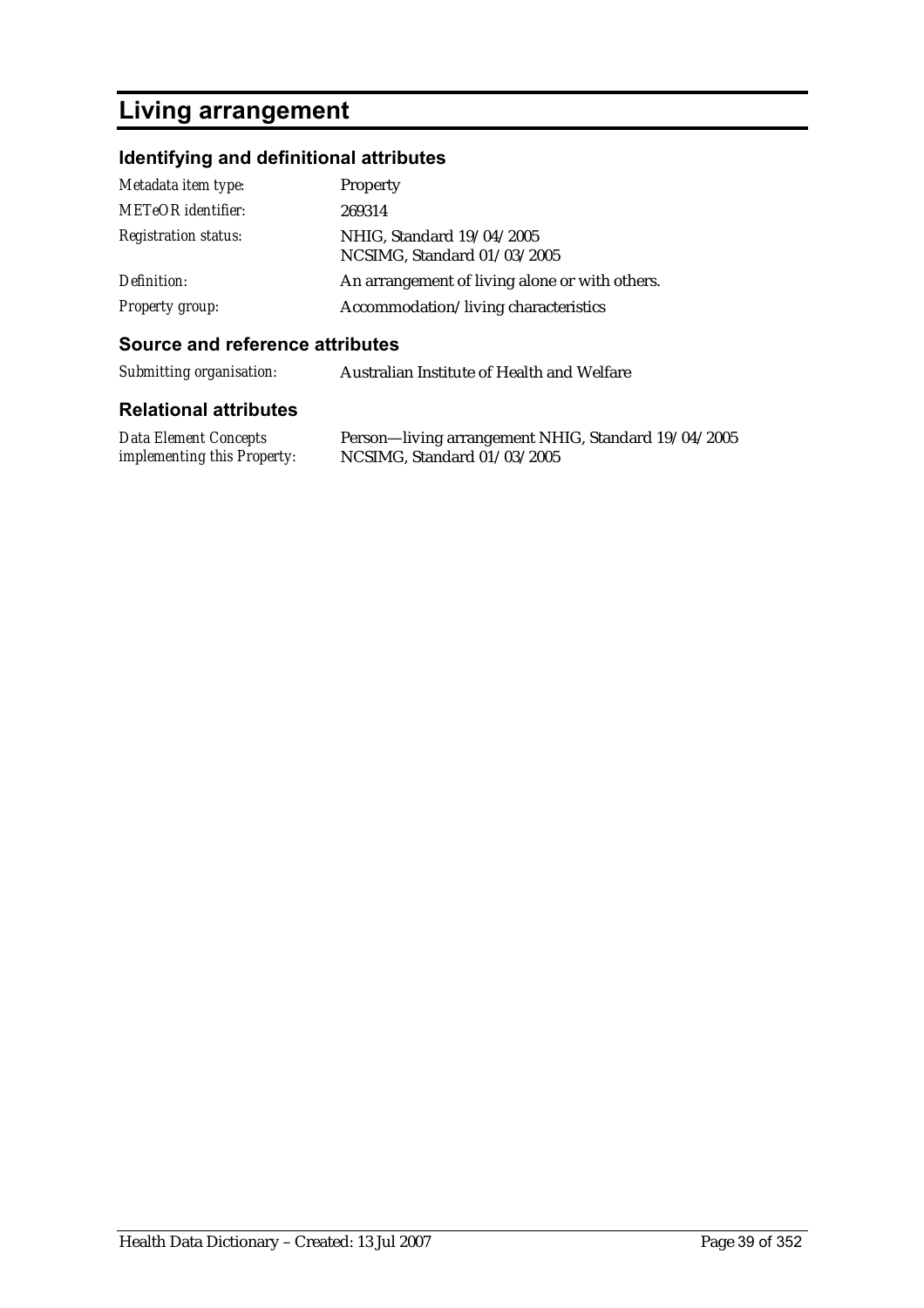# **Location of impairment of body structure**

## **Identifying and definitional attributes**

| Metadata item type:          | Property                                                                                    |
|------------------------------|---------------------------------------------------------------------------------------------|
| <b>METeOR</b> identifier:    | 320262                                                                                      |
| <b>Registration status:</b>  | NHIG, Standard 29/11/2006<br>NCSIMG, Standard 16/10/2006                                    |
| Definition:                  | The site where a specified body structure differs from the accepted<br>population standard. |
| <b>Relational attributes</b> |                                                                                             |

#### **Relational attributes**

*Data Element Concepts implementing this Property:* Person—location of impairment of body structure NHIG, Standard 29/11/2006 NCSIMG, Standard 16/10/2006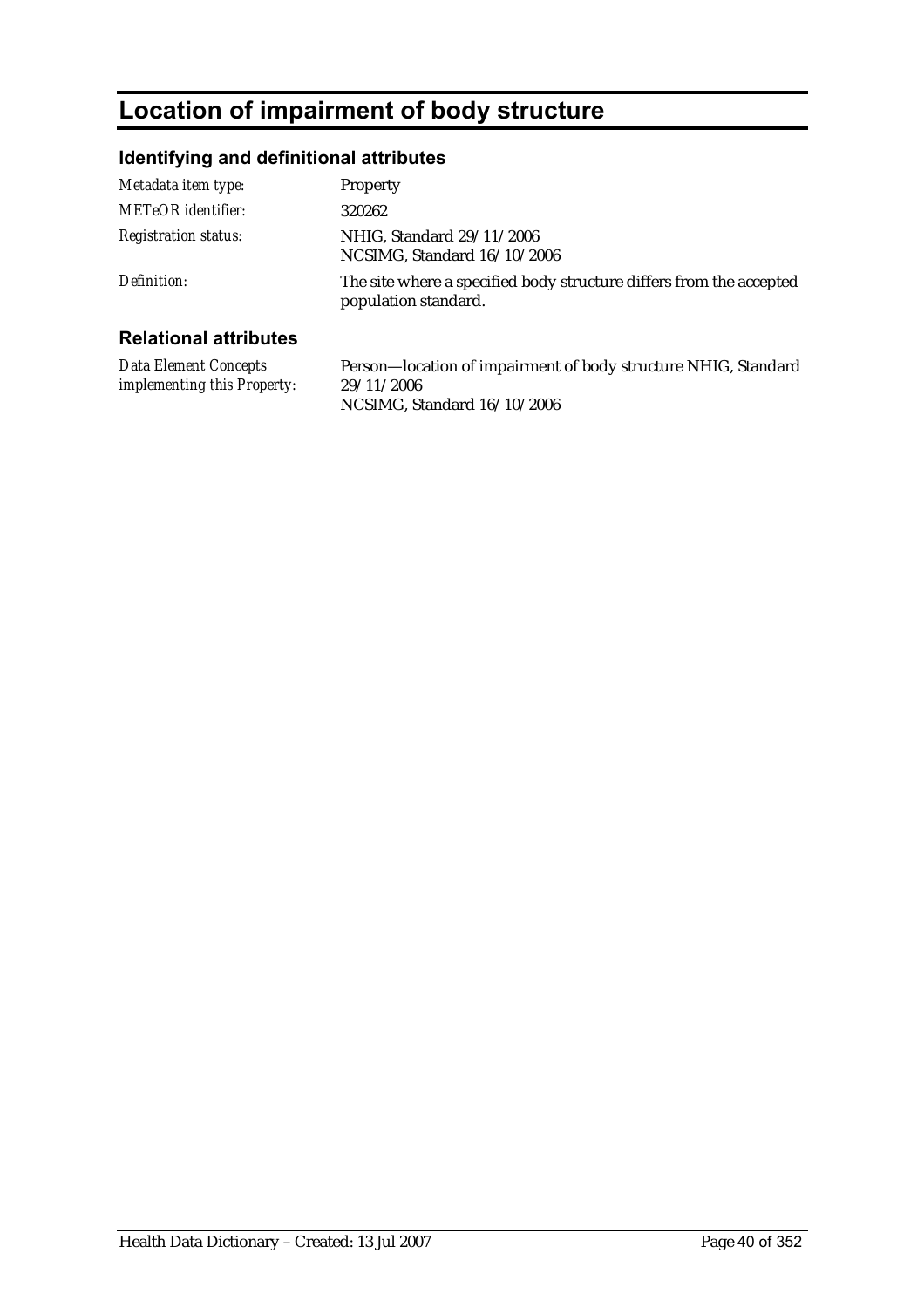# **Lot/section identifier**

## **Identifying and definitional attributes**

| Metadata item type:         | Property                                                                                 |
|-----------------------------|------------------------------------------------------------------------------------------|
| METeOR identifier:          | 269059                                                                                   |
| <b>Registration status:</b> | NHIG, Standard 01/03/2005                                                                |
| Definition:                 | The lot/section reference allocated to an address in the absence of<br>street numbering. |
| Context:                    | Australian addresses.                                                                    |
| <b>Property group:</b>      | Location characteristics                                                                 |

## **Source and reference attributes**

| Submitting organisation:                                    | Australian Institute of Health and Welfare                                                  |
|-------------------------------------------------------------|---------------------------------------------------------------------------------------------|
| <b>Relational attributes</b>                                |                                                                                             |
| <b>Data Element Concepts</b><br>implementing this Property: | Person (address)—lot/section identifier NHIG, Standard<br>01/03/2005                        |
|                                                             | Service provider organisation (address)—lot/section identifier<br>NHIG, Standard 04/05/2005 |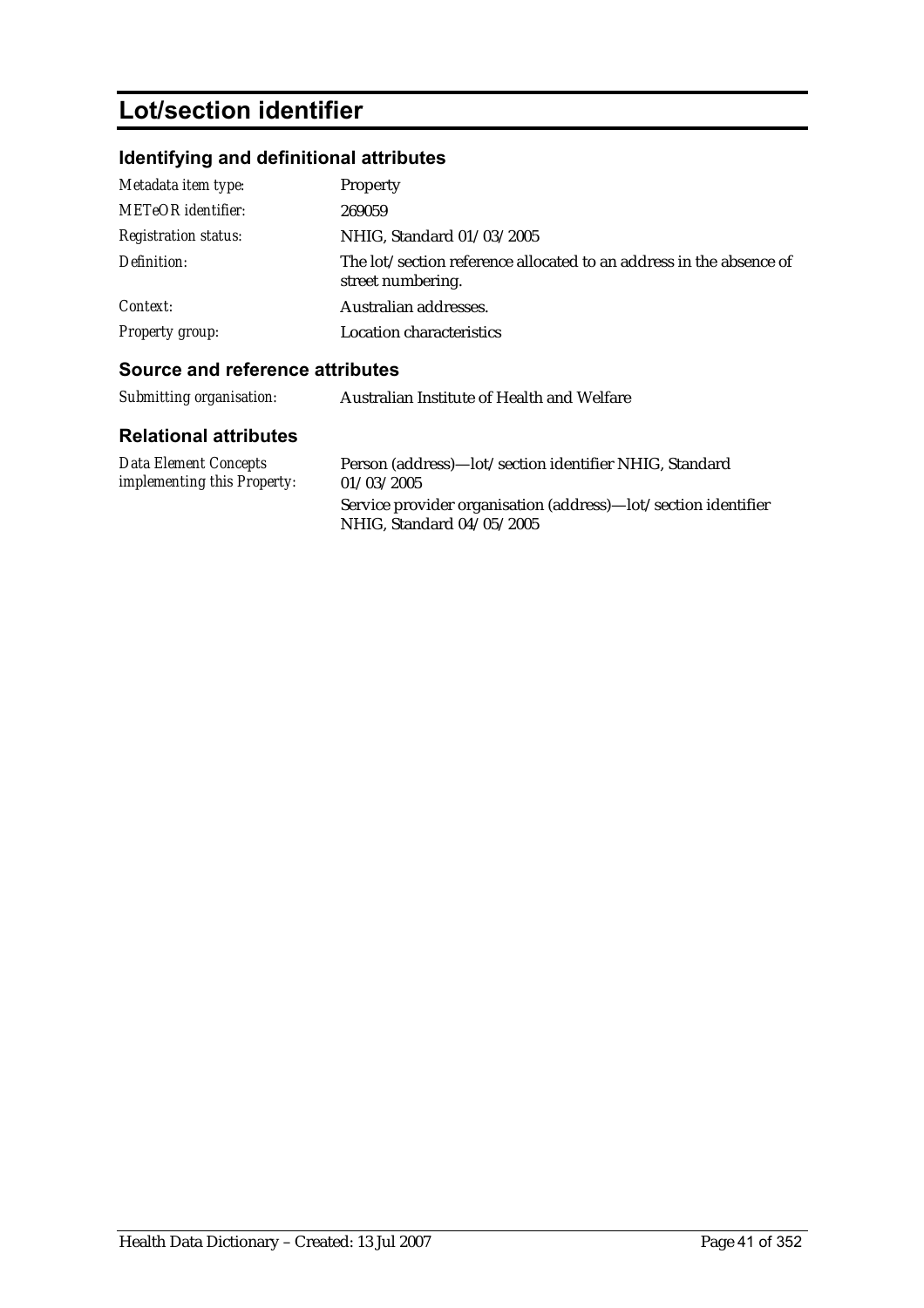# **Low-density lipoprotein cholesterol level**

## **Identifying and definitional attributes**

| Metadata item type:         | Property                                                                                                                                      |
|-----------------------------|-----------------------------------------------------------------------------------------------------------------------------------------------|
| <b>METeOR</b> identifier:   | 310787                                                                                                                                        |
| <b>Registration status:</b> | NHIG, Standard 27/10/2005                                                                                                                     |
| Definition:                 | The level of the serum cholesterol carried on low-<br>density lipoproteins, approximately 60 to 70 percent of the total<br>serum cholesterol. |

### **Source and reference attributes**

| Submitting organisation: | Australian Institute of Health and Welfare                                         |
|--------------------------|------------------------------------------------------------------------------------|
| Origin:                  | Dorland's Illustrated Medical Dictionary 30th ed. Philadelphia:<br><b>Saunders</b> |

| <b>Data Element Concepts</b>       | Person-low-density lipoprotein cholesterol level NHIG, Standard |
|------------------------------------|-----------------------------------------------------------------|
| <i>implementing this Property:</i> | 01/03/2005                                                      |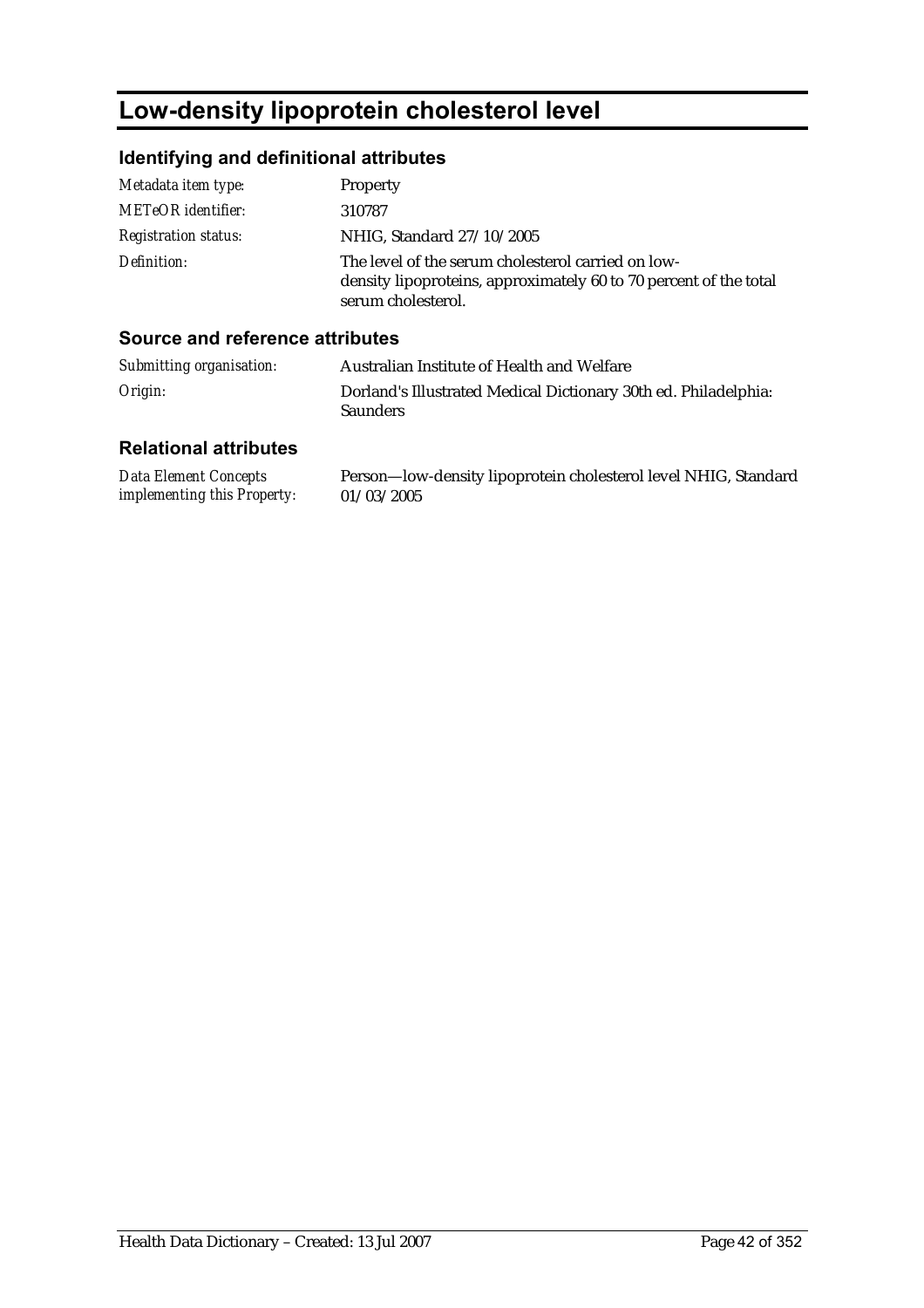# **Lower limb amputation due to vascular disease**

### **Identifying and definitional attributes**

| Metadata item type:         | Property                                                                                 |
|-----------------------------|------------------------------------------------------------------------------------------|
| METeOR identifier:          | 269165                                                                                   |
| <b>Registration status:</b> | NHIG, Standard 01/03/2005                                                                |
| Definition:                 | The removal of a toe, forefoot or leg (above or below knee), due to<br>vascular disease. |
| Property group:             | Health and wellbeing                                                                     |

#### **Source and reference attributes**

*Submitting organisation:* Australian Institute of Health and Welfare

#### **Relational attributes**

*Data Element Concepts implementing this Property:* Person—lower limb amputation due to vascular disease NHIG, Standard 01/03/2005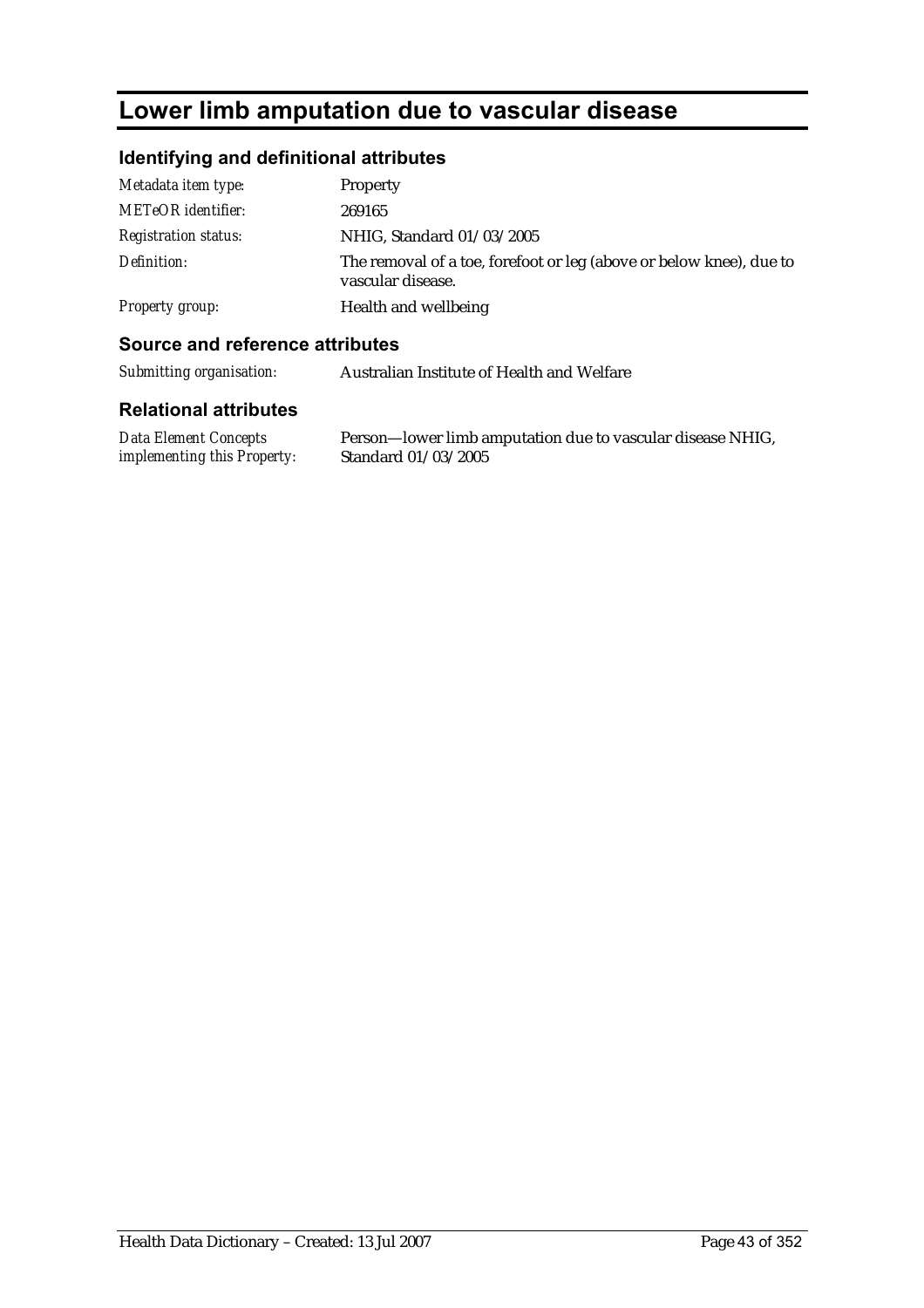# **Main language other than English spoken at home**

## **Identifying and definitional attributes**

| Metadata item type:         | Property                                                                                |
|-----------------------------|-----------------------------------------------------------------------------------------|
| <b>METeOR</b> identifier:   | 269176                                                                                  |
| <b>Registration status:</b> | NHIG, Standard 01/03/2005<br>NCSIMG, Standard 01/03/2005<br>NHDAMG, Standard 22/10/2005 |
| Definition:                 | The primary language spoken at home, excluding English.                                 |
| Property group:             | Demographic/social/cultural characteristics                                             |

### **Source and reference attributes**

| Submitting organisation: | Australian Institute of Health and Welfare |
|--------------------------|--------------------------------------------|
|                          |                                            |

| <b>Data Element Concepts</b>       | Person—main language other than English spoken at home NHIG, |
|------------------------------------|--------------------------------------------------------------|
| <i>implementing this Property:</i> | Standard 01/03/2005                                          |
|                                    | NCSIMG, Standard 01/03/2005                                  |
|                                    | NHDAMG. Standard $10/02/2006$                                |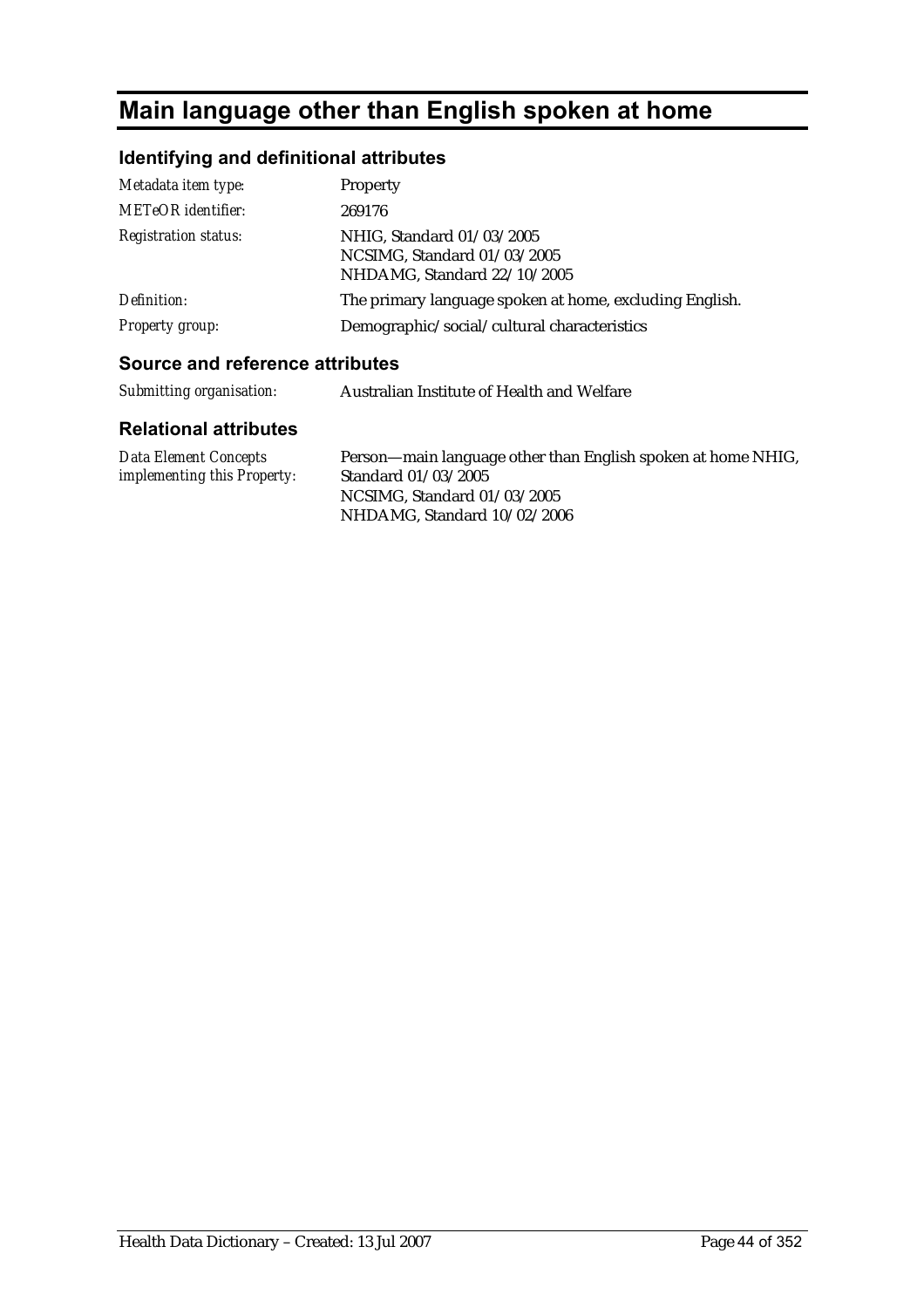# **Major diagnostic category**

## **Identifying and definitional attributes**

| Metadata item type:         | <b>Property</b>                                                                                                   |
|-----------------------------|-------------------------------------------------------------------------------------------------------------------|
| <b>METeOR</b> identifier:   | 269328                                                                                                            |
| <b>Registration status:</b> | NHIG, Standard 01/03/2005                                                                                         |
| Definition:                 | The classification of diagnoses (and Australian refined diagnosis<br>related groups) by body system or aetiology. |
| Property group:             | Service provision event                                                                                           |

### **Source and reference attributes**

| Submitting organisation: | Australian Institute of Health and Welfare |
|--------------------------|--------------------------------------------|
|                          |                                            |

| Data Element Concepts              | Episode of admitted patient care—major diagnostic category |
|------------------------------------|------------------------------------------------------------|
| <i>implementing this Property:</i> | NHIG, Standard 01/03/2005                                  |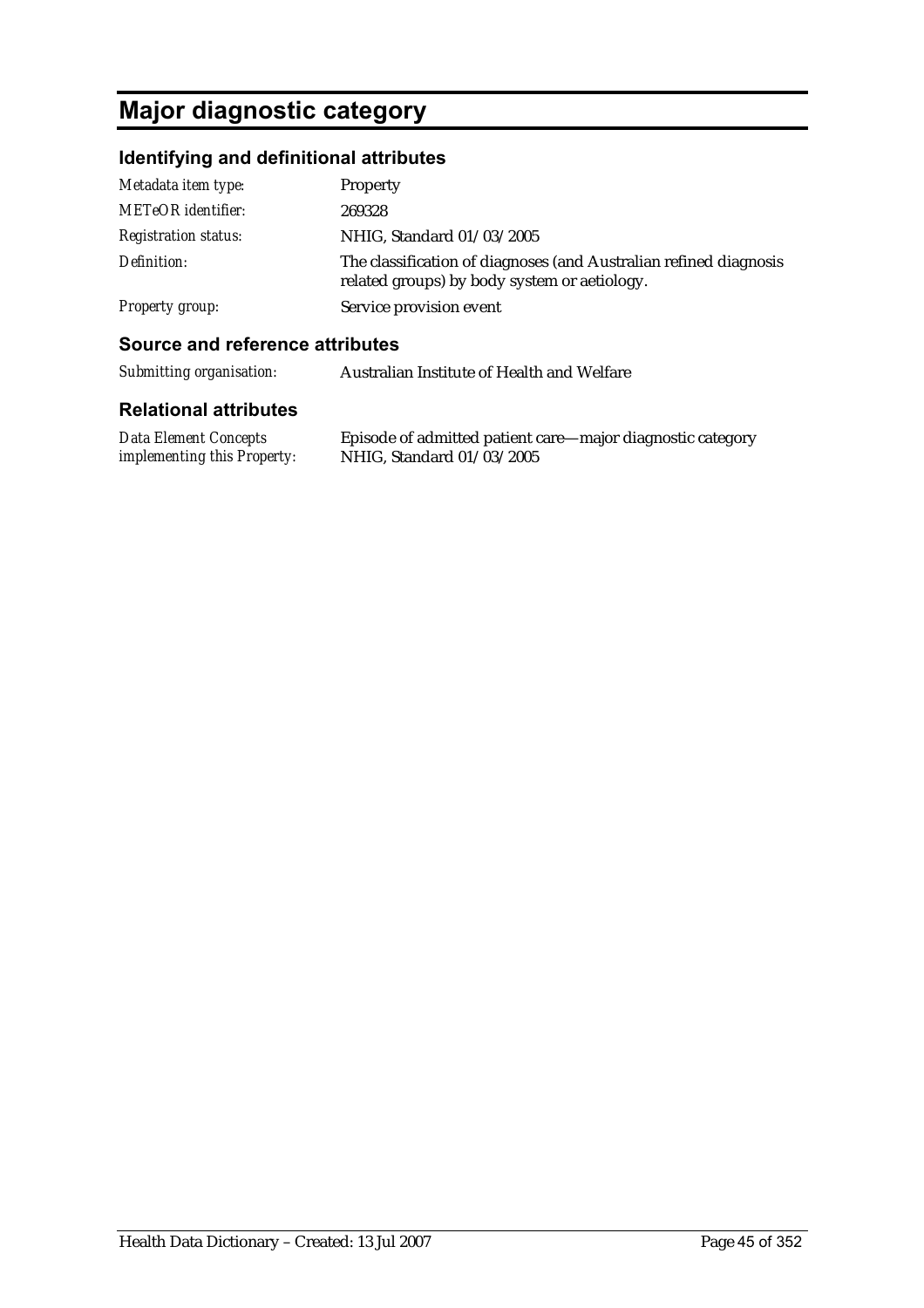# **Marital status**

# **Identifying and definitional attributes**

| Metadata item type:<br><b>METeOR</b> identifier: | Property<br>269101                                                                      |
|--------------------------------------------------|-----------------------------------------------------------------------------------------|
| <b>Registration status:</b>                      | NHIG, Standard 01/03/2005<br>NCSIMG, Standard 01/03/2005<br>NHDAMG, Standard 22/10/2005 |
| Definition:                                      | An indicator of involvement in a couple relationship or marriage.                       |
| Property group:                                  | Demographic/social/cultural characteristics                                             |

## **Source and reference attributes**

| Submitting organisation: | Australian Institute of Health and Welfare |
|--------------------------|--------------------------------------------|
|--------------------------|--------------------------------------------|

| Data Element Concepts              | Person-marital status NHIG, Standard 01/03/2005 |
|------------------------------------|-------------------------------------------------|
| <i>implementing this Property:</i> | NCSIMG, Standard $01/03/2005$                   |
|                                    | NHDAMG, Standard 10/02/2006                     |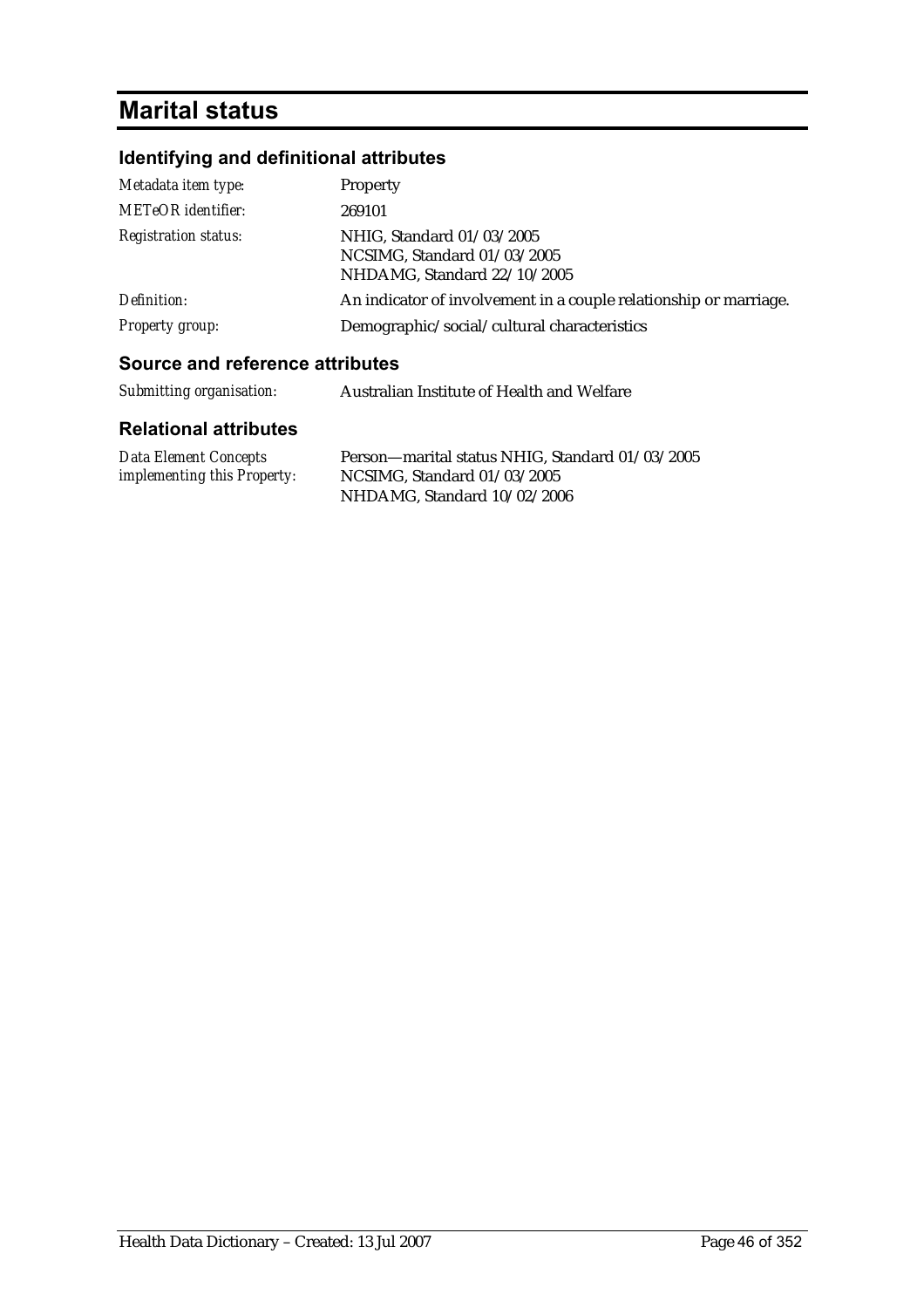# **Maternal medical condition**

### **Identifying and definitional attributes**

| Metadata item type:         | Property                                                                          |
|-----------------------------|-----------------------------------------------------------------------------------|
| <b>METeOR</b> identifier:   | 269069                                                                            |
| <b>Registration status:</b> | NHIG, Standard 01/03/2005                                                         |
| Definition:                 | Pre-existing and concurrent conditions that affect a pregnancy or<br>its outcome. |
| Property group:             | Health and wellbeing                                                              |

### **Source and reference attributes**

*Submitting organisation:* Australian Institute of Health and Welfare

#### **Relational attributes**

*Data Element Concepts implementing this Property:* Female (pregnant)—maternal medical condition NHIG, Standard  $01/03/2005$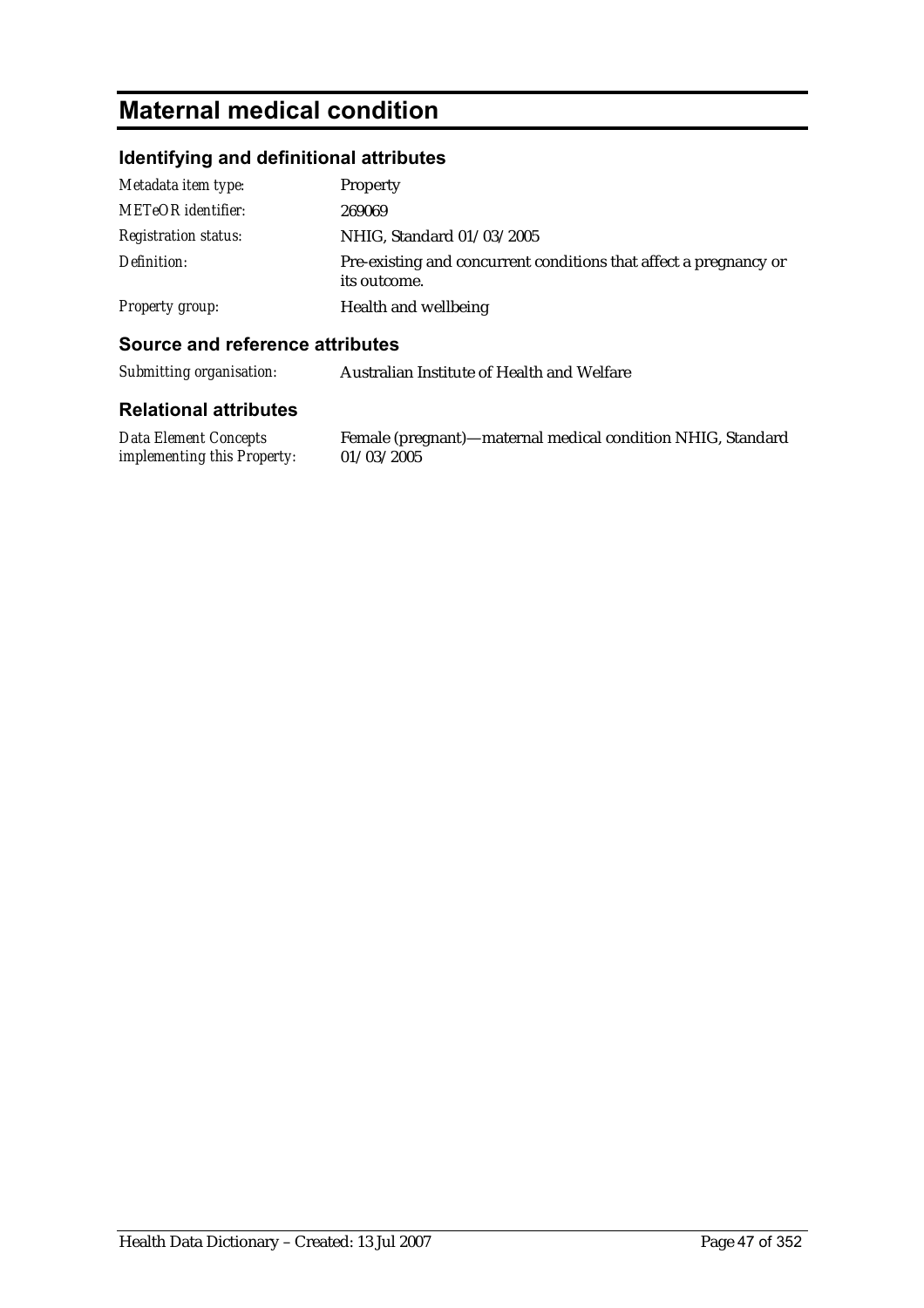# **Melanoma thickness**

## **Identifying and definitional attributes**

| Metadata item type:         | Property                                                                                |
|-----------------------------|-----------------------------------------------------------------------------------------|
| <b>METeOR</b> identifier:   | 269185                                                                                  |
| <i>Registration status:</i> | NHIG, Standard 01/03/2005                                                               |
| Definition:                 | The measured depth of penetration of tumour cells below the basal<br>layer of the skin. |
| Property group:             | Health and wellbeing                                                                    |

#### **Source and reference attributes**

*Submitting organisation:* Australian Institute of Health and Welfare

| <b>Data Element Concepts</b>       | Person with cancer—melanoma thickness NHIG, Standard |
|------------------------------------|------------------------------------------------------|
| <i>implementing this Property:</i> | 01/03/2005                                           |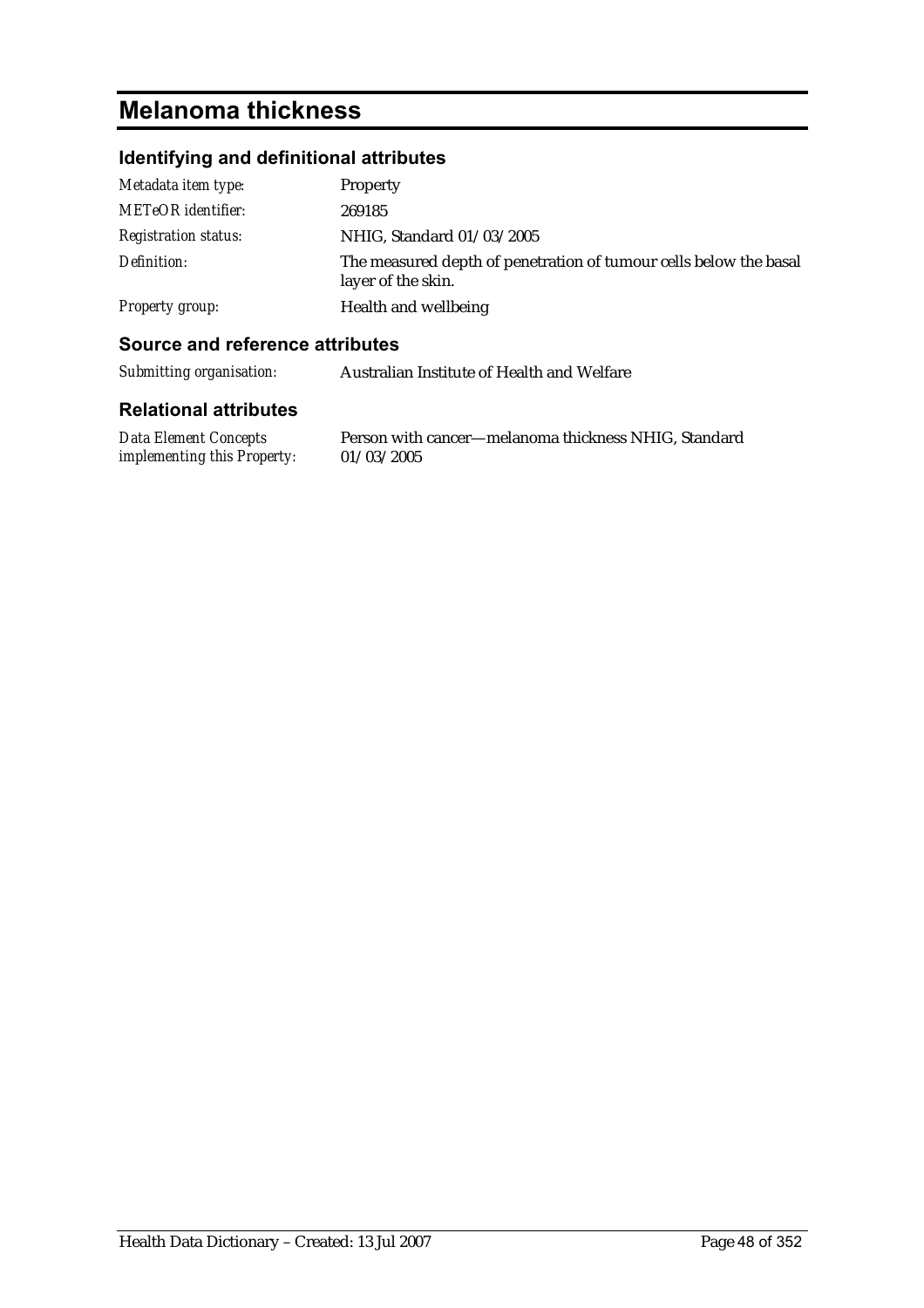# **Mental health legal status**

## **Identifying and definitional attributes**

| Metadata item type:         | Property                                                                                                                                     |
|-----------------------------|----------------------------------------------------------------------------------------------------------------------------------------------|
| <b>METeOR</b> identifier:   | 269297                                                                                                                                       |
| <b>Registration status:</b> | NHIG, Standard 01/03/2005                                                                                                                    |
| Definition:                 | An indicator of whether care was provided under relevant state or<br>territory mental health legislation compulsory treatment<br>provisions. |
| <b>Property group:</b>      | Legal characteristics                                                                                                                        |
|                             |                                                                                                                                              |

## **Source and reference attributes**

| Submitting organisation: | Australian Institute of Health and Welfare |
|--------------------------|--------------------------------------------|
|                          |                                            |

| <b>Data Element Concepts</b>       | Episode of care—mental health legal status NHIG, Standard |
|------------------------------------|-----------------------------------------------------------|
| <i>implementing this Property:</i> | 01/03/2005                                                |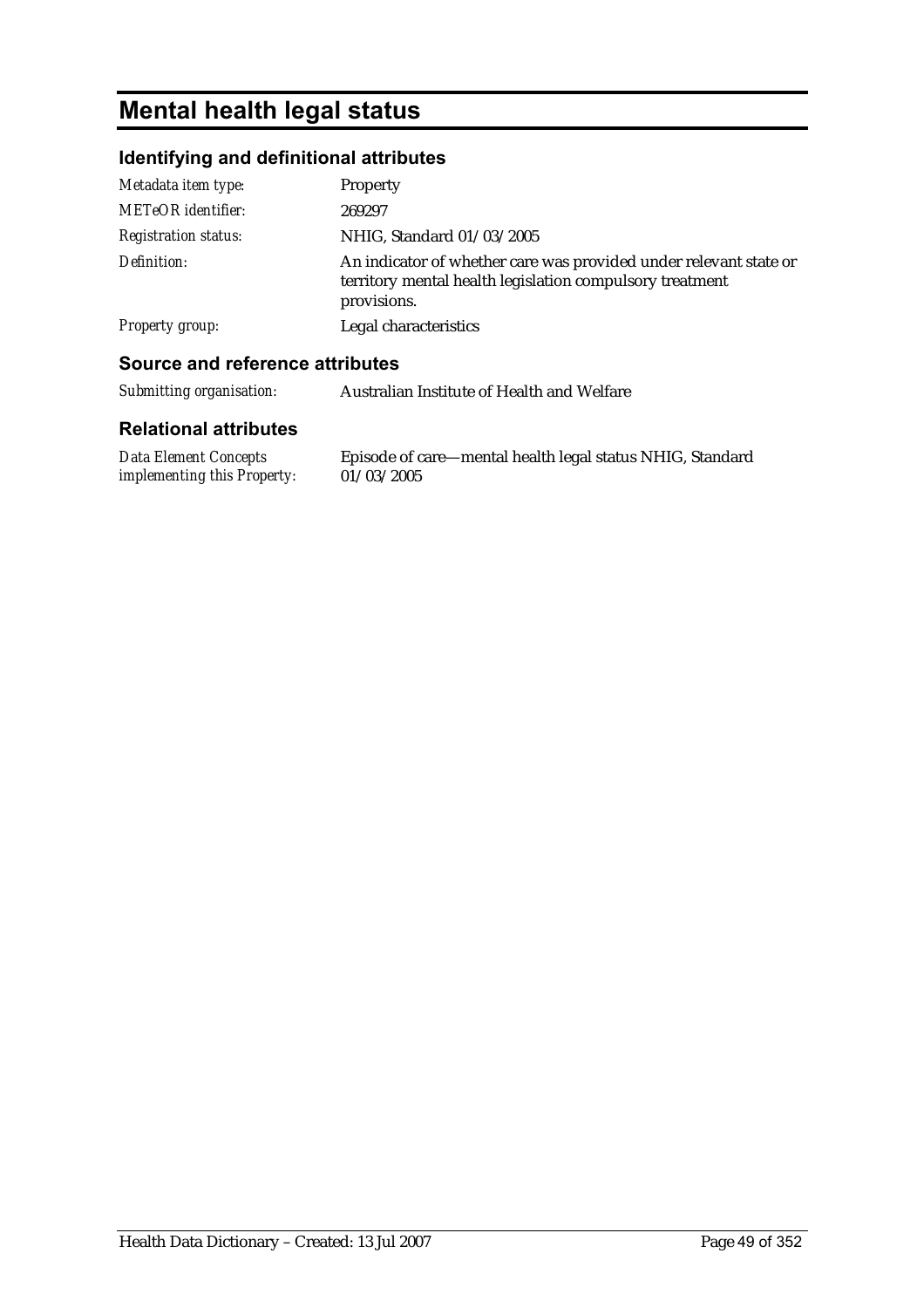# **Mental health service duration**

## **Identifying and definitional attributes**

| Metadata item type:         | Property                                         |
|-----------------------------|--------------------------------------------------|
| <b>METeOR</b> identifier:   | 285847                                           |
| <b>Registration status:</b> | NHIG, Standard 08/12/2004                        |
| Definition:                 | The duration of a mental health service contact. |
| <b>Property group:</b>      | Service provision event                          |

### **Source and reference attributes**

*Submitting organisation:* Australian Institute of Health and Welfare

| <b>Data Element Concepts</b>       | Mental health service contact—mental health service contact |
|------------------------------------|-------------------------------------------------------------|
| <i>implementing this Property:</i> | duration NHIG, Standard 08/12/2004                          |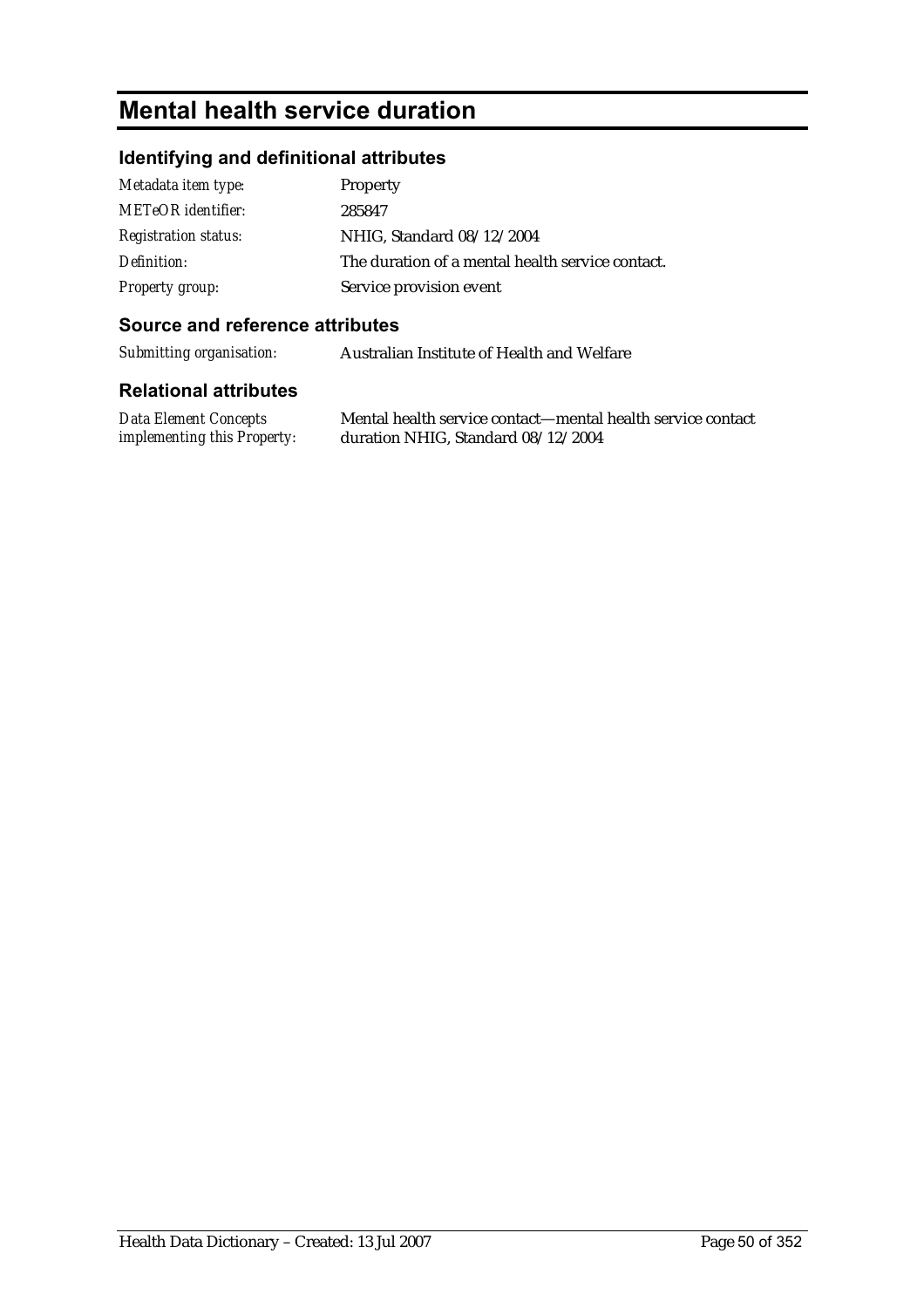# **Mental health services grants to non-government organisations from non-health departments**

### **Identifying and definitional attributes**

| A service and the fact and a set of the state. |                                                                                             |
|------------------------------------------------|---------------------------------------------------------------------------------------------|
| Property group:                                | <b>Funding characteristics</b>                                                              |
| Definition:                                    | Grants made to non-government organisations for the provision<br>of mental health services. |
| <b>Registration status:</b>                    | NHIG, Standard 07/12/2005                                                                   |
| <b>METeOR</b> identifier:                      | 298935                                                                                      |
| Metadata item type:                            | Property                                                                                    |

#### **Source and reference attributes**

| Submitting organisation: | Australian Institute of Health and Welfare |
|--------------------------|--------------------------------------------|
|                          |                                            |

| Data Element Concepts              | State or Territory Government—mental health services grants to |
|------------------------------------|----------------------------------------------------------------|
| <i>implementing this Property:</i> | non-government organisations by non-health departments NHIG,   |
|                                    | Standard 07/12/2005                                            |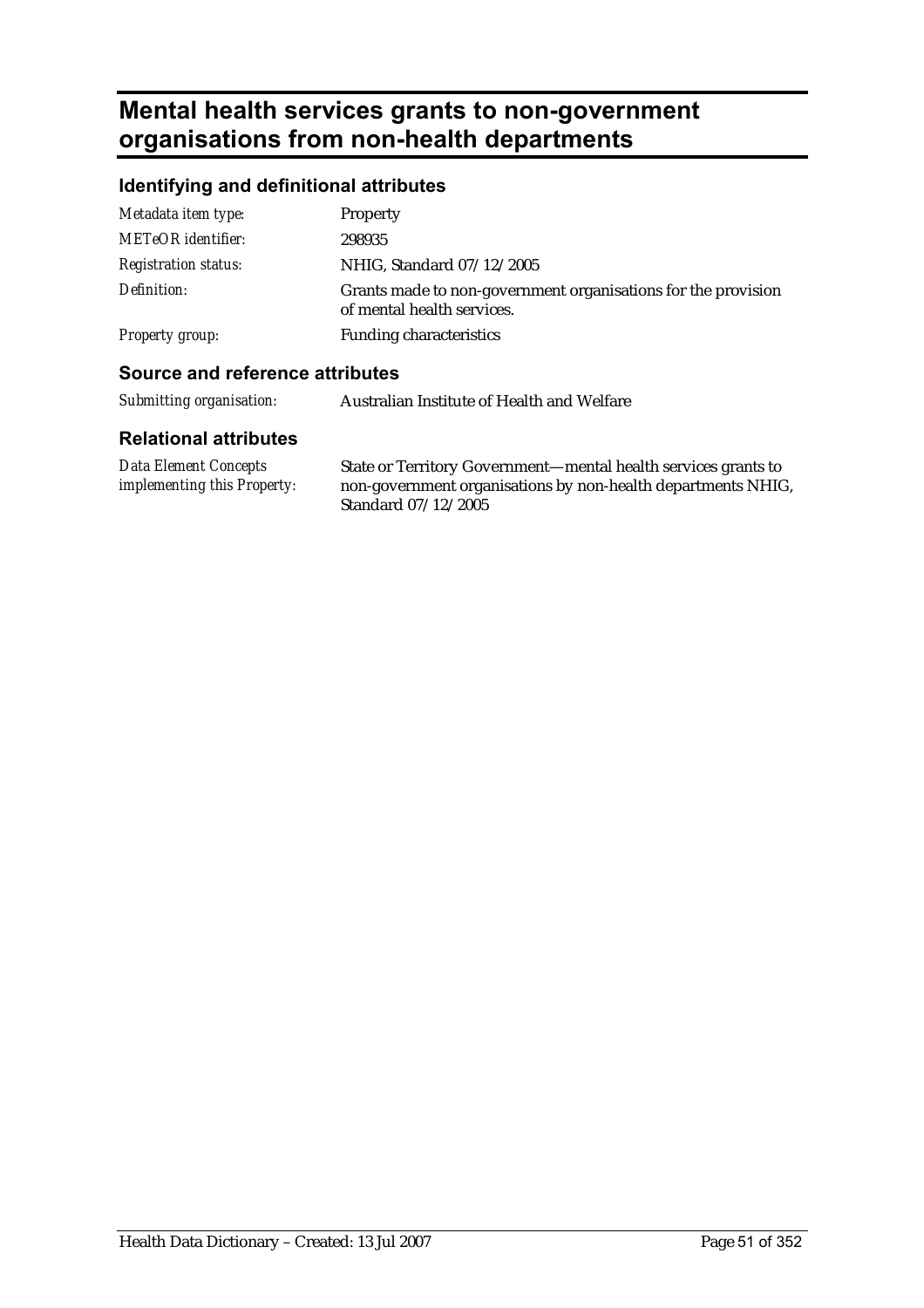# **Method of drug use**

### **Identifying and definitional attributes**

| Metadata item type:         | <b>Property</b>                                               |
|-----------------------------|---------------------------------------------------------------|
| <b>METeOR</b> identifier:   | 269130                                                        |
| <b>Registration status:</b> | NHIG, Standard 01/03/2005                                     |
| Definition:                 | The manner in which a psychoactive substance is administered. |
| Property group:             | Lifestyle characteristics                                     |

### **Source and reference attributes**

*Submitting organisation:* Australian Institute of Health and Welfare

#### **Relational attributes**

*Data Element Concepts implementing this Property:*

Client—method of drug use (principal drug of concern) NHIG, Standard 01/03/2005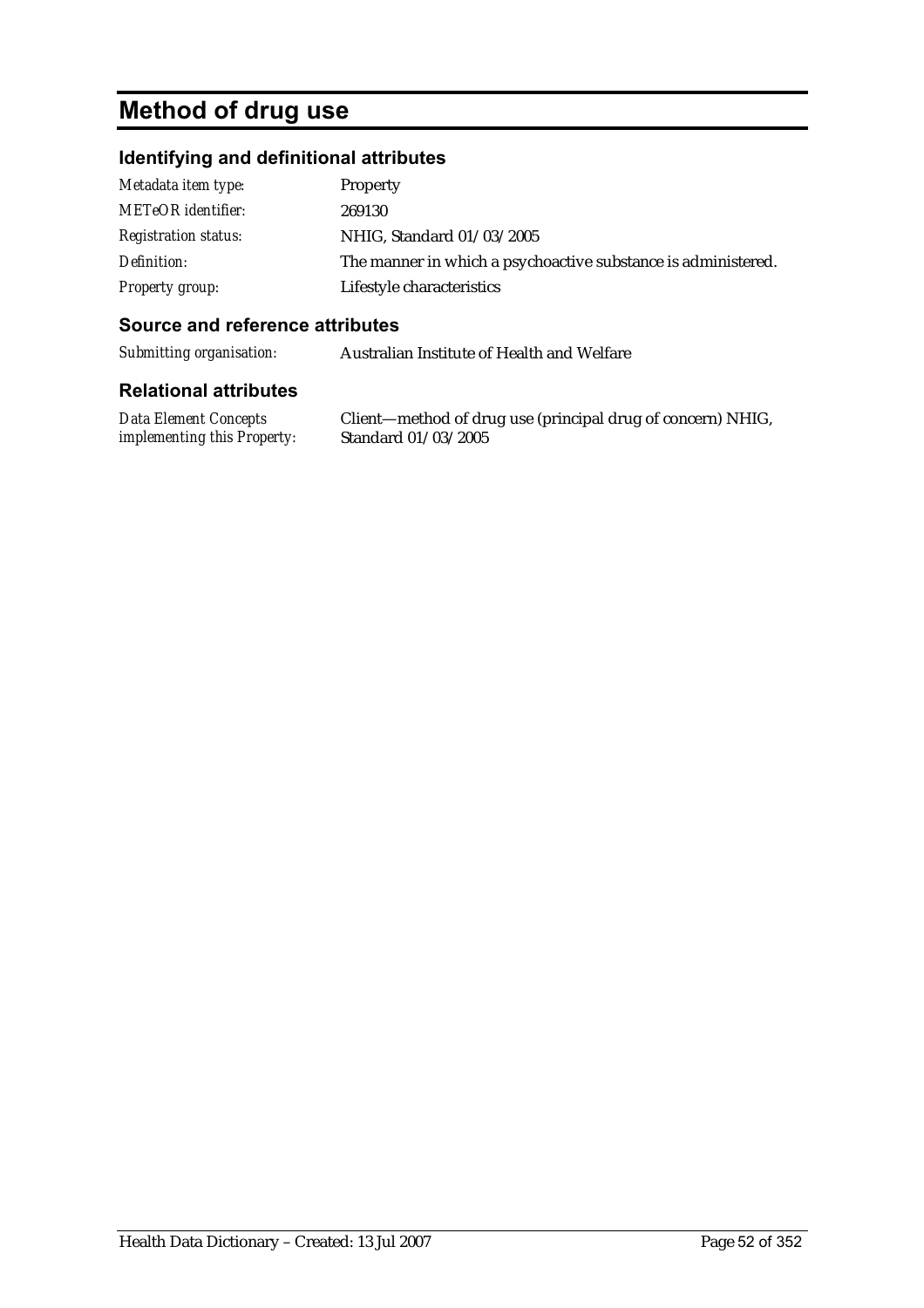# **Microalbumin level**

## **Identifying and definitional attributes**

| Metadata item type:         | Property                                          |
|-----------------------------|---------------------------------------------------|
| <b>METeOR</b> identifier:   | 269284                                            |
| <b>Registration status:</b> | NHIG, Standard 01/03/2005                         |
| Definition:                 | The amount of microalbumin detected in the urine. |
| <b>Property group:</b>      | Health and wellbeing                              |

### **Source and reference attributes**

*Submitting organisation:* Australian Institute of Health and Welfare

| Data Element Concepts              | Person-microalbumin level NHIG, Standard 01/03/2005 |
|------------------------------------|-----------------------------------------------------|
| <i>implementing this Property:</i> |                                                     |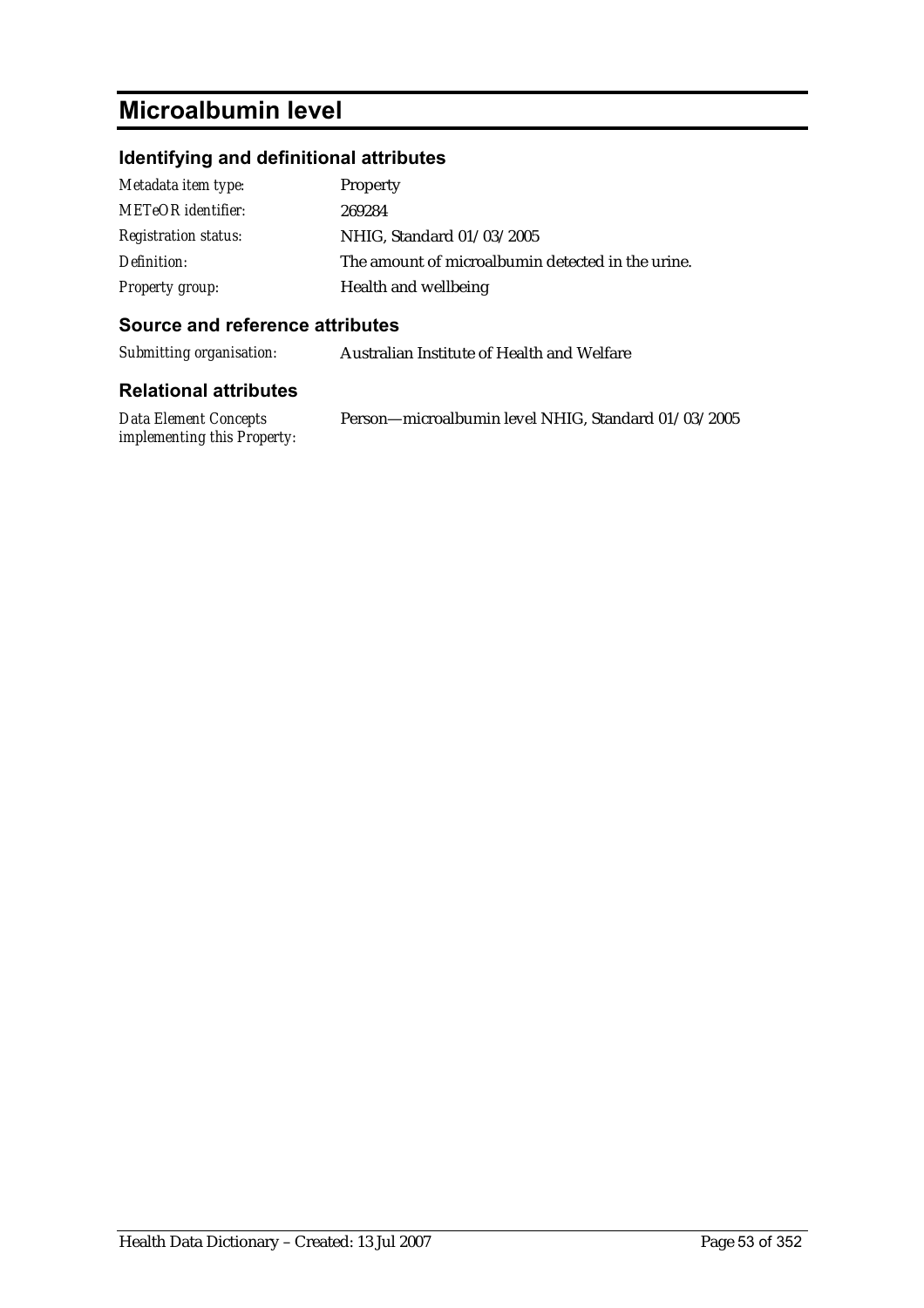# **Morphology of cancer**

### **Identifying and definitional attributes**

| Metadata item type:         | <b>Property</b>                                             |
|-----------------------------|-------------------------------------------------------------|
| <b>METeOR</b> identifier:   | 269181                                                      |
| <i>Registration status:</i> | NHIG, Standard 01/03/2005                                   |
| Definition:                 | The histology and likely course of development of a tumour. |
| <b>Property group:</b>      | Health and wellbeing                                        |

#### **Source and reference attributes**

*Submitting organisation:* Australian Institute of Health and Welfare

#### **Relational attributes**

*Data Element Concepts implementing this Property:*

Person with cancer—morphology of cancer NHIG, Standard 01/03/2005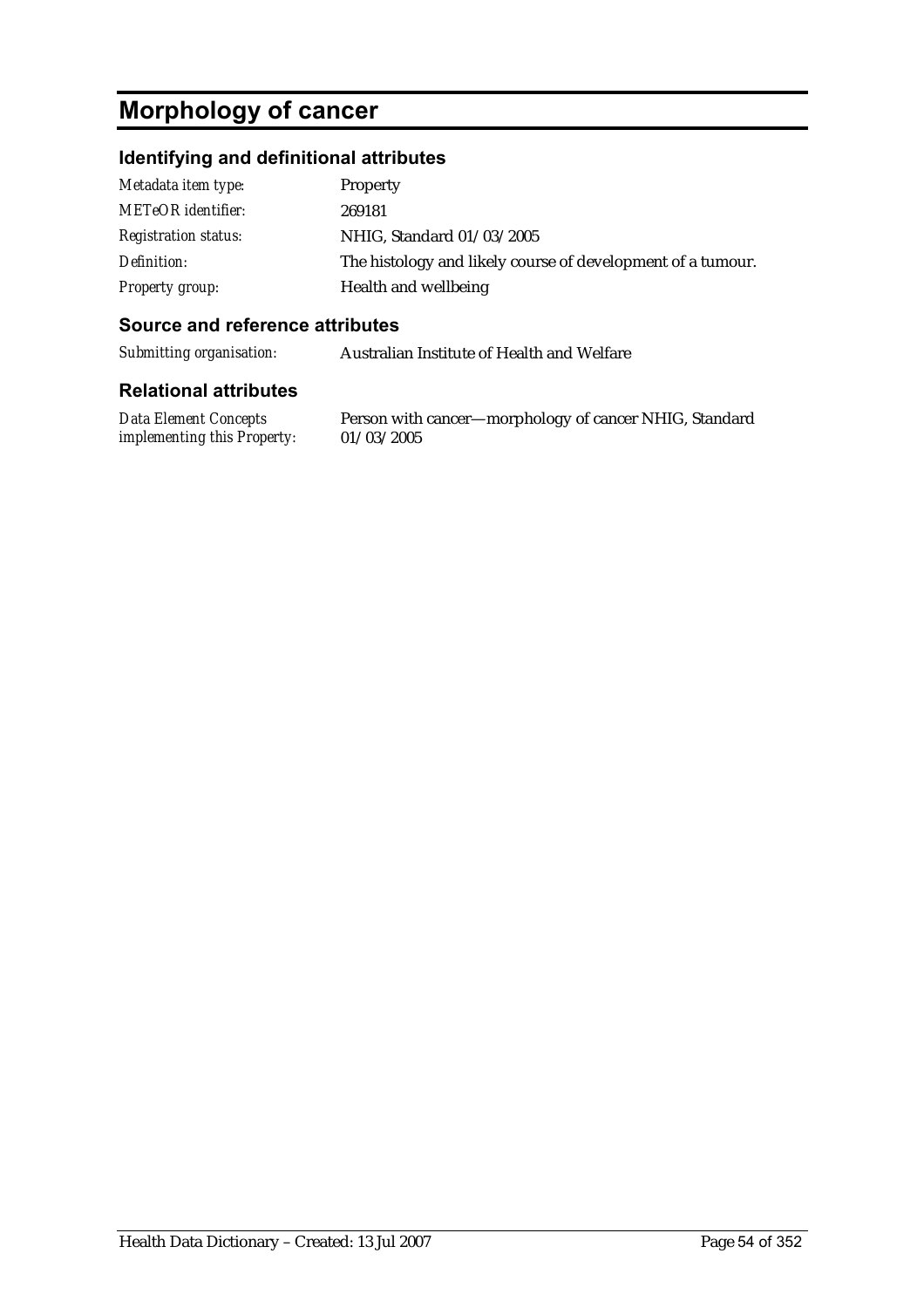# **Most valid basis of diagnosis of a cancer**

### **Identifying and definitional attributes**

| Metadata item type:         | Property                                       |
|-----------------------------|------------------------------------------------|
| <b>METeOR</b> identifier:   | 269183                                         |
| <i>Registration status:</i> | NHIG, Standard 01/03/2005                      |
| Definition:                 | The most reliable basis of a cancer diagnosis. |
| <b>Property group:</b>      | Service provision event                        |

### **Source and reference attributes**

*Submitting organisation:* Australian Institute of Health and Welfare

#### **Relational attributes**

*Data Element Concepts implementing this Property:*

Person with cancer—most valid basis of diagnosis of a cancer NHIG, Standard 01/03/2005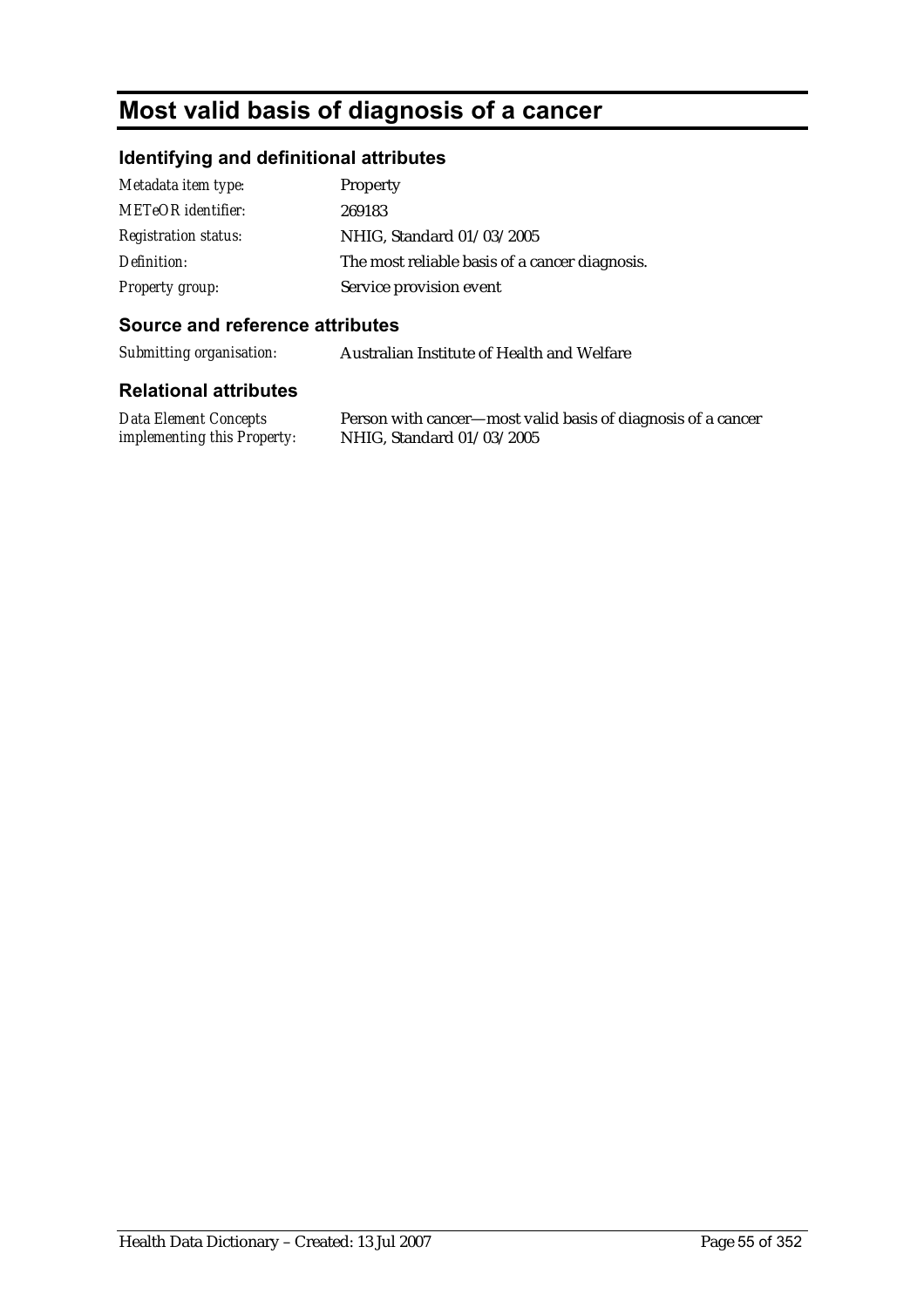# **Mother's original family name**

## **Identifying and definitional attributes**

| Metadata item type:         | <b>Property</b>                                                                  |
|-----------------------------|----------------------------------------------------------------------------------|
| Synonymous names:           | Mother's maiden name                                                             |
| <b>METeOR</b> identifier:   | 269229                                                                           |
| <b>Registration status:</b> | NHIG, Standard 01/03/2005<br>NCSIMG, Standard 01/03/2005                         |
| Definition:                 | The family name of an individual's mother before the mother's first<br>marriage. |
| <b>Property group:</b>      | Name characteristics                                                             |

### **Source and reference attributes**

| Submitting organisation: | Australian Institute of Health and Welfare |
|--------------------------|--------------------------------------------|
|--------------------------|--------------------------------------------|

| <b>Data Element Concepts</b>       | Person-mother's original family name NHIG, Standard |
|------------------------------------|-----------------------------------------------------|
| <i>implementing this Property:</i> | 01/03/2005                                          |
|                                    | NCSIMG, Standard 01/03/2005                         |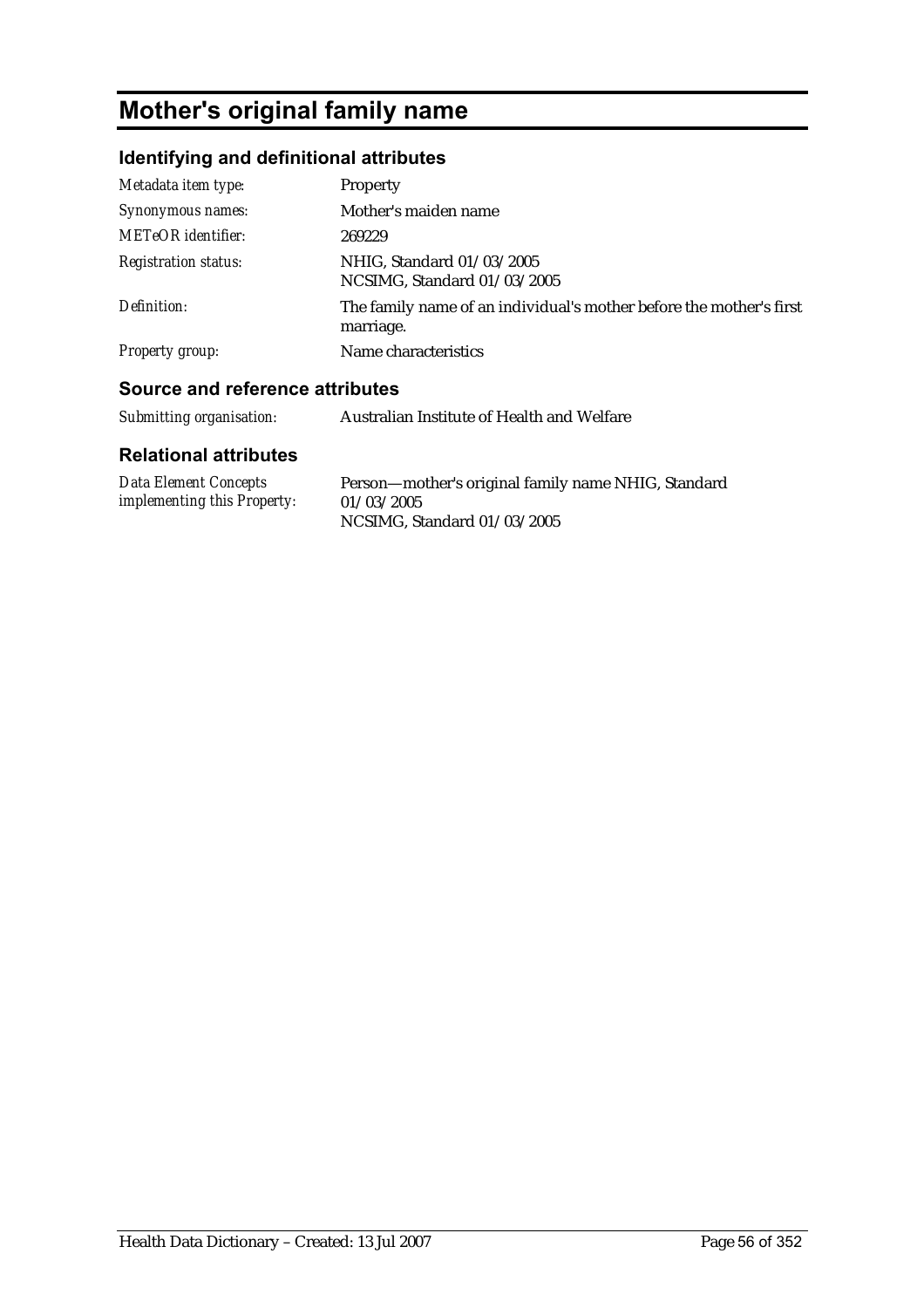# **Multi-disciplinary team status**

## **Identifying and definitional attributes**

| Metadata item type:         | Property                                                                                     |
|-----------------------------|----------------------------------------------------------------------------------------------|
| <b>METeOR</b> identifier:   | 269126                                                                                       |
| <b>Registration status:</b> | NHIG, Standard 01/03/2005                                                                    |
| Definition:                 | An indicator of the involvement of providers from more than one<br>profession or occupation. |
| Property group:             | Service provision event                                                                      |

### **Source and reference attributes**

*Submitting organisation:* Australian Institute of Health and Welfare

| <b>Data Element Concepts</b>       | Non-admitted patient service event-multi-disciplinary team |
|------------------------------------|------------------------------------------------------------|
| <i>implementing this Property:</i> | status NHIG, Standard $01/03/2005$                         |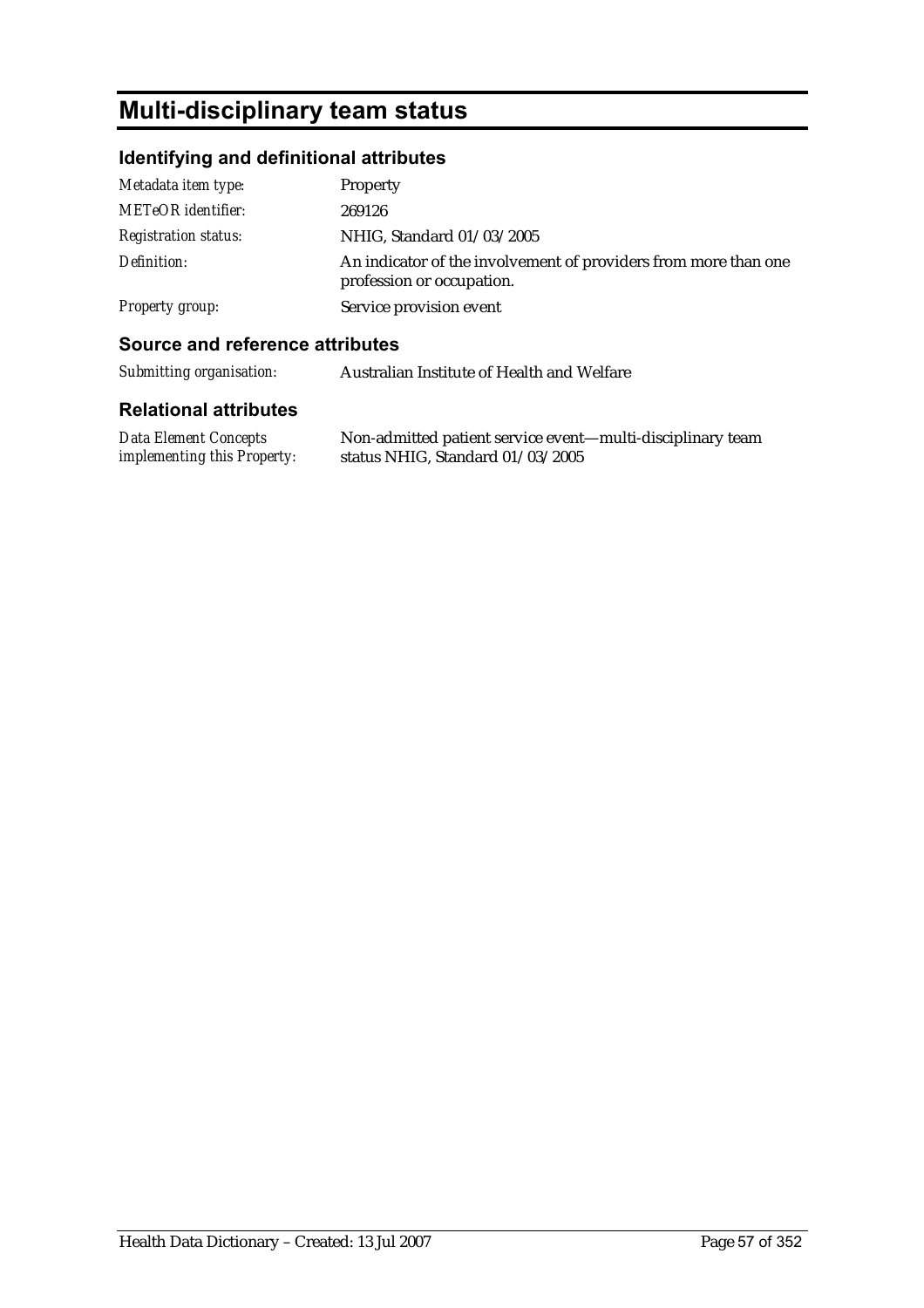# **Myocardial infarction**

## **Identifying and definitional attributes**

| Metadata item type:             | Property                                                                                                                                                                                                                               |
|---------------------------------|----------------------------------------------------------------------------------------------------------------------------------------------------------------------------------------------------------------------------------------|
| <b>METeOR</b> identifier:       | 269235                                                                                                                                                                                                                                 |
| <b>Registration status:</b>     | NHIG, Standard 01/03/2005                                                                                                                                                                                                              |
| Definition:                     | Gross necrosis of the myocardium as a result of interruption of the<br>blood supply to the area; it is almost always caused by<br>atherosclerosis of the coronary arteries, upon which coronary<br>thrombosis is usually superimposed. |
| <b>Property group:</b>          | Health and wellbeing                                                                                                                                                                                                                   |
| Source and reference attributes |                                                                                                                                                                                                                                        |

| Submitting organisation: | Australian Institute of Health and Welfare                                         |
|--------------------------|------------------------------------------------------------------------------------|
| Origin:                  | Dorland's Illustrated Medical Dictionary 30th ed. Philadelphia:<br><b>Saunders</b> |

| <b>Data Element Concepts</b> | Person-myocardial infarction NHIG, Standard 01/03/2005 |
|------------------------------|--------------------------------------------------------|
| implementing this Property:  |                                                        |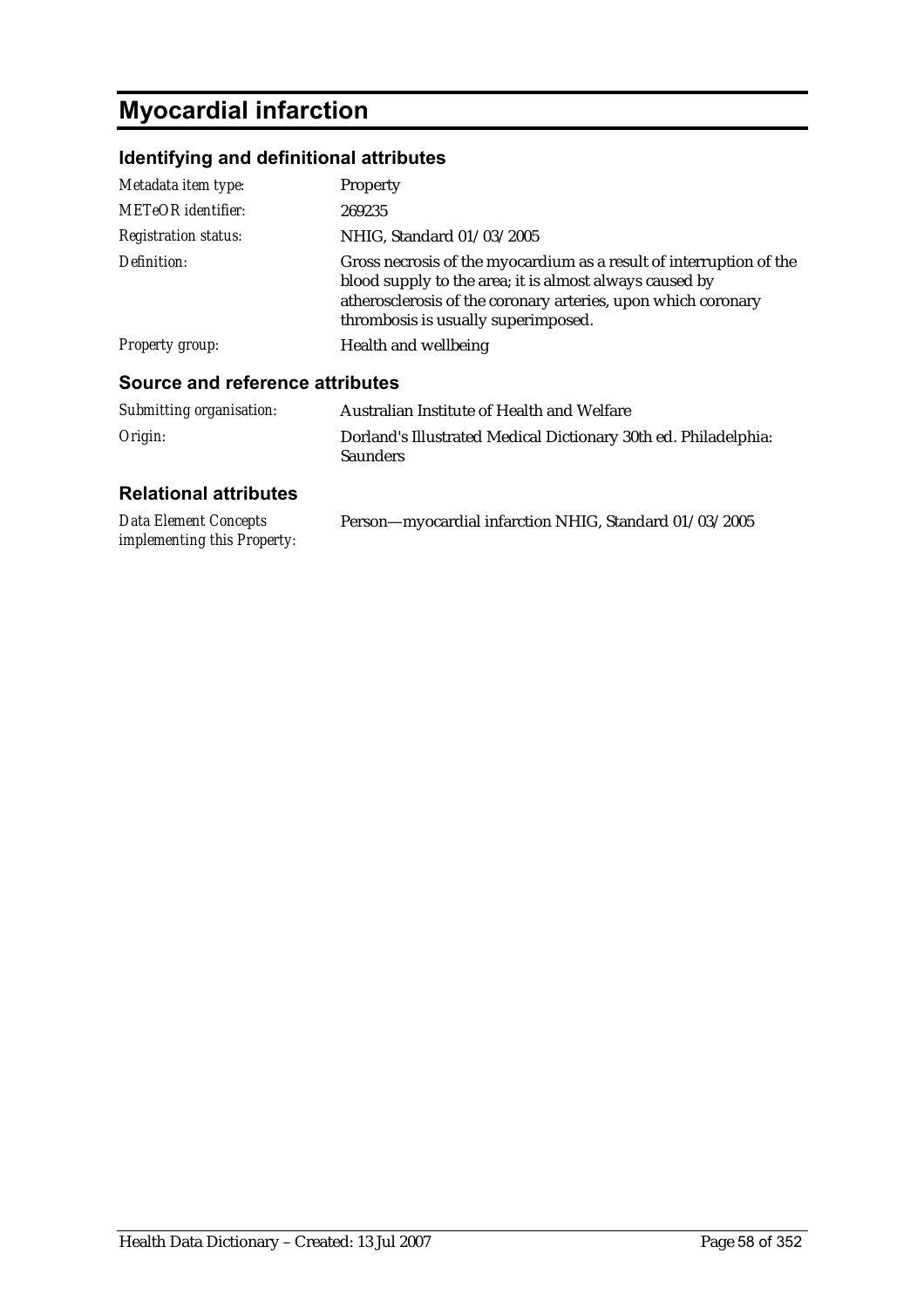# **Name conditional use flag**

## **Identifying and definitional attributes**

| Metadata item type:                                         | Property                                                                                            |
|-------------------------------------------------------------|-----------------------------------------------------------------------------------------------------|
| METeOR identifier:                                          | 287051                                                                                              |
| <i>Registration status:</i>                                 | NHIG, Standard 04/05/2005<br>NCSIMG, Standard 25/08/2005                                            |
| Definition:                                                 | An indicator of specific conditions which should be applied to a<br>recorded name.                  |
| <b>Property group:</b>                                      | Name characteristics                                                                                |
| Source and reference attributes                             |                                                                                                     |
| Submitting organisation:                                    | Australian Institute of Health and Welfare                                                          |
| <b>Relational attributes</b>                                |                                                                                                     |
| Related metadata references:                                | Supersedes Name context flag NHIG, Superseded 04/05/2005,<br>NCSIMG, Superseded 25/08/2005          |
| <b>Data Element Concepts</b><br>implementing this Property: | Person (name)—name conditional use flag NHIG, Standard<br>04/05/2005<br>NCSIMG, Standard 25/08/2005 |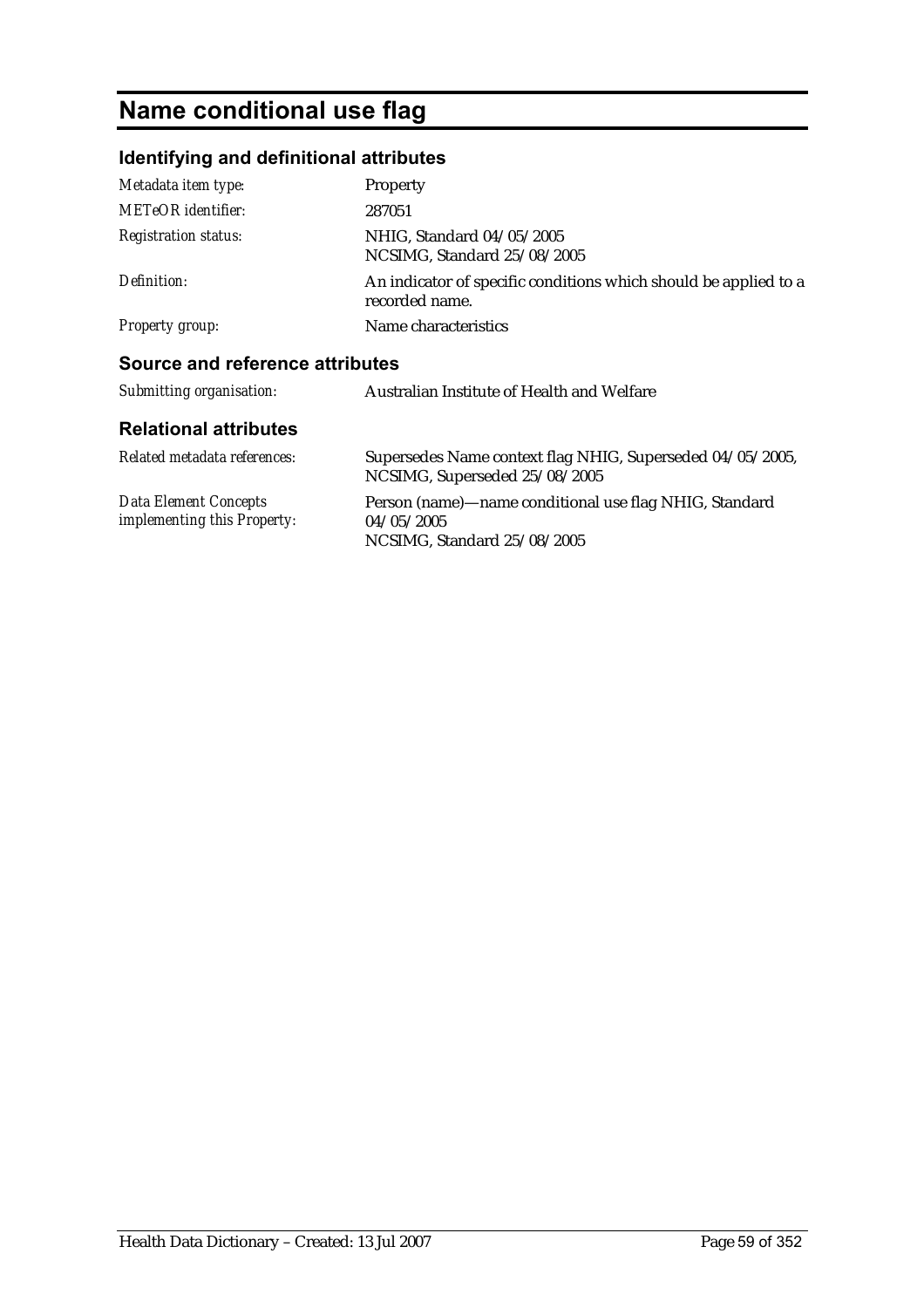# **Name suffix**

## **Identifying and definitional attributes**

| Metadata item type:         | Property                                                 |
|-----------------------------|----------------------------------------------------------|
| <b>METeOR</b> identifier:   | 269224                                                   |
| <b>Registration status:</b> | NHIG, Standard 01/03/2005<br>NCSIMG, Standard 01/03/2005 |
| Definition:                 | An additional term following a name.                     |
| <b>Property group:</b>      | Name characteristics                                     |

#### **Source and reference attributes**

*Submitting organisation:* Australian Institute of Health and Welfare

| Data Element Concepts              | Person (name)—name suffix NHIG, Standard 01/03/2005 |
|------------------------------------|-----------------------------------------------------|
| <i>implementing this Property:</i> | NCSIMG, Standard 01/03/2005                         |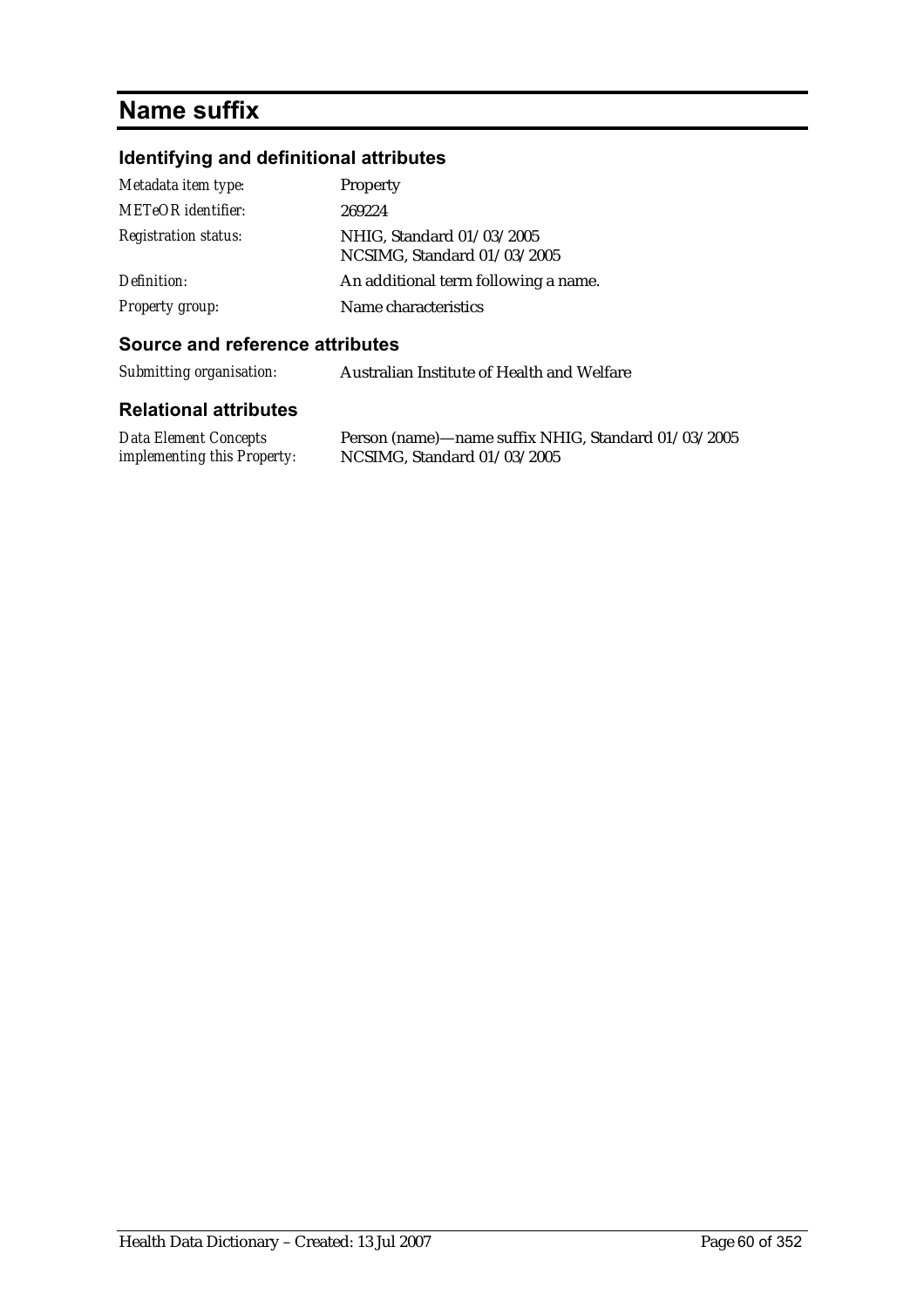# **Name suffix sequence number**

## **Identifying and definitional attributes**

| Metadata item type:         | Property                                                  |
|-----------------------------|-----------------------------------------------------------|
| METeOR identifier:          | 288187                                                    |
| <b>Registration status:</b> | NHIG, Standard 04/05/2005<br>NCSIMG, Standard 30/09/2005  |
| Definition:                 | An order of additional terms at the conclusion of a name. |
| Property group:             | Name characteristics                                      |

### **Source and reference attributes**

| Submitting organisation: | Australian Institute of Health and Welfare |
|--------------------------|--------------------------------------------|
|                          |                                            |

| Data Element Concepts              | Person (name)—name suffix sequence number NHIG, Standard |
|------------------------------------|----------------------------------------------------------|
| <i>implementing this Property:</i> | 04/05/2005                                               |
|                                    | NCSIMG, Standard 30/09/2005                              |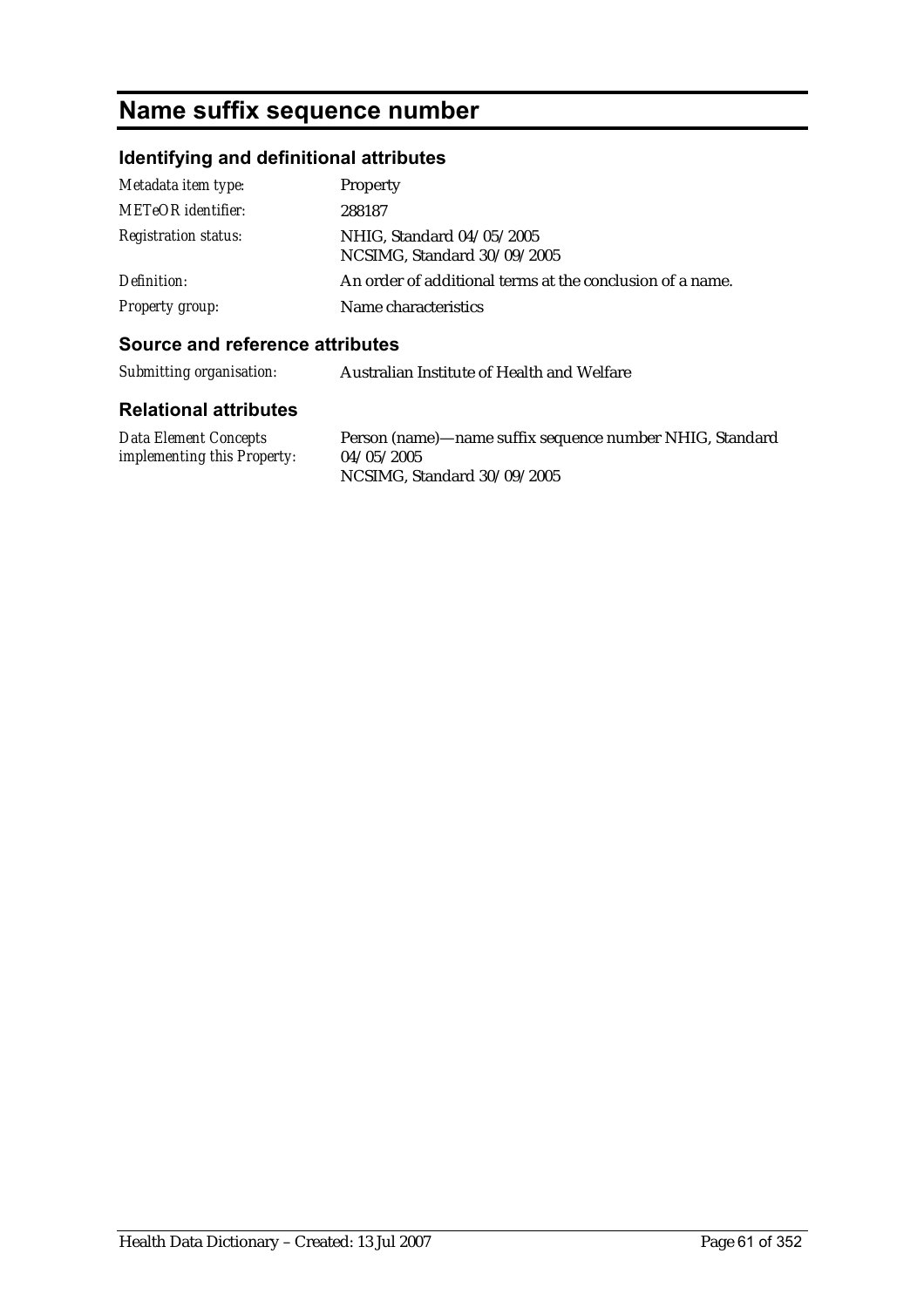# **Name title**

## **Identifying and definitional attributes**

| Metadata item type:         | Property                                                 |
|-----------------------------|----------------------------------------------------------|
| <b>METeOR</b> identifier:   | 269225                                                   |
| <b>Registration status:</b> | NHIG, Standard 01/03/2005<br>NCSIMG, Standard 01/03/2005 |
| Definition:                 | An honorific form of address commencing a name.          |
| Property group:             | Name characteristics                                     |

### **Source and reference attributes**

| Submitting organisation: | Australian Institute of Health and Welfare |
|--------------------------|--------------------------------------------|
|--------------------------|--------------------------------------------|

| Data Element Concepts              | Person (name)—name title NHIG, Standard 01/03/2005 |
|------------------------------------|----------------------------------------------------|
| <i>implementing this Property:</i> | NCSIMG, Standard 01/03/2005                        |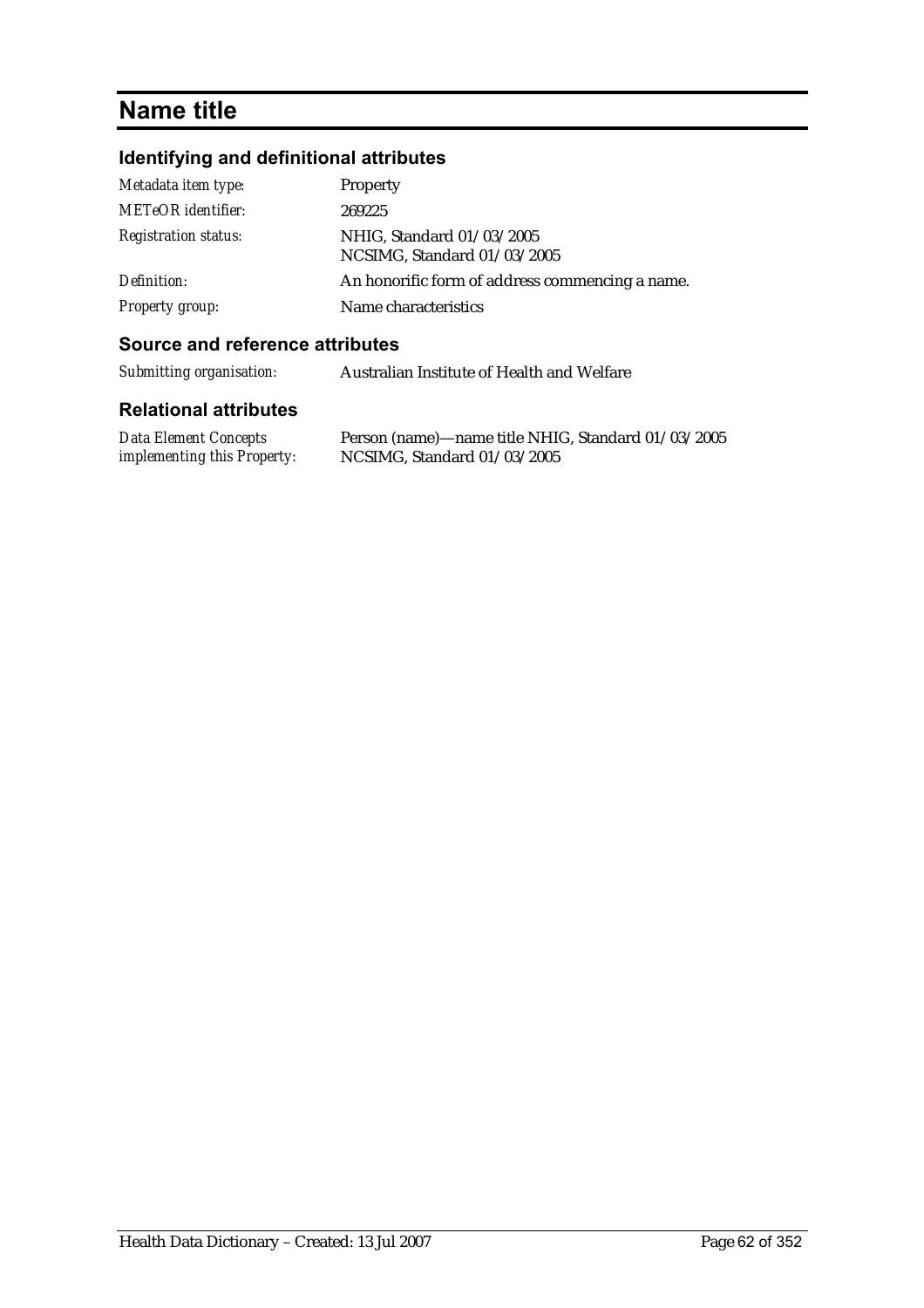# **Name title sequence number**

## **Identifying and definitional attributes**

| Metadata item type:         | Property                                                                |
|-----------------------------|-------------------------------------------------------------------------|
| <b>METeOR</b> identifier:   | 288244                                                                  |
| <b>Registration status:</b> | NHIG, Standard 04/05/2005<br>NCSIMG, Standard 30/09/2005                |
| Definition:                 | The numeric order of an honorific form of address commencing a<br>name. |
| <b>Property group:</b>      | Name characteristics                                                    |

## **Source and reference attributes**

| Submitting organisation: | Australian Institute of Health and Welfare |
|--------------------------|--------------------------------------------|
|                          |                                            |

| <b>Data Element Concepts</b>       | Person (name)—name title sequence number NHIG, Standard |
|------------------------------------|---------------------------------------------------------|
| <i>implementing this Property:</i> | 04/05/2005                                              |
|                                    | NCSIMG, Standard 30/09/2005                             |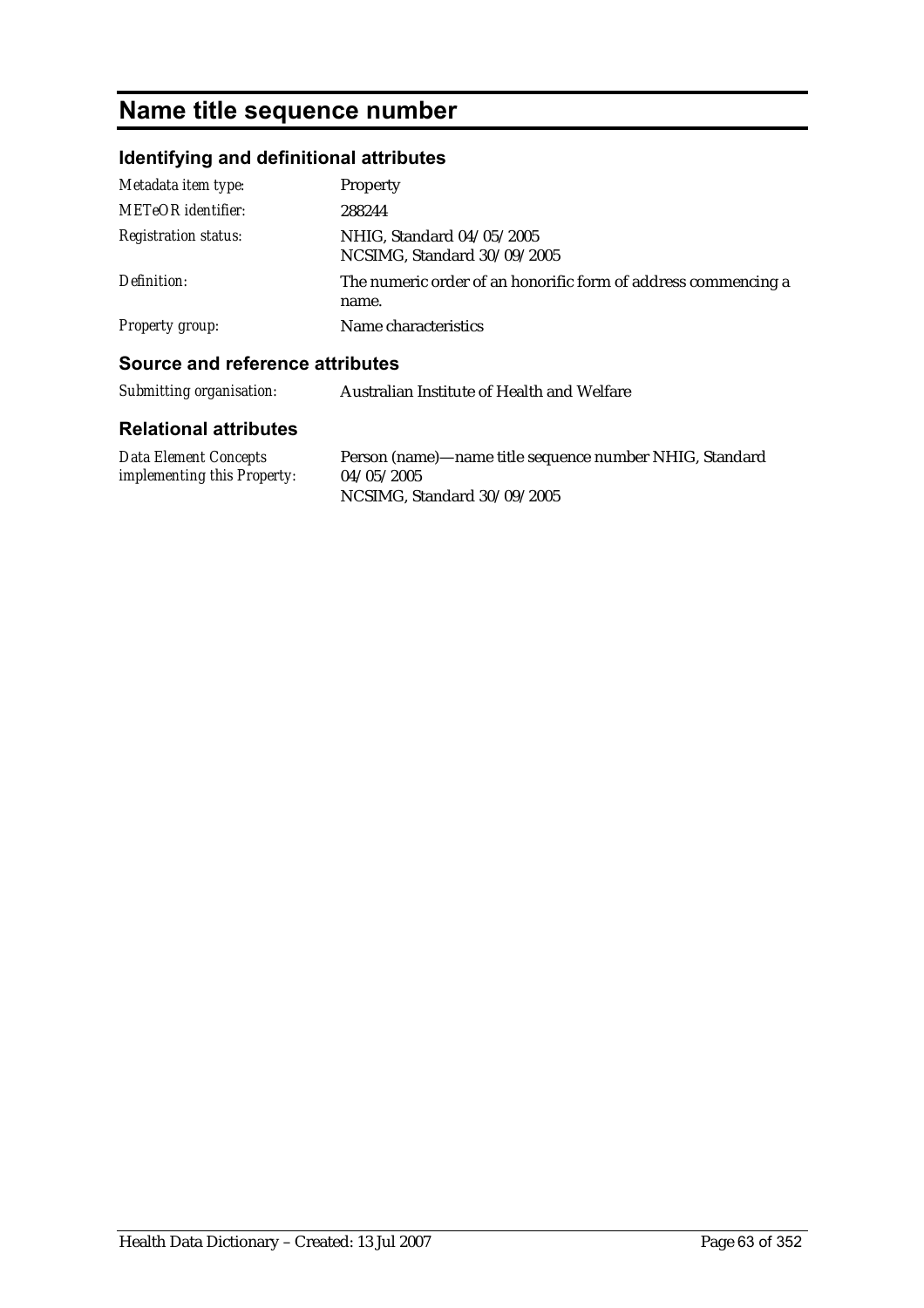# **Name type**

## **Identifying and definitional attributes**

| Metadata item type:<br>METeOR identifier: | <b>Property</b><br>269227                                |
|-------------------------------------------|----------------------------------------------------------|
| <b>Registration status:</b>               | NHIG, Standard 01/03/2005<br>NCSIMG, Standard 30/09/2005 |
| Definition:                               | A descriptor of the class of name.                       |
| <b>Property group:</b>                    | Name characteristics                                     |

#### **Source and reference attributes**

| Submitting organisation: | Australian Institute of Health and Welfare |
|--------------------------|--------------------------------------------|
|                          |                                            |

| Data Element Concepts       | Person (name)—name type NHIG, Standard 01/03/2005             |
|-----------------------------|---------------------------------------------------------------|
| implementing this Property: | NCSIMG, Standard 30/09/2005                                   |
|                             | Service provider organisation (name)—name type NHIG, Standard |
|                             | 04/05/2005                                                    |
|                             | NCSIMG, Standard 30/09/2005                                   |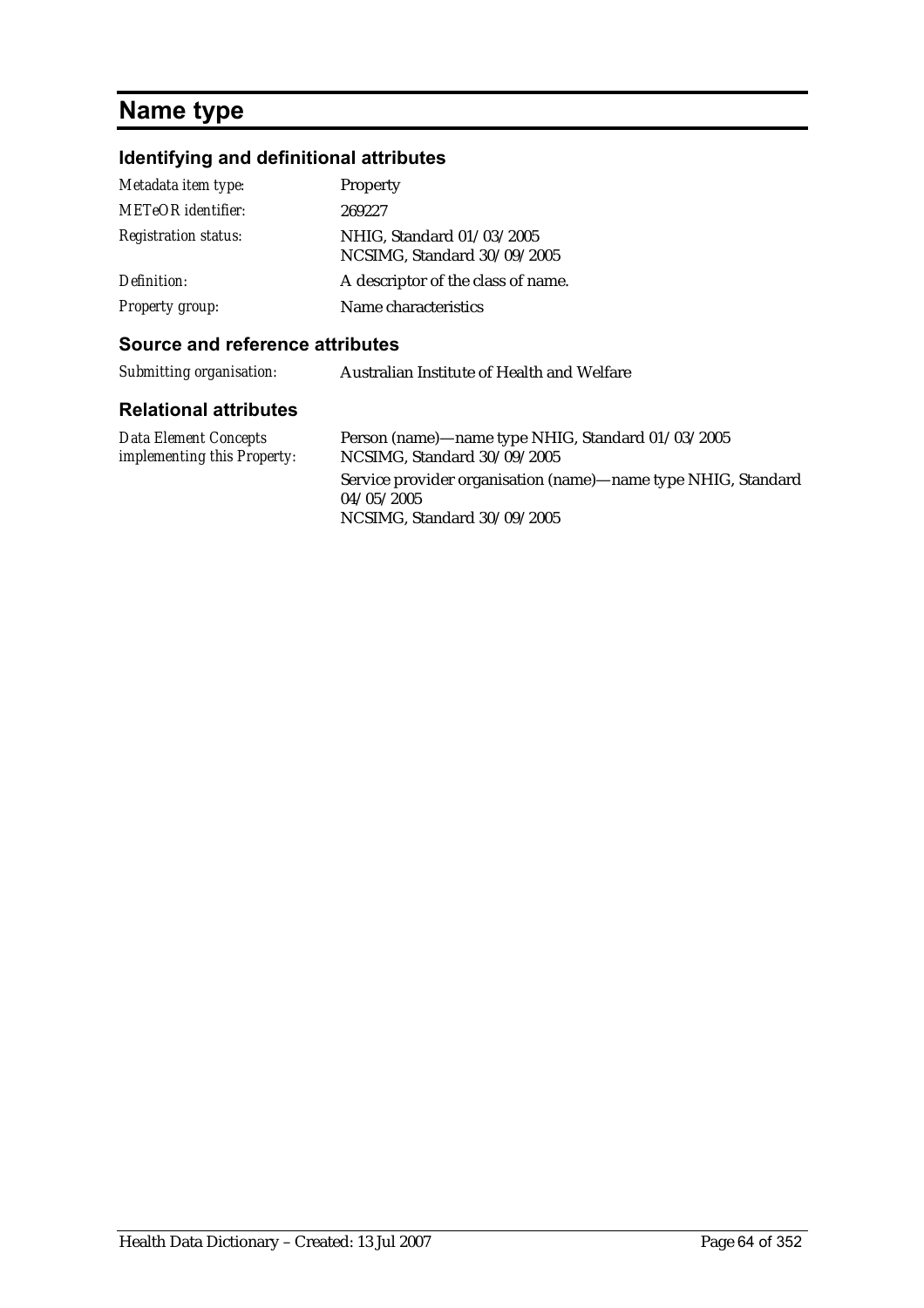# **Nature of impairment of body structure**

## **Identifying and definitional attributes**

| Metadata item type:          | Property                                                                                                                                       |
|------------------------------|------------------------------------------------------------------------------------------------------------------------------------------------|
| METeOR identifier:           | 320276                                                                                                                                         |
| <b>Registration status:</b>  | NHIG, Standard 29/11/2006<br>NCSIMG, Standard 16/10/2006                                                                                       |
| Definition:                  | The qualitative or quantitative change to the characteristics of a<br>specified body structure compared with accepted population<br>standards. |
| <b>Relational attributes</b> |                                                                                                                                                |

#### **Relational attributes**

*Data Element Concepts implementing this Property:* Person—nature of impairment of body structure NHIG, Standard 29/11/2006 NCSIMG, Standard 16/10/2006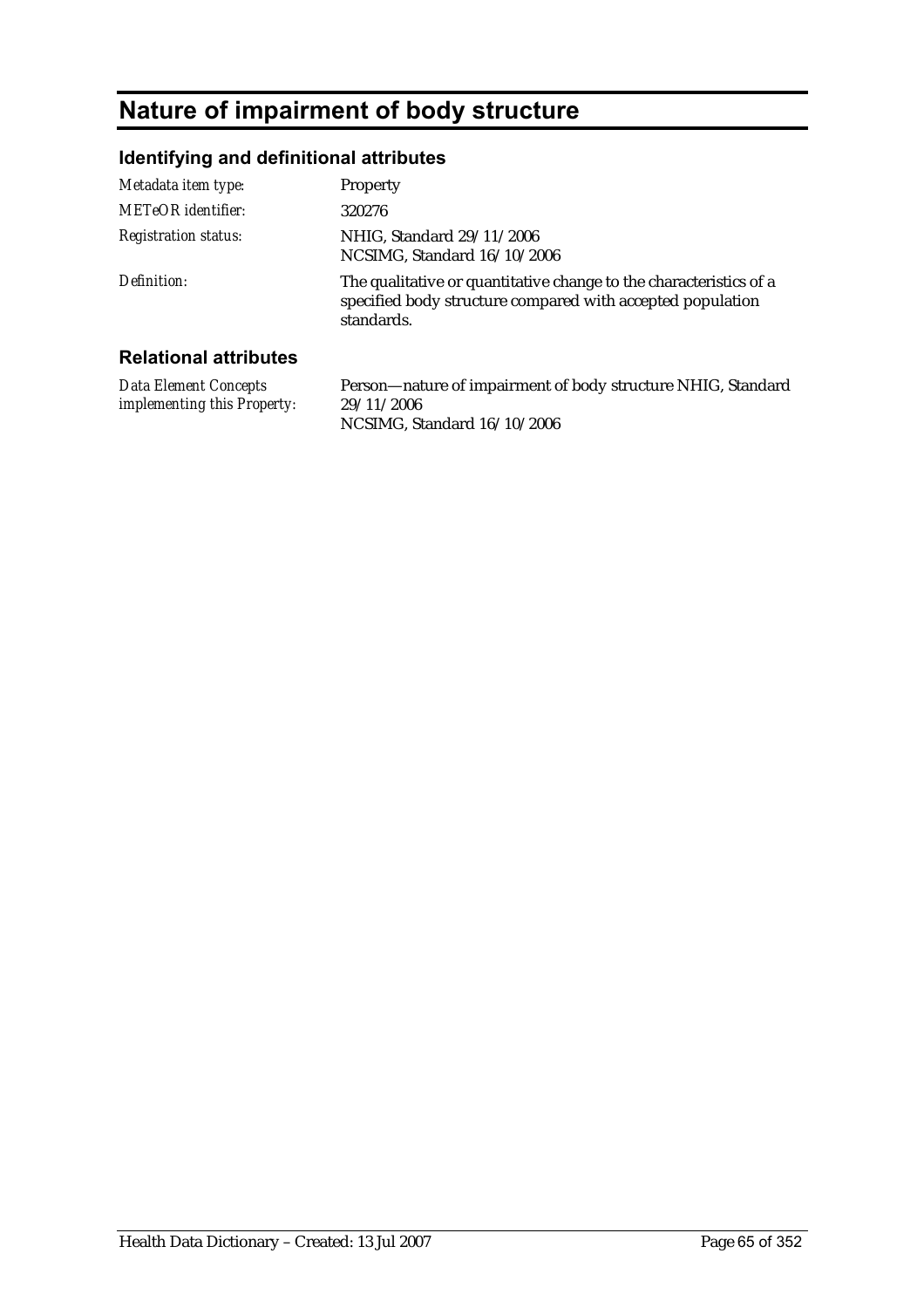# **Nature of main injury**

## **Identifying and definitional attributes**

| Metadata item type:         | <b>Property</b>                                                                               |
|-----------------------------|-----------------------------------------------------------------------------------------------|
| <b>METeOR</b> identifier:   | 269100                                                                                        |
| <b>Registration status:</b> | NHIG, Standard 01/03/2005                                                                     |
| Definition:                 | The nature of the injury chiefly responsible for the attendance at a<br>health care facility. |
| Property group:             | Service provision event                                                                       |

### **Source and reference attributes**

| Submitting organisation: | Australian Institute of Health and Welfare |
|--------------------------|--------------------------------------------|
|--------------------------|--------------------------------------------|

| Data Element Concepts       | Injury event—nature of main injury NHIG, Standard 01/03/2005 |
|-----------------------------|--------------------------------------------------------------|
| implementing this Property: |                                                              |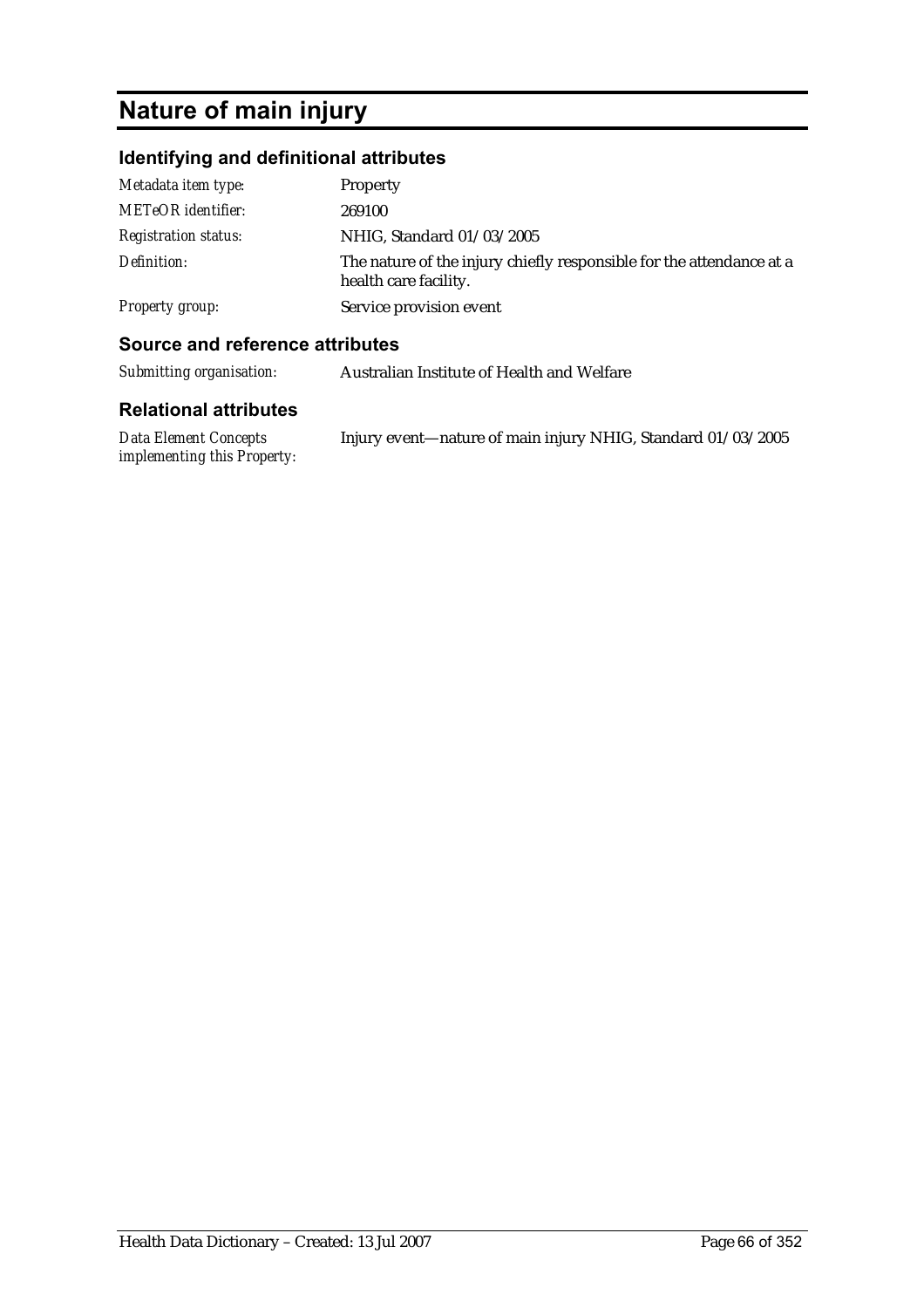# **Need for assistance with activities in a life area**

## **Identifying and definitional attributes**

| Metadata item type:          | Property                                                                                            |
|------------------------------|-----------------------------------------------------------------------------------------------------|
| METeOR identifier:           | 324428                                                                                              |
| <b>Registration status:</b>  | NHIG, Standard 29/11/2006<br>NCSIMG, Standard 16/10/2006                                            |
| Definition:                  | The need for personal assistance and/or supervision to perform<br>tasks and actions in a life area. |
| <b>Relational attributes</b> |                                                                                                     |

#### **Relational attributes**

*Data Element Concepts implementing this Property:* Person—need for assistance with activities in a life area NHIG, Standard 29/11/2006 NCSIMG, Standard 16/10/2006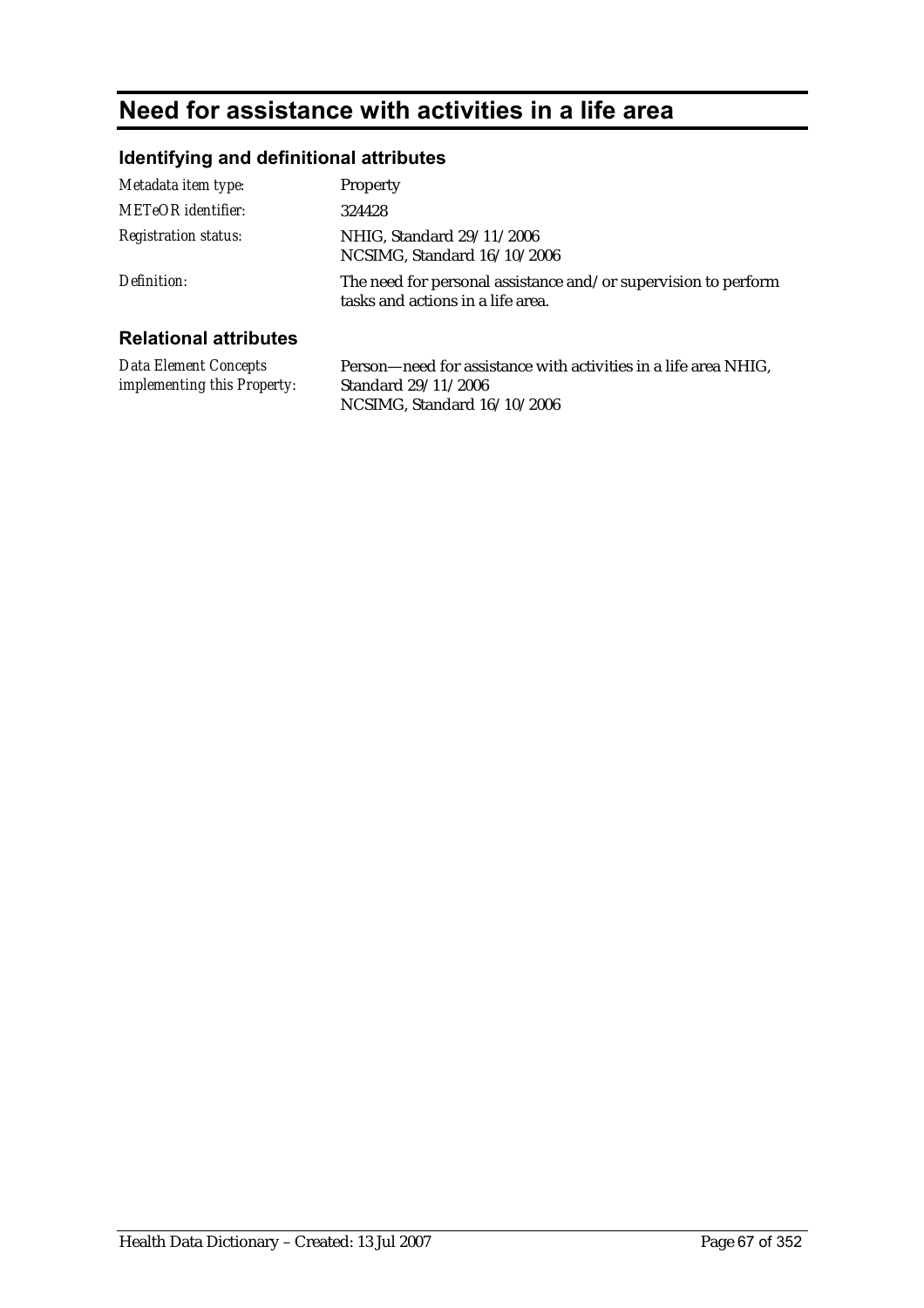# **Neonatal morbidity**

## **Identifying and definitional attributes**

| Metadata item type:         | Property                                                    |
|-----------------------------|-------------------------------------------------------------|
| <b>METeOR</b> identifier:   | 269087                                                      |
| <b>Registration status:</b> | NHIG, Standard 01/03/2005                                   |
| Definition:                 | A diseased condition or state during first 28 days of life. |
| Property group:             | Health and wellbeing                                        |

#### **Source and reference attributes**

*Submitting organisation:* Australian Institute of Health and Welfare

#### **Relational attributes**

*Data Element Concepts implementing this Property:*

Admitted patient (neonate)—neonatal morbidity NHIG, Standard 01/03/2005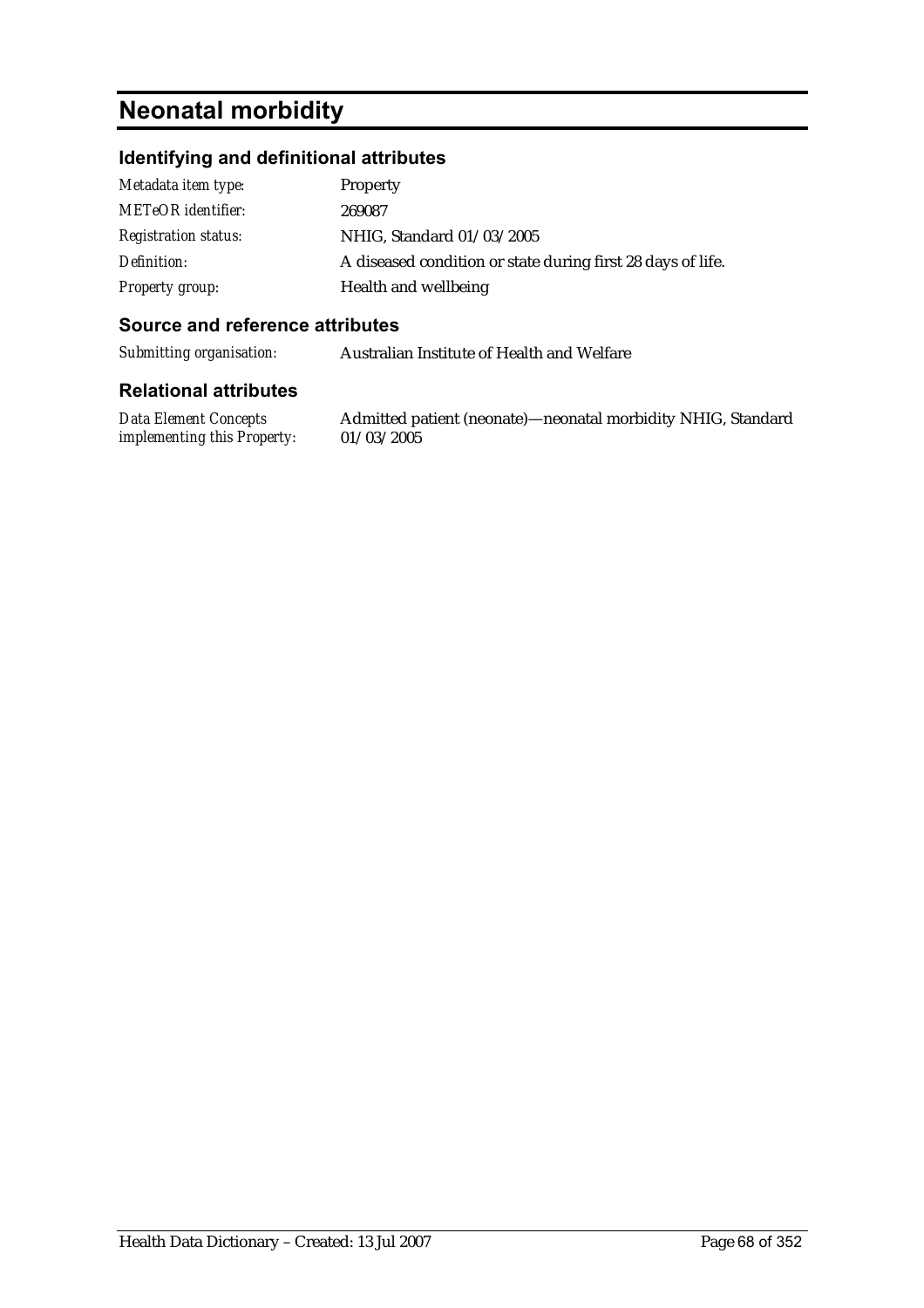# **Net capital expenditure**

| Identifying and definitional attributes |                                                                                                                                         |
|-----------------------------------------|-----------------------------------------------------------------------------------------------------------------------------------------|
| Metadata item type:                     | Property                                                                                                                                |
| <b>METeOR</b> identifier:               | 269033                                                                                                                                  |
| <b>Registration status:</b>             | NHIG, Standard 01/03/2005                                                                                                               |
| Definition:                             | Gross capital expenditure less trade-in values of replaced items and<br>receipts from the sale of replaced or otherwise disposed items. |
| <b>Property group:</b>                  | <b>Financial characteristics</b>                                                                                                        |

### **Source and reference attributes**

| Submitting organisation: | National minimum data set working parties |
|--------------------------|-------------------------------------------|
|                          |                                           |

| <b>Data Element Concepts</b><br>implementing this Property: | Establishment—net capital expenditure (accrual accounting)<br>(buildings and building services) NHIG, Standard 01/03/2005 |
|-------------------------------------------------------------|---------------------------------------------------------------------------------------------------------------------------|
|                                                             | Establishment—net capital expenditure (accrual accounting)<br>(constructions) NHIG, Standard 01/03/2005                   |
|                                                             | Establishment—net capital expenditure (accrual accounting)<br>(equipment) NHIG, Standard 01/03/2005                       |
|                                                             | Establishment—net capital expenditure (accrual accounting)<br>(information technology) NHIG, Standard 01/03/2005          |
|                                                             | Establishment-net capital expenditure (accrual accounting)<br>(intangible assets) NHIG, Standard 01/03/2005               |
|                                                             | Establishment—net capital expenditure (accrual accounting) (land)<br>NHIG, Standard 01/03/2005                            |
|                                                             | Establishment—net capital expenditure (accrual accounting) (major<br>medical equipment) NHIG, Standard 01/03/2005         |
|                                                             | Establishment—net capital expenditure (accrual accounting) (other<br>equipment) NHIG, Standard 01/03/2005                 |
|                                                             | Establishment—net capital expenditure (accrual accounting)<br>(transport) NHIG, Standard 01/03/2005                       |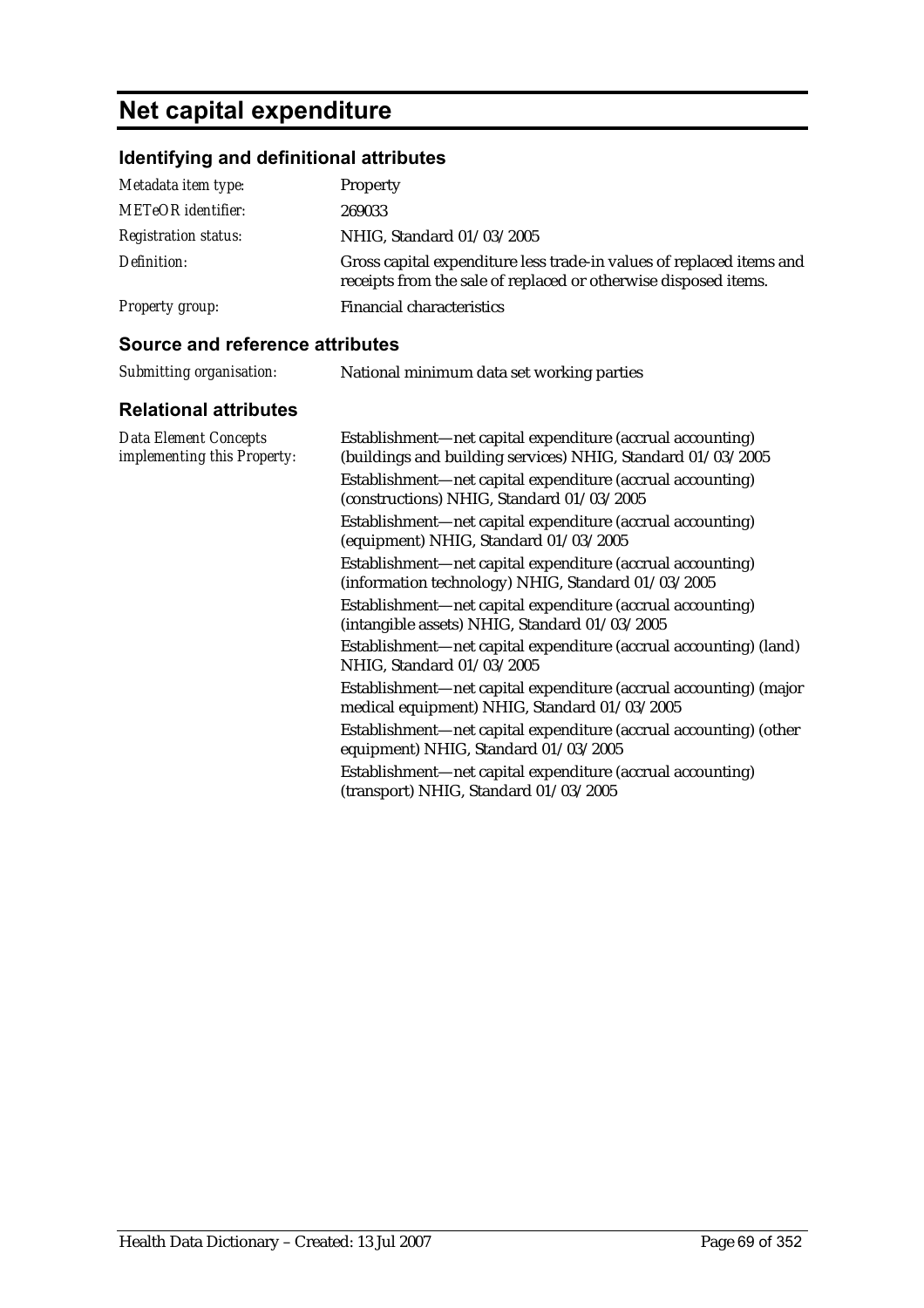# **New/repeat service event status**

### **Identifying and definitional attributes**

| Metadata item type:         | Property                                                                                                             |
|-----------------------------|----------------------------------------------------------------------------------------------------------------------|
| <b>METeOR</b> identifier:   | 269292                                                                                                               |
| <b>Registration status:</b> | NHIG, Standard 01/03/2005                                                                                            |
| Definition:                 | An indicator of whether a service event involves a problem not<br>previously addressed at the same clinical service. |
| Property group:             | Service provision event                                                                                              |

#### **Collection and usage attributes**

*Guide for use:* Examples of clinical services are included in the Guide for use for Non-admitted patient service event—service event type (clinical), code N[N].

#### **Source and reference attributes**

| Submitting organisation:<br>Australian Institute of Health and Welfare |
|------------------------------------------------------------------------|
|------------------------------------------------------------------------|

| <b>Data Element Concepts</b>       | Non-admitted patient service event—new/repeat service event |
|------------------------------------|-------------------------------------------------------------|
| <i>implementing this Property:</i> | status NHIG, Standard $01/03/2005$                          |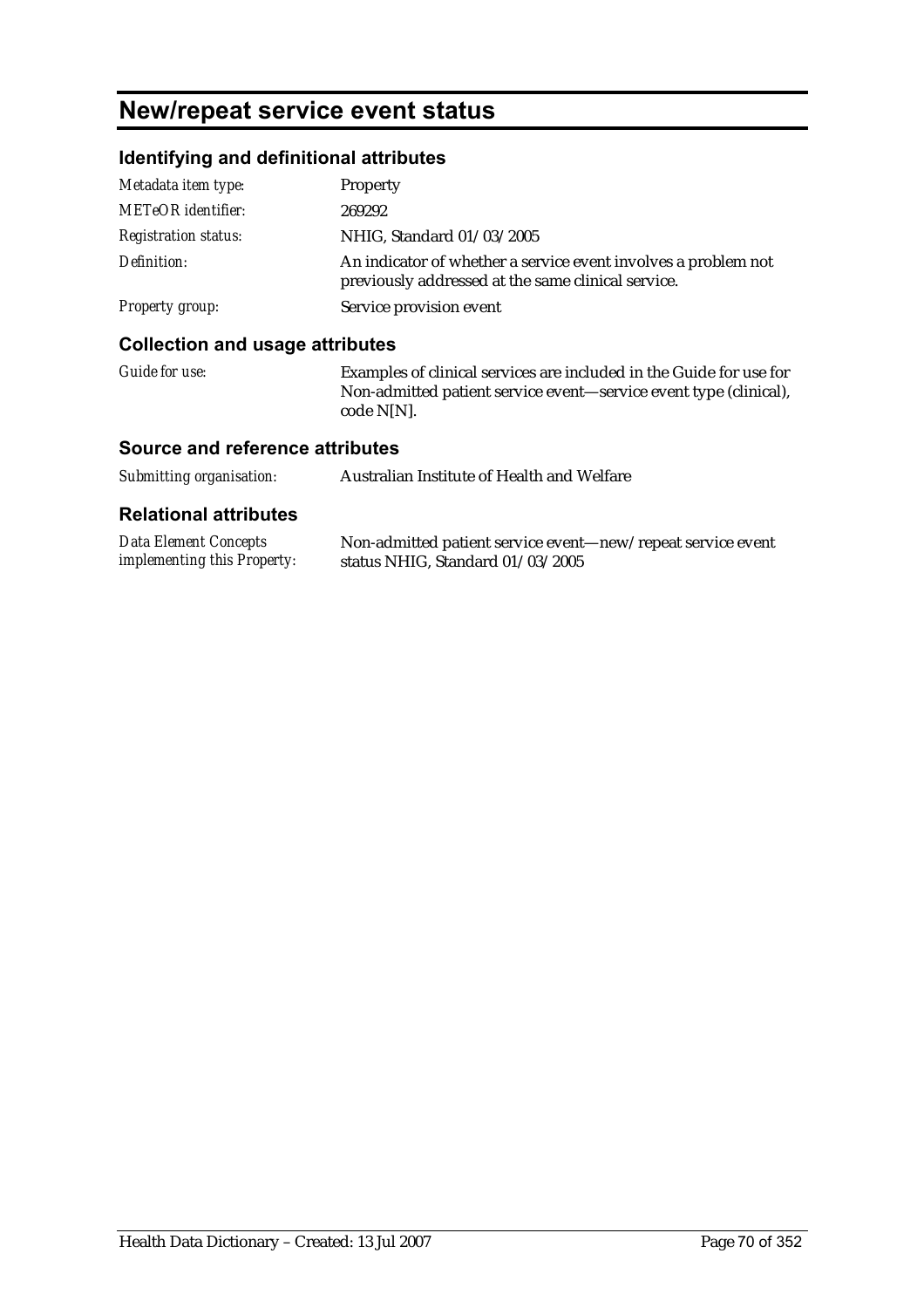# **Non-Australian state/province**

## **Identifying and definitional attributes**

| Metadata item type:                                  | Property                                                                                                                                                        |  |
|------------------------------------------------------|-----------------------------------------------------------------------------------------------------------------------------------------------------------------|--|
| <b>METeOR</b> identifier:                            | 288616                                                                                                                                                          |  |
| <b>Registration status:</b>                          | NHIG, Standard 04/05/2005<br>NCSIMG, Standard 30/09/2005                                                                                                        |  |
| Definition:                                          | The designation applied to an internal, political or geographic<br>division of a country other than Australia that is officially<br>recognised by that country. |  |
| <b>Property group:</b>                               | Location characteristics                                                                                                                                        |  |
| A service and the factor of a state that the service |                                                                                                                                                                 |  |

### **Source and reference attributes**

| Submitting organisation: | Standards Australia |
|--------------------------|---------------------|
|--------------------------|---------------------|

| <b>Data Element Concepts</b><br>implementing this Property: | Person (address)—non-Australian state/province NHIG, Standard<br>04/05/2005<br>NCSIMG, Standard 30/09/2005                        |
|-------------------------------------------------------------|-----------------------------------------------------------------------------------------------------------------------------------|
|                                                             | Service provider organisation (address)—non-Australian<br>state/province NHIG, Standard 04/05/2005<br>NCSIMG, Standard 30/09/2005 |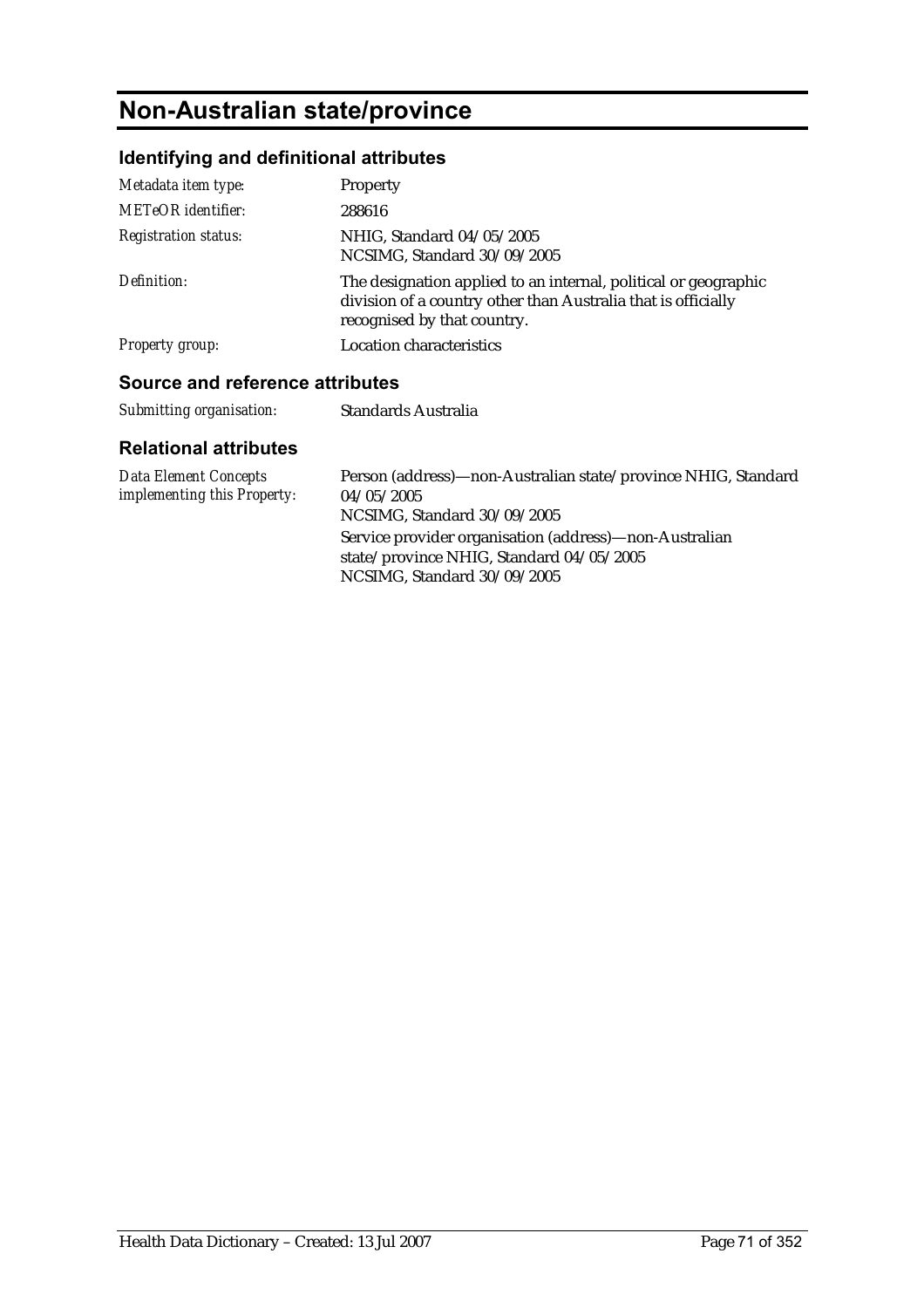# **Non-surgical cancer treatment completion date**

## **Identifying and definitional attributes**

| Metadata item type:         | Property                                                              |
|-----------------------------|-----------------------------------------------------------------------|
| METeOR identifier:          | 288113                                                                |
| <b>Registration status:</b> | NHIG, Standard 04/06/2004                                             |
| Definition:                 | The date on which non-surgical treatment for cancer was<br>completed. |
| <b>Property group:</b>      | Exit/leave from service event                                         |

### **Source and reference attributes**

| Submitting organisation: | Australian Institute of Health and Welfare |
|--------------------------|--------------------------------------------|
|--------------------------|--------------------------------------------|

| Data Element Concepts              | Cancer treatment-non-surgical cancer treatment completion date |
|------------------------------------|----------------------------------------------------------------|
| <i>implementing this Property:</i> | NHIG, Standard 04/06/2004                                      |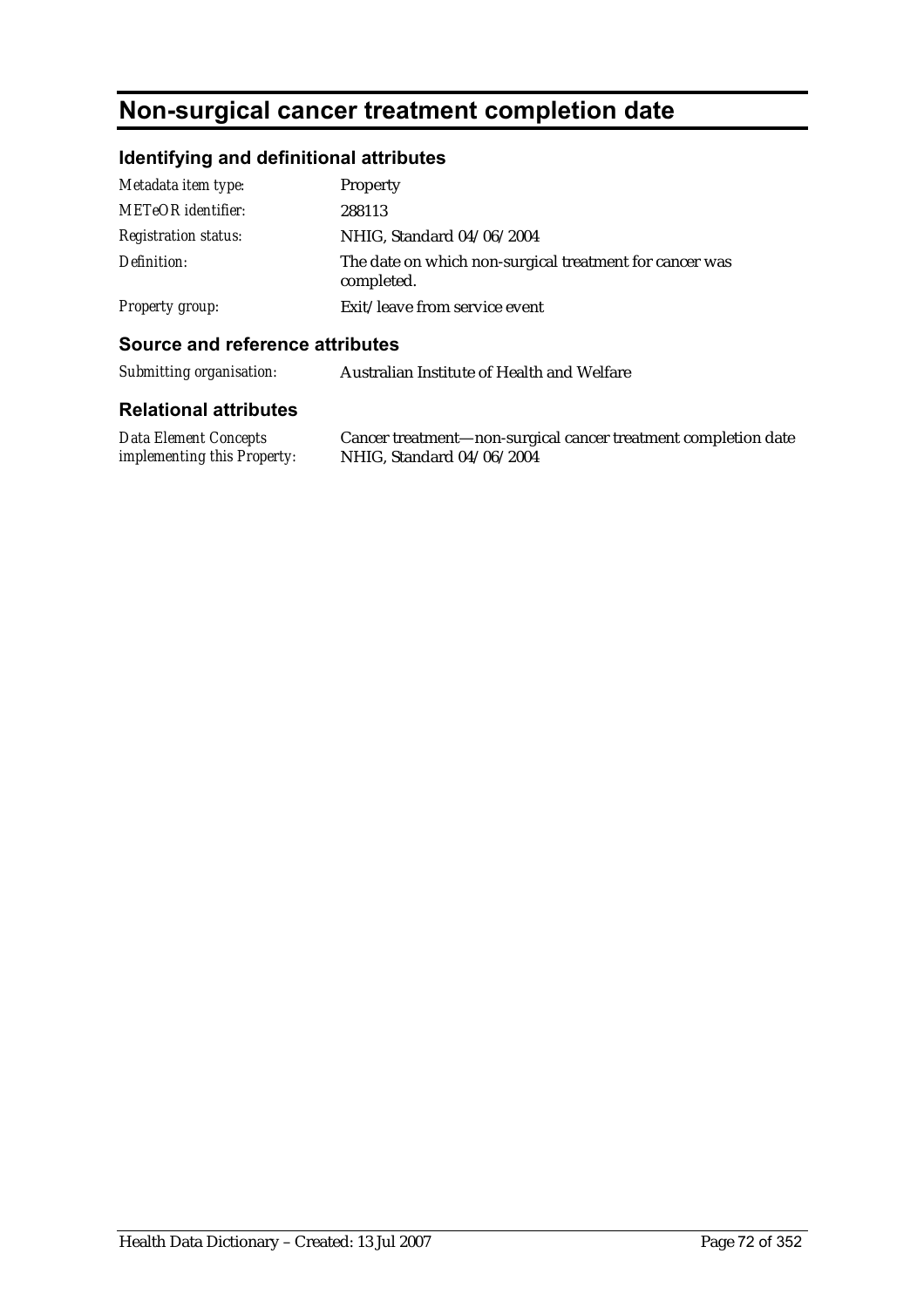## **Non-surgical cancer treatment start date**

#### **Identifying and definitional attributes**

| Metadata item type:         | <b>Property</b>                                                  |
|-----------------------------|------------------------------------------------------------------|
| <b>METeOR</b> identifier:   | 288069                                                           |
| <b>Registration status:</b> | NHIG, Standard 04/06/2004                                        |
| Definition:                 | The date on which non-surgical treatment for cancer was started. |
| Property group:             | Service provision event                                          |

#### **Source and reference attributes**

*Submitting organisation:* Australian Institute of Health and Welfare

#### **Relational attributes**

*Data Element Concepts implementing this Property:*

Cancer treatment—non-surgical cancer treatment start date NHIG, Standard 04/06/2004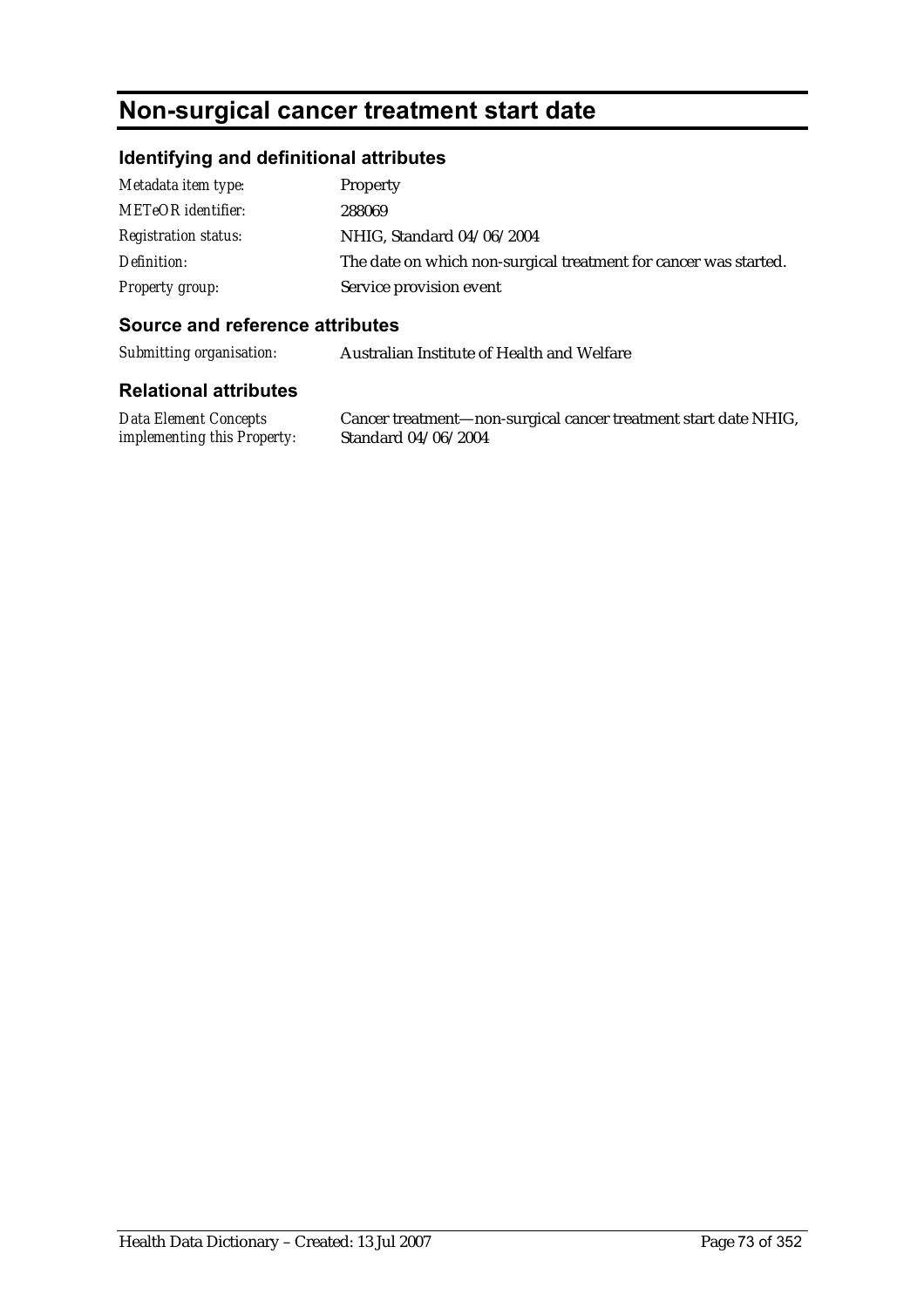## **Number of available beds for admitted patients/residents**

### **Identifying and definitional attributes**

| Metadata item type:         | Property                                                                           |
|-----------------------------|------------------------------------------------------------------------------------|
| <b>METeOR</b> identifier:   | 269150                                                                             |
| <b>Registration status:</b> | NHIG, Standard 01/03/2005                                                          |
| Definition:                 | A count of beds which are available for use by an admitted patient<br>or resident. |
| Property group:             | Material resource characteristics                                                  |

patients/residents NHIG, Standard 01/03/2005

#### **Source and reference attributes**

| Submitting organisation:                             | Australian Institute of Health and Welfare                                                          |
|------------------------------------------------------|-----------------------------------------------------------------------------------------------------|
| <b>Relational attributes</b>                         |                                                                                                     |
| Data Element Concepts<br>implementing this Property: | Establishment—number of available beds for admitted<br>patients/residents NHIG, Standard 01/03/2005 |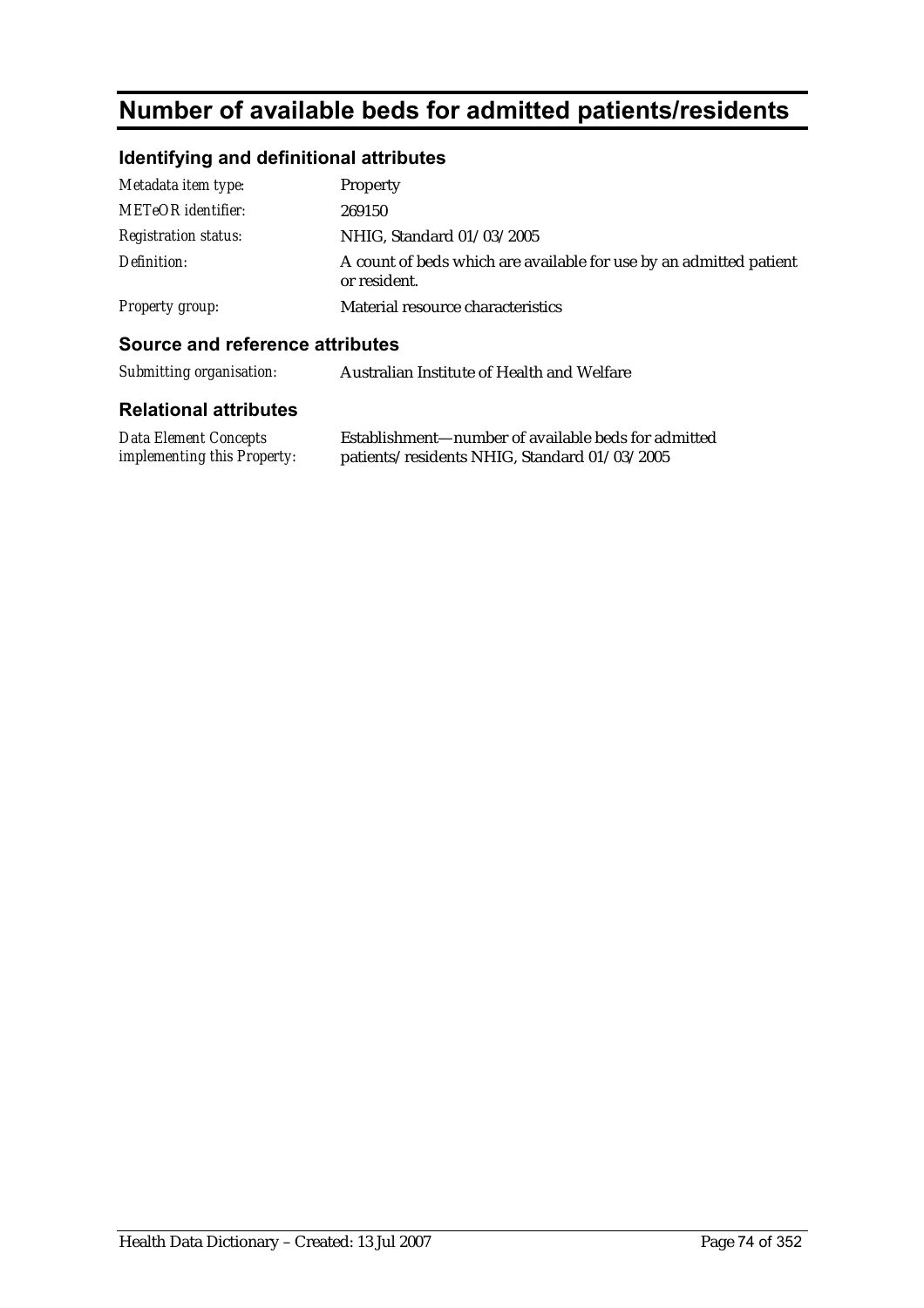## **Number of cigarettes smoked**

### **Identifying and definitional attributes**

| Metadata item type:         | Property                                                                 |
|-----------------------------|--------------------------------------------------------------------------|
| <b>METeOR</b> identifier:   | 269281                                                                   |
| <i>Registration status:</i> | NHIG, Standard 01/03/2005                                                |
| Definition:                 | A count of the number of cigarettes smoked during a specified<br>period. |
| Property group:             | Lifestyle characteristics                                                |

#### **Source and reference attributes**

| Submitting organisation:<br>Australian Institute of Health and Welfare |
|------------------------------------------------------------------------|
|------------------------------------------------------------------------|

| Data Element Concepts       | Person—number of cigarettes smoked NHIG, Standard 01/03/2005 |
|-----------------------------|--------------------------------------------------------------|
| implementing this Property: |                                                              |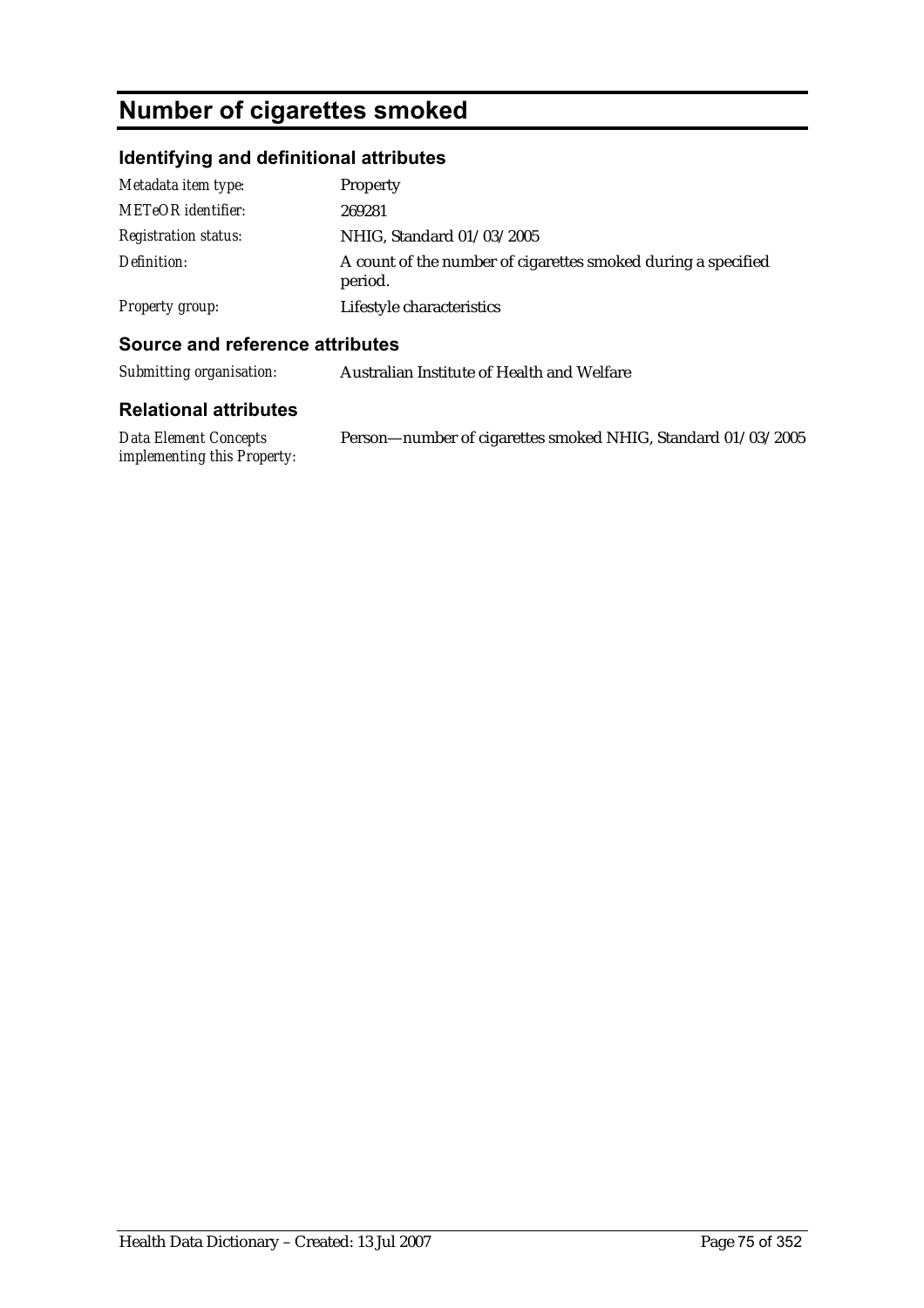## **Number of day centre attendances**

#### **Identifying and definitional attributes**

| Metadata item type:         | Property                                                        |
|-----------------------------|-----------------------------------------------------------------|
| <b>METeOR</b> identifier:   | 269214                                                          |
| <b>Registration status:</b> | NHIG, Standard 01/03/2005                                       |
| Definition:                 | A count of the number of patient/client visits to a day centre. |
| Property group:             | Service provision event                                         |

#### **Source and reference attributes**

*Submitting organisation:* Australian Institute of Health and Welfare

#### **Relational attributes**

*Data Element Concepts implementing this Property:*

Establishment—number of day centre attendances NHIG, Standard 01/03/2005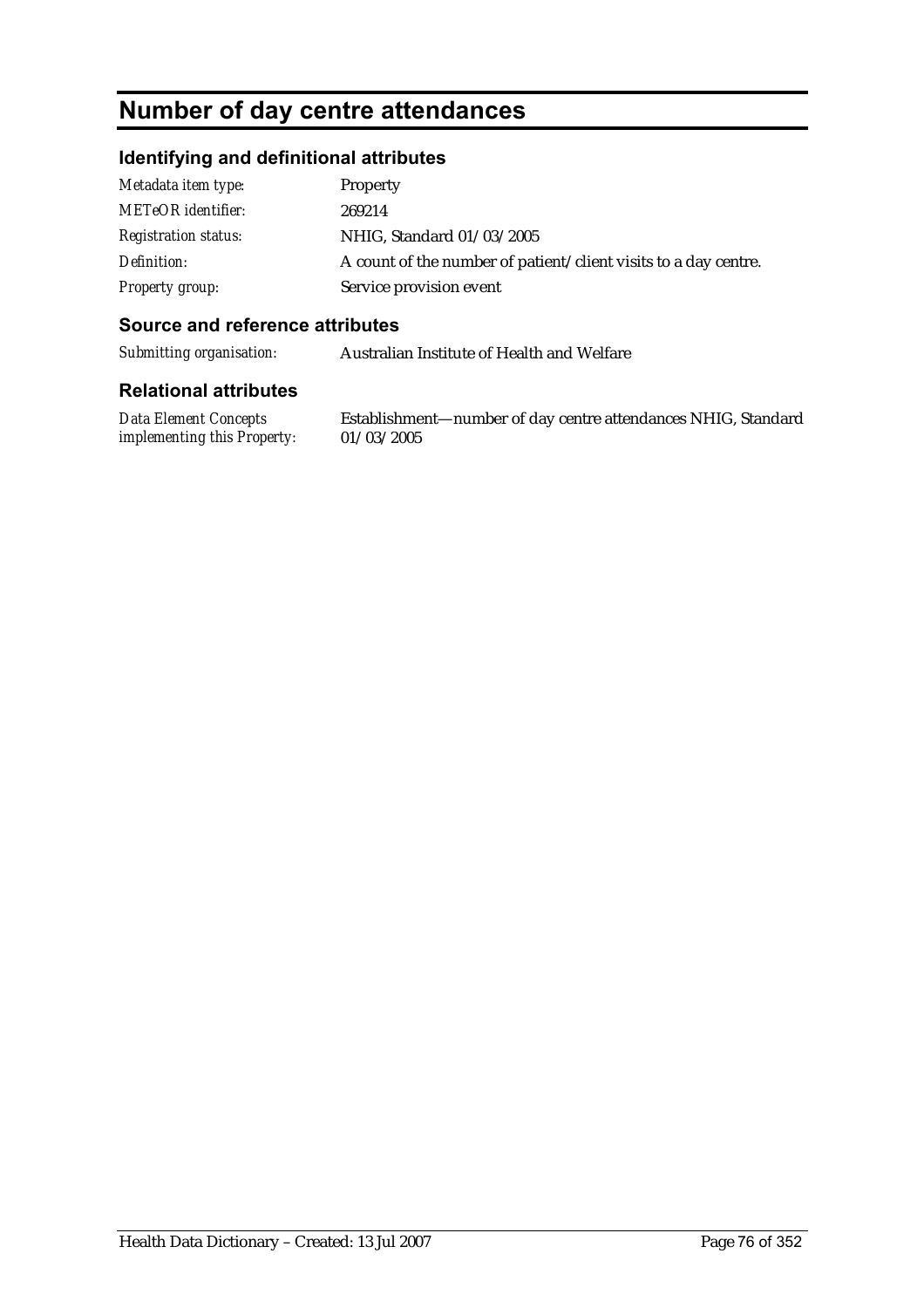## **Number of days of hospital-in-the-home care**

#### **Identifying and definitional attributes**

| Metadata item type:         | <b>Property</b>                                            |
|-----------------------------|------------------------------------------------------------|
| <b>METeOR</b> identifier:   | 269242                                                     |
| <b>Registration status:</b> | NHIG, Standard 01/03/2005                                  |
| Definition:                 | A count of the days of hospital-in-the-home care received. |
| <b>Property group:</b>      | Service provision event                                    |

#### **Source and reference attributes**

*Submitting organisation:* Australian Institute of Health and Welfare

#### **Relational attributes**

*Data Element Concepts implementing this Property:*

Episode of admitted patient care—number of days of hospital-inthe-home care NHIG, Standard 01/03/2005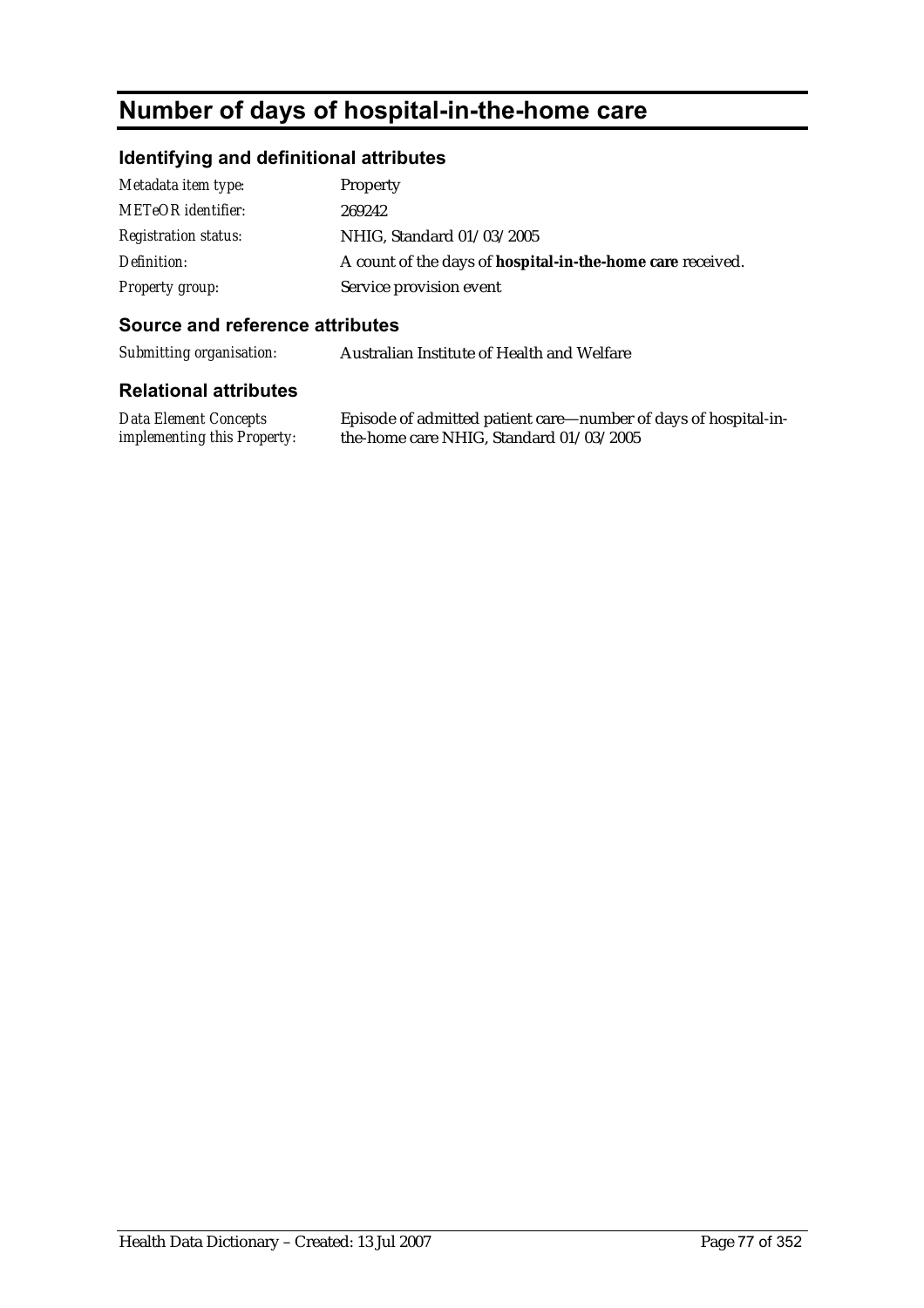## **Number of episodes of residential care**

### **Identifying and definitional attributes**

| Metadata item type:         | Property                                                                                                                               |
|-----------------------------|----------------------------------------------------------------------------------------------------------------------------------------|
| <b>METeOR</b> identifier:   | 287923                                                                                                                                 |
| <b>Registration status:</b> | NHIG, Standard 08/12/2004                                                                                                              |
| Definition:                 | The total number of episodes of completed residential care. This<br>includes both formal and statistical episodes of residential care. |
| Context:                    | Specialised residential mental health services.                                                                                        |
| <b>Property group:</b>      | Performance indicators                                                                                                                 |

#### **Source and reference attributes**

| Submitting organisation:                                    | Australian Institute of Health and Welfare                                                      |
|-------------------------------------------------------------|-------------------------------------------------------------------------------------------------|
| <b>Relational attributes</b>                                |                                                                                                 |
| Data Element Concepts<br><i>implementing this Property:</i> | Episode of residential care—number of episodes of residential care<br>NHIG, Standard 08/12/2004 |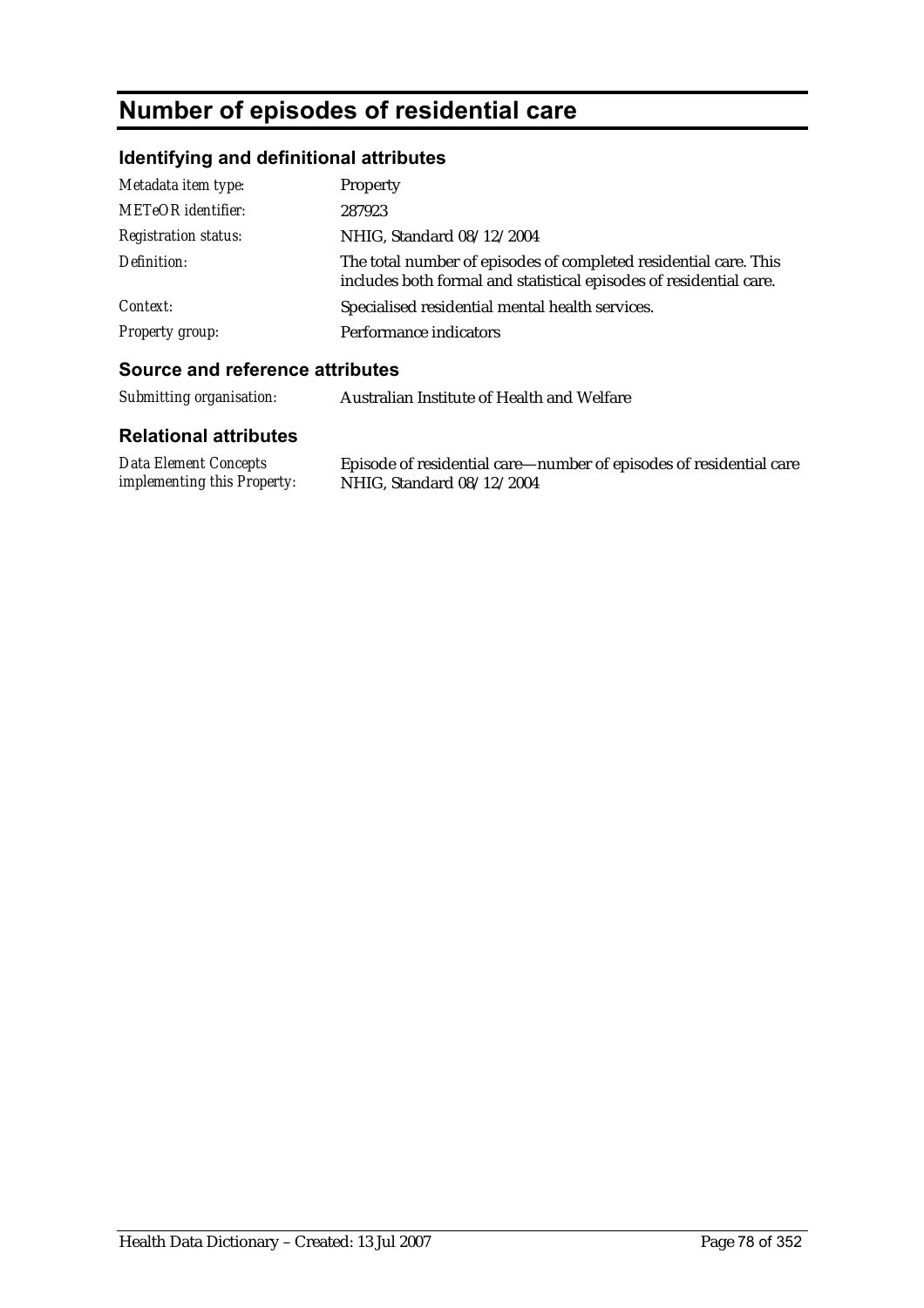## **Number of group session occasions of service for nonadmitted patients.**

### **Identifying and definitional attributes**

| Metadata item type:         | Property                                                                         |
|-----------------------------|----------------------------------------------------------------------------------|
| <b>METeOR</b> identifier:   | 269119                                                                           |
| <b>Registration status:</b> | NHIG, Standard 01/03/2005                                                        |
| Definition:                 | A count of the non-admitted occasions of service provided as a<br>group session. |
| Property group:             | Performance indicators                                                           |
|                             |                                                                                  |

#### **Source and reference attributes**

| Submitting organisation: | Australian Institute of Health and Welfare |
|--------------------------|--------------------------------------------|
|--------------------------|--------------------------------------------|

| Data Element Concepts       | Establishment—number of group session occasions of service for |
|-----------------------------|----------------------------------------------------------------|
| implementing this Property: | non-admitted patients NHIG, Standard 01/03/2005                |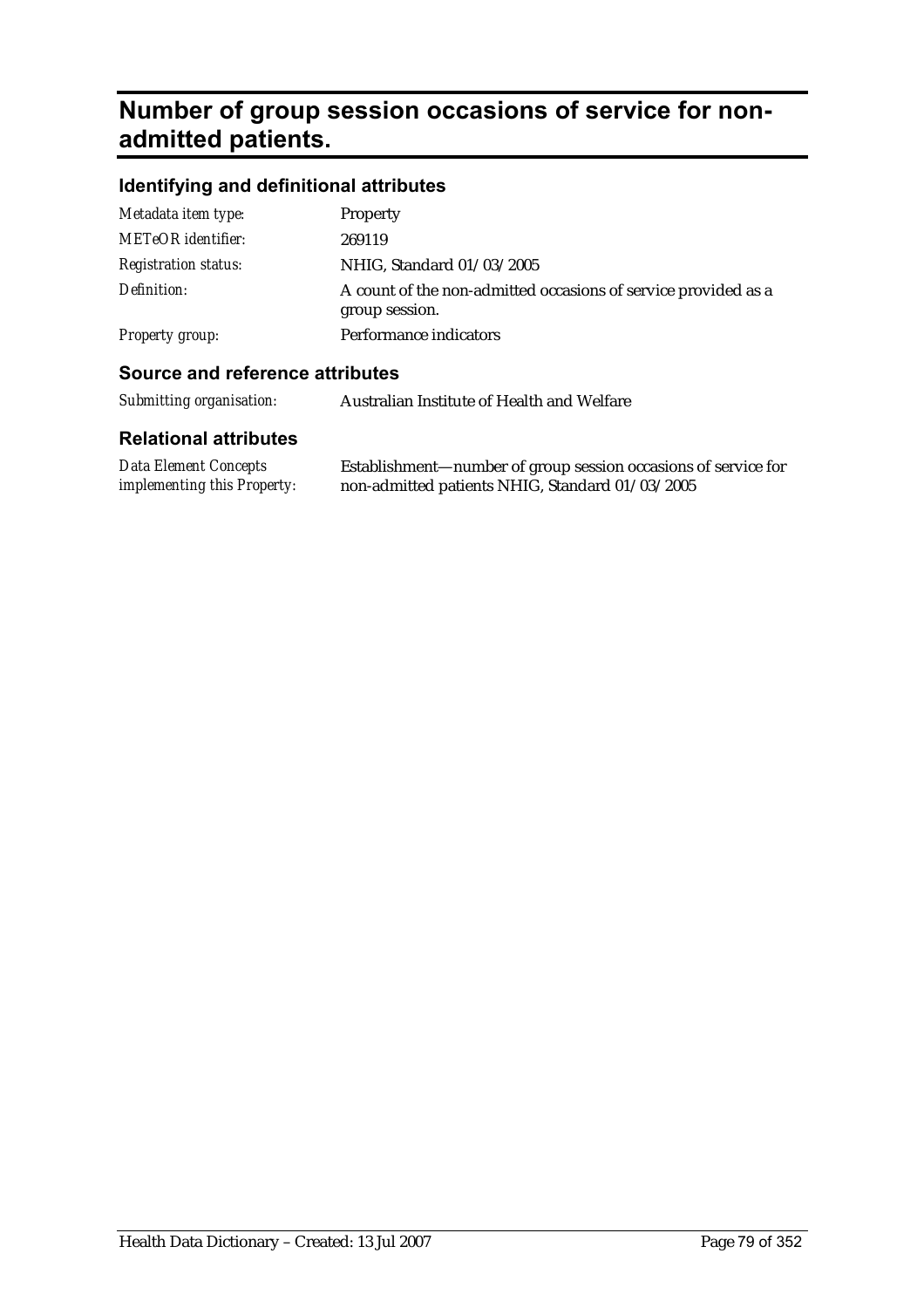## **Number of group sessions**

### **Identifying and definitional attributes**

| Metadata item type:         | Property                                                  |
|-----------------------------|-----------------------------------------------------------|
| <b>METeOR</b> identifier:   | 269304                                                    |
| <b>Registration status:</b> | NHIG, Standard 01/03/2005                                 |
| Definition:                 | A count of groups of patients/clients receiving services. |
| Property group:             | Service provision event                                   |

#### **Source and reference attributes**

| Submitting organisation: |  | Australian Institute of Health and Welfare |  |
|--------------------------|--|--------------------------------------------|--|
|--------------------------|--|--------------------------------------------|--|

| Data Element Concepts<br><i>implementing this Property:</i> | Establishment—number of group sessions NHIG, Superseded<br>04/07/2007 |
|-------------------------------------------------------------|-----------------------------------------------------------------------|
|                                                             | Establishment—number of group sessions NHIG, Standard<br>04/07/2007   |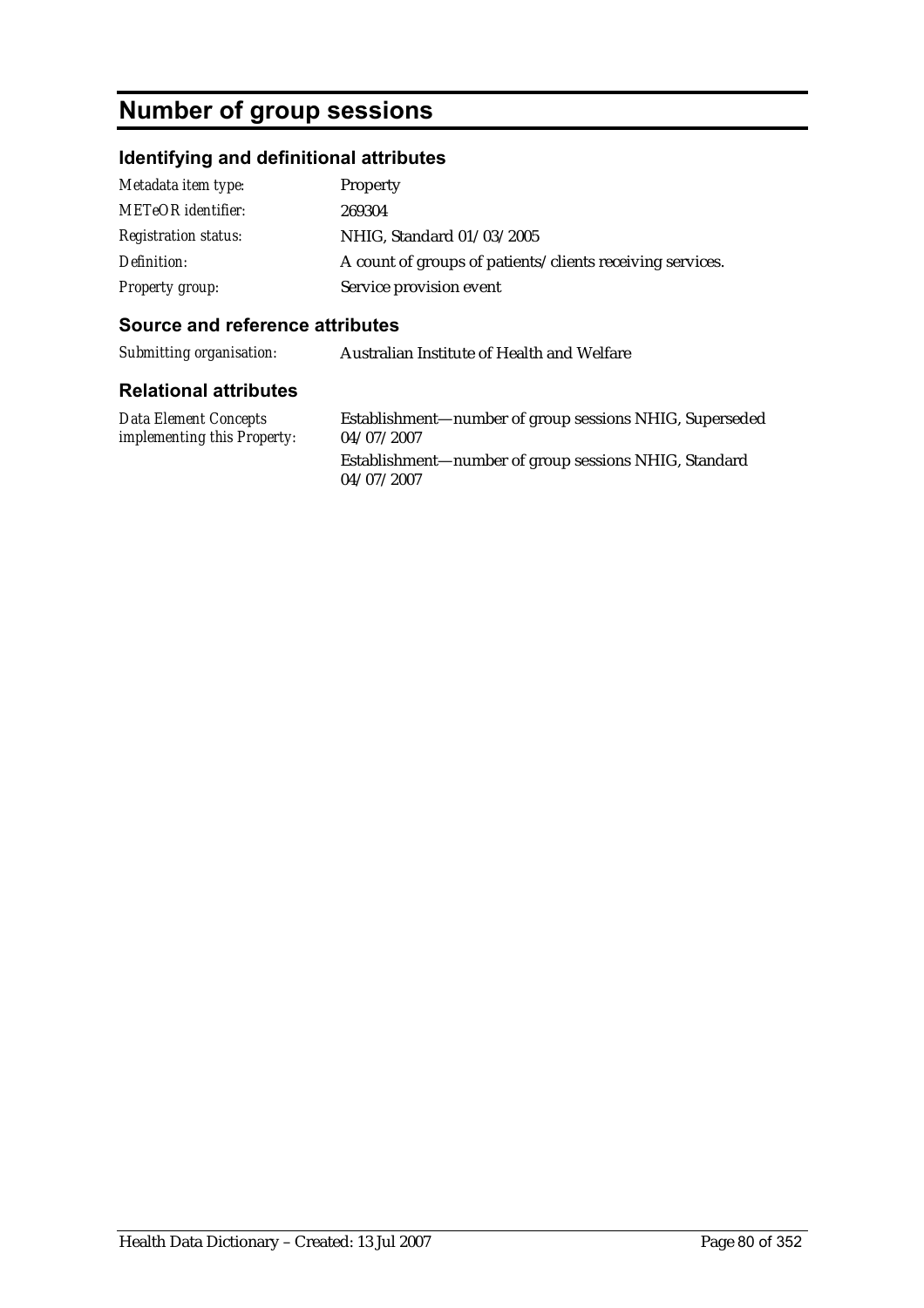# **Number of hours staffed**

### **Identifying and definitional attributes**

| Metadata item type:          | Property                                                                                      |
|------------------------------|-----------------------------------------------------------------------------------------------|
| <b>METeOR</b> identifier:    | 288870                                                                                        |
| <b>Registration status:</b>  | NHIG, Standard 08/12/2004                                                                     |
| Definition:                  | The average number of hours per day that appropriately trained<br>staff are employed on-site. |
| <b>Property group:</b>       | Performance indicators                                                                        |
| <b>Relational attributes</b> |                                                                                               |

| <b>Data Element Concepts</b>       | Specialised mental health service—number of hours staffed NHIG, |
|------------------------------------|-----------------------------------------------------------------|
| <i>implementing this Property:</i> | Standard 08/12/2004                                             |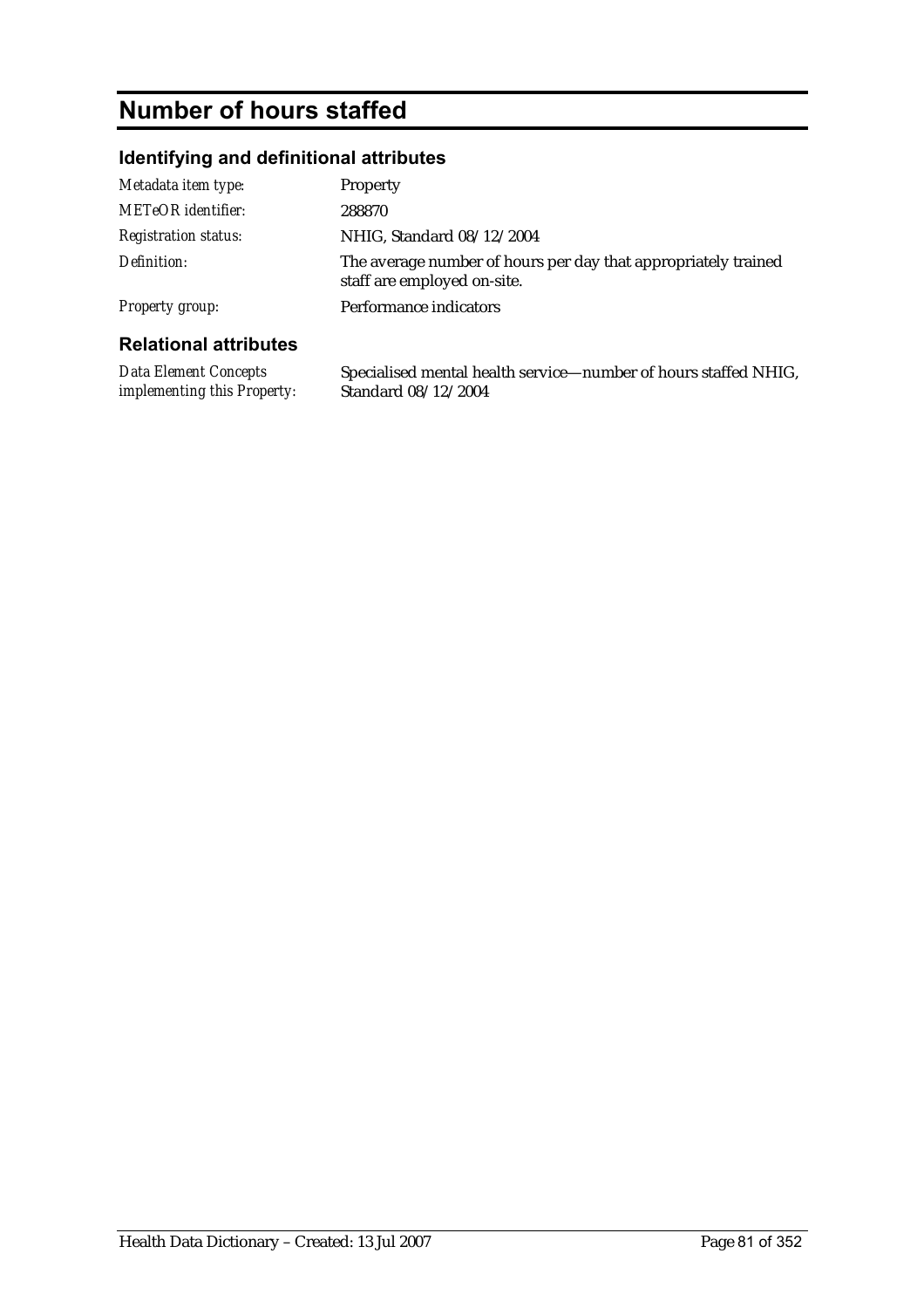## **Number of individual session occasions of service for non-admitted patients**

### **Identifying and definitional attributes**

| Ostarno stad politica de stiplicitos |                                                                                        |
|--------------------------------------|----------------------------------------------------------------------------------------|
| Property group:                      | Performance indicators                                                                 |
| Definition:                          | A count of the non-admitted occasions of service provided as an<br>individual session. |
| <b>Registration status:</b>          | NHIG, Standard 01/03/2005                                                              |
| <b>METeOR</b> identifier:            | 313837                                                                                 |
| Metadata item type:                  | Property                                                                               |

#### **Source and reference attributes**

| Submitting organisation: | Australian Institute of Health and Welfare |
|--------------------------|--------------------------------------------|
|--------------------------|--------------------------------------------|

| <b>Data Element Concepts</b>       | Establishment—number of individual session occasions of service |
|------------------------------------|-----------------------------------------------------------------|
| <i>implementing this Property:</i> | for non-admitted patients NHIG, Standard 01/03/2005             |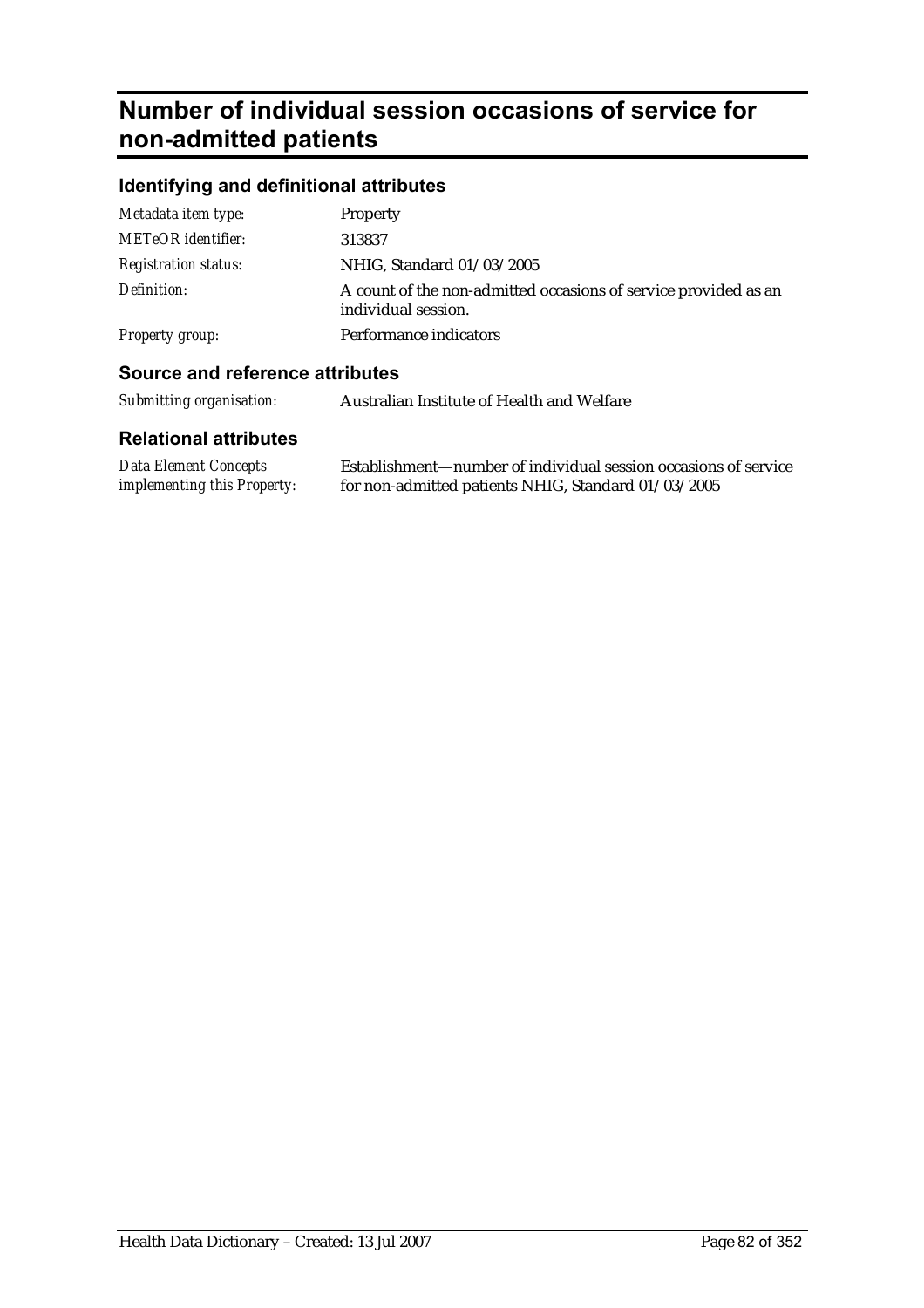# **Number of leave days**

### **Identifying and definitional attributes**

| Metadata item type:         | Property                                                                    |
|-----------------------------|-----------------------------------------------------------------------------|
| <b>METeOR</b> identifier:   | 269218                                                                      |
| <b>Registration status:</b> | NHIG, Standard 01/03/2005                                                   |
| Definition:                 | A count of the number of days spent on leave from a health care<br>service. |
| Property group:             | Exit/leave from service event                                               |

#### **Source and reference attributes**

| Submitting organisation:                                    | Australian Institute of Health and Welfare                                         |
|-------------------------------------------------------------|------------------------------------------------------------------------------------|
| <b>Relational attributes</b>                                |                                                                                    |
| <b>Data Element Concepts</b><br>implementing this Property: | Episode of admitted patient care—number of leave days NHIG,<br>Standard 01/03/2005 |
|                                                             | Episode of residential care—number of leave days NHIG, Standard                    |

 $01/03/2005$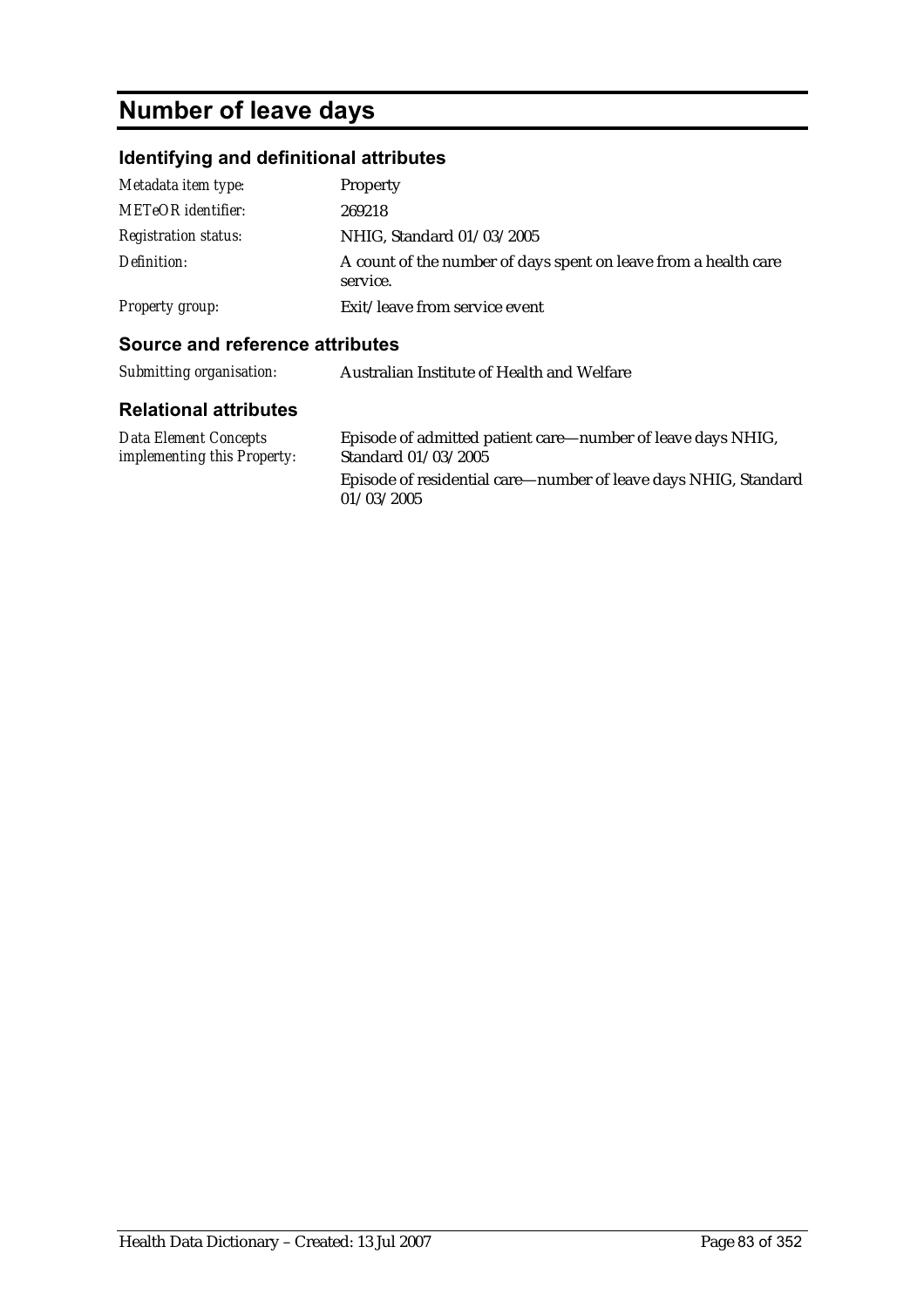## **Number of leave periods**

### **Identifying and definitional attributes**

| Metadata item type:         | Property                                                                    |
|-----------------------------|-----------------------------------------------------------------------------|
| <b>METeOR</b> identifier:   | 269097                                                                      |
| <b>Registration status:</b> | NHIG, Standard 01/03/2005                                                   |
| Definition:                 | A count of discrete periods of formal absence during an episode of<br>care. |
| Property group:             | Exit/leave from service event                                               |

#### **Source and reference attributes**

| Submitting organisation: | Australian Institute of Health and Welfare |
|--------------------------|--------------------------------------------|
|                          |                                            |

| <b>Data Element Concepts</b>       | Episode of admitted patient care—number of leave periods NHIG, |
|------------------------------------|----------------------------------------------------------------|
| <i>implementing this Property:</i> | Standard 01/03/2005                                            |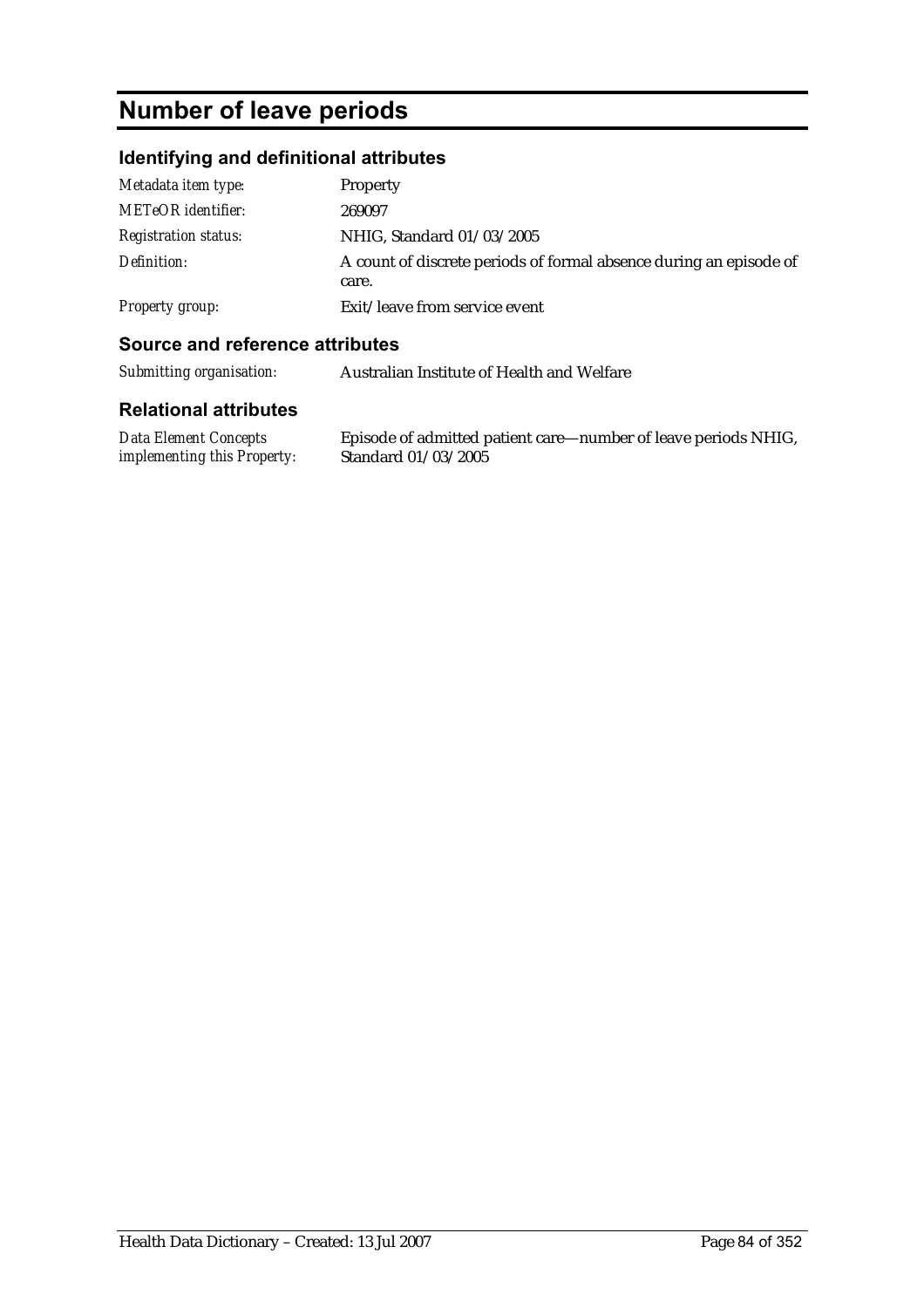## **Number of non-admitted patient service events**

### **Identifying and definitional attributes**

| Metadata item type:         | <b>Property</b>                                              |
|-----------------------------|--------------------------------------------------------------|
| <b>METeOR</b> identifier:   | 269288                                                       |
| <i>Registration status:</i> | NHIG, Standard 01/03/2005                                    |
| Definition:                 | A count of service events provided to non-admitted patients. |
| Property group:             | Performance indicators                                       |

#### **Source and reference attributes**

*Submitting organisation:* Australian Institute of Health and Welfare

#### **Relational attributes**

| <b>Data Element Concepts</b> | Establishment- |
|------------------------------|----------------|
| implementing this Property:  | NHIG, Standar  |

 $-$ number of non-admitted patient service events  $rd\, 01/03/2005$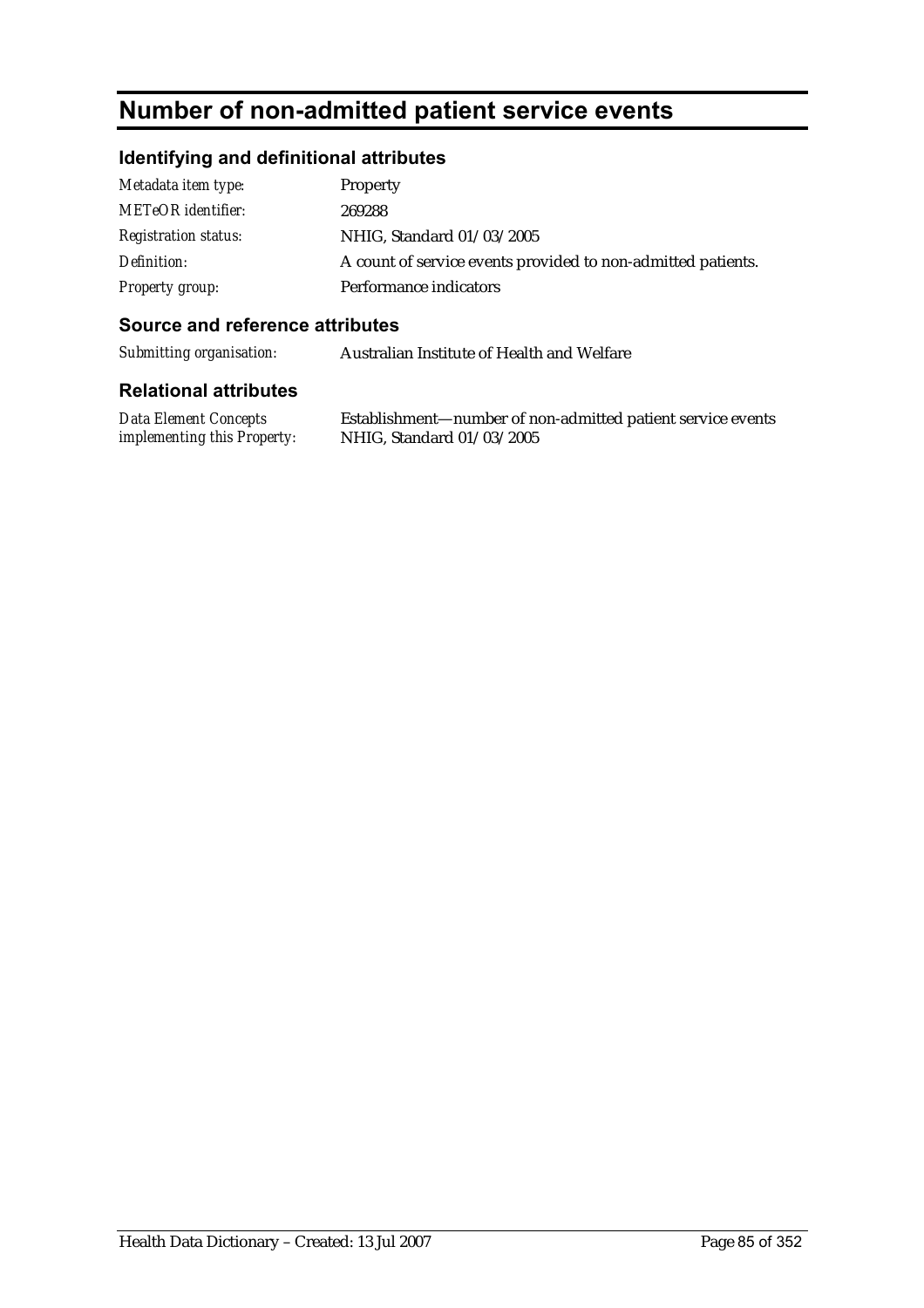## **Number of occasions of service**

### **Identifying and definitional attributes**

| Metadata item type:         | <b>Property</b>                               |
|-----------------------------|-----------------------------------------------|
| METeOR identifier:          | 316229                                        |
| <b>Registration status:</b> | NHIG, Standard 01/03/2005                     |
| Definition:                 | A count of the occasions of service provided. |

### **Relational attributes**

*Data Element Concepts implementing this Property:* Establishment (residential aged care service)—number of occasions of service NHIG, Standard 01/03/2005 Establishment—number of occasions of service NHIG, Standard 04/05/2005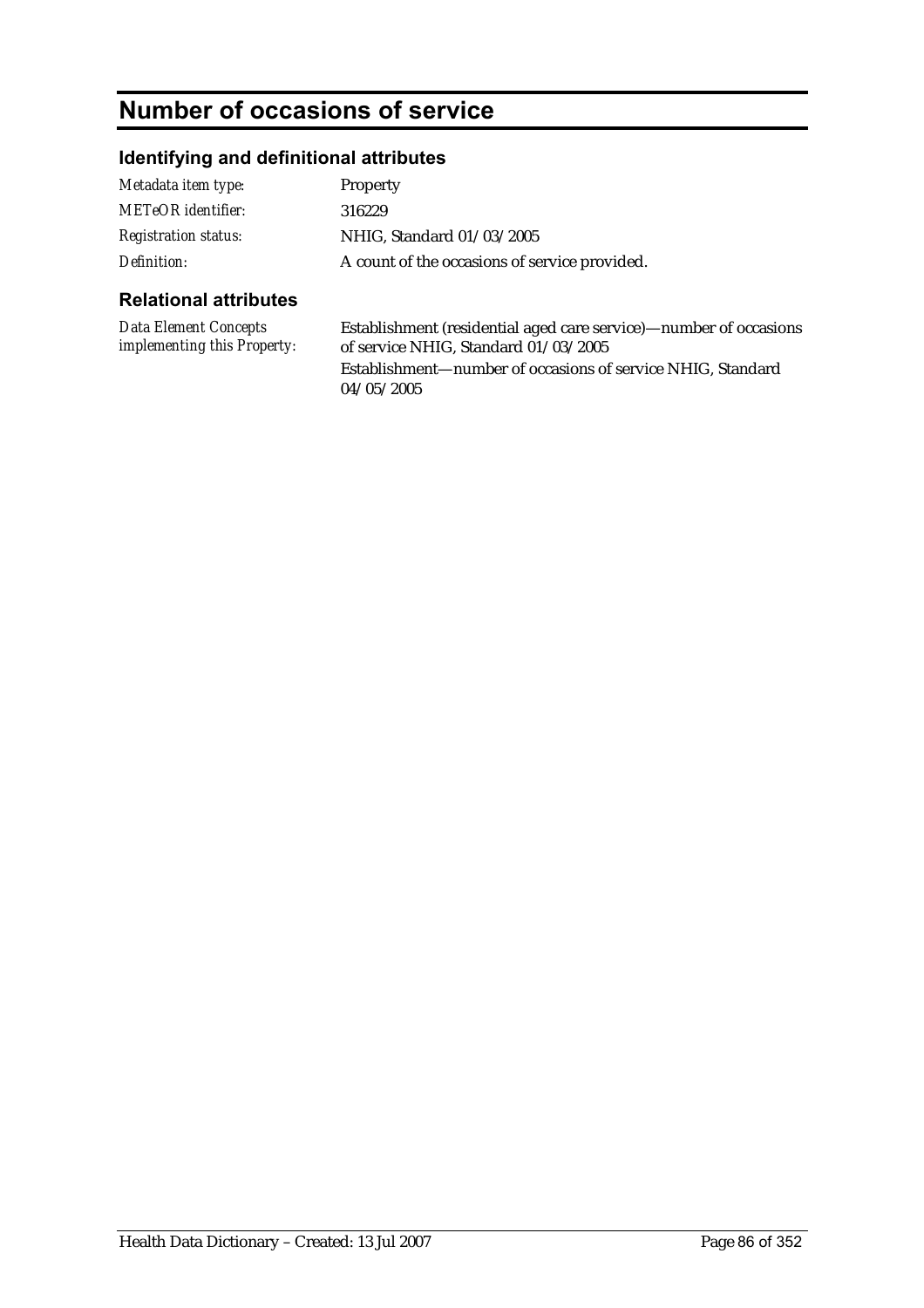## **Number of patient days**

#### **Identifying and definitional attributes**

| Metadata item type:         | Property                         |
|-----------------------------|----------------------------------|
| <b>METeOR</b> identifier:   | 269090                           |
| <b>Registration status:</b> | NHIG, Standard 01/03/2005        |
| Definition:                 | A count of days of patient care. |
| <b>Property group:</b>      | Performance indicators           |

#### **Source and reference attributes**

*Submitting organisation:* Australian Institute of Health and Welfare

#### **Relational attributes**

*Data Element Concepts implementing this Property:* Admitted patient hospital stay—number of patient days (of contracted care) NHIG, Standard 01/03/2005 Establishment—number of patient days NHIG, Standard 01/03/2005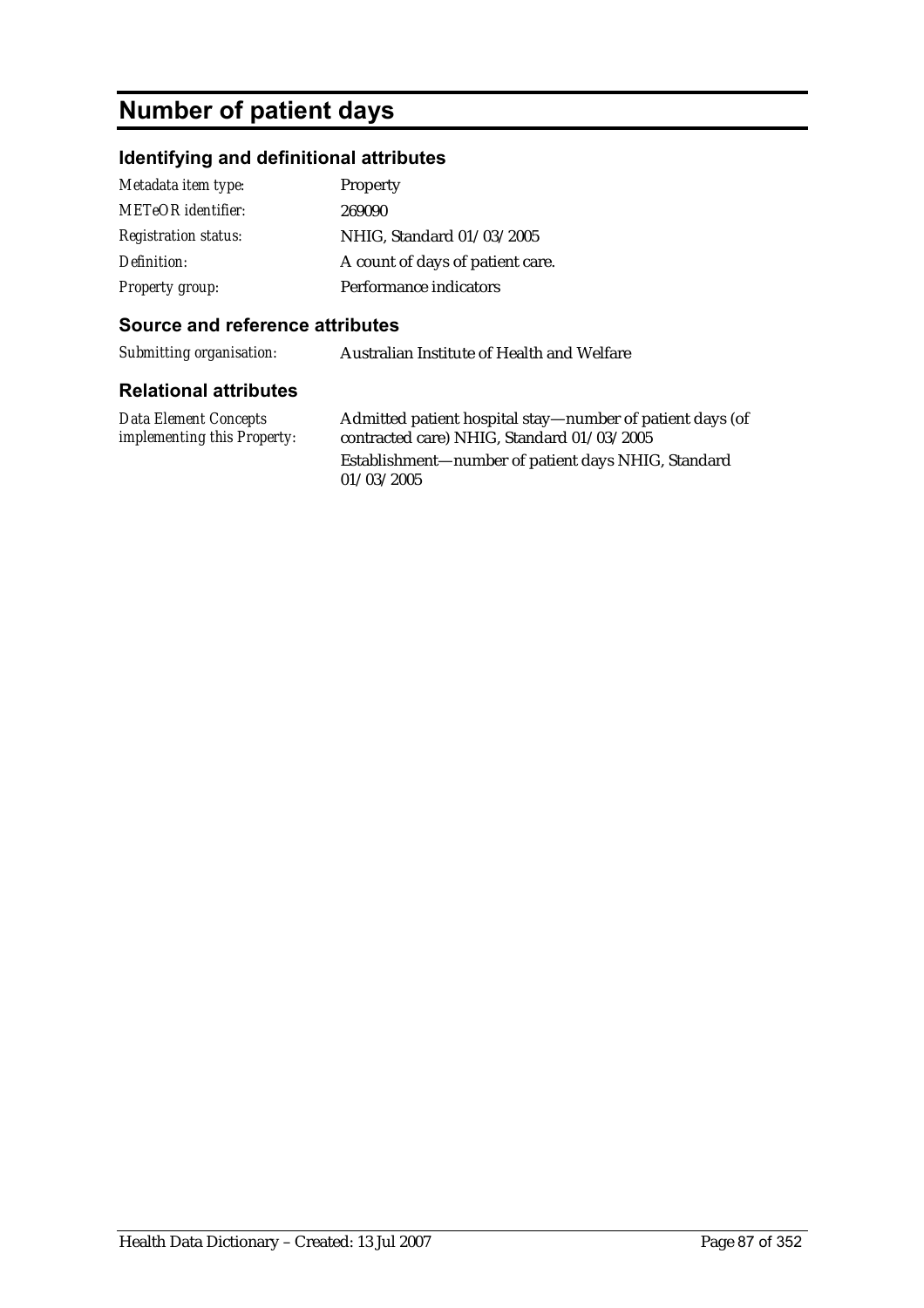## **Number of positive regional lymph nodes**

### **Identifying and definitional attributes**

| Metadata item type:         | Property                                                                                           |
|-----------------------------|----------------------------------------------------------------------------------------------------|
| <b>METeOR</b> identifier:   | 289189                                                                                             |
| <b>Registration status:</b> | NHIG, Standard 04/06/2004                                                                          |
| Definition:                 | The number of regional lymph nodes examined by a pathologist<br>and reported as containing tumour. |
| <b>Property group:</b>      | Service provision event                                                                            |

#### **Source and reference attributes**

| Submitting organisation: | Australian Institute of Health and Welfare |
|--------------------------|--------------------------------------------|
|--------------------------|--------------------------------------------|

| Data Element Concepts              | Person with cancer—number of positive regional lymph nodes |
|------------------------------------|------------------------------------------------------------|
| <i>implementing this Property:</i> | NHIG, Standard 04/06/2004                                  |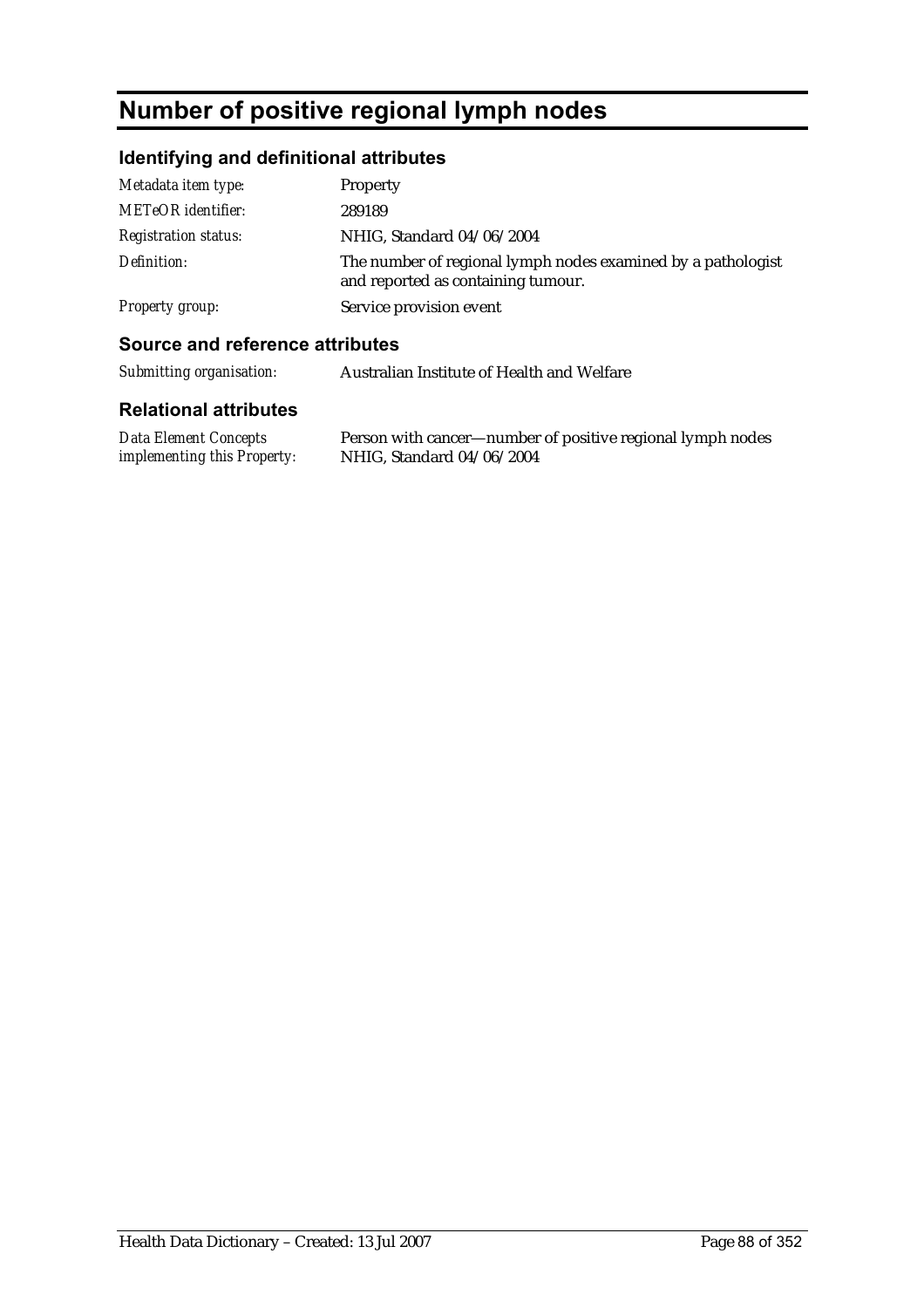### **Number of previous caesarean sections**

#### **Identifying and definitional attributes**

| Metadata item type:         | Property                                              |
|-----------------------------|-------------------------------------------------------|
| <b>METeOR</b> identifier:   | 298035                                                |
| <b>Registration status:</b> | NHIG, Standard 29/11/2006                             |
| Definition:                 | A count of the number of previous caesarean sections. |
| Property group:             | Health and wellbeing                                  |

#### **Source and reference attributes**

*Submitting organisation:* National Perinatal Data Development Committee

#### **Relational attributes**

*Data Element Concepts implementing this Property:*

Female—number of caesarean sections NHIG, Standard 29/11/2006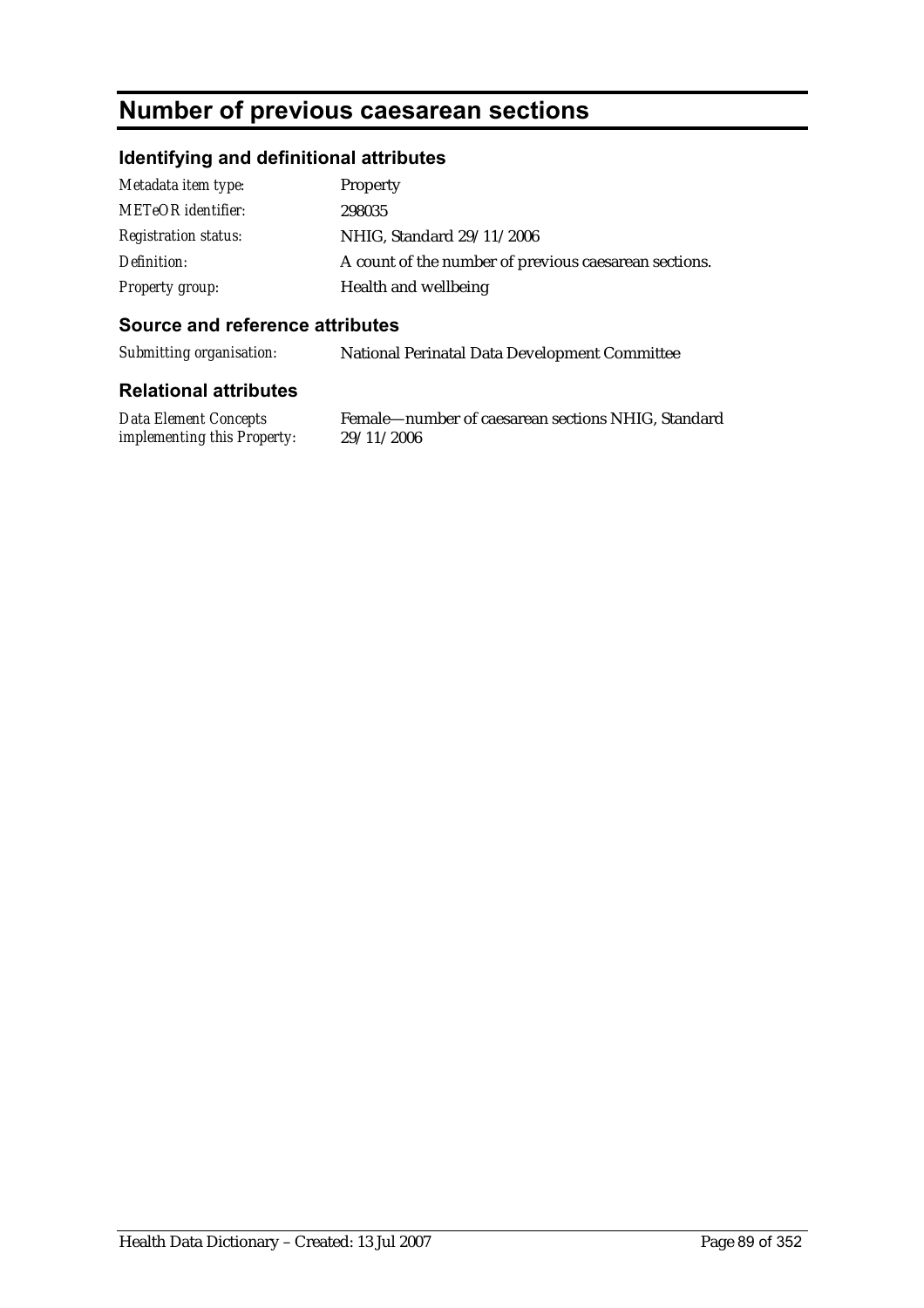## **Number of previous pregnancies**

#### **Identifying and definitional attributes**

| Metadata item type:                    | Property                                                                                                                                                                                        |
|----------------------------------------|-------------------------------------------------------------------------------------------------------------------------------------------------------------------------------------------------|
| <b>METeOR</b> identifier:              | 269051                                                                                                                                                                                          |
| <b>Registration status:</b>            | NHIG, Standard 01/03/2005                                                                                                                                                                       |
| Definition:                            | A count of previous pregnancies.                                                                                                                                                                |
| Context:                               | Perinatal statistics:                                                                                                                                                                           |
|                                        | The number of previous pregnancies is an important component of<br>the woman's reproductive history. Parity may be a risk factor for<br>adverse maternal and perinatal outcomes.                |
| <b>Property group:</b>                 | Health and wellbeing                                                                                                                                                                            |
| <b>Collection and usage attributes</b> |                                                                                                                                                                                                 |
| Guide for use:                         | In multiple pregnancies with more than one type of outcome, the<br>pregnancies should be recorded in the following order:<br>all live births<br>$\bullet$<br>stillbirth<br>spontaneous abortion |

- induced abortion
- ectopic pregnancy

A pregnancy resulting in multiple births should be counted as one pregnancy.

Where the outcome was one stillbirth and one live birth, count as stillbirth.

If a previous pregnancy was a hydatidiform mole, code as spontaneous or induced abortion (or rarely, ectopic pregnancy), depending on the outcome.

#### **Source and reference attributes**

| Submitting organisation:                                    | Australian Institute of Health and Welfare                         |
|-------------------------------------------------------------|--------------------------------------------------------------------|
| <b>Relational attributes</b>                                |                                                                    |
| Data Element Concepts<br><i>implementing this Property:</i> | Female—number of previous pregnancies NHIG, Standard<br>01/03/2005 |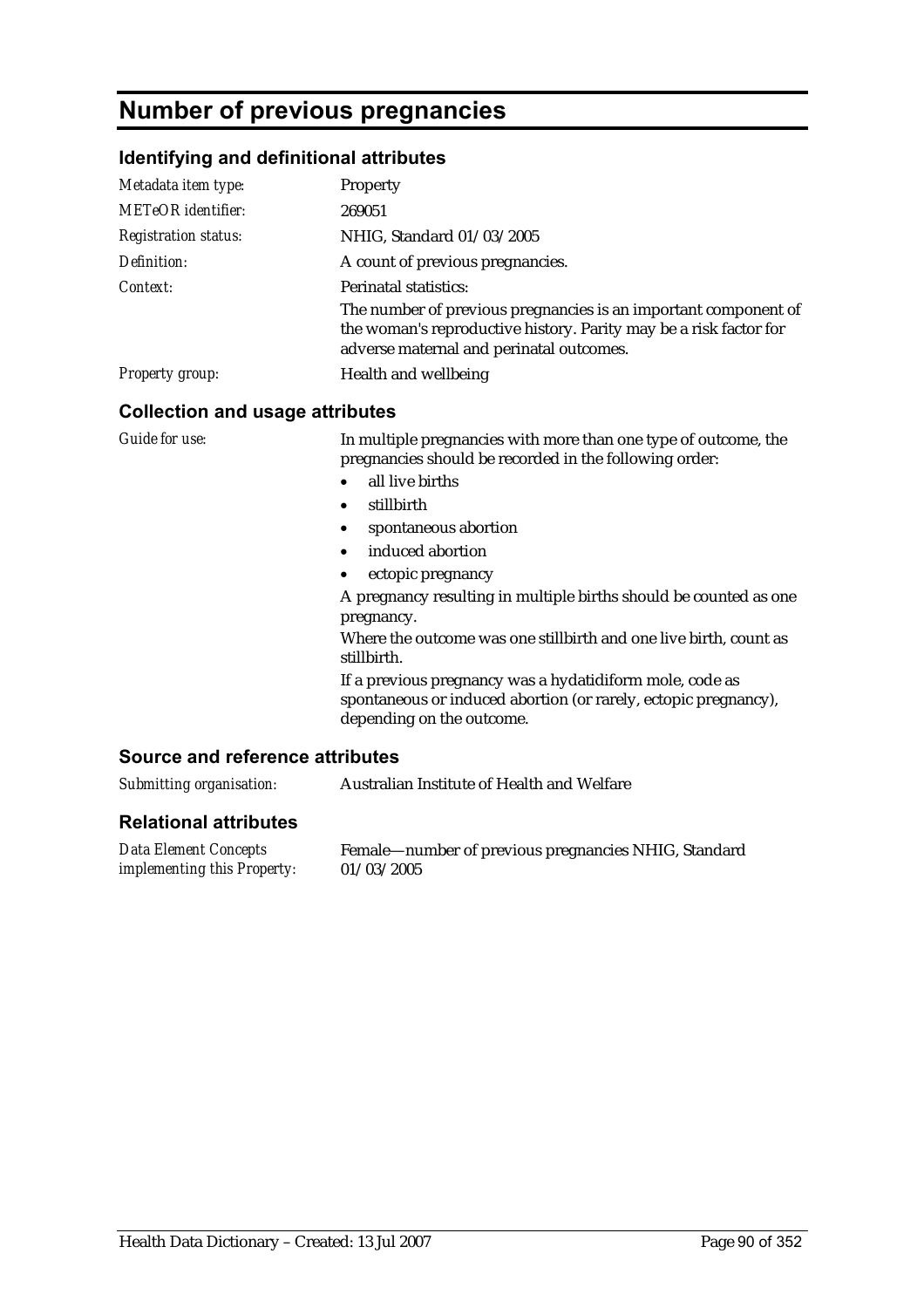## **Number of psychiatric care days**

### **Identifying and definitional attributes**

| Metadata item type:         | Property                                                                  |
|-----------------------------|---------------------------------------------------------------------------|
| <b>METeOR</b> identifier:   | 269361                                                                    |
| <b>Registration status:</b> | NHIG, Standard 01/03/2005                                                 |
| Definition:                 | A count of days of in which specialised psychiatric care was<br>received. |
| <b>Property group:</b>      | Performance indicators                                                    |

#### **Source and reference attributes**

| Submitting organisation:<br>Australian Institute of Health and Welfare |  |
|------------------------------------------------------------------------|--|
|------------------------------------------------------------------------|--|

#### **Relational attributes**

*Data Element Concepts implementing this Property:*  $01/03/2005$ 

Episode of care—number of psychiatric care days NHIG, Standard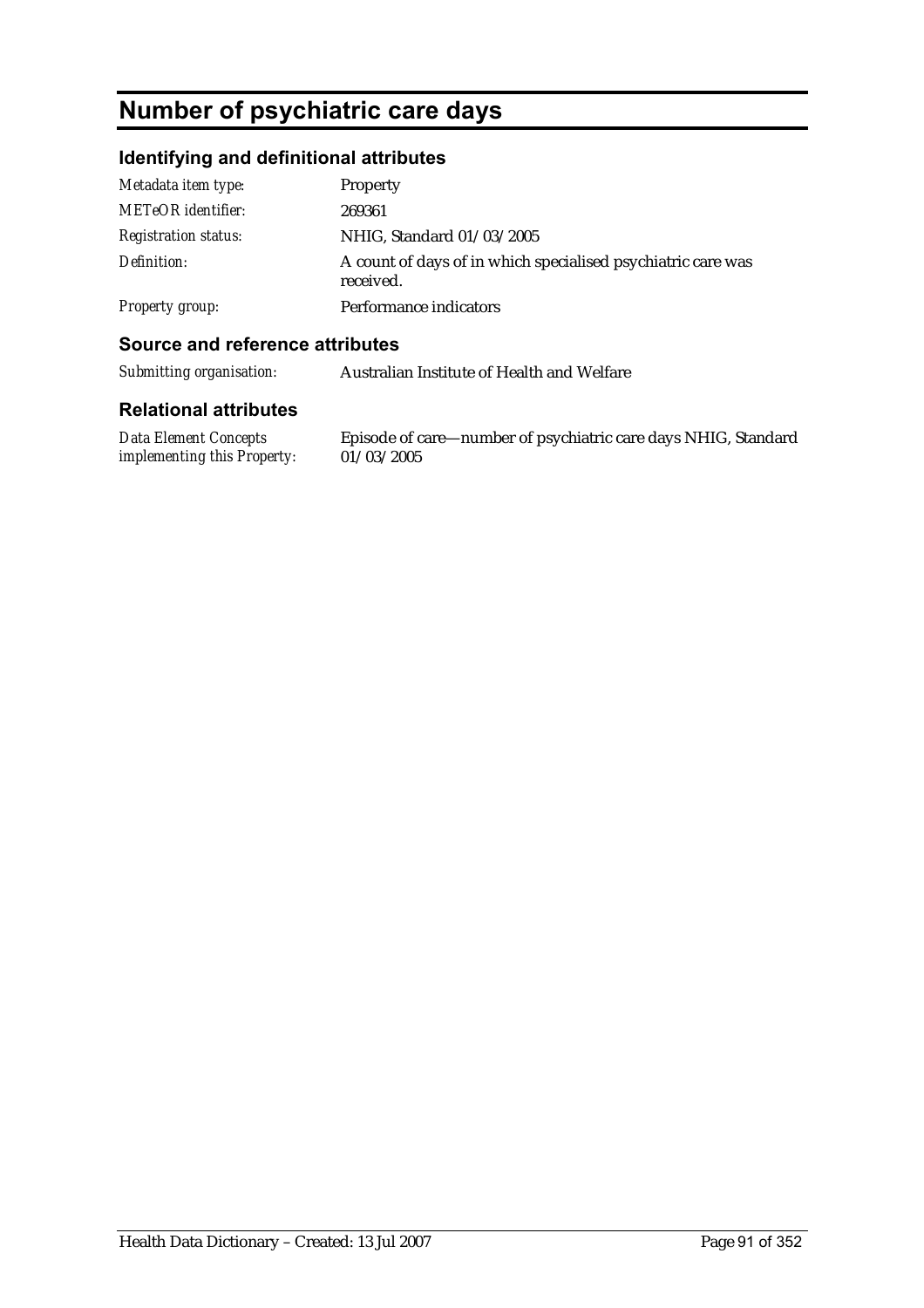## **Number of psychiatric outpatient clinic/day program attendances**

### **Identifying and definitional attributes**

| A count of the days on which a psychiatric outpatient clinic or a |
|-------------------------------------------------------------------|
|                                                                   |
|                                                                   |
|                                                                   |
|                                                                   |

#### **Source and reference attributes**

| Submitting organisation: | Australian Institute of Health and Welfare |
|--------------------------|--------------------------------------------|
|--------------------------|--------------------------------------------|

| Data Element Concepts              | Patient—number of psychiatric outpatient clinic/day program |
|------------------------------------|-------------------------------------------------------------|
| <i>implementing this Property:</i> | attendances NHIG, Standard 01/03/2005                       |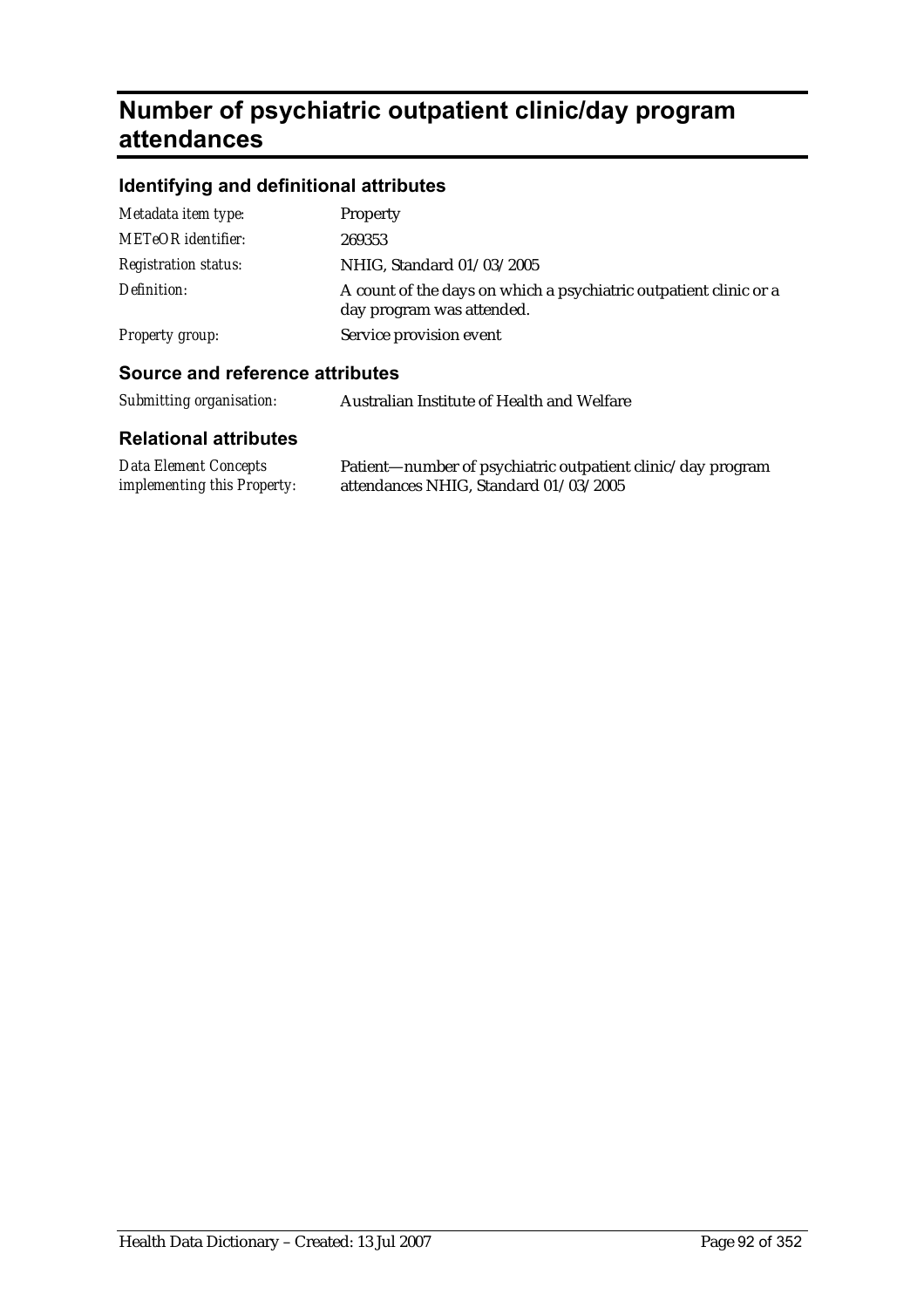## **Number of qualified days**

#### **Identifying and definitional attributes**

| Metadata item type:         | <b>Property</b>                                                                                                                 |
|-----------------------------|---------------------------------------------------------------------------------------------------------------------------------|
| <b>METeOR</b> identifier:   | 269081                                                                                                                          |
| <b>Registration status:</b> | NHIG, Standard 01/03/2005                                                                                                       |
| Definition:                 | A count of the days within an episode of admitted patient care that<br>are designated as having a newborn qualification status. |
| Property group:             | Performance indicators                                                                                                          |

#### **Source and reference attributes**

*Submitting organisation:* Australian Institute of Health and Welfare

#### **Relational attributes**

*Data Element Concepts implementing this Property:* Episode of admitted patient care (newborn)—number of qualified days NHIG, Standard 01/03/2005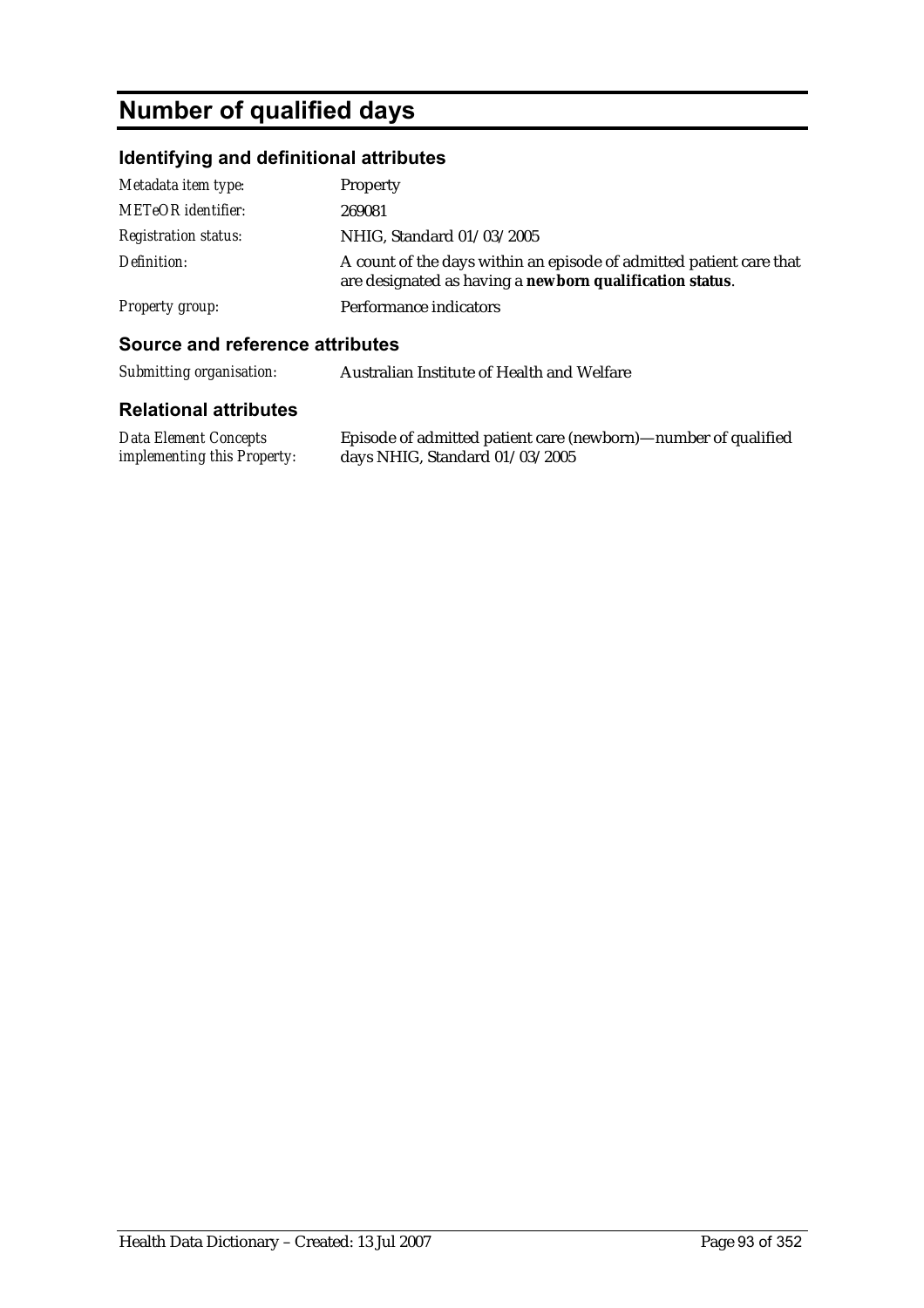## **Number of regional lymph nodes examined**

### **Identifying and definitional attributes**

| Metadata item type:         | Property                                                               |
|-----------------------------|------------------------------------------------------------------------|
| METeOR identifier:          | 289159                                                                 |
| <b>Registration status:</b> | NHIG, Standard 04/06/2004                                              |
| Definition:                 | The total number of regional lymph nodes examined by a<br>pathologist. |
| <b>Property group:</b>      | Service provision event                                                |

#### **Source and reference attributes**

| Submitting organisation: | Australian Institute of Health and Welfare |
|--------------------------|--------------------------------------------|
|--------------------------|--------------------------------------------|

| Data Element Concepts              | Person with cancer—number of regional lymph nodes examined |
|------------------------------------|------------------------------------------------------------|
| <i>implementing this Property:</i> | NHIG, Standard 04/06/2004                                  |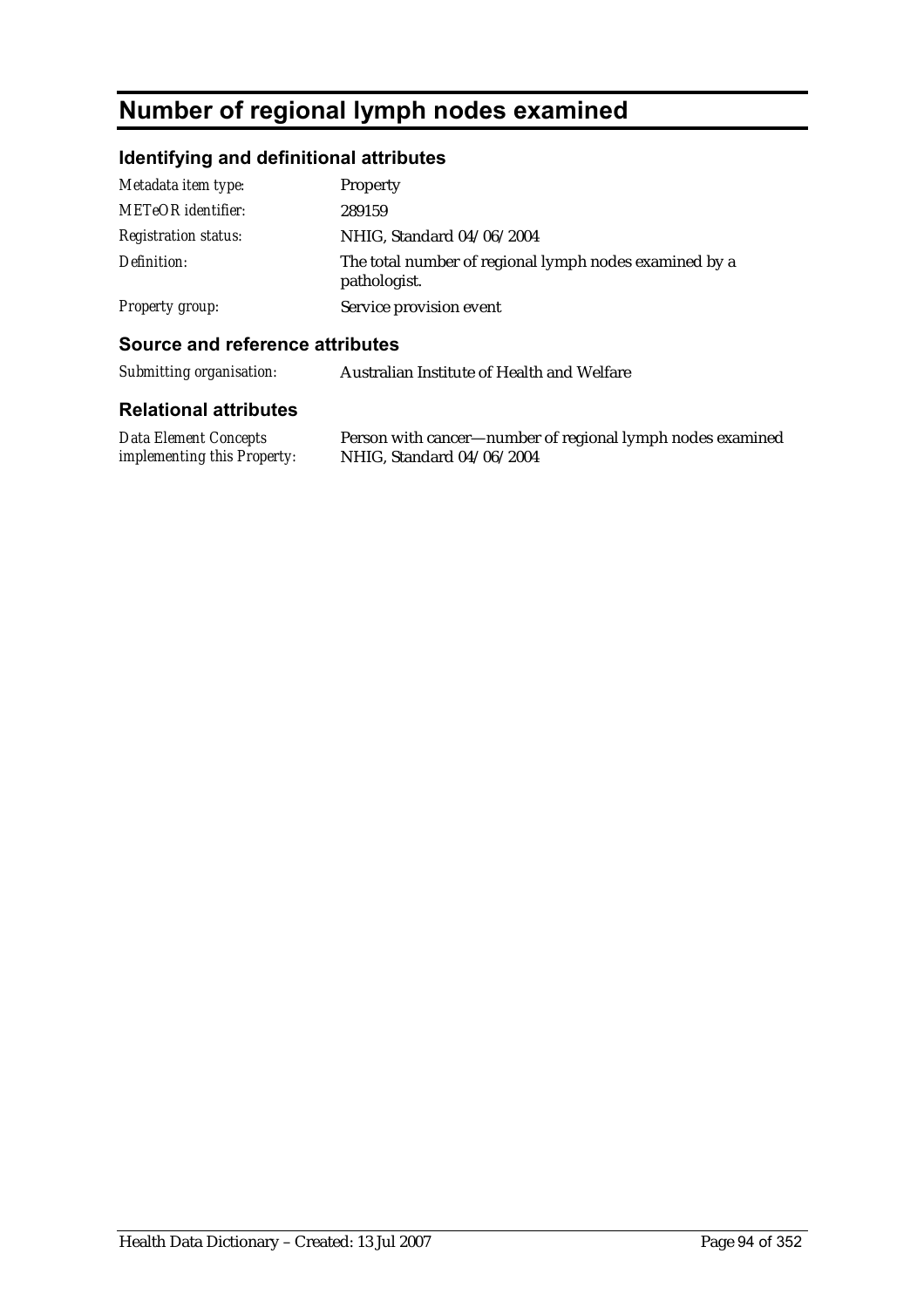## **Number of separations**

#### **Identifying and definitional attributes**

| Metadata item type:         | Property                  |
|-----------------------------|---------------------------|
| METeOR identifier:          | 269336                    |
| <b>Registration status:</b> | NHIG, Standard 01/03/2005 |
| Definition:                 | A count of separations.   |
| <b>Property group:</b>      | Performance indicators    |

#### **Source and reference attributes**

*Submitting organisation:* Australian Institute of Health and Welfare

#### **Relational attributes**

*Data Element Concepts implementing this Property:*

Establishment—number of separations NHIG, Standard 01/03/2005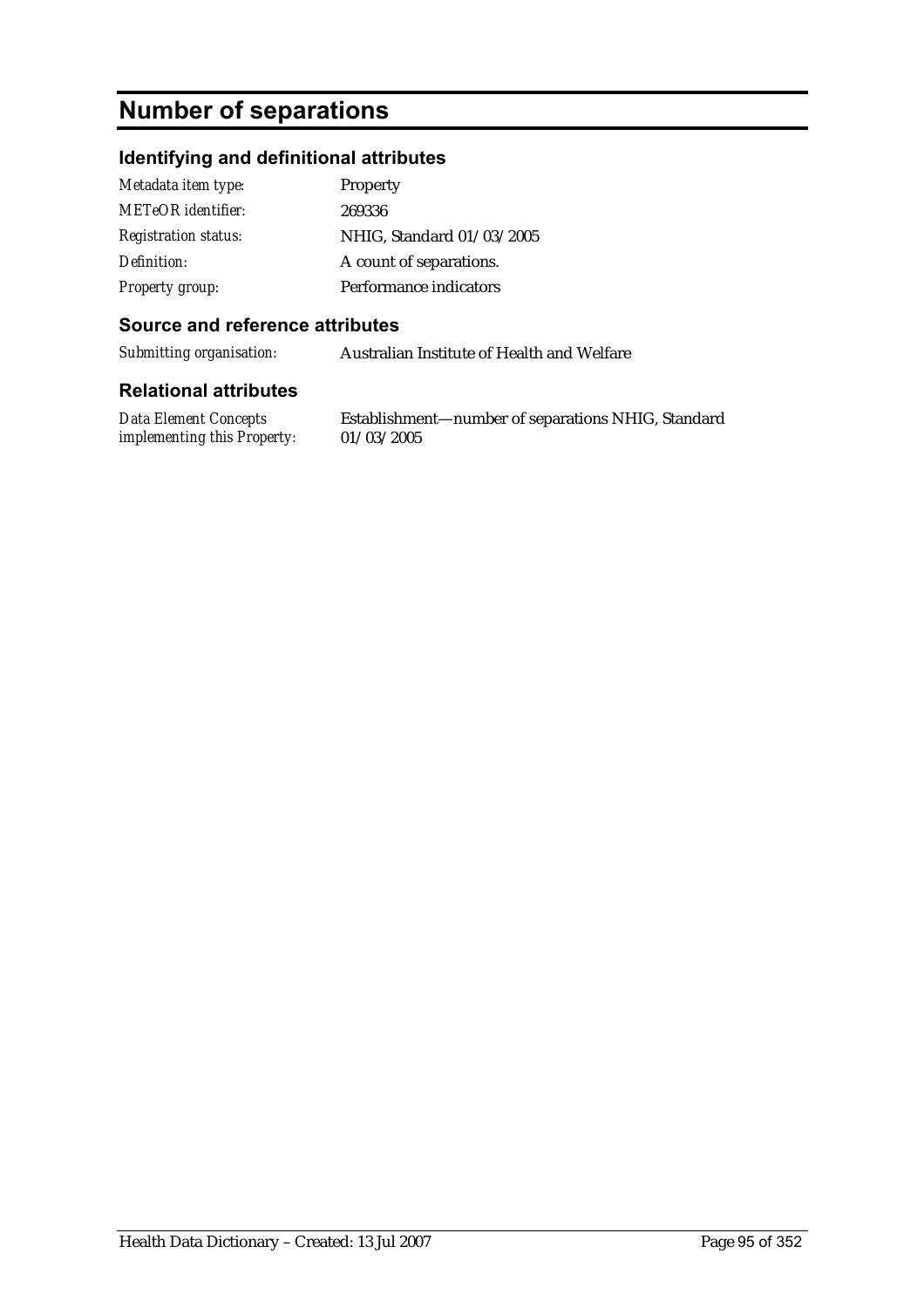# **Number of service contact dates**

#### **Identifying and definitional attributes**

| Metadata item type:         | Property                                                  |
|-----------------------------|-----------------------------------------------------------|
| <b>METeOR</b> identifier:   | 269340                                                    |
| <i>Registration status:</i> | NHIG, Standard 01/03/2005                                 |
| Definition:                 | A count of the dates on which there is a service contact. |
| Property group:             | Performance indicators                                    |

#### **Source and reference attributes**

*Submitting organisation:* Australian Institute of Health and Welfare

#### **Relational attributes**

*Data Element Concepts implementing this Property:* Person—number of service contact dates NHIG, Standard 01/03/2005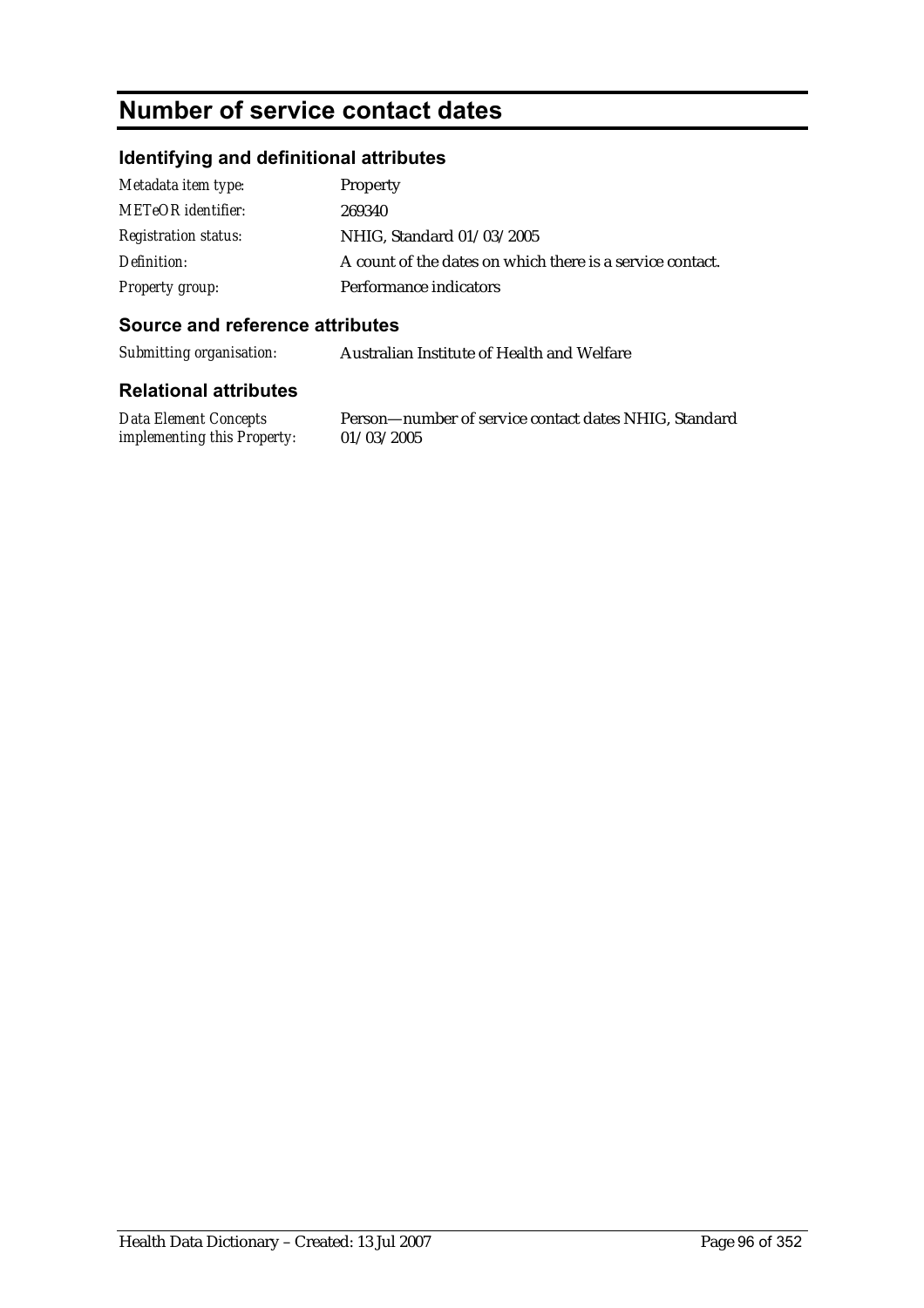## **Number of service contacts**

### **Identifying and definitional attributes**

| Metadata item type:         | Property                                                                           |
|-----------------------------|------------------------------------------------------------------------------------|
| <b>METeOR</b> identifier:   | 269134                                                                             |
| <b>Registration status:</b> | NHIG, Standard 01/03/2005                                                          |
| Definition:                 | A count of service contacts between a service recipient and a<br>service provider. |
| <b>Property group:</b>      | Performance indicators                                                             |

#### **Source and reference attributes**

| Submitting organisation: | Australian Institute of Health and Welfare |
|--------------------------|--------------------------------------------|
|--------------------------|--------------------------------------------|

| <b>Data Element Concepts</b>       | Episode of treatment for alcohol and other drugs—number of |
|------------------------------------|------------------------------------------------------------|
| <i>implementing this Property:</i> | service contacts NHIG, Standard 01/03/2005                 |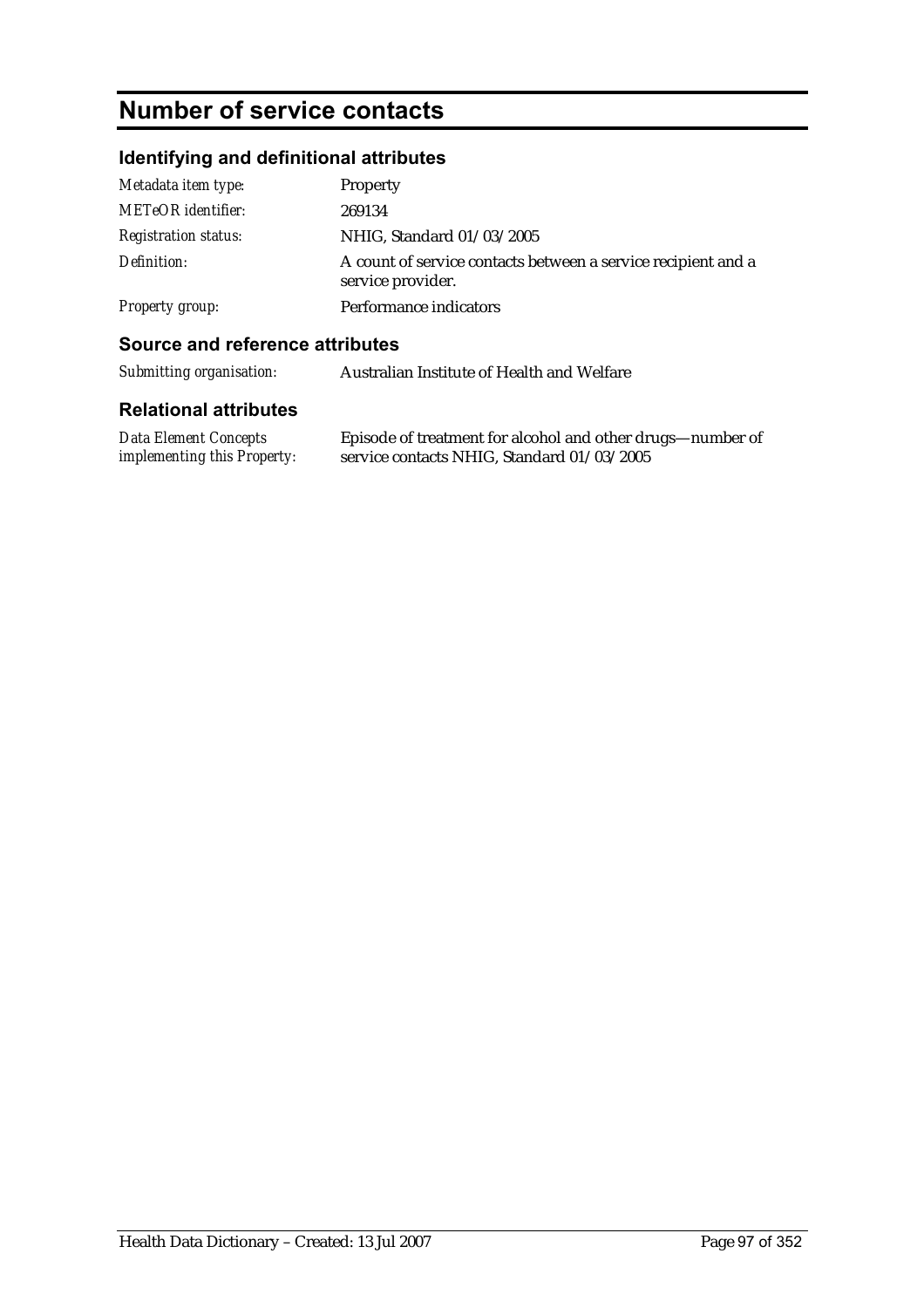## **Nursing diagnosis**

### **Identifying and definitional attributes**

| Metadata item type:         | <b>Property</b>                                                         |
|-----------------------------|-------------------------------------------------------------------------|
| <b>METeOR</b> identifier:   | 269198                                                                  |
| <b>Registration status:</b> | NHIG, Standard 01/03/2005                                               |
| Definition:                 | The nursing diagnosis most related to the reason for <b>admission</b> . |
| Property group:             | Service provision event                                                 |

#### **Source and reference attributes**

*Submitting organisation:* Australian Institute of Health and Welfare

| Data Element Concepts              | Episode of care—nursing diagnosis NHIG, Standard 01/03/2005 |
|------------------------------------|-------------------------------------------------------------|
| <i>implementing this Property:</i> |                                                             |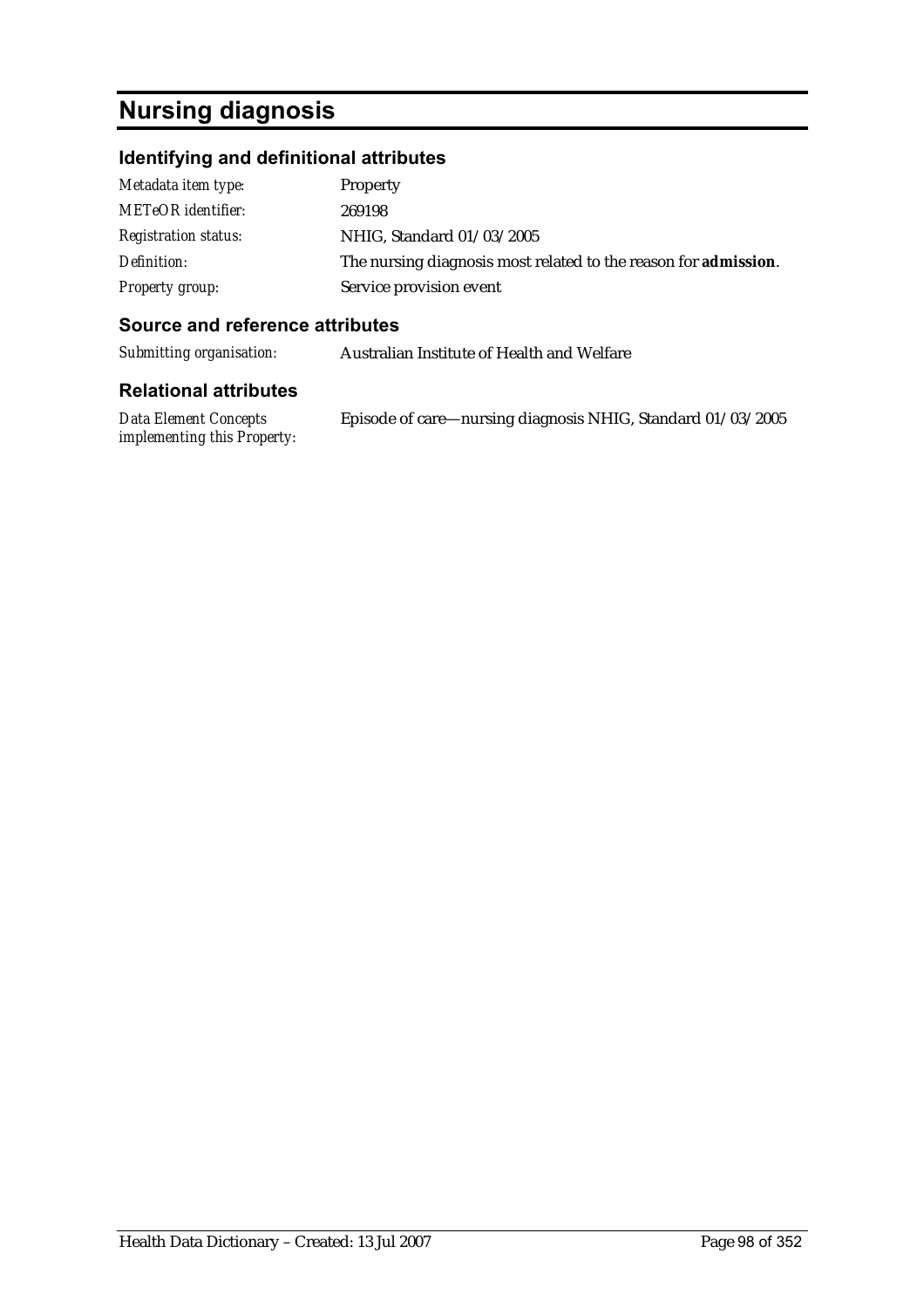## **Nursing intervention**

### **Identifying and definitional attributes**

| Metadata item type:         | Property                                                                                                                     |
|-----------------------------|------------------------------------------------------------------------------------------------------------------------------|
| <b>METeOR</b> identifier:   | 269201                                                                                                                       |
| <b>Registration status:</b> | NHIG, Standard 01/03/2005                                                                                                    |
| Definition:                 | An action undertaken by a nurse in order to relieve or alter a<br>person's responses to actual or potential health problems. |
| Property group:             | Service provision event                                                                                                      |

#### **Source and reference attributes**

*Submitting organisation:* Australian Institute of Health and Welfare

| Data Element Concepts              | Community nursing service episode—nursing intervention NHIG, |
|------------------------------------|--------------------------------------------------------------|
| <i>implementing this Property:</i> | Standard 01/03/2005                                          |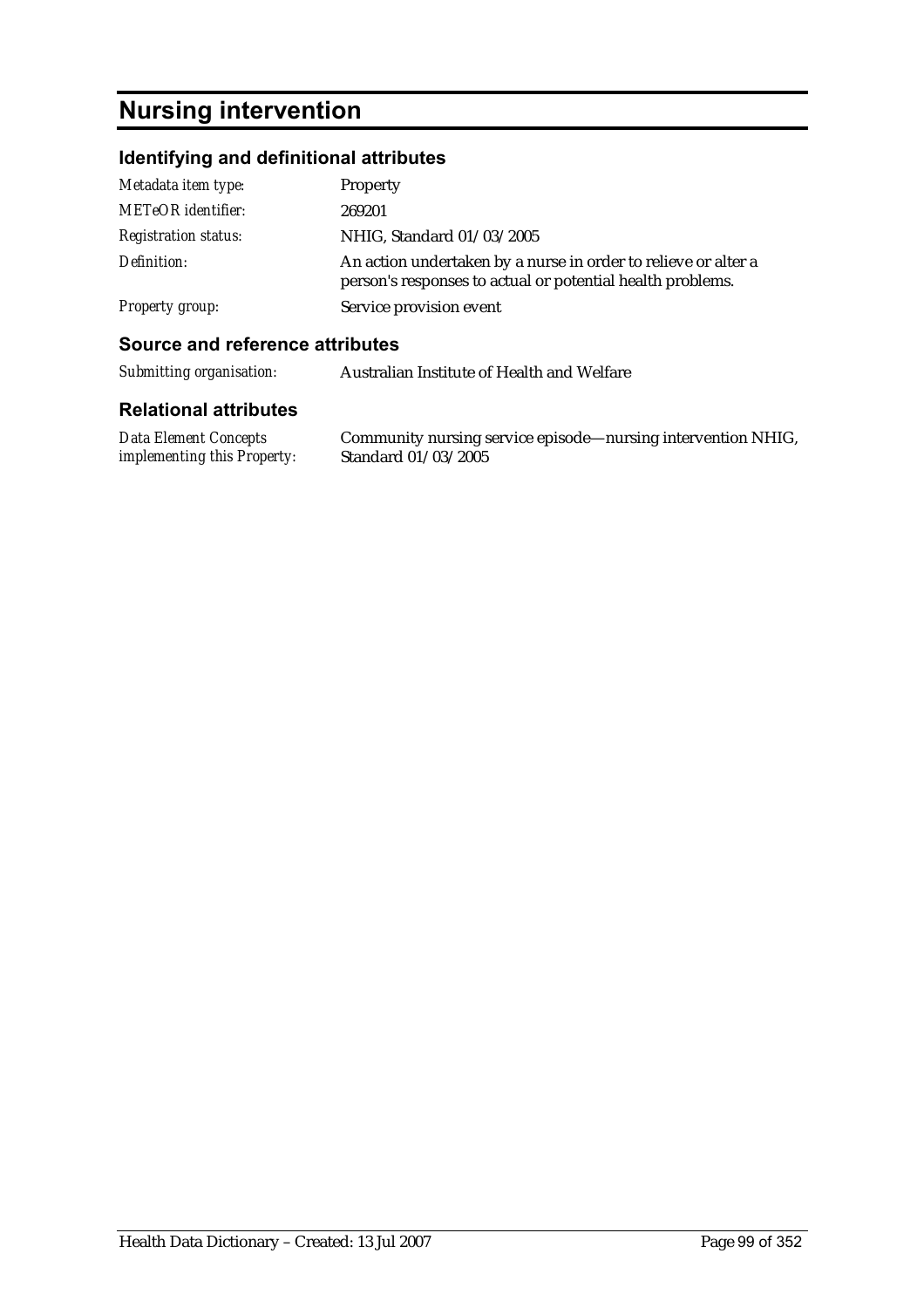# **Occupation**

## **Identifying and definitional attributes**

| Metadata item type:             | <b>Property</b>                                                                         |  |
|---------------------------------|-----------------------------------------------------------------------------------------|--|
| <b>METeOR</b> identifier:       | 269099                                                                                  |  |
| <b>Registration status:</b>     | NHIG, Standard 01/03/2005<br>NCSIMG, Standard 01/03/2005<br>NHDAMG, Standard 22/10/2005 |  |
| Definition:                     | A descriptor of the class of job based on similarities in the tasks<br>undertaken.      |  |
| Property group:                 | Labour characteristics                                                                  |  |
| Source and reference attributes |                                                                                         |  |
| Submitting organisation:        | Australian Institute of Health and Welfare                                              |  |

| <b>Data Element Concepts</b> | Health professional—occupation NHIG, Standard 01/03/2005                              |
|------------------------------|---------------------------------------------------------------------------------------|
| implementing this Property:  | Individual service provider-occupation (self-identified) NHIG,                        |
|                              | Standard 04/05/2005                                                                   |
|                              | NCSIMG, Standard 30/09/2005                                                           |
|                              | Person-occupation (main) NHIG, Superseded 04/07/2007<br>NCSIMG, Superseded 27/03/2007 |
|                              | NHDAMG, Standard 10/02/2006                                                           |
|                              | Person-occupation (main) NHIG, Standard 04/07/2007<br>NCSIMG, Standard 27/03/2007     |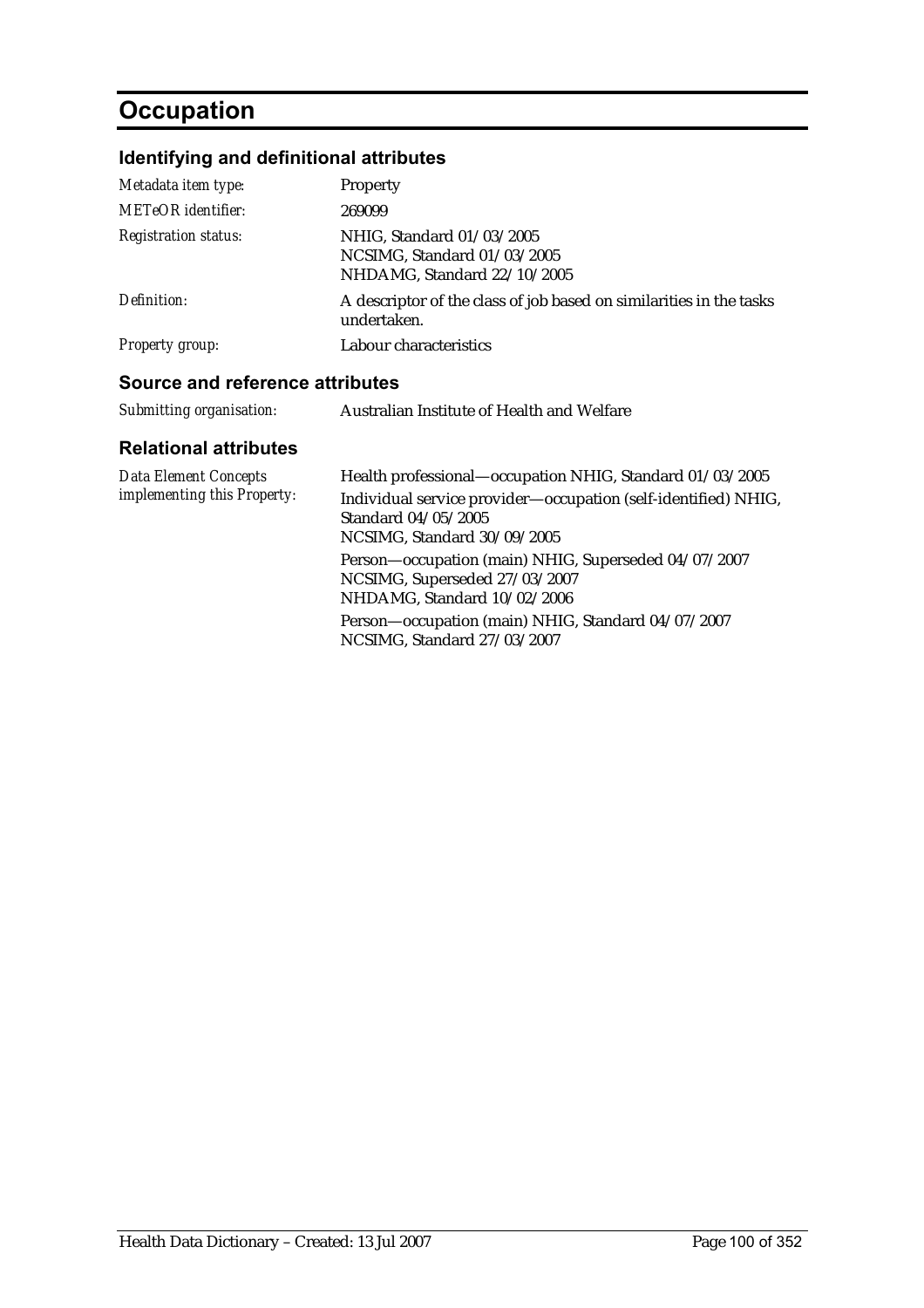# **Occupation end date**

### **Identifying and definitional attributes**

| Metadata item type:         | Property                                                                          |
|-----------------------------|-----------------------------------------------------------------------------------|
| <b>METeOR</b> identifier:   | 289049                                                                            |
| <b>Registration status:</b> | NHIG, Standard 04/05/2005<br>NCSIMG, Standard 30/09/2005                          |
| Definition:                 | When the class of job based on similarities in the tasks undertaken<br>concludes. |
| <b>Property group:</b>      | Labour characteristics                                                            |

#### **Source and reference attributes**

|  | Submitting organisation: | Australian Institute of Health and Welfare |
|--|--------------------------|--------------------------------------------|
|--|--------------------------|--------------------------------------------|

| Data Element Concepts              | Individual service provider—occupation end date NHIG, Standard |
|------------------------------------|----------------------------------------------------------------|
| <i>implementing this Property:</i> | 04/05/2005                                                     |
|                                    | NCSIMG, Standard 30/09/2005                                    |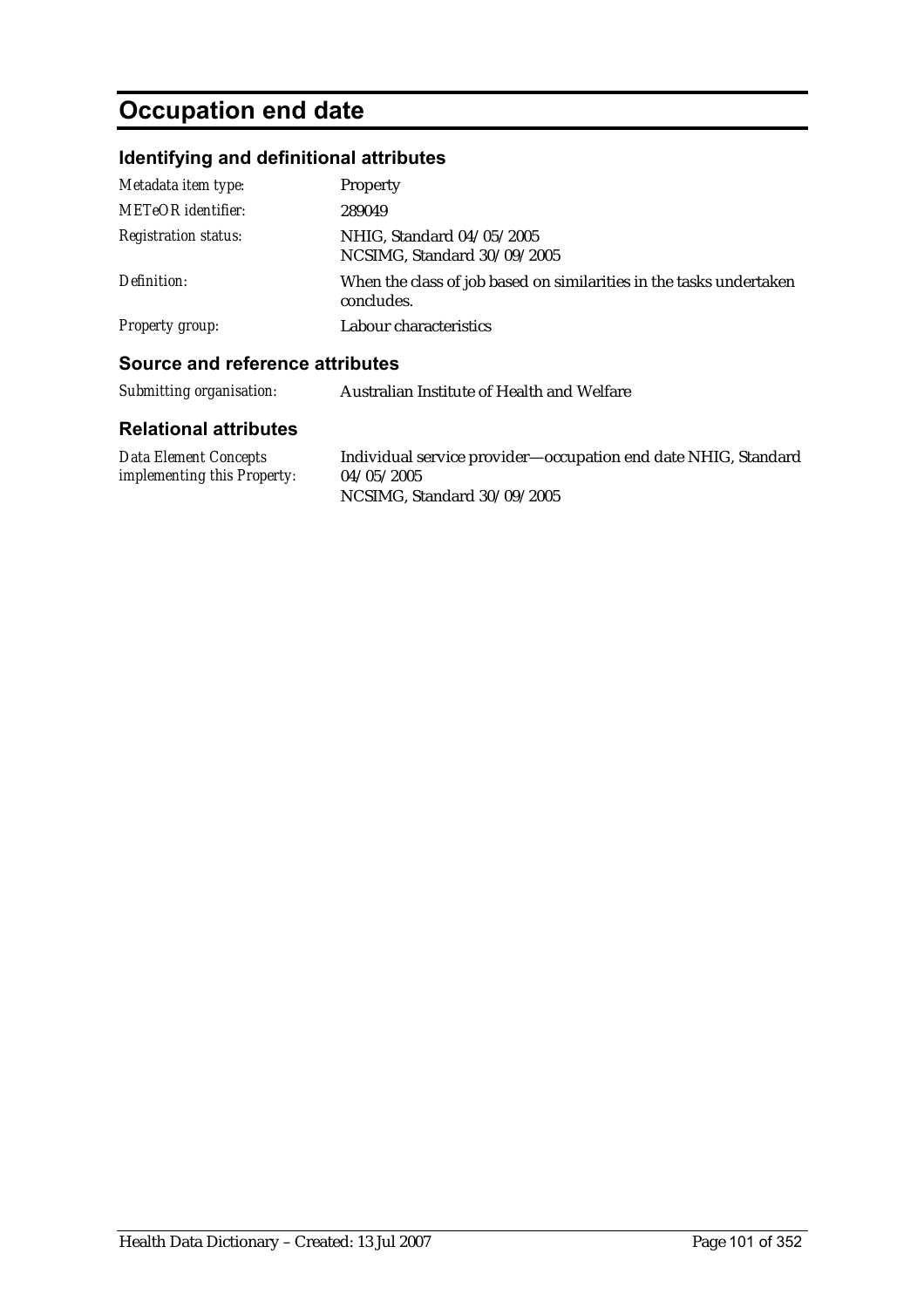# **Occupation start date**

### **Identifying and definitional attributes**

| Metadata item type:             | Property                                                                          |  |
|---------------------------------|-----------------------------------------------------------------------------------|--|
| METeOR identifier:              | 289055                                                                            |  |
| <b>Registration status:</b>     | NHIG. Standard 04/05/2005<br>NCSIMG, Standard 30/09/2005                          |  |
| Definition:                     | When the class of job based on similarities in the tasks undertaken<br>commences. |  |
| <b>Property group:</b>          | Labour characteristics                                                            |  |
| Source and reference attributes |                                                                                   |  |
| Submitting organisation:        | Australian Institute of Health and Welfare                                        |  |

| Data Element Concepts              | Individual service provider—occupation start date NHIG, Standard |
|------------------------------------|------------------------------------------------------------------|
| <i>implementing this Property:</i> | 04/05/2005                                                       |
|                                    | NCSIMG, Standard 30/09/2005                                      |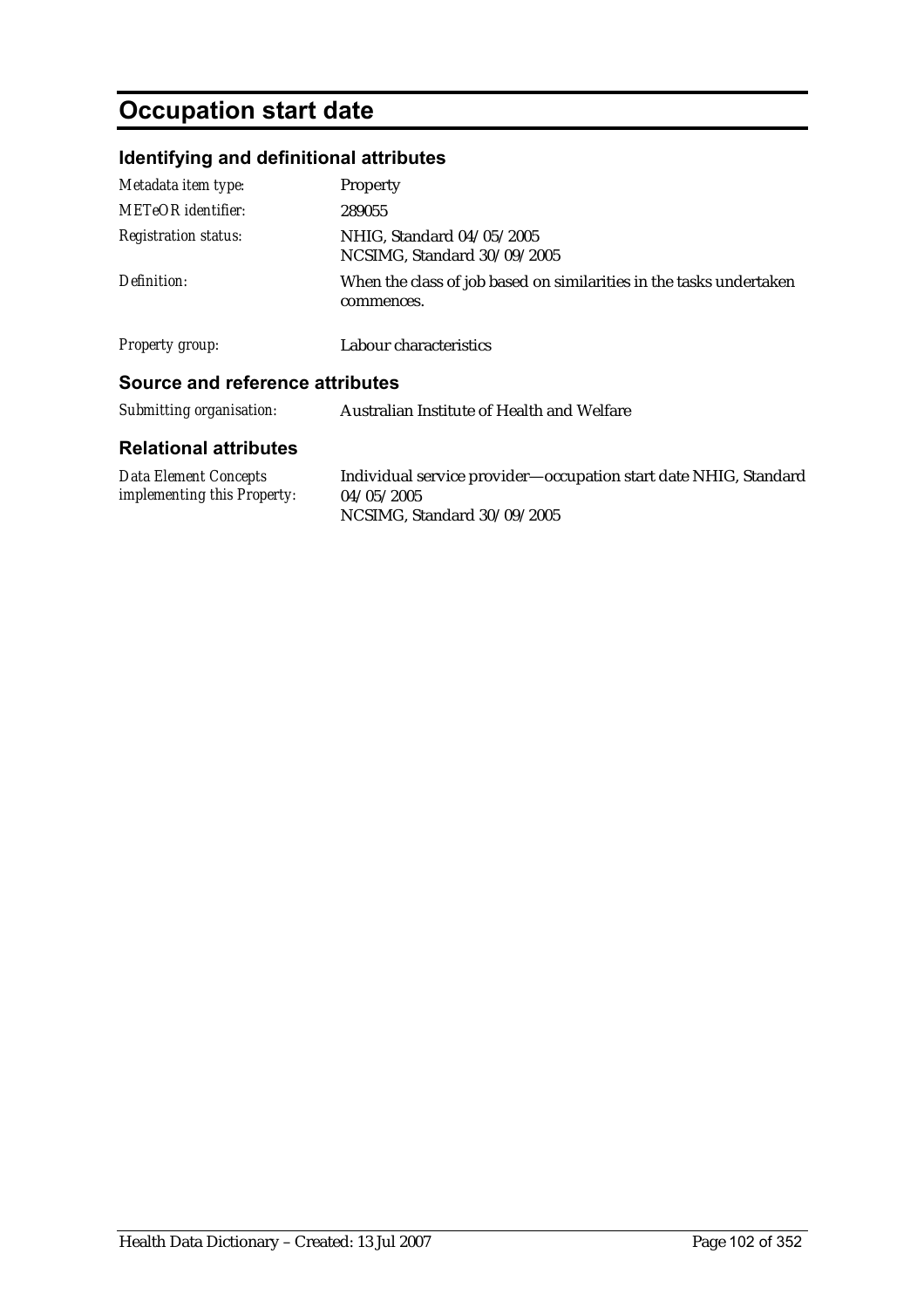### **Oestrogen receptor assay result**

#### **Identifying and definitional attributes**

| Metadata item type:         | <b>Property</b>                            |
|-----------------------------|--------------------------------------------|
| <b>METeOR</b> identifier:   | 291318                                     |
| <b>Registration status:</b> | NHIG, Standard 04/06/2004                  |
| Definition:                 | The results of an oestrogen receptor test. |
| <b>Property group:</b>      | Health and wellbeing                       |

#### **Source and reference attributes**

*Submitting organisation:* Australian Institute of Health and Welfare

#### **Relational attributes**

*Data Element Concepts implementing this Property:*

Person with cancer—oestrogen receptor assay results NHIG, Standard 04/06/2004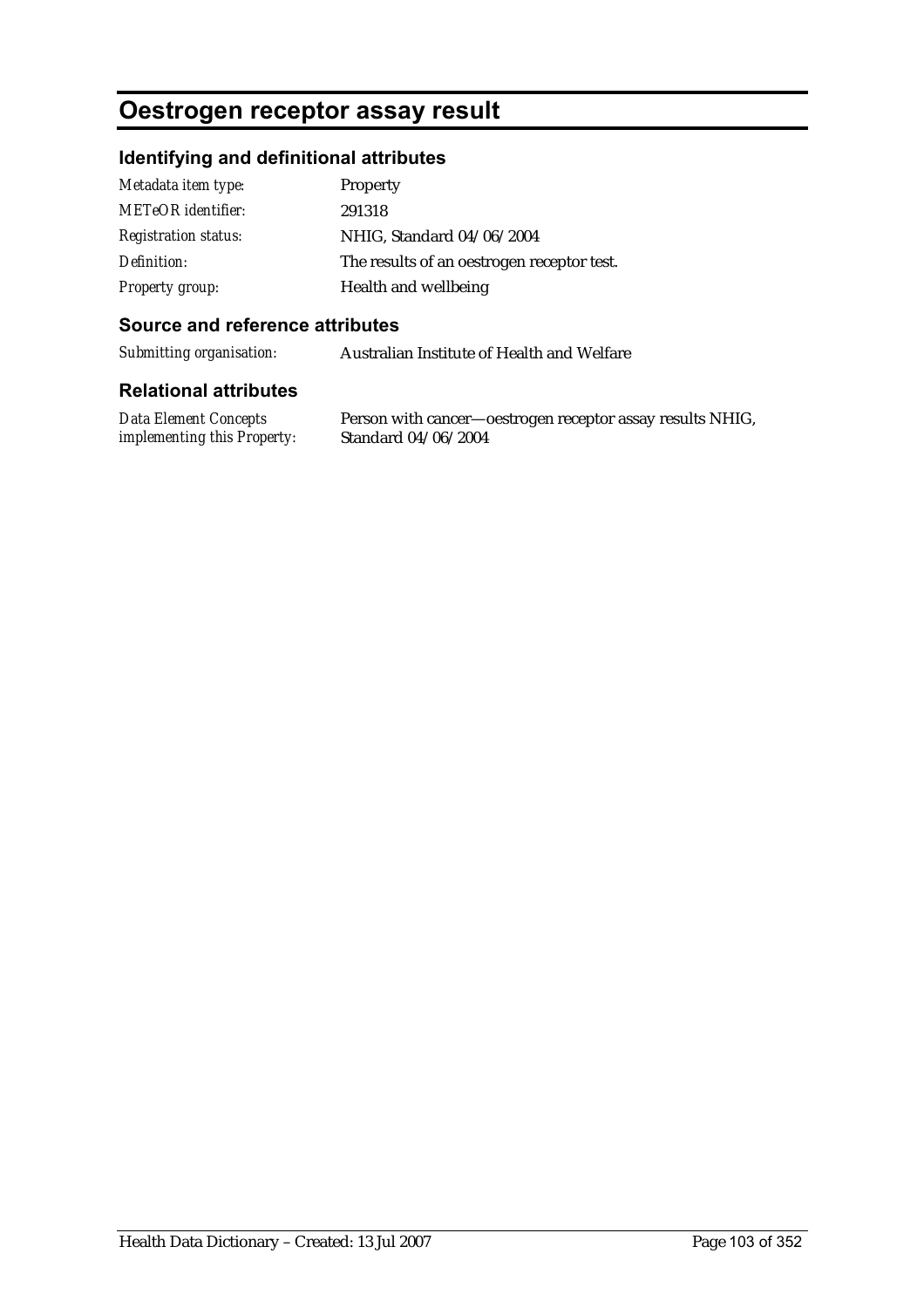## **Operating theatre time**

#### **Identifying and definitional attributes**

| Metadata item type:         | Property                                          |
|-----------------------------|---------------------------------------------------|
| <b>METeOR</b> identifier:   | 269294                                            |
| <b>Registration status:</b> | NHIG, Standard 01/03/2005                         |
| Definition:                 | The length of time spent in an operating theatre. |
| Property group:             | Service provision event                           |

#### **Source and reference attributes**

*Submitting organisation:* Australian Institute of Health and Welfare

#### **Relational attributes**

*Data Element Concepts implementing this Property:*

Admitted patient hospital stay—operating theatre time NHIG, Standard 01/03/2005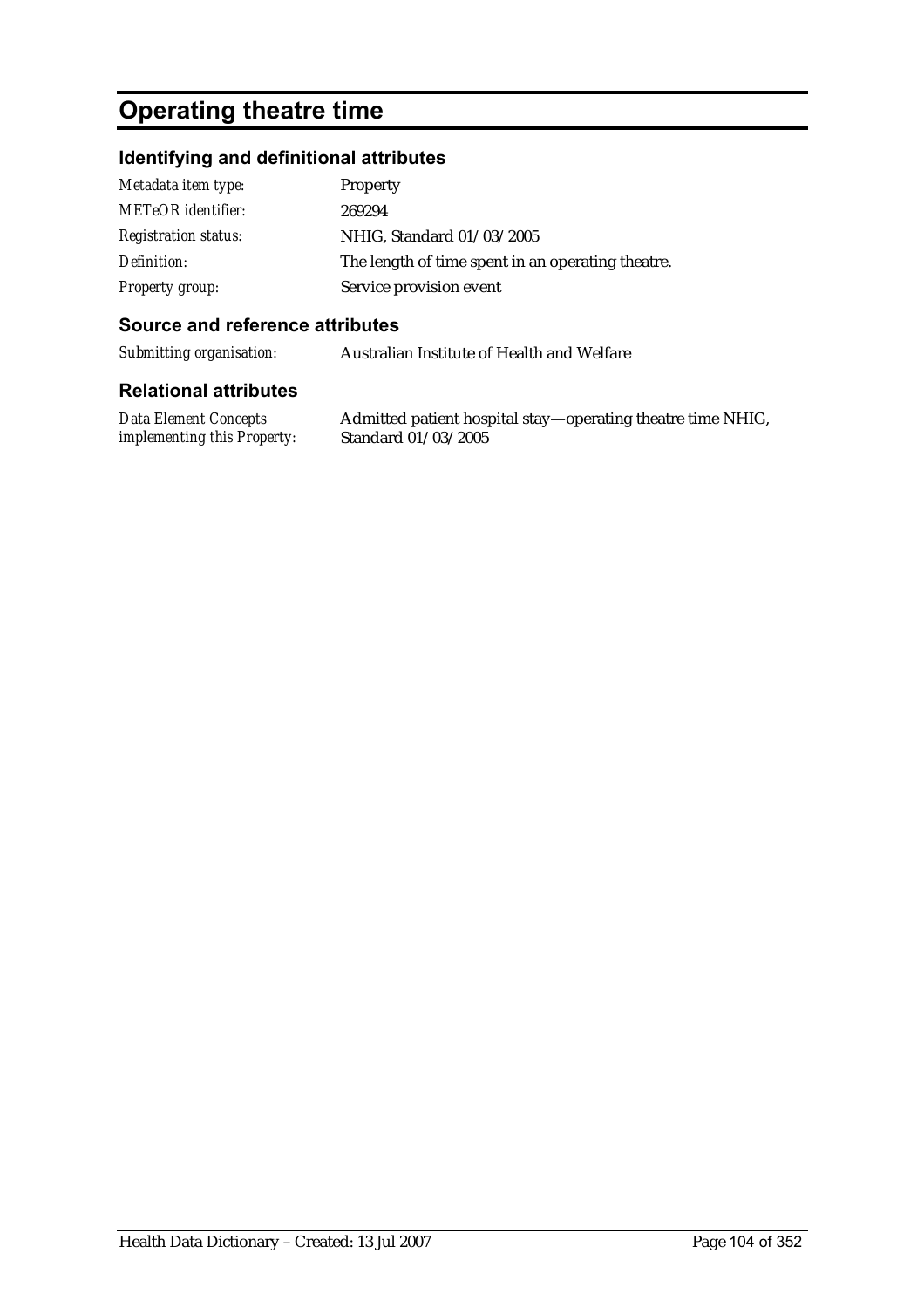## **Ophthalmological assessment outcome**

#### **Identifying and definitional attributes**

| Metadata item type:         | Property                                                |
|-----------------------------|---------------------------------------------------------|
| <b>METeOR</b> identifier:   | 269301                                                  |
| <b>Registration status:</b> | NHIG, Standard 01/03/2005                               |
| Definition:                 | An indicator of a person's ophthalmological assessment. |
| Property group:             | Service provision event                                 |

#### **Source and reference attributes**

*Submitting organisation:* Australian Institute of Health and Welfare

#### **Relational attributes**

*Data Element Concepts implementing this Property:*

Person—ophthalmological assessment outcome NHIG, Standard 01/03/2005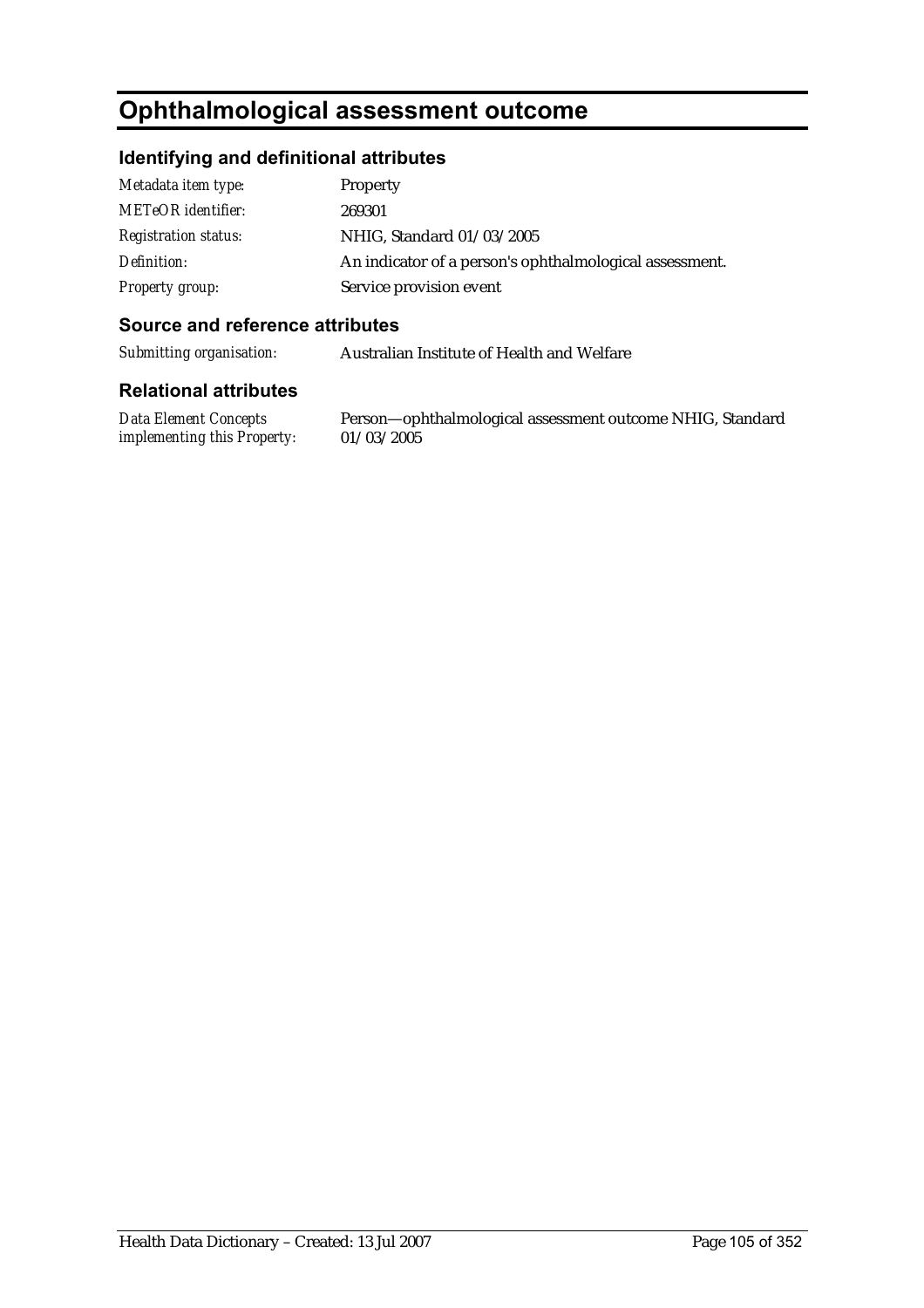# **Ophthalmoscopy performed indicator**

### **Identifying and definitional attributes**

| Metadata item type:             | <b>Property</b>                                                    |
|---------------------------------|--------------------------------------------------------------------|
| <b>METeOR</b> identifier:       | 303979                                                             |
| <b>Registration status:</b>     | NHIG, Standard 22/09/2005                                          |
| Definition:                     | An indicator of whether an ophthalmoscopy has been<br>undertaken.  |
| <b>Property group:</b>          | Service provision event                                            |
| Source and reference attributes |                                                                    |
| Submitting organisation:        | Australian Institute of Health and Welfare                         |
| <b>Relational attributes</b>    |                                                                    |
| Related metadata references:    | Supersedes Ophthalmoscopy performed NHIG, Superseded<br>22/09/2005 |

*Data Element Concepts implementing this Property:* Person—ophthalmoscopy performed indicator NHIG, Standard 21/09/2005

Health Data Dictionary – Created: 13 Jul 2007 Page 106 of 352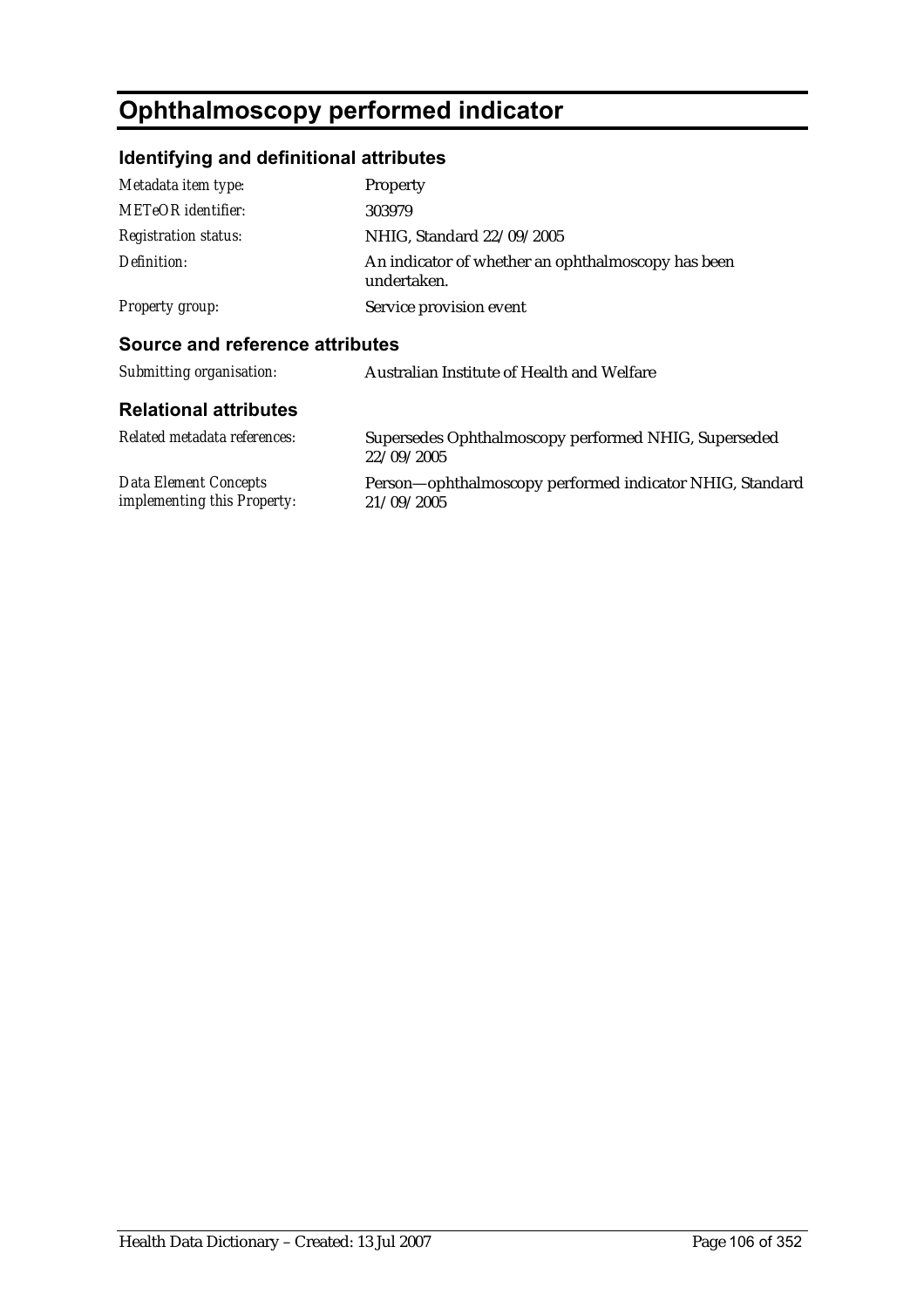# **Organisation end date**

### **Identifying and definitional attributes**

| Metadata item type:         | Property                                                 |
|-----------------------------|----------------------------------------------------------|
| METeOR identifier:          | 288650                                                   |
| <b>Registration status:</b> | NHIG, Standard 04/05/2005<br>NCSIMG, Standard 30/09/2005 |
| Definition:                 | The date on which operations or practice were concluded. |
| <b>Property group:</b>      | Organisational characteristics                           |

#### **Source and reference attributes**

| Submitting organisation:<br>Australian Institute of Health and Welfare |
|------------------------------------------------------------------------|
|------------------------------------------------------------------------|

| Data Element Concepts              | Service provider organisation—organisation end date NHIG, |
|------------------------------------|-----------------------------------------------------------|
| <i>implementing this Property:</i> | Standard $04/05/2005$                                     |
|                                    | NCSIMG, Standard 30/09/2005                               |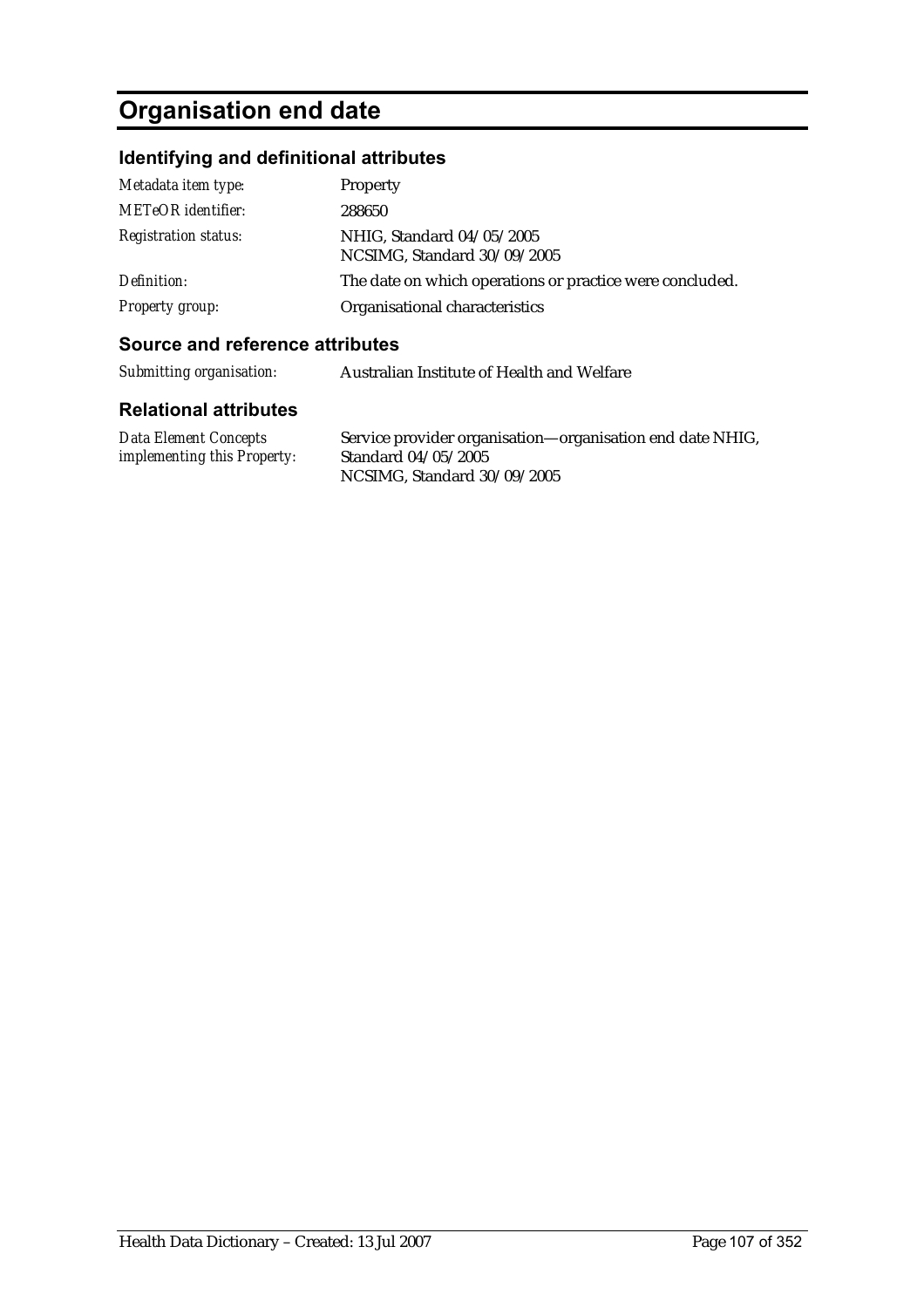# **Organisation identifier**

### **Identifying and definitional attributes**

| Metadata item type:         | Property                                                                                |
|-----------------------------|-----------------------------------------------------------------------------------------|
| <b>METeOR</b> identifier:   | 269367                                                                                  |
| <b>Registration status:</b> | NHIG, Standard 01/03/2005<br>NCSIMG, Standard 01/03/2005<br>NHDAMG, Standard 01/03/2005 |
| Definition:                 | A sequence of characters which identify an organisation.                                |
| Property group:             | Identifier characteristics                                                              |

#### **Source and reference attributes**

| Submitting organisation: | Australian Institute of Health and Welfare |
|--------------------------|--------------------------------------------|
|--------------------------|--------------------------------------------|

| <b>Data Element Concepts</b><br>implementing this Property: | Contracted hospital care—organisation identifier NHIG, Standard<br>01/03/2005        |
|-------------------------------------------------------------|--------------------------------------------------------------------------------------|
|                                                             | Division of general practice—organisation identifier NHIG,<br>Standard 01/03/2005    |
|                                                             | Establishment-organisation identifier NHIG, Standard<br>01/03/2005                   |
|                                                             | Establishment-organisation identifier (state/territory) NHIG,<br>Standard 01/03/2005 |
|                                                             |                                                                                      |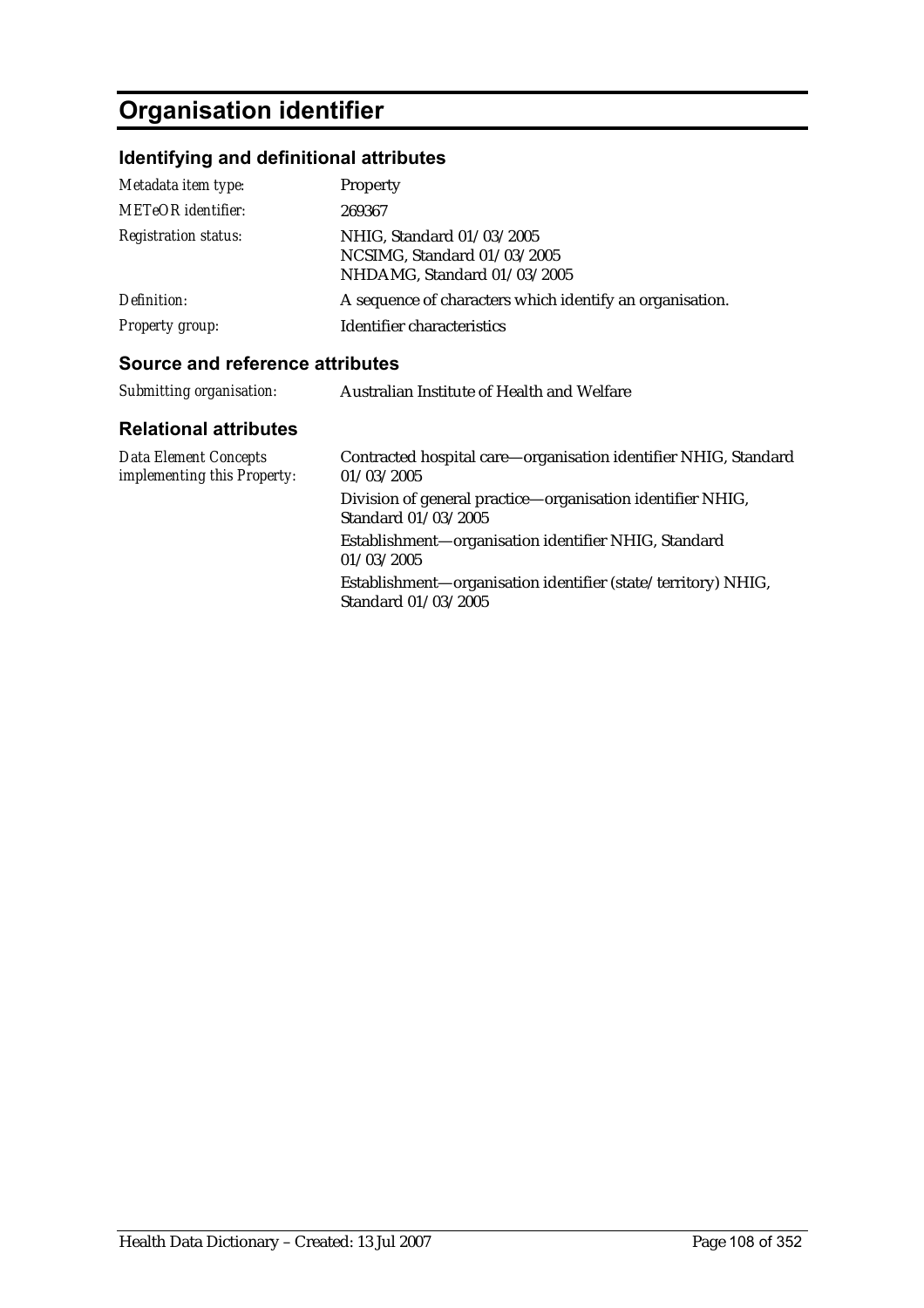# **Organisation name**

### **Identifying and definitional attributes**

| Metadata item type:         | Property                                                                                 |
|-----------------------------|------------------------------------------------------------------------------------------|
| <b>METeOR</b> identifier:   | 288901                                                                                   |
| <b>Registration status:</b> | NHIG, Standard 04/05/2005<br>NCSIMG, Standard 30/09/2005                                 |
| Definition:                 | The appellation by which an establishment, agency or organisation<br>is known or called. |
| Property group:             | Name characteristics                                                                     |
|                             |                                                                                          |

#### **Source and reference attributes**

| Submitting organisation: | Standards Australia |
|--------------------------|---------------------|
|--------------------------|---------------------|

| Data Element Concepts              | Service provider organisation (name)—organisation name NHIG, |
|------------------------------------|--------------------------------------------------------------|
| <i>implementing this Property:</i> | Standard 04/05/2005                                          |
|                                    | NCSIMG, Standard 30/09/2005                                  |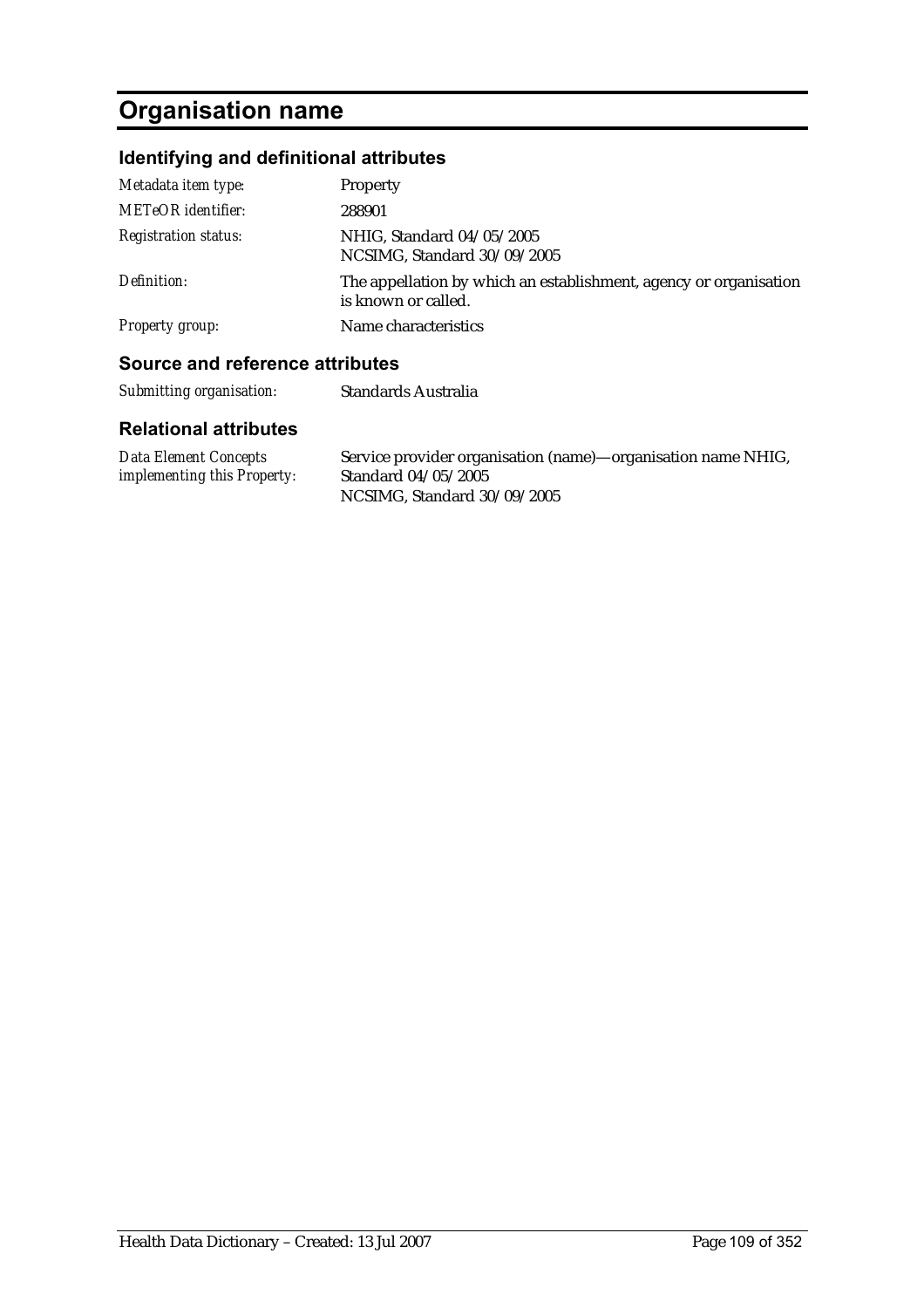# **Organisation start date**

### **Identifying and definitional attributes**

| Metadata item type:         | Property                                                 |
|-----------------------------|----------------------------------------------------------|
| METeOR identifier:          | 288941                                                   |
| <i>Registration status:</i> | NHIG, Standard 04/05/2005<br>NCSIMG, Standard 30/09/2005 |
| Definition:                 | The date on which operations or a service commenced.     |
| Property group:             | Organisational characteristics                           |

#### **Source and reference attributes**

| Submitting organisation: | Australian Institute of Health and Welfare |
|--------------------------|--------------------------------------------|
|--------------------------|--------------------------------------------|

| <b>Data Element Concepts</b>       | Service provider organisation—organisation start date NHIG, |
|------------------------------------|-------------------------------------------------------------|
| <i>implementing this Property:</i> | Standard 04/05/2005                                         |
|                                    | NCSIMG, Standard 30/09/2005                                 |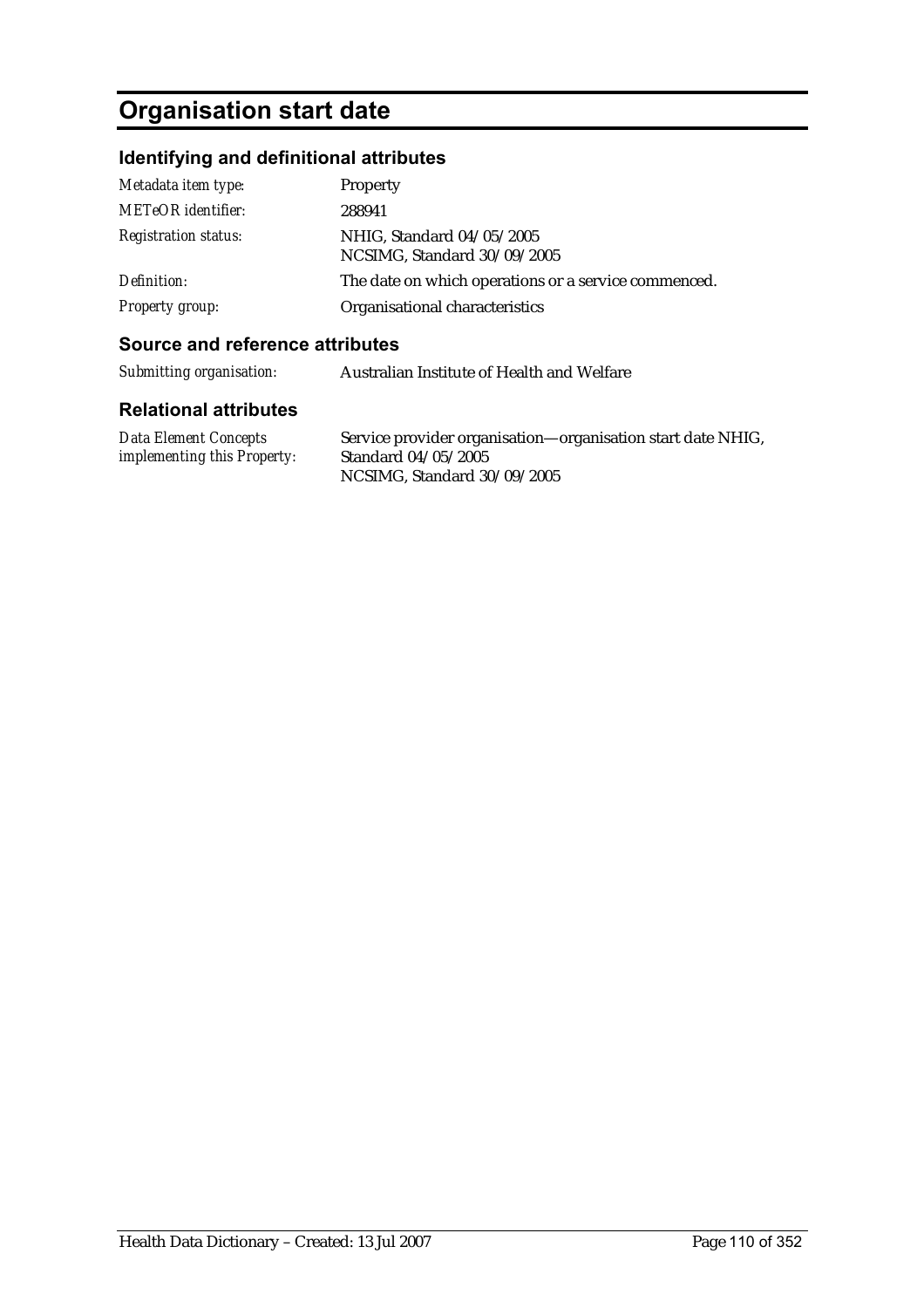## **Other and unspecified mental health services grants to non-government organisations**

#### **Identifying and definitional attributes**

| Metadata item type:                                         | Property                                                                                                                                                                 |
|-------------------------------------------------------------|--------------------------------------------------------------------------------------------------------------------------------------------------------------------------|
| METeOR identifier:                                          | 306256                                                                                                                                                                   |
| <b>Registration status:</b>                                 | NHIG, Standard 07/12/2005                                                                                                                                                |
| Definition:                                                 | Grants made to non-government organisations for provision of<br>mental health services not elsewhere classified and grants not<br>allocatable to specific service types. |
| <b>Property group:</b>                                      | <b>Funding characteristics</b>                                                                                                                                           |
| <b>Source and reference attributes</b>                      |                                                                                                                                                                          |
| Submitting organisation:                                    | Australian Institute of Health and Welfare                                                                                                                               |
| <b>Relational attributes</b>                                |                                                                                                                                                                          |
| Related metadata references:                                | Supersedes Other and unspecified services grants to non-<br>government organisations NHIG, Superseded 07/12/2005                                                         |
| <b>Data Element Concepts</b><br>implementing this Property: | Specialised mental health service organisation-other and<br>unspecified mental health services grants to non-government<br>organisations NHIG, Standard 07/12/2005       |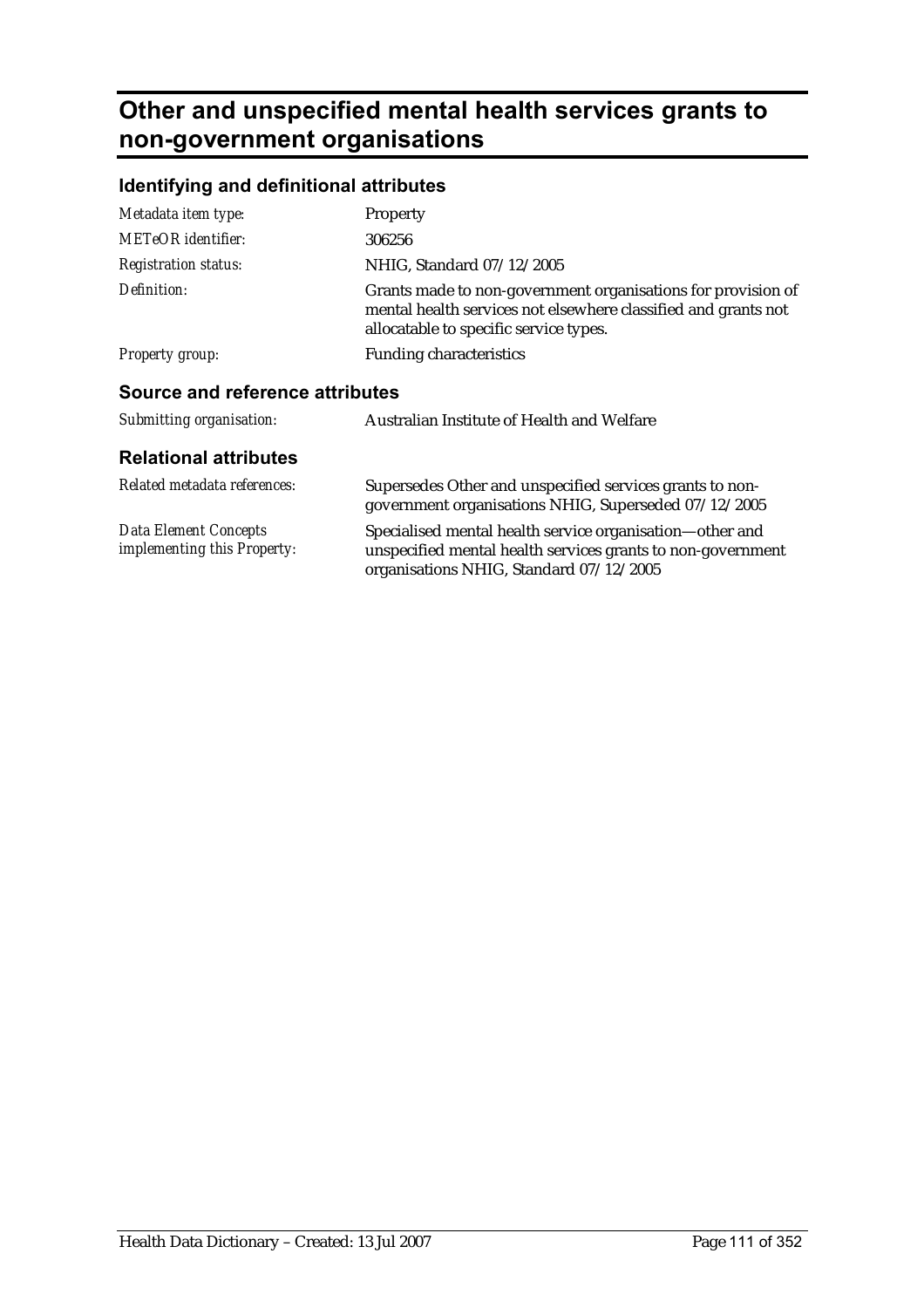## **Outcome of treatment**

### **Identifying and definitional attributes**

| Metadata item type:         | Property                                                                   |
|-----------------------------|----------------------------------------------------------------------------|
| <b>METeOR</b> identifier:   | 289298                                                                     |
| <i>Registration status:</i> | NHIG, Standard 04/06/2004                                                  |
| Definition:                 | The outcome for which treatment is provided for a particular<br>condition. |
| <b>Property group:</b>      | Health and wellbeing                                                       |

#### **Source and reference attributes**

| Submitting organisation: | Australian Institute of Health and Welfare |
|--------------------------|--------------------------------------------|
|                          |                                            |

| Data Element Concepts              | Cancer treatment-outcome of treatment NHIG, Standard |
|------------------------------------|------------------------------------------------------|
| <i>implementing this Property:</i> | 04/06/2004                                           |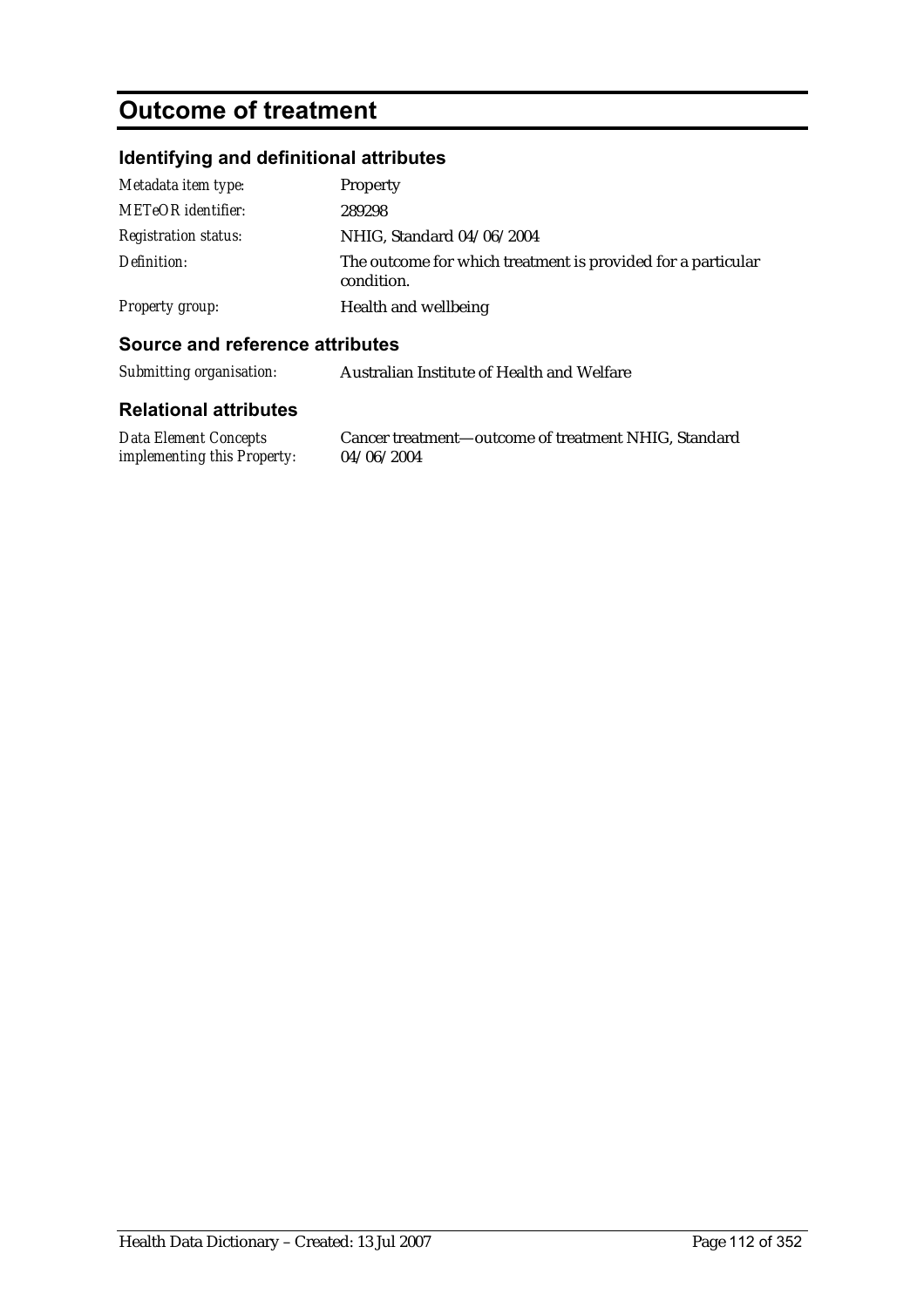# **Outpatient clinic type**

### **Identifying and definitional attributes**

| Metadata item type:         | Property                                                                    |
|-----------------------------|-----------------------------------------------------------------------------|
| <b>METeOR</b> identifier:   | 291073                                                                      |
| <b>Registration status:</b> | NHIG, Standard 04/05/2005                                                   |
| Definition:                 | The nature of services which are provided by outpatient clinic<br>services. |
| Property group:             | Organisational characteristics                                              |

#### **Source and reference attributes**

| Submitting organisation:                             | Australian Institute of Health and Welfare                          |
|------------------------------------------------------|---------------------------------------------------------------------|
| <b>Relational attributes</b>                         |                                                                     |
| Data Element Concepts<br>implementing this Property: | Establishment—outpatient clinic type NHIG, Superseded<br>04/07/2007 |
|                                                      | Establishment-outpatient clinic type NHIG, Standard 04/07/2007      |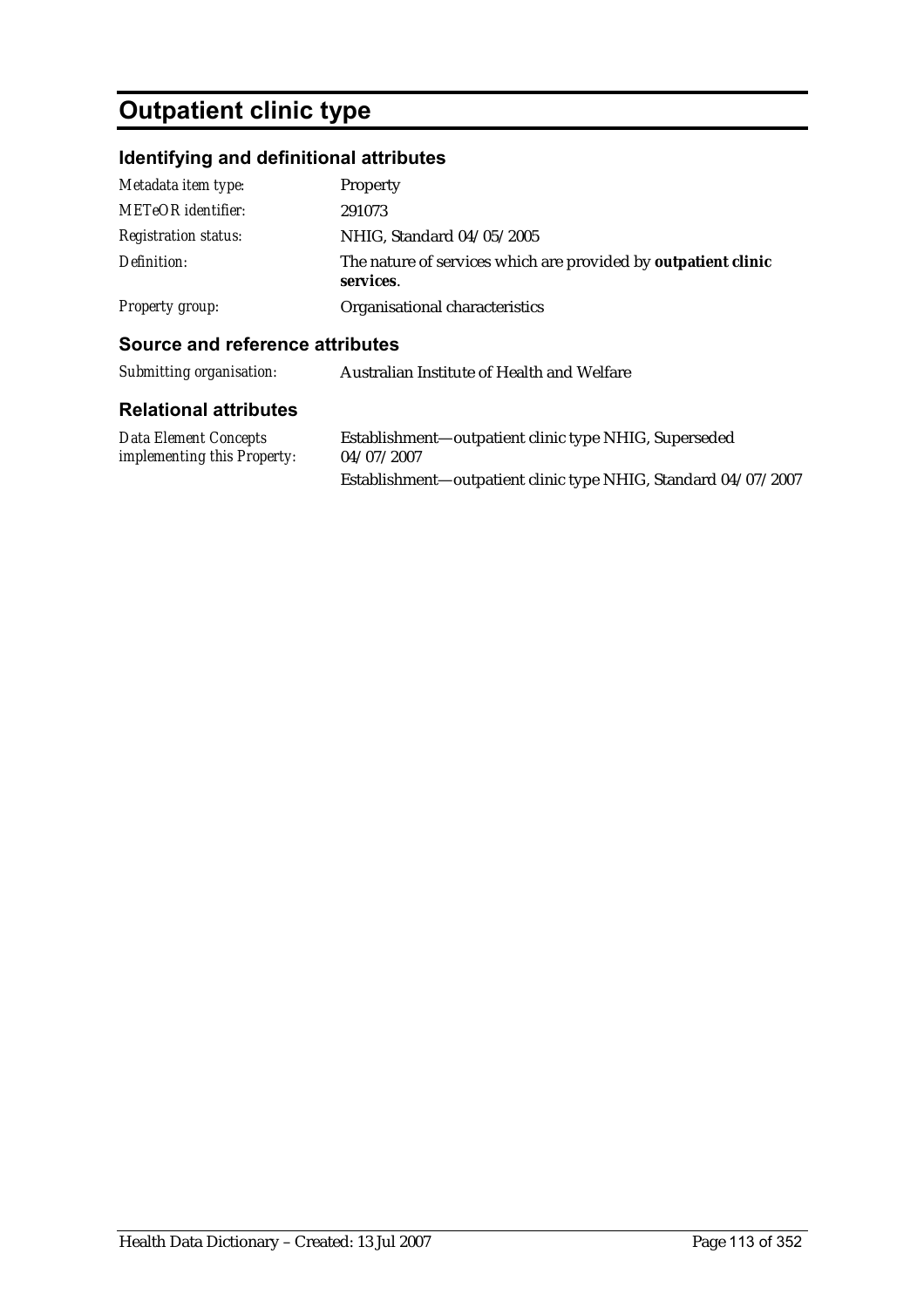## **Overdue patient status**

### **Identifying and definitional attributes**

| Metadata item type:         | Property                                                                                               |
|-----------------------------|--------------------------------------------------------------------------------------------------------|
| Synonymous names:           | Timeliness of care/service                                                                             |
| <b>METeOR</b> identifier:   | 269076                                                                                                 |
| <b>Registration status:</b> | NHIG, Standard 01/03/2005                                                                              |
| Definition:                 | An indicator of a patient whose wait for care exceeded the time<br>determined as clinically desirable. |
| <b>Property group:</b>      | Performance indicators                                                                                 |
|                             |                                                                                                        |

#### **Source and reference attributes**

| Submitting organisation:                                    | Australian Institute of Health and Welfare                                                |
|-------------------------------------------------------------|-------------------------------------------------------------------------------------------|
| <b>Relational attributes</b>                                |                                                                                           |
| Data Element Concepts<br><i>implementing this Property:</i> | Elective surgery waiting list episode—overdue patient status<br>NHIG, Standard 01/03/2005 |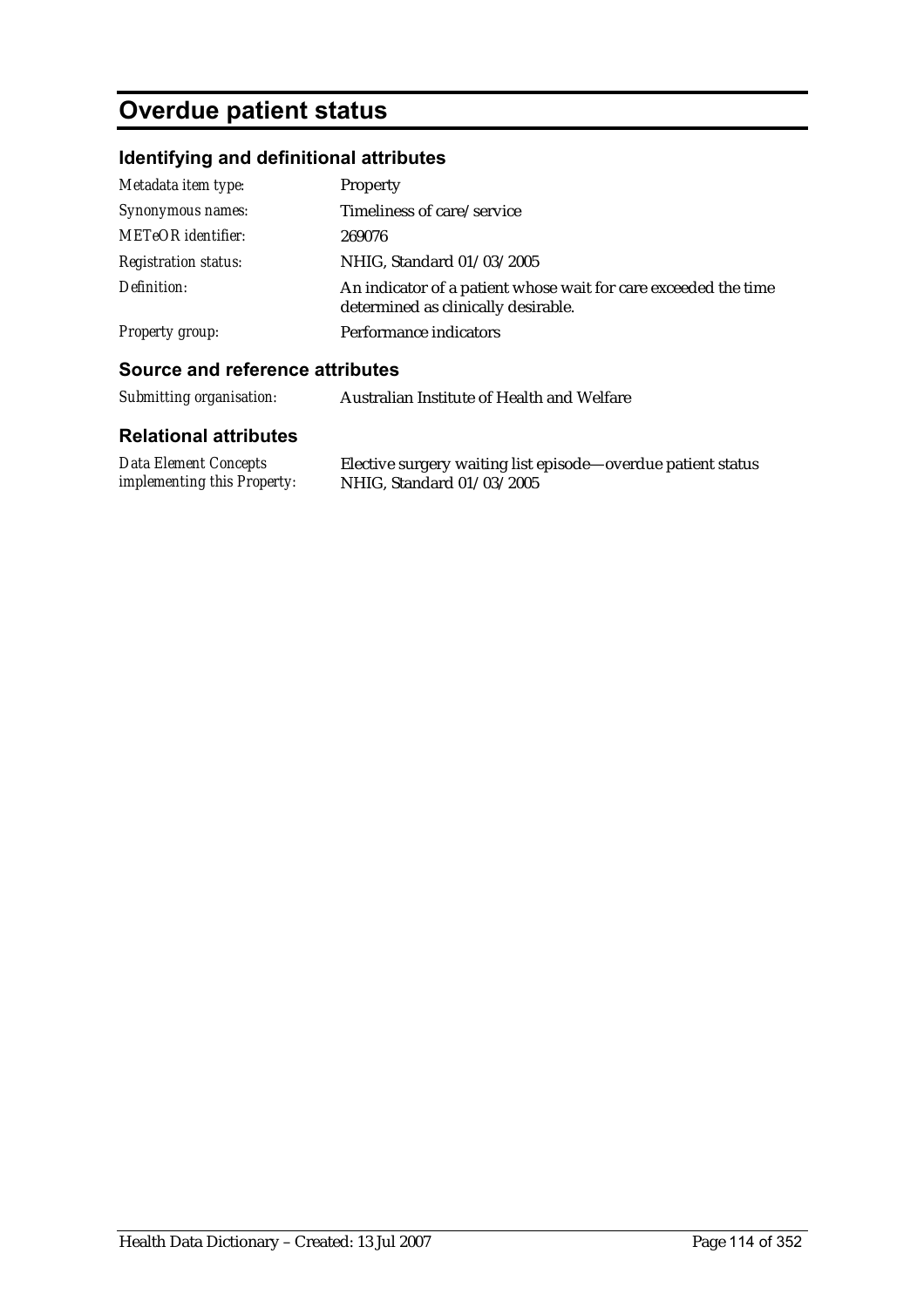## **Parity**

### **Identifying and definitional attributes**

| Metadata item type:         | Property                                                                    |
|-----------------------------|-----------------------------------------------------------------------------|
| METeOR identifier:          | 302011                                                                      |
| <b>Registration status:</b> | NHIG, Standard 29/11/2006                                                   |
| Definition:                 | A count of previous pregnancies resulting in a live birth or<br>stillbirth. |
| <b>Property group:</b>      | Health and wellbeing                                                        |

#### **Source and reference attributes**

| Submitting organisation:     | <b>National Perinatal Data Development Committee</b> |
|------------------------------|------------------------------------------------------|
| <b>Relational attributes</b> |                                                      |

| <b>Data Element Concepts</b> | Female-parity NHIG, Standard 29/11/2006 |
|------------------------------|-----------------------------------------|
| implementing this Property:  |                                         |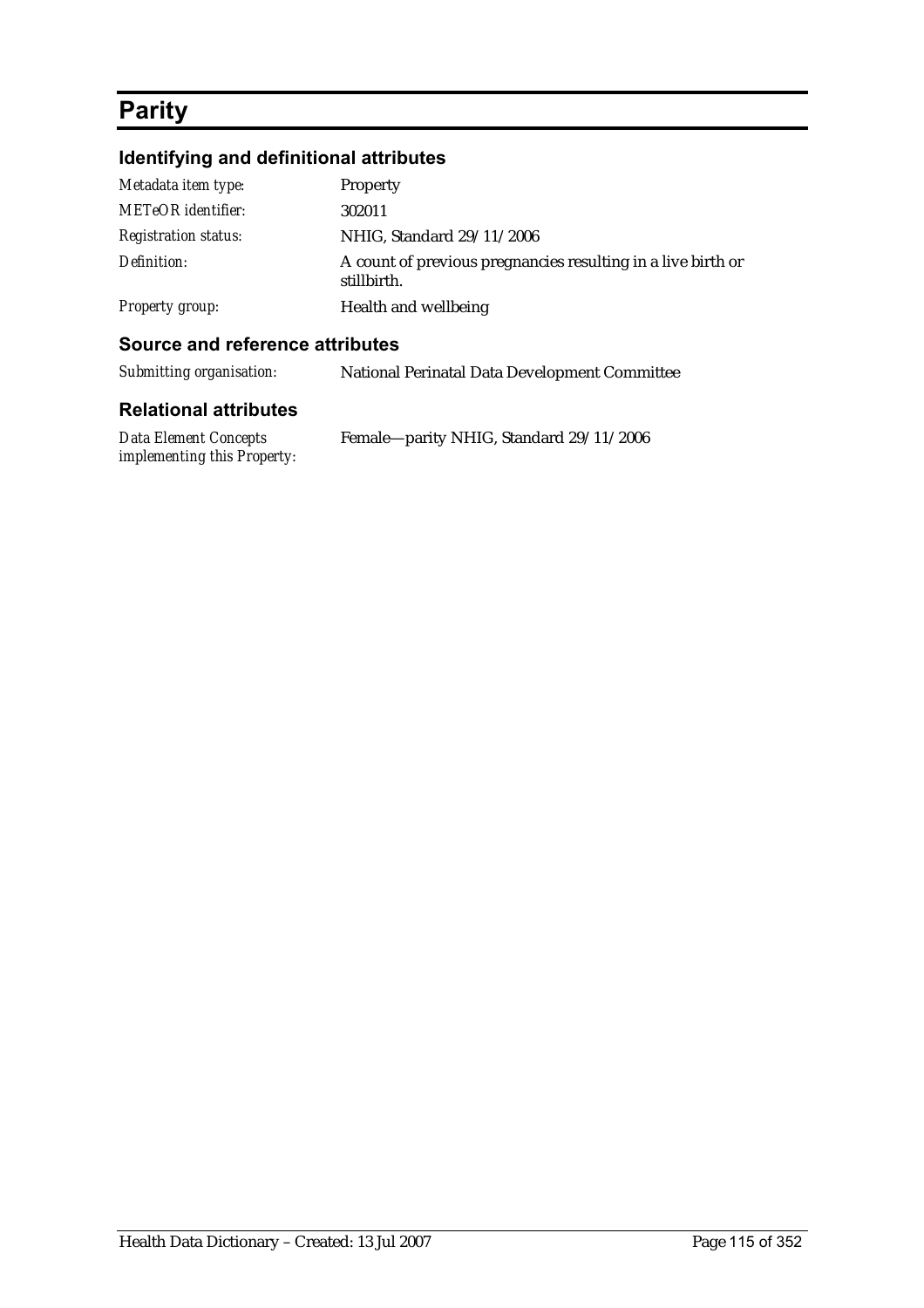## **Patient election status**

### **Identifying and definitional attributes**

| Metadata item type:             | <b>Property</b>                                                                                      |
|---------------------------------|------------------------------------------------------------------------------------------------------|
| <b>METeOR</b> identifier:       | 339067                                                                                               |
| <b>Registration status:</b>     | NHIG, Standard 28/11/2006                                                                            |
| Definition:                     | An indicator of whether a person has elected to be treated as<br>either a public or private patient. |
| <b>Property group:</b>          | <b>Funding characteristics</b>                                                                       |
| Source and reference attributes |                                                                                                      |
| Submitting organisation:        | Australian Institute of Health and Welfare                                                           |
| <b>Relational attributes</b>    |                                                                                                      |
| Related metadata references:    | Supersedes Elected accommodation status NHIG, Superseded                                             |

|                                    | 28/11/2006                                                     |
|------------------------------------|----------------------------------------------------------------|
| Data Element Concepts              | Episode of admitted patient care—patient election status NHIG, |
| <i>implementing this Property:</i> | Standard 28/11/2006                                            |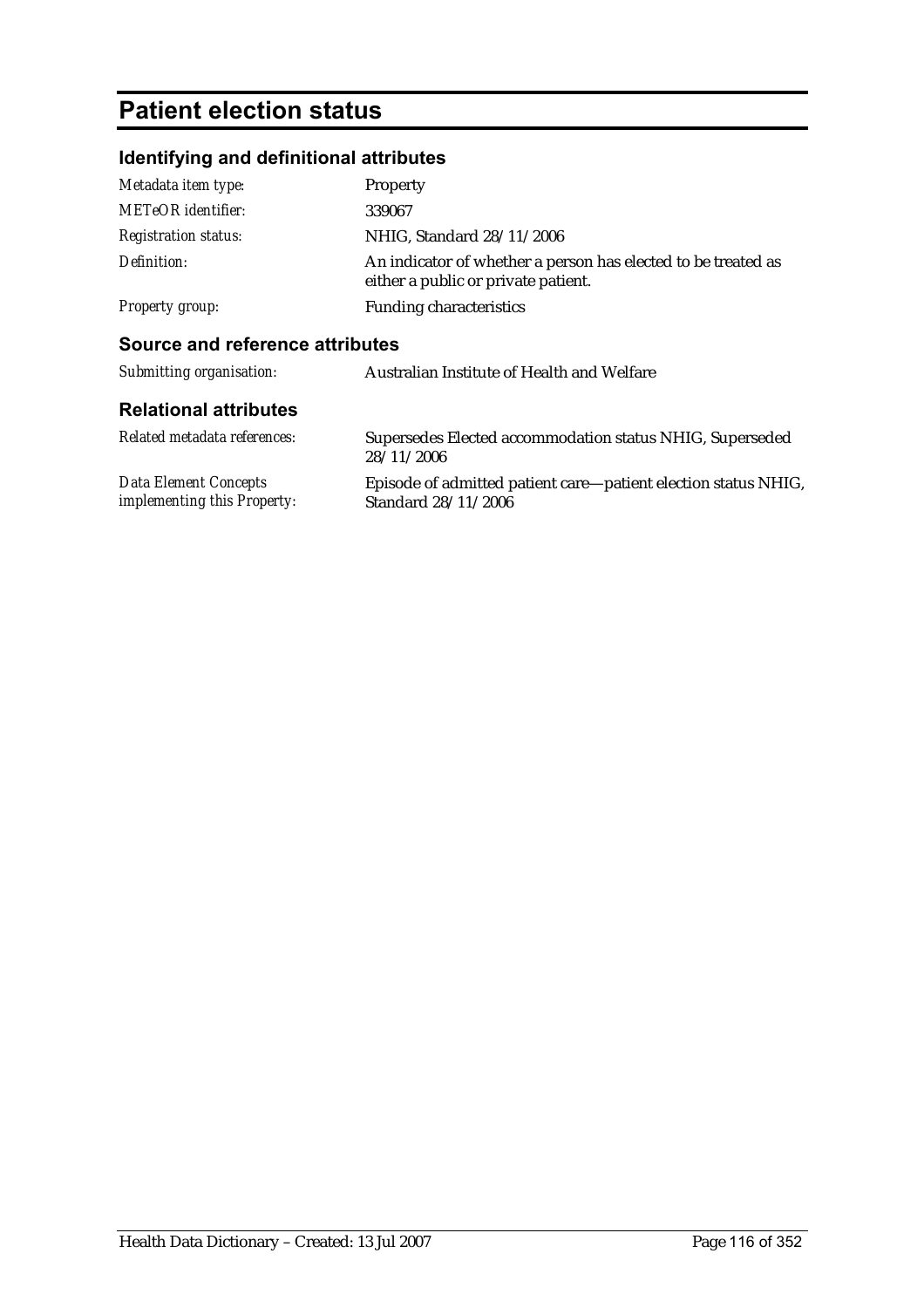## **Patient listing status**

### **Identifying and definitional attributes**

| Metadata item type:         | <b>Property</b>                                                        |
|-----------------------------|------------------------------------------------------------------------|
| Synonymous names:           | <b>Readiness for care</b>                                              |
| <b>METeOR</b> identifier:   | 269041                                                                 |
| <b>Registration status:</b> | NHIG, Standard 01/03/2005                                              |
| Definition:                 | An indicator a person's readiness to commence an awaited<br>procedure. |
| <b>Property group:</b>      | Service/care urgency                                                   |

#### **Relational attributes**

*Data Element Concepts implementing this Property:* Elective surgery waiting list episode—patient listing status NHIG, Standard 01/03/2005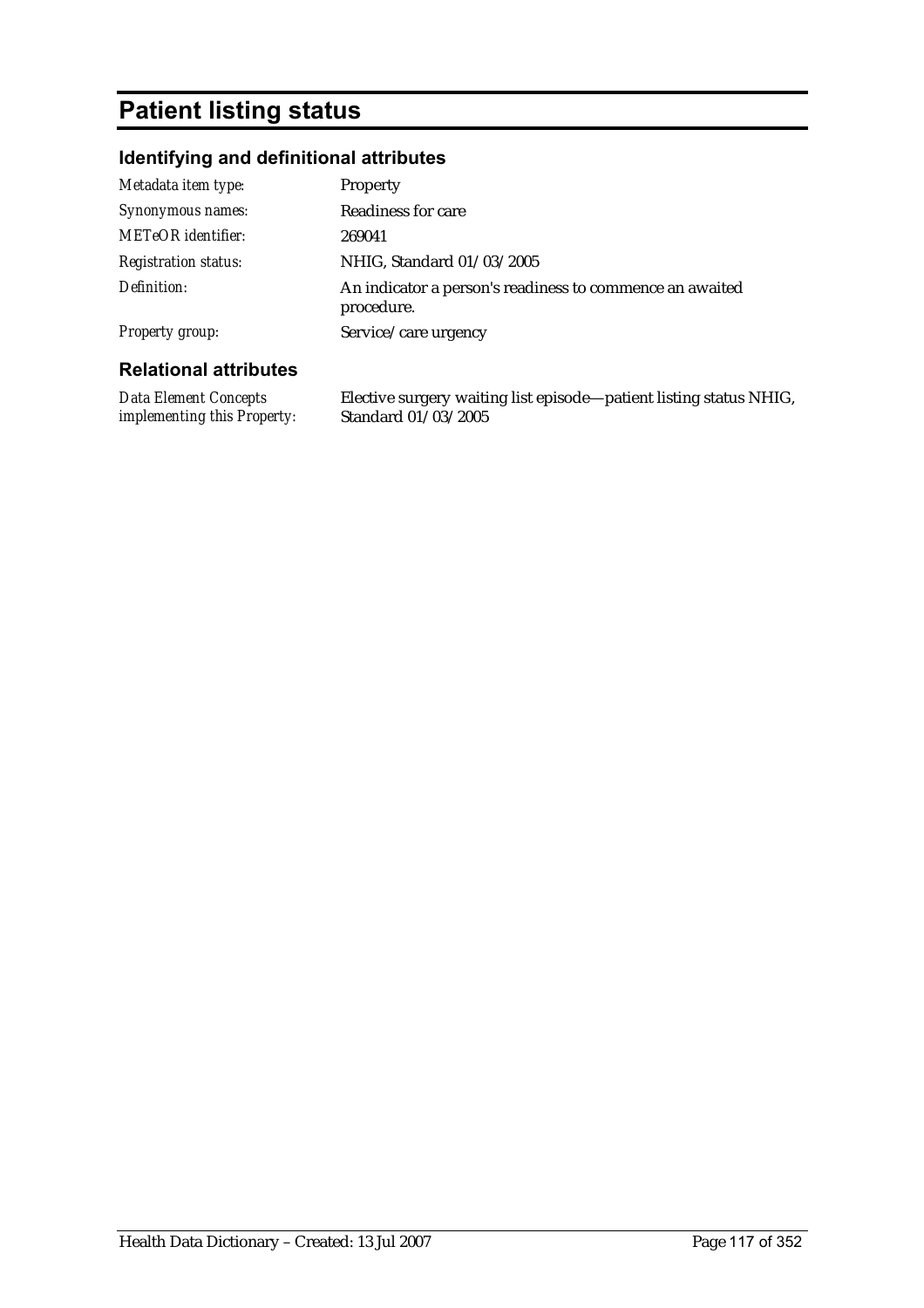### **Patient present status**

#### **Identifying and definitional attributes**

| Metadata item type:         | Property                                                 |
|-----------------------------|----------------------------------------------------------|
| <b>METeOR</b> identifier:   | 269111                                                   |
| <b>Registration status:</b> | NHIG, Standard 01/03/2005                                |
| Definition:                 | An indicator of a patient's presence at a service event. |
| Property group:             | Service provision event                                  |

#### **Source and reference attributes**

*Submitting organisation:* Australian Institute of Health and Welfare

#### **Relational attributes**

*Data Element Concepts implementing this Property:*

Non-admitted patient service event—patient present status NHIG, Standard 01/03/2005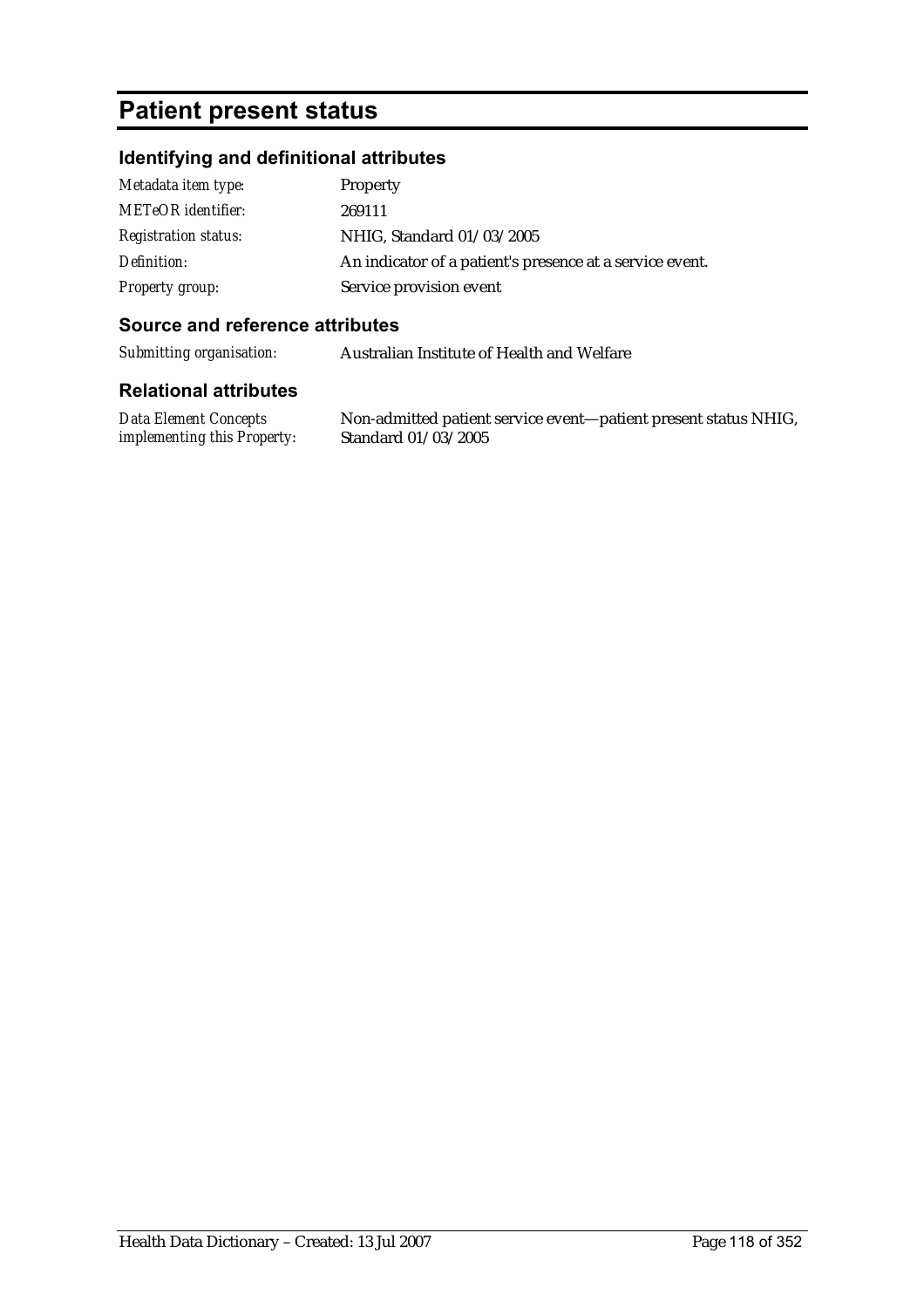## **Patient/client participation indicator**

### **Identifying and definitional attributes**

| Metadata item type:         | Property                                             |
|-----------------------------|------------------------------------------------------|
| <b>METeOR</b> identifier:   | 286845                                               |
| <b>Registration status:</b> | NHIG, Standard 08/12/2004                            |
| Definition:                 | An indication of participation in a service contact. |
| Property group:             | Service provision event                              |

#### **Source and reference attributes**

*Submitting organisation:* Australian Institute of Health and Welfare

| Data Element Concepts              | Mental health service contact—patient/client participation |
|------------------------------------|------------------------------------------------------------|
| <i>implementing this Property:</i> | indicator NHIG, Standard 08/12/2004                        |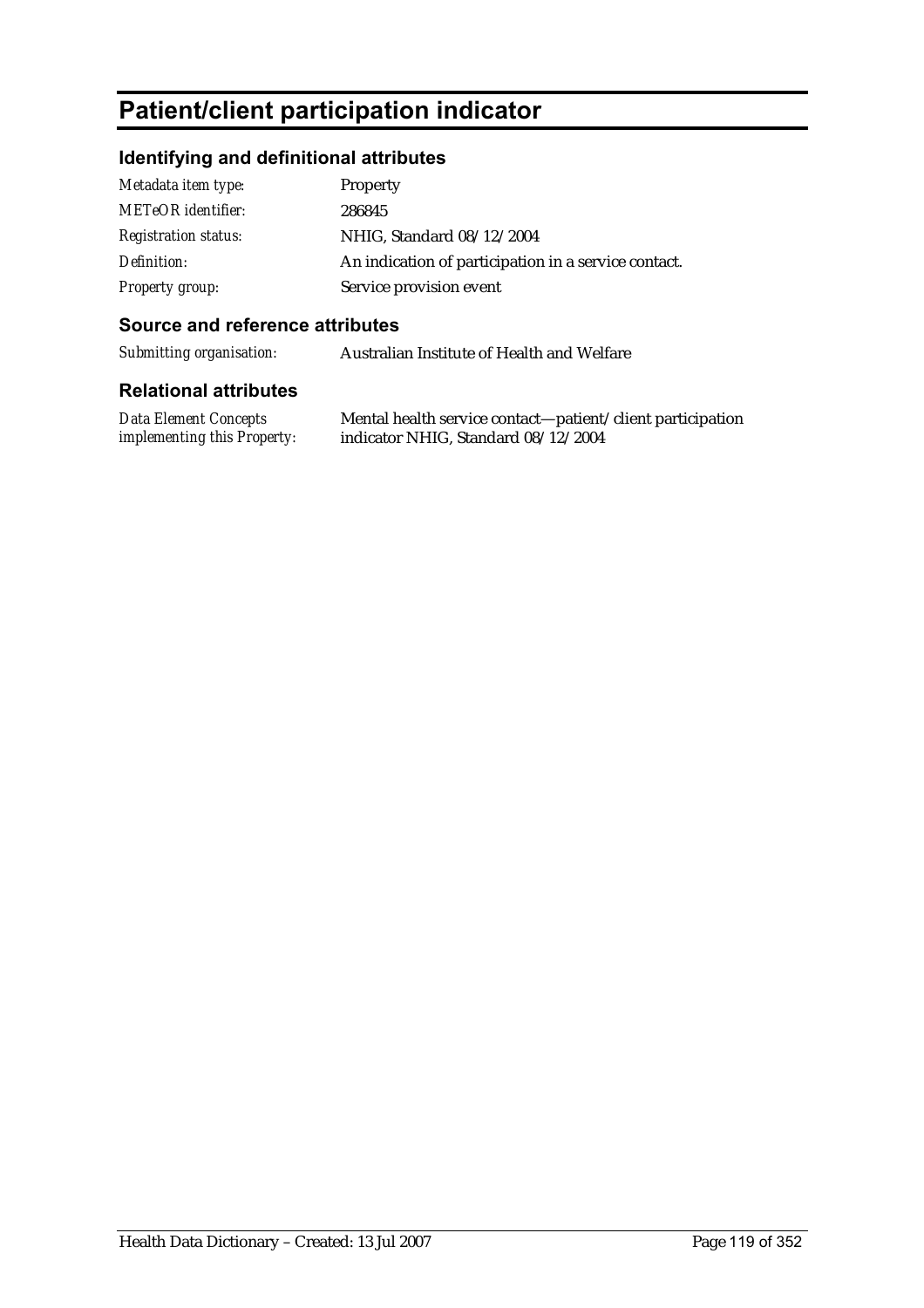## **Patients/clients in residence at year end**

#### **Identifying and definitional attributes**

| Metadata item type:         | Property                                                                                      |
|-----------------------------|-----------------------------------------------------------------------------------------------|
| <b>METeOR</b> identifier:   | 269091                                                                                        |
| <b>Registration status:</b> | NHIG, Standard 01/03/2005                                                                     |
| Definition:                 | A count of admitted patients/clients in residence at the end of the<br>normal financial year. |
| Property group:             | Performance indicators                                                                        |

#### **Source and reference attributes**

*Submitting organisation:* Australian Institute of Health and Welfare

#### **Relational attributes**

*Data Element Concepts implementing this Property:* Establishment—patients/clients in residence at year end NHIG, Standard 01/03/2005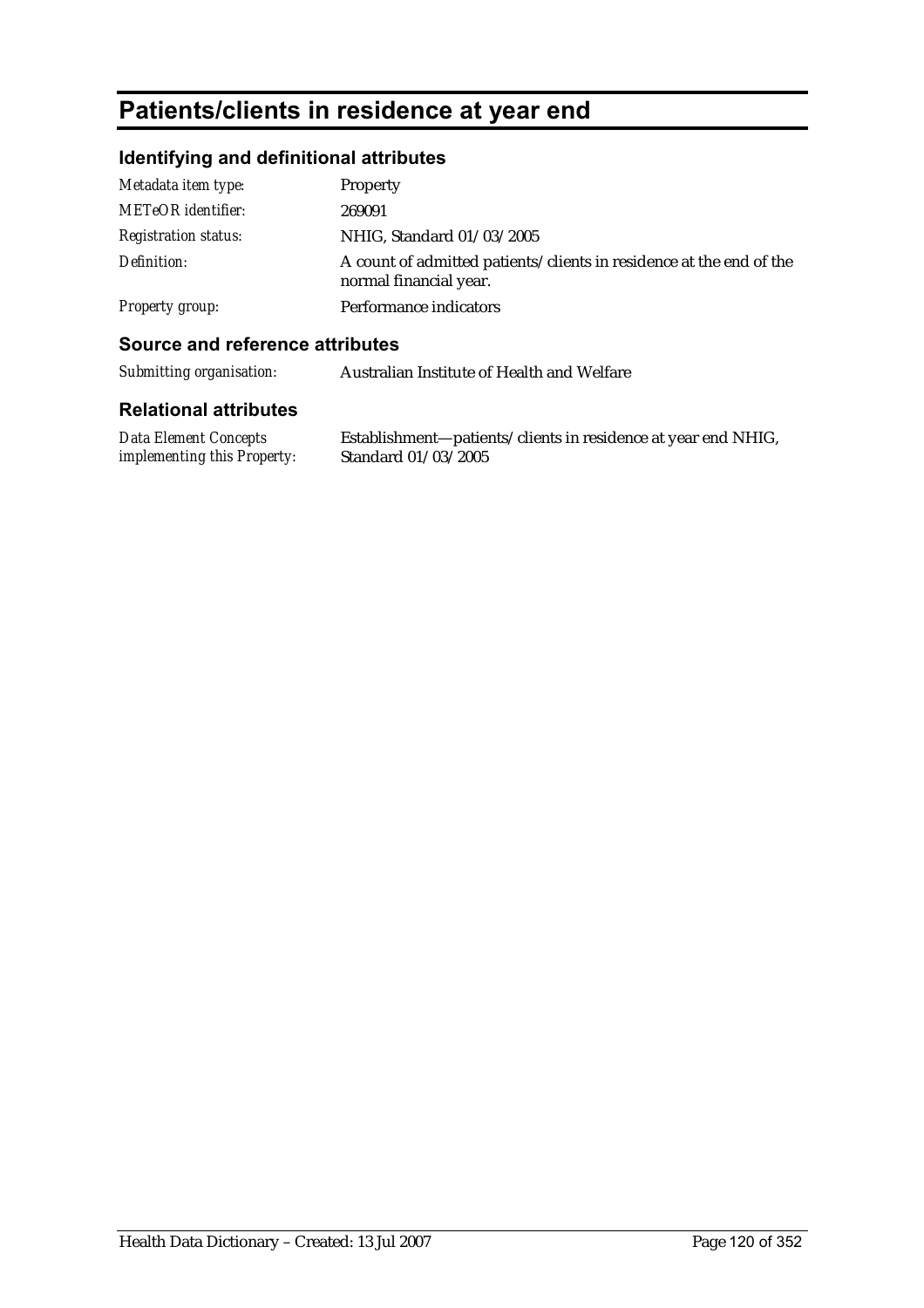## **Period of residence in Australia**

#### **Identifying and definitional attributes**

| Metadata item type:         | Property                                    |
|-----------------------------|---------------------------------------------|
| <b>METeOR</b> identifier:   | 269092                                      |
| <b>Registration status:</b> | NHIG, Standard 01/03/2005                   |
| Definition:                 | The length of time lived in Australia.      |
| <b>Property group:</b>      | Demographic/social/cultural characteristics |

#### **Source and reference attributes**

*Submitting organisation:* Australian Institute of Health and Welfare

#### **Relational attributes**

*Data Element Concepts implementing this Property:*

Person—period of residence in Australia NHIG, Standard 01/03/2005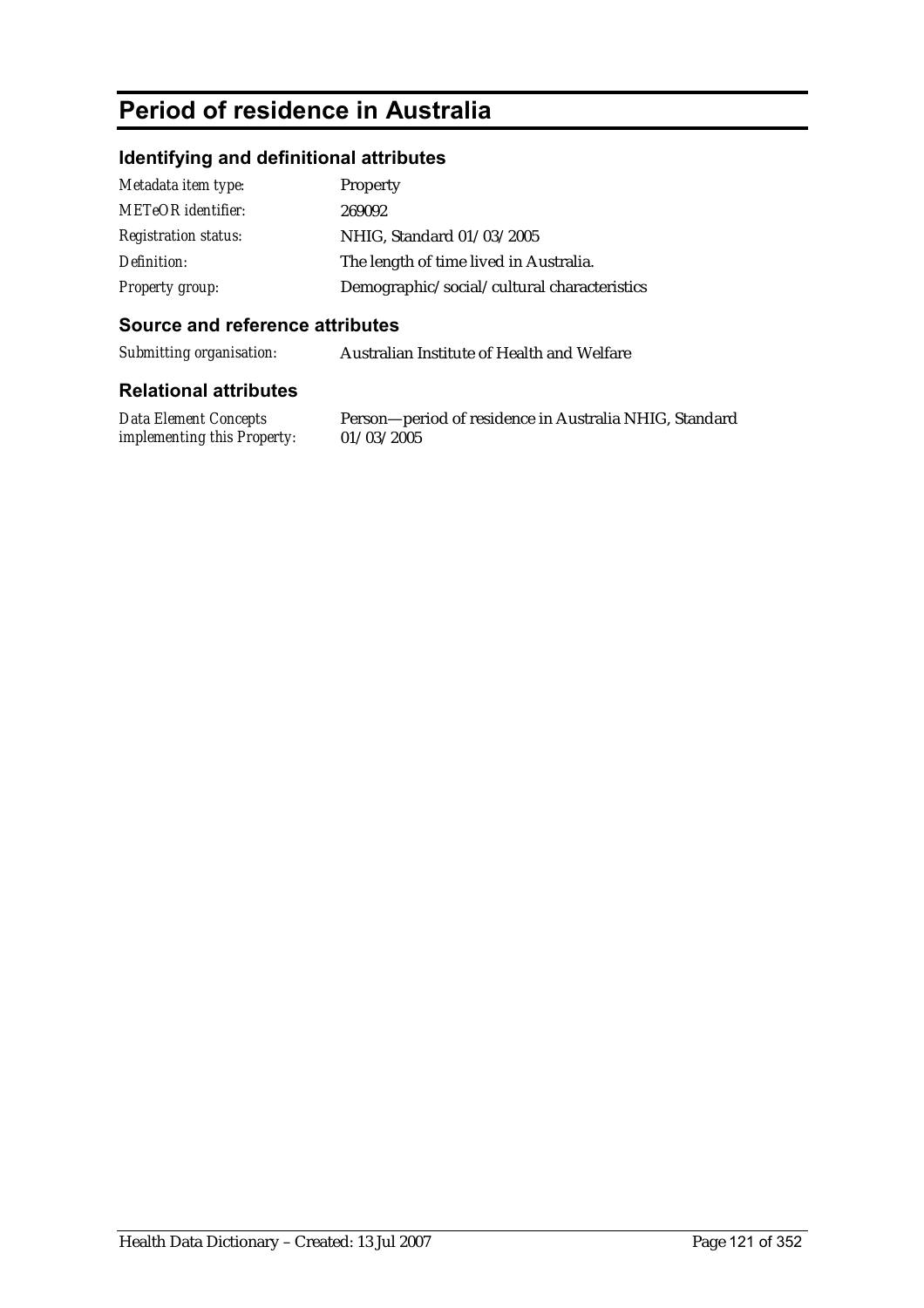## **Peripheral neuropathy indicator**

#### **Identifying and definitional attributes**

| Metadata item type:         | Property                                                 |
|-----------------------------|----------------------------------------------------------|
| <b>METeOR</b> identifier:   | 269164                                                   |
| <b>Registration status:</b> | NHIG, Standard 01/03/2005                                |
| Definition:                 | An indicator of peripheral nerve disorders of any cause. |
| Property group:             | Health and wellbeing                                     |

#### **Source and reference attributes**

*Submitting organisation:* Australian Institute of Health and Welfare

#### **Relational attributes**

*Data Element Concepts implementing this Property:*

Person—peripheral neuropathy indicator NHIG, Standard 01/03/2005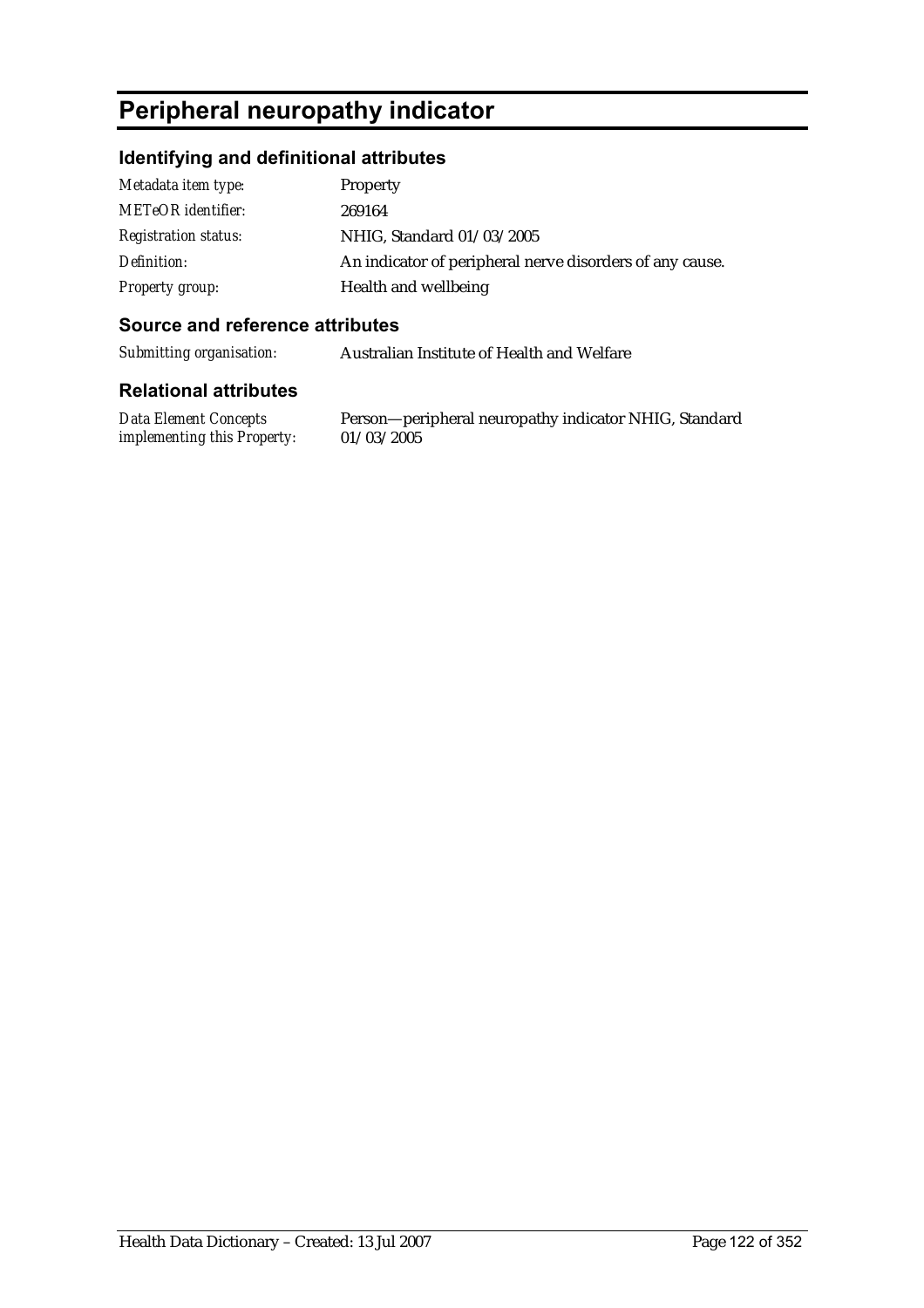## **Peripheral vascular disease indicator**

### **Identifying and definitional attributes**

| Metadata item type:         | Property                                                     |
|-----------------------------|--------------------------------------------------------------|
| METeOR identifier:          | 269093                                                       |
| <b>Registration status:</b> | NHIG, Standard 01/03/2005                                    |
| Definition:                 | An indicator of the presence of peripheral vascular disease. |
| Context:                    | Public health, health care and clinical settings.            |
| <b>Property group:</b>      | Health and wellbeing                                         |

#### **Source and reference attributes**

*Submitting organisation:* Australian Institute of Health and Welfare

| <b>Data Element Concepts</b>       | Person—peripheral vascular disease indicator (foot) NHIG, |
|------------------------------------|-----------------------------------------------------------|
| <i>implementing this Property:</i> | Standard 01/03/2005                                       |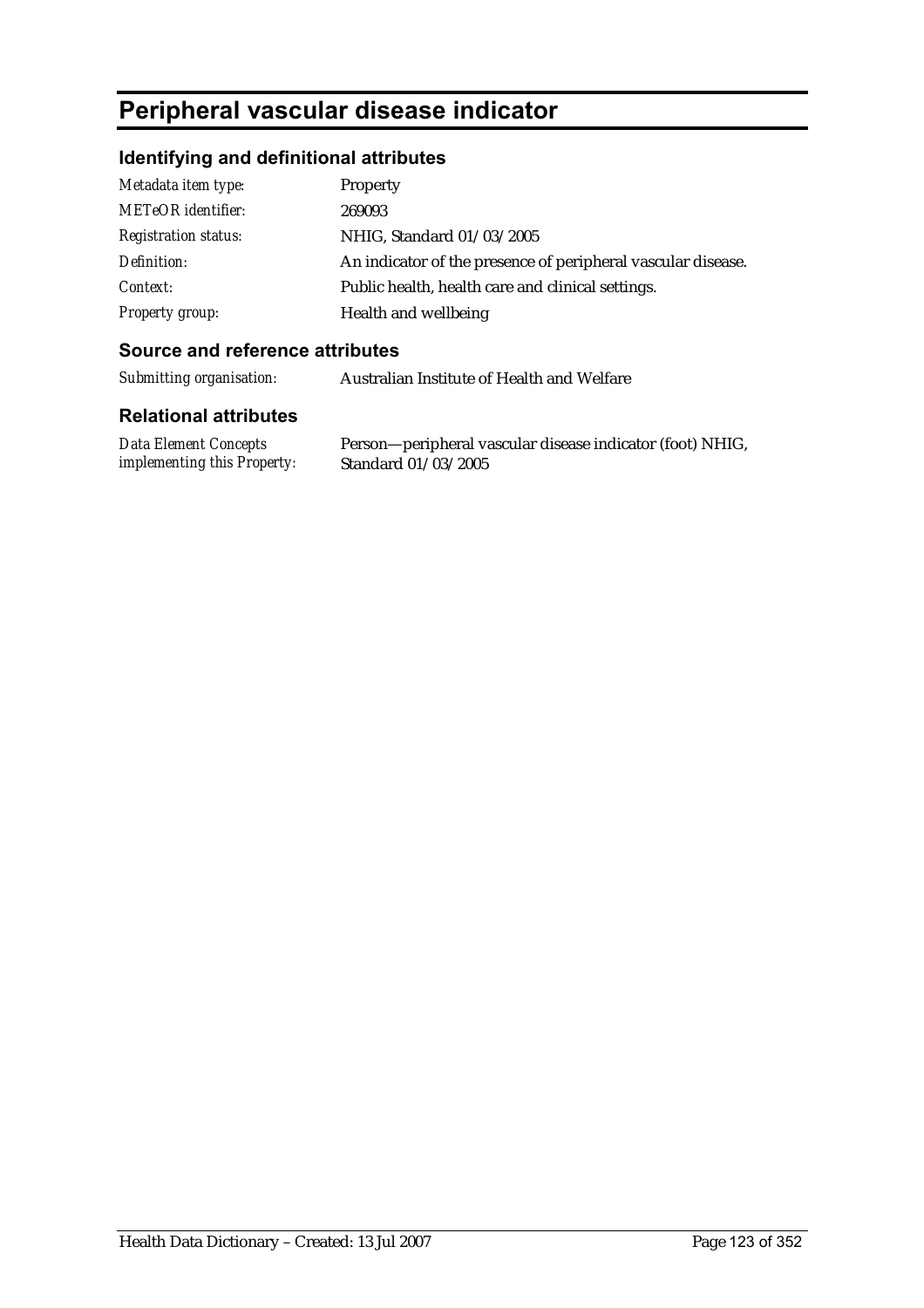## **Person identifier**

### **Identifying and definitional attributes**

| Metadata item type:         | Property                                                                                |
|-----------------------------|-----------------------------------------------------------------------------------------|
| <b>METeOR</b> identifier:   | 269369                                                                                  |
| <b>Registration status:</b> | NHIG, Standard 01/03/2005<br>NCSIMG, Standard 01/03/2005<br>NHDAMG, Standard 01/03/2005 |
| Definition:                 | A sequence of characters which identify a person.                                       |
| <b>Property group:</b>      | Identifier characteristics                                                              |

### **Source and reference attributes**

| Submitting organisation: | National minimum data set working parties |
|--------------------------|-------------------------------------------|
|                          |                                           |

| Data Element Concepts       | Person—person identifier NHIG, Standard 04/05/2005           |
|-----------------------------|--------------------------------------------------------------|
| implementing this Property: | NCSIMG, Standard 25/08/2005                                  |
|                             | Person—person identifier (within establishment/agency) NHIG, |
|                             | Superseded $04/05/2005$                                      |
|                             | NCSIMG, Superseded 25/08/2005                                |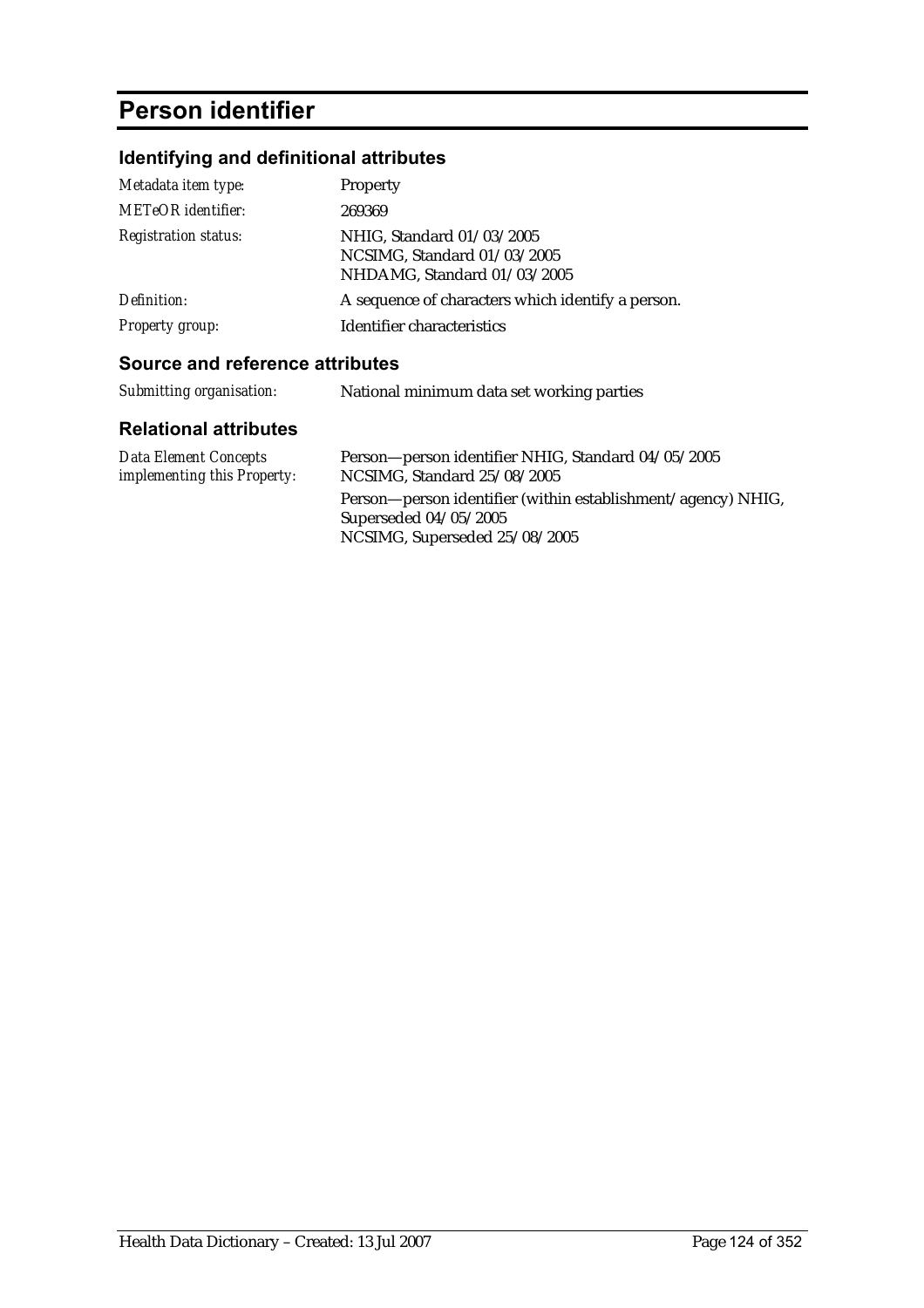## **Physical activity sufficiency status**

#### **Identifying and definitional attributes**

| Metadata item type:         | <b>Property</b>                                                                                     |
|-----------------------------|-----------------------------------------------------------------------------------------------------|
| <b>METeOR</b> identifier:   | 269095                                                                                              |
| <b>Registration status:</b> | NHIG, Standard 01/03/2005                                                                           |
| Definition:                 | An indicator of whether a level of activity is sufficiently vigorous to<br>confer a health benefit. |
| Property group:             | Lifestyle characteristics                                                                           |

#### **Source and reference attributes**

*Submitting organisation:* Australian Institute of Health and Welfare

#### **Relational attributes**

*Data Element Concepts implementing this Property:* Person—physical activity sufficiency status NHIG, Standard 01/03/2005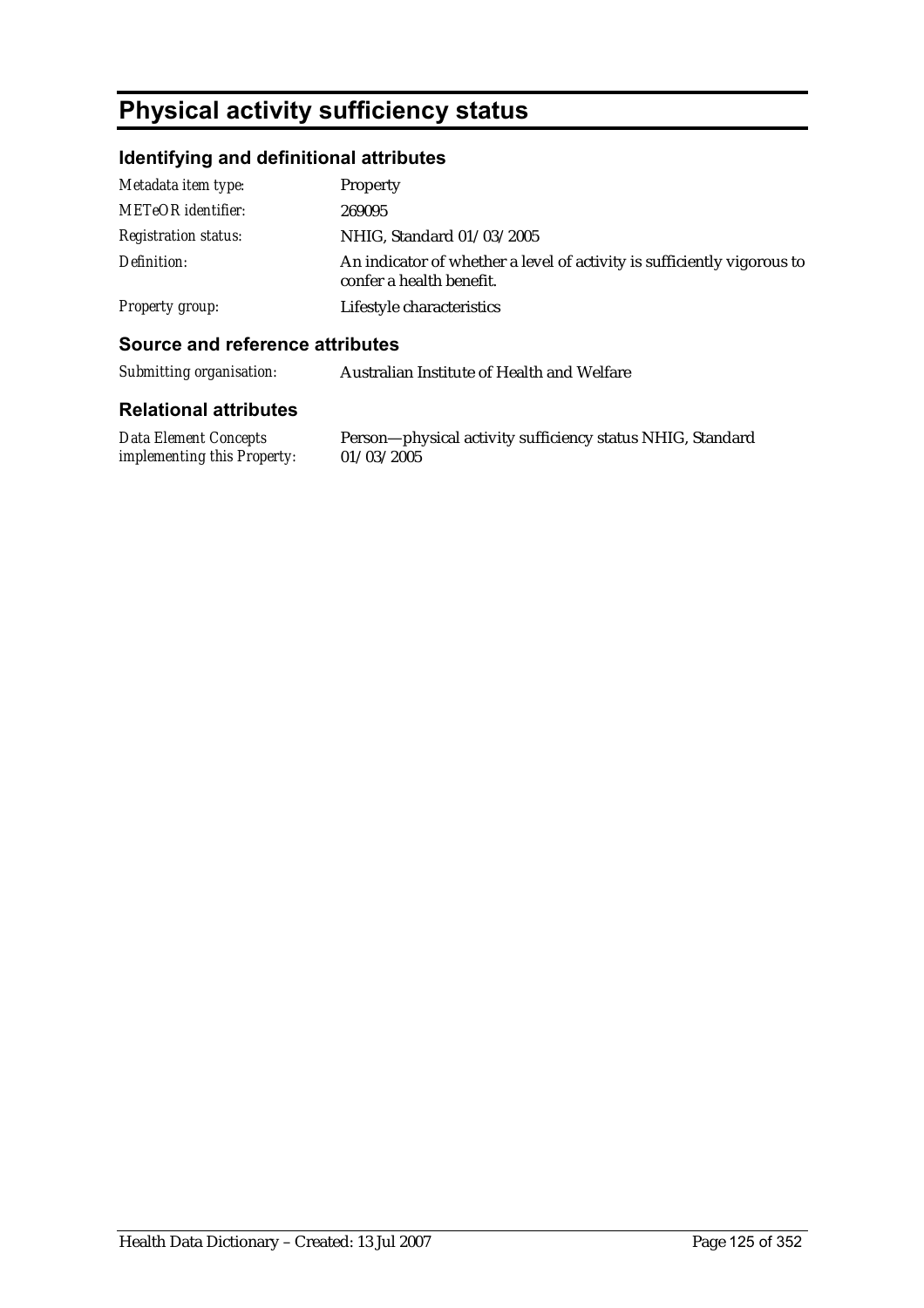# **Physical departure date**

### **Identifying and definitional attributes**

| Metadata item type:         | <b>Property</b>                                                                    |
|-----------------------------|------------------------------------------------------------------------------------|
| <b>METeOR</b> identifier:   | 322593                                                                             |
| <b>Registration status:</b> | NHIG, Standard 24/03/2006                                                          |
| Definition:                 | The date on which a patient or client physically departs a service or<br>facility. |
| Property group:             | Exit/leave from service event                                                      |

#### **Source and reference attributes**

| Submitting organisation: | Australian Government Department of Health and Ageing |
|--------------------------|-------------------------------------------------------|
|                          |                                                       |

| Data Element Concepts              | Emergency department stay-physical departure date NHIG, |
|------------------------------------|---------------------------------------------------------|
| <i>implementing this Property:</i> | Standard 24/03/2006                                     |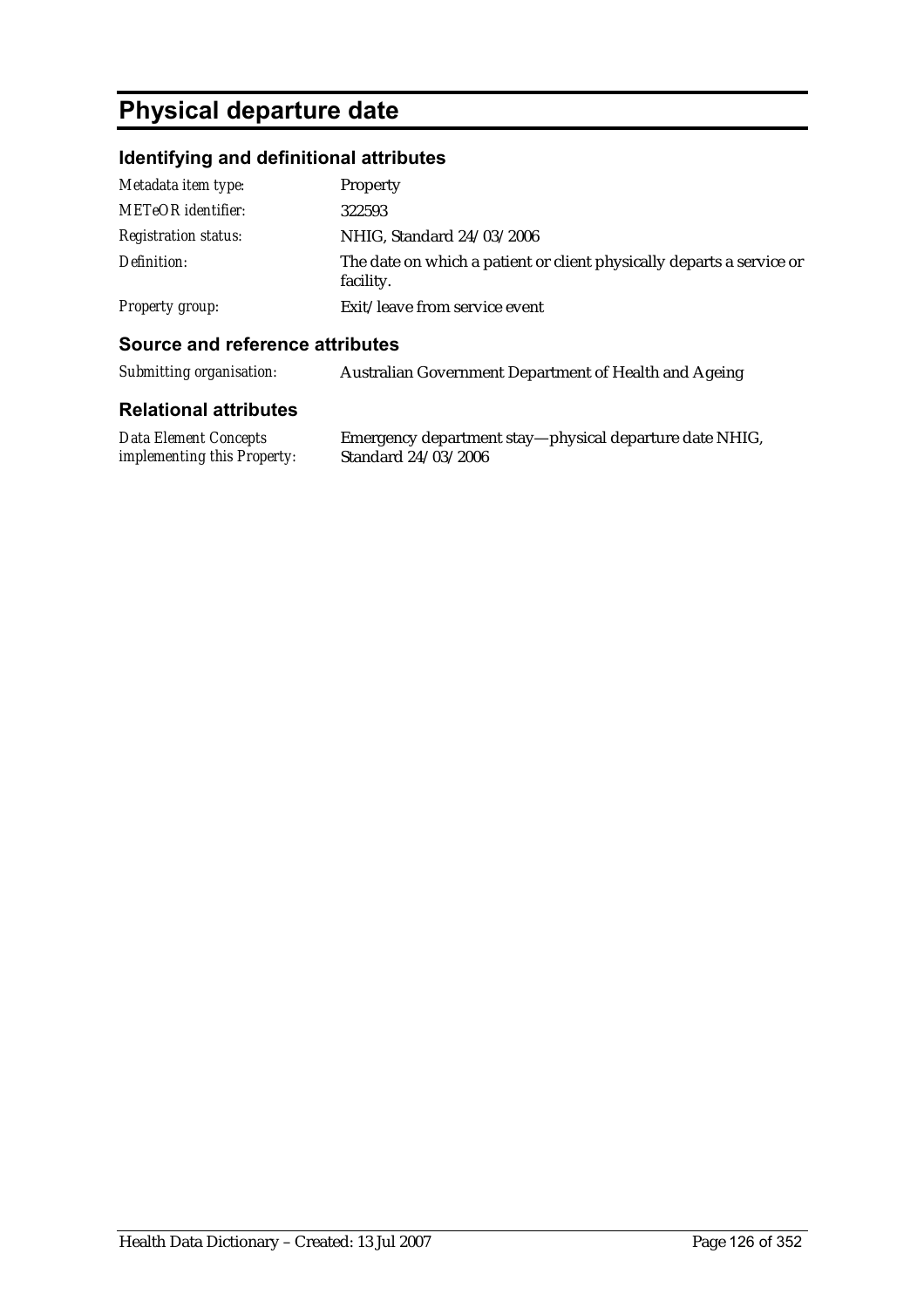# **Physical departure time**

### **Identifying and definitional attributes**

| Metadata item type:         | Property                                                                           |
|-----------------------------|------------------------------------------------------------------------------------|
| <b>METeOR</b> identifier:   | 322606                                                                             |
| <i>Registration status:</i> | NHIG, Standard 24/03/2006                                                          |
| Definition:                 | The time at which a patient or client physically departs a service or<br>facility. |
| <b>Property group:</b>      | Exit/leave from service event                                                      |

#### **Source and reference attributes**

| Submitting organisation: | Australian Government Department of Health and Ageing |
|--------------------------|-------------------------------------------------------|
|                          |                                                       |

| Data Element Concepts       | Emergency department stay—physical departure time NHIG, |
|-----------------------------|---------------------------------------------------------|
| implementing this Property: | Standard 24/03/2006                                     |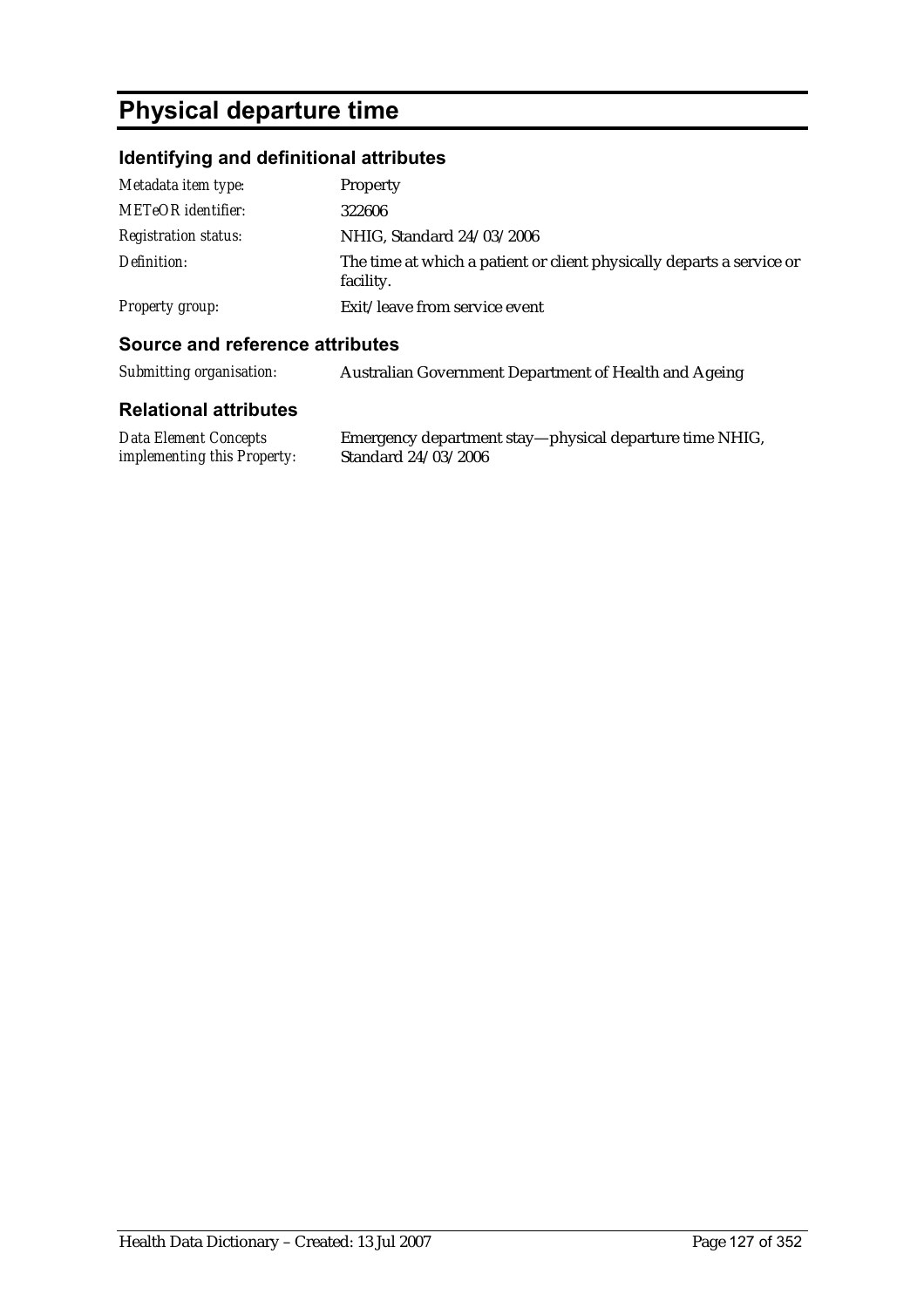## **Place of occurrence**

### **Identifying and definitional attributes**

| Metadata item type:         | Property                                          |
|-----------------------------|---------------------------------------------------|
| <b>METeOR</b> identifier:   | 269393                                            |
| <b>Registration status:</b> | NHIG, Standard 01/03/2005                         |
| Definition:                 | The physical location in which an event occurred. |
| <b>Property group:</b>      | Location characteristics                          |

#### **Source and reference attributes**

*Submitting organisation:* Australian Institute of Health and Welfare

| Data Element Concepts       | Injury event-place of occurrence NHIG, Standard 01/03/2005 |
|-----------------------------|------------------------------------------------------------|
| implementing this Property: |                                                            |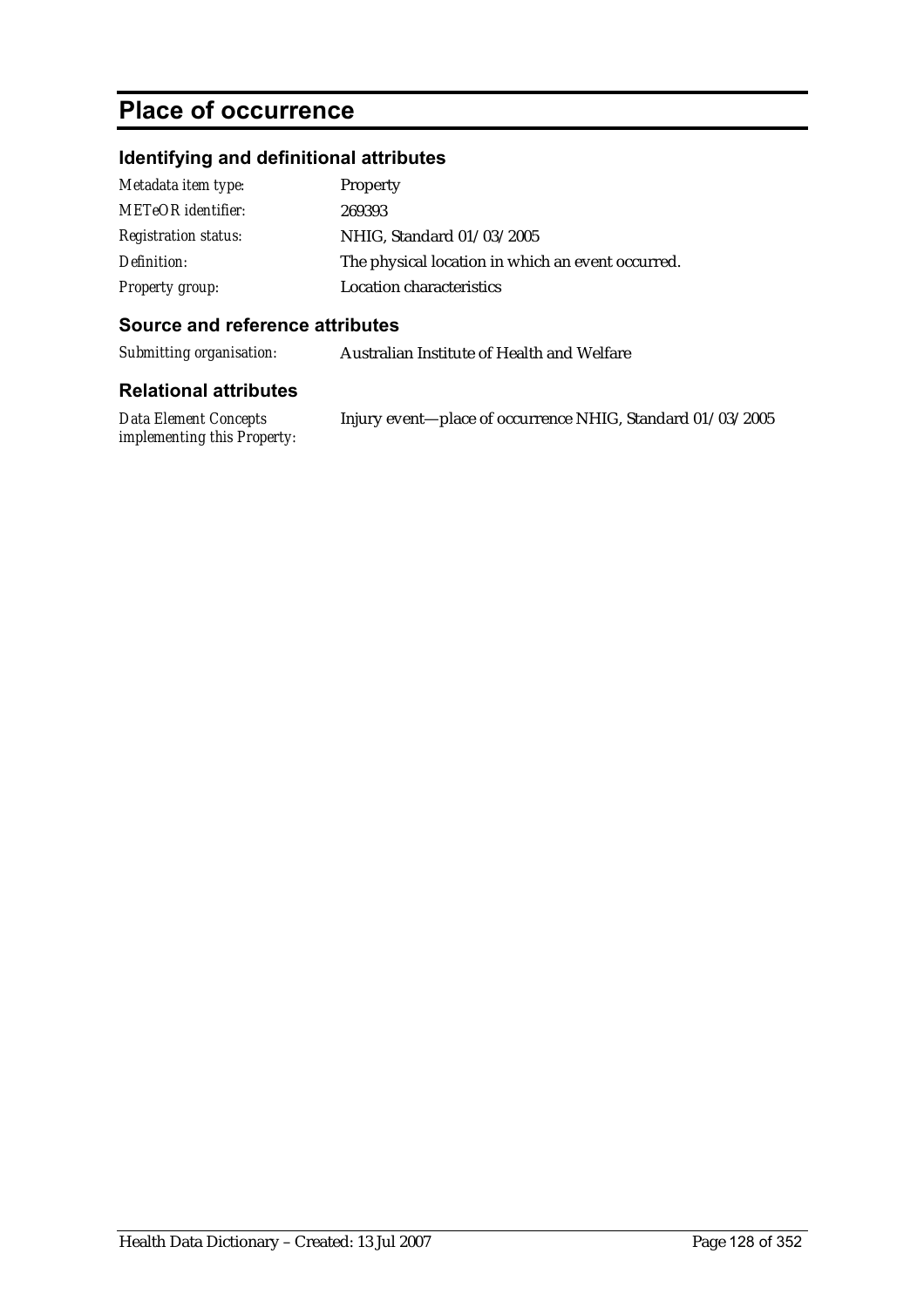# **Postal delivery point identifier**

### **Identifying and definitional attributes**

| Metadata item type:         | Property                                                                              |
|-----------------------------|---------------------------------------------------------------------------------------|
| <b>METeOR</b> identifier:   | 269334                                                                                |
| <b>Registration status:</b> | NHIG, Standard 01/03/2005<br>NCSIMG, Standard 01/03/2005                              |
| Definition:                 | A sequence of assigned characters which uniquely identify a postal<br>delivery point. |
| <b>Property group:</b>      | <b>Location characteristics</b>                                                       |

#### **Source and reference attributes**

| Submitting organisation: | Australian Institute of Health and Welfare |
|--------------------------|--------------------------------------------|
|--------------------------|--------------------------------------------|

| Data Element Concepts              | Person (address)—postal delivery point identifier NHIG, Standard                                                                     |
|------------------------------------|--------------------------------------------------------------------------------------------------------------------------------------|
| <i>implementing this Property:</i> | 01/03/2005                                                                                                                           |
|                                    | NCSIMG, Standard 01/03/2005                                                                                                          |
|                                    | Service provider organisation (address)—postal delivery point<br>identifier NHIG, Standard 04/05/2005<br>NCSIMG, Standard 31/08/2005 |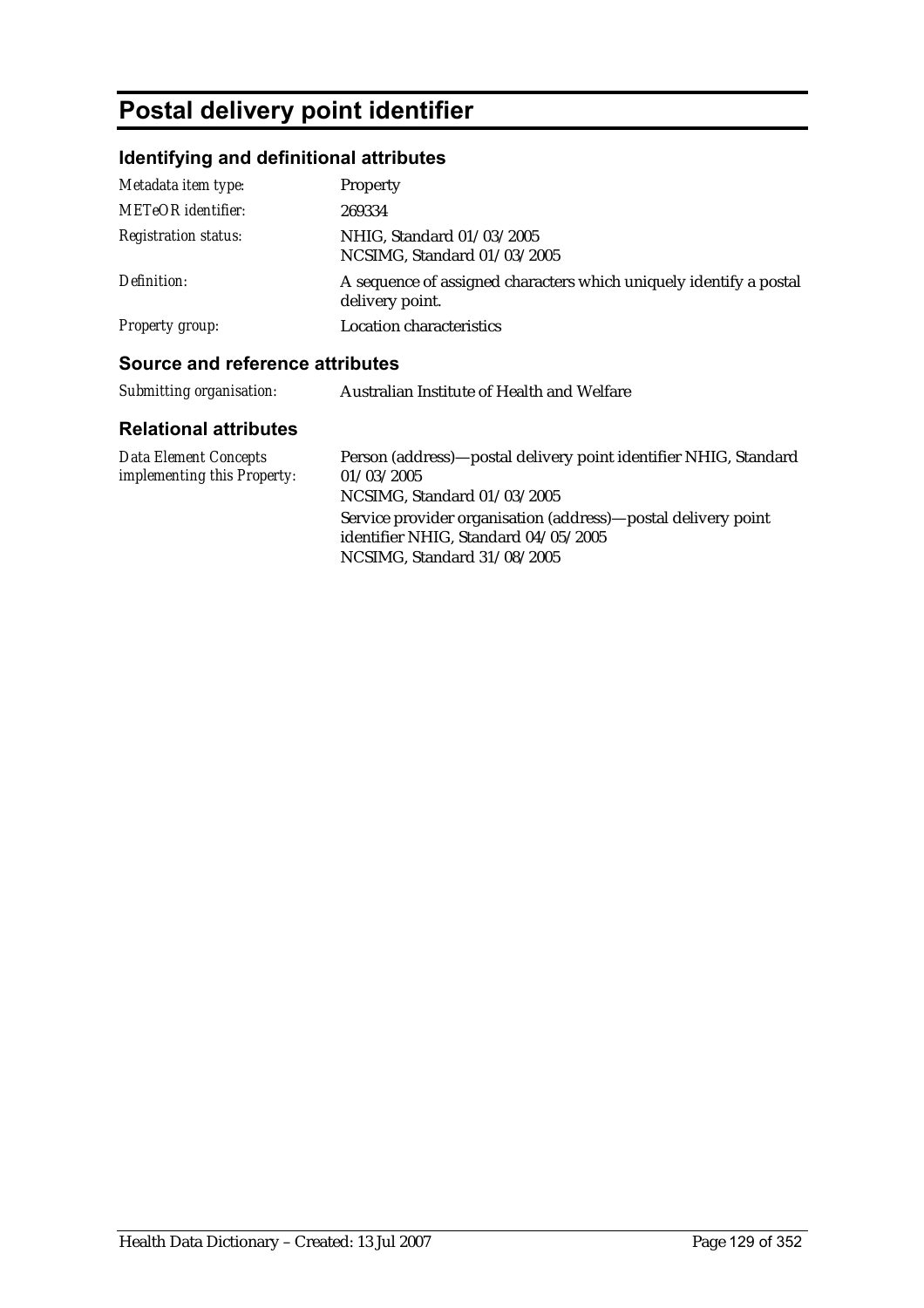## **Postal delivery service type**

### **Identifying and definitional attributes**

| Metadata item type:         | Property                                               |
|-----------------------------|--------------------------------------------------------|
| <b>METeOR</b> identifier:   | 269382                                                 |
| <b>Registration status:</b> | NHIG, Standard 01/03/2005                              |
| Definition:                 | The type of distribution service for mail and packages |
| Context:                    | Australian addresses.                                  |
| <b>Property group:</b>      | <b>Location characteristics</b>                        |

#### **Source and reference attributes**

*Submitting organisation:* Health Data Standards Committee

| Data Element Concepts              | Person-postal delivery service type NHIG, Standard 01/03/2005 |
|------------------------------------|---------------------------------------------------------------|
| <i>implementing this Property:</i> |                                                               |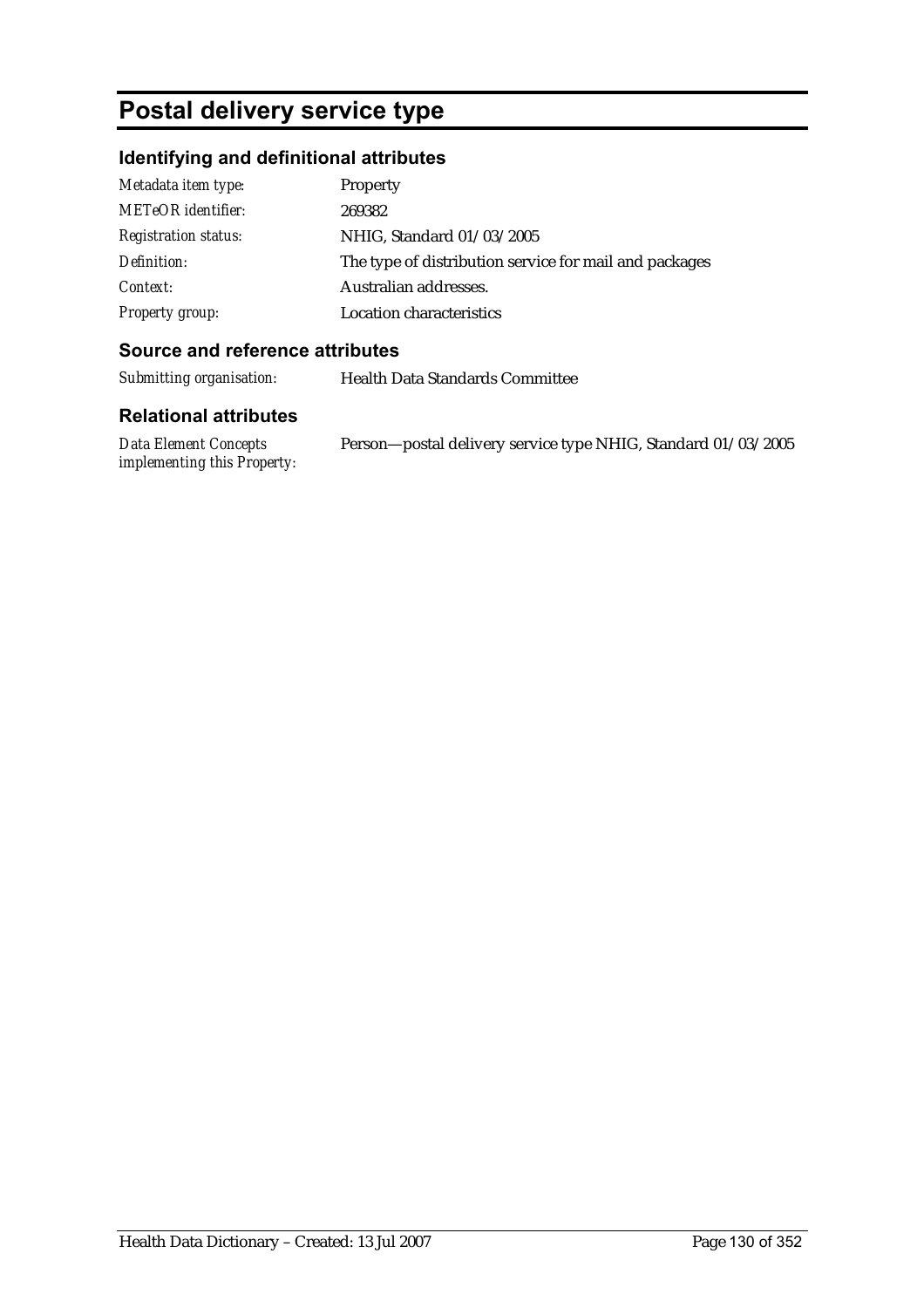## **Postal delivery service type identifier**

### **Identifying and definitional attributes**

| Metadata item type:         | Property                                                                                                                                                                                     |
|-----------------------------|----------------------------------------------------------------------------------------------------------------------------------------------------------------------------------------------|
| <b>METeOR</b> identifier:   | 269381                                                                                                                                                                                       |
| <b>Registration status:</b> | NHIG, Standard 01/03/2005                                                                                                                                                                    |
| Definition:                 | The specification of the identification of a postal delivery service<br>such as General Post Office Box, Community Mail Bag, etc. to<br>clearly distinguish it from another when applicable. |
| Context:                    | Australian addresses.                                                                                                                                                                        |
| <b>Property group:</b>      | <b>Location characteristics</b>                                                                                                                                                              |

#### **Source and reference attributes**

*Submitting organisation:* Health Data Standards Committee

| Data Element Concepts              | Person (address)—postal delivery service type identifier NHIG, |
|------------------------------------|----------------------------------------------------------------|
| <i>implementing this Property:</i> | Standard 01/03/2005                                            |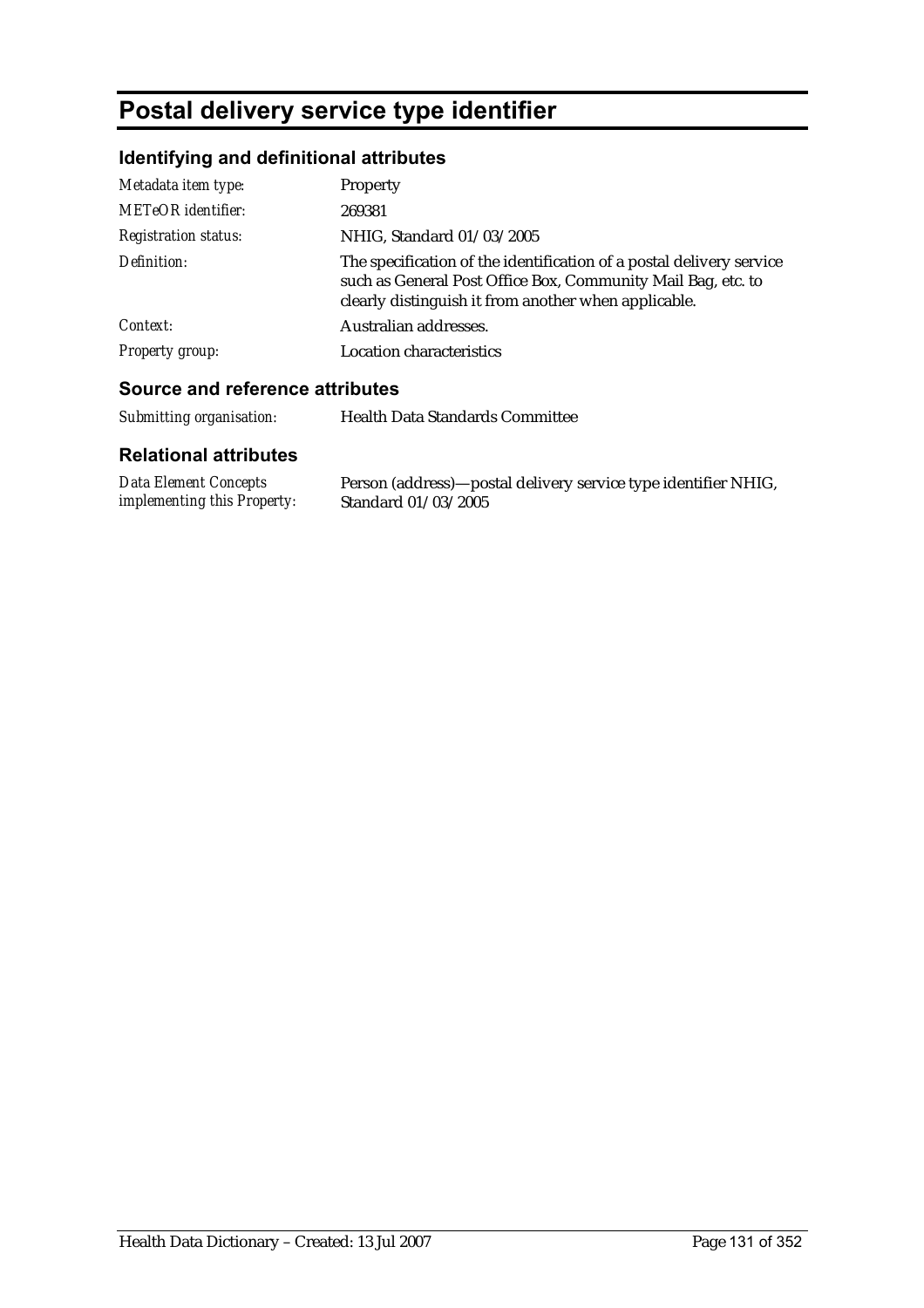## **Postpartum perineal status**

#### **Identifying and definitional attributes**

| Metadata item type:         | Property                                                   |
|-----------------------------|------------------------------------------------------------|
| <b>METeOR</b> identifier:   | 269054                                                     |
| <b>Registration status:</b> | NHIG, Standard 01/03/2005                                  |
| Definition:                 | An indicator of the condition of the perineum after birth. |
| Property group:             | Birth event                                                |

#### **Source and reference attributes**

*Submitting organisation:* Australian Institute of Health and Welfare

#### **Relational attributes**

*Data Element Concepts implementing this Property:*

Female (mother)—postpartum perineal status NHIG, Standard 01/03/2005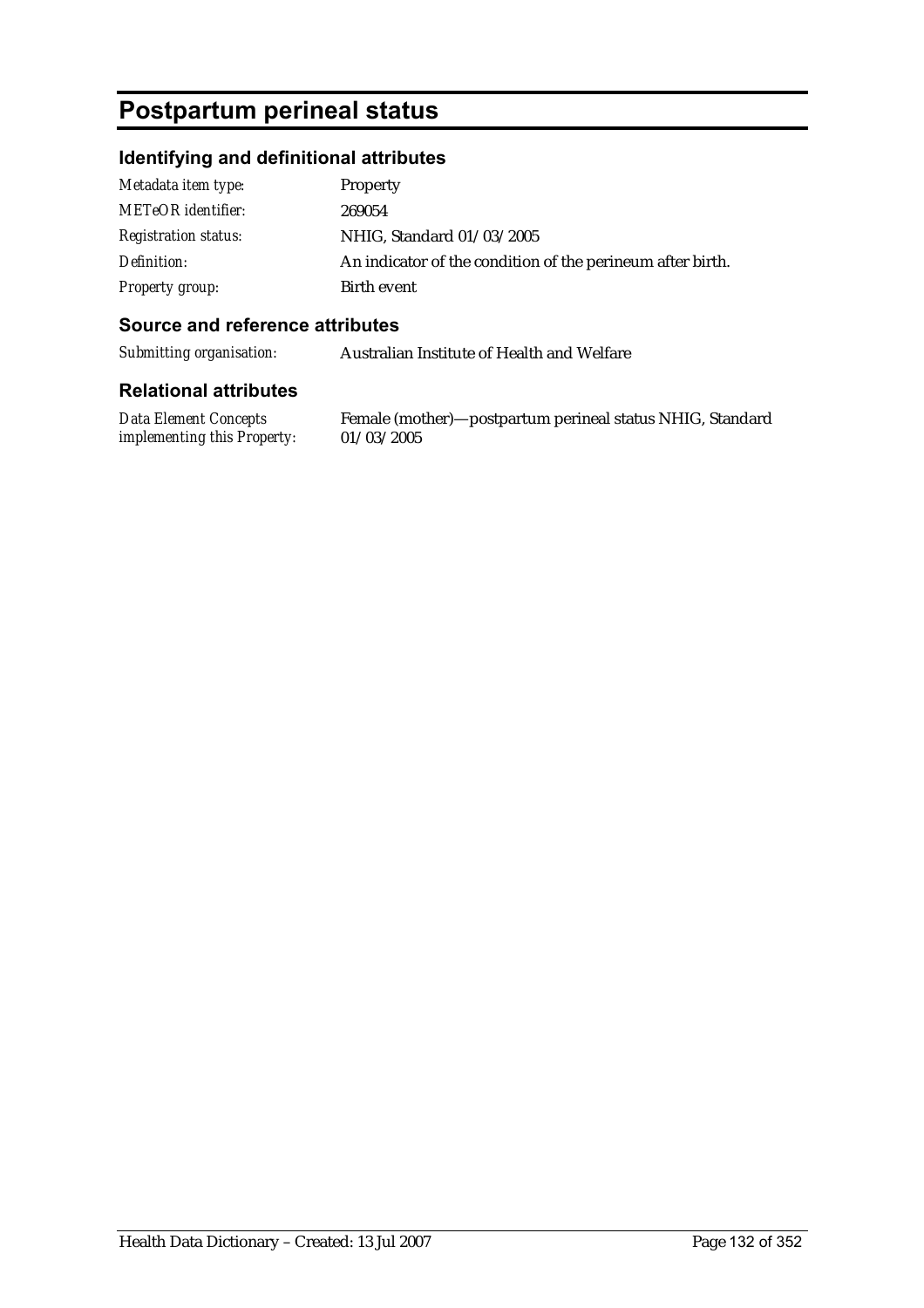## **Pre-vocational training services grants for nongovernment organisations**

#### **Identifying and definitional attributes**

| Metadata item type:         | Property                                                                                              |
|-----------------------------|-------------------------------------------------------------------------------------------------------|
| <b>METeOR</b> identifier:   | 288095                                                                                                |
| <b>Registration status:</b> | NHIG, Standard 08/12/2004                                                                             |
| Definition:                 | Grants made to non-government organisations for the provision of<br>pre-vocational training services. |
| <b>Property group:</b>      | <b>Funding characteristics</b>                                                                        |
|                             |                                                                                                       |

#### **Source and reference attributes**

| Submitting organisation: | Australian Institute of Health and Welfare |
|--------------------------|--------------------------------------------|
|                          |                                            |

| Data Element Concepts              | Specialised mental health service organisation—pre-vocational   |
|------------------------------------|-----------------------------------------------------------------|
| <i>implementing this Property:</i> | training services grants for non-government organisations NHIG, |
|                                    | Standard 08/12/2004                                             |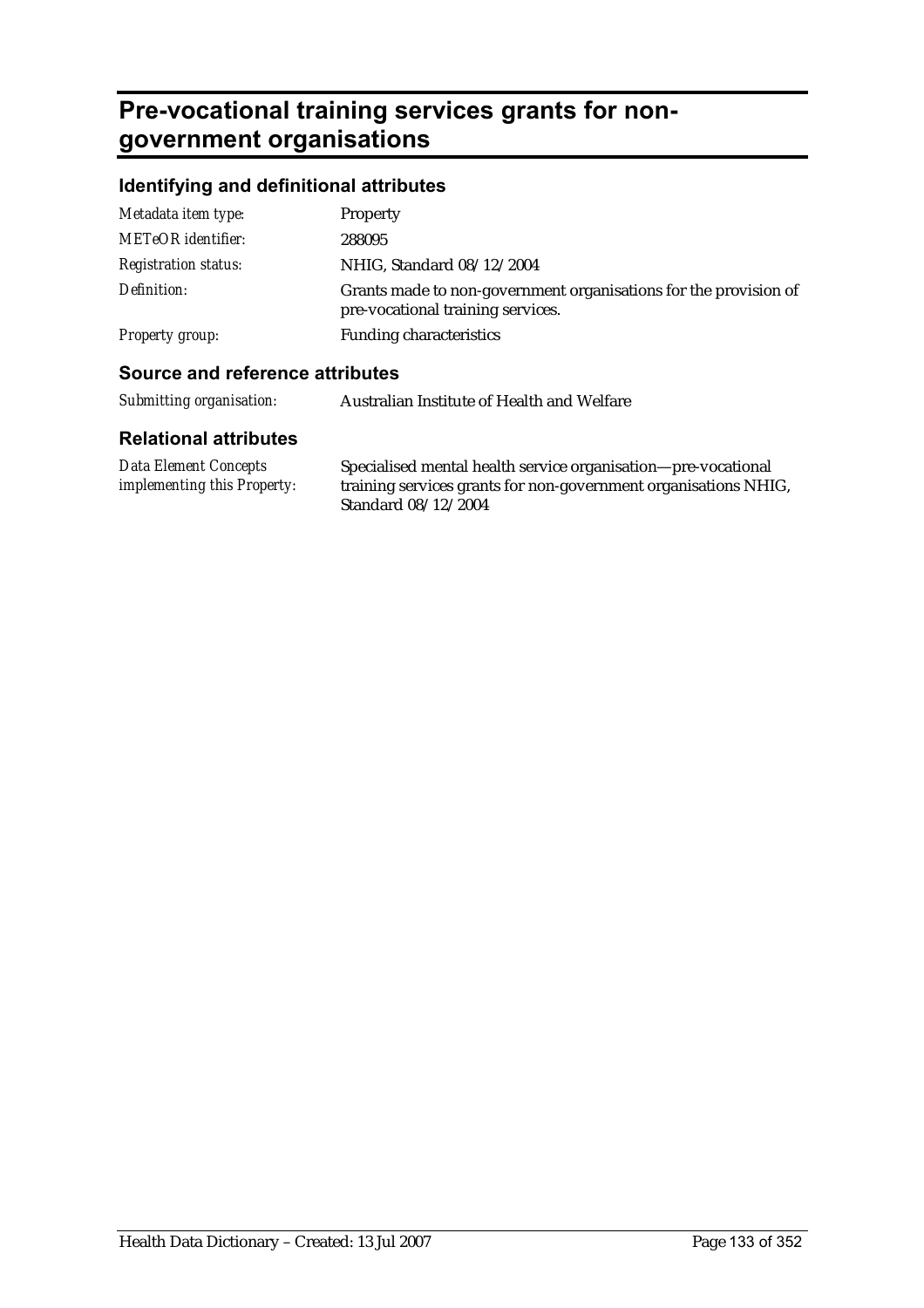## **Preferred language**

### **Identifying and definitional attributes**

| Metadata item type:         | Property                                       |
|-----------------------------|------------------------------------------------|
| <b>METeOR</b> identifier:   | 269244                                         |
| <b>Registration status:</b> | NHIG, Standard 01/03/2005                      |
| Definition:                 | The language most preferred for communication. |
| Property group:             | Demographic/social/cultural characteristics    |

#### **Source and reference attributes**

*Submitting organisation:* Australian Institute of Health and Welfare

#### **Relational attributes**

*Data Element Concepts implementing this Property:* Person—preferred language NHIG, Standard 01/03/2005 NCSIMG, Standard 10/04/2006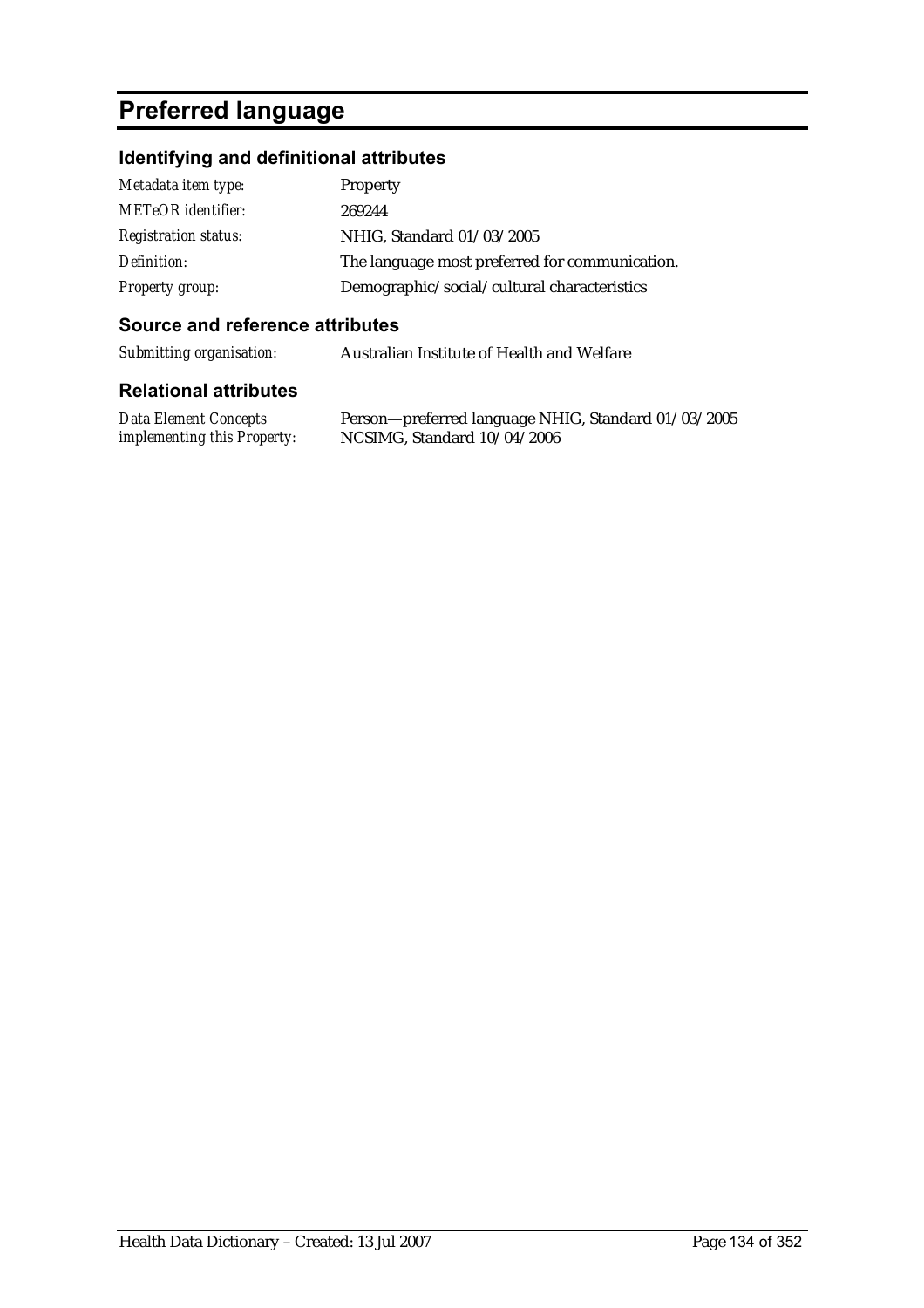## **Pregnancy completion date**

#### **Identifying and definitional attributes**

| Metadata item type:         | <b>Property</b>                              |
|-----------------------------|----------------------------------------------|
| <b>METeOR</b> identifier:   | 269257                                       |
| <b>Registration status:</b> | NHIG, Standard 01/03/2005                    |
| Definition:                 | The date on which a pregnancy was completed. |
| <b>Property group:</b>      | Health and wellbeing                         |

#### **Source and reference attributes**

*Submitting organisation:* Australian Institute of Health and Welfare

#### **Relational attributes**

*Data Element Concepts implementing this Property:*

Pregnancy (last previous)—pregnancy completion date NHIG, Standard 01/03/2005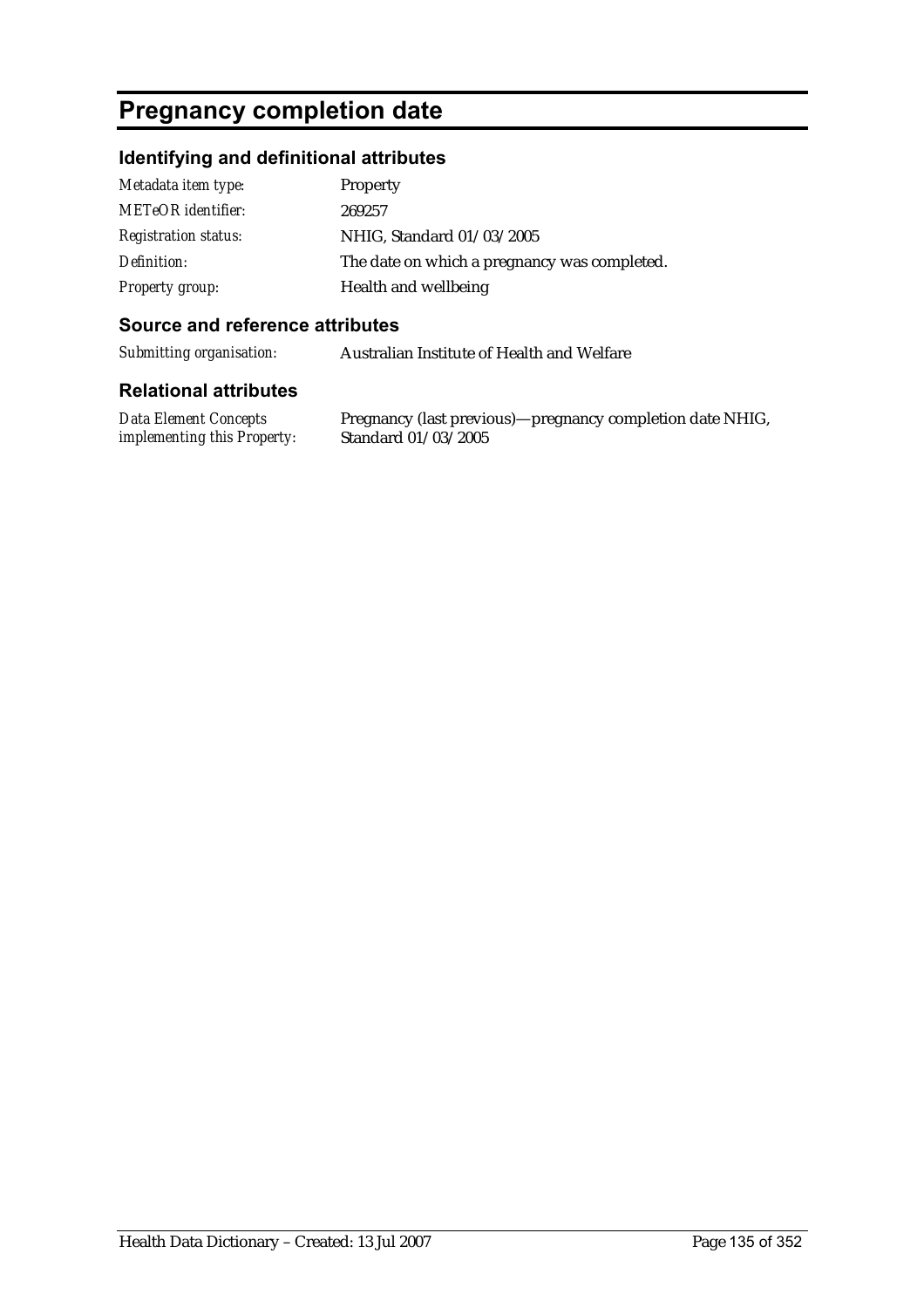# **Pregnancy indicator**

### **Identifying and definitional attributes**

| Metadata item type:         | <b>Property</b>                                             |
|-----------------------------|-------------------------------------------------------------|
| <b>METeOR</b> identifier:   | 303950                                                      |
| <b>Registration status:</b> | NHIG, Standard 22/09/2005                                   |
| Definition:                 | An indicator of a developing embryo or fetus within a body. |
| <b>Property group:</b>      | Health and wellbeing                                        |

#### **Source and reference attributes**

*implementing this Property:*

| Submitting organisation:     | Australian Institute of Health and Welfare                                         |
|------------------------------|------------------------------------------------------------------------------------|
| Origin:                      | Dorland's Illustrated Medical Dictionary 30th ed. Philadelphia:<br><b>Saunders</b> |
| <b>Relational attributes</b> |                                                                                    |
| Related metadata references: | Supersedes Current pregnancy status NHIG, Superseded<br>22/09/2005                 |
| <b>Data Element Concepts</b> | Female— pregnancy indicator NHIG, Standard 21/09/2005                              |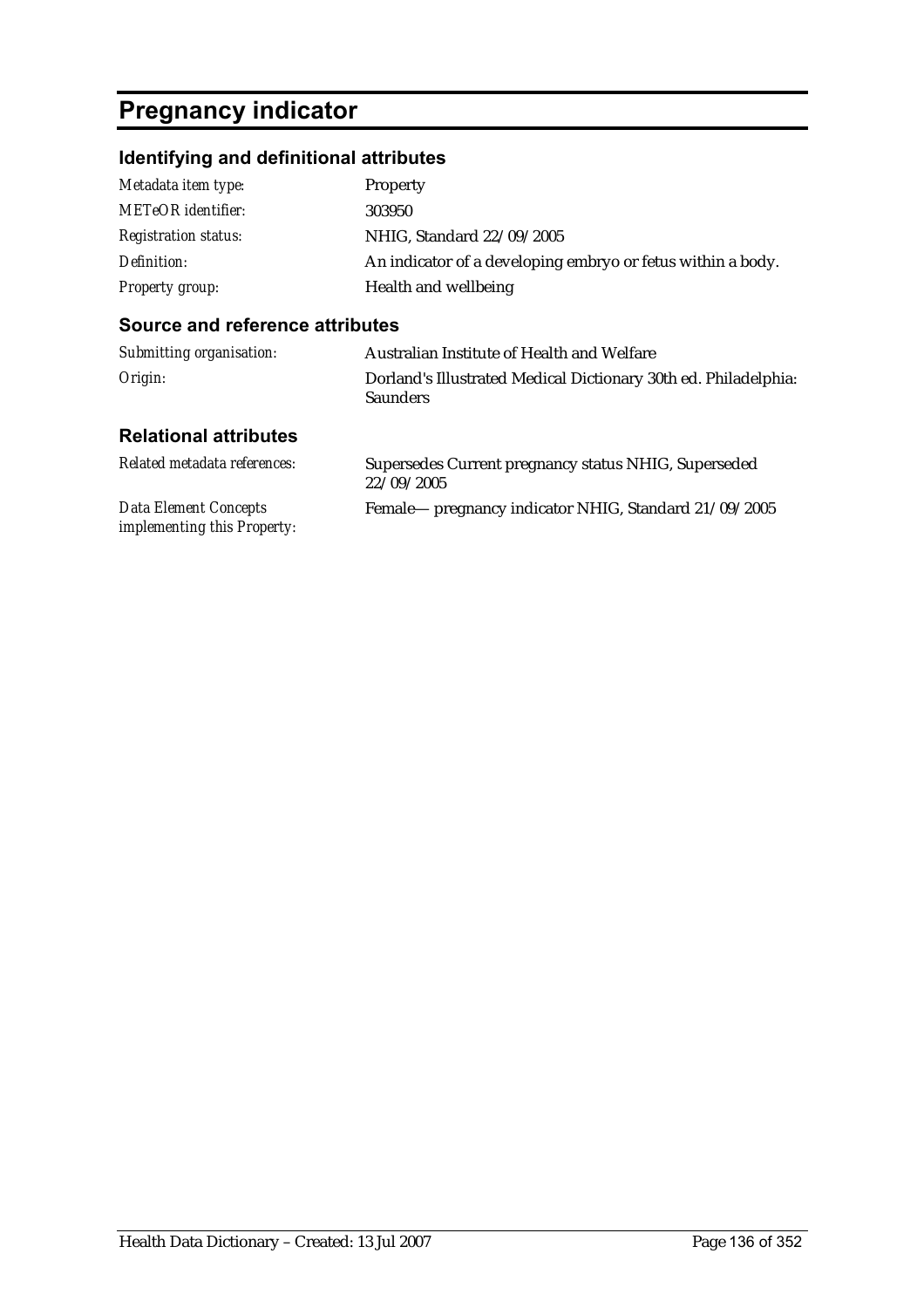### **Pregnancy outcome**

#### **Identifying and definitional attributes**

| Metadata item type:         | <b>Property</b>                          |
|-----------------------------|------------------------------------------|
| <b>METeOR</b> identifier:   | 269049                                   |
| <b>Registration status:</b> | NHIG, Standard 01/03/2005                |
| Definition:                 | The end result of a period of pregnancy. |
| <b>Property group:</b>      | Health and wellbeing                     |

#### **Source and reference attributes**

*Submitting organisation:* Australian Institute of Health and Welfare

#### **Relational attributes**

*Data Element Concepts implementing this Property:*

Pregnancy (last previous)—pregnancy outcome NHIG, Standard 01/03/2005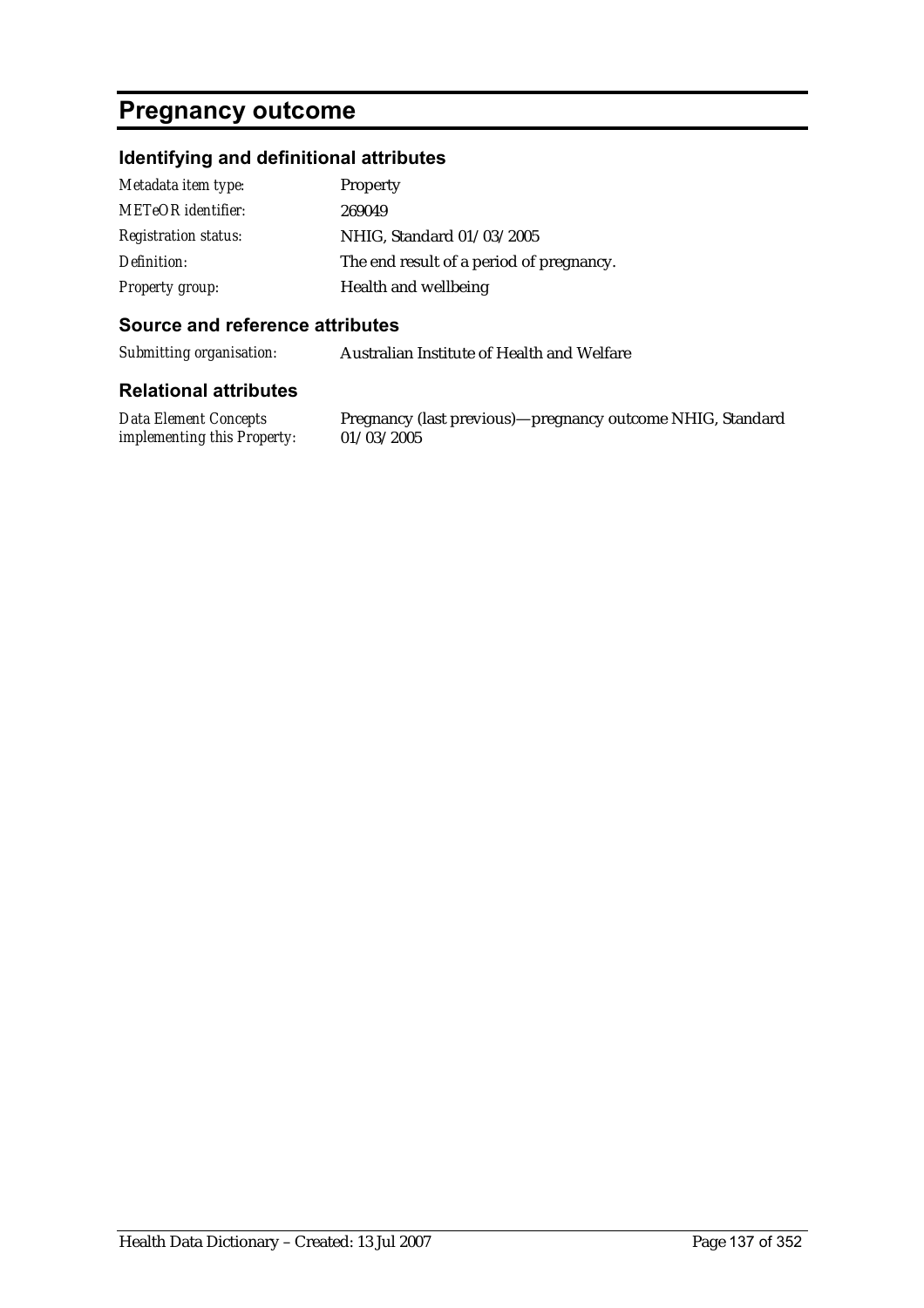# **Premature cardiovascular disease family history status**

### **Identifying and definitional attributes**

| Metadata item type:         | Property                                                                                      |
|-----------------------------|-----------------------------------------------------------------------------------------------|
| <b>METeOR</b> identifier:   | 269233                                                                                        |
| <b>Registration status:</b> | NHIG, Standard 01/03/2005                                                                     |
| Definition:                 | Indicates whether there is a history of early cardiovascular<br>conditions within the family. |
| <b>Property group:</b>      | Health and wellbeing                                                                          |

#### **Source and reference attributes**

| Submitting organisation: | Australian Institute of Health and Welfare |
|--------------------------|--------------------------------------------|
|--------------------------|--------------------------------------------|

| Data Element Concepts              | Person-premature cardiovascular disease family history status |
|------------------------------------|---------------------------------------------------------------|
| <i>implementing this Property:</i> | NHIG, Standard 01/03/2005                                     |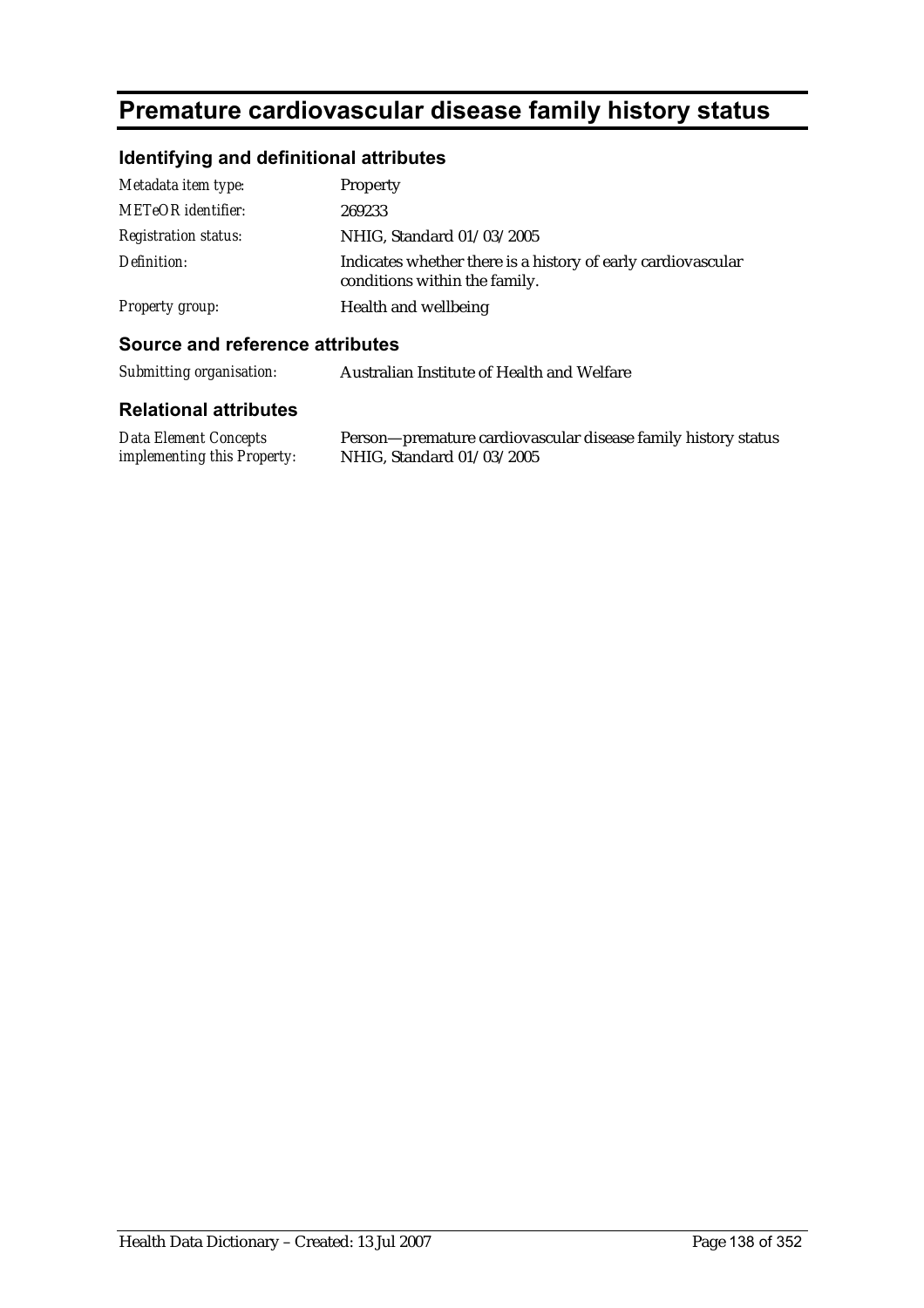## **Presentation date**

### **Identifying and definitional attributes**

| Metadata item type:         | Property                                                                         |
|-----------------------------|----------------------------------------------------------------------------------|
| <b>METeOR</b> identifier:   | 269321                                                                           |
| <i>Registration status:</i> | NHIG, Standard 01/03/2005                                                        |
| Definition:                 | The date on which the patient/client presented for the delivery of a<br>service. |
| Property group:             | Request for/entry into service event                                             |

#### **Source and reference attributes**

| Submitting organisation: | Australian Institute of Health and Welfare |
|--------------------------|--------------------------------------------|
|--------------------------|--------------------------------------------|

| <b>Data Element Concepts</b>       | Health service event-presentation date NHIG, Standard |
|------------------------------------|-------------------------------------------------------|
| <i>implementing this Property:</i> | 01/03/2005                                            |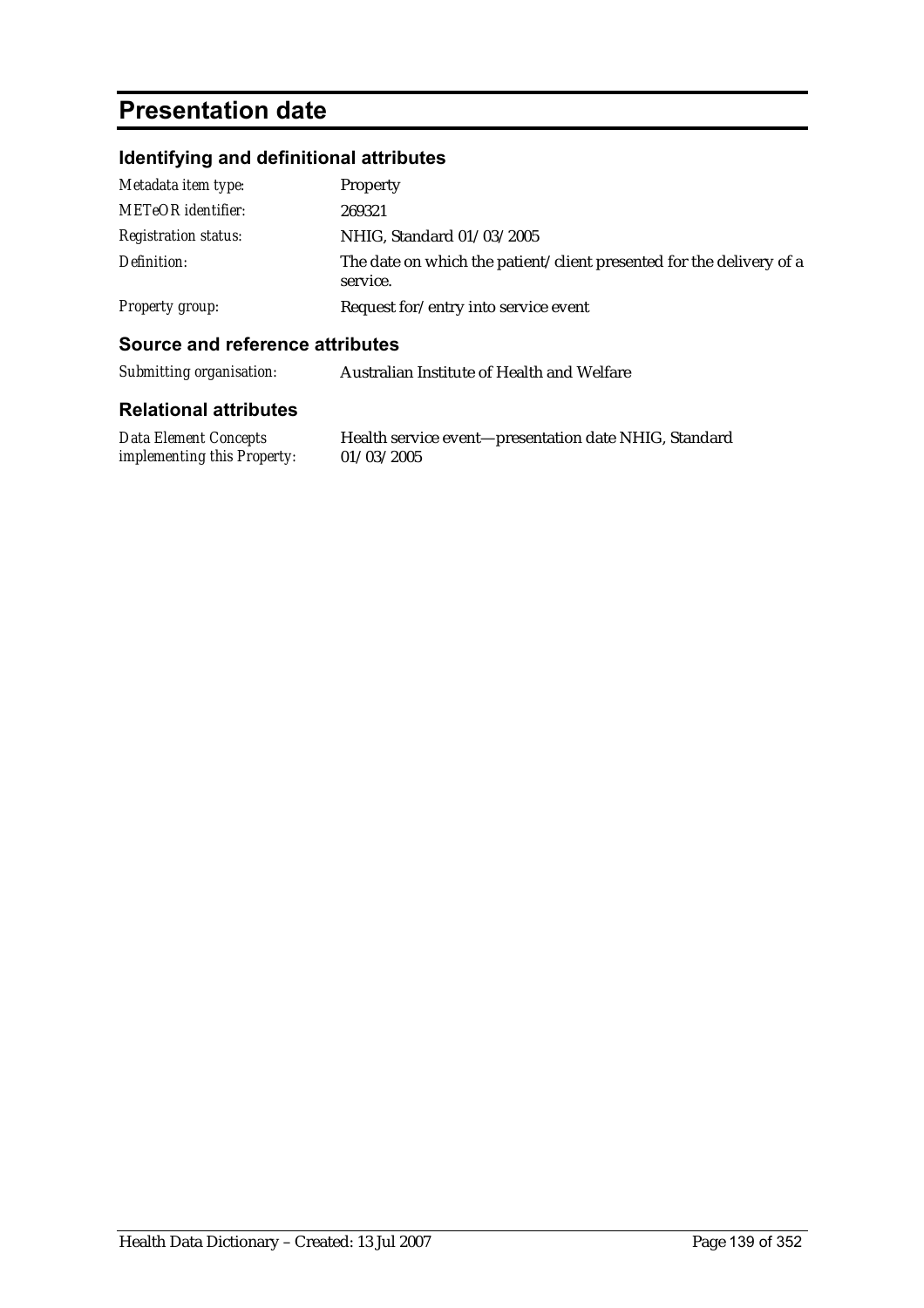## **Presentation time**

### **Identifying and definitional attributes**

| Metadata item type:         | <b>Property</b>                                                    |
|-----------------------------|--------------------------------------------------------------------|
| <b>METeOR</b> identifier:   | 269146                                                             |
| <b>Registration status:</b> | NHIG, Standard 01/03/2005                                          |
| Definition:                 | The time at which a person presents for the delivery of a service. |
| Property group:             | Request for/entry into service event                               |

#### **Source and reference attributes**

*Submitting organisation:* Australian Institute of Health and Welfare

#### **Relational attributes**

*Data Element Concepts implementing this Property:* Health service event—presentation time NHIG, Standard 01/03/2005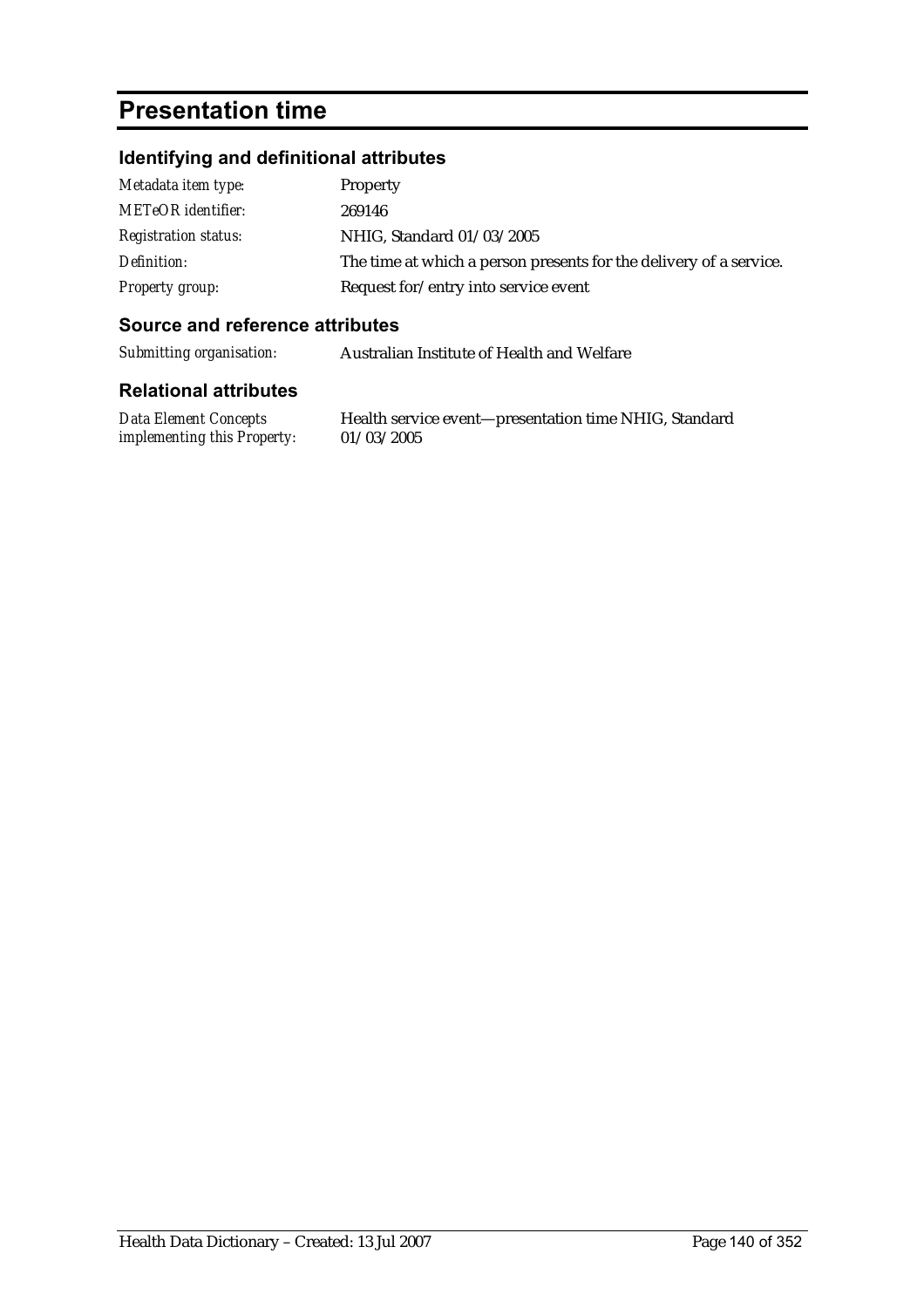## **Previous specialised treatment**

#### **Identifying and definitional attributes**

| Metadata item type:         | Property                                                                                     |
|-----------------------------|----------------------------------------------------------------------------------------------|
| <b>METeOR</b> identifier:   | 269308                                                                                       |
| <b>Registration status:</b> | NHIG, Standard 01/03/2005                                                                    |
| Definition:                 | An indicator of the receipt of prior care in the same specialty as the<br>current treatment. |
| Property group:             | Health and wellbeing                                                                         |

#### **Source and reference attributes**

*Submitting organisation:* Australian Institute of Health and Welfare

#### **Relational attributes**

*Data Element Concepts implementing this Property:* Patient—previous specialised treatment NHIG, Standard 01/03/2005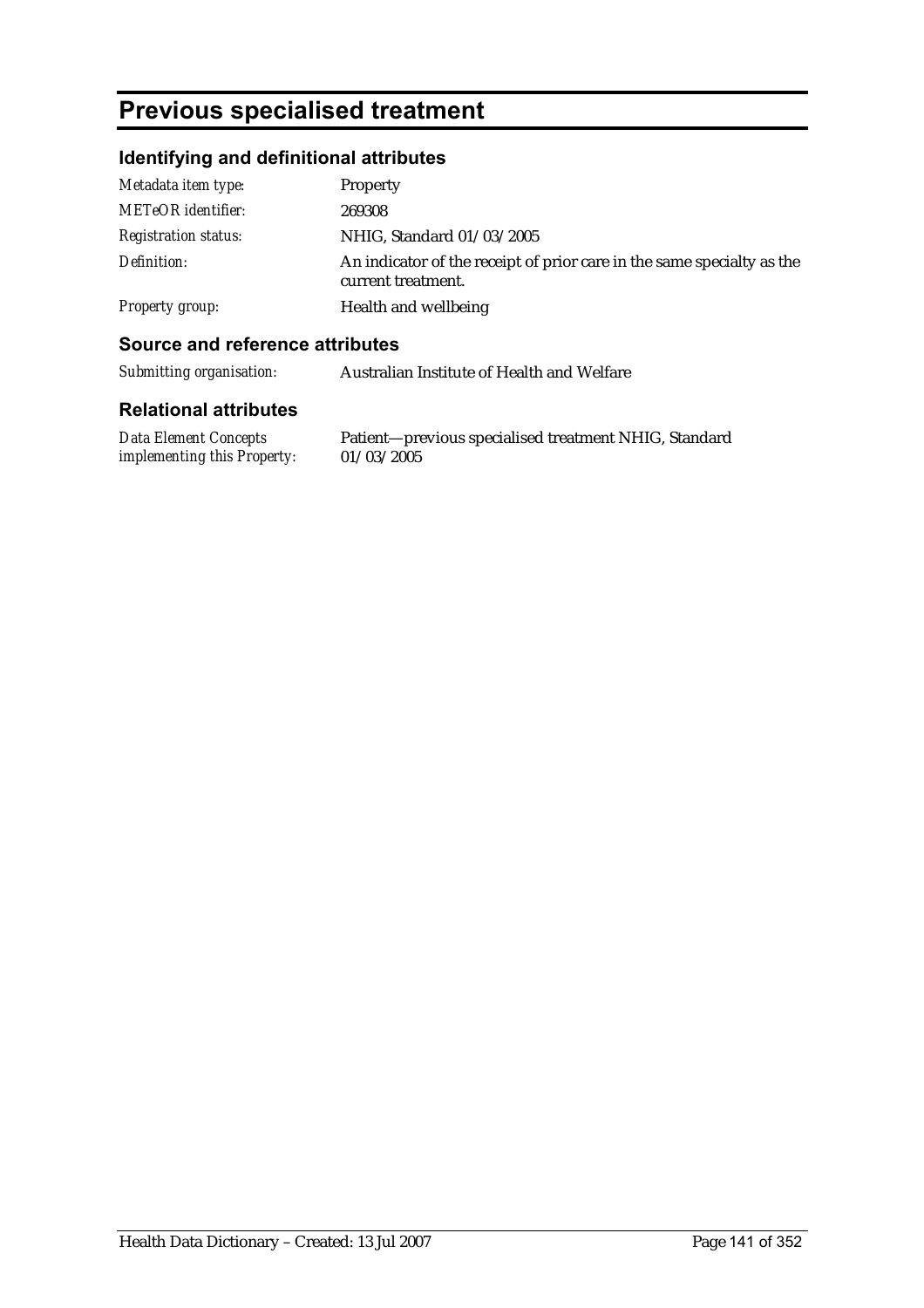## **Primary site of cancer**

#### **Identifying and definitional attributes**

| Metadata item type:         | Property                                       |
|-----------------------------|------------------------------------------------|
| <b>METeOR</b> identifier:   | 269180                                         |
| <b>Registration status:</b> | NHIG, Standard 01/03/2005                      |
| Definition:                 | The anatomical position of origin of a tumour. |
| <b>Property group:</b>      | Health and wellbeing                           |

#### **Source and reference attributes**

*Submitting organisation:* Australian Institute of Health and Welfare

#### **Relational attributes**

*Data Element Concepts implementing this Property:*

Person with cancer—primary site of cancer NHIG, Standard 01/03/2005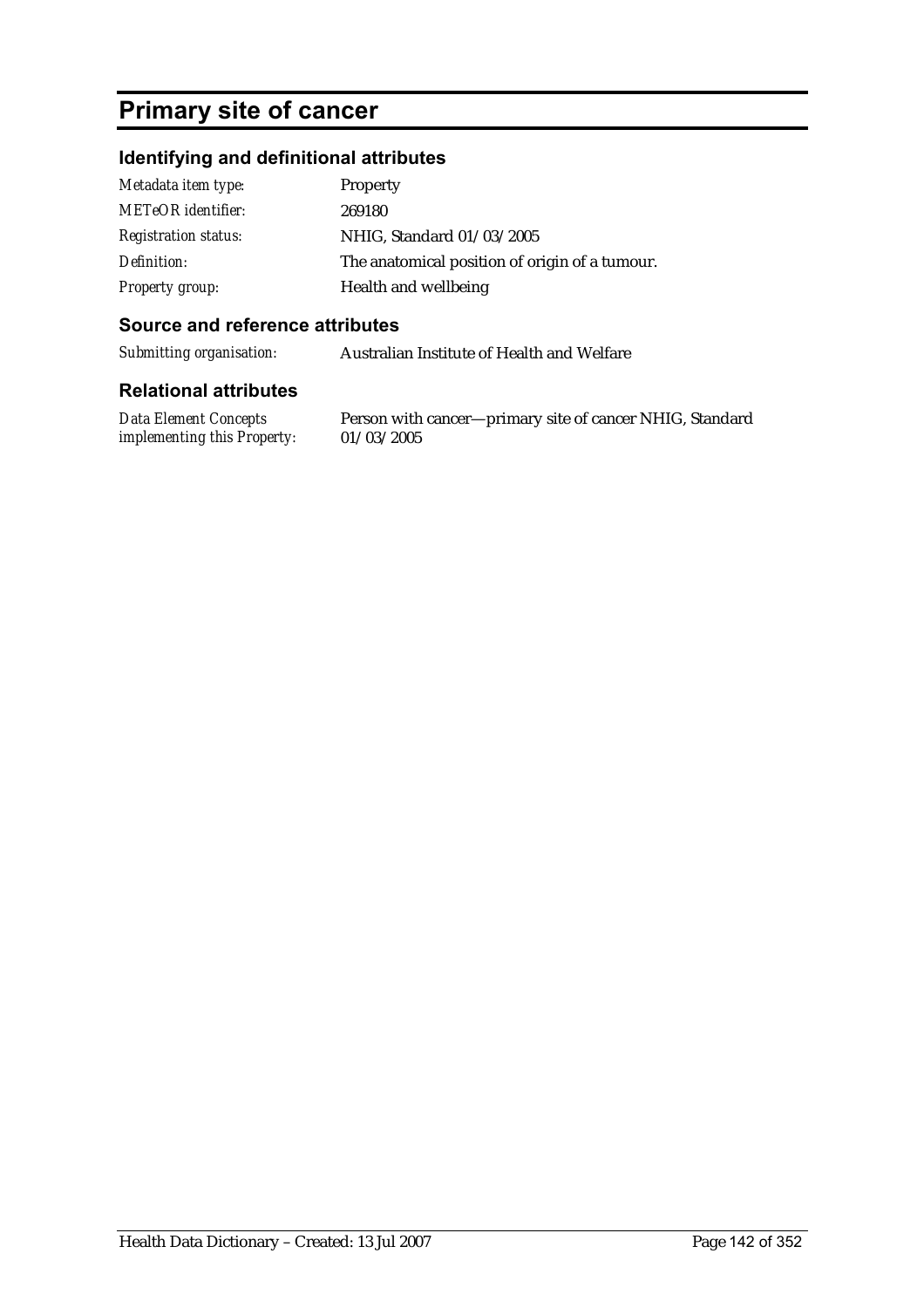## **Primary tumour status**

### **Identifying and definitional attributes**

| Metadata item type:         | Property                          |
|-----------------------------|-----------------------------------|
| <b>METeOR</b> identifier:   | 293238                            |
| <b>Registration status:</b> | NHIG, Standard 13/06/2004         |
| Definition:                 | The extent of the primary tumour. |
| <b>Property group:</b>      | Health and wellbeing              |

#### **Source and reference attributes**

| Submitting organisation: | Australian Institute of Health and Welfare                                                                                                           |
|--------------------------|------------------------------------------------------------------------------------------------------------------------------------------------------|
| Origin:                  | Sobin LH (Editors) (1997) International Union Against Cancer<br>(UICC) TNM classification of malignant tumours, 5th edition.<br>Wiley-Liss, New York |

| <b>Data Element Concepts</b>       | Person with cancer-primary tumour status NHIG, Standard |
|------------------------------------|---------------------------------------------------------|
| <i>implementing this Property:</i> | 13/06/2004                                              |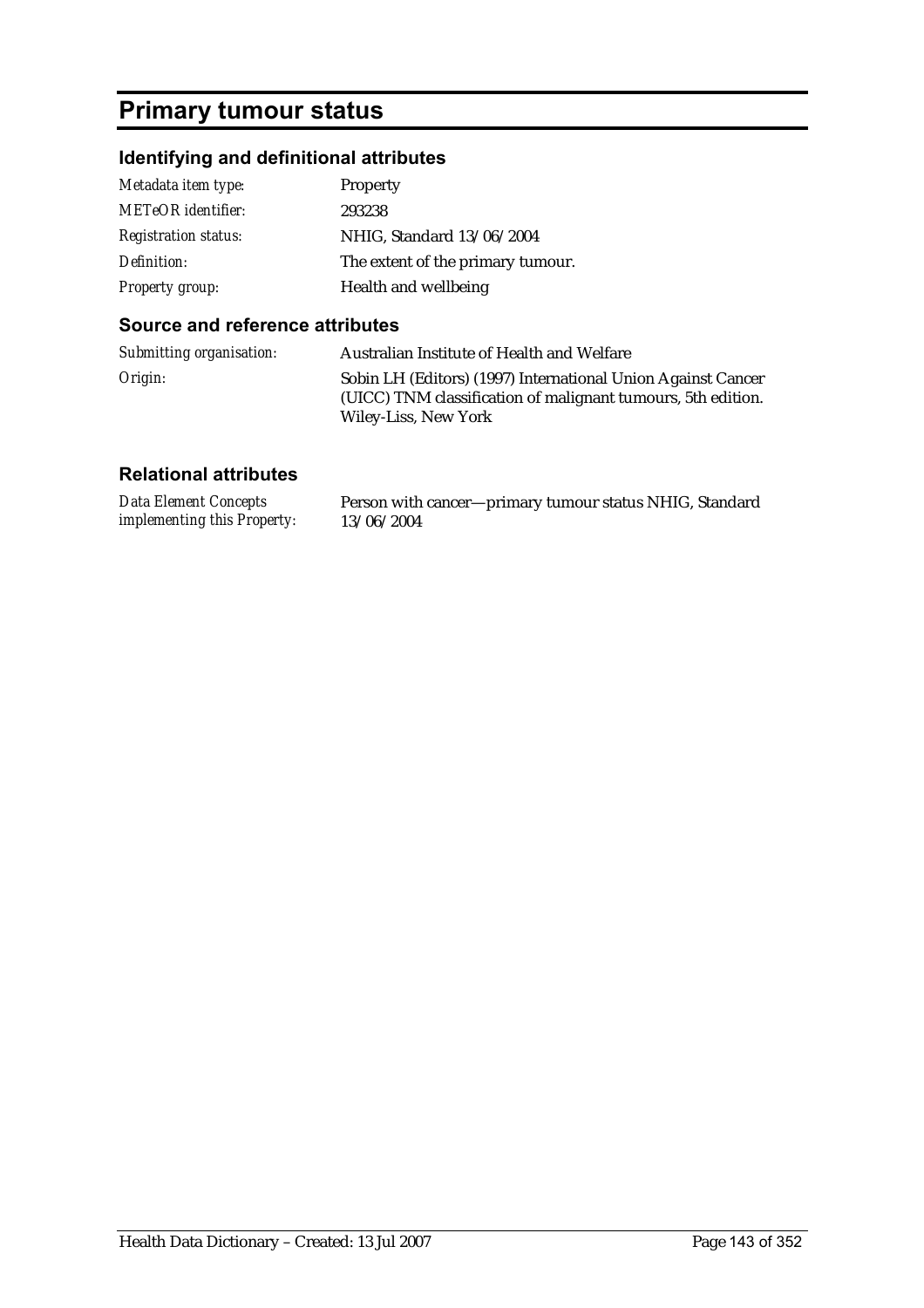## **Principal diagnosis**

### **Identifying and definitional attributes**

| Metadata item type:         | <b>Property</b>                                                                 |
|-----------------------------|---------------------------------------------------------------------------------|
| <b>METeOR</b> identifier:   | 269186                                                                          |
| <i>Registration status:</i> | NHIG, Standard 01/03/2005                                                       |
| Definition:                 | The diagnosis mainly responsible for occasioning a service event or<br>episode. |
| <b>Property group:</b>      | Service provision event                                                         |

#### **Source and reference attributes**

| Submitting organisation:<br>Australian Institute of Health and Welfare |
|------------------------------------------------------------------------|
|------------------------------------------------------------------------|

| Data Element Concepts       | Episode of care—principal diagnosis NHIG, Standard 01/03/2005 |
|-----------------------------|---------------------------------------------------------------|
| implementing this Property: |                                                               |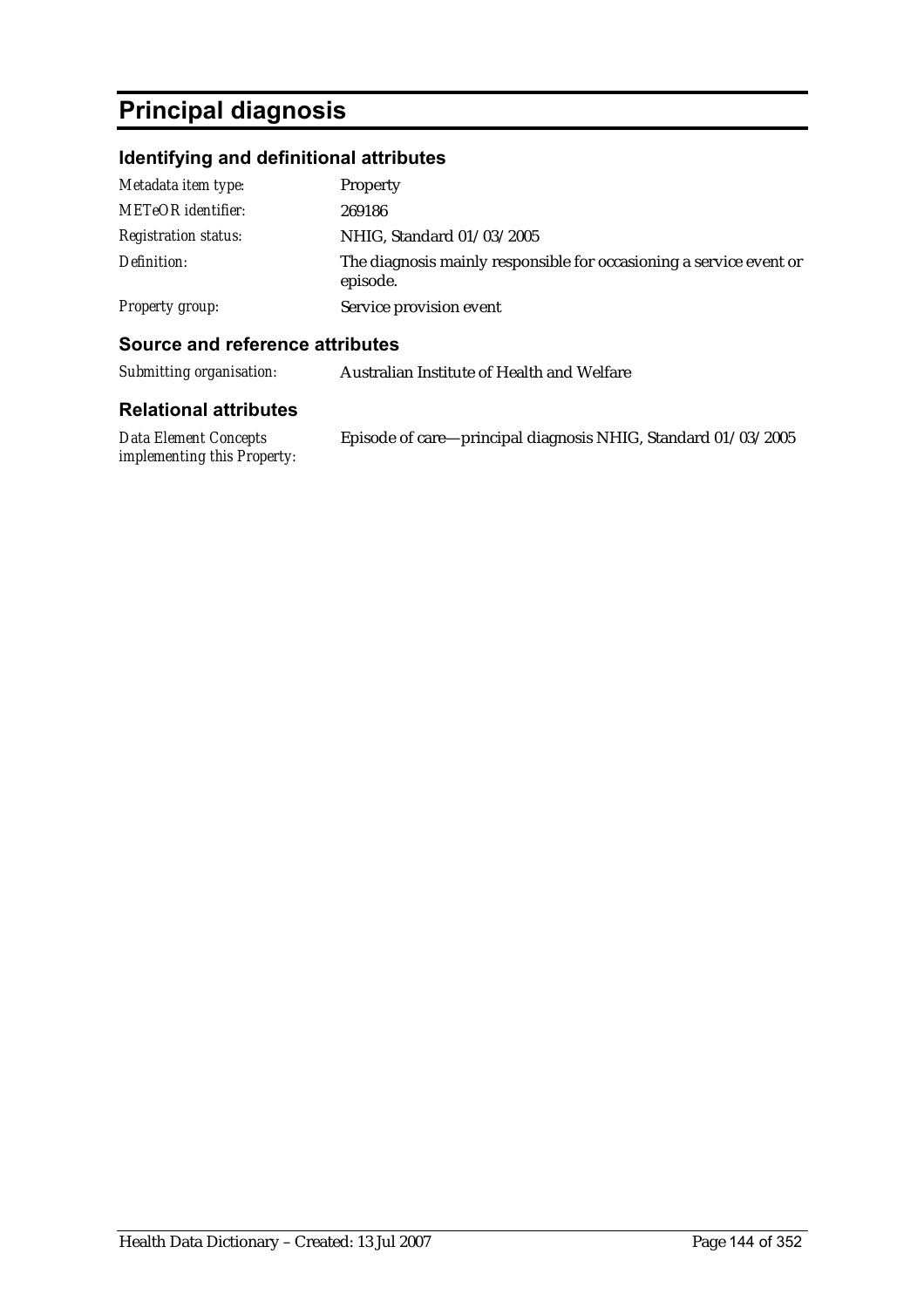# **Principal role**

## **Identifying and definitional attributes**

| Metadata item type:         | Property                                                    |
|-----------------------------|-------------------------------------------------------------|
| <b>METeOR</b> identifier:   | 269351                                                      |
| <i>Registration status:</i> | NHIG, Standard 01/03/2005                                   |
| Definition:                 | A descriptor of the role to which the most time is devoted. |
| <b>Property group:</b>      | Labour characteristics                                      |

## **Source and reference attributes**

*Submitting organisation:* Australian Institute of Health and Welfare

| Data Element Concepts       | Health professional—principal role NHIG, Standard 01/03/2005 |
|-----------------------------|--------------------------------------------------------------|
| implementing this Property: |                                                              |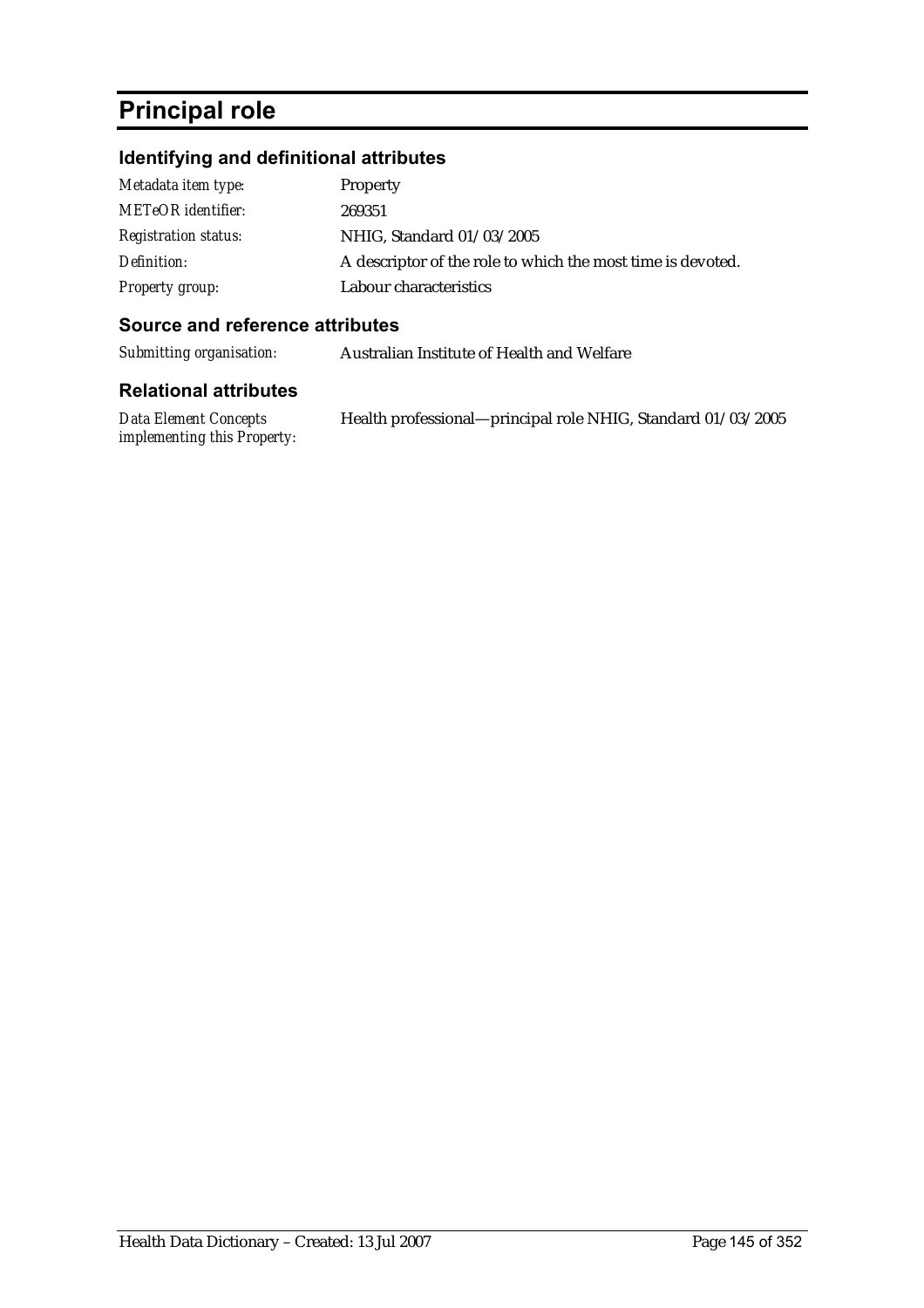# **Principal source of funding**

## **Identifying and definitional attributes**

| Metadata item type:         | <b>Property</b>                                               |
|-----------------------------|---------------------------------------------------------------|
| <b>METeOR</b> identifier:   | 339074                                                        |
| <b>Registration status:</b> | NHIG, Standard 29/11/2006                                     |
| Definition:                 | The source from which the majority of funding is anticipated. |
| Property group:             | <b>Funding characteristics</b>                                |

## **Source and reference attributes**

| Submitting organisation:                                    | Australian Institute of Health and Welfare                                     |
|-------------------------------------------------------------|--------------------------------------------------------------------------------|
| <b>Relational attributes</b>                                |                                                                                |
| Related metadata references:                                | Supersedes Expected principal source of funding NHIG,<br>Superseded 29/11/2006 |
| <b>Data Element Concepts</b><br>implementing this Property: | Episode of care—principal source of funding NHIG, Standard<br>29/11/2006       |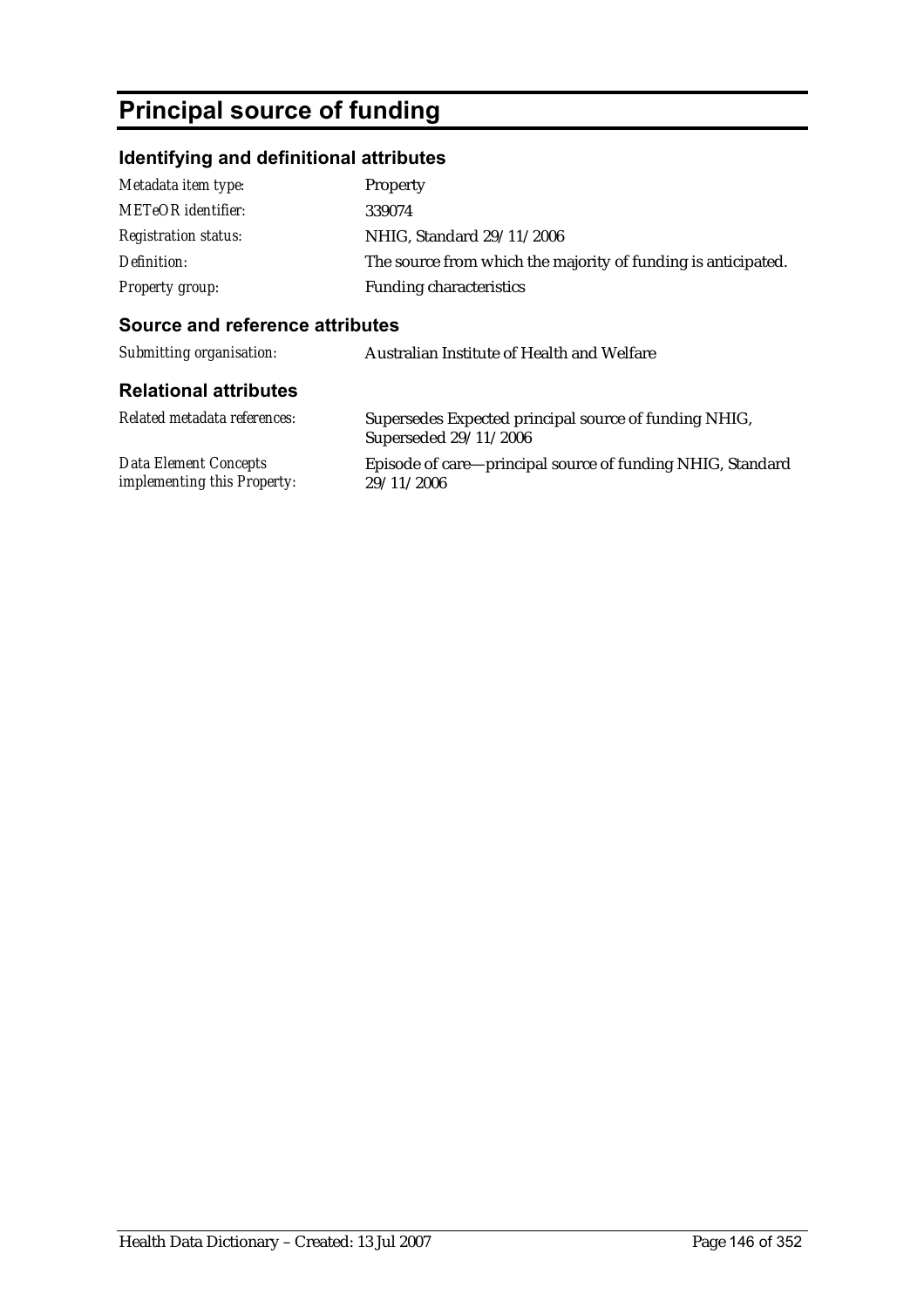## **Procedure**

## **Identifying and definitional attributes**

| Metadata item type:         | <b>Property</b>                                                                                                            |
|-----------------------------|----------------------------------------------------------------------------------------------------------------------------|
| Synonymous names:           | Clinical intervention; Surgical operation                                                                                  |
| <b>METeOR</b> identifier:   | 269052                                                                                                                     |
| <b>Registration status:</b> | NHIG, Standard 01/03/2005                                                                                                  |
| Definition:                 | A series of steps performed by a healthcare professional through<br>which a desired result is intended to be accomplished. |
| <b>Property group:</b>      | Service provision event                                                                                                    |

## **Source and reference attributes**

| Submitting organisation: | Australian Institute of Health and Welfare                                                                 |
|--------------------------|------------------------------------------------------------------------------------------------------------|
| Reference documents:     | Dorland I & Newman W.A 2003. Dorland's illustrated medical<br>dictionary, 30th ed. Philadelphia: Saunders. |

| Data Element Concepts              | Episode of admitted patient care—procedure NHIG, Standard |
|------------------------------------|-----------------------------------------------------------|
| <i>implementing this Property:</i> | 01/03/2005                                                |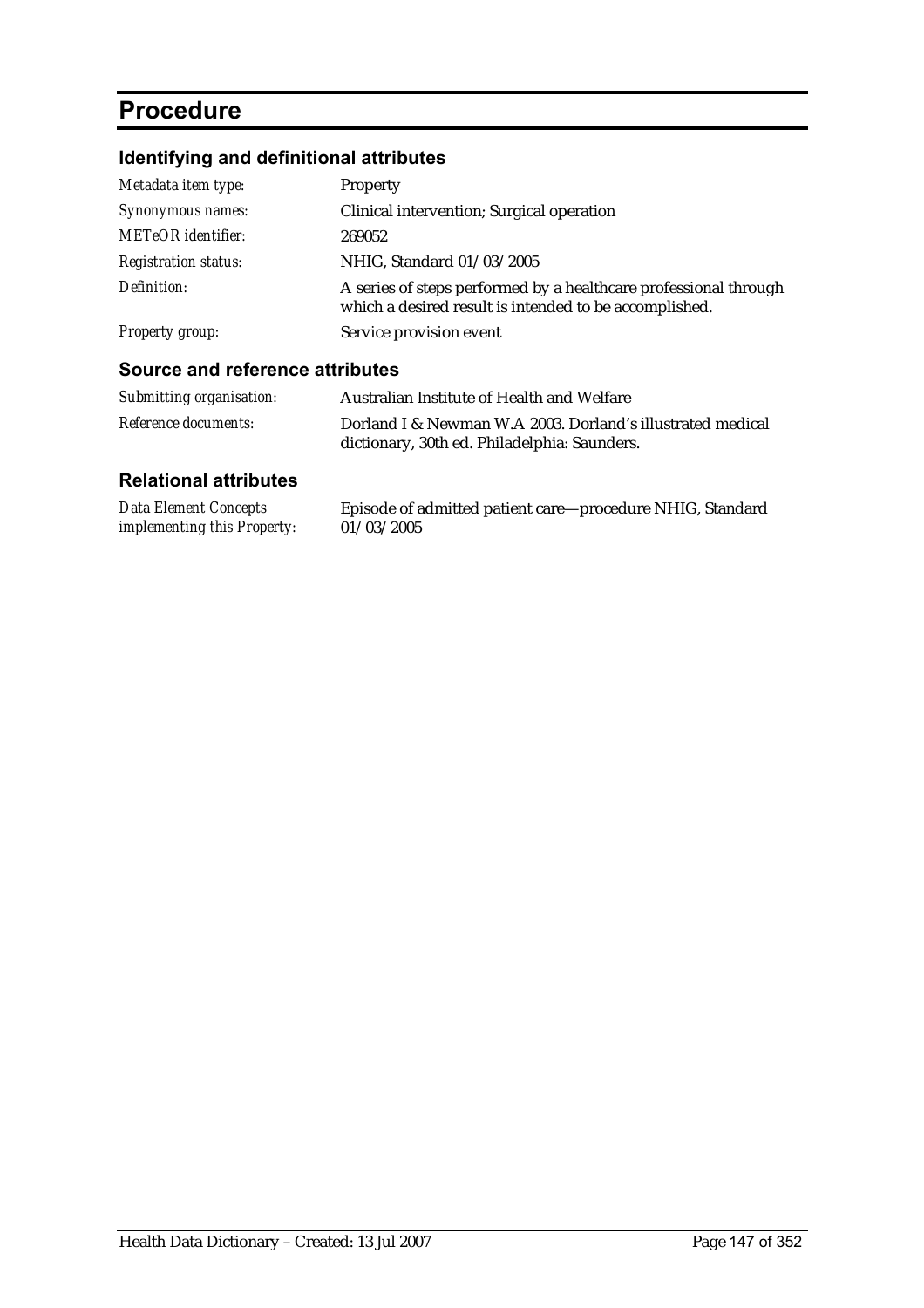## **Procedure commencement date**

## **Identifying and definitional attributes**

| Metadata item type:         | Property                                 |
|-----------------------------|------------------------------------------|
| <b>METeOR</b> identifier:   | 269251                                   |
| <b>Registration status:</b> | NHIG, Standard 01/03/2005                |
| Definition:                 | The date on which a procedure commenced. |
| Property group:             | Service provision event                  |

## **Source and reference attributes**

*Submitting organisation:* Australian Institute of Health and Welfare

| Data Element Concepts              | Episode of admitted patient care (procedure)—procedure |
|------------------------------------|--------------------------------------------------------|
| <i>implementing this Property:</i> | commencement date NHIG, Standard 01/03/2005            |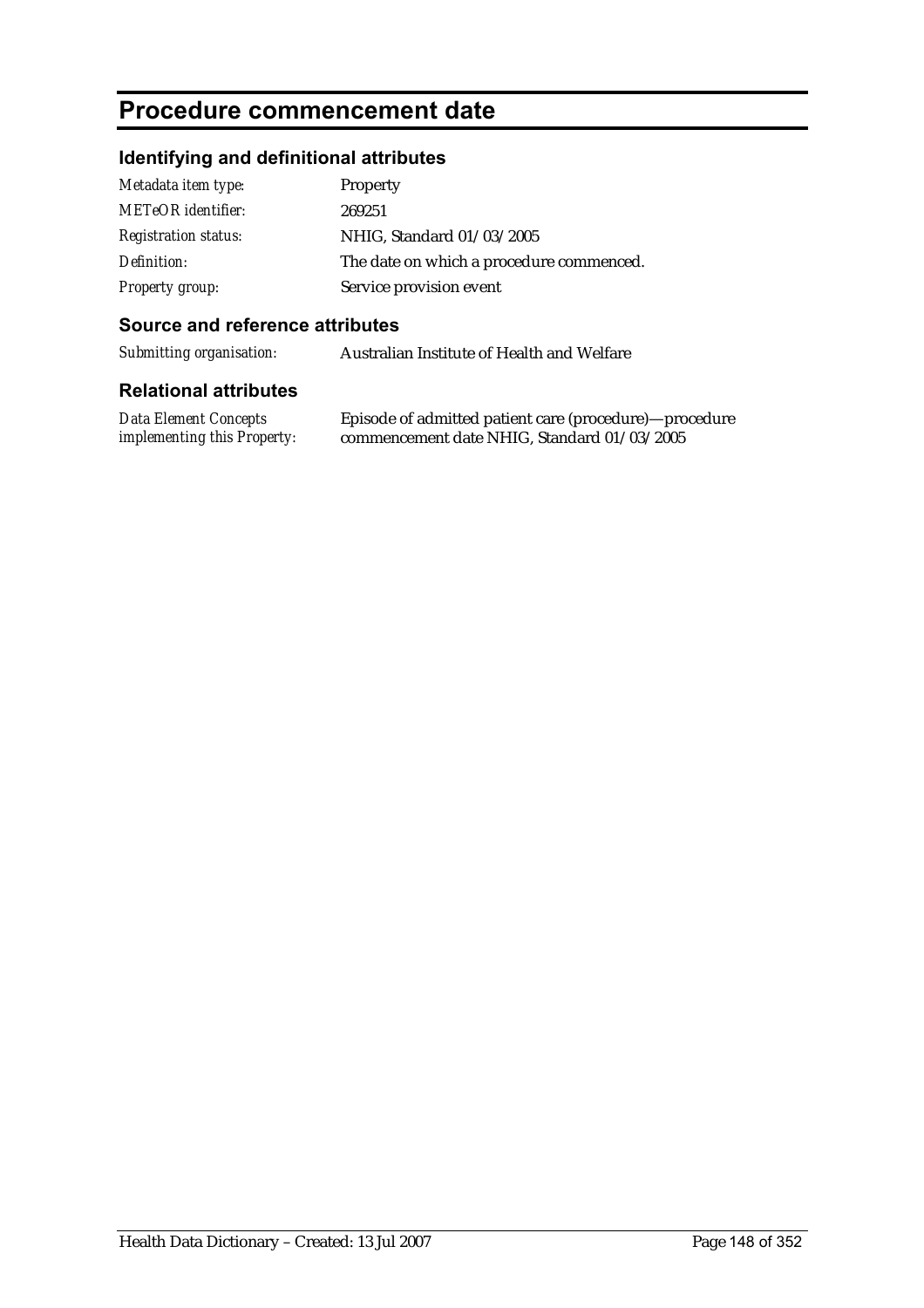# **Proficiency in spoken English**

## **Identifying and definitional attributes**

| Metadata item type:            | Property                                                                                               |
|--------------------------------|--------------------------------------------------------------------------------------------------------|
| <b>METeOR</b> identifier:      | 269192                                                                                                 |
| <b>Registration status:</b>    | NHIG, Standard 01/03/2005<br>NCSIMG, Standard 01/03/2005<br>NHDAMG, Standard 22/10/2005                |
| Definition:<br>Property group: | An indicator of the level of skill in speaking English.<br>Demographic/social/cultural characteristics |
|                                |                                                                                                        |

## **Source and reference attributes**

| Submitting organisation: | Australian Institute of Health and Welfare |
|--------------------------|--------------------------------------------|
|                          |                                            |

| Data Element Concepts              | Person-proficiency in spoken English NHIG, Standard |
|------------------------------------|-----------------------------------------------------|
| <i>implementing this Property:</i> | 01/03/2005                                          |
|                                    | NCSIMG. Standard $01/03/2005$                       |
|                                    | NHDAMG. Standard 10/02/2006                         |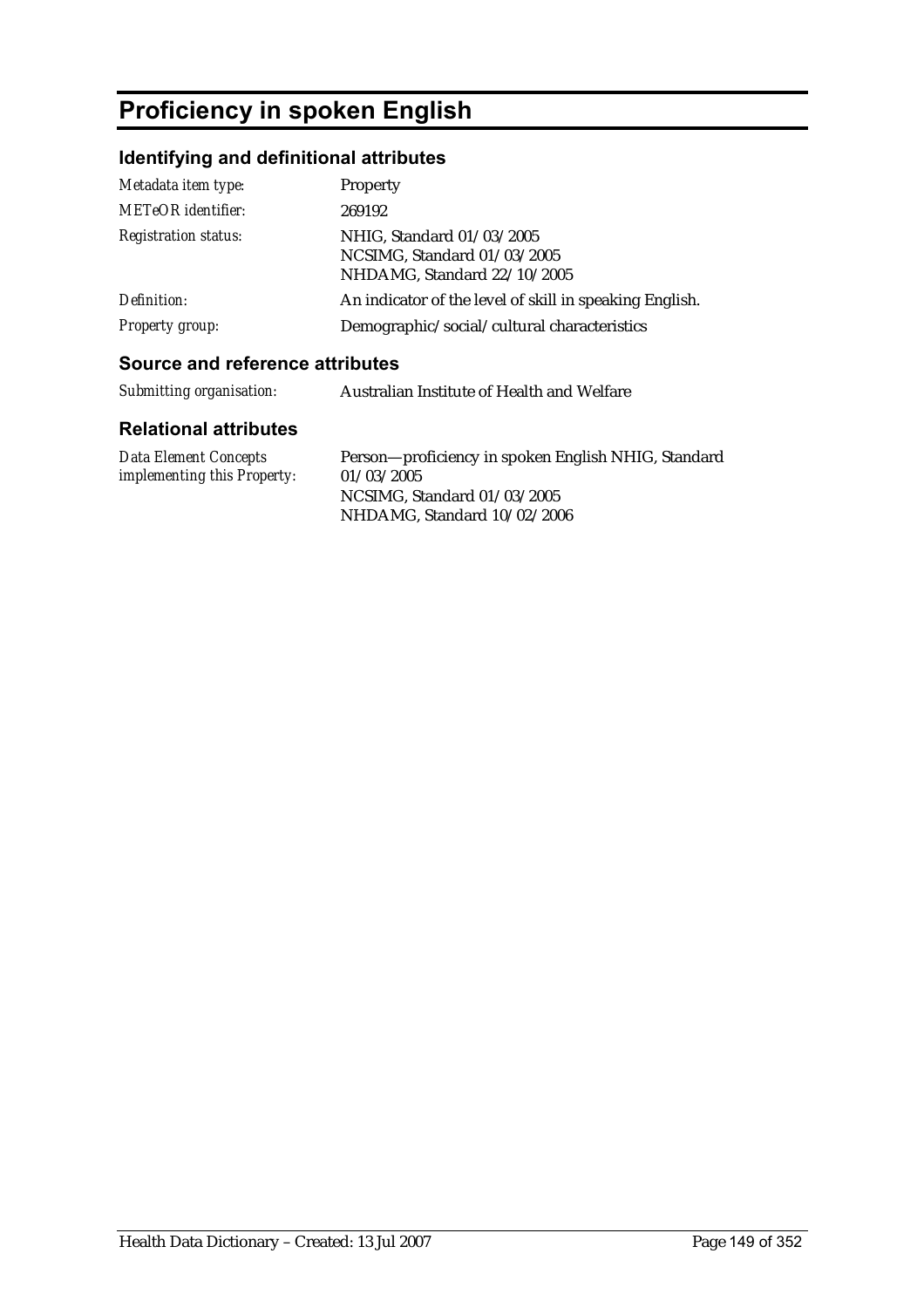## **Progesterone receptor assay results**

## **Identifying and definitional attributes**

| Metadata item type:         | Property                                     |
|-----------------------------|----------------------------------------------|
| <b>METeOR</b> identifier:   | 291334                                       |
| <b>Registration status:</b> | NHIG, Standard 13/06/2004                    |
| Definition:                 | The results of a progesterone receptor test. |
| <b>Property group:</b>      | Health and wellbeing                         |

#### **Source and reference attributes**

*Submitting organisation:* Australian Institute of Health and Welfare

#### **Relational attributes**

*Data Element Concepts implementing this Property:* Person with cancer—progesterone receptor assay results NHIG, Standard 13/06/2004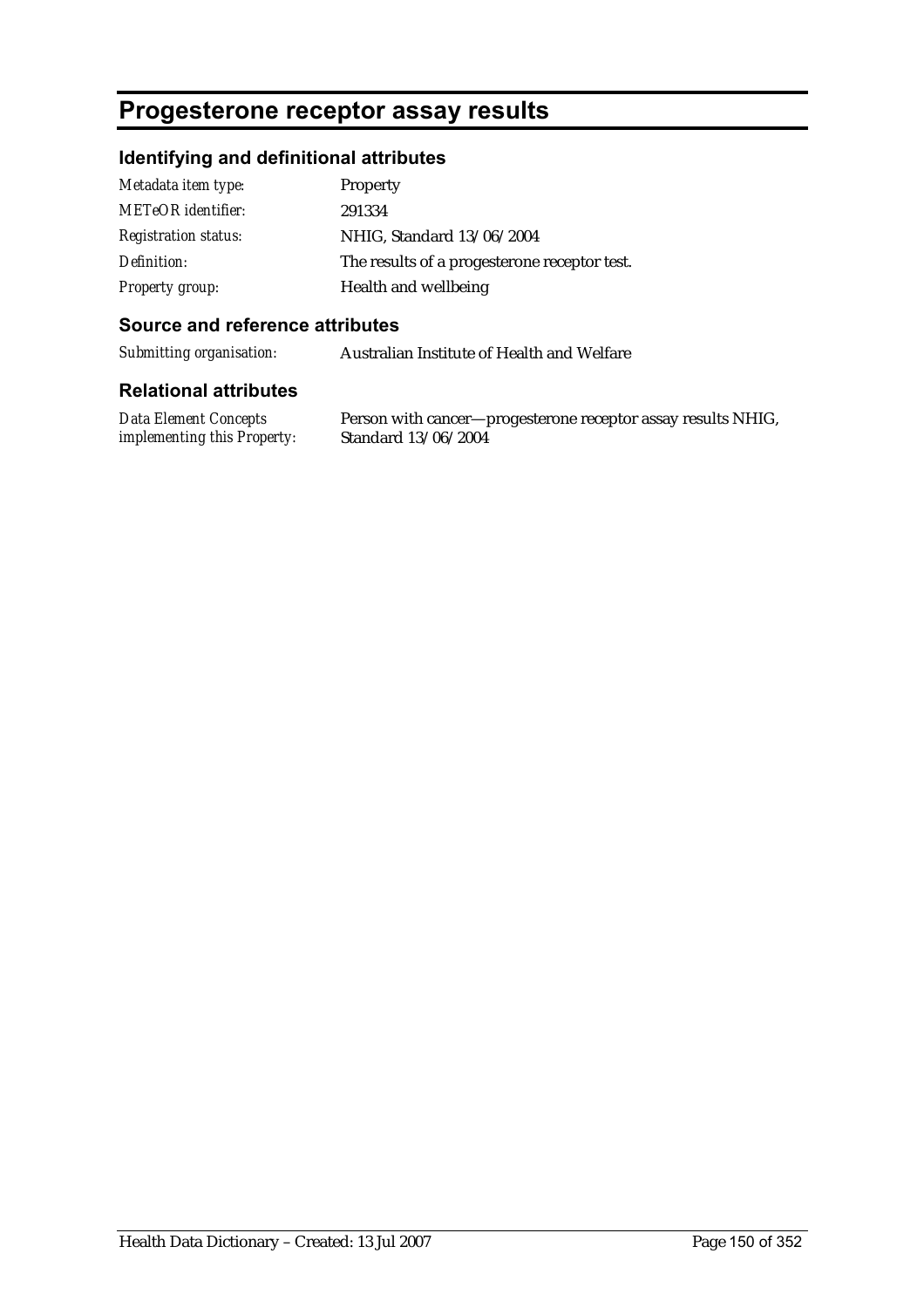# **Proteinuria status**

## **Identifying and definitional attributes**

| Metadata item type:         | <b>Property</b>                                                 |
|-----------------------------|-----------------------------------------------------------------|
| <b>METeOR</b> identifier:   | 269290                                                          |
| <b>Registration status:</b> | NHIG, Standard 01/03/2005                                       |
| Definition:                 | An indicator of the presence of excessive protein in the urine. |
| <b>Property group:</b>      | Health and wellbeing                                            |

## **Source and reference attributes**

*Submitting organisation:* Australian Institute of Health and Welfare

| Data Element Concepts              | Person-proteinuria status NHIG, Standard 01/03/2005 |
|------------------------------------|-----------------------------------------------------|
| <i>implementing this Property:</i> |                                                     |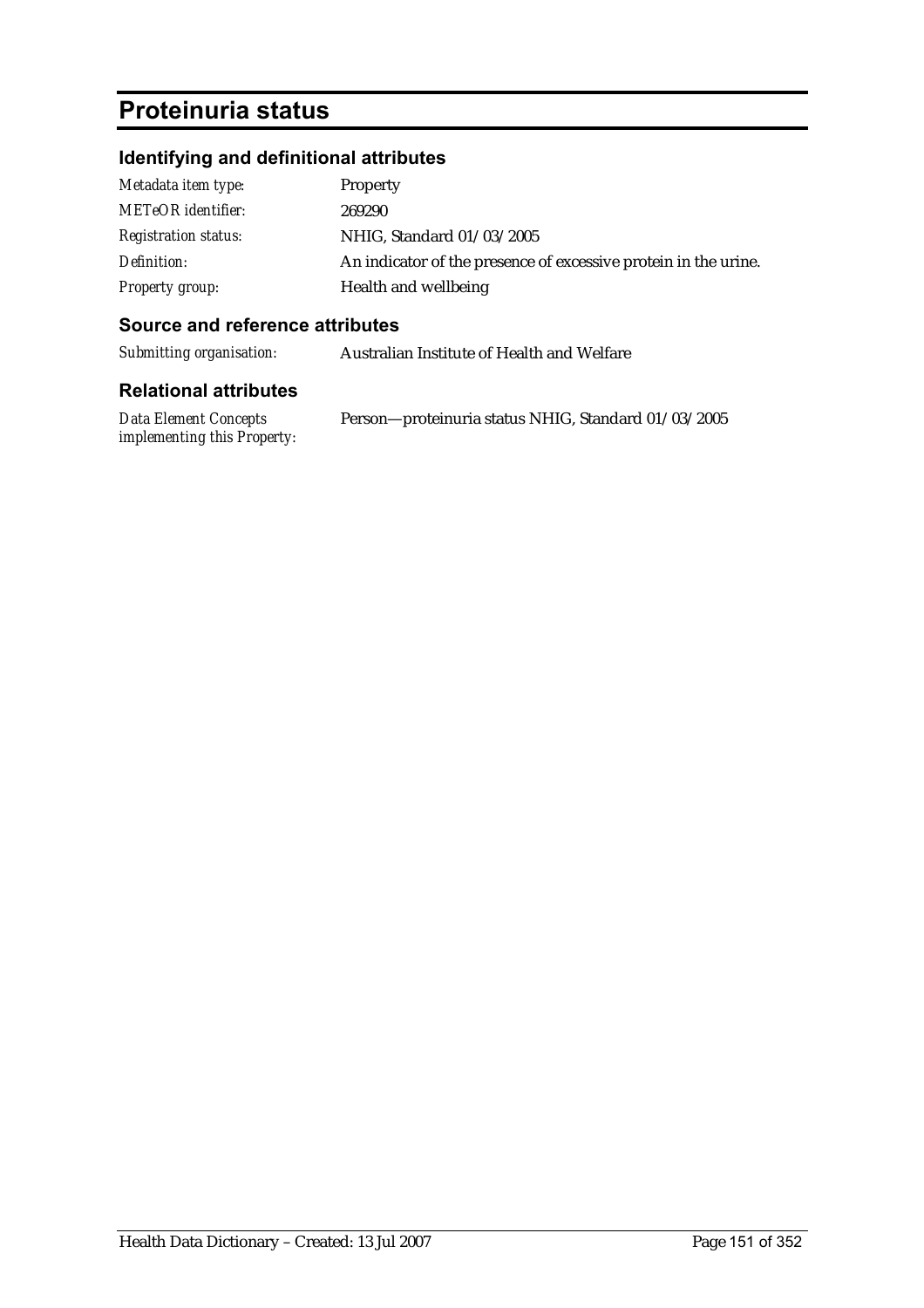# **Psychosocial support services grants for nongovernment organisations**

## **Identifying and definitional attributes**

| Metadata item type:         | Property                                                                                           |
|-----------------------------|----------------------------------------------------------------------------------------------------|
| <b>METeOR</b> identifier:   | 288670                                                                                             |
| <i>Registration status:</i> | NHIG, Standard 08/12/2004                                                                          |
| Definition:                 | Grants made to non-government organisations for the provision of<br>psychosocial support services. |
| Property group:             | <b>Funding characteristics</b>                                                                     |
|                             |                                                                                                    |

## **Source and reference attributes**

| Submitting organisation: | Australian Institute of Health and Welfare |
|--------------------------|--------------------------------------------|
|                          |                                            |

| Data Element Concepts              | Specialised mental health service organisation—psychosocial    |
|------------------------------------|----------------------------------------------------------------|
| <i>implementing this Property:</i> | support services grants for non-government organisations NHIG, |
|                                    | Standard 08/12/2004                                            |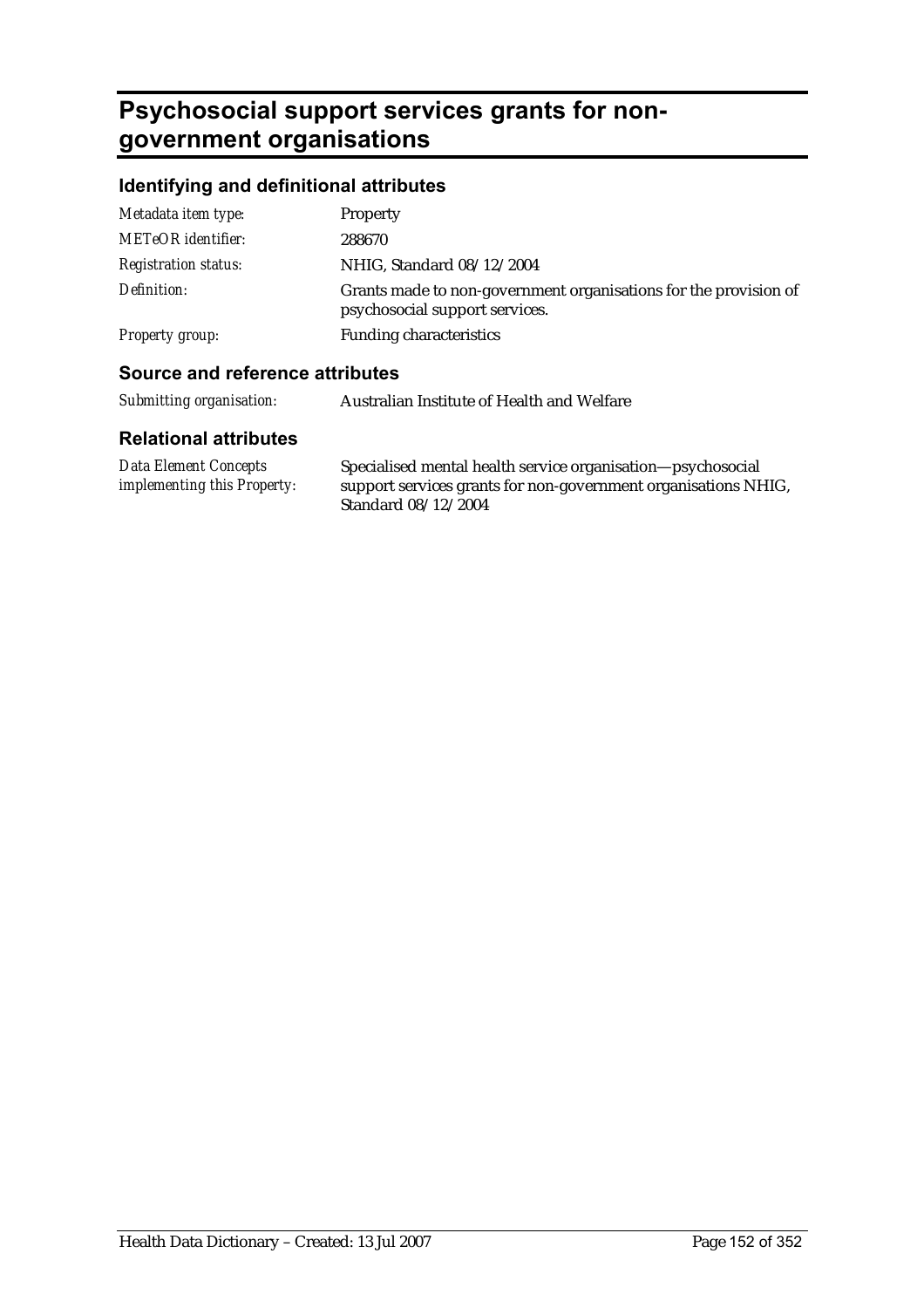# **Quality accreditation/certification standard indicator**

## **Identifying and definitional attributes**

| Metadata item type:         | Property                                                                                                           |
|-----------------------------|--------------------------------------------------------------------------------------------------------------------|
| <b>METeOR</b> identifier:   | 269293                                                                                                             |
| <b>Registration status:</b> | NHIG, Standard 01/03/2005                                                                                          |
| Definition:                 | An indicator of whether a service provider is accredited or<br>compliant with relevant industry quality standards. |
| <b>Property group:</b>      | Organisational characteristics                                                                                     |

#### **Source and reference attributes**

| Submitting organisation:     | Australian Institute of Health and Welfare          |
|------------------------------|-----------------------------------------------------|
| <b>Relational attributes</b> |                                                     |
| Data Flement Concents        | Establishment—quality accreditation/certification s |

*Data Element Concepts implementing this Property:* Establishment—quality accreditation/certification standard indicator NHIG, Standard 01/03/2005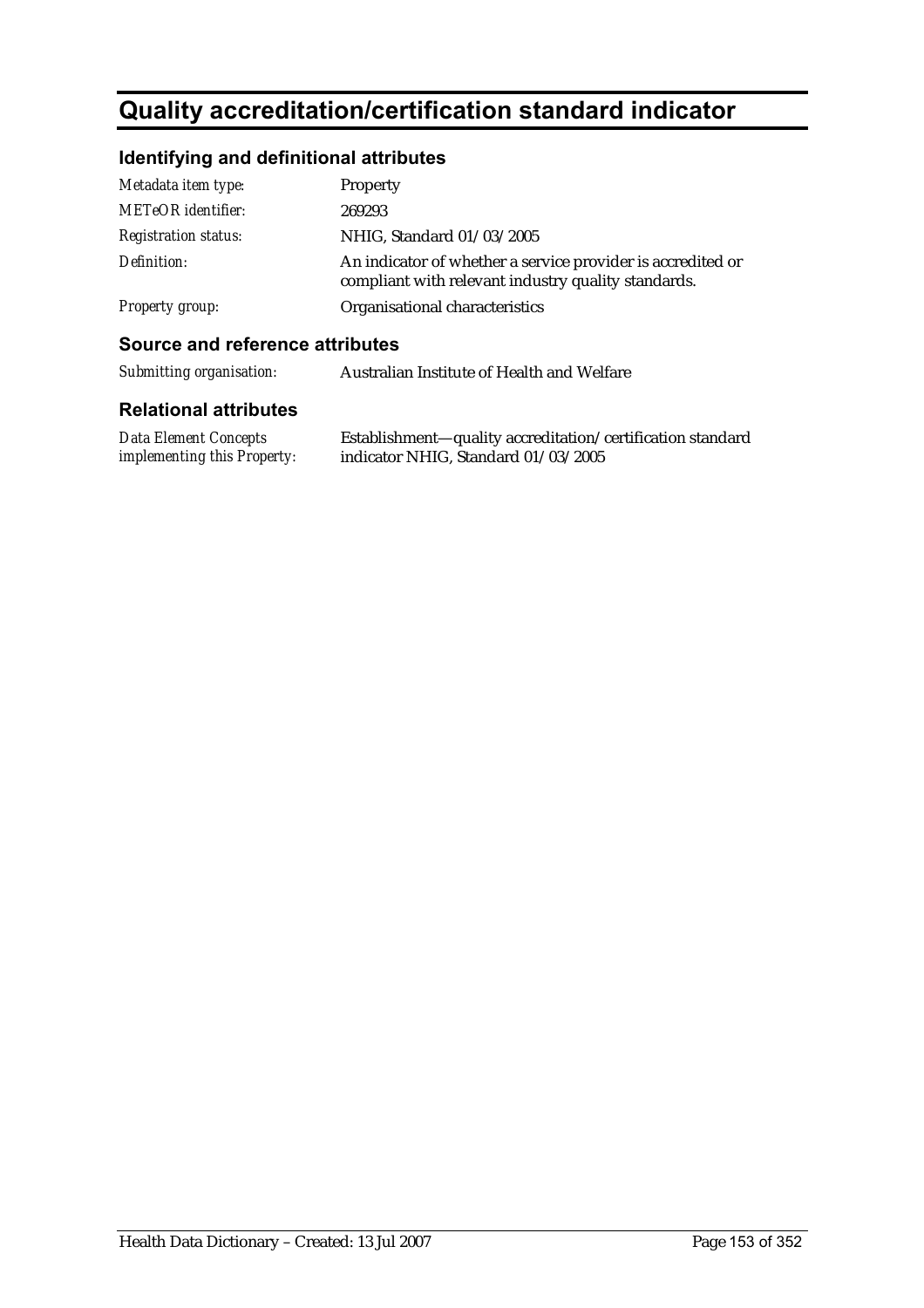## **Radiation dose received**

## **Identifying and definitional attributes**

| Metadata item type:         | Property                          |
|-----------------------------|-----------------------------------|
| <b>METeOR</b> identifier:   | 291463                            |
| <b>Registration status:</b> | NHIG, Standard 13/06/2004         |
| Definition:                 | The amount of radiation received. |
| <b>Property group:</b>      | Service provision event           |

## **Source and reference attributes**

*Submitting organisation:* Australian Institute of Health and Welfare

#### **Relational attributes**

*Data Element Concepts implementing this Property:* Cancer treatment—radiation dose received NHIG, Standard 13/06/2004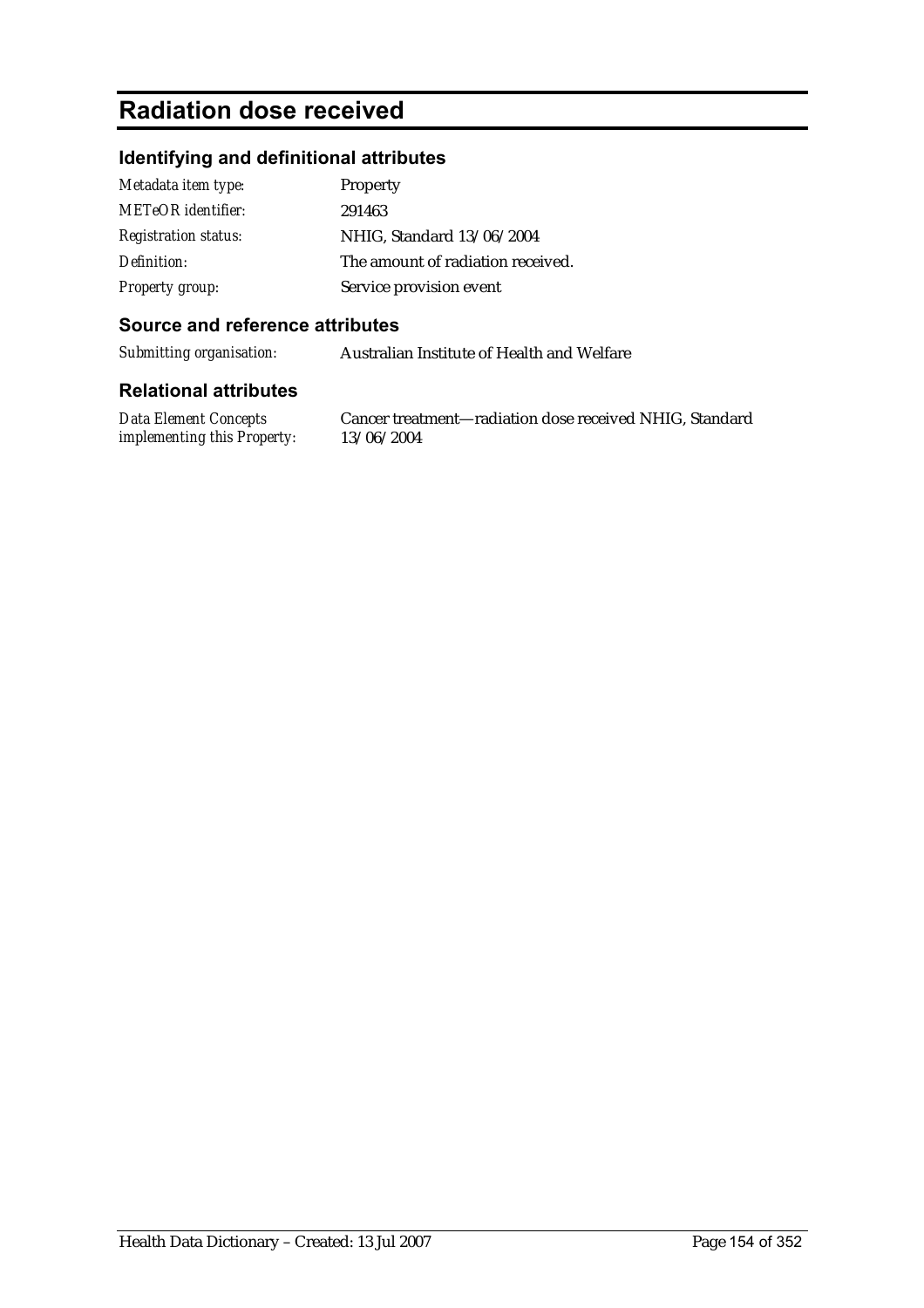# **Radiotherapy treatment type**

## **Identifying and definitional attributes**

| Metadata item type:         | Property                                          |
|-----------------------------|---------------------------------------------------|
| <b>METeOR</b> identifier:   | 291343                                            |
| <b>Registration status:</b> | NHIG, Standard 13/06/2004                         |
| Definition:                 | The type of radiation therapy used for treatment. |
| <b>Property group:</b>      | Service provision event                           |

## **Source and reference attributes**

*Submitting organisation:* Australian Institute of Health and Welfare

#### **Relational attributes**

*Data Element Concepts implementing this Property:* Cancer treatment—radiotherapy treatment type NHIG, Standard 13/06/2004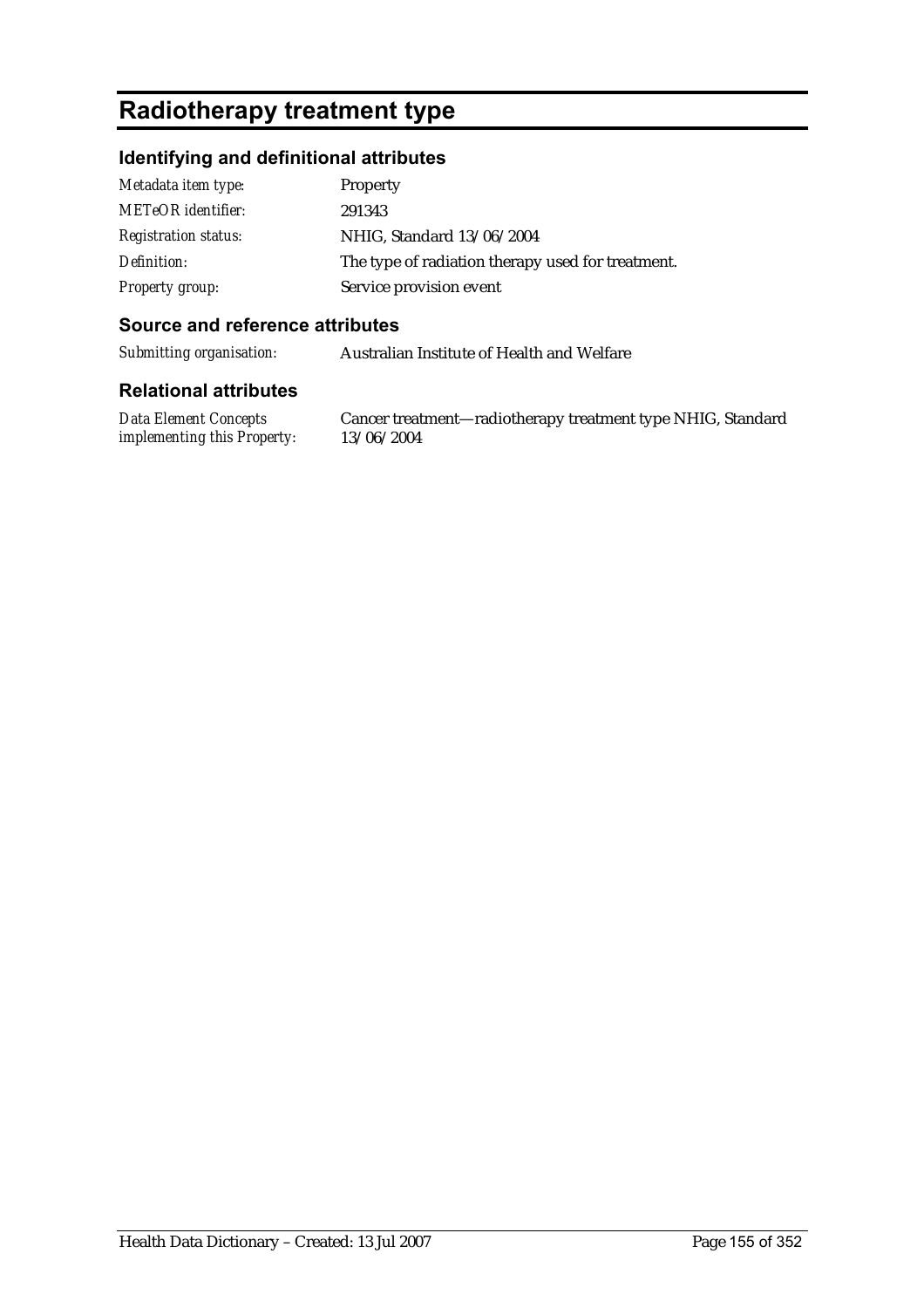# **Reason for readmission following acute coronary syndrome episode**

## **Identifying and definitional attributes**

| Metadata item type:         | Property                                                                                                                   |
|-----------------------------|----------------------------------------------------------------------------------------------------------------------------|
| <b>METeOR</b> identifier:   | 285161                                                                                                                     |
| <b>Registration status:</b> | NHIG, Standard 04/06/2004                                                                                                  |
| Definition:                 | Identifies the main reason for the readmission, following a<br>previous discharge from an acute coronary syndrome episode. |
| Property group:             | Request for/entry into service event                                                                                       |

## **Source and reference attributes**

| Submitting organisation:<br>Australian Institute of Health and Welfare |  |
|------------------------------------------------------------------------|--|
|------------------------------------------------------------------------|--|

| <b>Data Element Concepts</b> | Person-reason for readmission following acute coronary |
|------------------------------|--------------------------------------------------------|
| implementing this Property:  | syndrome episode NHIG, Standard 04/06/2004             |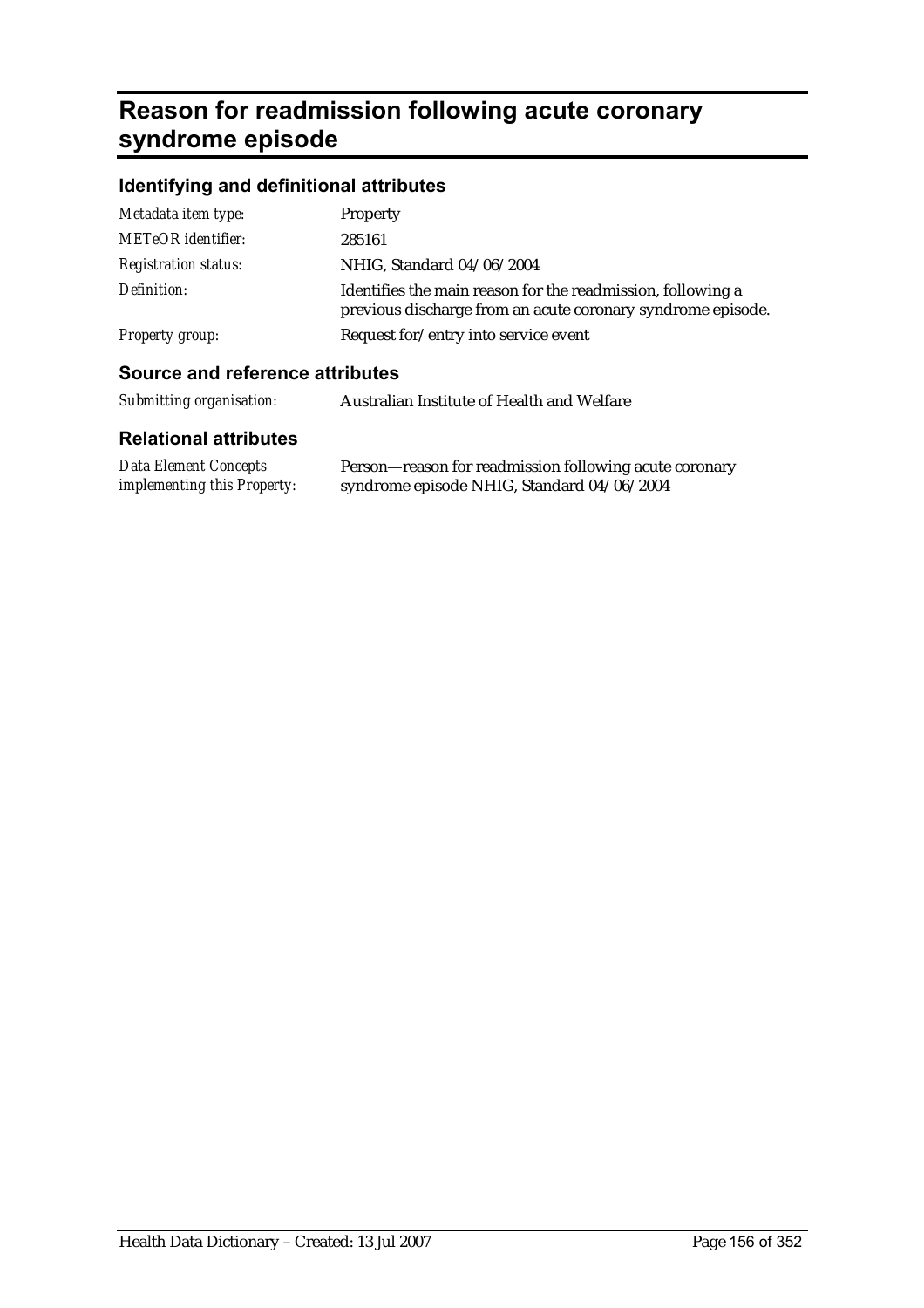# **Reason for removal from a waiting list**

## **Identifying and definitional attributes**

| Metadata item type:         | Property                                                |
|-----------------------------|---------------------------------------------------------|
| METeOR identifier:          | 269071                                                  |
| <b>Registration status:</b> | NHIG, Standard 01/03/2005                               |
| Definition:                 | The reason for removal of an entry from a waiting list. |
| Property group:             | Request for/entry into service event                    |

## **Source and reference attributes**

*Submitting organisation:* Australian Institute of Health and Welfare

| Data Element Concepts              | Elective surgery waiting list episode—reason for removal from a |
|------------------------------------|-----------------------------------------------------------------|
| <i>implementing this Property:</i> | waiting list NHIG, Standard 01/03/2005                          |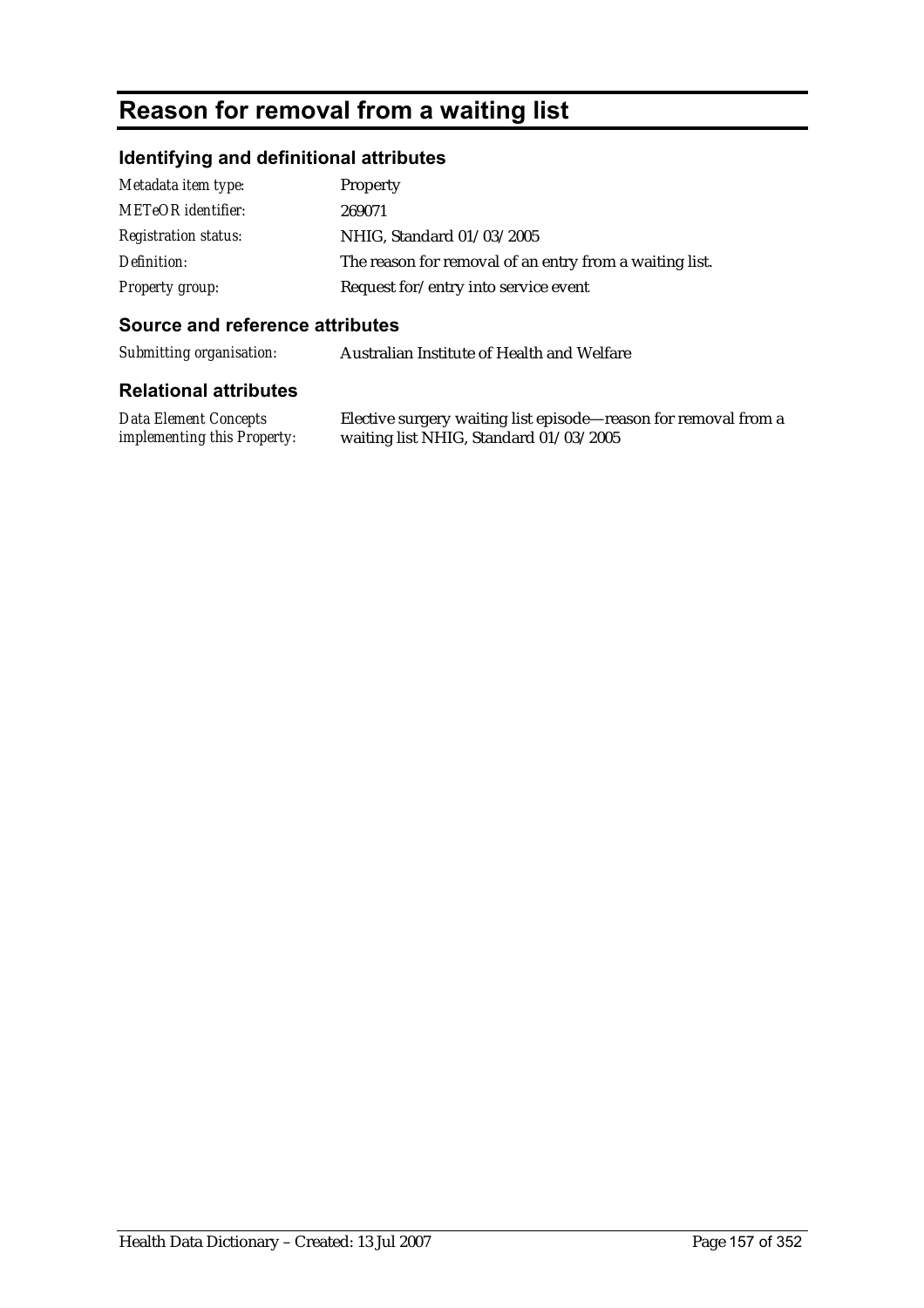# **Recreation services grants to non-government organisations**

## **Identifying and definitional attributes**

| Metadata item type:         | Property                                                                                 |
|-----------------------------|------------------------------------------------------------------------------------------|
| <b>METeOR</b> identifier:   | 288692                                                                                   |
| <b>Registration status:</b> | NHIG, Standard 08/12/2004                                                                |
| Definition:                 | Grants made to non-government organisations for the provision of<br>recreation services. |
| Property group:             | <b>Funding characteristics</b>                                                           |
|                             |                                                                                          |

## **Source and reference attributes**

| Submitting organisation: | Australian Institute of Health and Welfare |
|--------------------------|--------------------------------------------|
|                          |                                            |

| Data Element Concepts              | Specialised mental health service organisation—recreation services |
|------------------------------------|--------------------------------------------------------------------|
| <i>implementing this Property:</i> | grants to non-government organisations NHIG, Standard              |
|                                    | 08/12/2004                                                         |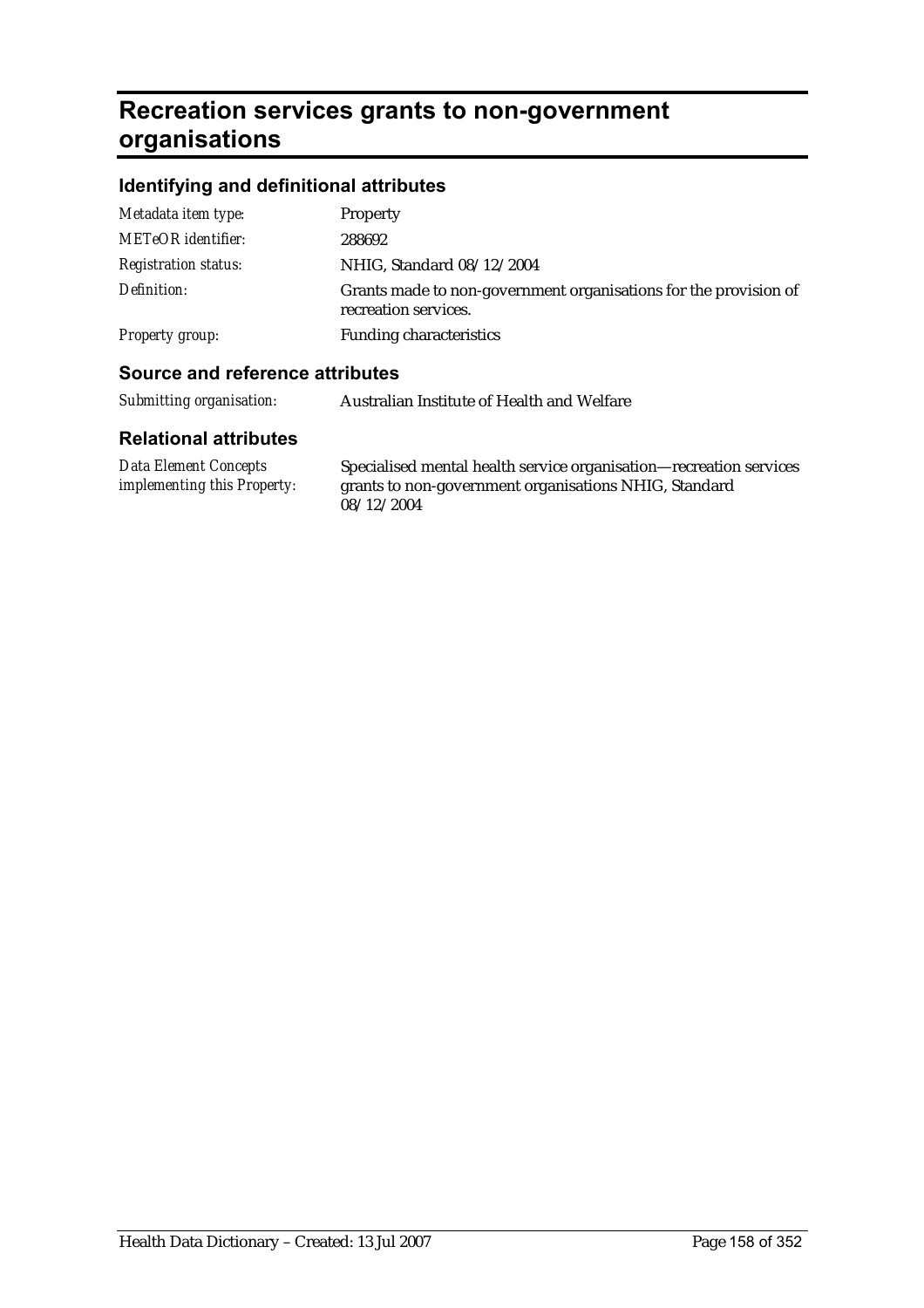# **Recurrent expenditure**

## **Identifying and definitional attributes**

| Metadata item type:         | <b>Property</b>                                                                     |
|-----------------------------|-------------------------------------------------------------------------------------|
| <b>METeOR</b> identifier:   | 269132                                                                              |
| <b>Registration status:</b> | NHIG, Standard 13/05/2005<br>NHDAMG, Standard 01/03/2005                            |
| Definition:                 | Expenditure which does not result in the acquisition or<br>enhancement of an asset. |
| <b>Property group:</b>      | <b>Financial characteristics</b>                                                    |

### **Collection and usage attributes**

| <i>Guide for use:</i> | National Housing Assistance Data Dictionary specific:                                                                                                                                                                                                                                                                     |
|-----------------------|---------------------------------------------------------------------------------------------------------------------------------------------------------------------------------------------------------------------------------------------------------------------------------------------------------------------------|
|                       | Recurrent expenditure on goods and services is expenditure, which<br>does not result in the creation or acquisition of fixed assets (new or<br>second-hand). It consists mainly of expenditure on wages, salaries<br>and supplements, purchases of goods and services and<br>consumption of fixed capital (depreciation). |
|                       | When fees charged for goods and services are offset against<br>recurrent expenditure, the result equates to final consumption<br>expenditure in the Australian Bureau of Statistics' national accounts<br>framework.                                                                                                      |
|                       | Includes:                                                                                                                                                                                                                                                                                                                 |

- Operating expenses
- Tenancy manager revenue and expense components.

#### **Source and reference attributes**

| Submitting organisation:     | Australian Institute of Health and Welfare                                              |
|------------------------------|-----------------------------------------------------------------------------------------|
| Reference documents:         | Australian Bureau of Statistics: Government Finance Statistics 1998,<br>Cat. No. 5514.0 |
| <b>Relational attributes</b> |                                                                                         |

| <b>Data Element Concepts</b><br>implementing this Property: | Establishment—recurrent expenditure NHIG, Standard<br>08/12/2004                                          |
|-------------------------------------------------------------|-----------------------------------------------------------------------------------------------------------|
|                                                             | Establishment—recurrent expenditure (administrative expenses)<br>NHIG, Standard 01/03/2005                |
|                                                             | Establishment-recurrent expenditure (Department of Veterans'<br>Affairs funded) NHIG, Standard 08/12/2004 |
|                                                             | Establishment—recurrent expenditure (depreciation) NHIG,<br>Standard 01/03/2005                           |
|                                                             | Establishment—recurrent expenditure (domestic services) NHIG,<br>Standard 01/03/2005                      |
|                                                             | Establishment-recurrent expenditure (drug supplies) NHIG,<br>Standard 01/03/2005                          |
|                                                             | Establishment—recurrent expenditure (food supplies) NHIG,<br>Standard 01/03/2005                          |
|                                                             | Establishment—recurrent expenditure (indirect health care) NHIG,<br>Standard 01/03/2005                   |
|                                                             | Establishment—recurrent expenditure (interest payments) NHIG,<br>Standard 01/03/2005                      |
|                                                             | Establishment—recurrent expenditure (medical and surgical                                                 |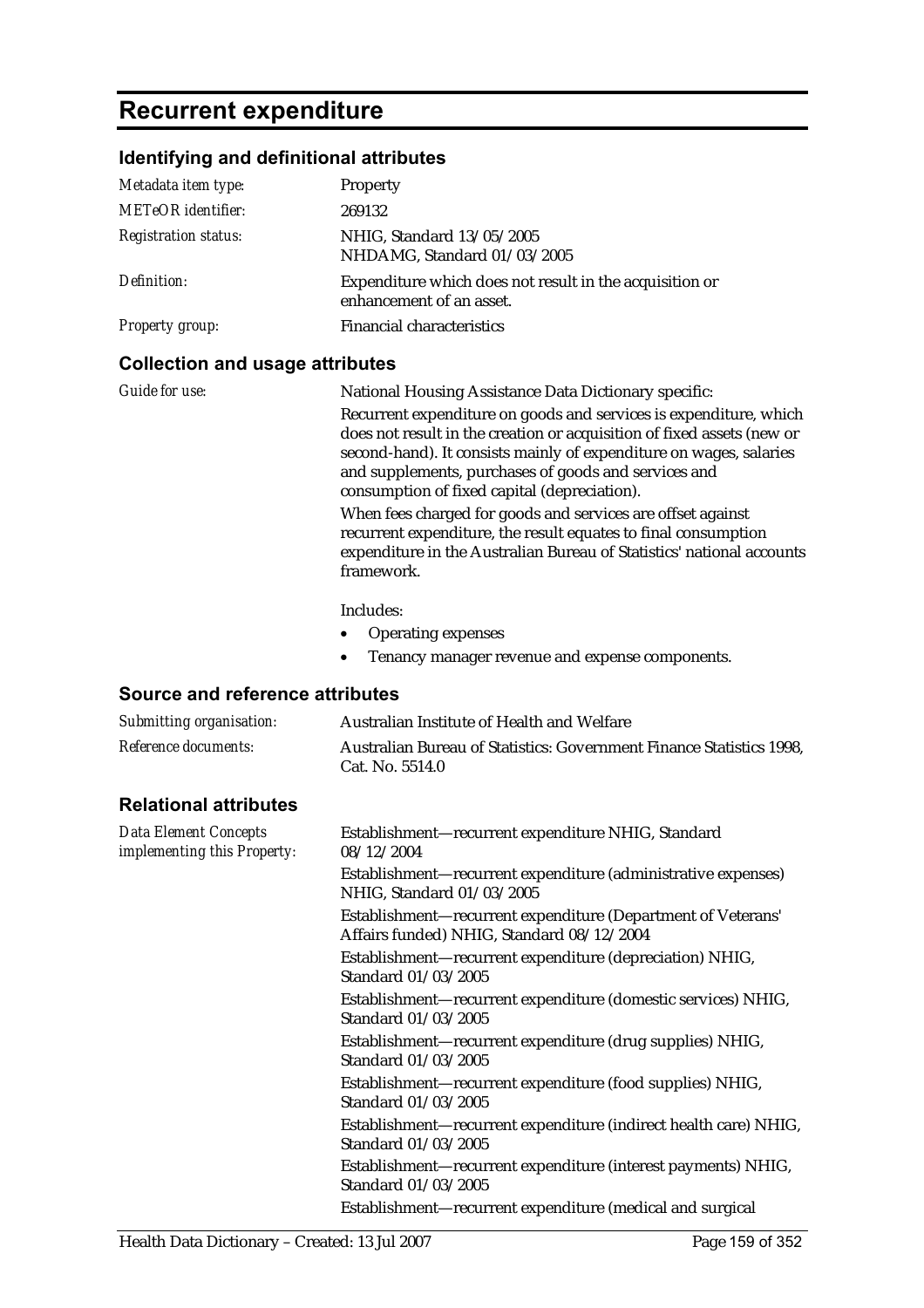supplies) NHIG, Standard 01/03/2005

Establishment—recurrent expenditure (National Mental Health Strategy payments) NHIG, Standard 08/12/2004

Establishment—recurrent expenditure (non-salary operating costs) NHIG, Standard 01/03/2005

Establishment—recurrent expenditure (other Commonwealth Government funded expenditure) NHIG, Standard 08/12/2004 Establishment—recurrent expenditure (other patient revenue

funded expenditure) NHIG, Standard 08/12/2004

Establishment—recurrent expenditure (other recurrent expenditure) NHIG, Standard 01/03/2005

Establishment—recurrent expenditure (other revenue funded expenditure) NHIG, Standard 08/12/2004

Establishment—recurrent expenditure (other state or territory funded expenditure) NHIG, Standard 08/12/2004

Establishment—recurrent expenditure (patient transport cost) NHIG, Standard 01/03/2005

Establishment—recurrent expenditure (recoveries funded expenditure) NHIG, Standard 08/12/2004

Establishment—recurrent expenditure (repairs and maintenance) NHIG, Standard 01/03/2005

Establishment—recurrent expenditure (salaries and wages) NHIG, Standard 01/03/2005

Establishment—recurrent expenditure (state or territory health authority funded) NHIG, Standard 08/12/2004

Establishment—recurrent expenditure (superannuation employer contributions) NHIG, Standard 01/03/2005

Establishment—recurrent expenditure (visiting medical officer payments) NHIG, Standard 01/03/2005

Specialised mental health service organisation—recurrent expenditure (residual mental health) NHIG, Standard 08/12/2004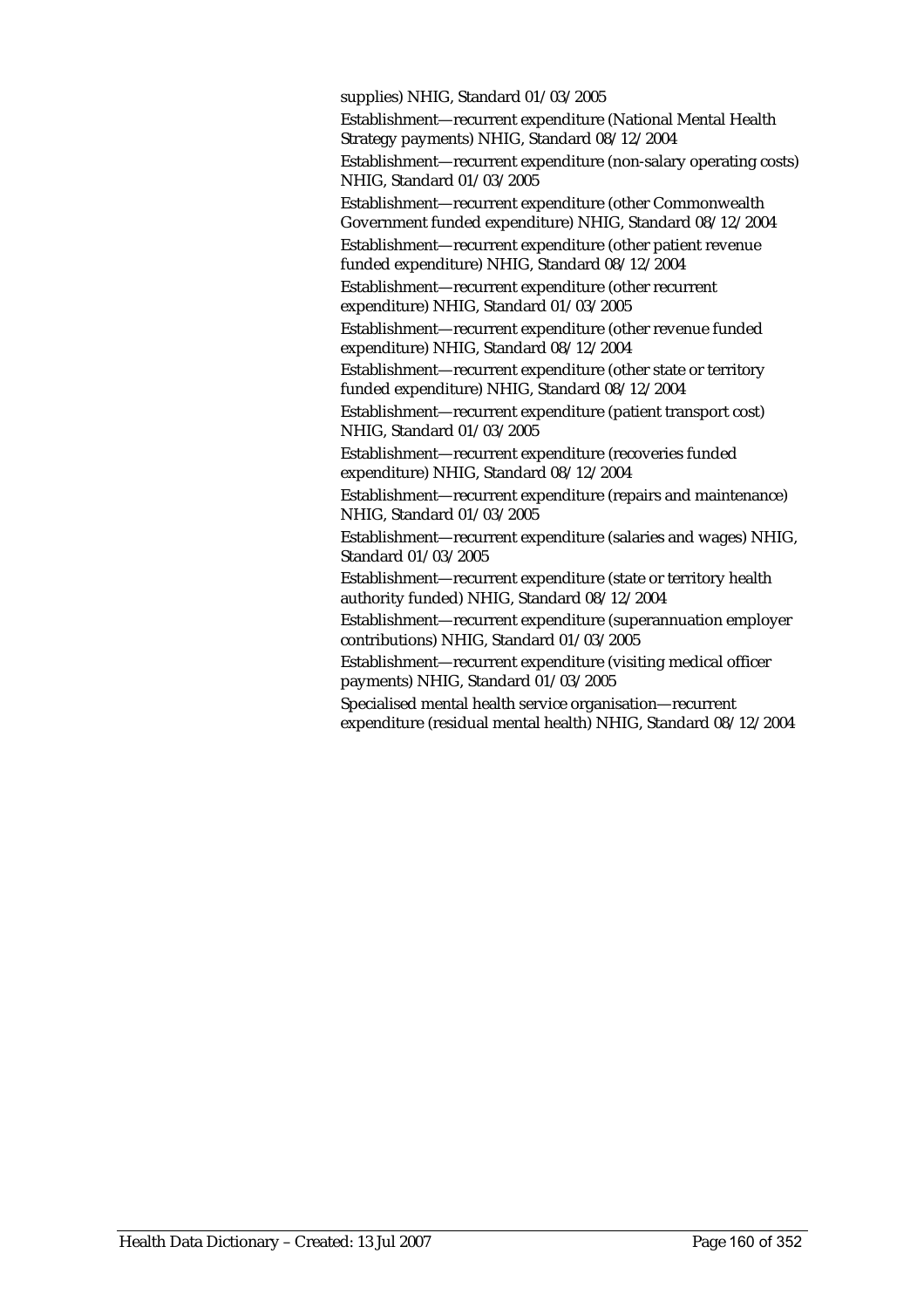# **Referral destination**

## **Identifying and definitional attributes**

| Metadata item type:         | Property                                          |
|-----------------------------|---------------------------------------------------|
| <b>METeOR</b> identifier:   | 269147                                            |
| <b>Registration status:</b> | NHIG, Standard 01/03/2005                         |
| Definition:                 | The service provider to which a referral is made. |
| <b>Property group:</b>      | Referral event                                    |

## **Source and reference attributes**

| Submitting organisation: | Australian Institute of Health and Welfare |
|--------------------------|--------------------------------------------|
|                          |                                            |

| <b>Data Element Concepts</b> | Episode of admitted patient care—referral destination NHIG,                                          |
|------------------------------|------------------------------------------------------------------------------------------------------|
| implementing this Property:  | Standard 01/03/2005                                                                                  |
|                              | Episode of residential care—referral destination (mental health<br>care) NHIG, Standard $01/03/2005$ |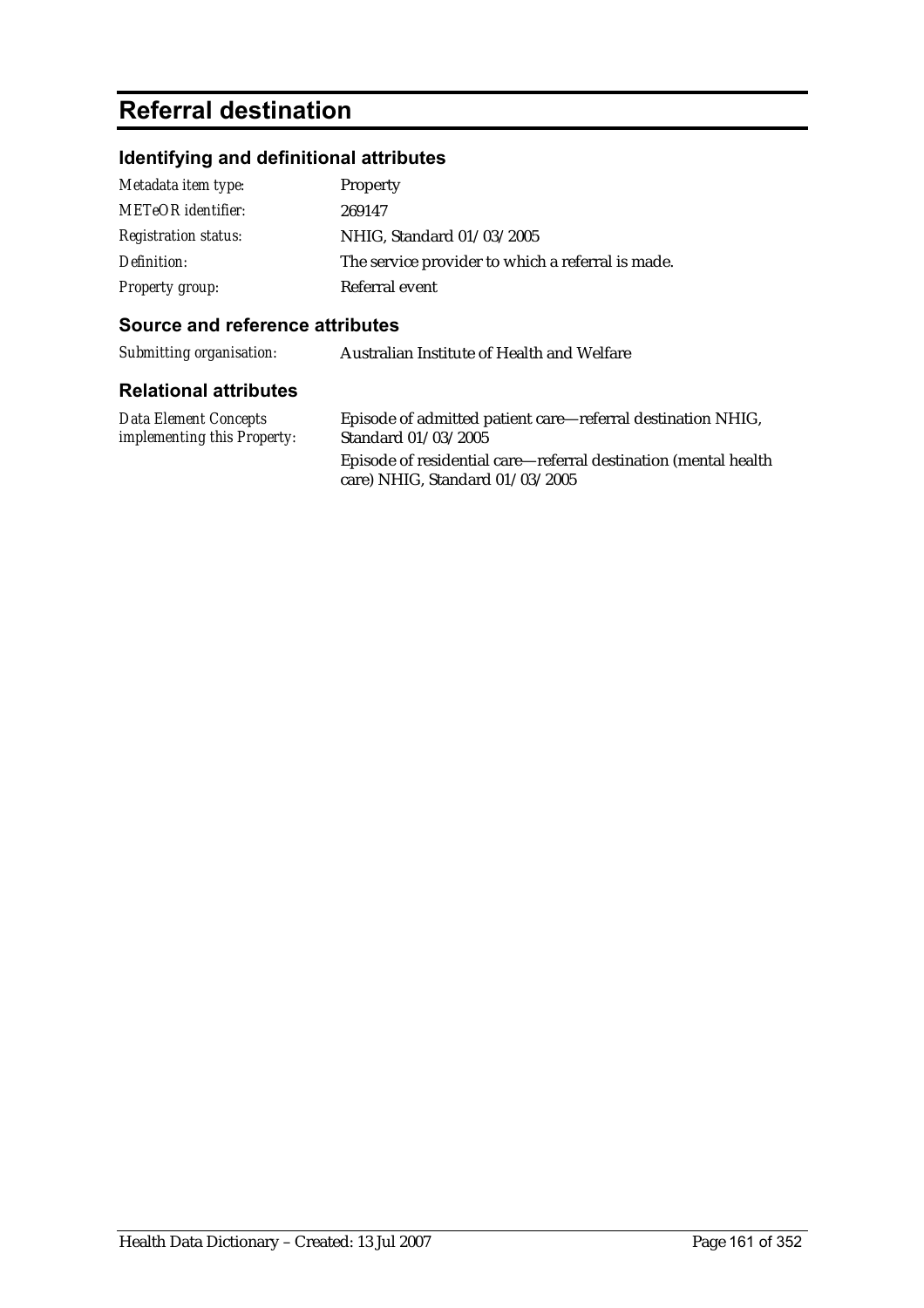## **Referral source**

## **Identifying and definitional attributes**

| Metadata item type:         | <b>Property</b>                                                                 |
|-----------------------------|---------------------------------------------------------------------------------|
| <b>METeOR</b> identifier:   | 269061                                                                          |
| <b>Registration status:</b> | NHIG, Standard 01/03/2005                                                       |
| Definition:                 | A person or organisation from which a person or group of people is<br>referred. |
| Property group:             | Referral event                                                                  |

#### **Source and reference attributes**

| Submitting organisation: | Australian Institute of Health and Welfare |
|--------------------------|--------------------------------------------|
|--------------------------|--------------------------------------------|

#### **Relational attributes**

| Data Element Concepts              | Episode of admitted patient care—referral source NHIG, Standard |
|------------------------------------|-----------------------------------------------------------------|
| <i>implementing this Property:</i> | 01/03/2005                                                      |

Episode of treatment for alcohol and other drugs—referral source NHIG, Standard 01/03/2005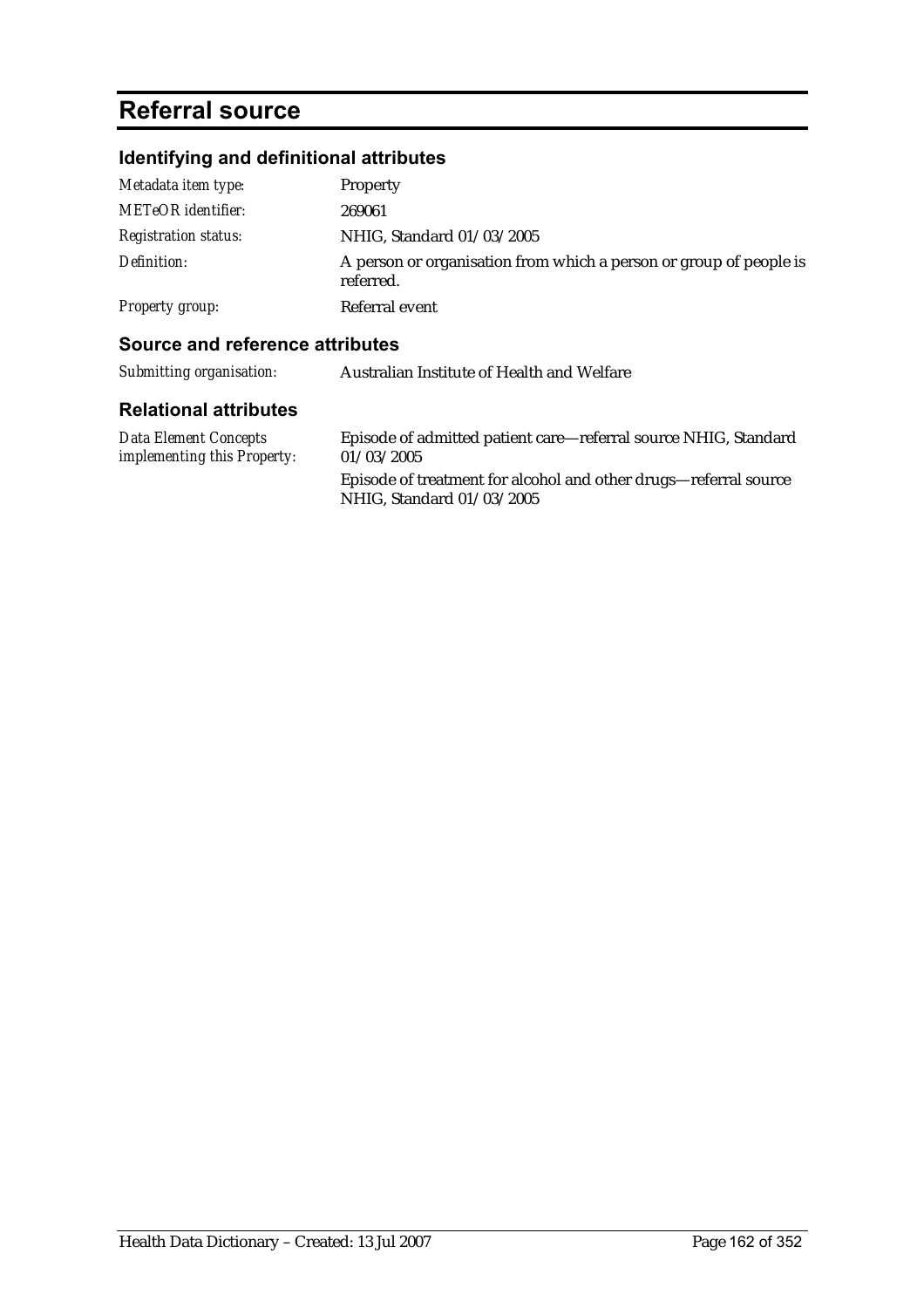# **Referral to ophthalmologist indicator**

## **Identifying and definitional attributes**

| Metadata item type:             | Property                                                               |
|---------------------------------|------------------------------------------------------------------------|
| <b>METeOR</b> identifier:       | 304006                                                                 |
| <b>Registration status:</b>     | NHIG, Standard 22/09/2005                                              |
| Definition:                     | An indicator of whether there was a referral to an<br>ophthalmologist. |
| <b>Property group:</b>          | Referral event                                                         |
| Source and reference attributes |                                                                        |
| Submitting organisation:        | National diabetes data working group                                   |
|                                 |                                                                        |

| Related metadata references:       | Supersedes Referral to ophthalmologist NHIG, Superseded<br>22/09/2005 |
|------------------------------------|-----------------------------------------------------------------------|
| Data Element Concepts              | Person—referral to ophthalmologist indicator NHIG, Standard           |
| <i>implementing this Property:</i> | 21/09/2005                                                            |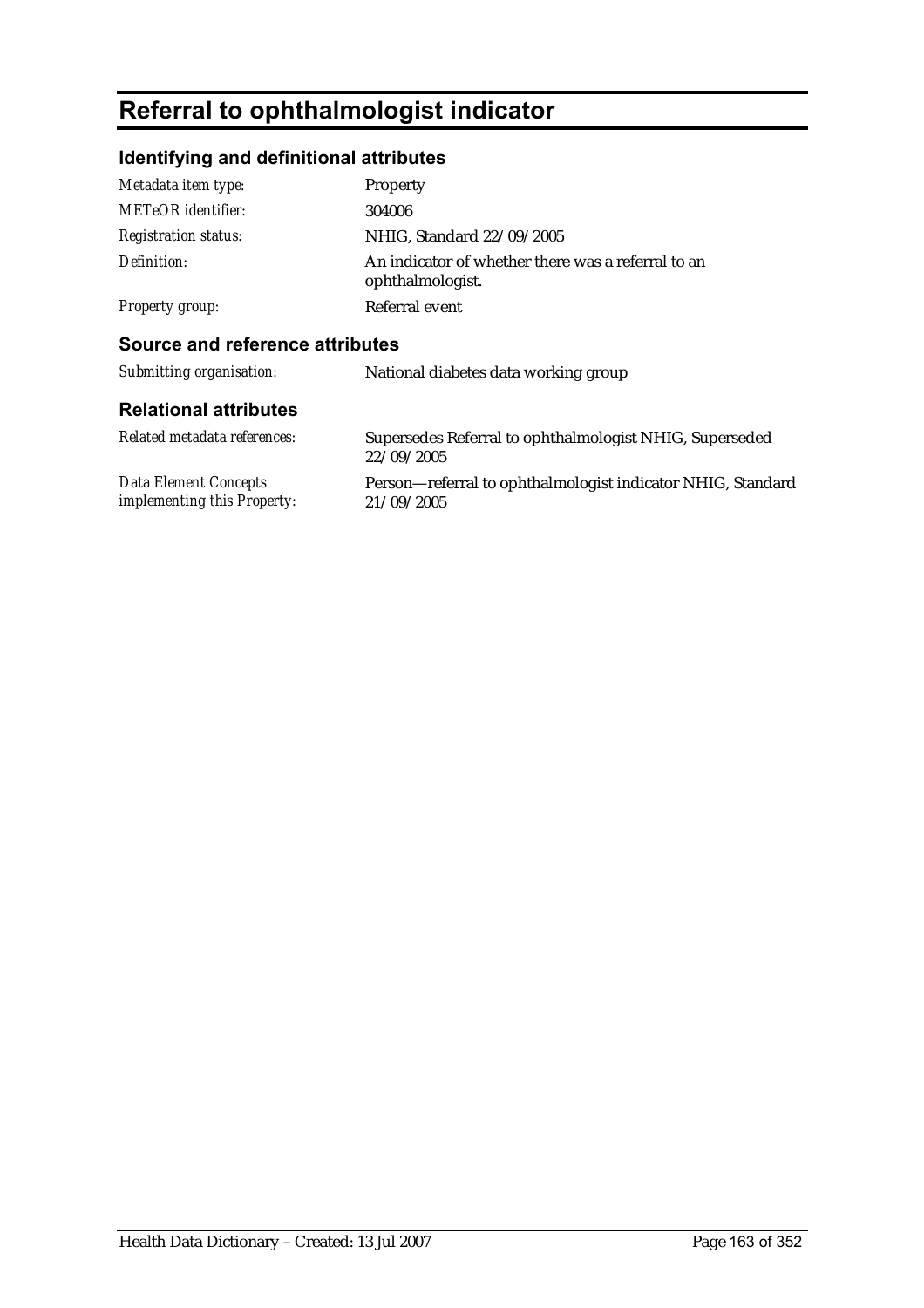# **Referral to rehabilitation service date**

## **Identifying and definitional attributes**

| Metadata item type:         | <b>Property</b>                                                   |
|-----------------------------|-------------------------------------------------------------------|
| <b>METeOR</b> identifier:   | 269357                                                            |
| <b>Registration status:</b> | NHIG, Standard 01/03/2005                                         |
| Definition:                 | The date on which a referral to a rehabilitation service is made. |
| Property group:             | Referral event                                                    |

## **Source and reference attributes**

*Submitting organisation:* Australian Institute of Health and Welfare

#### **Relational attributes**

*Data Element Concepts implementing this Property:*

Health service event—referral to rehabilitation service date NHIG, Standard 01/03/2005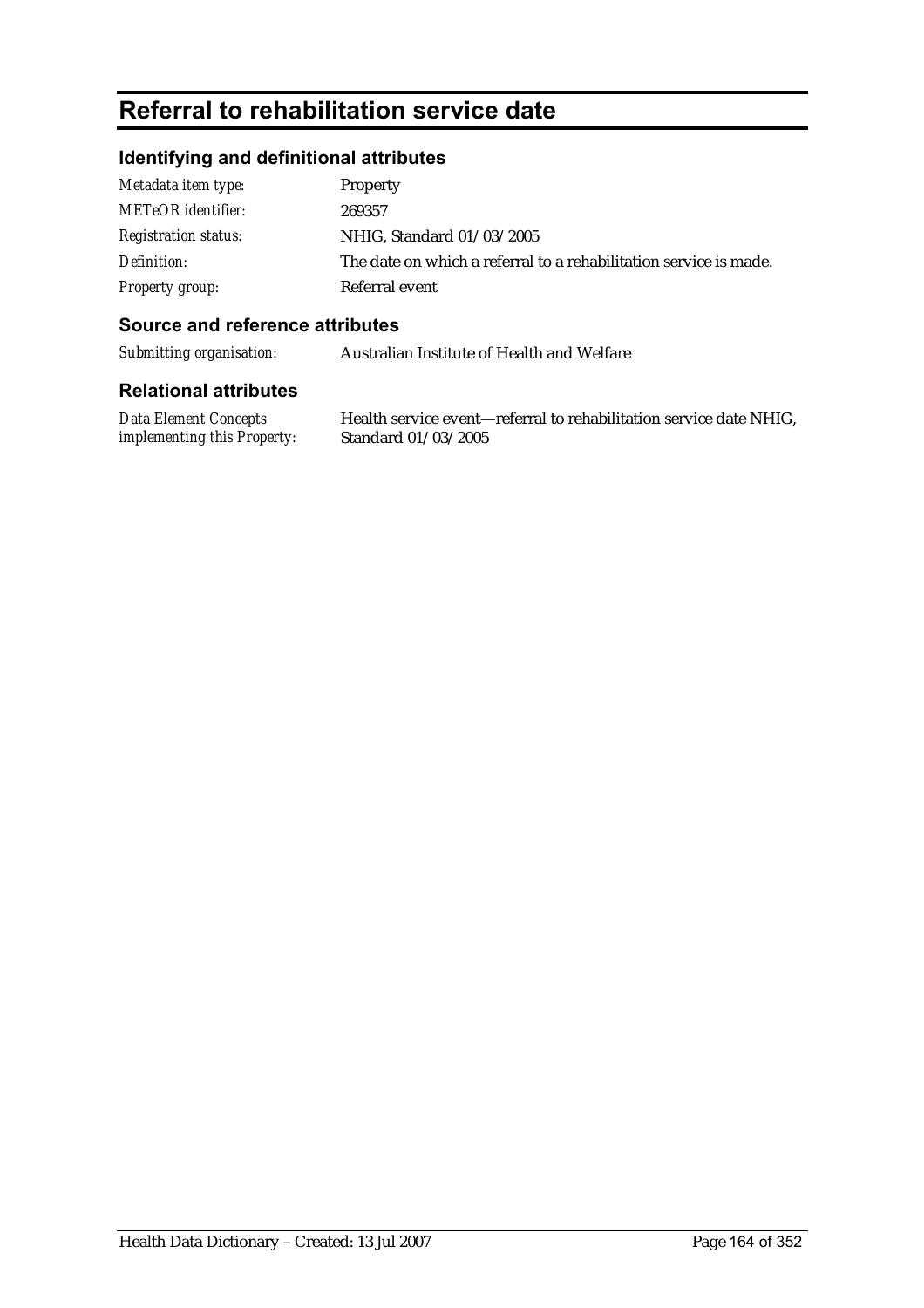# **Region identifier**

## **Identifying and definitional attributes**

| Metadata item type:         | Property                                                       |
|-----------------------------|----------------------------------------------------------------|
| <b>METeOR</b> identifier:   | 269057                                                         |
| <i>Registration status:</i> | NHIG, Standard 01/03/2005                                      |
| Definition:                 | An identifier for a defined geographic or administrative area. |
| <b>Property group:</b>      | Location characteristics                                       |

## **Source and reference attributes**

*Submitting organisation:* Australian Institute of Health and Welfare

| Data Element Concepts       | Establishment-region identifier NHIG, Standard 01/03/2005 |
|-----------------------------|-----------------------------------------------------------|
| implementing this Property: |                                                           |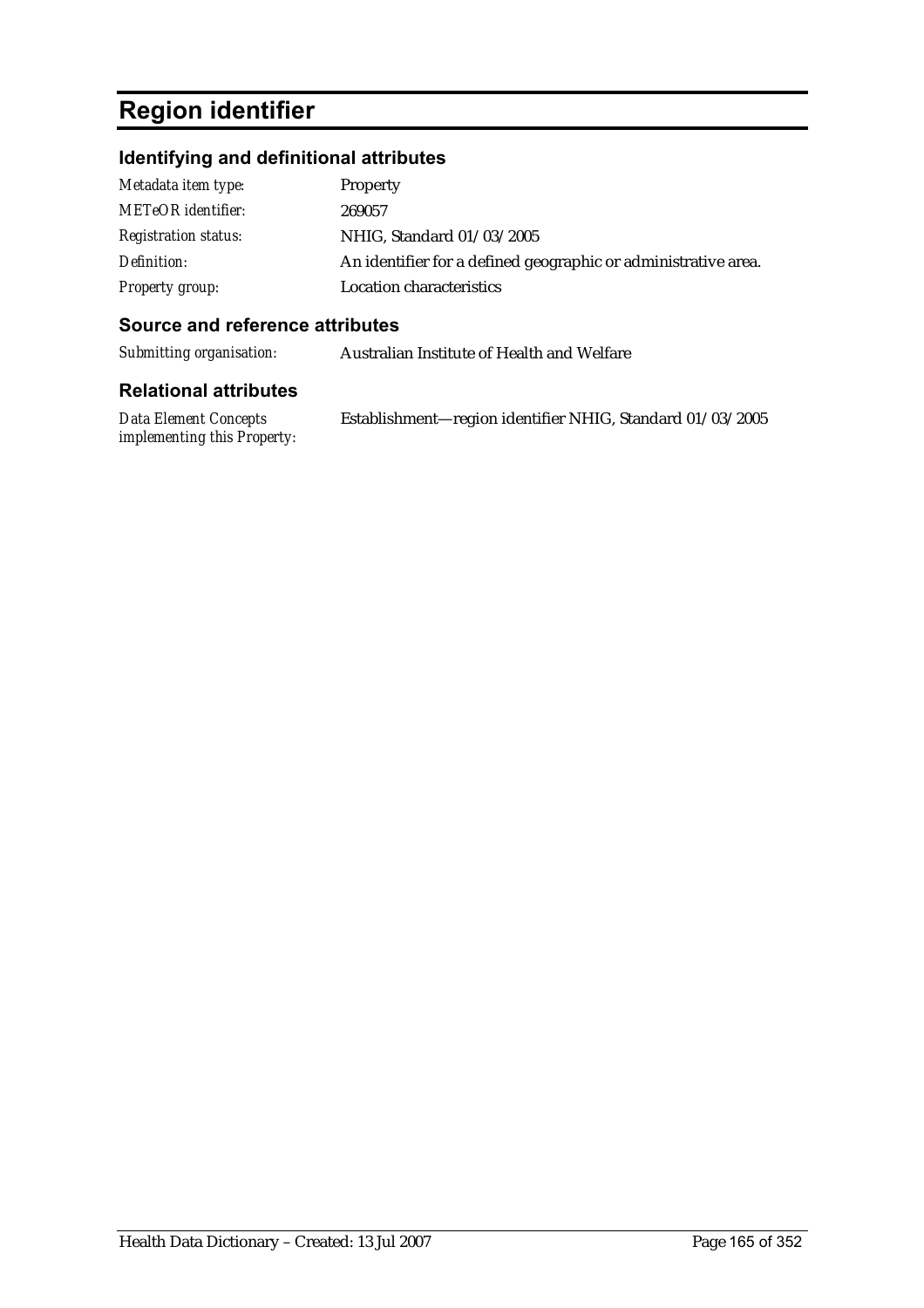# **Region of first recurrence of cancer**

## **Identifying and definitional attributes**

| Metadata item type:         | Property                                                                                                                           |
|-----------------------------|------------------------------------------------------------------------------------------------------------------------------------|
| <b>METeOR</b> identifier:   | 289045                                                                                                                             |
| <i>Registration status:</i> | NHIG, Standard 04/06/2004                                                                                                          |
| Definition:                 | The region where there is a return or reappearance of the primary<br>cancer after a disease free period intermission or remission. |
| Property group:             | Health and wellbeing                                                                                                               |

## **Source and reference attributes**

| Submitting organisation: | Australian Institute of Health and Welfare |
|--------------------------|--------------------------------------------|
|--------------------------|--------------------------------------------|

| <b>Data Element Concepts</b>       | Person with cancer—region of first recurrence of cancer NHIG, |
|------------------------------------|---------------------------------------------------------------|
| <i>implementing this Property:</i> | Standard 04/06/2004                                           |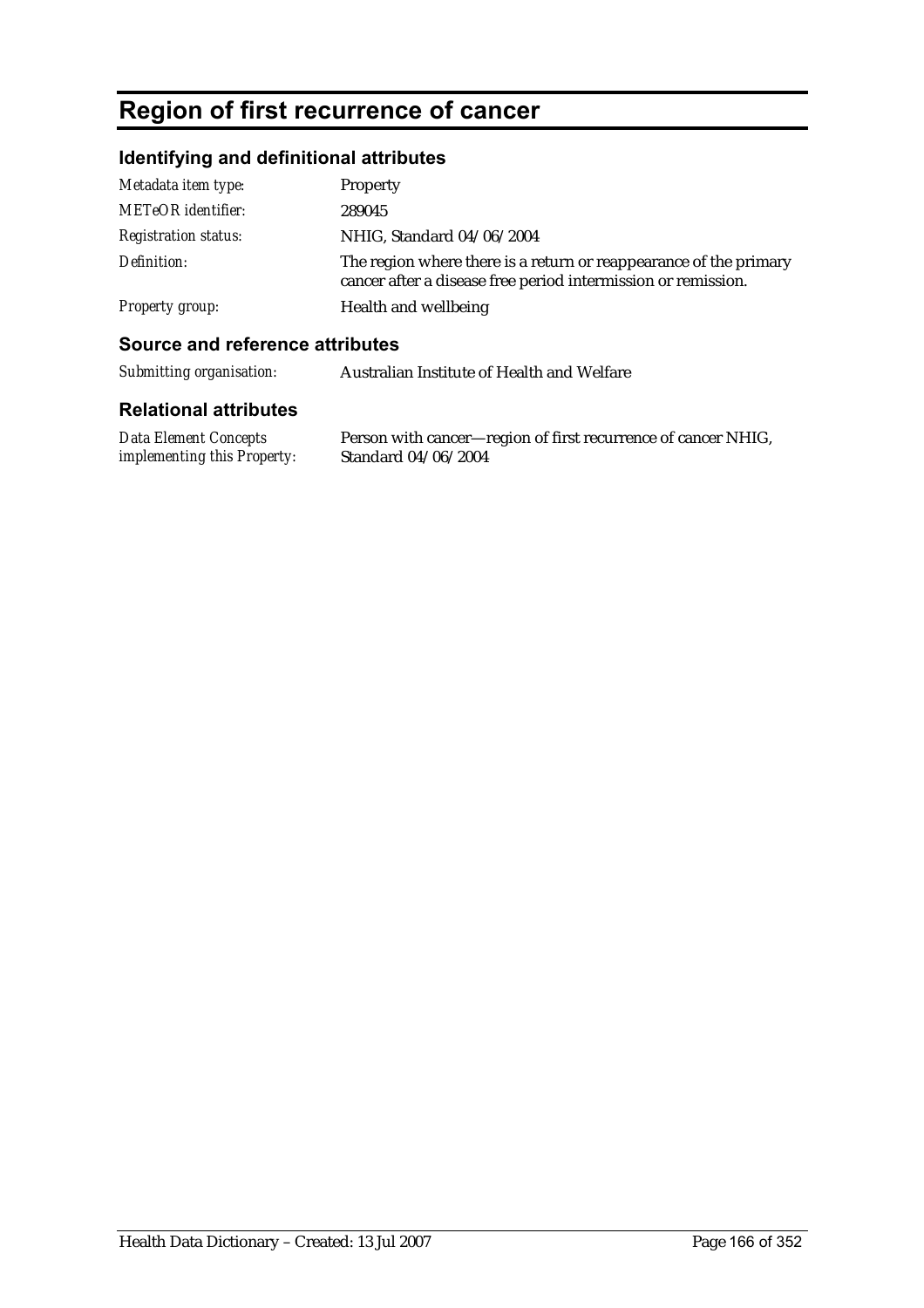# **Regional lymph node metastasis status**

## **Identifying and definitional attributes**

| Metadata item type:         | Property                                                                     |
|-----------------------------|------------------------------------------------------------------------------|
| <b>METeOR</b> identifier:   | 293233                                                                       |
| <b>Registration status:</b> | NHIG, Standard 13/06/2004                                                    |
| Definition:                 | The absence or presence and the extent of regional lymph node<br>metastasis. |
| Property group:             | Health and wellbeing                                                         |

### **Source and reference attributes**

| Submitting organisation: | Australian Institute of Health and Welfare                                                                                                                  |
|--------------------------|-------------------------------------------------------------------------------------------------------------------------------------------------------------|
| Origin:                  | Sobin LH (Editors) (1997) International Union Against Cancer<br>(UICC) TNM classification of malignant tumours, 5th edition.<br><b>Wiley-Liss, New York</b> |

| Data Element Concepts              | Person with cancer—regional lymph node metastasis status NHIG, |
|------------------------------------|----------------------------------------------------------------|
| <i>implementing this Property:</i> | Standard 13/06/2004                                            |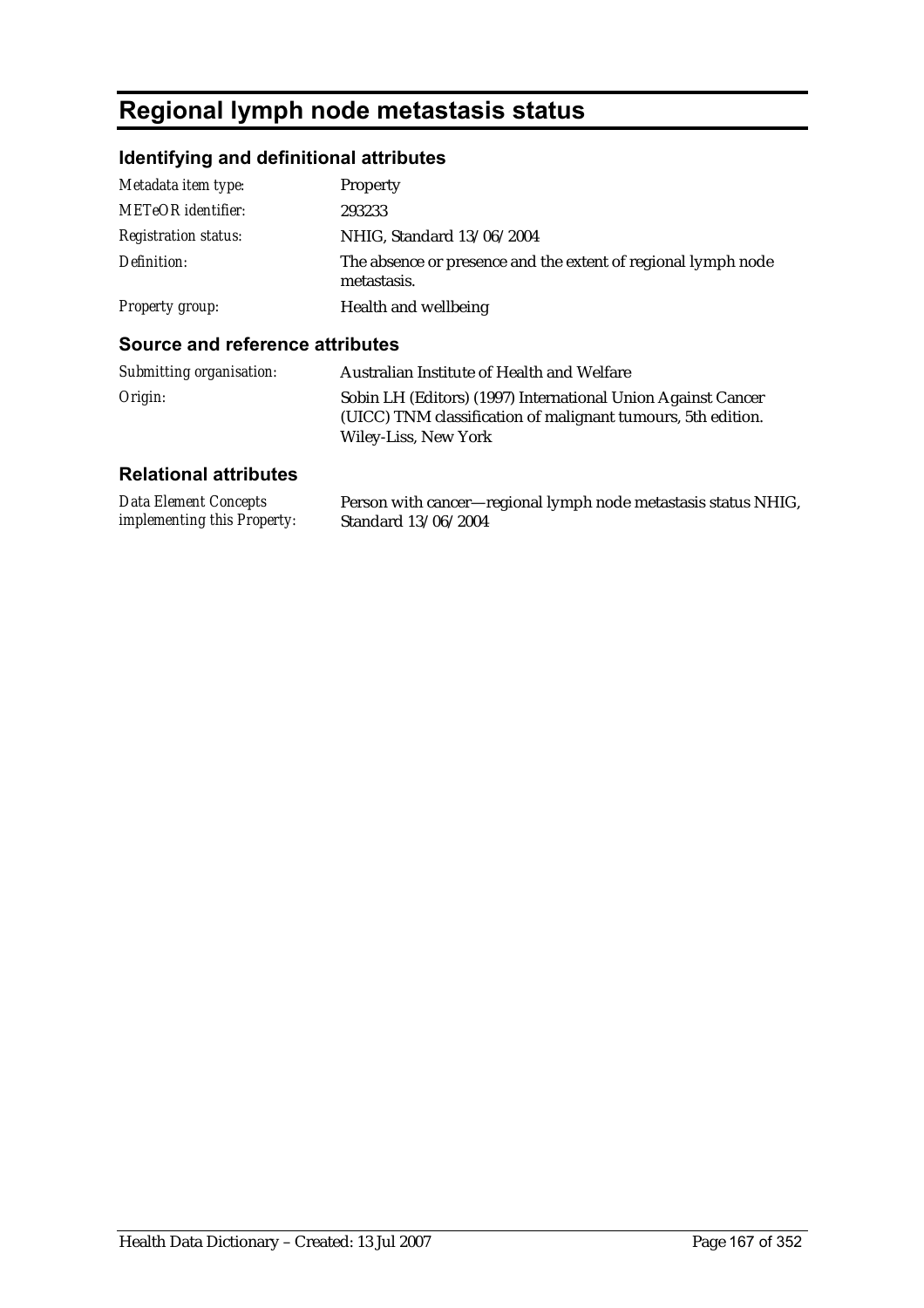# **Regular tobacco smoking indicator**

## **Identifying and definitional attributes**

| Metadata item type:         | Property                                                     |
|-----------------------------|--------------------------------------------------------------|
| <b>METeOR</b> identifier:   | 304521                                                       |
| <b>Registration status:</b> | NHIG, Standard 22/09/2005                                    |
| Definition:                 | An indicator of current and/or past regular tobacco smoking. |
| <b>Property group:</b>      | Lifestyle characteristics                                    |

## **Source and reference attributes**

*Submitting organisation:* Australian Institute of Health and Welfare

## **Relational attributes**

*Data Element Concepts implementing this Property:*

Person—regular tobacco smoking indicator NHIG, Standard 21/09/2005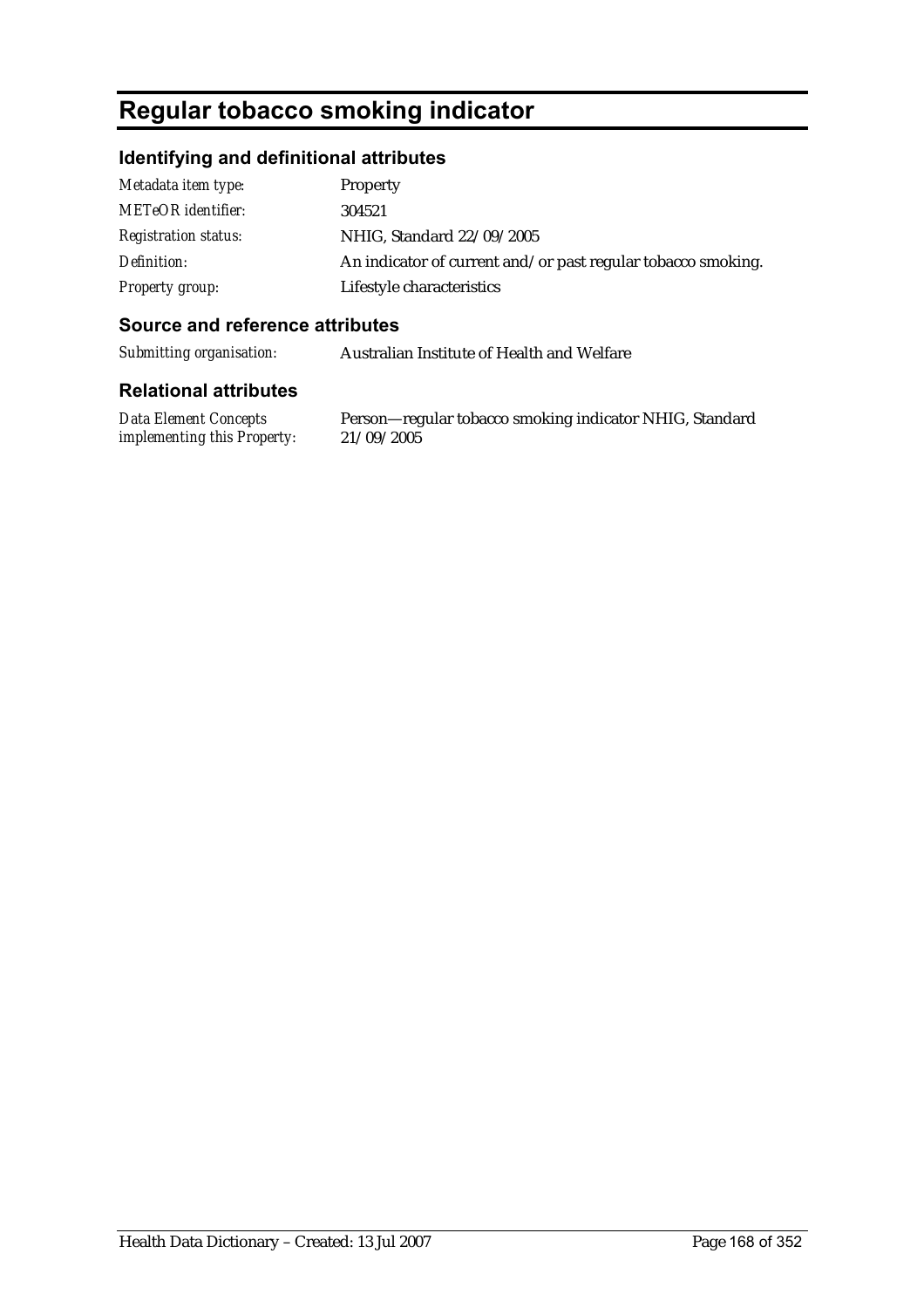# **Renal disease therapy**

## **Identifying and definitional attributes**

| Metadata item type:         | Property                                             |
|-----------------------------|------------------------------------------------------|
| <b>METeOR</b> identifier:   | 269373                                               |
| <b>Registration status:</b> | NHIG, Standard 01/03/2005                            |
| Definition:                 | The class of treatment undertaken for renal disease. |
| Property group:             | Health and wellbeing                                 |

#### **Source and reference attributes**

*Submitting organisation:* Cardiovascular data working group

| Data Element Concepts              | Person—renal disease therapy NHIG, Standard 01/03/2005 |
|------------------------------------|--------------------------------------------------------|
| <i>implementing this Property:</i> |                                                        |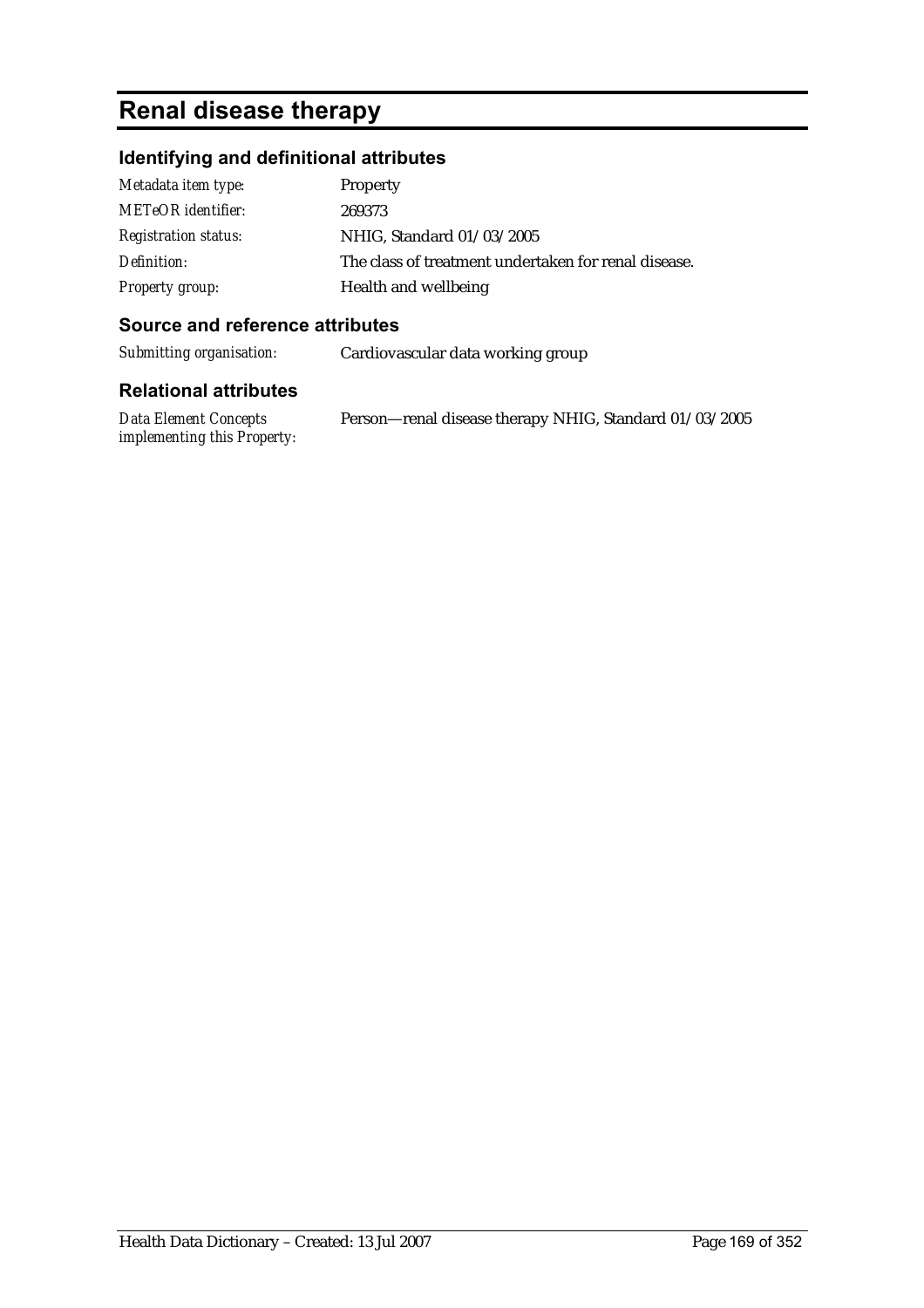# **Residual expenditure**

## **Identifying and definitional attributes**

| Metadata item type:         | Property                                                                                                                                                                                                    |
|-----------------------------|-------------------------------------------------------------------------------------------------------------------------------------------------------------------------------------------------------------|
| <b>METeOR</b> identifier:   | 295450                                                                                                                                                                                                      |
| <b>Registration status:</b> | NHIG, Standard 08/12/2004                                                                                                                                                                                   |
| Definition:                 | Expenditure that cannot be directly related to programs operated<br>by a particular organisation or service unit (that is, can only be<br>indirectly related to a particular organisation or service unit). |
| <b>Property group:</b>      | <b>Financial characteristics</b>                                                                                                                                                                            |

#### **Source and reference attributes**

| Submitting organisation: | National minimum data set working parties |  |
|--------------------------|-------------------------------------------|--|
|                          |                                           |  |

| <b>Data Element Concepts</b><br>implementing this Property: | Specialised mental health service—residual expenditure (academic<br>positions) NHIG, Standard 08/12/2004         |
|-------------------------------------------------------------|------------------------------------------------------------------------------------------------------------------|
|                                                             | Specialised mental health service-residual expenditure (education<br>and training) NHIG, Standard 08/12/2004     |
|                                                             | Specialised mental health service-residual expenditure<br>(insurance) NHIG, Standard 08/12/2004                  |
|                                                             | Specialised mental health service—residual expenditure (mental<br>health promotion) NHIG, Standard 08/12/2004    |
|                                                             | Specialised mental health service—residual expenditure (mental<br>health research) NHIG, Standard 08/12/2004     |
|                                                             | Specialised mental health service-residual expenditure (other<br>indirect expenditure) NHIG, Standard 08/12/2004 |
|                                                             | Specialised mental health service—residual expenditure (patient<br>transport services) NHIG, Standard 08/12/2004 |
|                                                             | Specialised mental health service—residual expenditure (program<br>administration) NHIG, Standard 08/12/2004     |
|                                                             | Specialised mental health service-residual expenditure (property<br>leasing costs) NHIG, Standard 08/12/2004     |
|                                                             | Specialised mental health service-residual expenditure<br>(superannuation) NHIG, Standard 08/12/2004             |
|                                                             | Specialised mental health service—residual expenditure (support<br>services) NHIG, Standard 08/12/2004           |
|                                                             | Specialised mental health service-residual expenditure (workers<br>compensation) NHIG, Standard 08/12/2004       |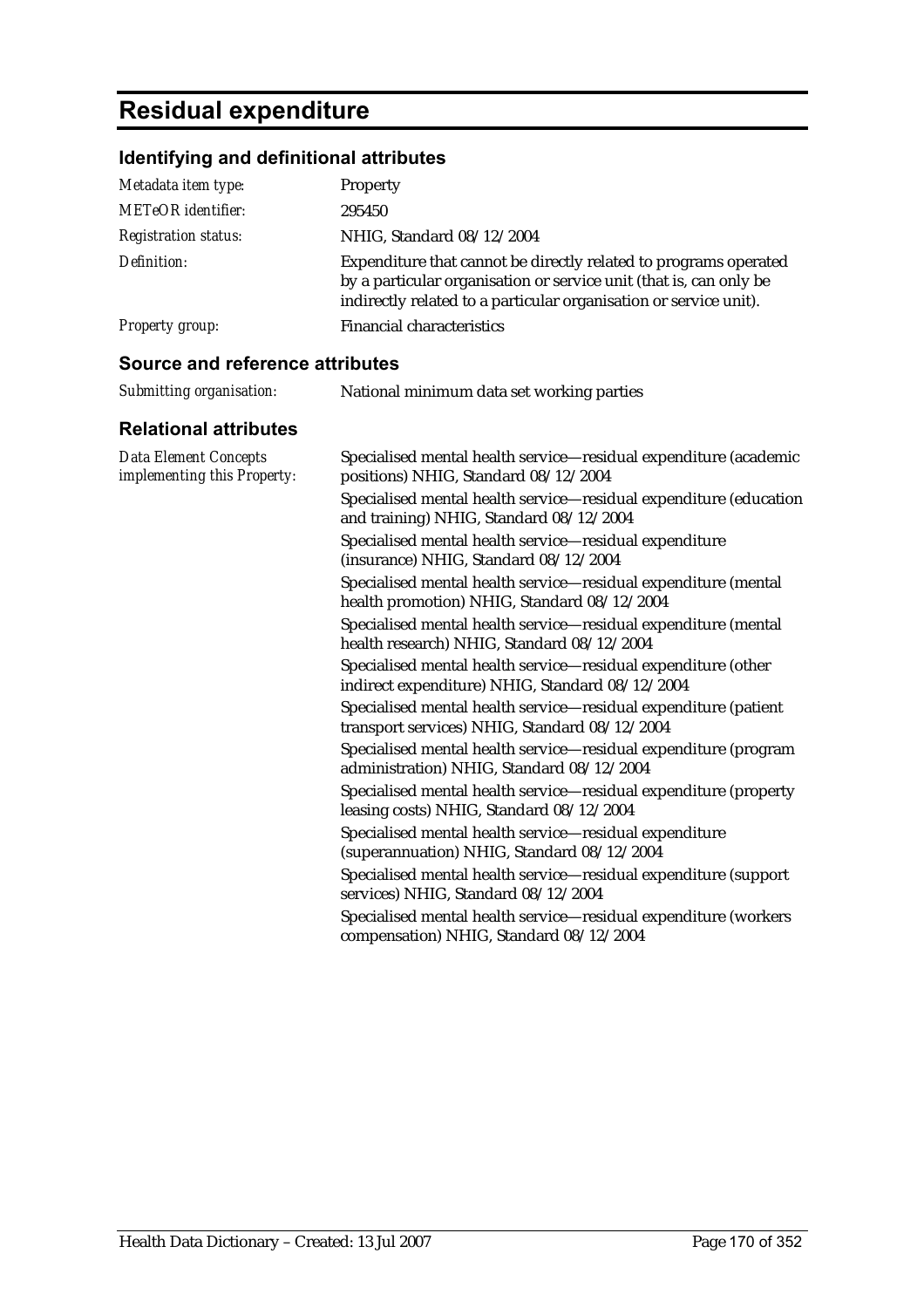## **Respite services grants to non-government organisations**

## **Identifying and definitional attributes**

| Metadata item type:         | Property                                                                              |
|-----------------------------|---------------------------------------------------------------------------------------|
| <b>METeOR</b> identifier:   | 288749                                                                                |
| <b>Registration status:</b> | NHIG, Standard 08/12/2004                                                             |
| Definition:                 | Grants made to non-government organisations for the provision of<br>respite services. |
| Property group:             | <b>Funding characteristics</b>                                                        |

#### **Source and reference attributes**

*Submitting organisation:* Australian Institute of Health and Welfare

#### **Relational attributes**

*Data Element Concepts implementing this Property:*

Specialised mental health service organisation—respite services grants to non-government organisations NHIG, Standard 08/12/2004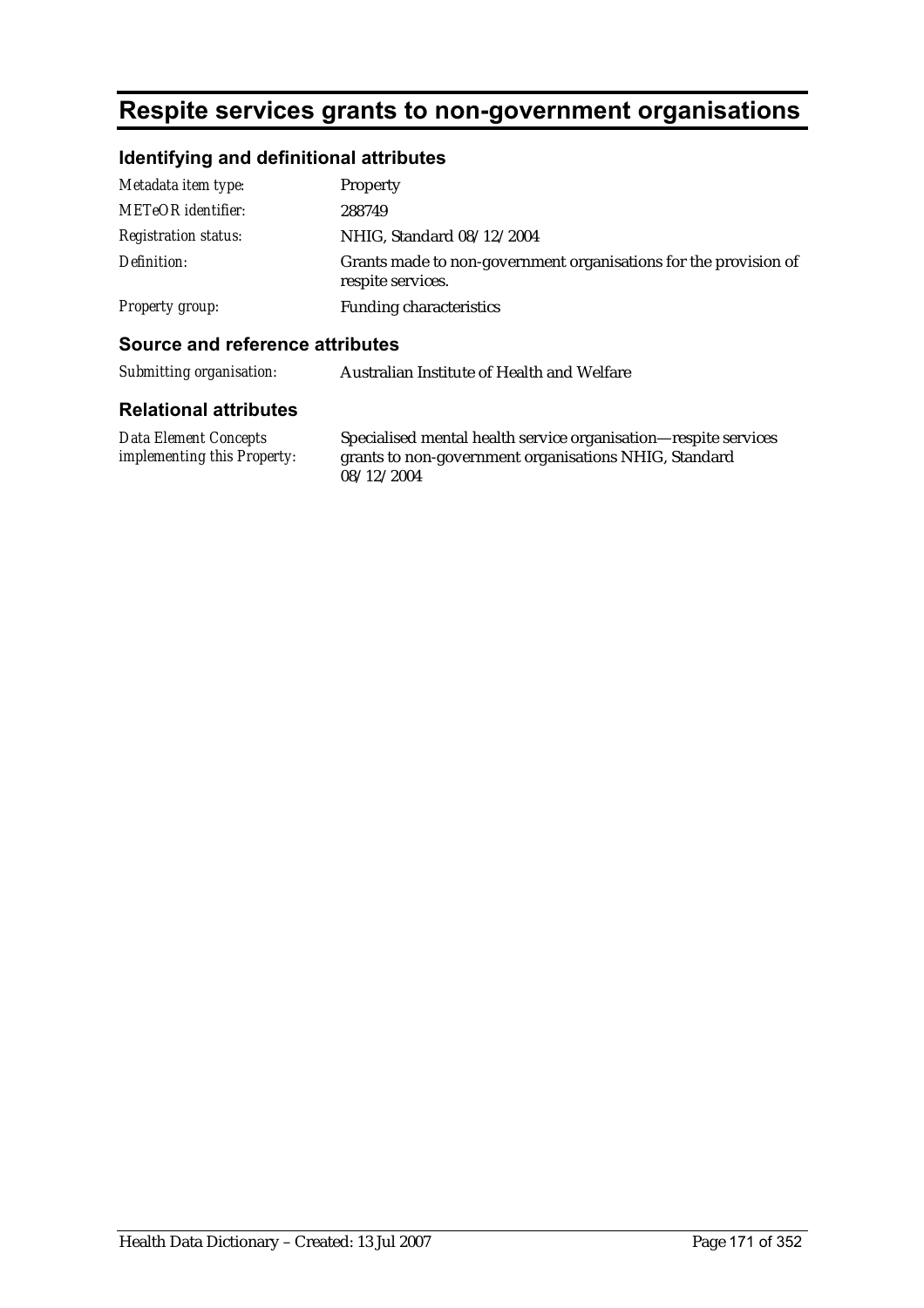## **Revenue**

## **Identifying and definitional attributes**

| Metadata item type:         | Property                                                 |
|-----------------------------|----------------------------------------------------------|
| <b>METeOR</b> identifier:   | 269142                                                   |
| <b>Registration status:</b> | NHIG, Standard 01/03/2005<br>NHDAMG, Standard 22/10/2005 |
| Definition:                 | A transaction or event that increases net worth.         |
| Property group:             | <b>Financial characteristics</b>                         |

#### **Source and reference attributes**

| Submitting organisation: | Australian Institute of Health and Welfare                                                                                                                               |
|--------------------------|--------------------------------------------------------------------------------------------------------------------------------------------------------------------------|
| Origin:                  | ABS 2003. Australian System of Government Finance Statistics:<br>Concepts, Sources and Methods (Cat. no. 5514.0.55.001)<br>EMBARGO: 11:30 AM (CANBERRA TIME) 10/10/2003. |

| Data Element Concepts<br><i>implementing this Property:</i> | Establishment—revenue (other revenue) NHIG, Standard<br>01/03/2005 |
|-------------------------------------------------------------|--------------------------------------------------------------------|
|                                                             | Establishment—revenue (patient) NHIG, Standard 01/03/2005          |
|                                                             | Establishment—revenue (recoveries) NHIG, Standard 01/03/2005       |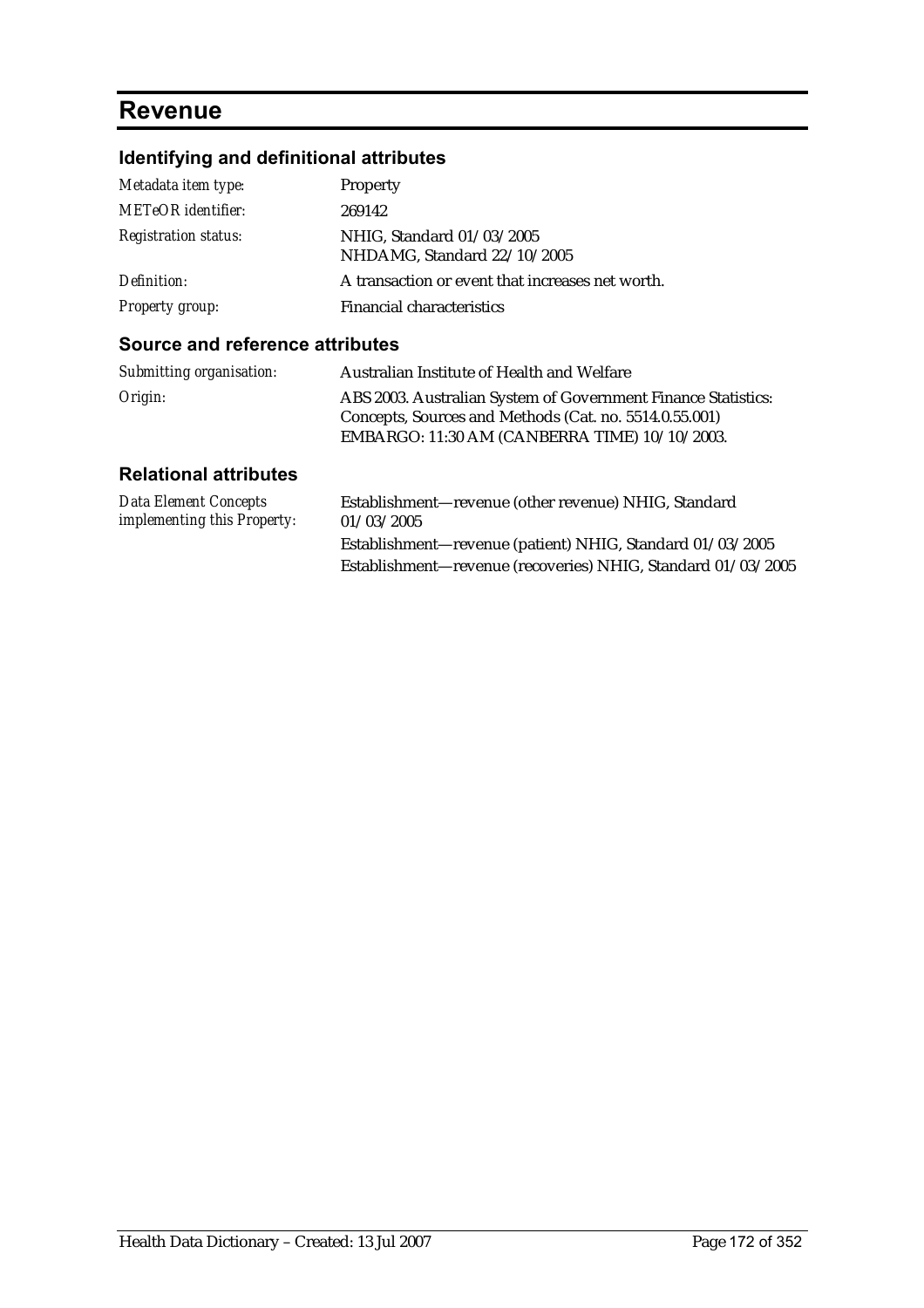# **Scheduled admission date**

## **Identifying and definitional attributes**

| Metadata item type:         | <b>Property</b>                                   |
|-----------------------------|---------------------------------------------------|
| <b>METeOR</b> identifier:   | 269029                                            |
| <b>Registration status:</b> | NHIG, Standard 01/03/2005                         |
| Definition:                 | The date on which an <b>admission</b> is planned. |
| Property group:             | Request for/entry into service event              |

## **Source and reference attributes**

*Submitting organisation:* Australian Institute of Health and Welfare

#### **Relational attributes**

*Data Element Concepts implementing this Property:* Admitted patient care waiting list episode—scheduled admission date NHIG, Standard 01/03/2005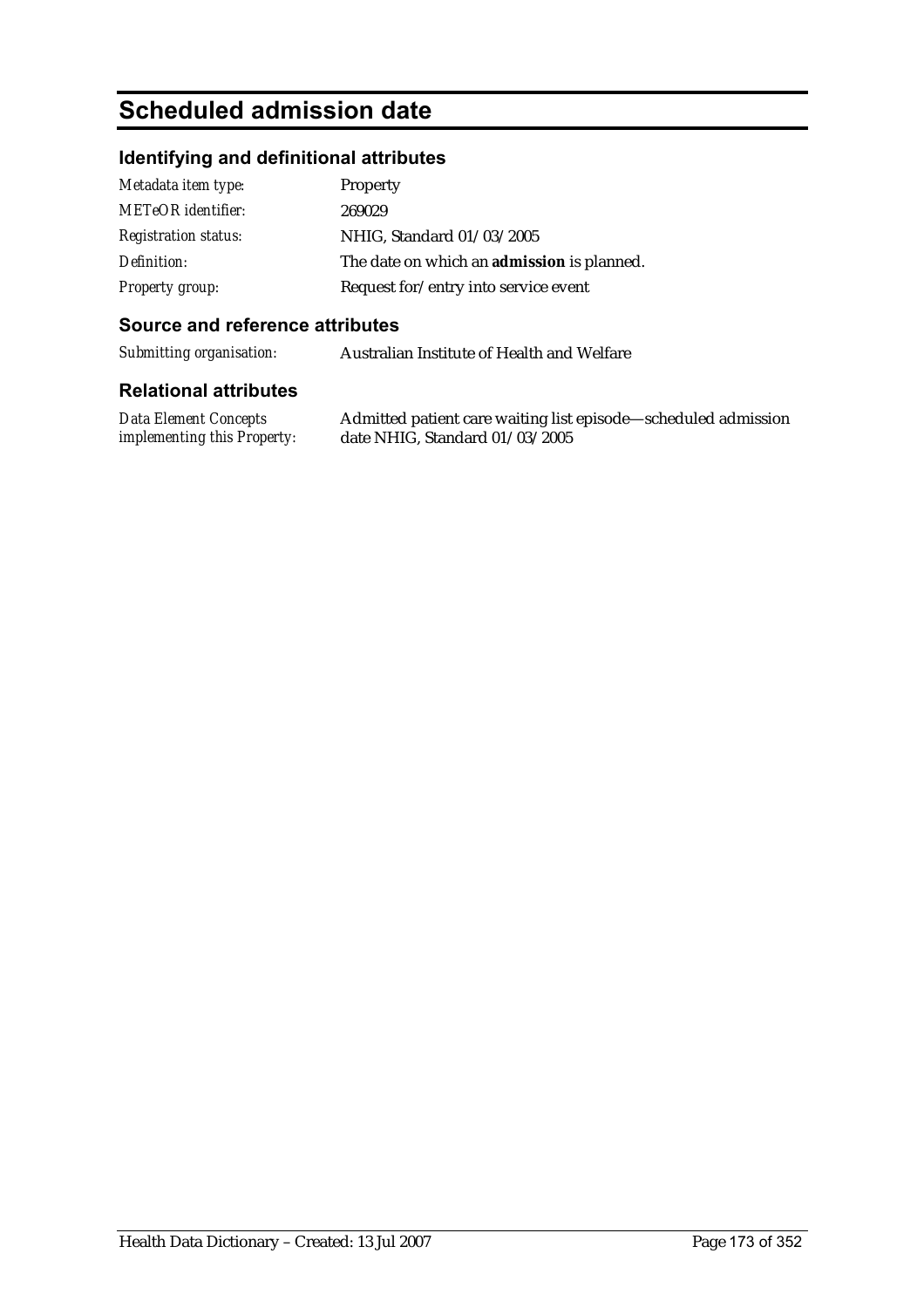# **Sector**

## **Identifying and definitional attributes**

| Metadata item type:             | Property                                                                                            |
|---------------------------------|-----------------------------------------------------------------------------------------------------|
| <b>METeOR</b> identifier:       | 269055                                                                                              |
| <b>Registration status:</b>     | NHIG, Standard 01/03/2005<br>NCSIMG, Standard 27/04/2007                                            |
| Definition:                     | A categorisation of an organisation based on its funding,<br>management and ownership arrangements. |
| <b>Property group:</b>          | Organisational characteristics                                                                      |
| Source and reference attributes |                                                                                                     |

| Submitting organisation: | Australian Institute of Health and Welfare |
|--------------------------|--------------------------------------------|
|                          |                                            |

| <b>Data Element Concepts</b> | Establishment-sector NHIG, Standard 01/03/2005 |
|------------------------------|------------------------------------------------|
| implementing this Property:  |                                                |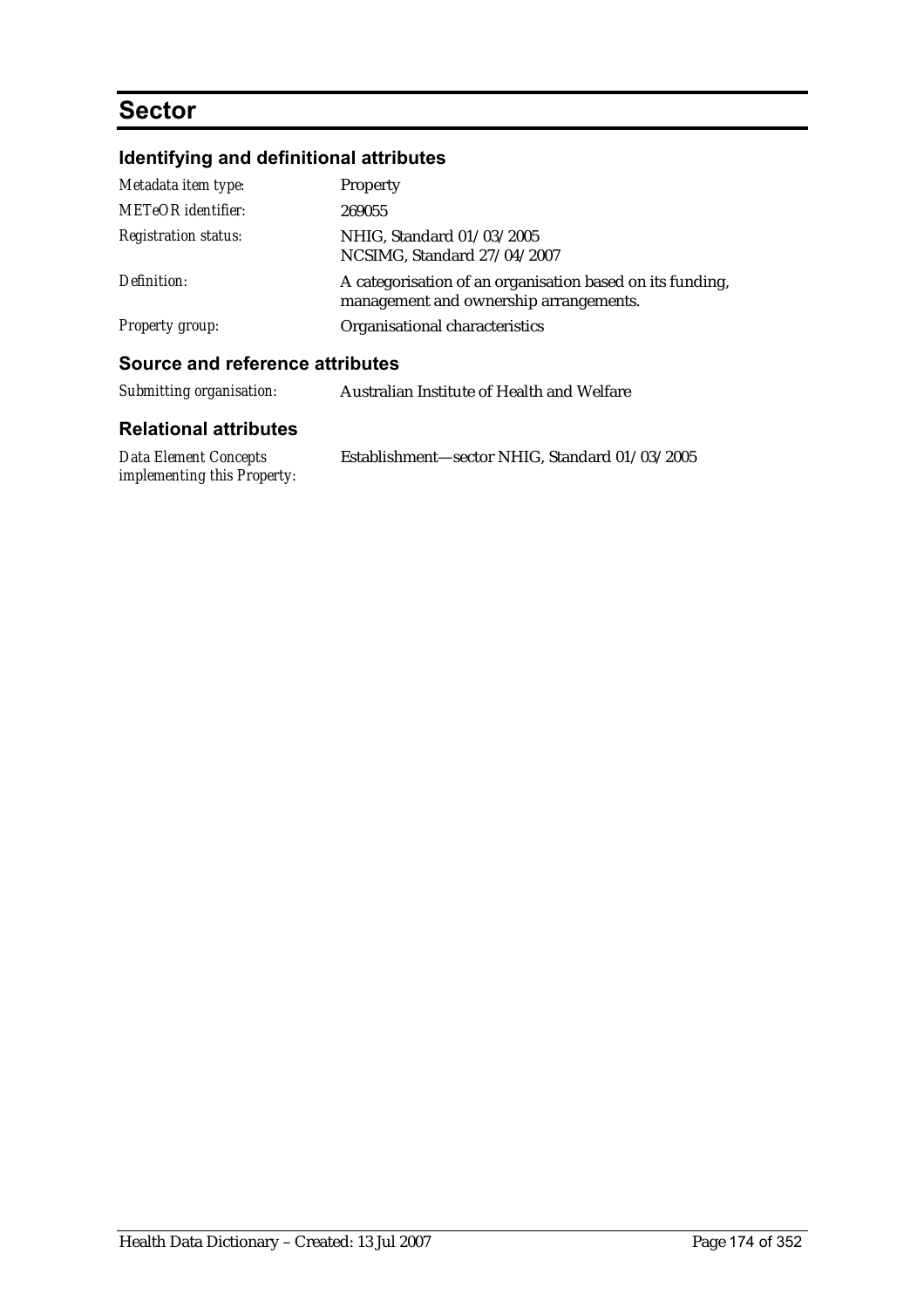# **Self-help support groups services grants for nongovernment organisations**

## **Identifying and definitional attributes**

| Metadata item type:         | Property                                                                                |
|-----------------------------|-----------------------------------------------------------------------------------------|
| <b>METeOR</b> identifier:   | 288802                                                                                  |
| <b>Registration status:</b> | NHIG, Standard 08/12/2004                                                               |
| Definition:                 | Grants made to non-government organisations for the provision of<br>self-help services. |
| Property group:             | <b>Funding characteristics</b>                                                          |
|                             |                                                                                         |

## **Source and reference attributes**

| Submitting organisation: | Australian Institute of Health and Welfare |
|--------------------------|--------------------------------------------|
|--------------------------|--------------------------------------------|

| Data Element Concepts              | Specialised mental health service organisation—self-help support |
|------------------------------------|------------------------------------------------------------------|
| <i>implementing this Property:</i> | groups services grants for non-government organisations NHIG,    |
|                                    | Standard 08/12/2004                                              |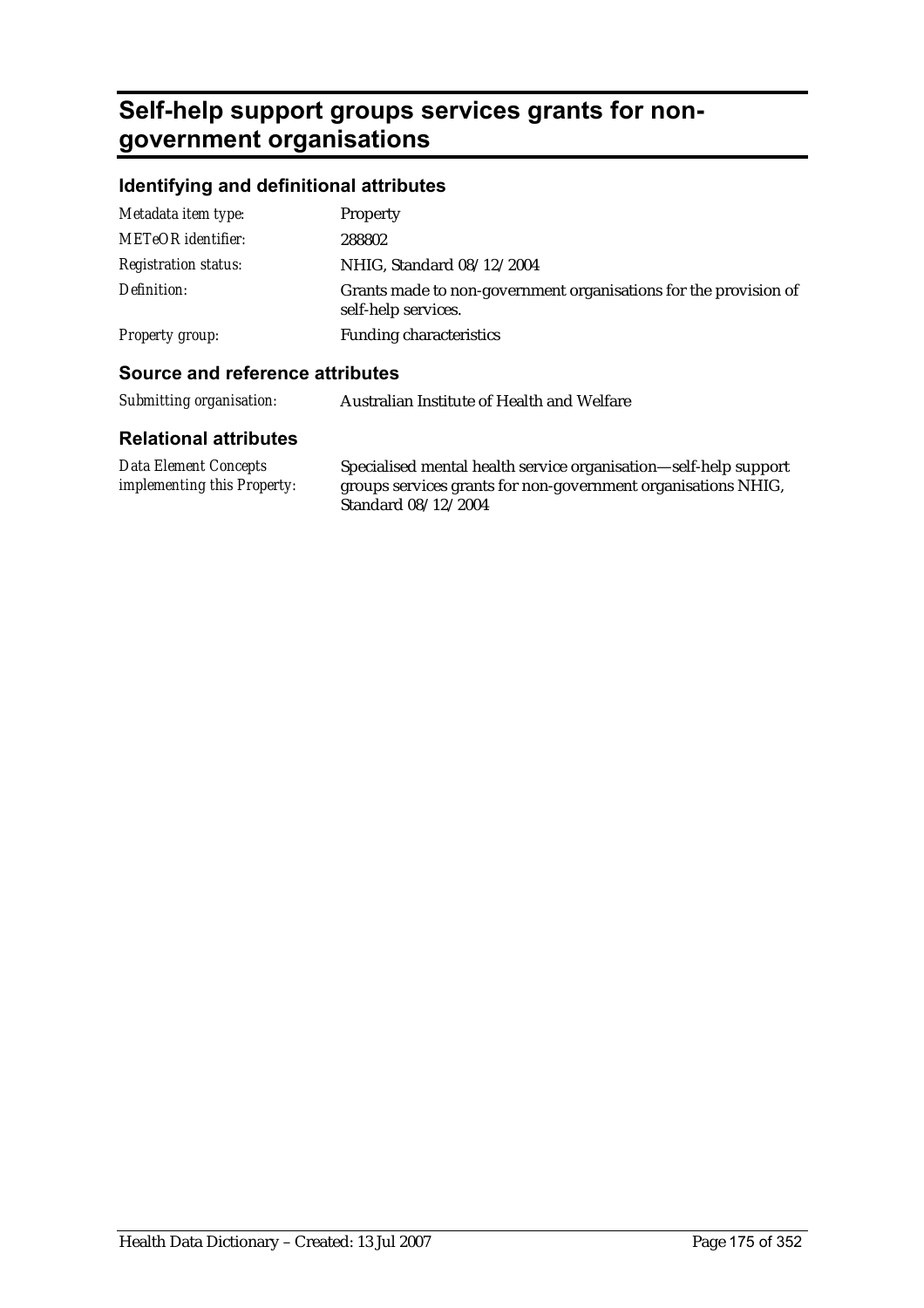# **Separation date**

## **Identifying and definitional attributes**

| Metadata item type:         | Property                                     |
|-----------------------------|----------------------------------------------|
| <b>METeOR</b> identifier:   | 269258                                       |
| <b>Registration status:</b> | NHIG, Standard 01/03/2005                    |
| Definition:                 | The date on which an episode of care ceases. |
| <b>Property group:</b>      | Exit/leave from service event                |

## **Source and reference attributes**

*Submitting organisation:* Australian Institute of Health and Welfare

#### **Relational attributes**

*Data Element Concepts implementing this Property:*

Episode of admitted patient care—separation date NHIG, Standard 01/03/2005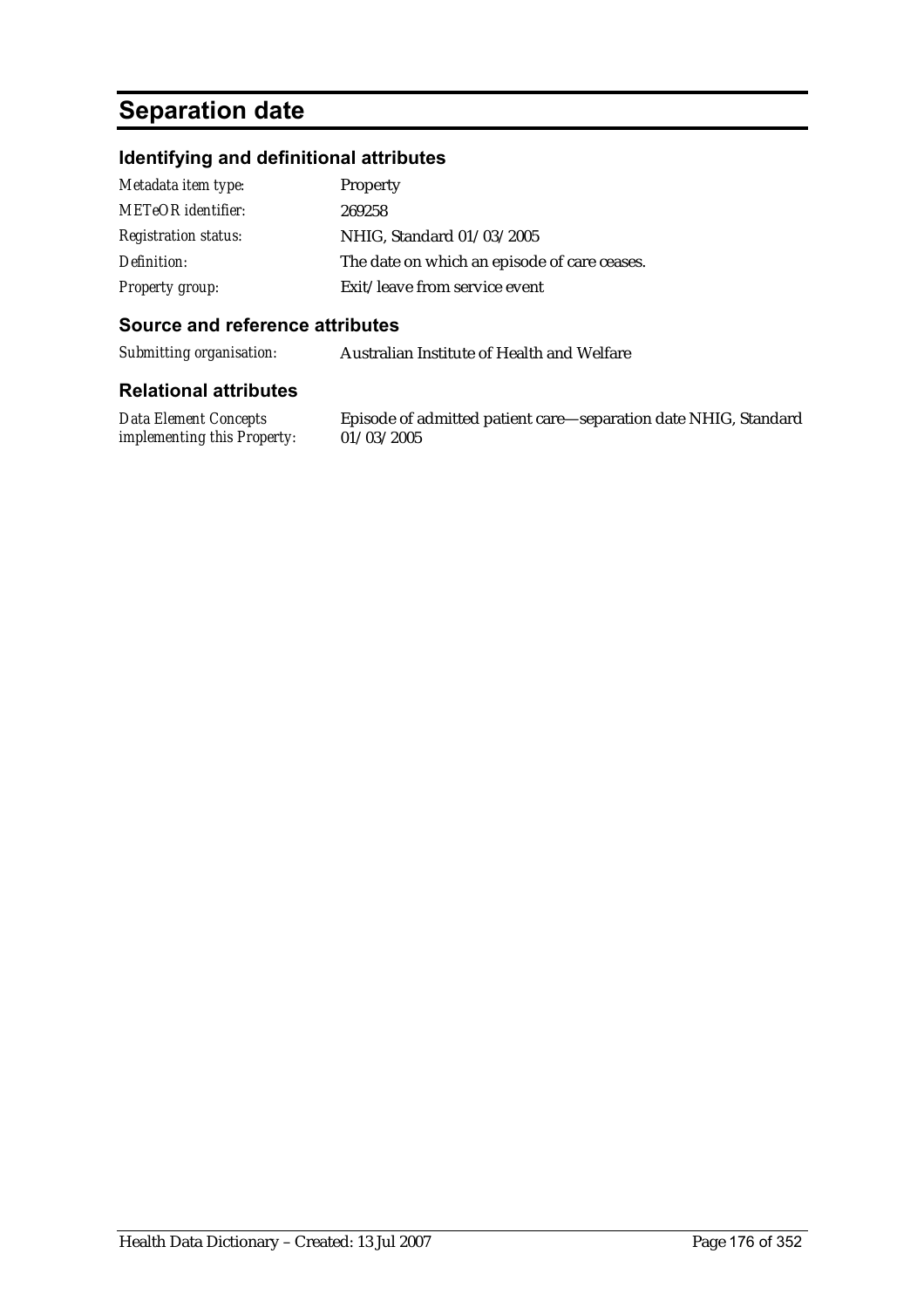# **Separation mode**

## **Identifying and definitional attributes**

| Metadata item type:         | Property                                           |
|-----------------------------|----------------------------------------------------|
| <b>METeOR</b> identifier:   | 269121                                             |
| <b>Registration status:</b> | NHIG, Standard 01/03/2005                          |
| Definition:                 | The method by which <b>separation</b> is achieved. |
| <b>Property group:</b>      | Exit/leave from service event                      |

## **Source and reference attributes**

*Submitting organisation:* Australian Institute of Health and Welfare

#### **Relational attributes**

*Data Element Concepts implementing this Property:*

Episode of admitted patient care—separation mode NHIG, Standard 01/03/2005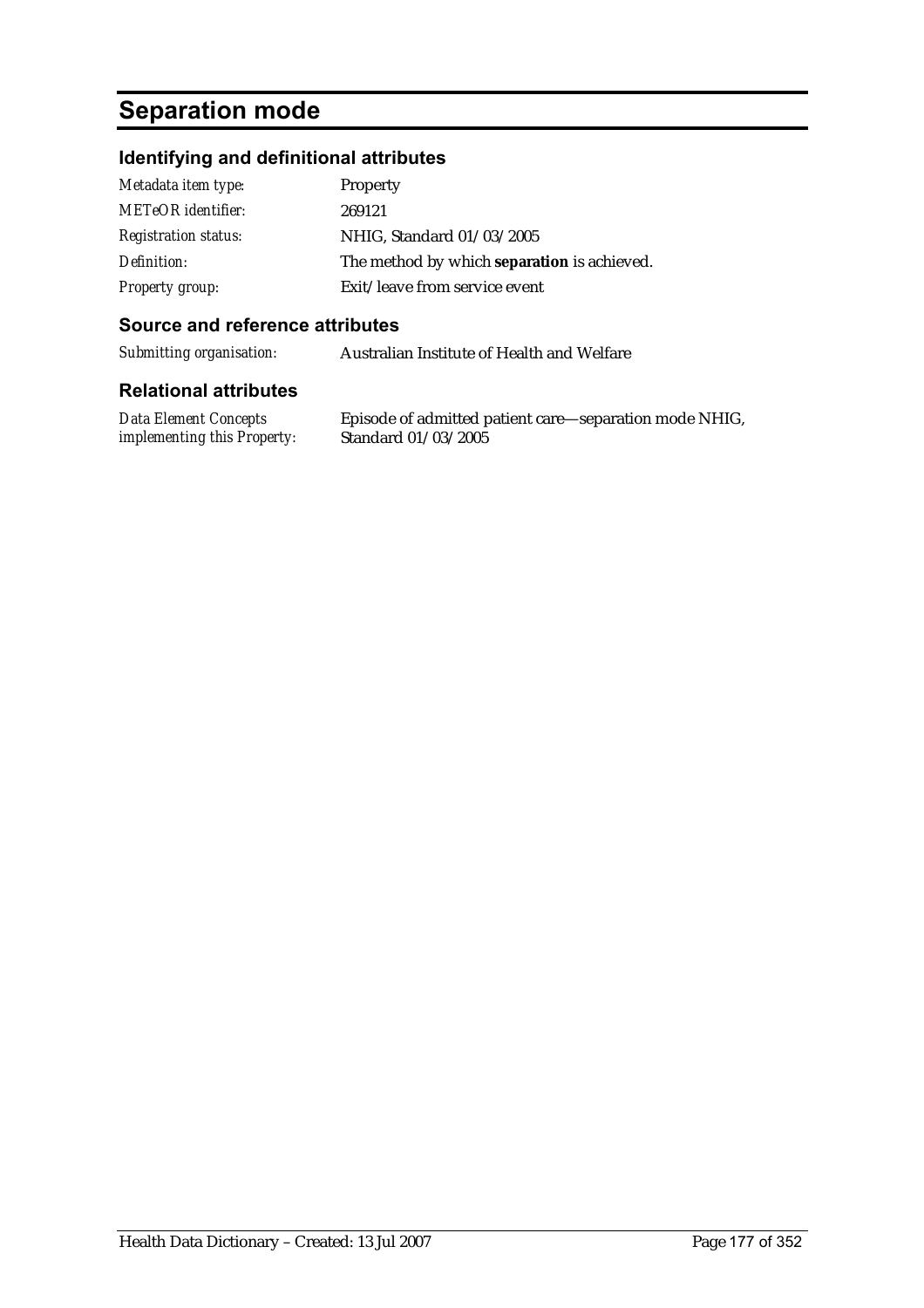# **Separation time**

## **Identifying and definitional attributes**

| Metadata item type:         | Property                                     |
|-----------------------------|----------------------------------------------|
| <b>METeOR</b> identifier:   | 269330                                       |
| <b>Registration status:</b> | NHIG, Standard 01/03/2005                    |
| Definition:                 | The time at which an episode of care ceases. |
| Context:                    | Admitted patient care.                       |
| <b>Property group:</b>      | Exit/leave from service event                |

## **Source and reference attributes**

*Submitting organisation:* Australian Institute of Health and Welfare

| Data Element Concepts              | Episode of admitted patient care-separation time NHIG, Standard |
|------------------------------------|-----------------------------------------------------------------|
| <i>implementing this Property:</i> | 01/03/2005                                                      |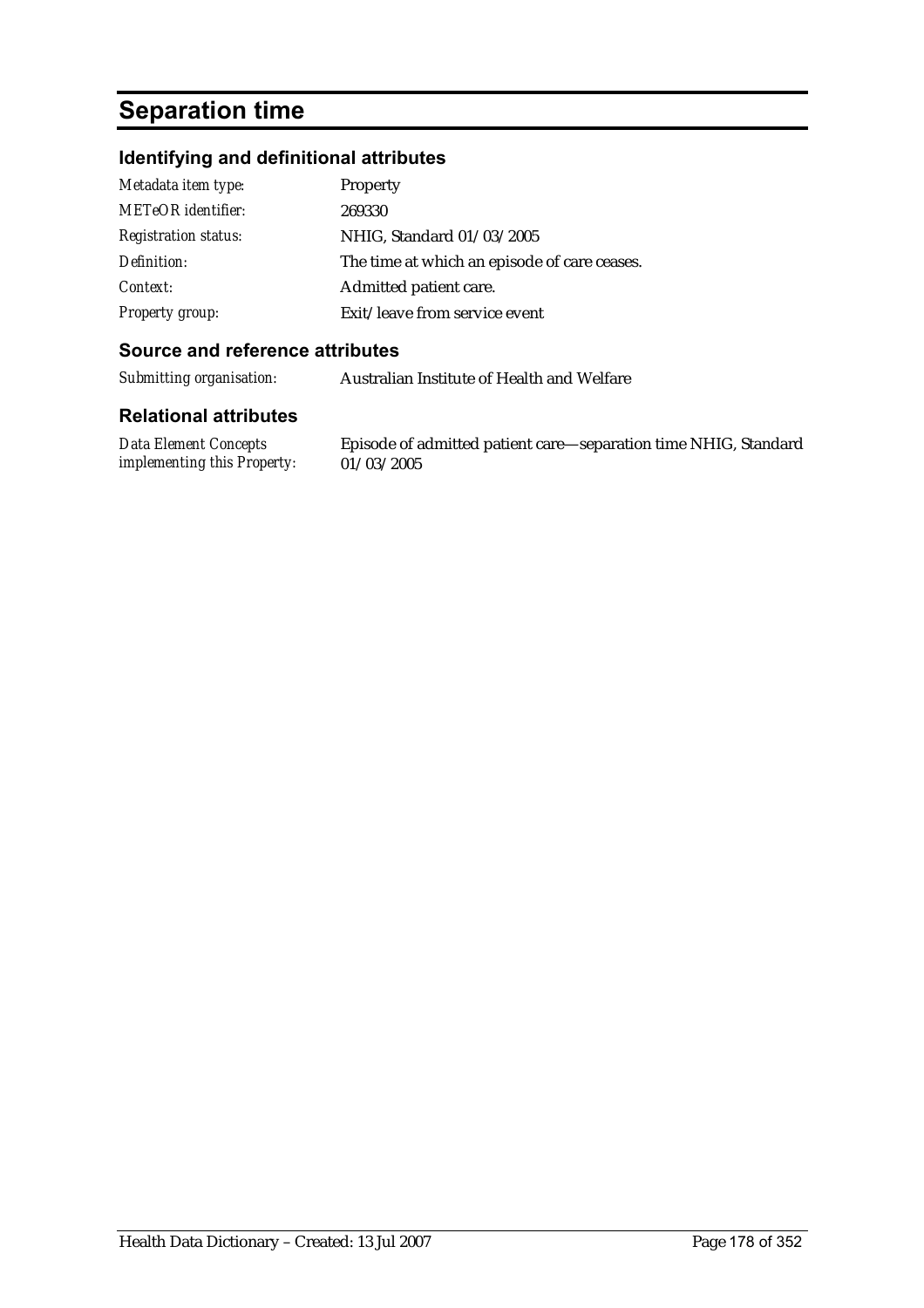# **Service commencement date**

## **Identifying and definitional attributes**

| Metadata item type:         | Property                                     |
|-----------------------------|----------------------------------------------|
| <b>METeOR</b> identifier:   | 313941                                       |
| <b>Registration status:</b> | NHIG, Standard 07/12/2005                    |
| Definition:                 | The date on which a service event commences. |
| <b>Property group:</b>      | Service provision event                      |

## **Source and reference attributes**

*Submitting organisation:* Australian Government Department of Health and Ageing

#### **Relational attributes**

| <b>Data Element Concepts</b>       | Non-admitted patie |
|------------------------------------|--------------------|
| <i>implementing this Property:</i> | service commencem  |

ent emergency department service episode nent date NHIG, Standard 07/12/2005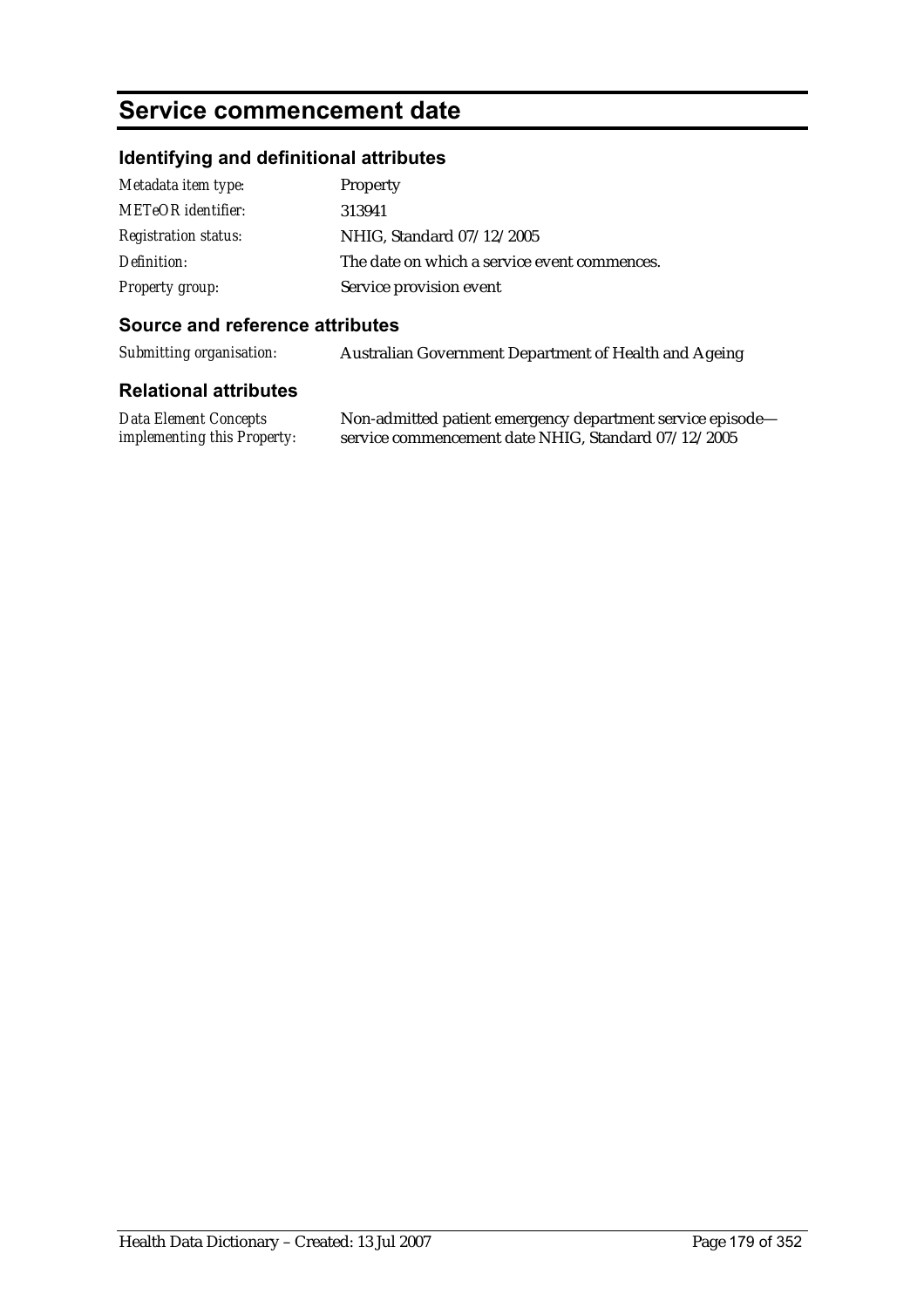# **Service commencement time**

## **Identifying and definitional attributes**

| Metadata item type:         | Property                                  |
|-----------------------------|-------------------------------------------|
| <b>METeOR</b> identifier:   | 269045                                    |
| <b>Registration status:</b> | NHIG, Standard 01/03/2005                 |
| Definition:                 | The time at which a service event starts. |
| <b>Property group:</b>      | Service provision event                   |

## **Source and reference attributes**

| Submitting organisation:<br>Australian Institute of Health and Welfare |  |
|------------------------------------------------------------------------|--|
|------------------------------------------------------------------------|--|

| Data Element Concepts              | Health service event—service commencement time NHIG.                                                              |
|------------------------------------|-------------------------------------------------------------------------------------------------------------------|
| <i>implementing this Property:</i> | Superseded $07/12/2005$                                                                                           |
|                                    | Non-admitted patient emergency department service episode—<br>service commencement time NHIG, Standard 07/12/2005 |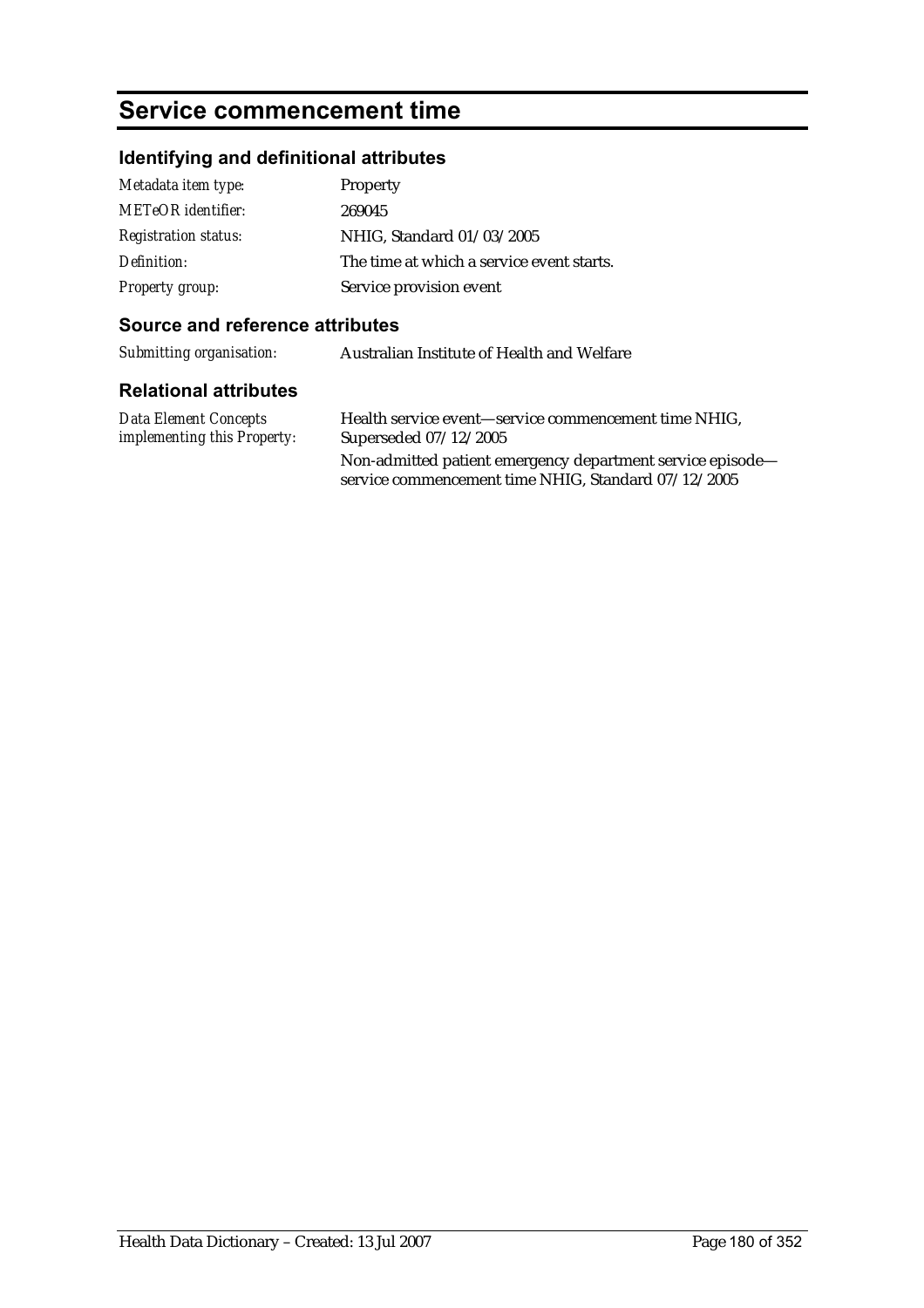# **Service contact date**

# **Identifying and definitional attributes**

| Metadata item type:         | Property                                                                             |  |
|-----------------------------|--------------------------------------------------------------------------------------|--|
| <b>METeOR</b> identifier:   | 269137                                                                               |  |
| <b>Registration status:</b> | NHIG, Standard 01/03/2005                                                            |  |
| Definition:                 | The date on which contact between a service provider and<br>patient/client occurred. |  |
| <b>Property group:</b>      | Service provision event                                                              |  |

### **Source and reference attributes**

| Submitting organisation:                                    | Australian Institute of Health and Welfare                                      |  |
|-------------------------------------------------------------|---------------------------------------------------------------------------------|--|
| <b>Relational attributes</b>                                |                                                                                 |  |
| <b>Data Element Concepts</b><br>implementing this Property: | Mental health service contact—service contact date NHIG.<br>Standard 08/12/2004 |  |
|                                                             | Service contact—service contact date NHIG, Standard 01/03/2005                  |  |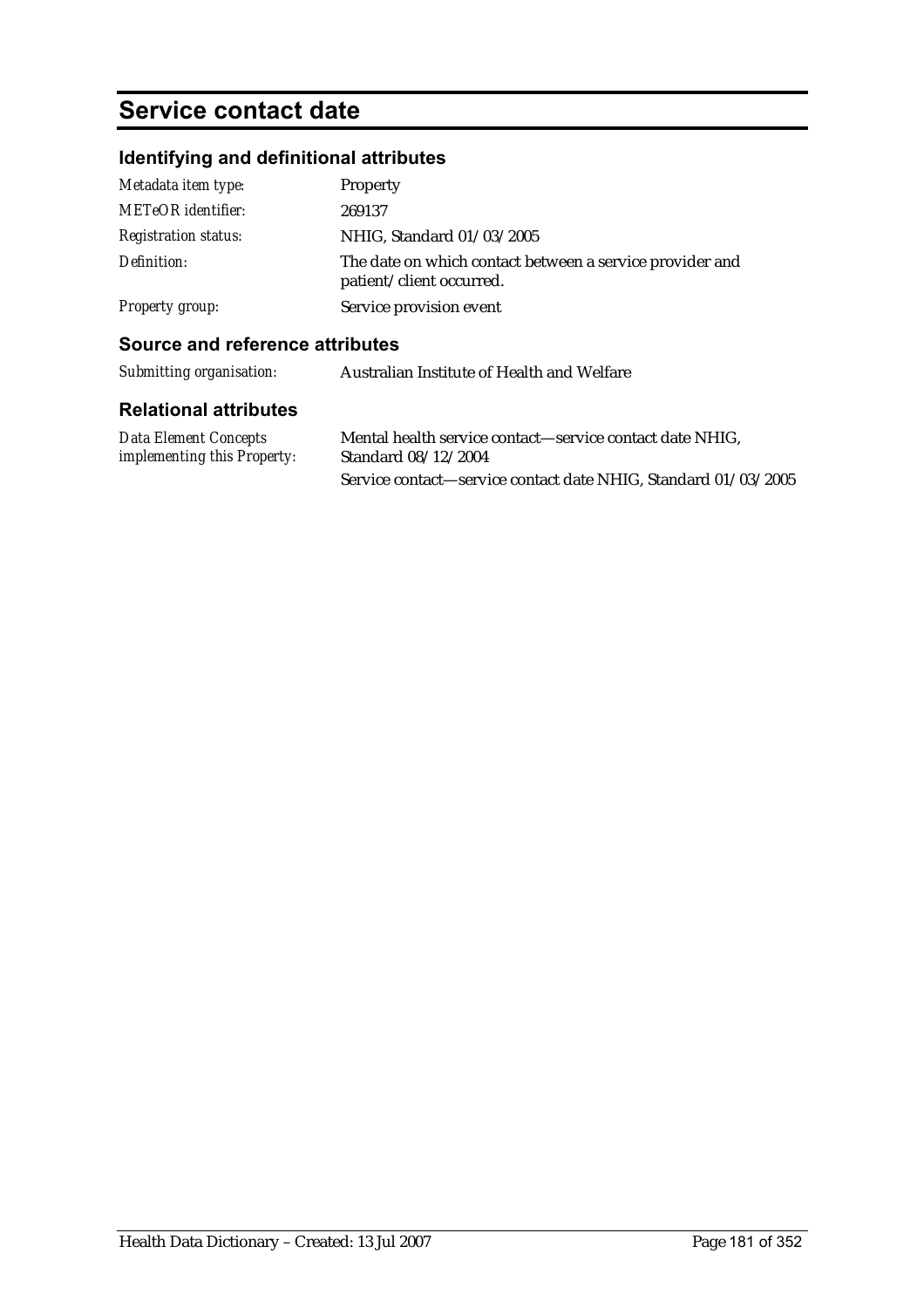# **Service delivery setting**

### **Identifying and definitional attributes**

| Metadata item type:         | Property                                                  |  |
|-----------------------------|-----------------------------------------------------------|--|
| <b>METeOR</b> identifier:   | 269375                                                    |  |
| <b>Registration status:</b> | NHIG, Standard 01/03/2005                                 |  |
| Definition:                 | The setting in which assistance or services are provided. |  |
| Property group:             | Location characteristics                                  |  |

### **Source and reference attributes**

*Submitting organisation:* Australian Institute of Health and Welfare

#### **Relational attributes**

*Data Element Concepts implementing this Property:*

Episode of treatment for alcohol and other drugs—service delivery setting NHIG, Standard 01/03/2005 Specialised mental health service—service setting NHIG, Standard 01/03/2005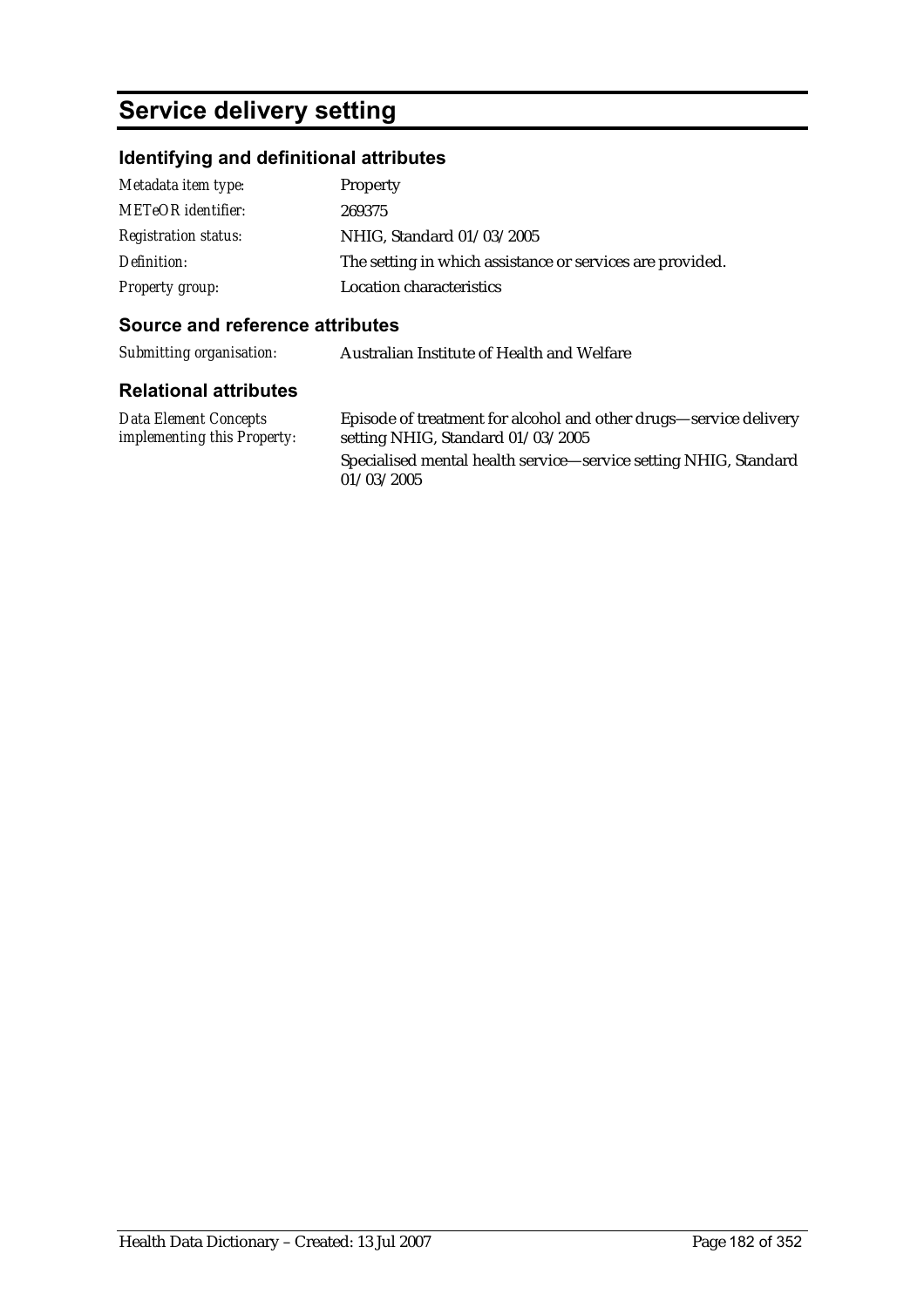# **Service episode length**

# **Identifying and definitional attributes**

| Metadata item type:         | Property                                                                           |  |
|-----------------------------|------------------------------------------------------------------------------------|--|
| <b>METeOR</b> identifier:   | 269331                                                                             |  |
| <b>Registration status:</b> | NHIG, Standard 01/03/2005                                                          |  |
| Definition:                 | The length of time between patient presentation and service<br>episode conclusion. |  |
| <b>Property group:</b>      | Service provision event                                                            |  |

### **Source and reference attributes**

| Submitting organisation: | Australian Institute of Health and Welfare |
|--------------------------|--------------------------------------------|
|--------------------------|--------------------------------------------|

| Data Element Concepts              | Non-admitted patient emergency department service episode- |
|------------------------------------|------------------------------------------------------------|
| <i>implementing this Property:</i> | service episode length NHIG, Standard 01/03/2005           |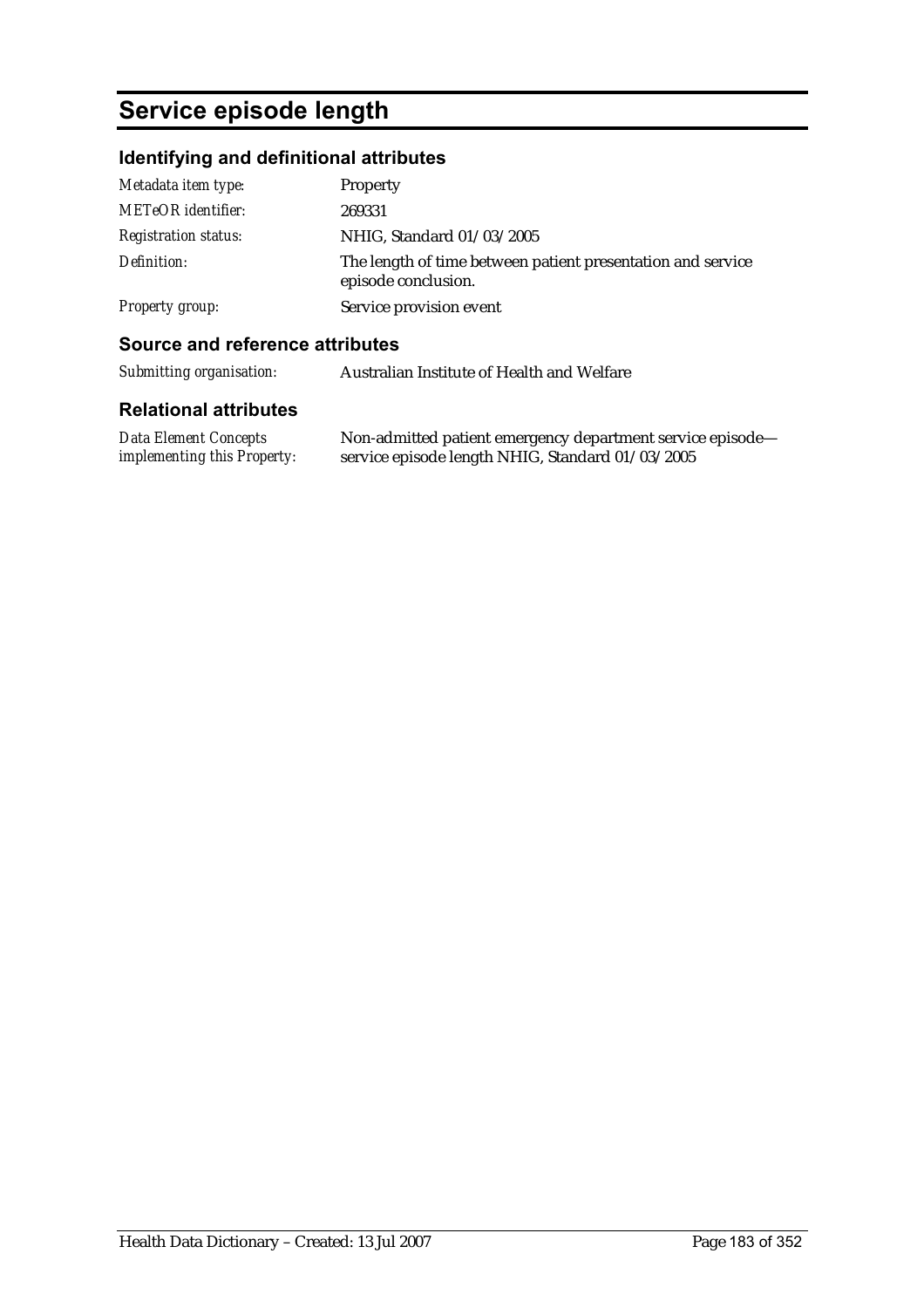# **Service event type**

# **Identifying and definitional attributes**

| Metadata item type:         | Property                                                                           |
|-----------------------------|------------------------------------------------------------------------------------|
| <b>METeOR</b> identifier:   | 269245                                                                             |
| <b>Registration status:</b> | NHIG, Standard 01/03/2005                                                          |
| Definition:                 | A descriptor of the class of treatment or care provided during a<br>service event. |
| Property group:             | Service provision event                                                            |

### **Source and reference attributes**

| Submitting organisation: | Australian Institute of Health and Welfare |
|--------------------------|--------------------------------------------|
|--------------------------|--------------------------------------------|

| Data Element Concepts              | Non-admitted patient service event—service event type (clinical) |
|------------------------------------|------------------------------------------------------------------|
| <i>implementing this Property:</i> | NHIG, Standard 01/03/2005                                        |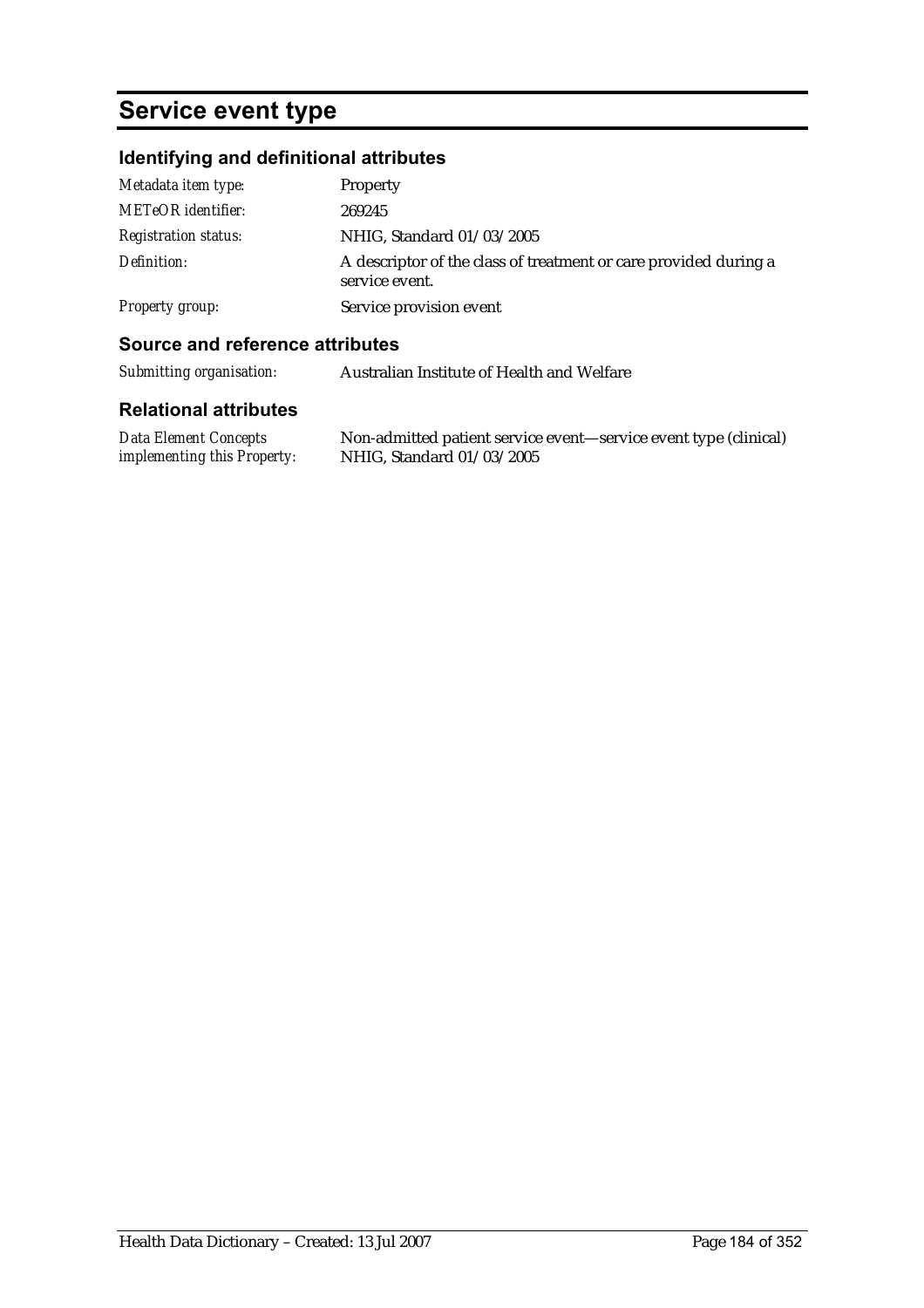# **Service mode**

# **Identifying and definitional attributes**

| Metadata item type:         | Property                                                               |  |
|-----------------------------|------------------------------------------------------------------------|--|
| <b>METeOR</b> identifier:   | 269348                                                                 |  |
| <b>Registration status:</b> | NHIG, Standard 01/03/2005                                              |  |
| Definition:                 | The relative physical location of a patient to their service provider. |  |
| Property group:             | Service provision event                                                |  |

### **Source and reference attributes**

*Submitting organisation:* Australian Institute of Health and Welfare

#### **Relational attributes**

*Data Element Concepts implementing this Property:* Non-admitted patient service event—service mode NHIG, Standard 01/03/2005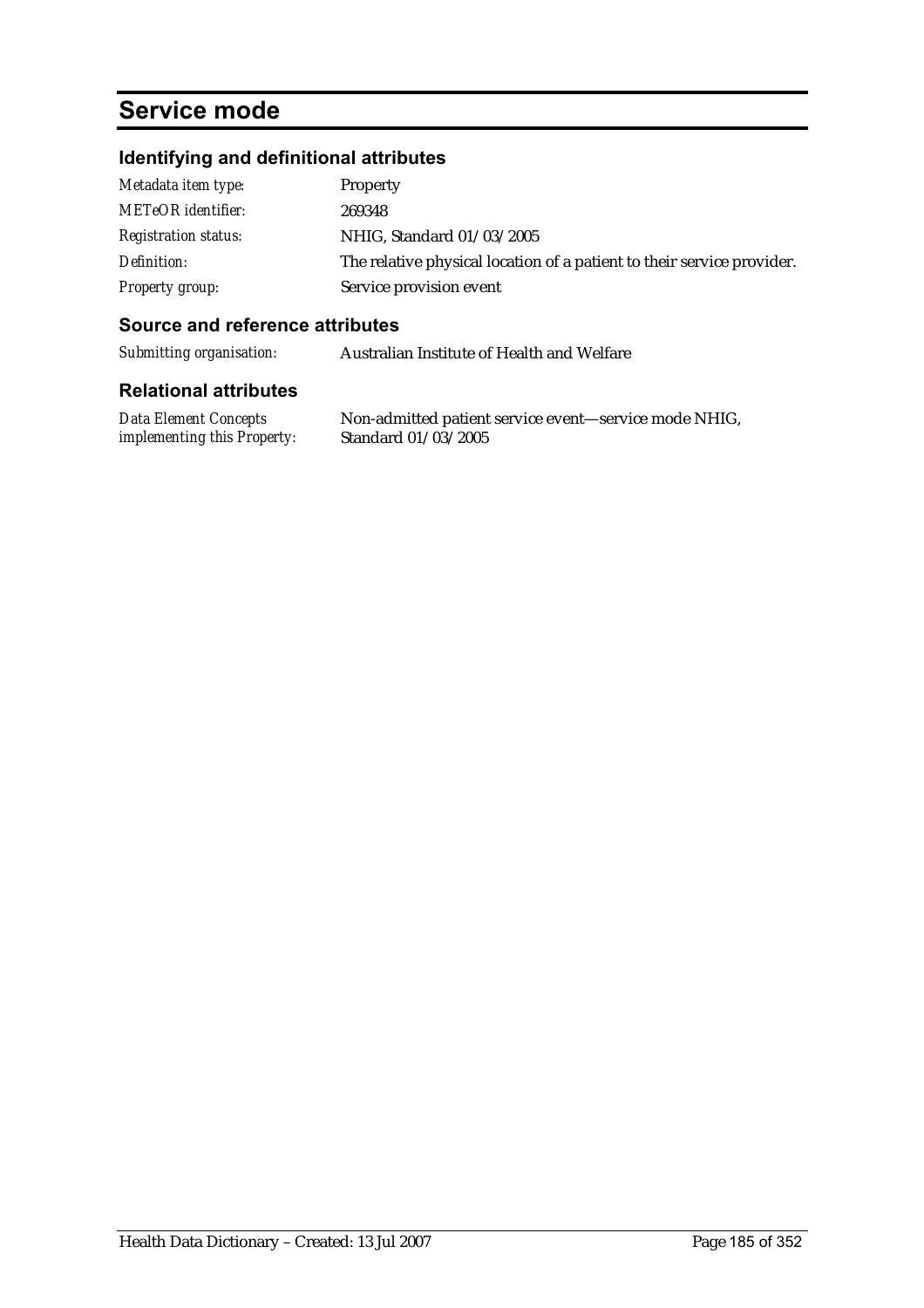# **Session type**

# **Identifying and definitional attributes**

| Metadata item type:         | Property                                                                            |
|-----------------------------|-------------------------------------------------------------------------------------|
| <b>METeOR</b> identifier:   | 286780                                                                              |
| <b>Registration status:</b> | NHIG, Standard 08/12/2004                                                           |
| Definition:                 | An indicator of whether a person or group of persons is provided<br>with a service. |
| Property group:             | Service provision event                                                             |

### **Source and reference attributes**

| Submitting organisation: | Australian Institute of Health of Welfare |
|--------------------------|-------------------------------------------|
|                          |                                           |

#### **Relational attributes**

*Data Element Concepts implementing this Property:*

Mental health service contact—session type NHIG, Standard 08/12/2004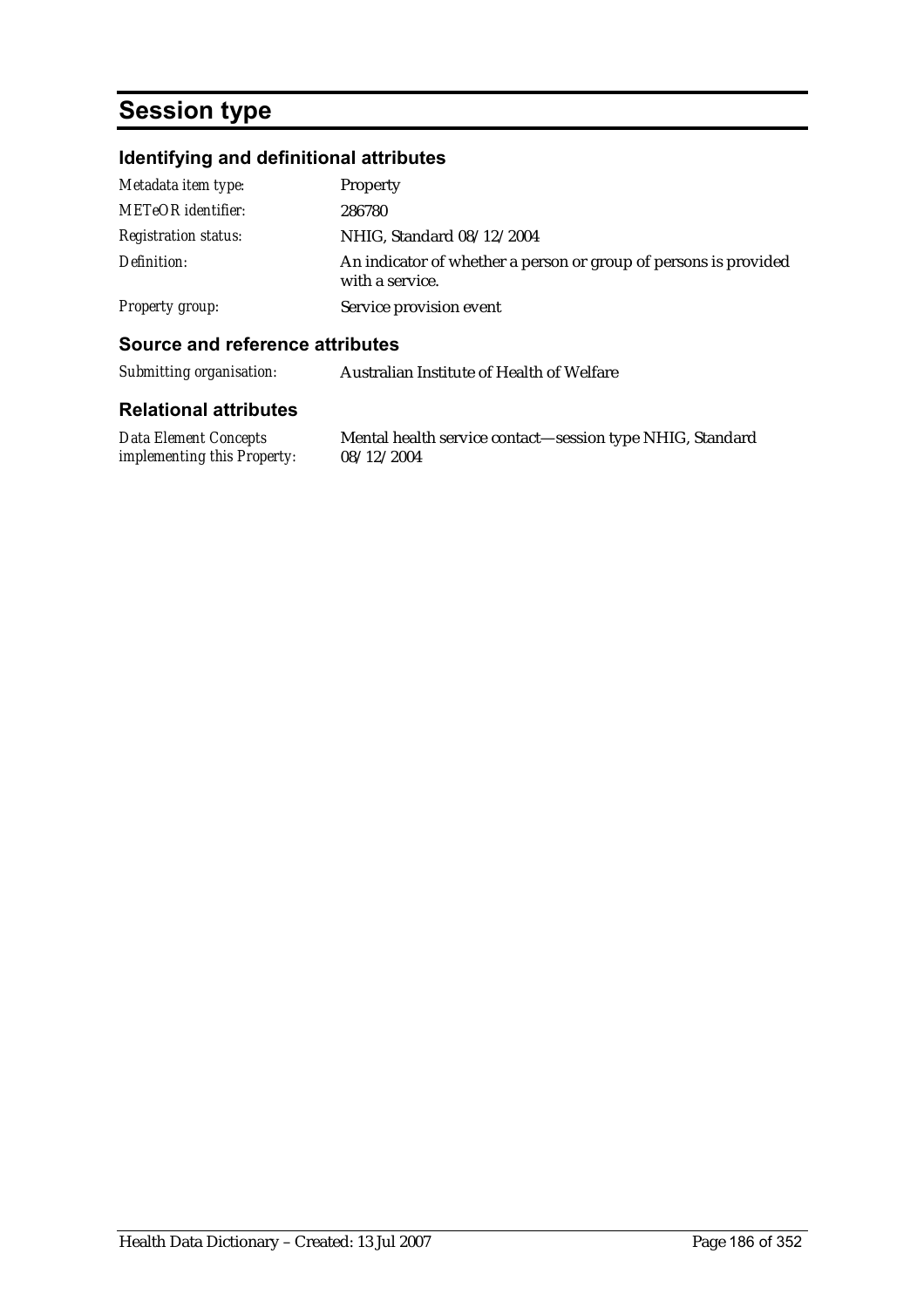# **Setting of birth**

# **Identifying and definitional attributes**

| Metadata item type:         | Property                                                   |
|-----------------------------|------------------------------------------------------------|
| Synonymous names:           | Birth setting                                              |
| <b>METeOR</b> identifier:   | 269110                                                     |
| <b>Registration status:</b> | NHIG, Standard 01/03/2005                                  |
| Definition:                 | The type of physical environment where the birth occurred. |
| <b>Property group:</b>      | <b>Location characteristics</b>                            |

## **Source and reference attributes**

*Submitting organisation:* Australian Institute of Health and Welfare

| Data Element Concepts       | Birth event—setting (intended) NHIG, Superseded 08/12/2005 |
|-----------------------------|------------------------------------------------------------|
| implementing this Property: | Birth event—setting of birth NHIG, Standard 01/03/2005     |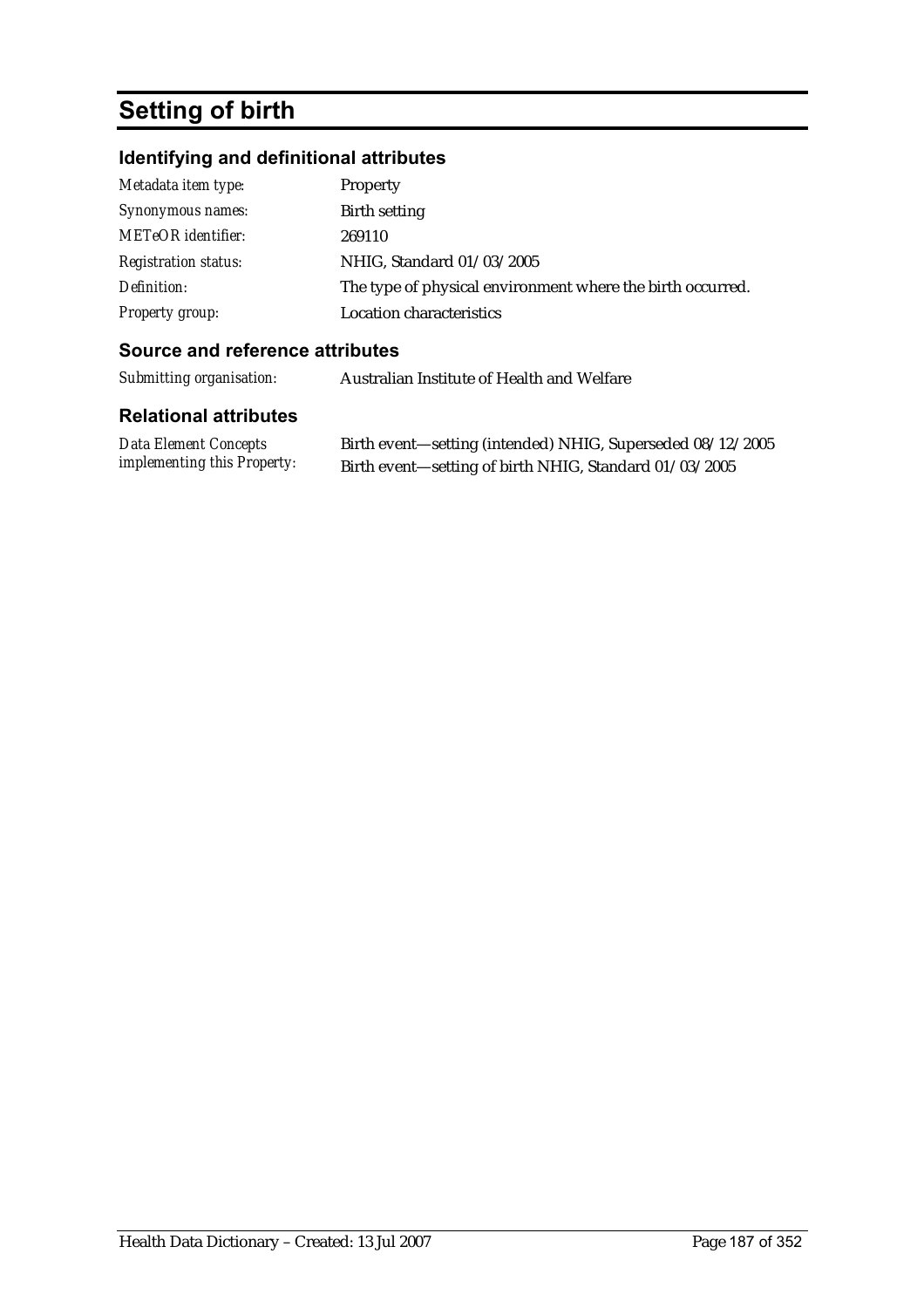# **Severe hypoglycaemia indicator**

# **Identifying and definitional attributes**

| Metadata item type:             | <b>Property</b>                                                           |
|---------------------------------|---------------------------------------------------------------------------|
| <b>METeOR</b> identifier:       | 304017                                                                    |
| <b>Registration status:</b>     | NHIG. Standard 22/09/2005                                                 |
| Definition:                     | An indicator of hypoglycaemia requiring assistance from<br>another party. |
| Property group:                 | Health and wellbeing                                                      |
| Source and reference attributes |                                                                           |
| Submitting organisation:        | Australian Institute of Health and Welfare                                |
| <b>Relational attributes</b>    |                                                                           |
| Related metadata references:    | Supersedes Severe hypoglycaemia history NHIG, Superseded                  |
|                                 |                                                                           |

|                                                             | 22/09/2005 | <u>JI OJ</u>                                         |  |  |
|-------------------------------------------------------------|------------|------------------------------------------------------|--|--|
| Data Element Concepts<br><i>implementing this Property:</i> | 21/09/2005 | Person—severe hypoglycaemia indicator NHIG, Standard |  |  |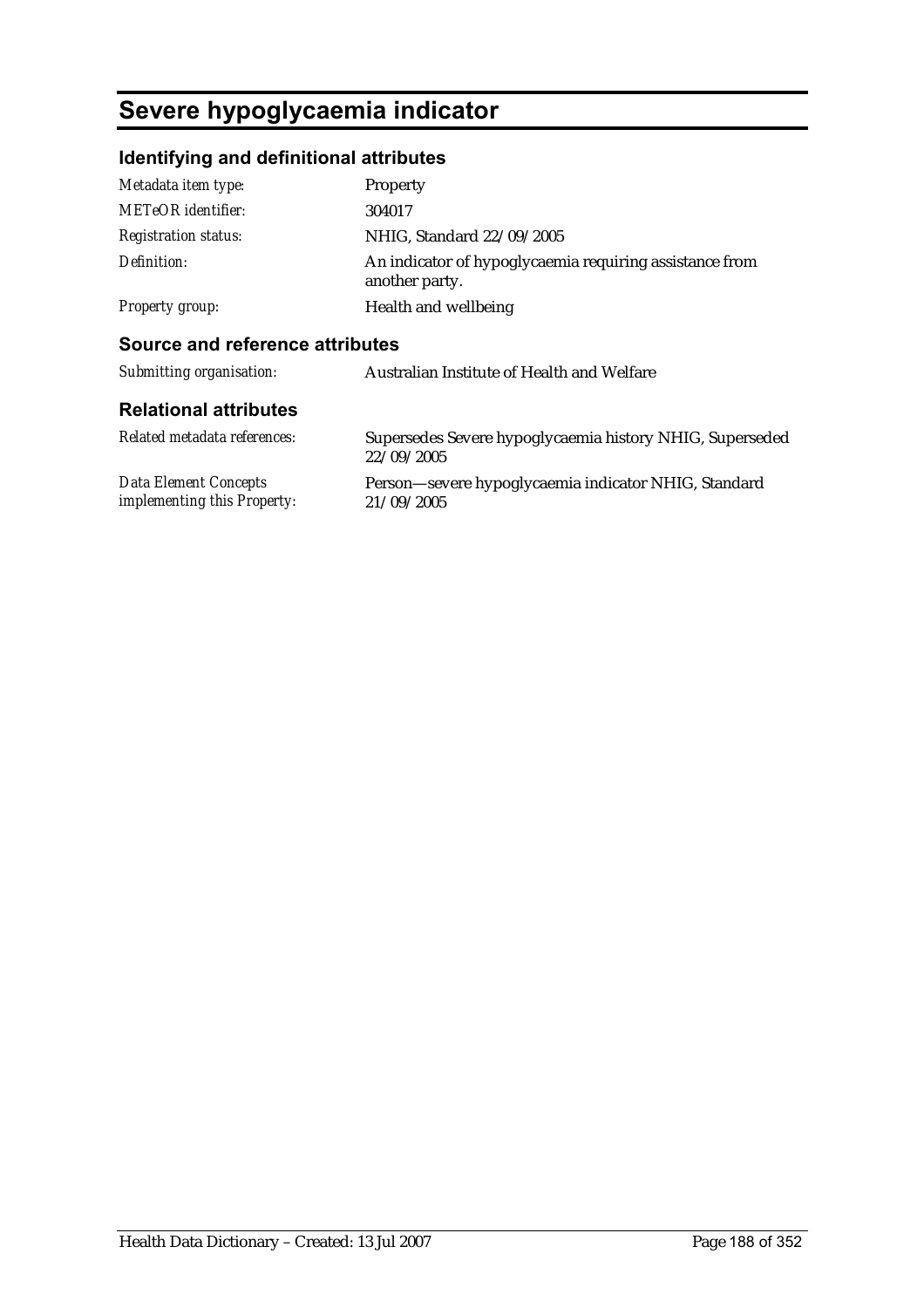# **Sex**

# **Identifying and definitional attributes**

| Metadata item type:                    | Property                                                                                |
|----------------------------------------|-----------------------------------------------------------------------------------------|
| <b>METeOR</b> identifier:              | 269231                                                                                  |
| <b>Registration status:</b>            | NHIG, Standard 01/03/2005<br>NCSIMG, Standard 01/03/2005<br>NHDAMG, Standard 22/10/2005 |
| Definition:                            | The biological distinction between male and female.                                     |
| Property group:                        | Demographic/social/cultural characteristics                                             |
| <b>Source and reference attributes</b> |                                                                                         |

| Submitting organisation: | Australian Institute of Health and Welfare                                                                                  |
|--------------------------|-----------------------------------------------------------------------------------------------------------------------------|
| Origin:                  | Australian Bureau of Statistics 1999. Standards for Social, Labour<br>and Demographic Variables. Demographic Variables, Sex |

| <b>Data Element Concepts</b>       | Person-sex NHIG, Standard 01/03/2005 |
|------------------------------------|--------------------------------------|
| <i>implementing this Property:</i> | NCSIMG, Standard 01/03/2005          |
|                                    | NHDAMG, Standard 10/02/2006          |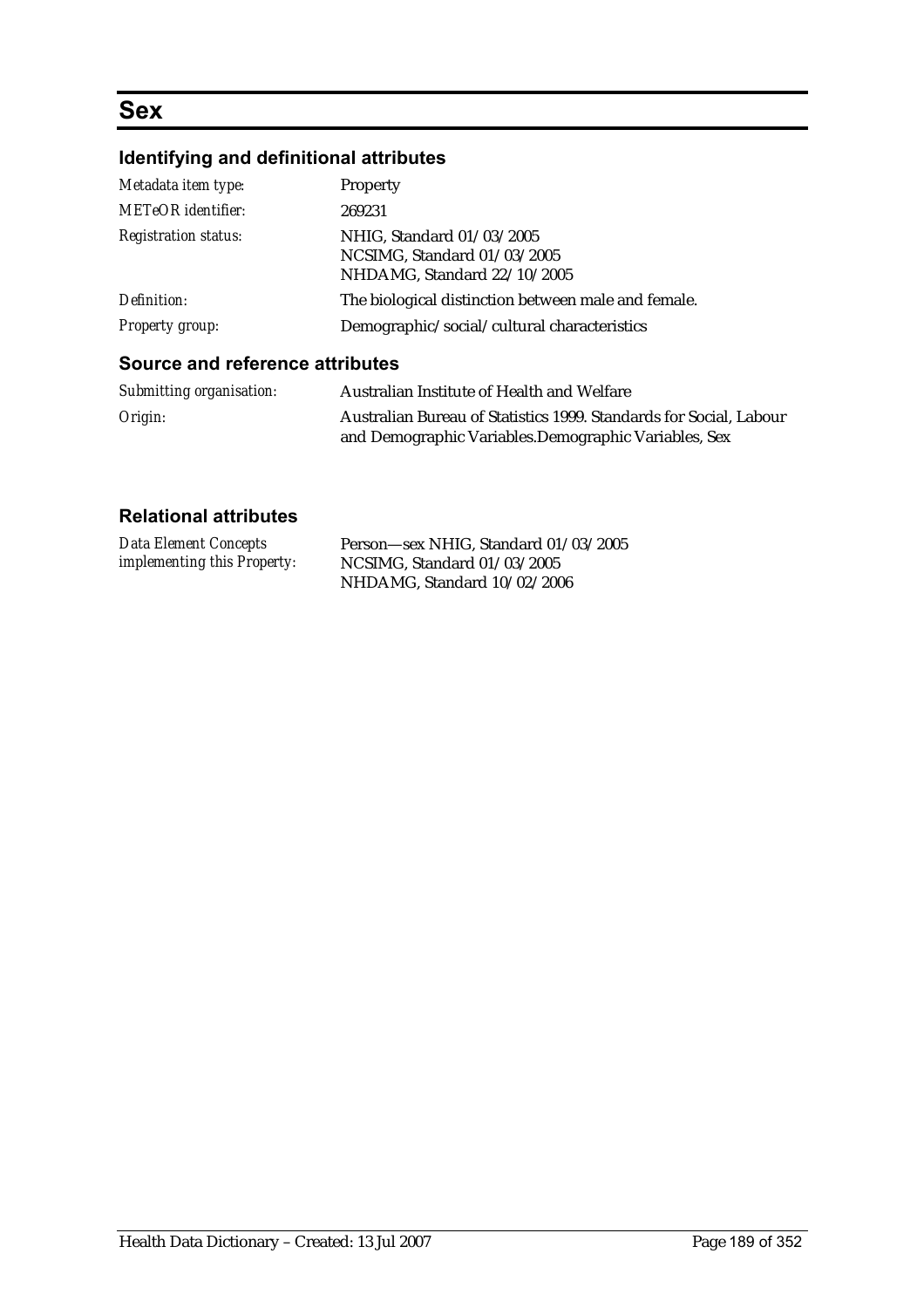# **Solid tumour size**

# **Identifying and definitional attributes**

| Metadata item type:         | Property                                            |
|-----------------------------|-----------------------------------------------------|
| <b>METeOR</b> identifier:   | 269184                                              |
| <b>Registration status:</b> | NHIG, Standard 01/03/2005                           |
| Definition:                 | The diameter of a solid tumour at the widest point. |
| <b>Property group:</b>      | Health and wellbeing                                |

### **Source and reference attributes**

*Submitting organisation:* Australian Institute of Health and Welfare

#### **Relational attributes**

*Data Element Concepts implementing this Property:* Person with cancer—solid tumour size NHIG, Standard 01/03/2005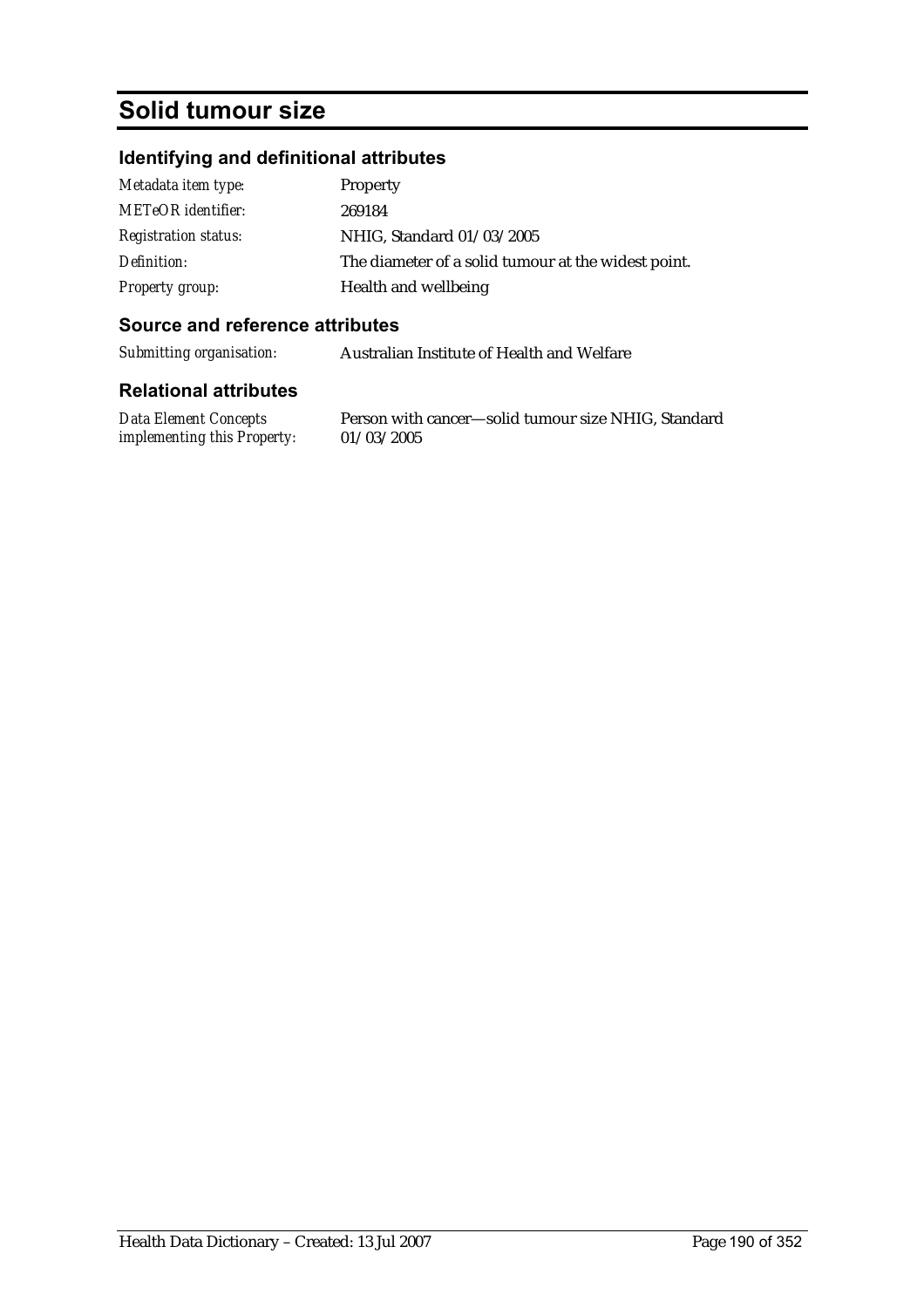# **Specialised mental health service target population group**

## **Identifying and definitional attributes**

| Metadata item type:         | Property                                                                           |
|-----------------------------|------------------------------------------------------------------------------------|
| <b>METeOR</b> identifier:   | 288951                                                                             |
| <b>Registration status:</b> | NHIG, Standard 08/12/2004                                                          |
| Definition:                 | The population group primarily targeted by a specialised mental<br>health service. |
| Context:                    | Specialised mental health services.                                                |
| <b>Property group:</b>      | Service provision event                                                            |

### **Relational attributes**

*Data Element Concepts implementing this Property:* Specialised mental health service—specialised mental health service target population group NHIG, Standard 08/12/2004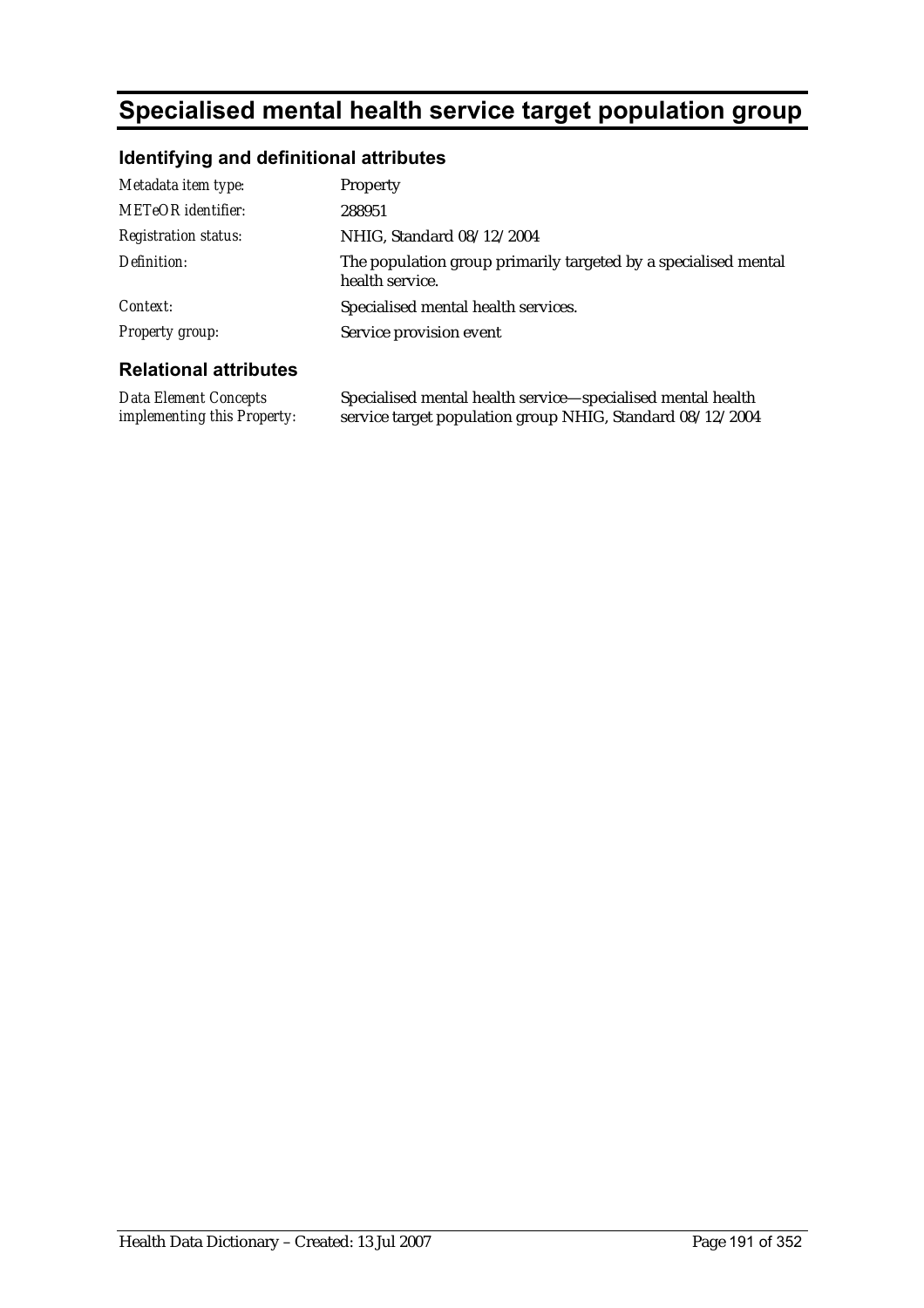# **Specialised service indicator**

## **Identifying and definitional attributes**

| Metadata item type:         | Property                                                     |
|-----------------------------|--------------------------------------------------------------|
| <b>METeOR</b> identifier:   | 269158                                                       |
| <b>Registration status:</b> | NHIG, Standard 01/03/2005                                    |
| Definition:                 | An indicator of the capacity to provide specialised service. |
| <b>Property group:</b>      | Organisational characteristics                               |

#### **Source and reference attributes**

*Submitting organisation:* Australian Institute of Health and Welfare

#### **Relational attributes**

*Data Element Concepts implementing this Property:*

Establishment—specialised service indicator NHIG, Standard 01/03/2005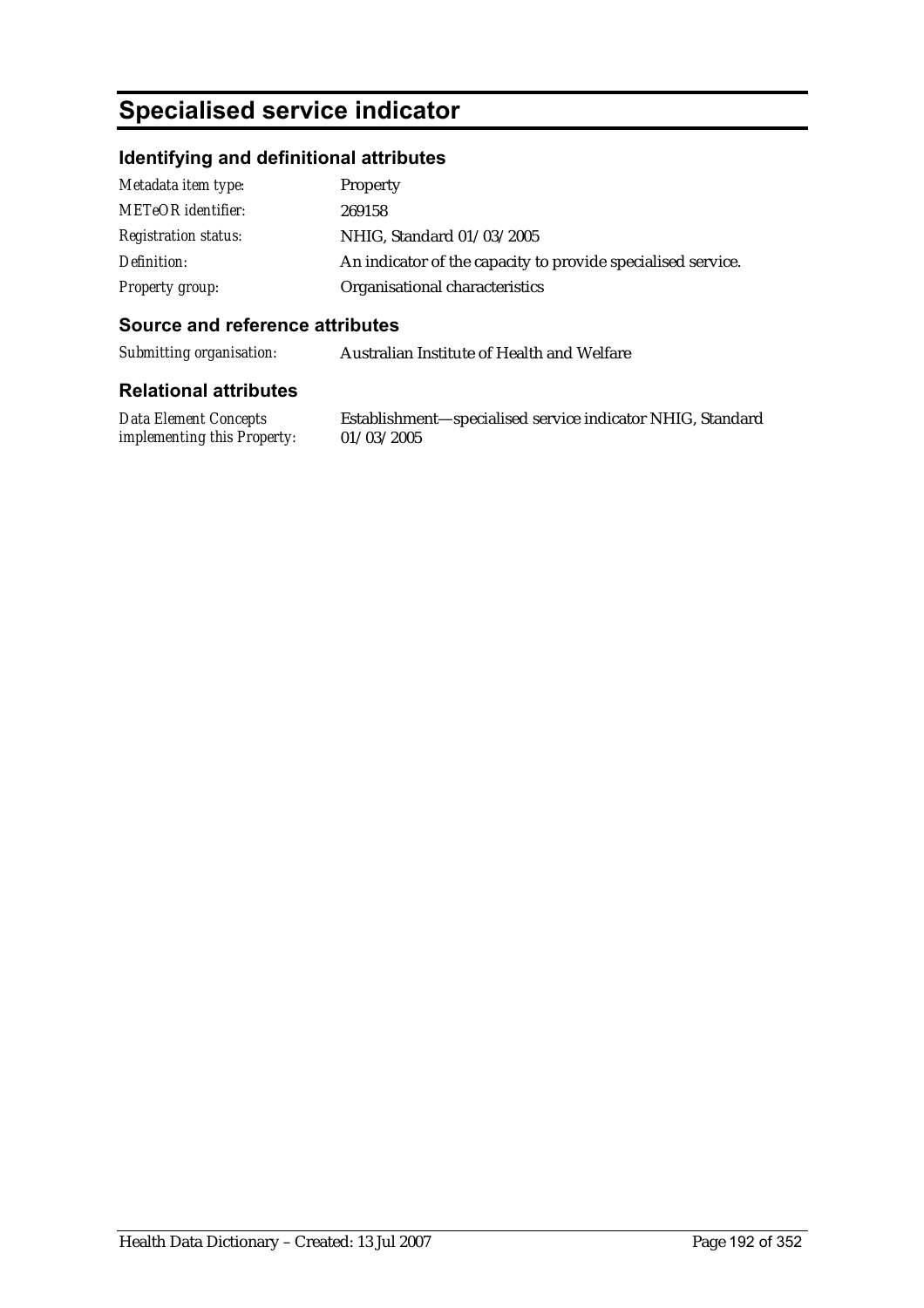# **Specialist private sector rehabilitation care indicator**

# **Identifying and definitional attributes**

| Metadata item type:         | Property                                                                                                       |
|-----------------------------|----------------------------------------------------------------------------------------------------------------|
| <b>METeOR</b> identifier:   | 269325                                                                                                         |
| <b>Registration status:</b> | NHIG, Standard 01/03/2005                                                                                      |
| Definition:                 | An indicator that identifies whether the criteria for specialist<br>private sector rehabilitation care is met. |
| <b>Property group:</b>      | Service provision event                                                                                        |

### **Source and reference attributes**

| Submitting organisation: | Australian Institute of Health and Welfare |
|--------------------------|--------------------------------------------|
| Balatanal attributes     |                                            |

| <b>Data Element Concepts</b>       | Episode of care—specialist private sector rehabilitation care |
|------------------------------------|---------------------------------------------------------------|
| <i>implementing this Property:</i> | indicator NHIG, Standard 01/03/2005                           |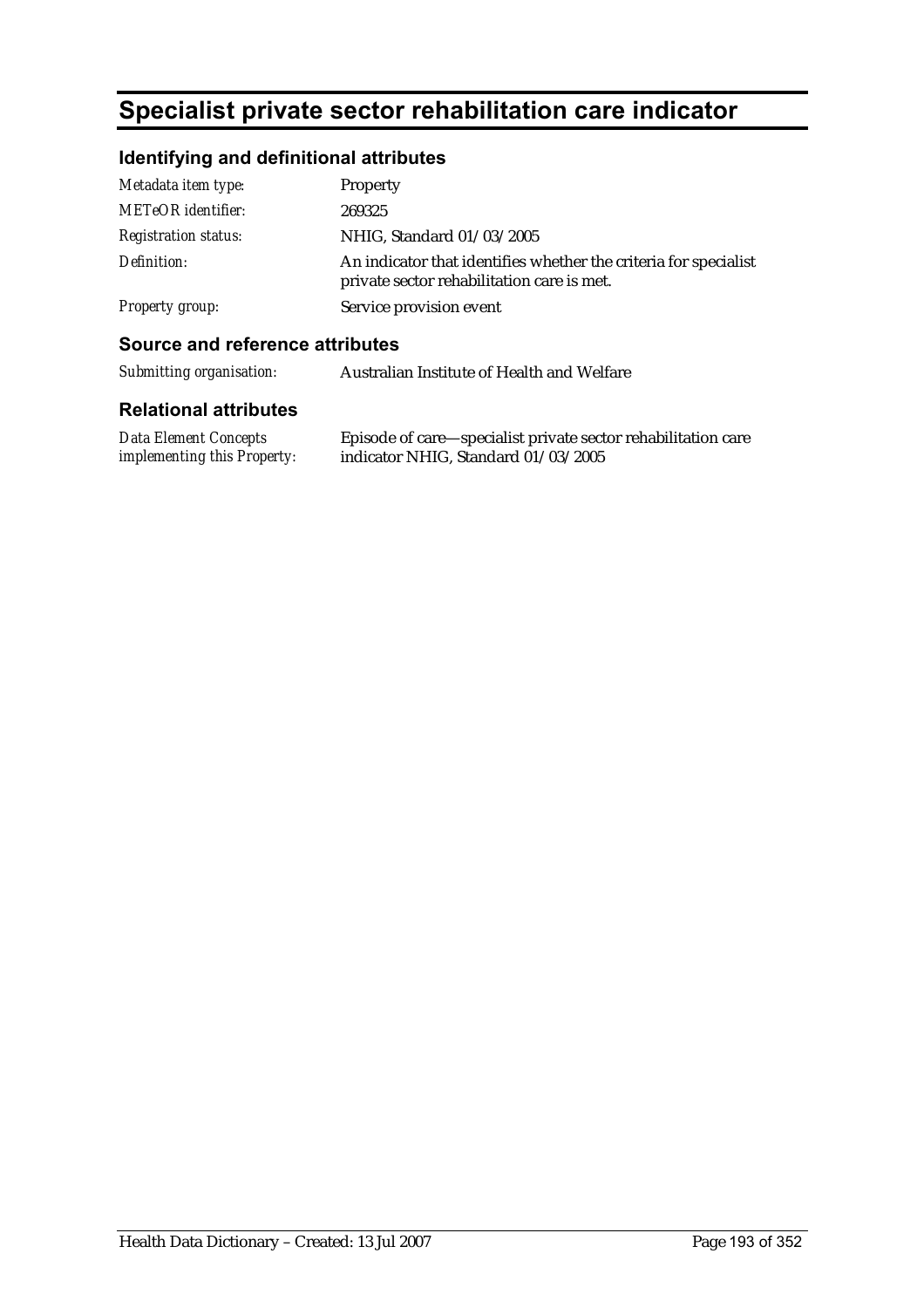# **Staging basis of cancer**

# **Identifying and definitional attributes**

| Health and wellbeing                                                     |
|--------------------------------------------------------------------------|
| The type of evidence that confirms a diagnosis of a malignant<br>tumour. |
| NHIG, Standard 04/06/2004                                                |
| 296959                                                                   |
| Property                                                                 |
|                                                                          |

| Data Element Concepts              | Cancer staging-staging basis of cancer NHIG, Standard |
|------------------------------------|-------------------------------------------------------|
| <i>implementing this Property:</i> | 04/06/2004                                            |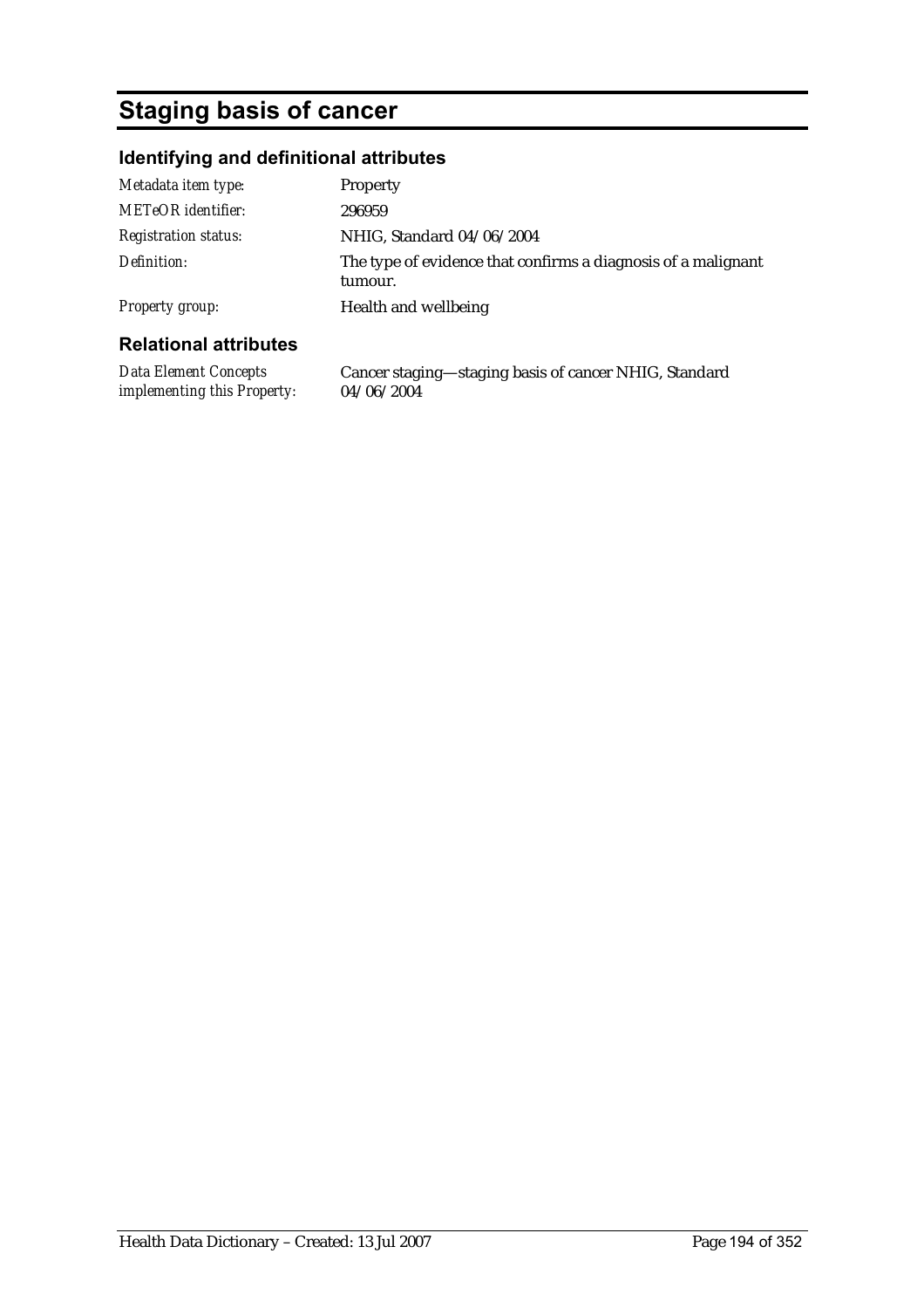# **State/territory of birth**

# **Identifying and definitional attributes**

| Metadata item type:         | Property                                         |
|-----------------------------|--------------------------------------------------|
| <b>METeOR</b> identifier:   | 269339                                           |
| <b>Registration status:</b> | NHIG, Standard 01/03/2005                        |
| Definition:                 | The state/territory in which the birth occurred. |
| <b>Property group:</b>      | Location characteristics                         |

#### **Source and reference attributes**

*Submitting organisation:* Australian Institute of Health and Welfare

| Data Element Concepts              | Birth event-state/territory of birth NHIG, Standard 01/03/2005 |
|------------------------------------|----------------------------------------------------------------|
| <i>implementing this Property:</i> |                                                                |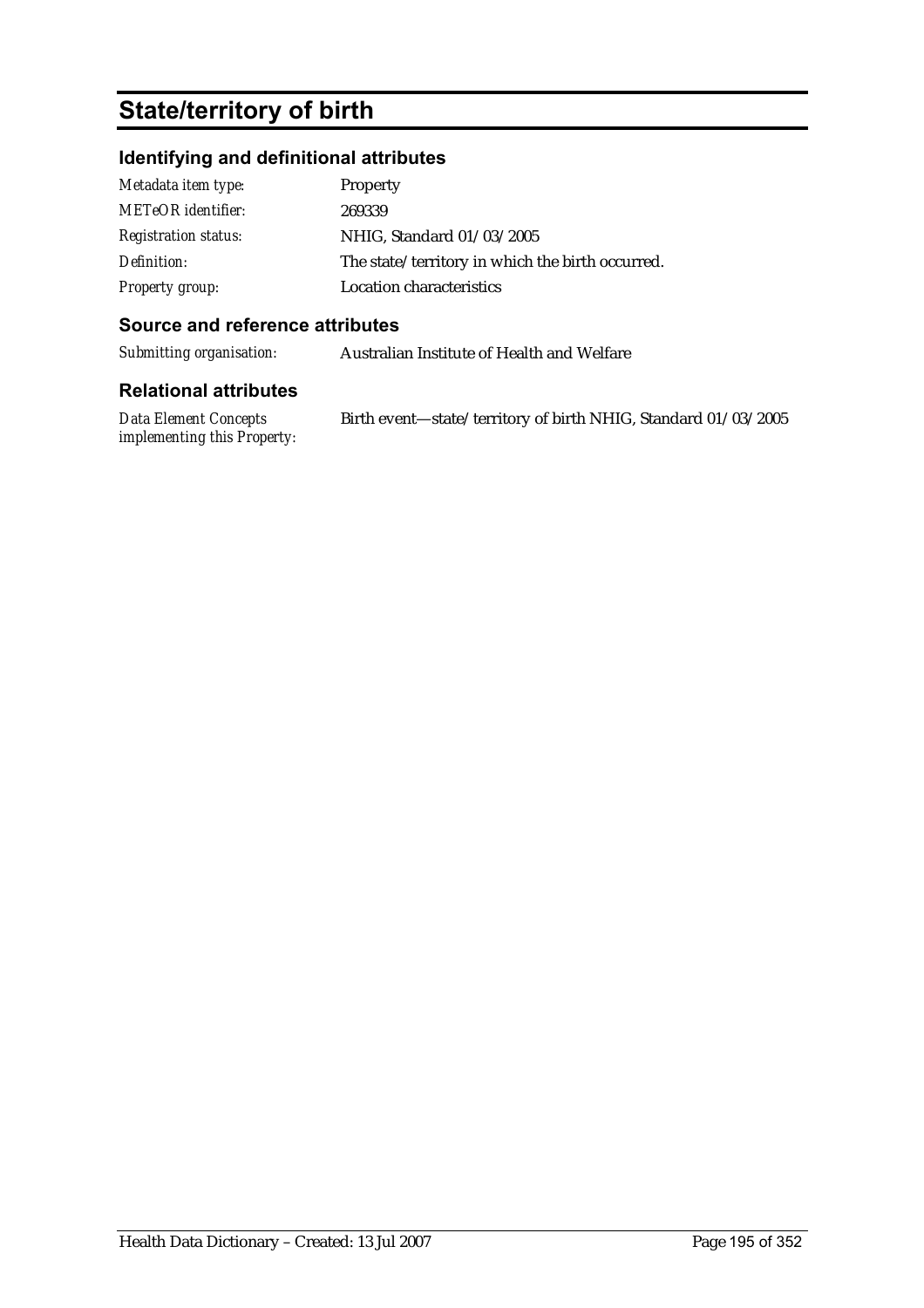# **Street name**

# **Identifying and definitional attributes**

| Metadata item type:         | Property                                                                                                              |
|-----------------------------|-----------------------------------------------------------------------------------------------------------------------|
| <b>METeOR</b> identifier:   | 269385                                                                                                                |
| <b>Registration status:</b> | NHIG, Standard 01/03/2005                                                                                             |
| Definition:                 | The name that identifies a public thoroughfare and differentiates it<br>from others in the same suburb/town/locality. |
| Context:                    | Australian addresses.                                                                                                 |
| <b>Property group:</b>      | Location characteristics                                                                                              |

# **Source and reference attributes**

| Submitting organisation:                                    | <b>Health Data Standards Committee</b>                                                                                                     |
|-------------------------------------------------------------|--------------------------------------------------------------------------------------------------------------------------------------------|
| <b>Relational attributes</b>                                |                                                                                                                                            |
| Data Element Concepts<br><i>implementing this Property:</i> | Person (address)—street name NHIG, Standard 01/03/2005<br>Service provider organisation (address)—street name NHIG,<br>Standard 04/05/2005 |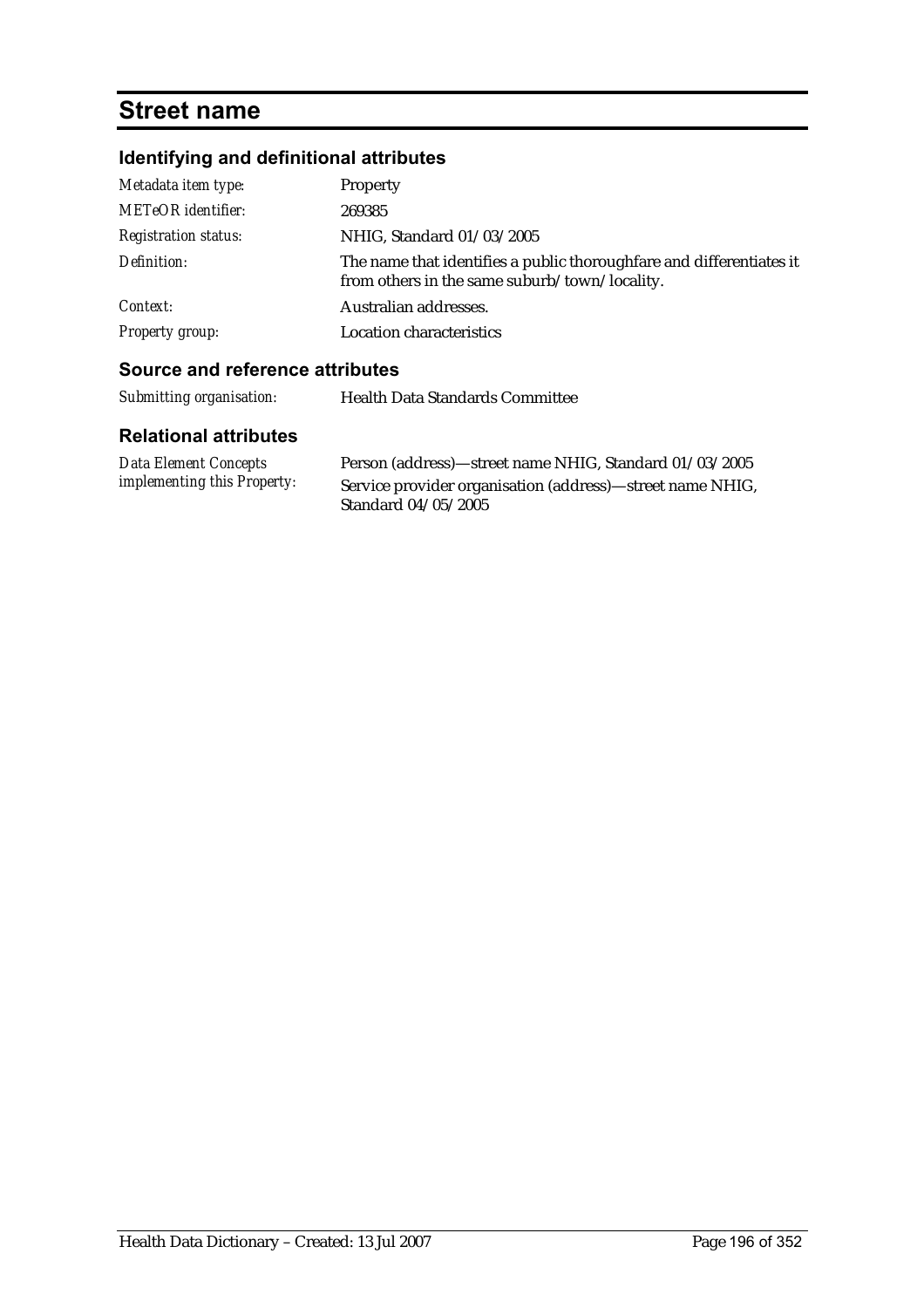# **Street suffix**

# **Identifying and definitional attributes**

| Metadata item type:<br><b>METeOR</b> identifier: | Property<br>269384                                                       |
|--------------------------------------------------|--------------------------------------------------------------------------|
| <b>Registration status:</b>                      | NHIG, Standard 01/03/2005                                                |
| Definition:                                      | Term used to qualify the street name used for directional<br>references. |
| Context:                                         | Australian addresses.                                                    |
| <b>Property group:</b>                           | Location characteristics                                                 |

#### **Source and reference attributes**

| Submitting organisation: | <b>Health Data Standards Committee</b>                           |
|--------------------------|------------------------------------------------------------------|
| Origin:                  | AS4590 Interchange of client information, Australia Post Address |
|                          | <b>Presentation Standard.</b>                                    |

| <b>Data Element Concepts</b>       | Person (address)—street suffix NHIG, Standard 01/03/2005    |
|------------------------------------|-------------------------------------------------------------|
| <i>implementing this Property:</i> | Service provider organisation (address)—street suffix NHIG, |
|                                    | Standard 04/05/2005                                         |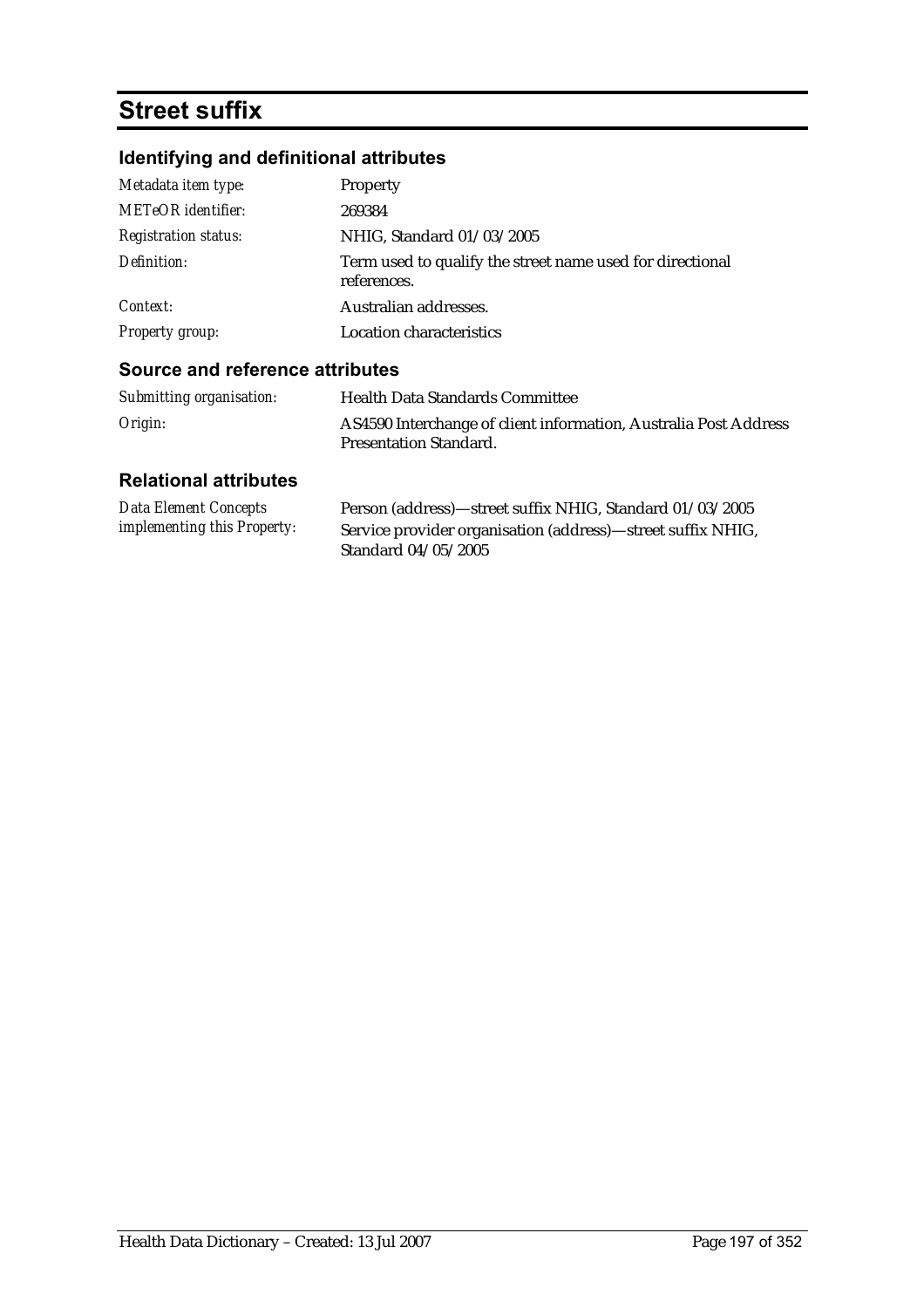# **Street type**

# **Identifying and definitional attributes**

| Metadata item type:         | Property                                                 |
|-----------------------------|----------------------------------------------------------|
| <b>METeOR</b> identifier:   | 269383                                                   |
| <b>Registration status:</b> | NHIG, Standard 01/03/2005                                |
| Definition:                 | A code that identifies the type of public thorough fare. |
| Context:                    | Australian addresses.                                    |
| <b>Property group:</b>      | Location characteristics                                 |

## **Source and reference attributes**

*Submitting organisation:* Health Data Standards Committee

| Data Element Concepts              | Person (address)—street type NHIG, Standard 01/03/2005    |
|------------------------------------|-----------------------------------------------------------|
| <i>implementing this Property:</i> | Service provider organisation (address)—street type NHIG, |
|                                    | Standard 04/05/2005                                       |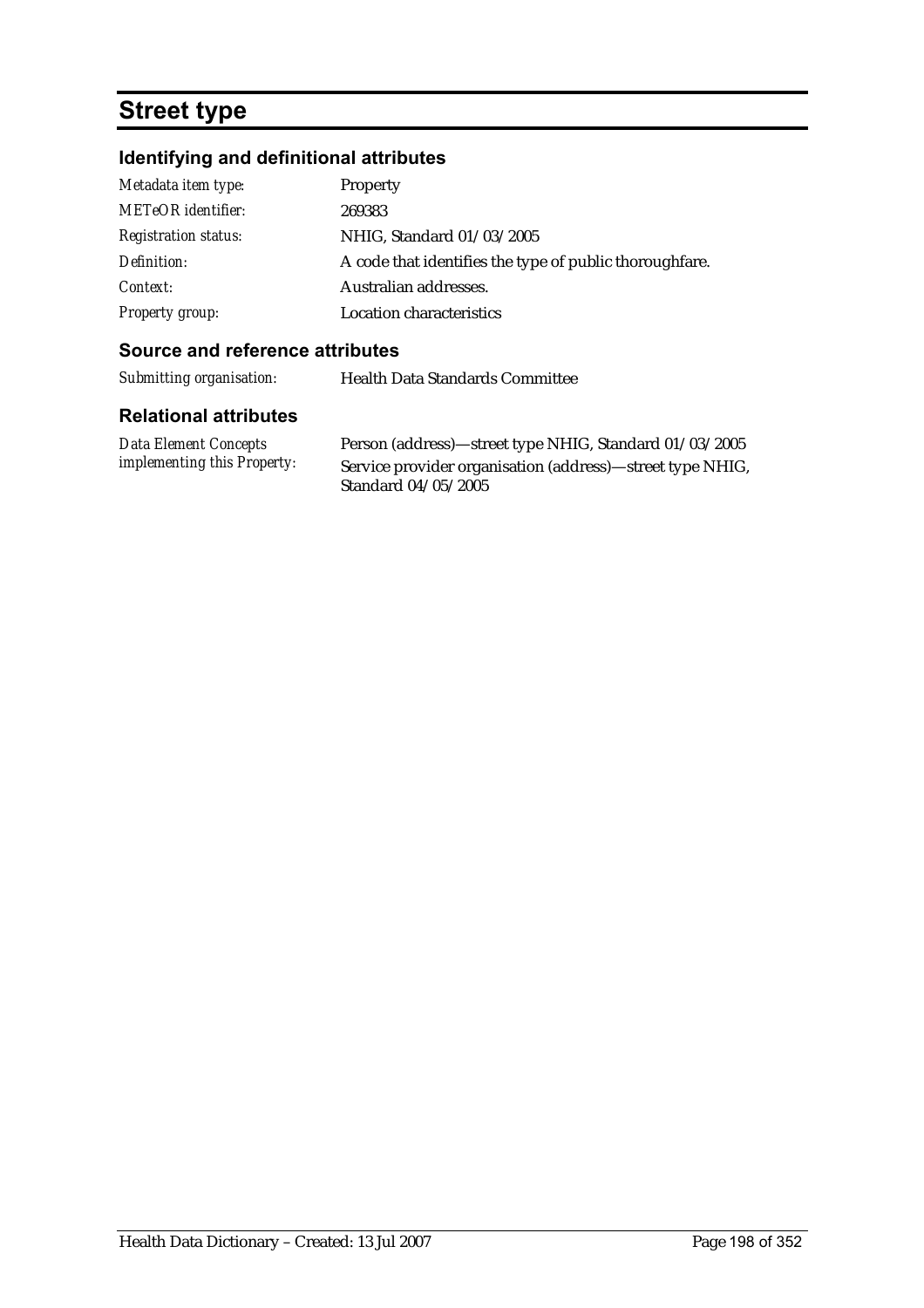# **Suburb/town/locality name**

# **Identifying and definitional attributes**

| Metadata item type:         | Property                                                                  |
|-----------------------------|---------------------------------------------------------------------------|
| <b>METeOR</b> identifier:   | 269335                                                                    |
| <b>Registration status:</b> | NHIG, Standard 01/03/2005<br>NCSIMG, Standard 01/03/2005                  |
| Definition:                 | The full name of the general locality containing the specific<br>address. |
| <b>Property group:</b>      | <b>Location characteristics</b>                                           |

### **Source and reference attributes**

| Submitting organisation: | Australian Institute of Health and Welfare |
|--------------------------|--------------------------------------------|
|--------------------------|--------------------------------------------|

| Data Element Concepts       | Person (address)—suburb/town/locality name NHIG, Standard                                                                       |
|-----------------------------|---------------------------------------------------------------------------------------------------------------------------------|
| implementing this Property: | 01/03/2005                                                                                                                      |
|                             | NCSIMG, Standard 01/03/2005                                                                                                     |
|                             | Service provider organisation (address)—suburb/town/locality<br>name NHIG. Standard $04/05/2005$<br>NCSIMG, Standard 31/08/2005 |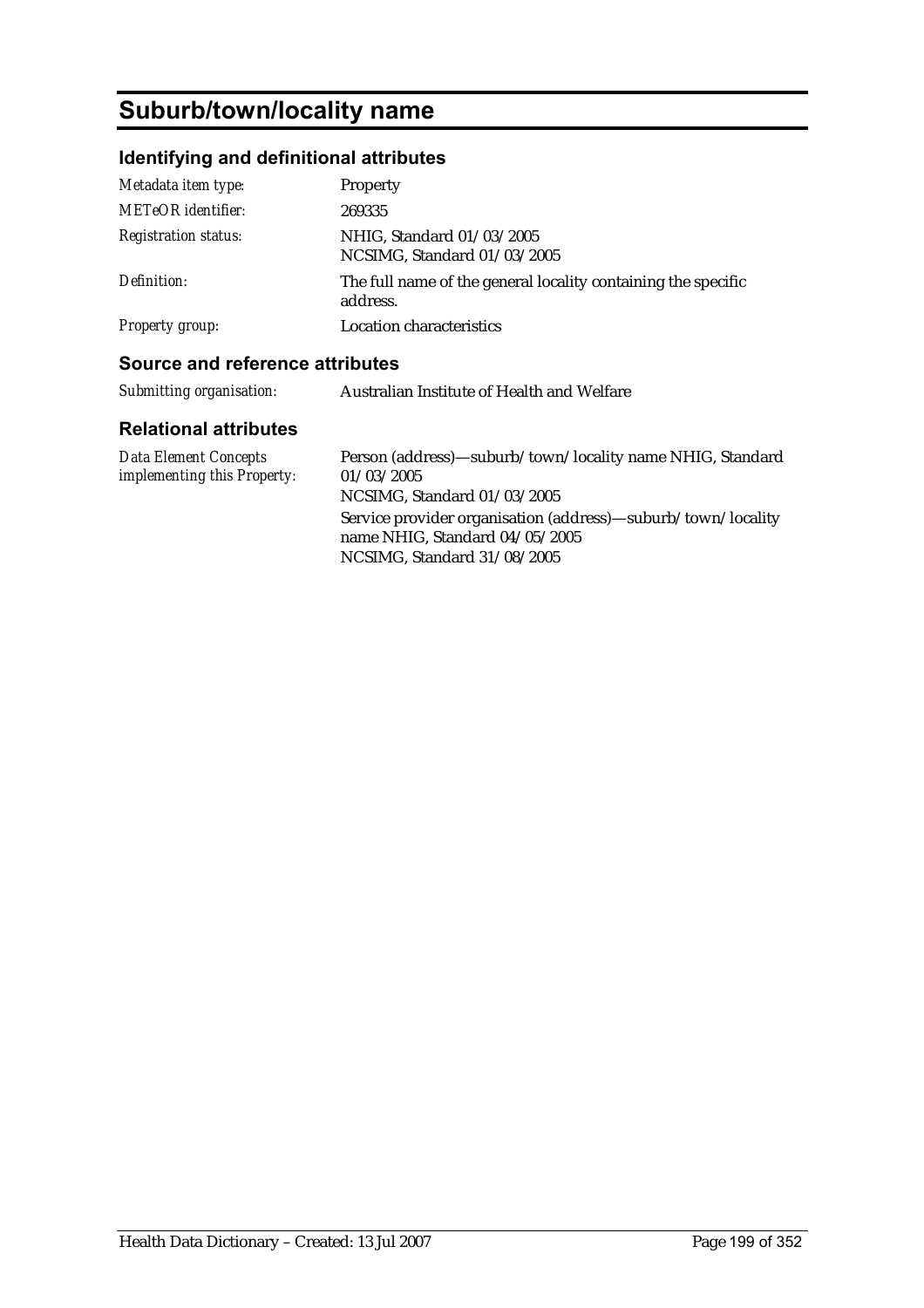# **Supported public housing places**

# **Identifying and definitional attributes**

| Metadata item type:          | Property                                                                                                                                                                  |
|------------------------------|---------------------------------------------------------------------------------------------------------------------------------------------------------------------------|
| <b>METeOR</b> identifier:    | 288935                                                                                                                                                                    |
| <b>Registration status:</b>  | NHIG, Standard 08/12/2004                                                                                                                                                 |
| Definition:                  | The total number of public housing places supported by specialised<br>mental health services, targeted to people affected by mental illness<br>or psychiatric disability. |
| Context:                     | People affected by mental illness or psychiatric disability.                                                                                                              |
| Property group:              | Service provision event                                                                                                                                                   |
| <b>Dolational attributos</b> |                                                                                                                                                                           |

# **Relational attributes**

*Data Element Concepts implementing this Property:*

Specialised mental health service—number of supported public housing places NHIG, Standard 08/12/2004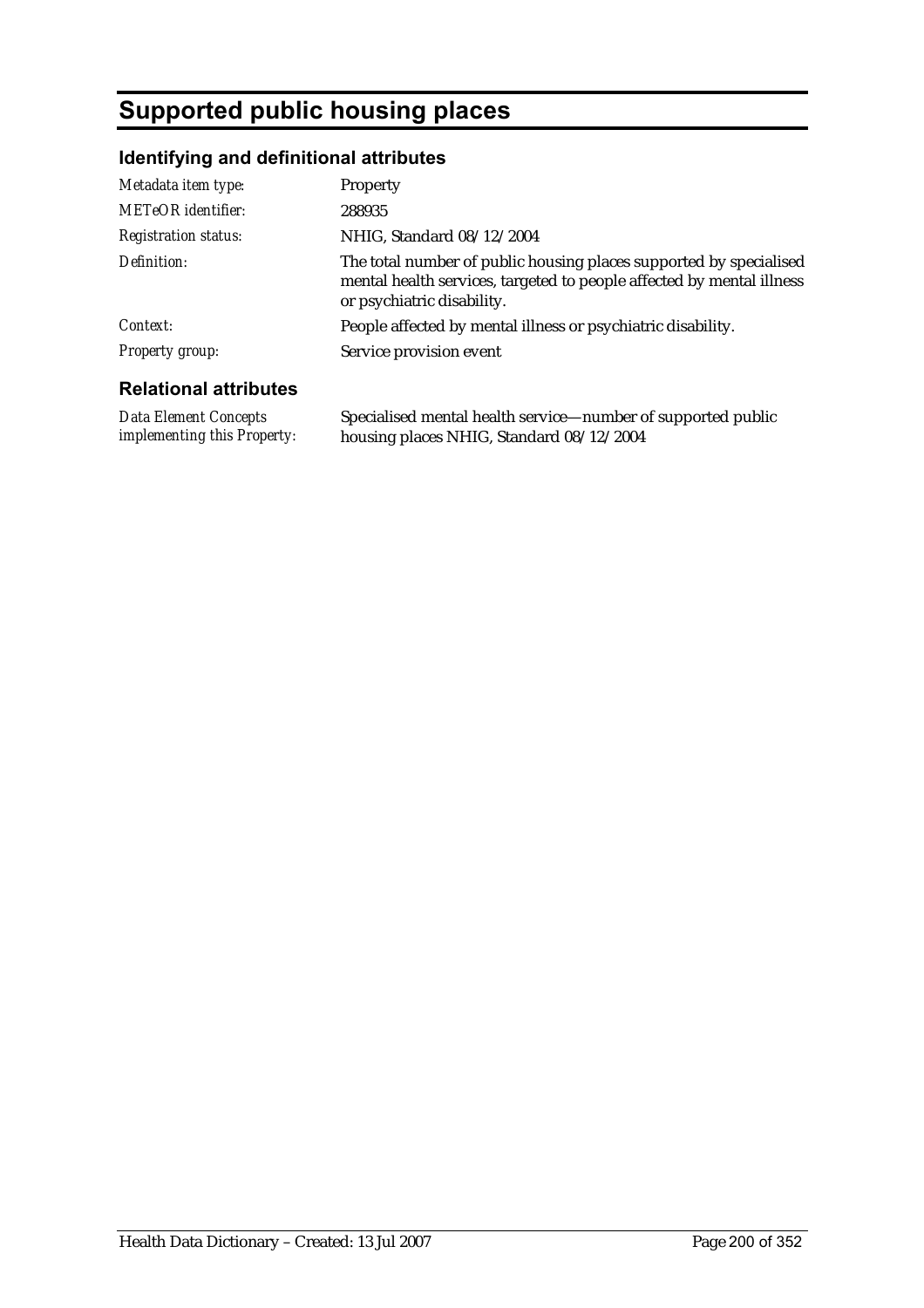# **Surgical procedure date**

## **Identifying and definitional attributes**

| Metadata item type:         | Property                                                |
|-----------------------------|---------------------------------------------------------|
| <b>METeOR</b> identifier:   | 288620                                                  |
| <b>Registration status:</b> | NHIG, Standard 04/06/2004                               |
| Definition:                 | The date on which the surgical procedure was performed. |
| Property group:             | Service provision event                                 |

### **Source and reference attributes**

*Submitting organisation:* Australian Institute of Health and Welfare

#### **Relational attributes**

*Data Element Concepts implementing this Property:*

Cancer treatment—surgical procedure date NHIG, Standard 04/06/2004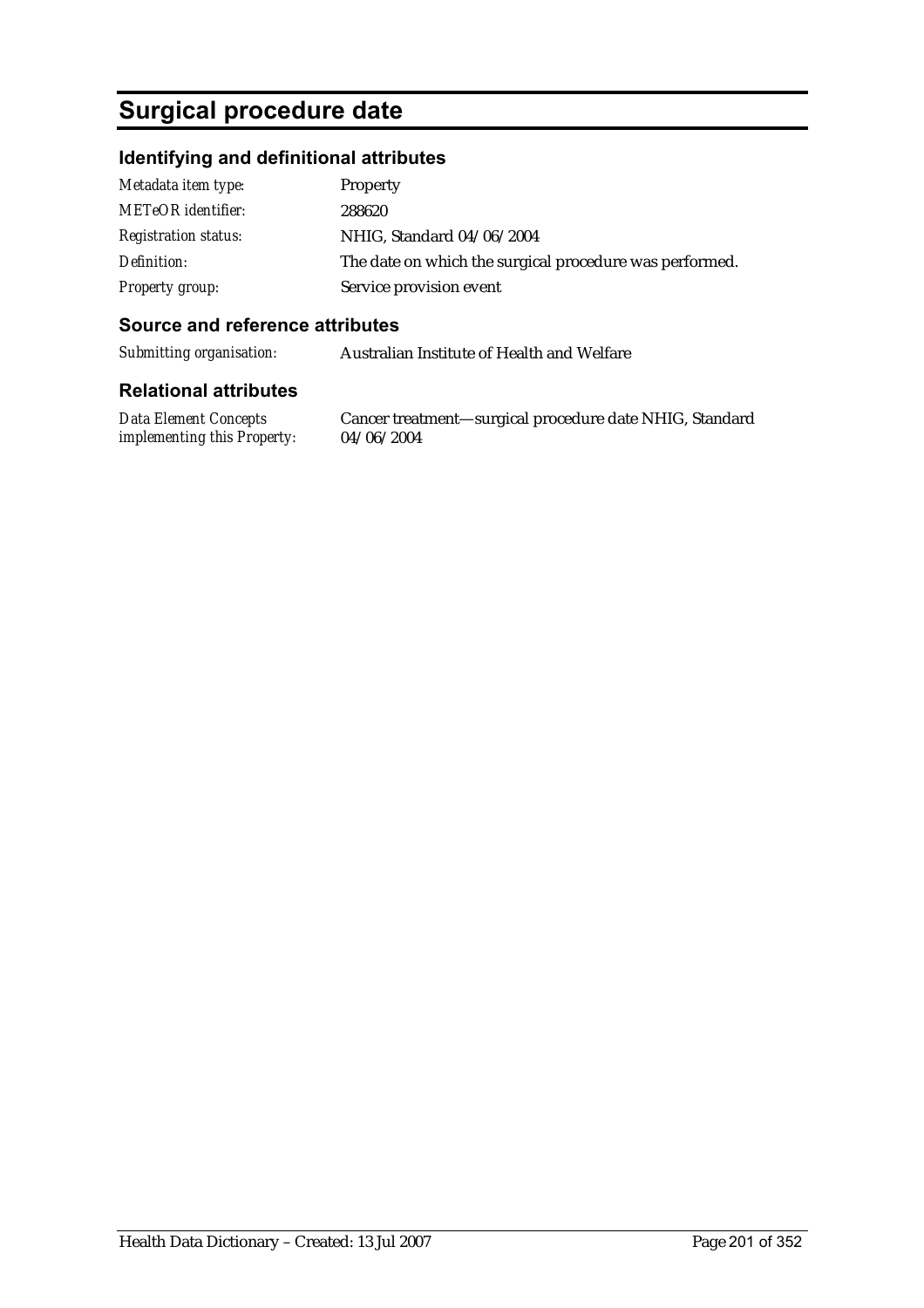# **Surgical procedure for cancer**

### **Identifying and definitional attributes**

| Metadata item type:         | Property                                                     |
|-----------------------------|--------------------------------------------------------------|
| <b>METeOR</b> identifier:   | 288476                                                       |
| <b>Registration status:</b> | NHIG, Standard 04/06/2004                                    |
| Definition:                 | The surgical procedure(s) used in the treatment of a cancer. |
| Property group:             | Service provision event                                      |

### **Source and reference attributes**

*Submitting organisation:* Australian Institute of Health and Welfare

#### **Relational attributes**

*Data Element Concepts implementing this Property:*

Cancer treatment—surgical procedure for cancer NHIG, Standard 04/06/2004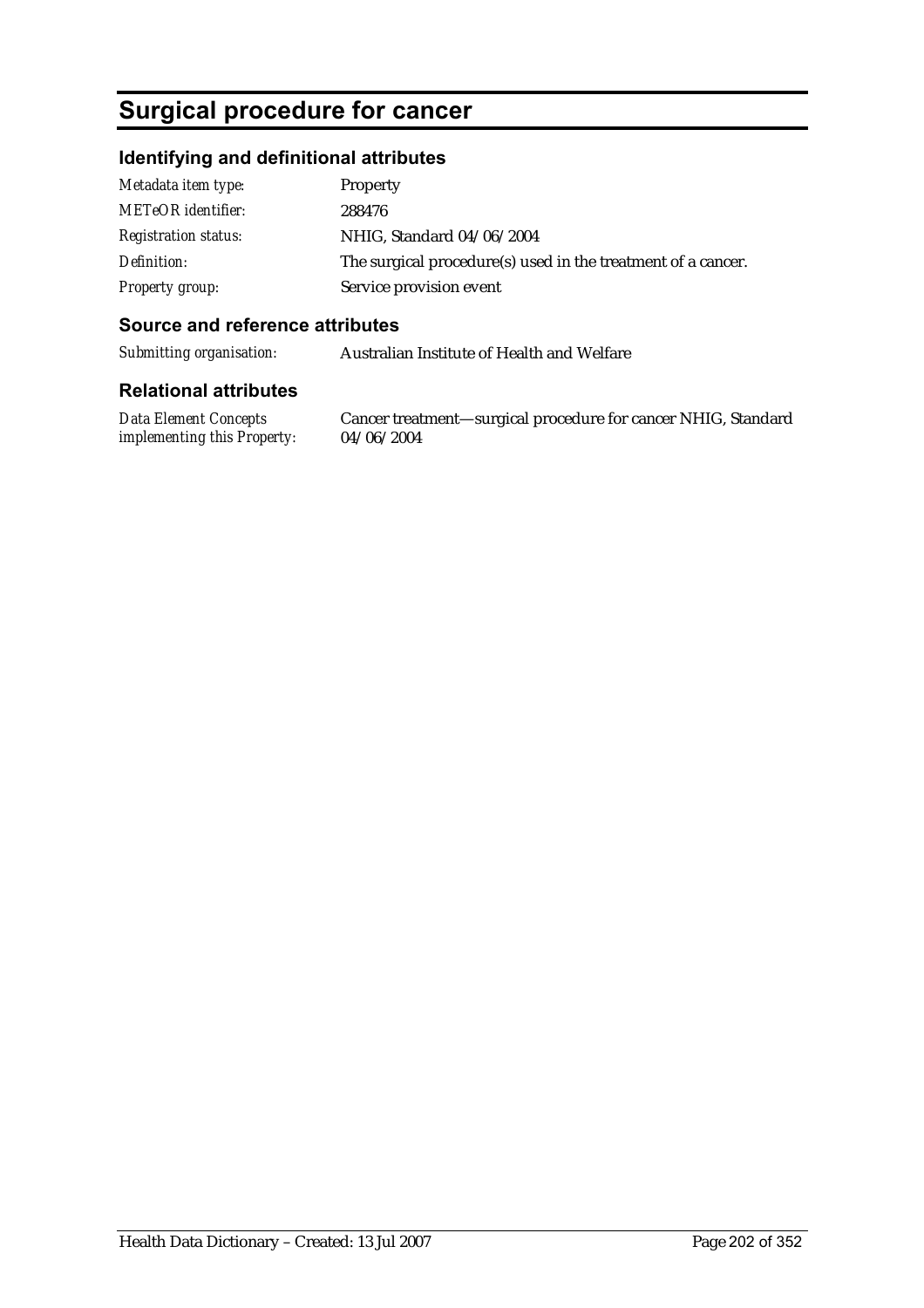# **Surgical specialty**

# **Identifying and definitional attributes**

| Metadata item type:         | Property                                                  |
|-----------------------------|-----------------------------------------------------------|
| <b>METeOR</b> identifier:   | 269155                                                    |
| <b>Registration status:</b> | NHIG, Standard 01/03/2005                                 |
| Definition:                 | A descriptor of an area of clinical expertise in surgery. |
| <b>Property group:</b>      | Labour characteristics                                    |

#### **Source and reference attributes**

*Submitting organisation:* Australian Institute of Health and Welfare

| <b>Data Element Concepts</b>       | Elective surgery waiting list episode—surgical specialty (of |
|------------------------------------|--------------------------------------------------------------|
| <i>implementing this Property:</i> | scheduled doctor) NHIG, Standard 01/03/2005                  |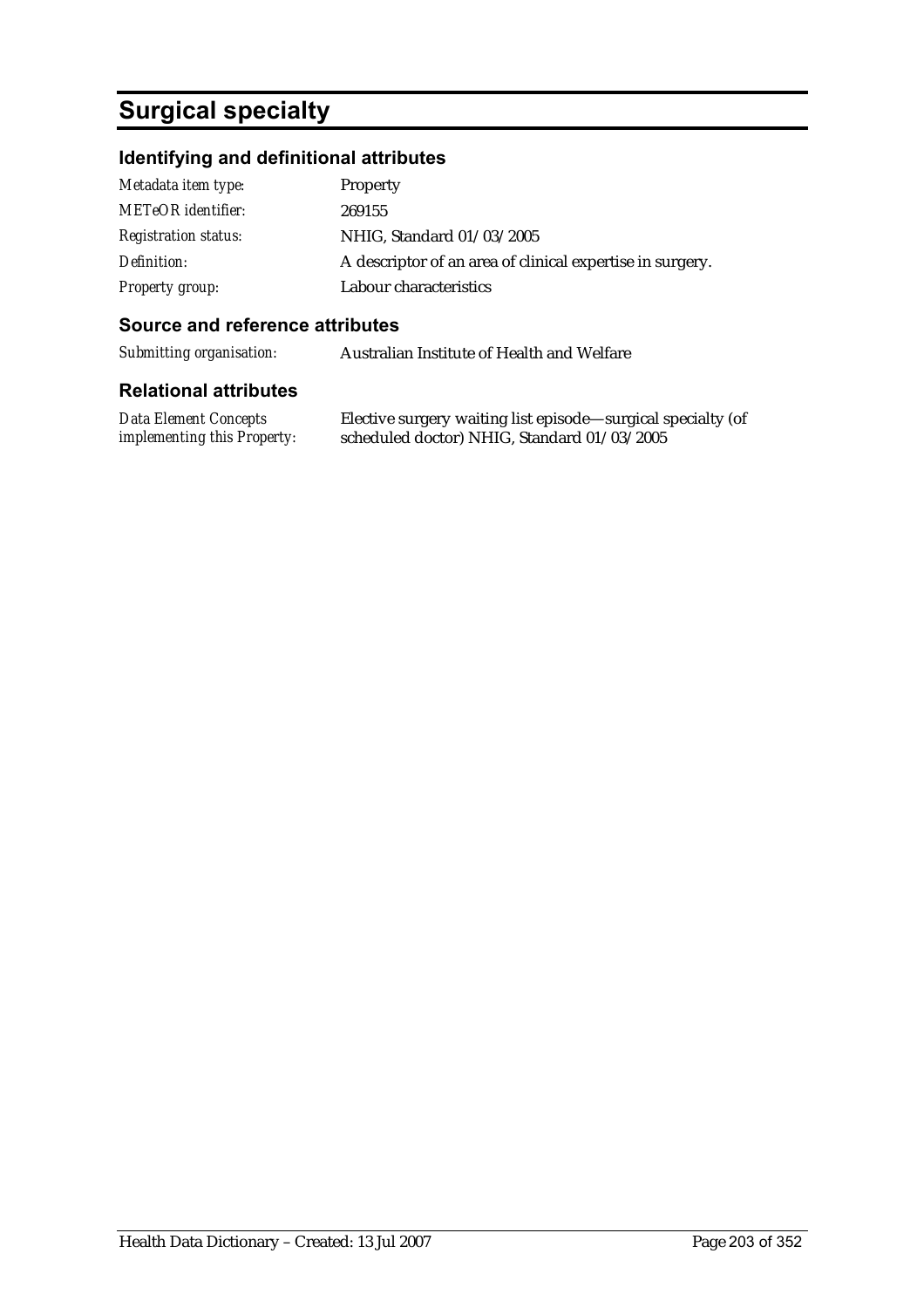# **Systemic therapy agent name**

# **Identifying and definitional attributes**

| Metadata item type:         | Property                                                                                   |
|-----------------------------|--------------------------------------------------------------------------------------------|
| <b>METeOR</b> identifier:   | 288347                                                                                     |
| <b>Registration status:</b> | NHIG, Standard 04/06/2004                                                                  |
| Definition:                 | The standard chemotherapeutic agent or anti-cancer drug used for<br>treatment of a cancer. |
| Property group:             | Service provision event                                                                    |

### **Source and reference attributes**

| Submitting organisation: | Australian Institute of Health and Welfare |
|--------------------------|--------------------------------------------|
|                          |                                            |

| Data Element Concepts              | Cancer treatment—systemic therapy agent name (primary cancer) |
|------------------------------------|---------------------------------------------------------------|
| <i>implementing this Property:</i> | NHIG, Standard 04/06/2004                                     |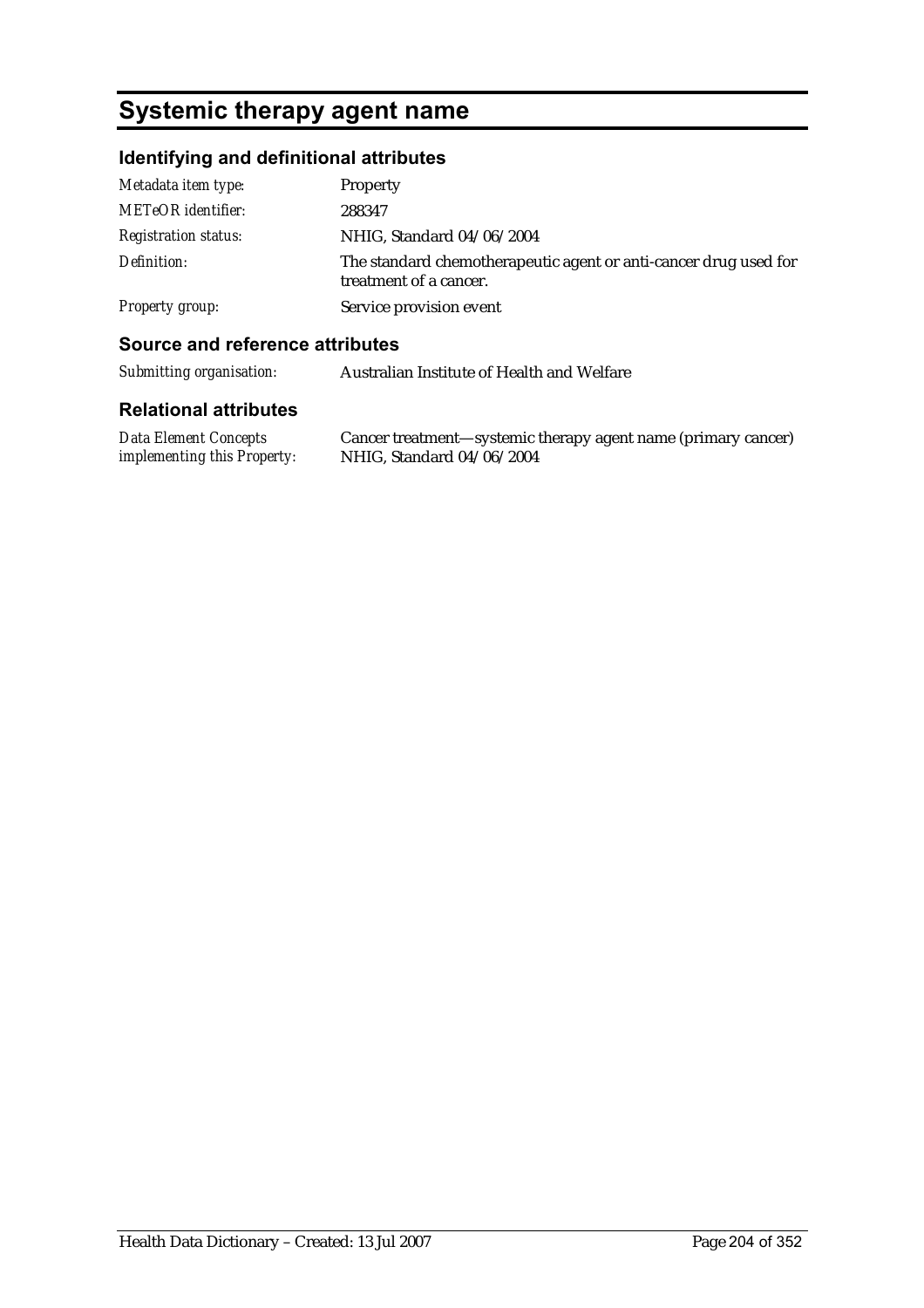# **Target site for cancer treatment**

### **Identifying and definitional attributes**

| Metadata item type:         | Property                                                              |
|-----------------------------|-----------------------------------------------------------------------|
| <b>METeOR</b> identifier:   | 293145                                                                |
| <b>Registration status:</b> | NHIG, Standard 13/06/2004                                             |
| Definition:                 | The site or region of the cancer that is being targeted at treatment. |
| Property group:             | Service provision event                                               |

#### **Source and reference attributes**

*Submitting organisation:* Australian Institute of Health and Welfare

#### **Relational attributes**

*Data Element Concepts implementing this Property:* Cancer treatment—target site for cancer treatment NHIG, Standard 13/06/2004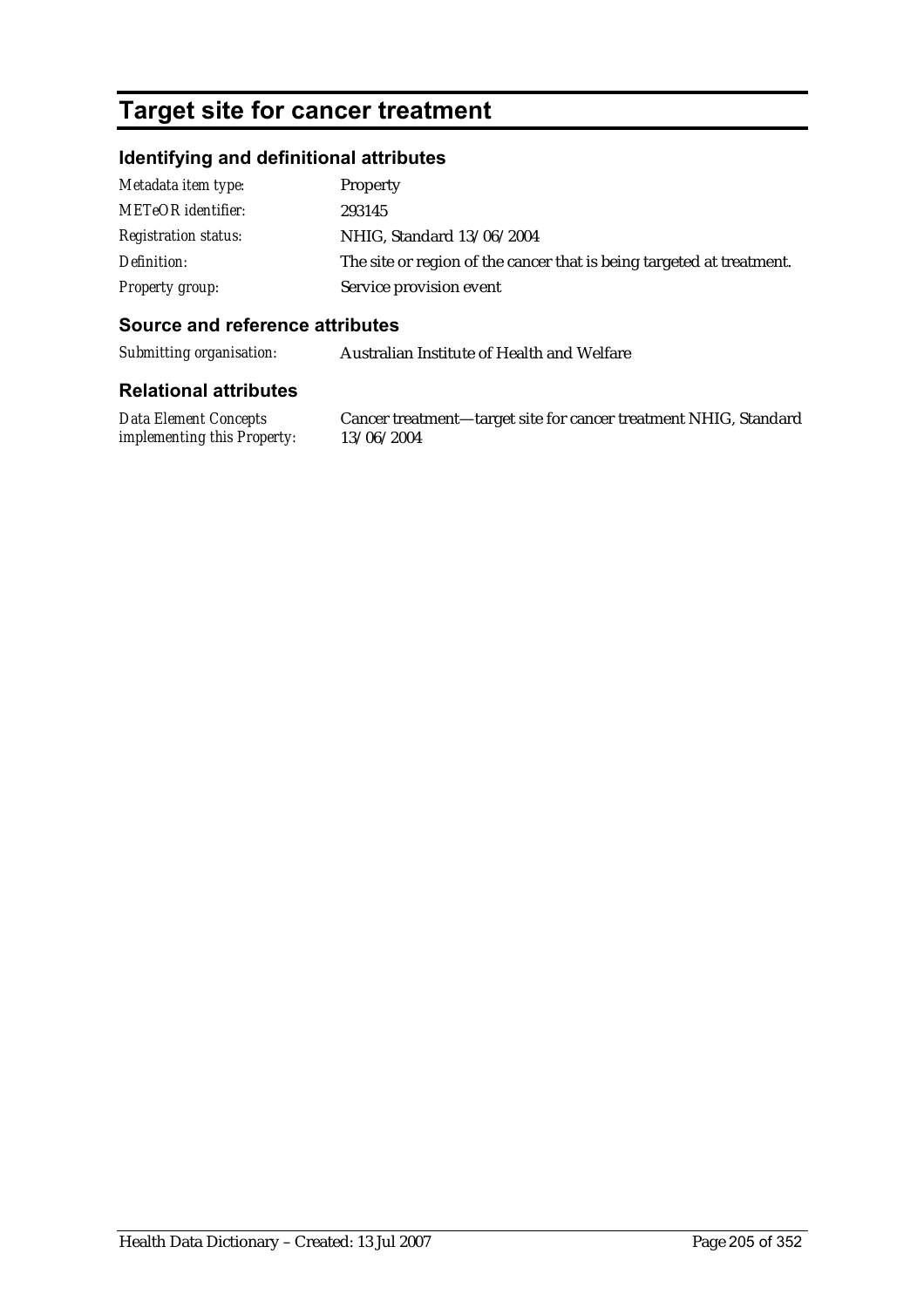# **Teaching status**

# **Identifying and definitional attributes**

| Metadata item type:         | Property                                                                       |
|-----------------------------|--------------------------------------------------------------------------------|
| METeOR identifier:          | 269156                                                                         |
| <b>Registration status:</b> | NHIG, Standard 01/03/2005                                                      |
| Definition:                 | An indicator of engagement in the implementation of an<br>educational program. |
| <b>Property group:</b>      | Organisational characteristics                                                 |

### **Source and reference attributes**

| Submitting organisation: | Australian Institute of Health and Welfare |
|--------------------------|--------------------------------------------|
|                          |                                            |

| Data Element Concepts              | Establishment—teaching status (university affiliation) NHIG, |
|------------------------------------|--------------------------------------------------------------|
| <i>implementing this Property:</i> | Standard 01/03/2005                                          |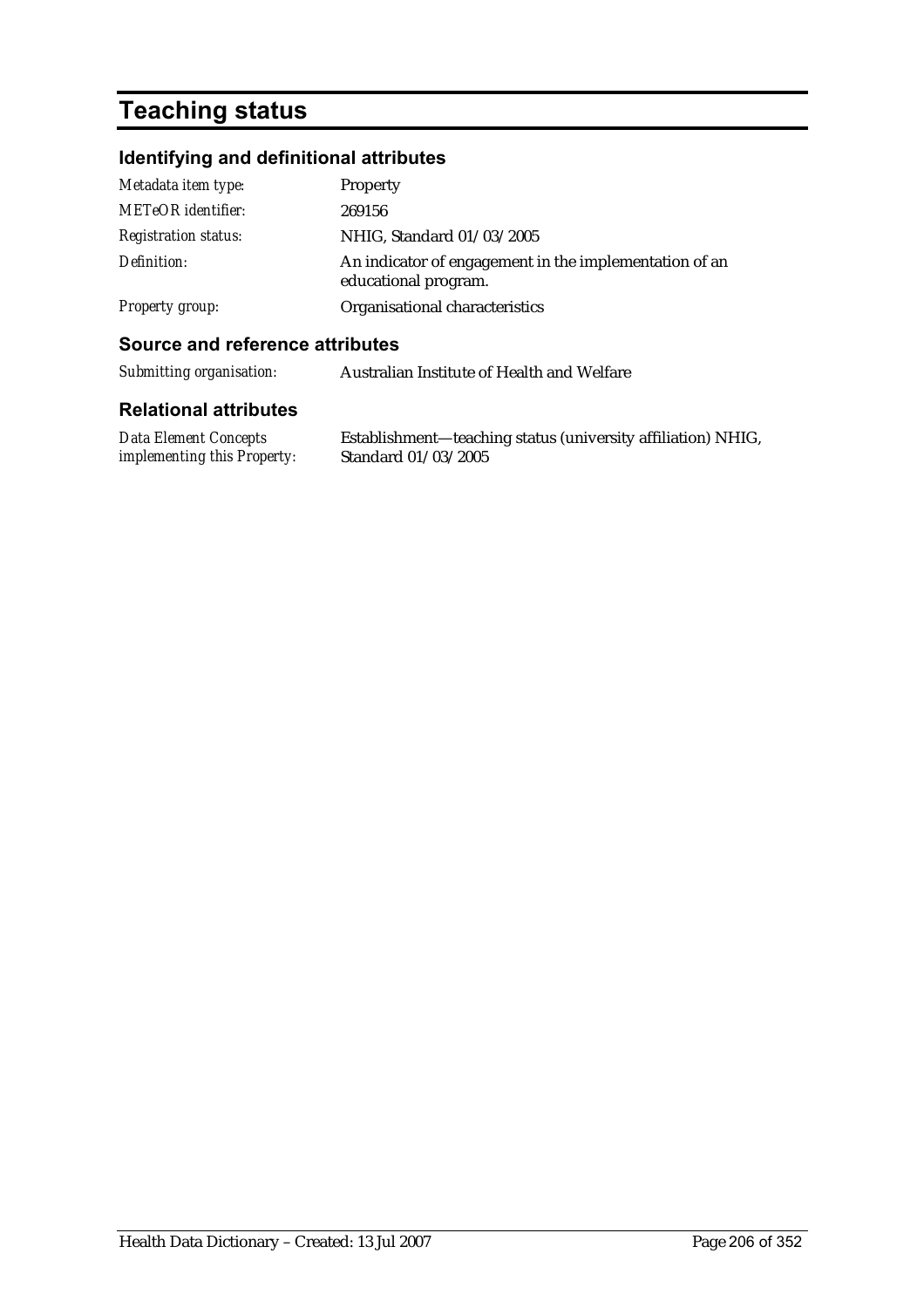# **Technical nursing care requirement**

# **Identifying and definitional attributes**

| Metadata item type:           | Property                                                                                                                                                                                                           |
|-------------------------------|--------------------------------------------------------------------------------------------------------------------------------------------------------------------------------------------------------------------|
| <b>METeOR</b> identifier:     | 313225                                                                                                                                                                                                             |
| <b>Registration status:</b>   | NHIG, Standard 13/10/2005                                                                                                                                                                                          |
| Definition:                   | Procedures and tasks for which specific nursing education is<br>required as well as knowledge of expected therapeutic effect,<br>possible side-effects, complications and appropriate actions relating<br>to each. |
| <b>Property group:</b>        | Service provision event                                                                                                                                                                                            |
| <b>Relational attributes</b>  |                                                                                                                                                                                                                    |
| $D_{i+1}$ $D_{i+1}$ $D_{i+1}$ | $\mathbf{n}$ and $\mathbf{n}$ is a set of $\mathbf{n}$ in $\mathbf{n}$ and $\mathbf{n}$ in $\mathbf{n}$                                                                                                            |

*Data Element Concepts implementing this Property:* Person—technical nursing care requirement NHIG, Standard 13/10/2005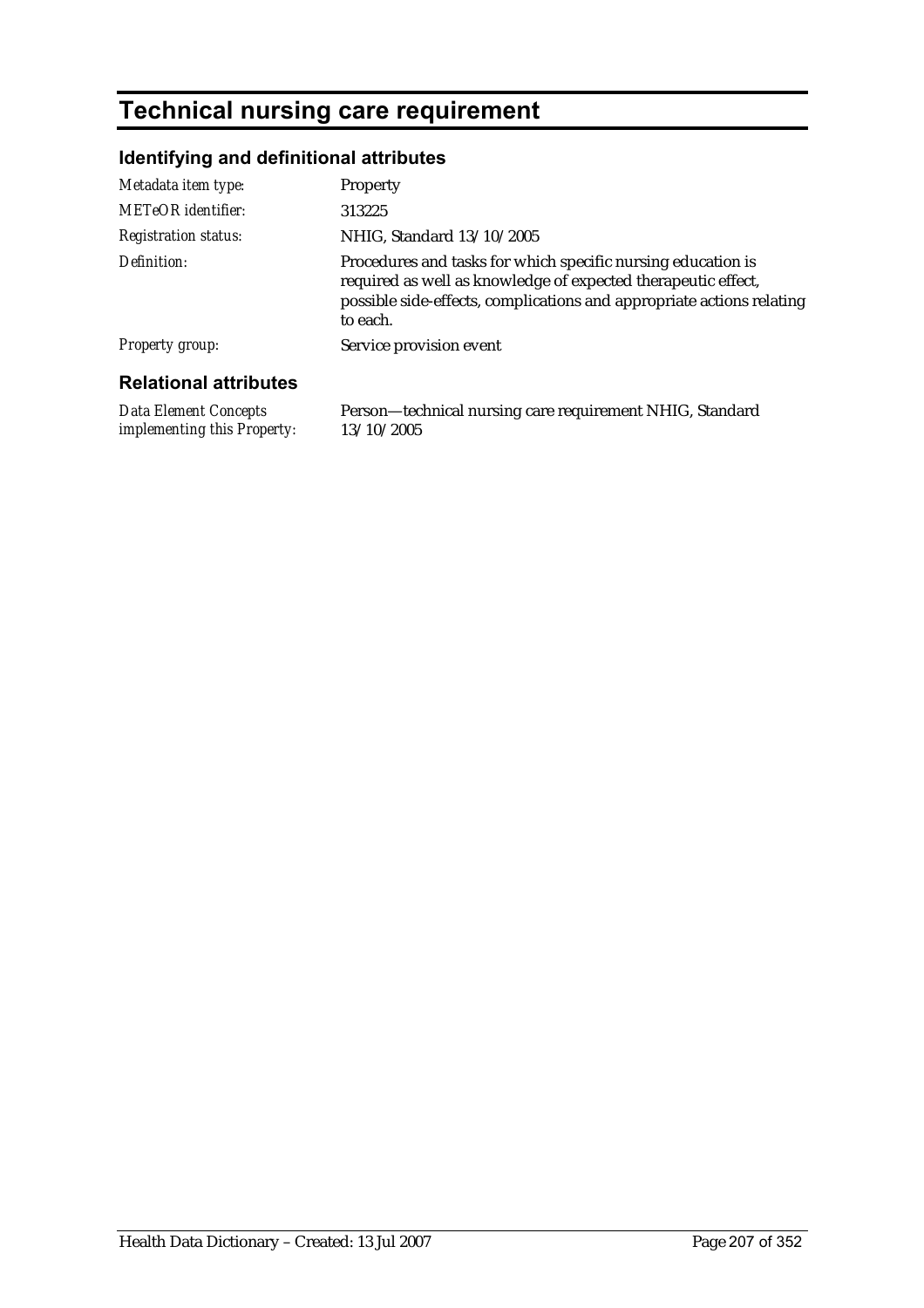# **Telephone number**

# **Identifying and definitional attributes**

| Metadata item type:         | Property                                                 |
|-----------------------------|----------------------------------------------------------|
| METeOR identifier:          | 269232                                                   |
| <b>Registration status:</b> | NHIG, Standard 01/03/2005<br>NCSIMG, Standard 01/03/2005 |
| Definition:                 | A sequence of digits.                                    |
| <b>Property group:</b>      | Location characteristics                                 |

#### **Source and reference attributes**

*Submitting organisation:* Australian Institute of Health and Welfare

| <b>Data Element Concepts</b>       | Person—telephone number NHIG, Standard 01/03/2005 |
|------------------------------------|---------------------------------------------------|
| <i>implementing this Property:</i> | NCSIMG, Standard $01/03/2005$                     |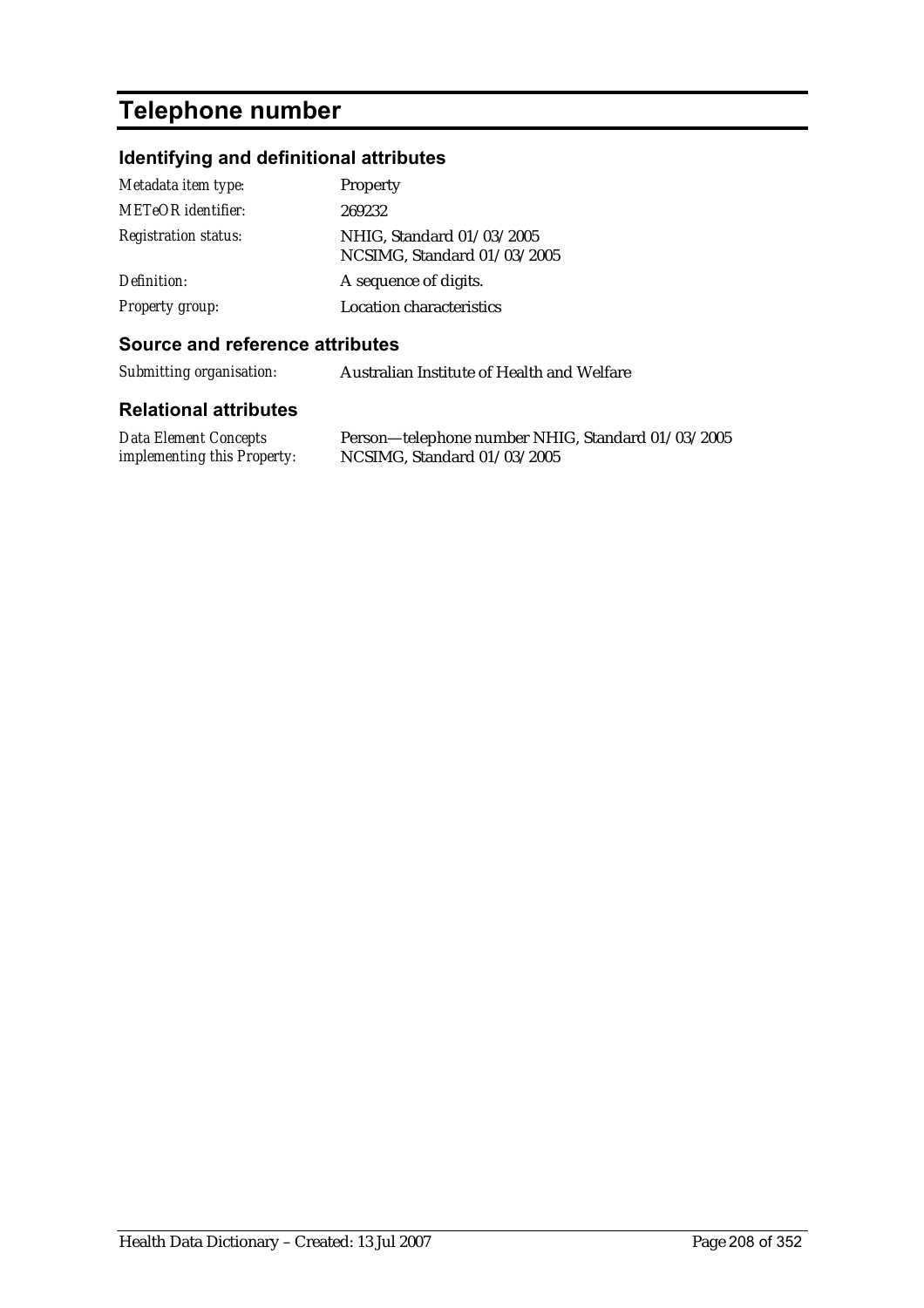# **Telephone number type**

# **Identifying and definitional attributes**

| Metadata item type:         | Property                                                 |
|-----------------------------|----------------------------------------------------------|
| <b>METeOR</b> identifier:   | 269239                                                   |
| <b>Registration status:</b> | NHIG, Standard 01/03/2005<br>NCSIMG, Standard 01/03/2005 |
| Definition:                 | The class of telephone number.                           |
| <b>Property group:</b>      | Location characteristics                                 |

#### **Source and reference attributes**

*Submitting organisation:* Australian Institute of Health and Welfare

| <b>Data Element Concepts</b>       | Person (telephone)—telephone number type NHIG, Standard |
|------------------------------------|---------------------------------------------------------|
| <i>implementing this Property:</i> | 01/03/2005                                              |
|                                    | NCSIMG, Standard 01/03/2005                             |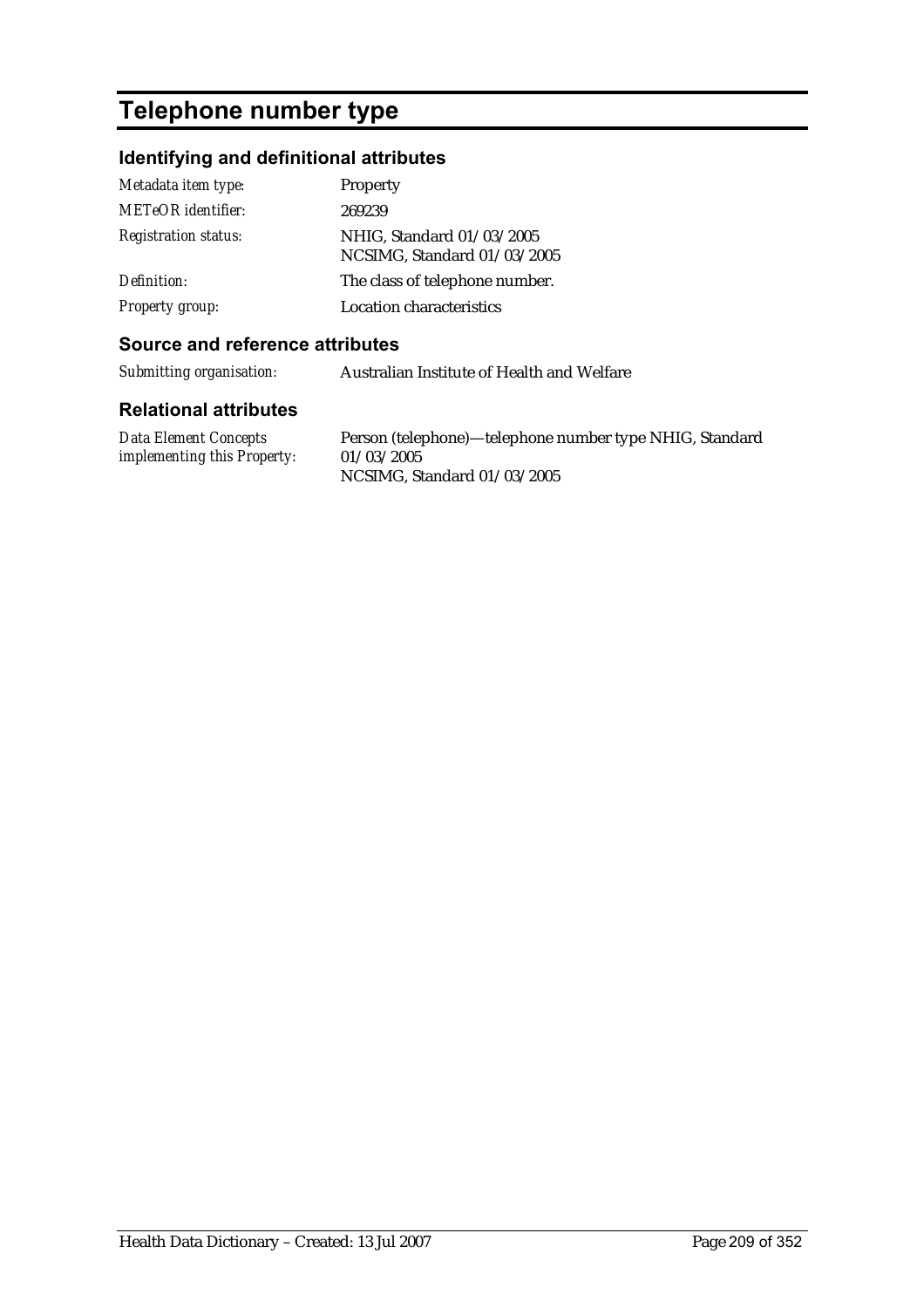# **Time since quitting tobacco smoking**

### **Identifying and definitional attributes**

| Metadata item type:         | Property                                           |
|-----------------------------|----------------------------------------------------|
| <b>METeOR</b> identifier:   | 269266                                             |
| <b>Registration status:</b> | NHIG, Standard 01/03/2005                          |
| Definition:                 | The period of time since quitting tobacco smoking. |
| <b>Property group:</b>      | Lifestyle characteristics                          |

### **Source and reference attributes**

*Submitting organisation:* Australian Institute of Health and Welfare

#### **Relational attributes**

*Data Element Concepts implementing this Property:*

Person—time since quitting tobacco smoking NHIG, Standard 01/03/2005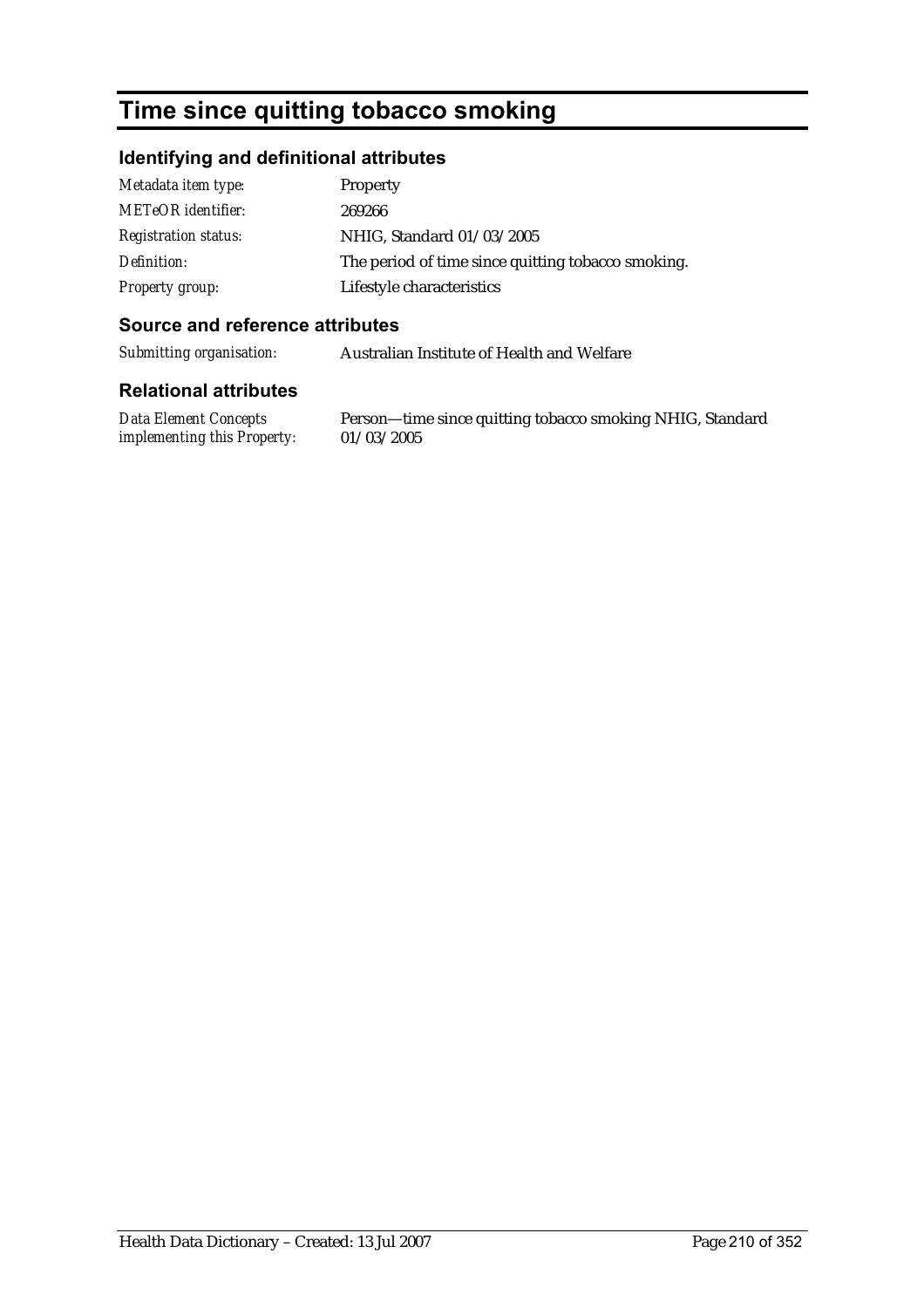# **Tobacco product smoked**

### **Identifying and definitional attributes**

| Metadata item type:         | <b>Property</b>             |
|-----------------------------|-----------------------------|
| <b>METeOR</b> identifier:   | 269276                      |
| <b>Registration status:</b> | NHIG, Standard 01/03/2005   |
| Definition:                 | The type of tobacco smoked. |
| <b>Property group:</b>      | Lifestyle characteristics   |

### **Source and reference attributes**

*Submitting organisation:* Australian Institute of Health and Welfare

#### **Relational attributes**

*Data Element Concepts implementing this Property:* Person—tobacco product smoked NHIG, Standard 01/03/2005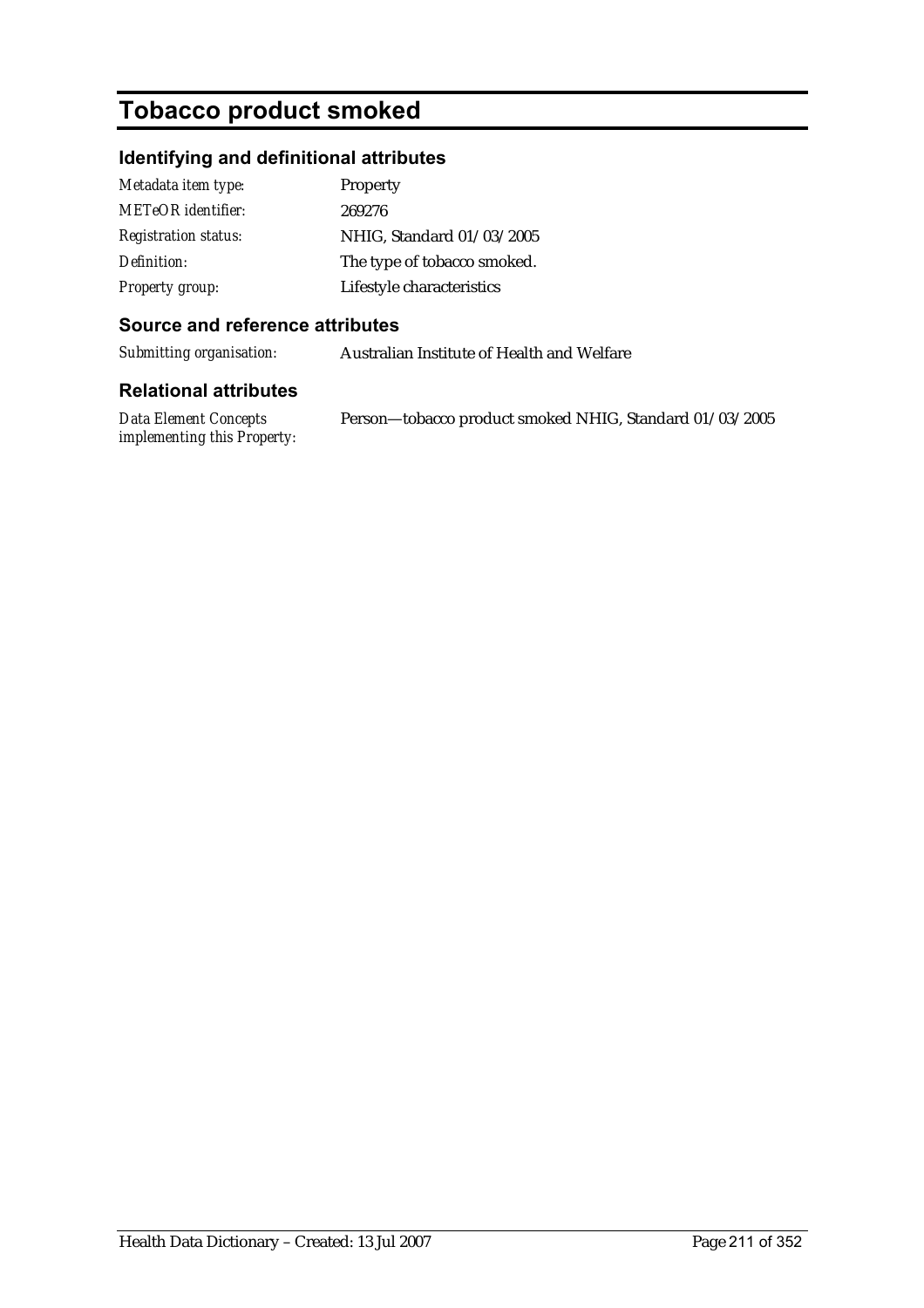# **Tobacco smoking daily use status**

# **Identifying and definitional attributes**

| Metadata item type:         | Property                                                                  |
|-----------------------------|---------------------------------------------------------------------------|
| <b>METeOR</b> identifier:   | 269279                                                                    |
| <b>Registration status:</b> | NHIG, Standard 01/03/2005                                                 |
| Definition:                 | An indicator of whether tobacco has ever been smoked on a daily<br>basis. |
| Property group:             | Lifestyle characteristics                                                 |

### **Source and reference attributes**

| Submitting organisation: | Australian Institute of Health and Welfare |
|--------------------------|--------------------------------------------|
|                          |                                            |

#### **Relational attributes**

*Data Element Concepts implementing this Property:* Person—tobacco smoking daily use status NHIG, Standard 01/03/2005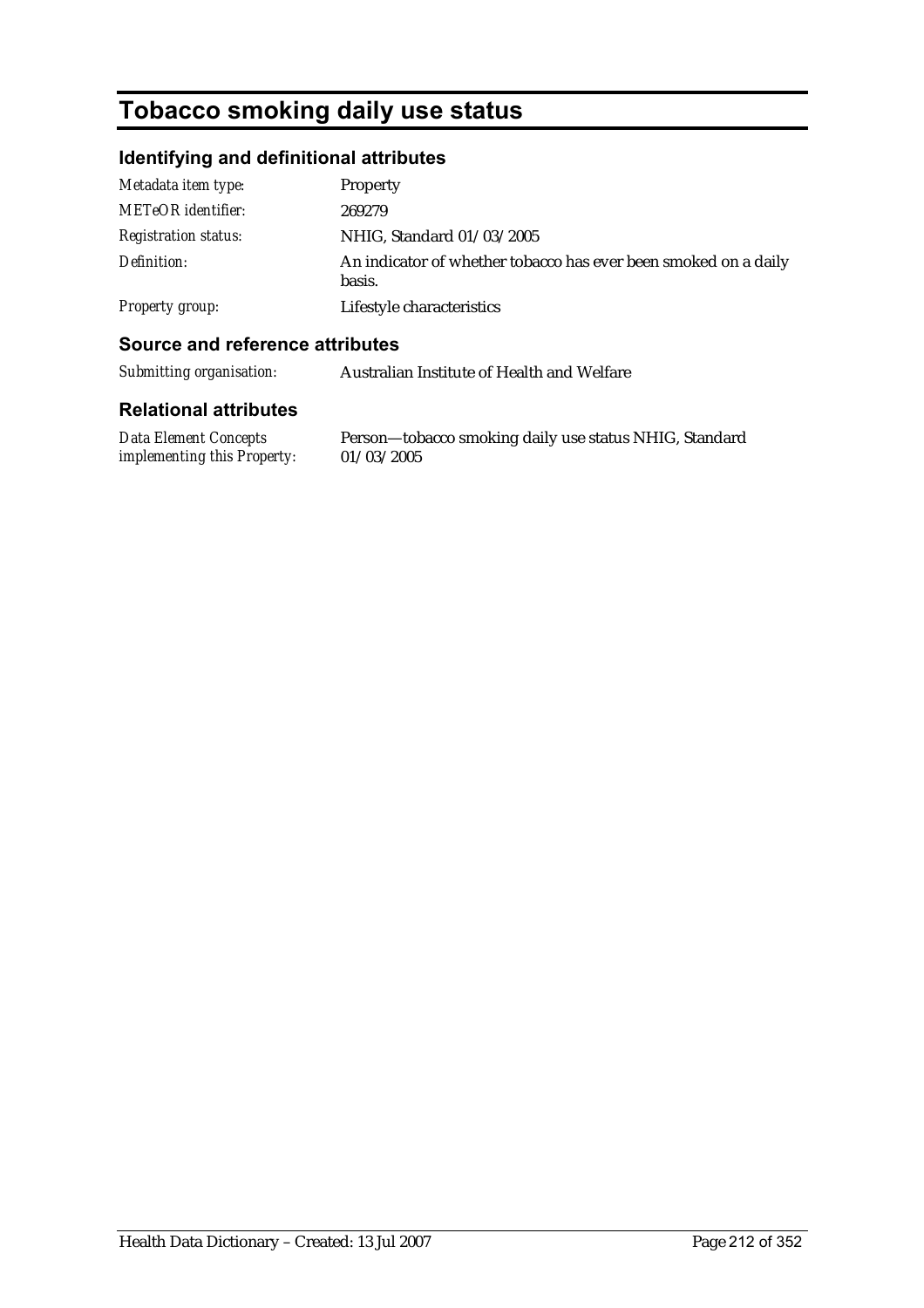# **Tobacco smoking duration**

# **Identifying and definitional attributes**

| Metadata item type:         | Property                                    |
|-----------------------------|---------------------------------------------|
| <b>METeOR</b> identifier:   | 269280                                      |
| <b>Registration status:</b> | NHIG, Standard 01/03/2005                   |
| Definition:                 | The length of time tobacco has been smoked. |
| Property group:             | Lifestyle characteristics                   |

### **Relational attributes**

*Data Element Concepts implementing this Property:* Person—tobacco smoking duration NHIG, Standard 01/03/2005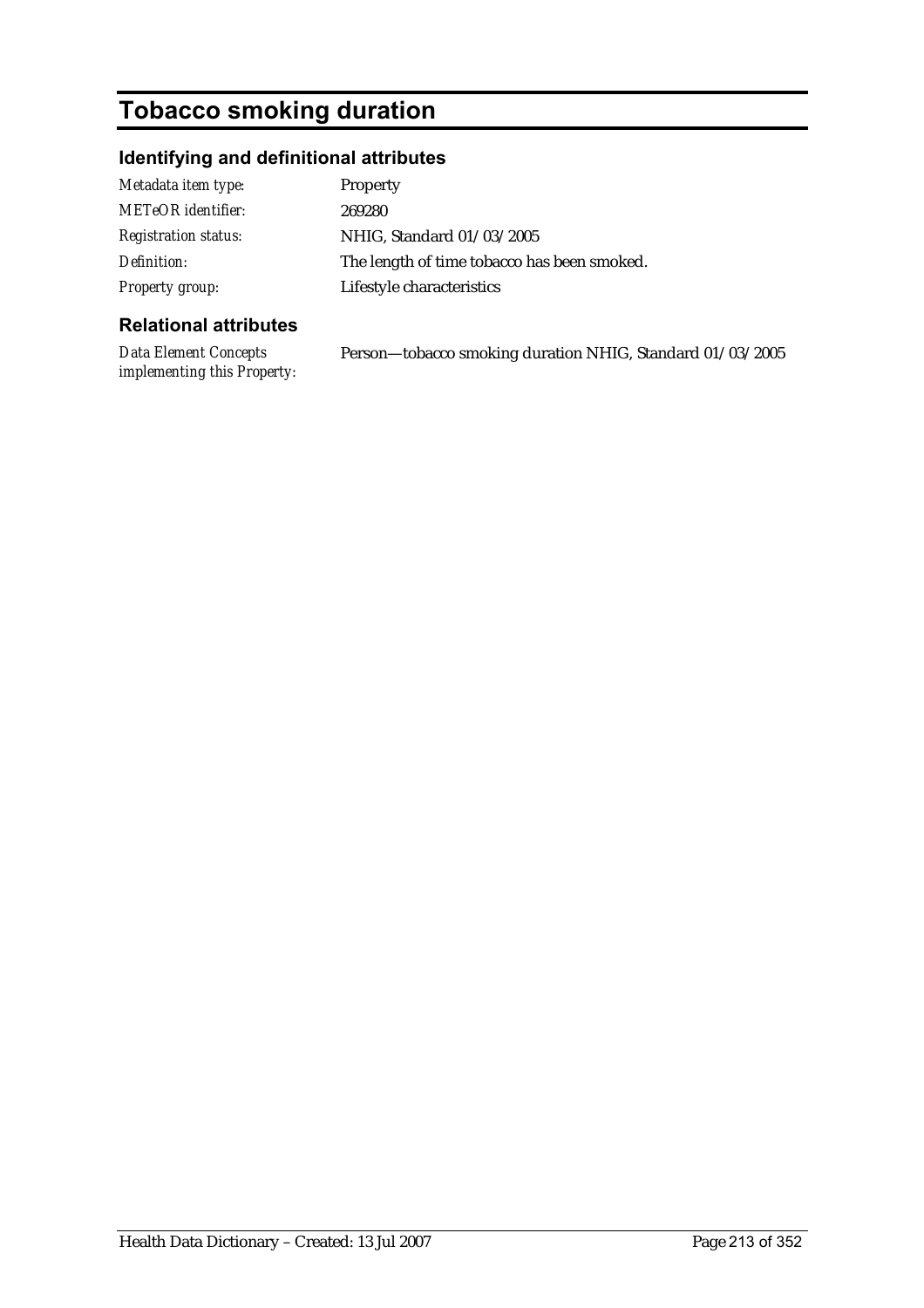# **Tobacco smoking frequency**

# **Identifying and definitional attributes**

| Metadata item type:         | Property                                          |
|-----------------------------|---------------------------------------------------|
| <b>METeOR</b> identifier:   | 269277                                            |
| <b>Registration status:</b> | NHIG, Standard 01/03/2005                         |
| Definition:                 | An indicator of how frequently tobacco is smoked. |
| <b>Property group:</b>      | Lifestyle characteristics                         |

### **Source and reference attributes**

*Submitting organisation:* Australian Institute of Health and Welfare

#### **Relational attributes**

*Data Element Concepts implementing this Property:* Person—tobacco smoking frequency NHIG, Standard 01/03/2005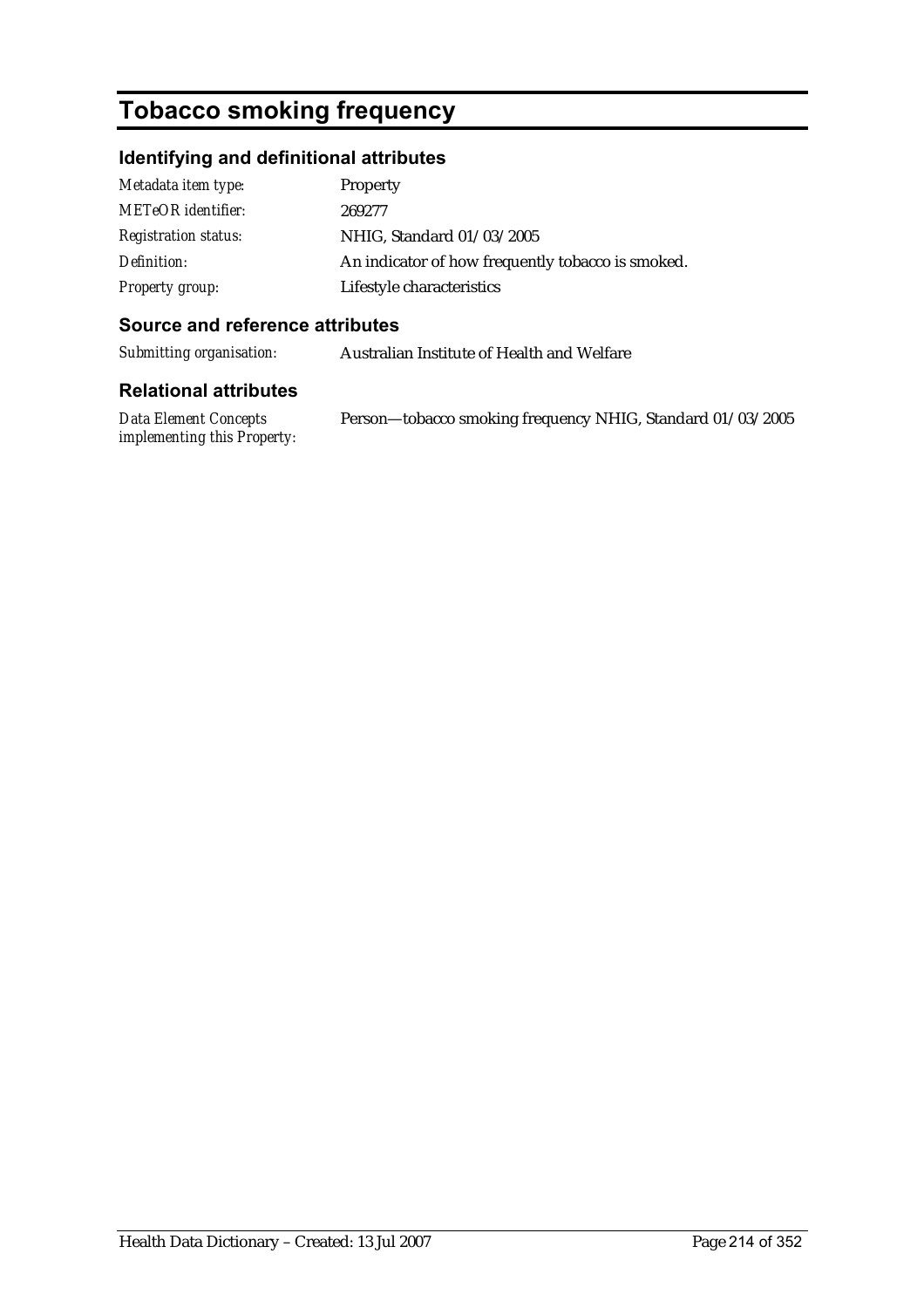# **Tobacco smoking quit age**

# **Identifying and definitional attributes**

| Metadata item type:         | Property                                 |
|-----------------------------|------------------------------------------|
| <b>METeOR</b> identifier:   | 269274                                   |
| <b>Registration status:</b> | NHIG, Standard 01/03/2005                |
| Definition:                 | The age at which tobacco smoking ceased. |
| <b>Property group:</b>      | Lifestyle characteristics                |

### **Source and reference attributes**

*Submitting organisation:* Australian Institute of Health and Welfare

#### **Relational attributes**

*Data Element Concepts implementing this Property:* Person—tobacco smoking quit age NHIG, Standard 01/03/2005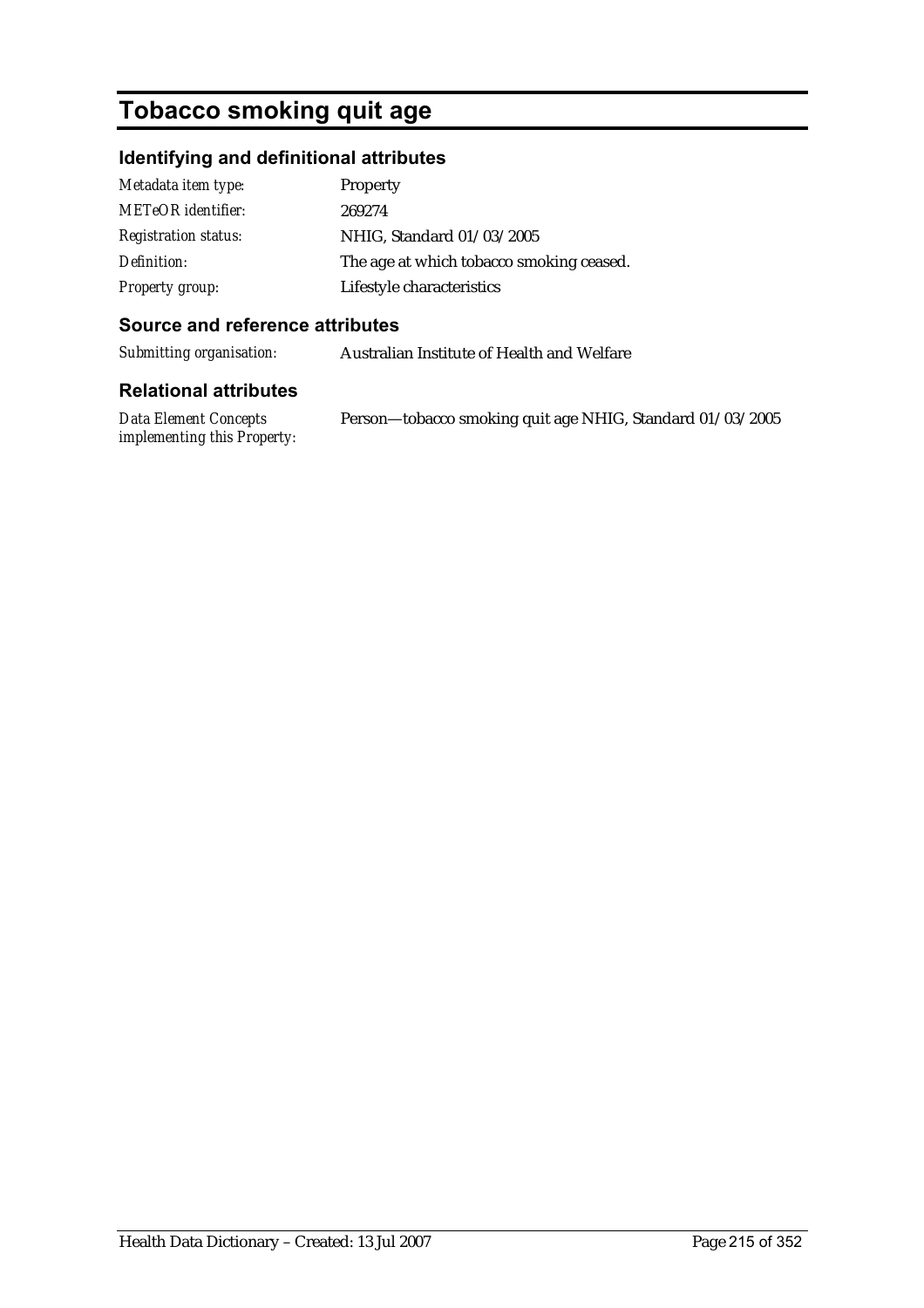# **Tobacco smoking start age**

## **Identifying and definitional attributes**

| Metadata item type:         | Property                                    |
|-----------------------------|---------------------------------------------|
| <b>METeOR</b> identifier:   | 269275                                      |
| <b>Registration status:</b> | NHIG, Standard 01/03/2005                   |
| Definition:                 | The age at which tobacco smoking commenced. |
| <b>Property group:</b>      | Lifestyle characteristics                   |

### **Source and reference attributes**

*Submitting organisation:* Australian Institute of Health and Welfare

#### **Relational attributes**

*Data Element Concepts implementing this Property:* Person—tobacco smoking start age NHIG, Standard 01/03/2005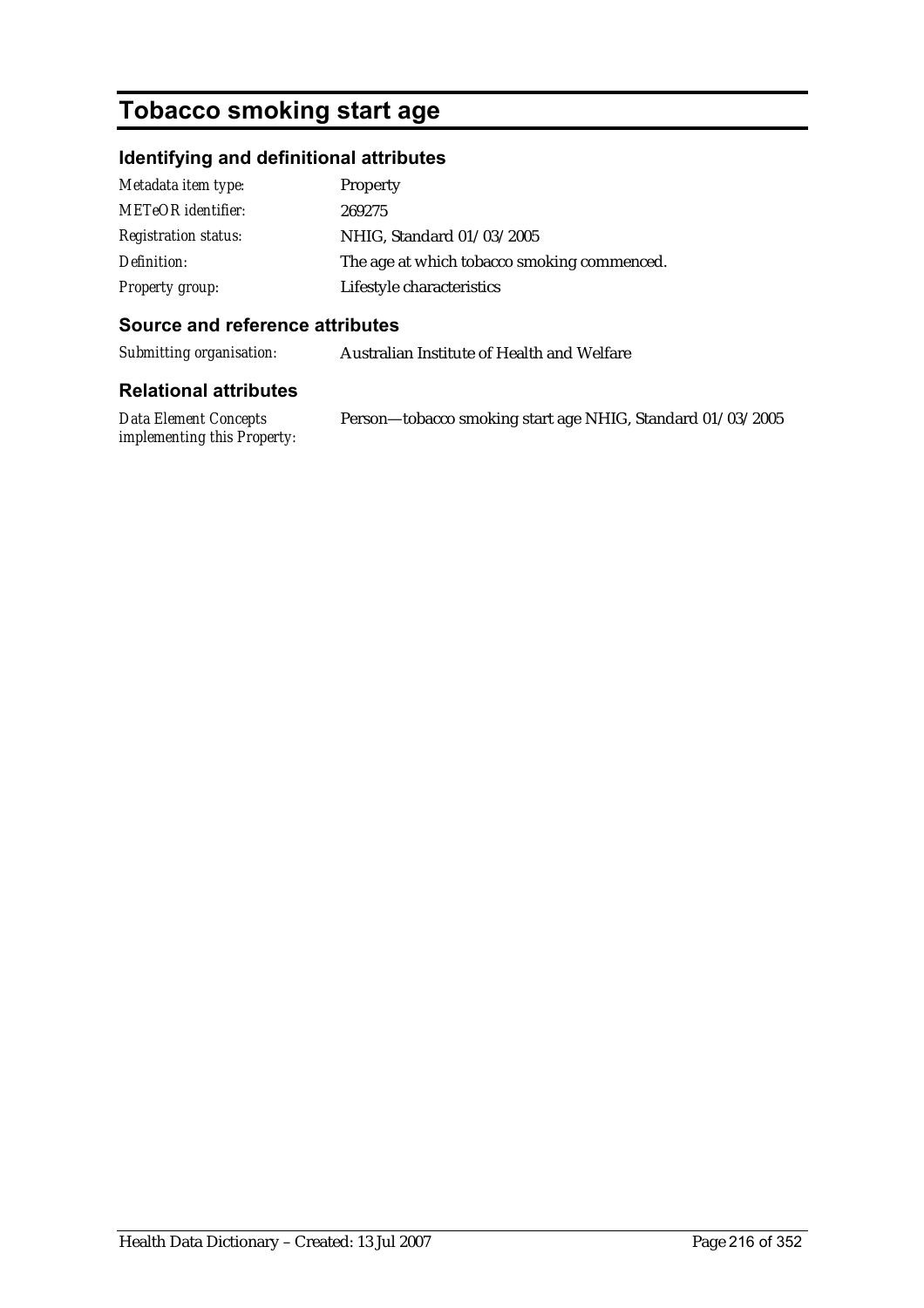# **Tobacco smoking status**

### **Identifying and definitional attributes**

| Metadata item type:         | Property                                             |
|-----------------------------|------------------------------------------------------|
| <b>METeOR</b> identifier:   | 269267                                               |
| <b>Registration status:</b> | NHIG, Standard 01/03/2005                            |
| Definition:                 | An indicator of current and/or past tobacco smoking. |
| Property group:             | Lifestyle characteristics                            |

#### **Source and reference attributes**

*Submitting organisation:* Australian Institute of Health and Welfare

#### **Relational attributes**

*Data Element Concepts implementing this Property:*

Person—tobacco smoking status NHIG, Standard 01/03/2005 Person—tobacco smoking status (last three months) NHIG, Superseded 21/09/2005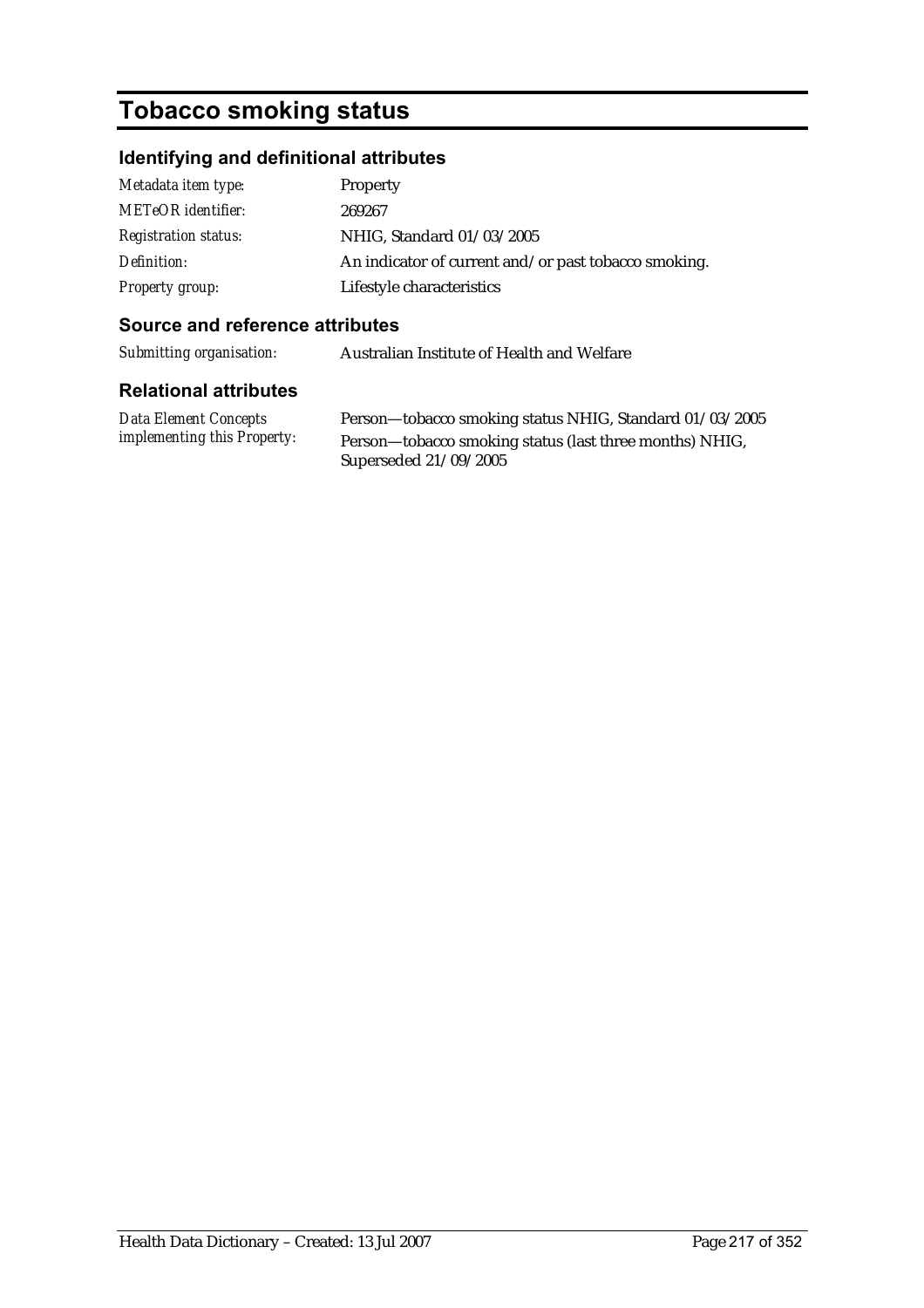# **Transport mode**

## **Identifying and definitional attributes**

| Metadata item type:         | Property                                         |
|-----------------------------|--------------------------------------------------|
| <b>METeOR</b> identifier:   | 269043                                           |
| <b>Registration status:</b> | NHIG, Standard 01/03/2005                        |
| Definition:                 | The act or method of moving an object or person. |
| Property group:             | <b>Transport characteristics</b>                 |

### **Source and reference attributes**

*Submitting organisation:* Australian Institute of Health and Welfare

| <b>Data Element Concepts</b>       | Non-admitted patient emergency department service episode- |
|------------------------------------|------------------------------------------------------------|
| <i>implementing this Property:</i> | transport mode NHIG, Standard 01/03/2005                   |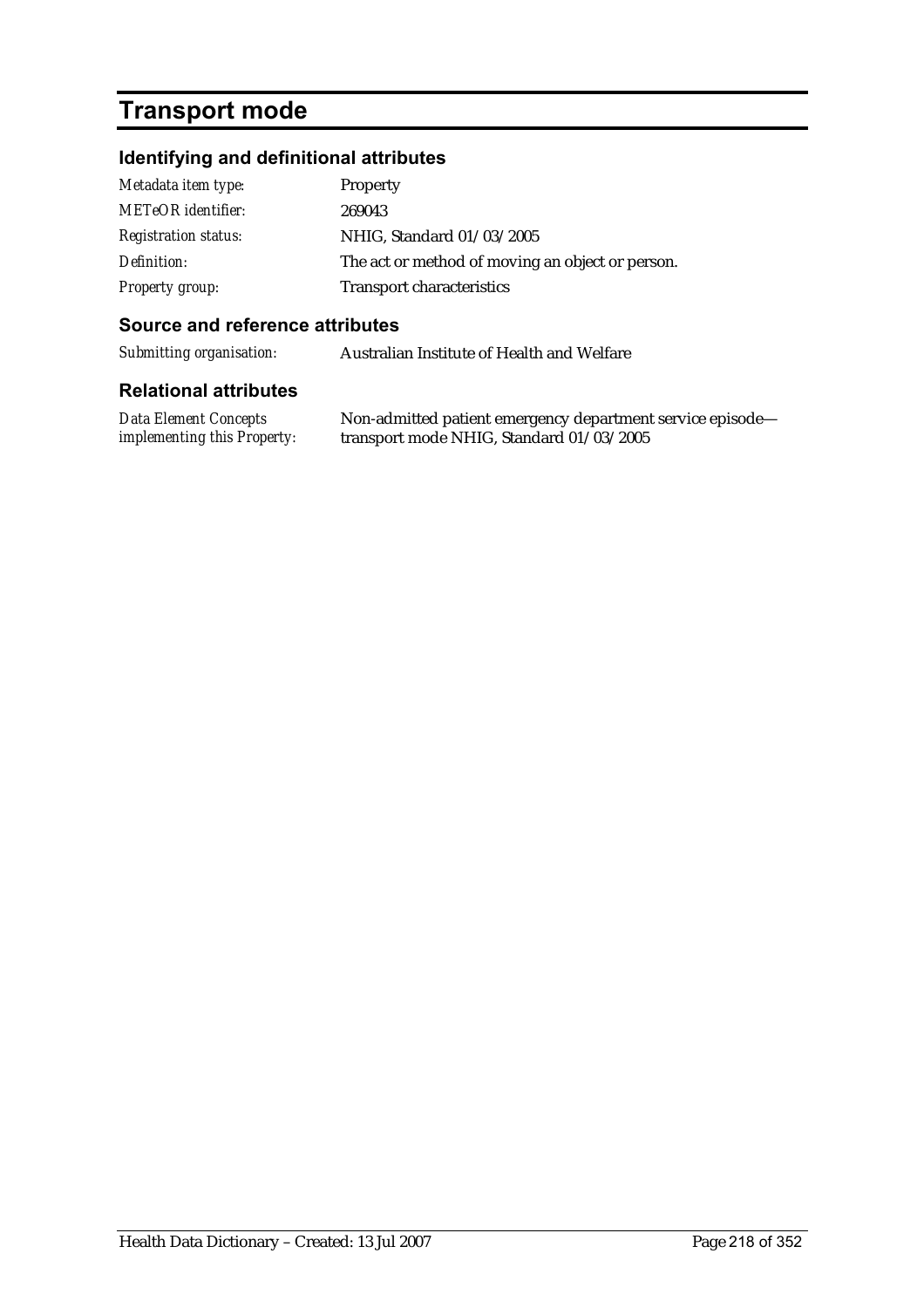# **Treatment cessation date**

## **Identifying and definitional attributes**

| Metadata item type:             | Property                                                                                                                                                                                     |
|---------------------------------|----------------------------------------------------------------------------------------------------------------------------------------------------------------------------------------------|
| <b>METeOR</b> identifier:       | 269254                                                                                                                                                                                       |
| <b>Registration status:</b>     | NHIG, Standard 01/03/2005                                                                                                                                                                    |
| Definition:                     | The date on which the treatment is completed or discontinued; or<br>there has been a change in the principal drug of concern, the main<br>treatment type, or the treatment delivery setting. |
| <b>Property group:</b>          | Service provision event                                                                                                                                                                      |
| Source and reference attributes |                                                                                                                                                                                              |
| Submitting organisation:        | Australian Institute of Health and Welfare                                                                                                                                                   |

| <b>Data Element Concepts</b>       | Episode of treatment for alcohol and other drugs—treatment |
|------------------------------------|------------------------------------------------------------|
| <i>implementing this Property:</i> | cessation date NHIG, Standard 01/03/2005                   |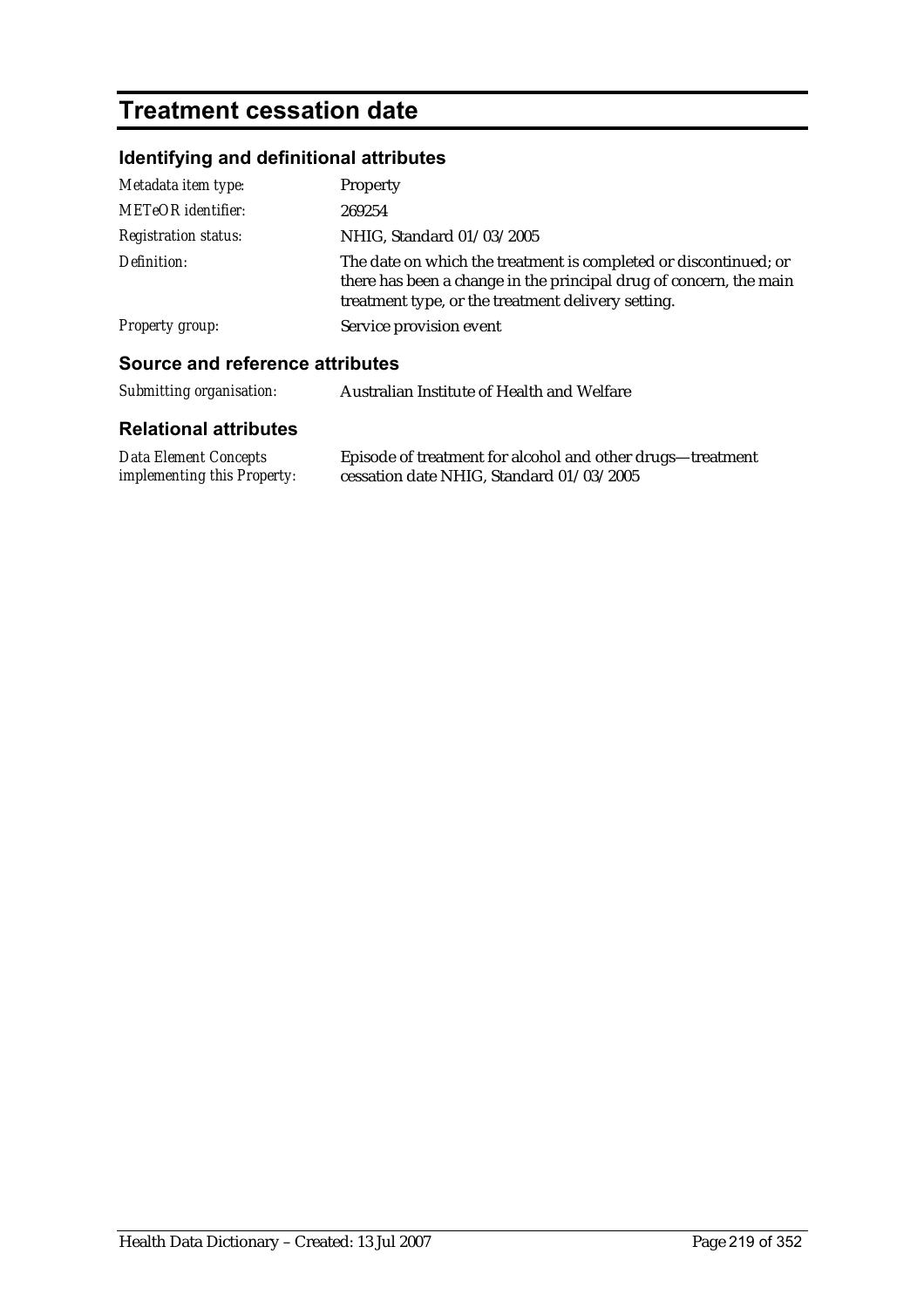# **Treatment commencement date**

## **Identifying and definitional attributes**

| Metadata item type:         | Property                                                                                                              |
|-----------------------------|-----------------------------------------------------------------------------------------------------------------------|
| <b>METeOR</b> identifier:   | 269255                                                                                                                |
| <b>Registration status:</b> | NHIG, Standard 01/03/2005                                                                                             |
| Definition:                 | The date of the first service contact in which an assessment and/or<br>treatment occurred, which ever occurred first. |
| Property group:             | Service provision event                                                                                               |

### **Source and reference attributes**

| Submitting organisation: | Australian Institute of Health and Welfare |
|--------------------------|--------------------------------------------|
|                          |                                            |

| <b>Data Element Concepts</b>       | Episode of treatment for alcohol and other drugs—treatment |
|------------------------------------|------------------------------------------------------------|
| <i>implementing this Property:</i> | commencement date NHIG, Standard 01/03/2005                |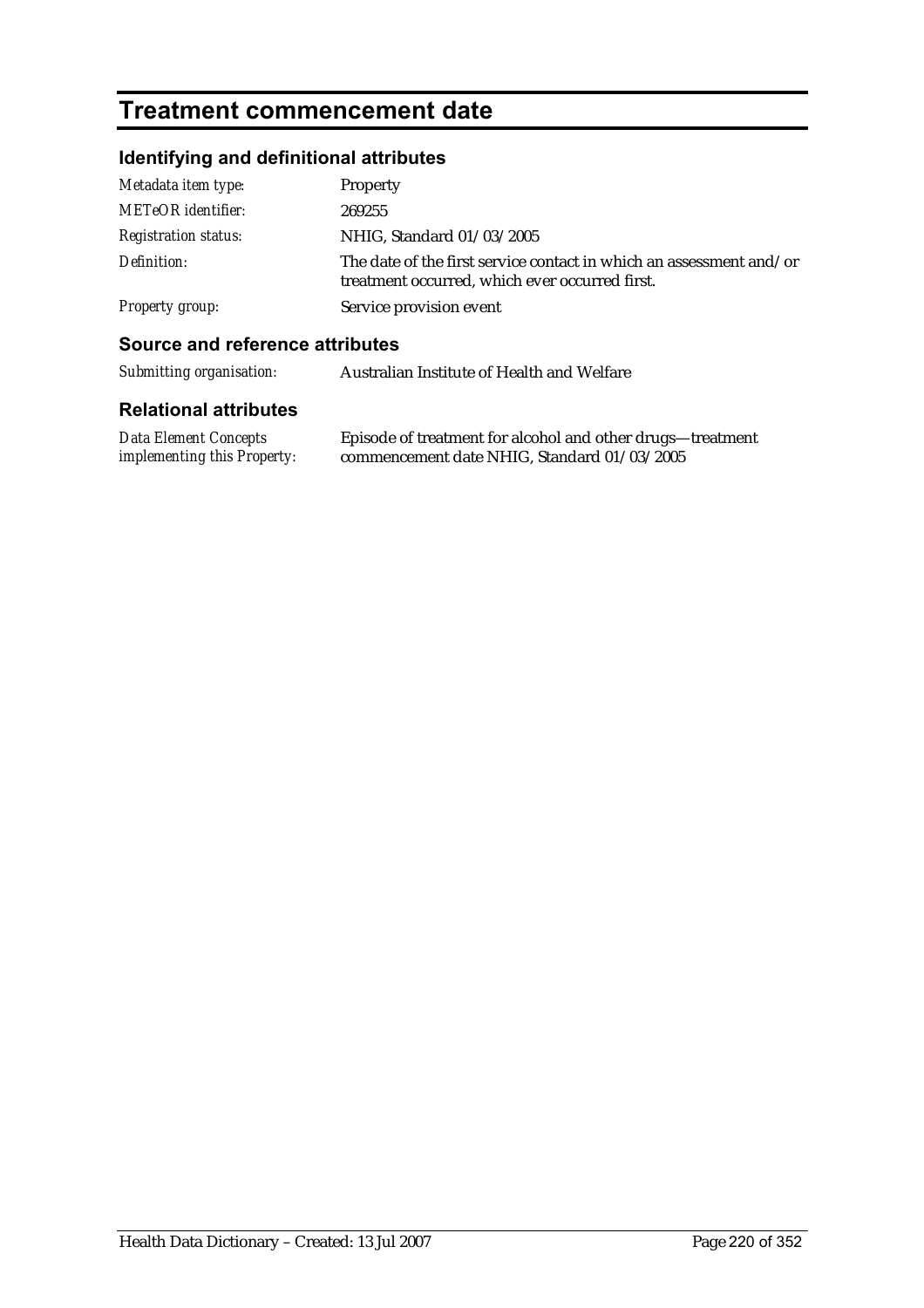# **Treatment type**

## **Identifying and definitional attributes**

| Metadata item type:         | Property                                             |
|-----------------------------|------------------------------------------------------|
| <b>METeOR</b> identifier:   | 269107                                               |
| <b>Registration status:</b> | NHIG, Standard 01/03/2005                            |
| Definition:                 | The category of health care intervention or therapy. |
| Property group:             | Service provision event                              |

### **Source and reference attributes**

| Submitting organisation: | Australian Institute of Health and Welfare |
|--------------------------|--------------------------------------------|
|--------------------------|--------------------------------------------|

| Data Element Concepts              | Episode of treatment for alcohol and other drugs—treatment type                                          |
|------------------------------------|----------------------------------------------------------------------------------------------------------|
| <i>implementing this Property:</i> | NHIG, Standard 01/03/2005                                                                                |
|                                    | Episode of treatment for alcohol and other drugs—treatment type<br>(other) NHIG, Superseded $13/10/2005$ |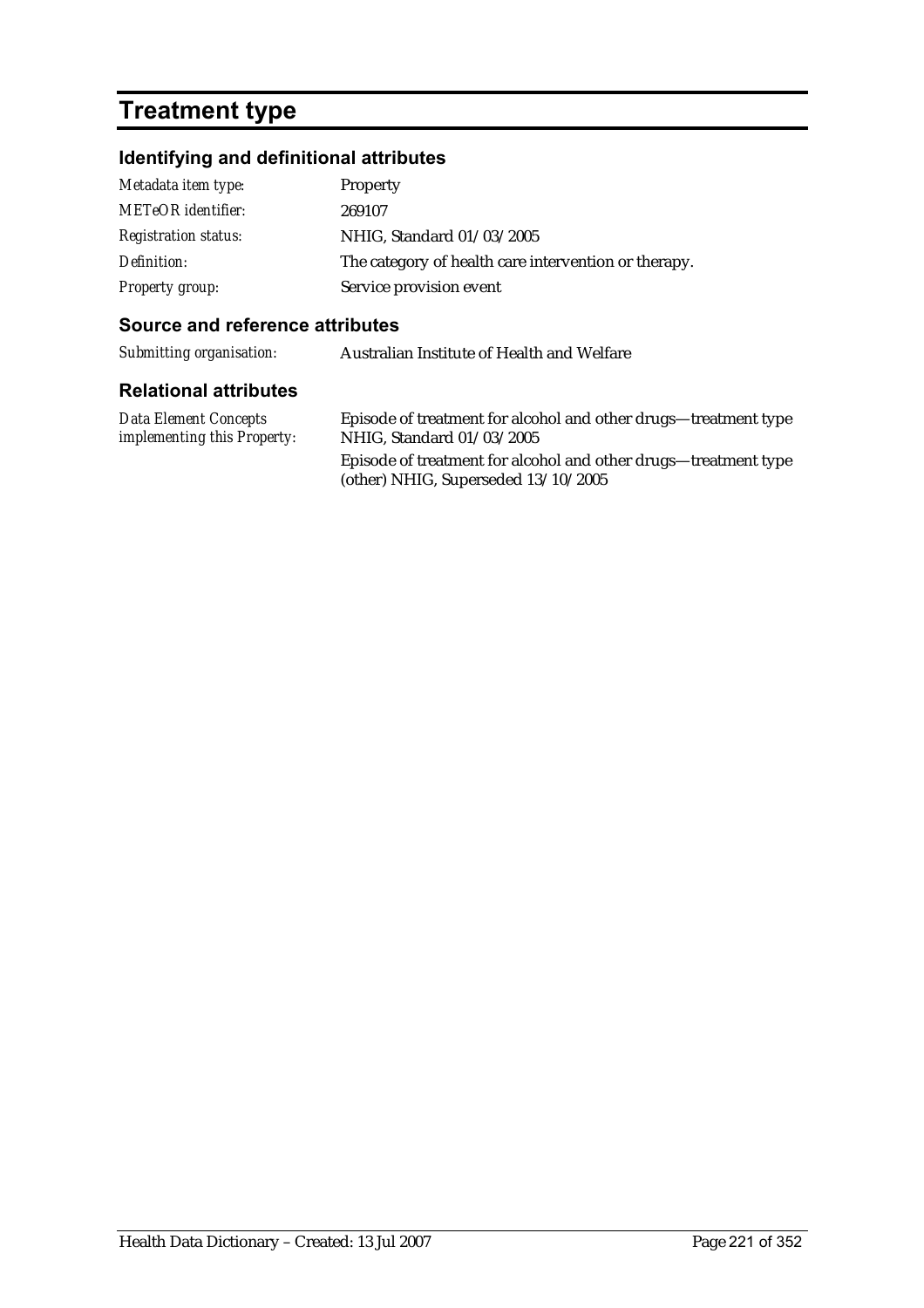# **Triage category**

## **Identifying and definitional attributes**

| Metadata item type:         | Property                                                                                                            |
|-----------------------------|---------------------------------------------------------------------------------------------------------------------|
| <b>METeOR</b> identifier:   | 269109                                                                                                              |
| <b>Registration status:</b> | NHIG, Standard 01/03/2005                                                                                           |
| Definition:                 | The classification of a patient assigned according to the urgency of<br>their need for medical and/or nursing care. |
| Context:                    | <b>Emergency department care</b>                                                                                    |
| <b>Property group:</b>      | Service/care urgency                                                                                                |

### **Source and reference attributes**

| Submitting organisation:                                    | Australian Institute of Health and Welfare                                                              |  |
|-------------------------------------------------------------|---------------------------------------------------------------------------------------------------------|--|
| <b>Relational attributes</b>                                |                                                                                                         |  |
| Data Element Concepts<br><i>implementing this Property:</i> | Non-admitted patient emergency department service episode-<br>triage category NHIG, Standard 01/03/2005 |  |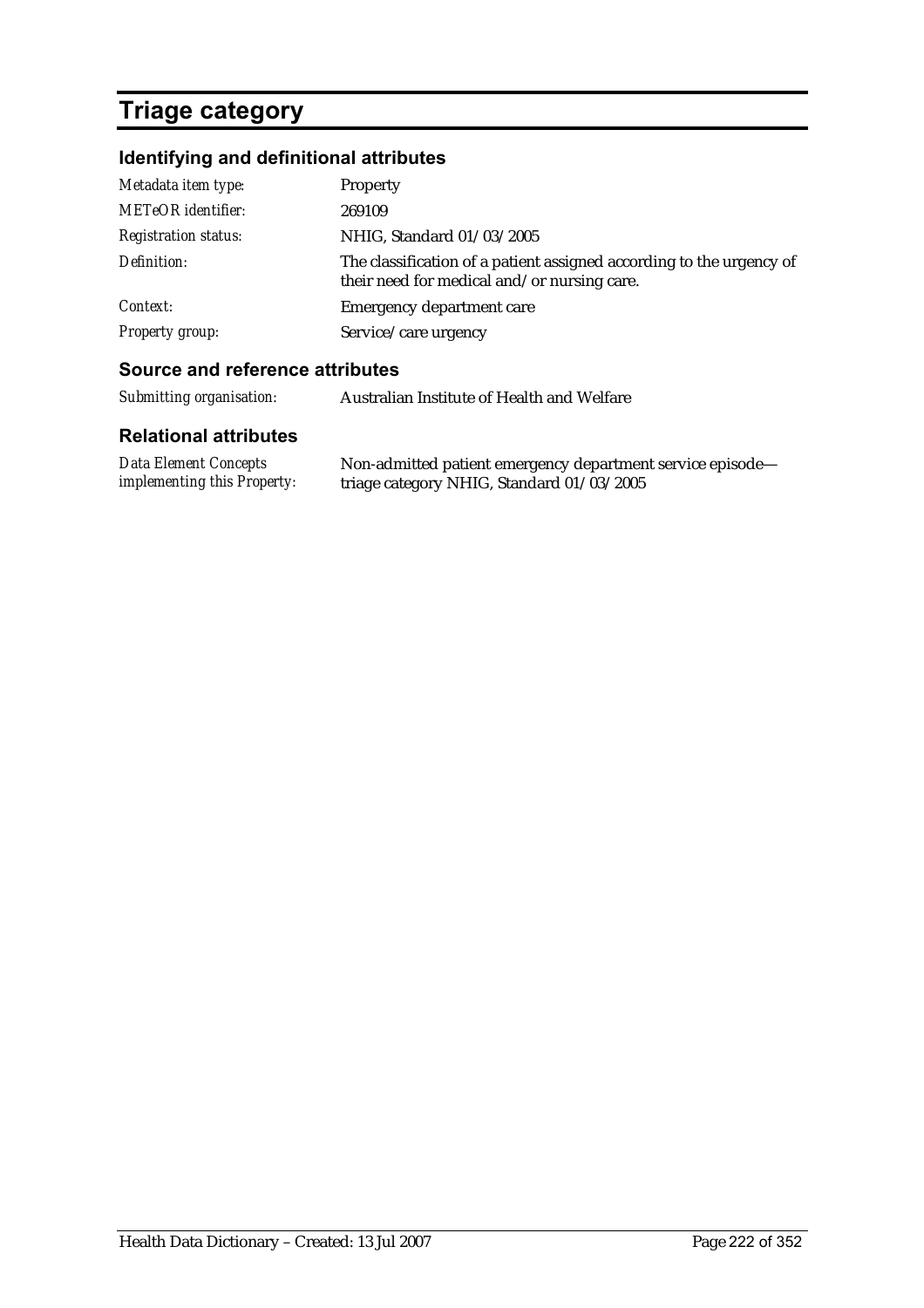# **Triage date**

## **Identifying and definitional attributes**

| Metadata item type:         | Property                                                                                                    |
|-----------------------------|-------------------------------------------------------------------------------------------------------------|
| <b>METeOR</b> identifier:   | 269259                                                                                                      |
| <i>Registration status:</i> | NHIG, Standard 01/03/2005                                                                                   |
| Definition:                 | The date on which a patient is assessed to determine the urgency of<br>their problem and priority for care. |
| Property group:             | Service/care urgency                                                                                        |

### **Source and reference attributes**

| Submitting organisation:                             | Australian Institute of Health and Welfare                                                          |  |
|------------------------------------------------------|-----------------------------------------------------------------------------------------------------|--|
| <b>Relational attributes</b>                         |                                                                                                     |  |
| Data Element Concepts<br>implementing this Property: | Non-admitted patient emergency department service episode-<br>triage date NHIG, Standard 07/12/2005 |  |

Triage—triage date NHIG, Superseded 07/12/2005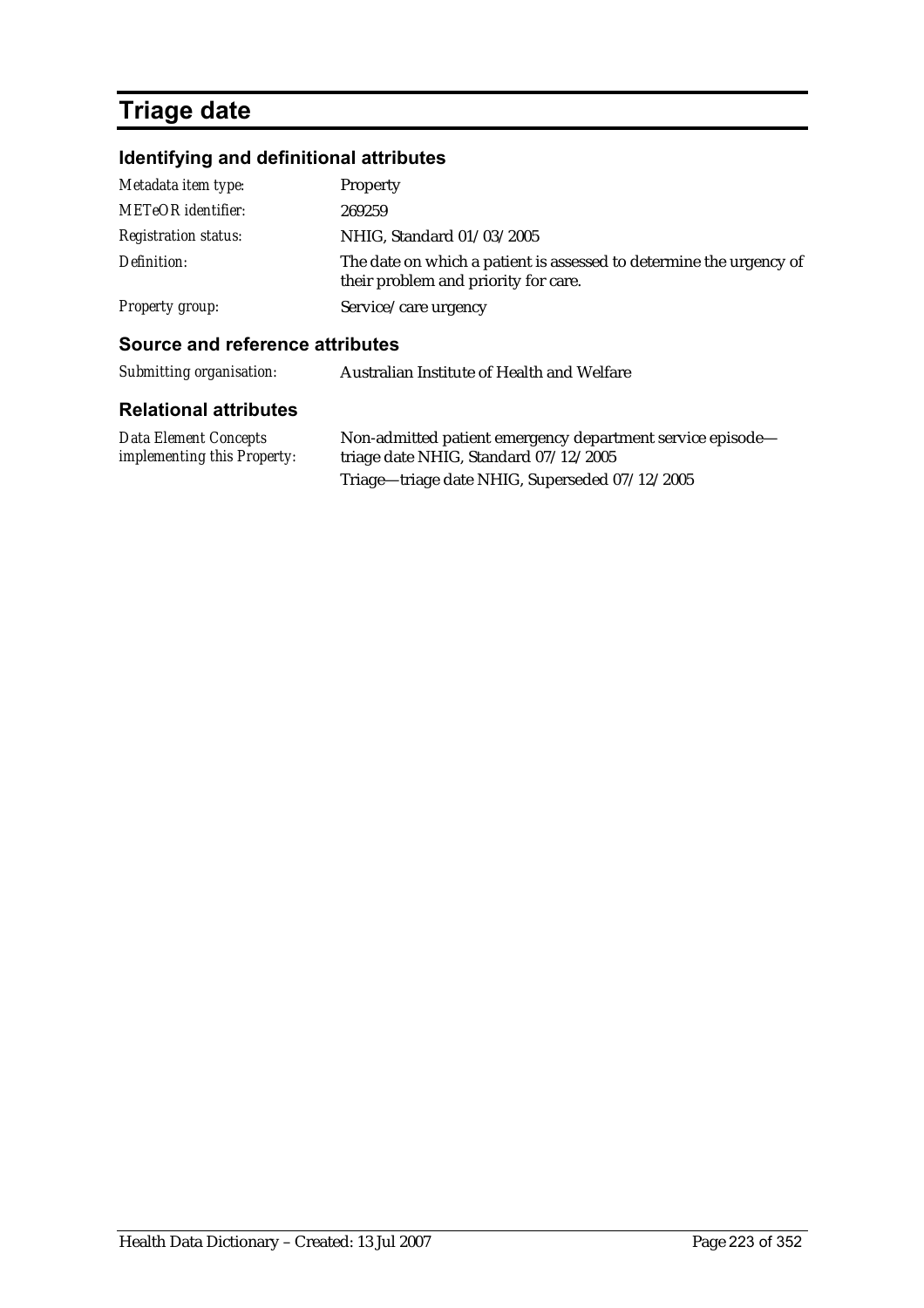# **Triage time**

## **Identifying and definitional attributes**

| Metadata item type:         | Property                                                                                                    |
|-----------------------------|-------------------------------------------------------------------------------------------------------------|
| <b>METeOR</b> identifier:   | 269360                                                                                                      |
| <i>Registration status:</i> | NHIG, Standard 01/03/2005                                                                                   |
| Definition:                 | The time on which a patient is assessed to determine the urgency of<br>their problem and priority for care. |
| Property group:             | Service/care urgency                                                                                        |

### **Source and reference attributes**

| Submitting organisation:                                    | Australian Institute of Health and Welfare                                                          |
|-------------------------------------------------------------|-----------------------------------------------------------------------------------------------------|
| <b>Relational attributes</b>                                |                                                                                                     |
| <b>Data Element Concepts</b><br>implementing this Property: | Non-admitted patient emergency department service episode-<br>triage time NHIG, Standard 07/12/2005 |
|                                                             | Triage-triage time NHIG, Superseded 07/12/2005                                                      |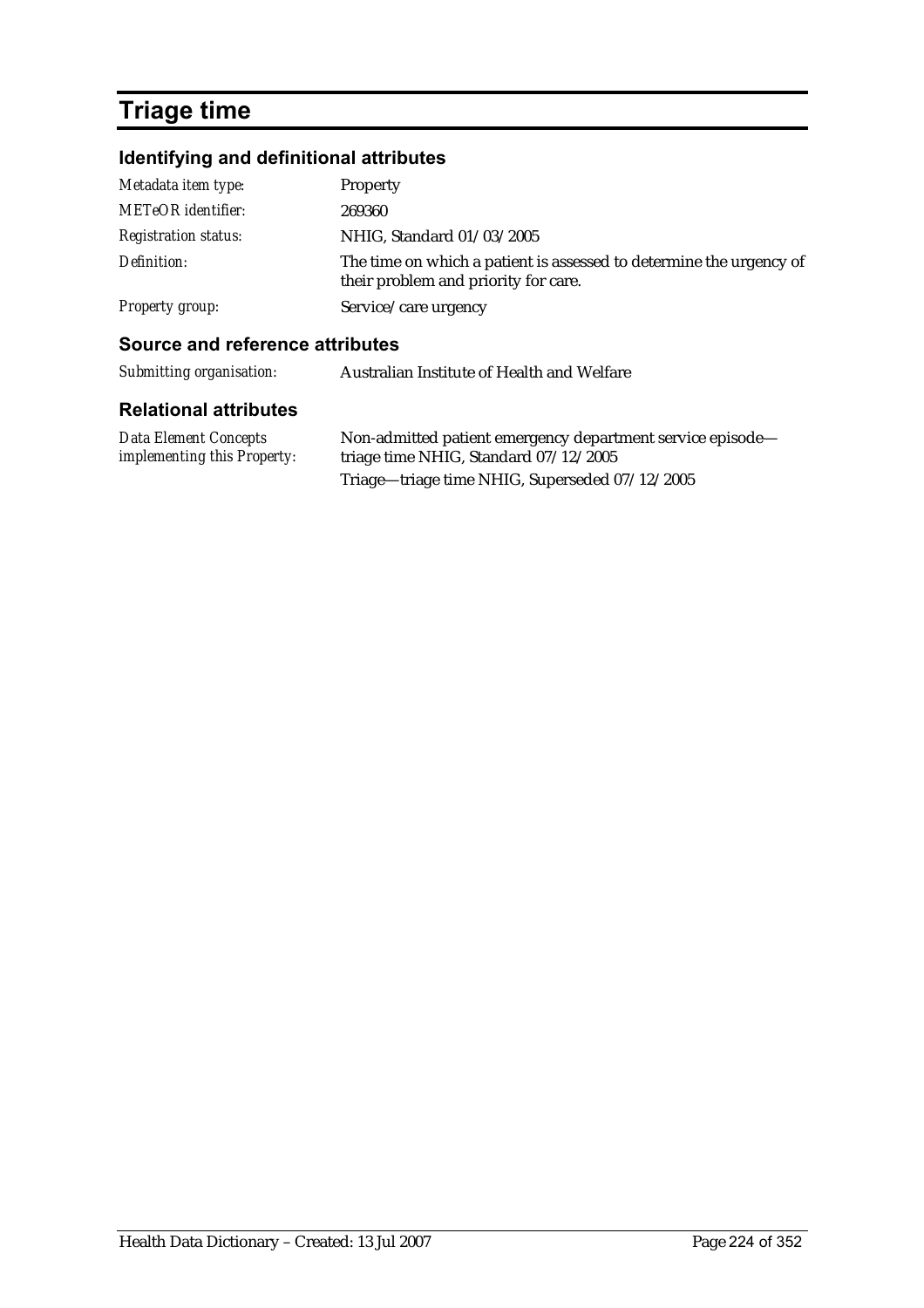# **Triglyceride level**

## **Identifying and definitional attributes**

| Metadata item type:         | <b>Property</b>                          |
|-----------------------------|------------------------------------------|
| Synonymous names:           | TG; Triacylglycerol                      |
| <b>METeOR</b> identifier:   | 269204                                   |
| <b>Registration status:</b> | NHIG, Standard 01/03/2005                |
| Definition:                 | The amount of triglyceride in the blood. |
| <b>Property group:</b>      | Health and wellbeing                     |

### **Source and reference attributes**

*Submitting organisation:* Australian Institute of Health and Welfare

| <b>Data Element Concepts</b>       | Person-triglyceride level NHIG, Standard 01/03/2005 |
|------------------------------------|-----------------------------------------------------|
| <i>implementing this Property:</i> |                                                     |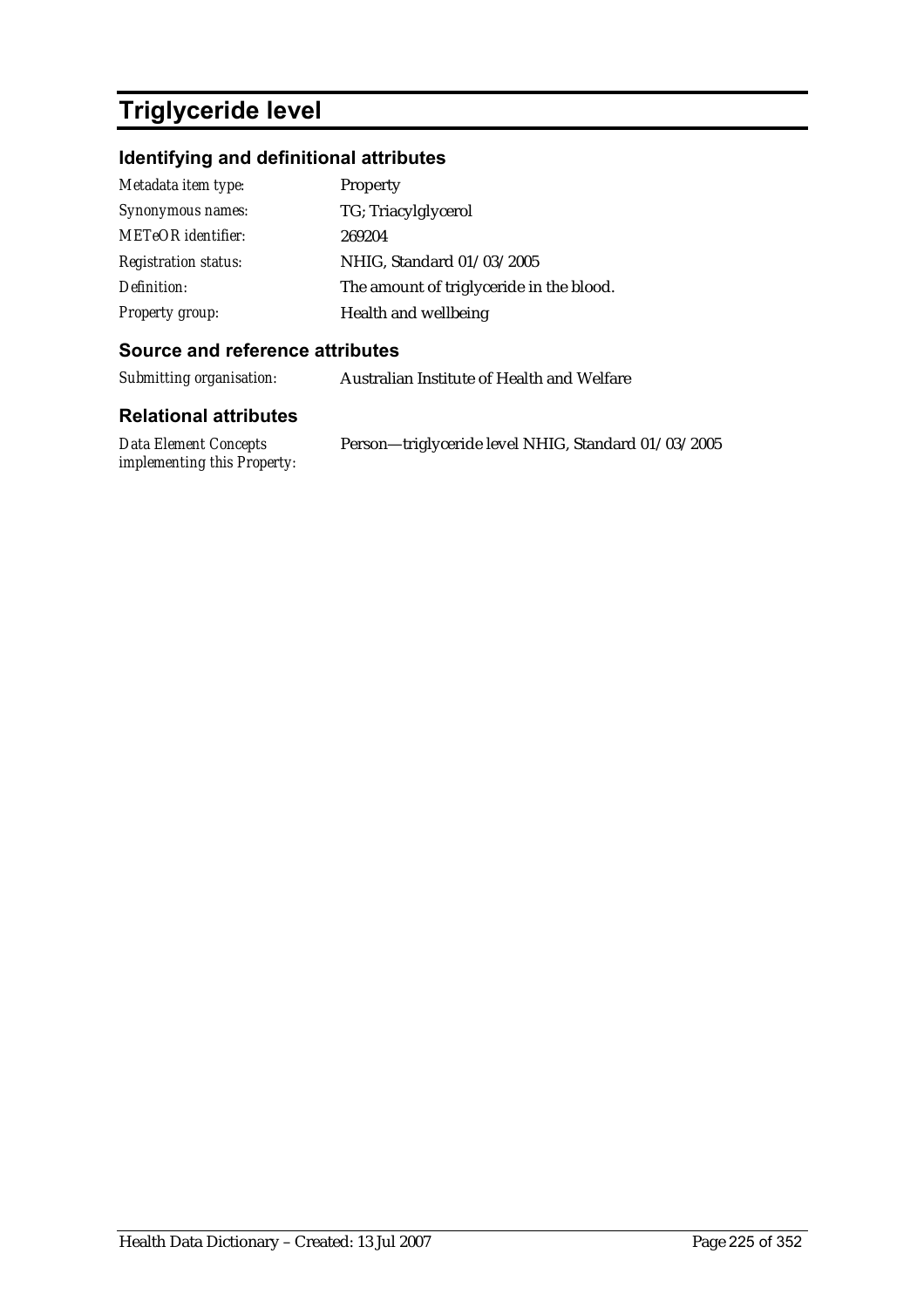# **Troponin assay type**

## **Identifying and definitional attributes**

| Metadata item type:         | Property                                    |
|-----------------------------|---------------------------------------------|
| <b>METeOR</b> identifier:   | 285213                                      |
| <b>Registration status:</b> | NHIG, Standard 04/06/2004                   |
| Definition:                 | An indicator of the type of troponin assay. |
| <b>Property group:</b>      | Service provision event                     |

#### **Source and reference attributes**

*Submitting organisation:* Australian Institute of Health and Welfare

| Data Element Concepts              | Person-troponin assay type NHIG, Standard 04/06/2004 |
|------------------------------------|------------------------------------------------------|
| <i>implementing this Property:</i> |                                                      |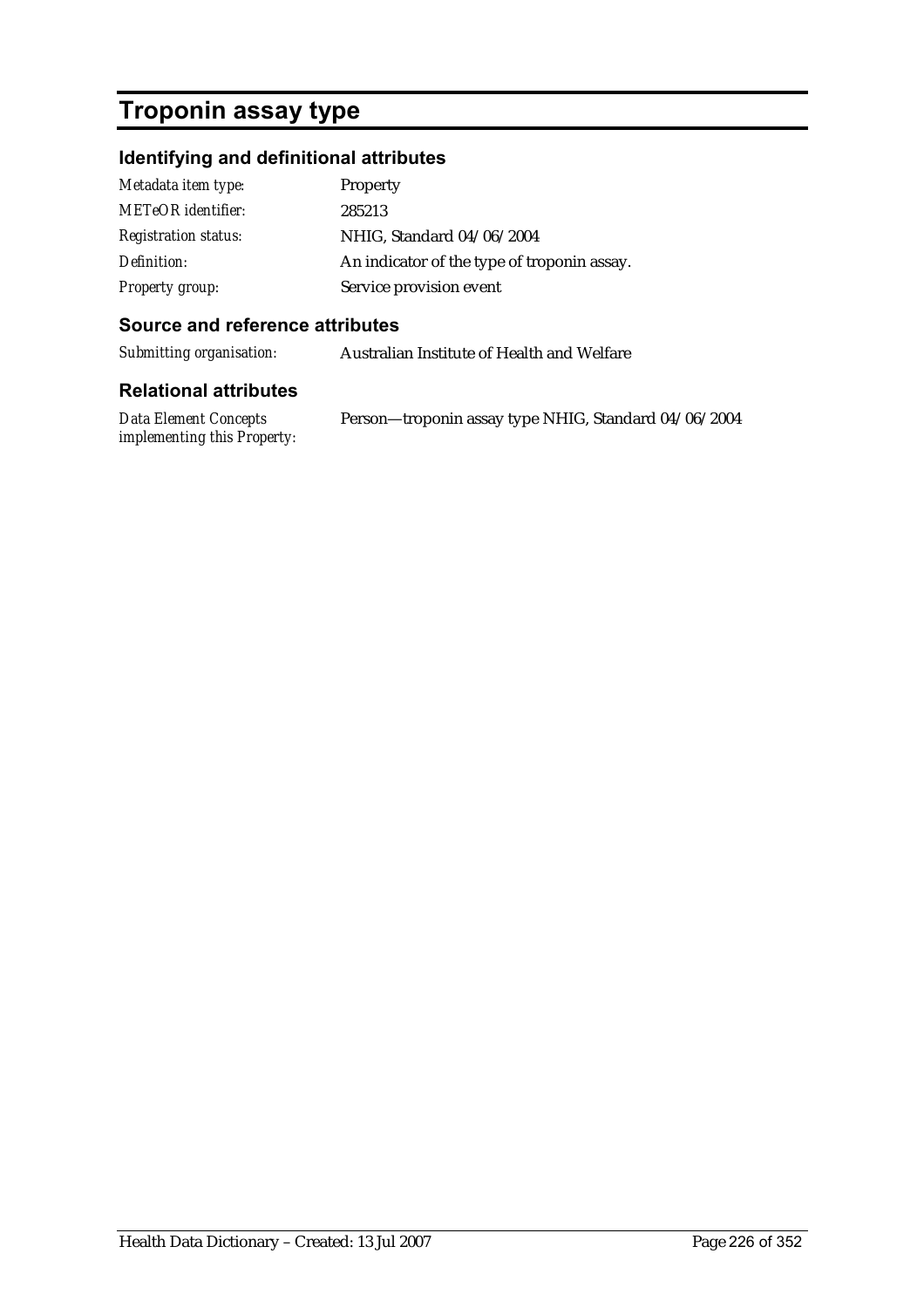# **Troponin level**

## **Identifying and definitional attributes**

| Metadata item type:         | Property                  |
|-----------------------------|---------------------------|
| <b>METeOR</b> identifier:   | 285243                    |
| <b>Registration status:</b> | NHIG, Standard 04/06/2004 |
| Definition:                 | The amount of troponin.   |
| <b>Property group:</b>      | Health and wellbeing      |

### **Source and reference attributes**

*Submitting organisation:* Australian Institute of Health and Welfare

| Data Element Concepts              | Person-troponin level NHIG, Standard 04/06/2004 |
|------------------------------------|-------------------------------------------------|
| <i>implementing this Property:</i> |                                                 |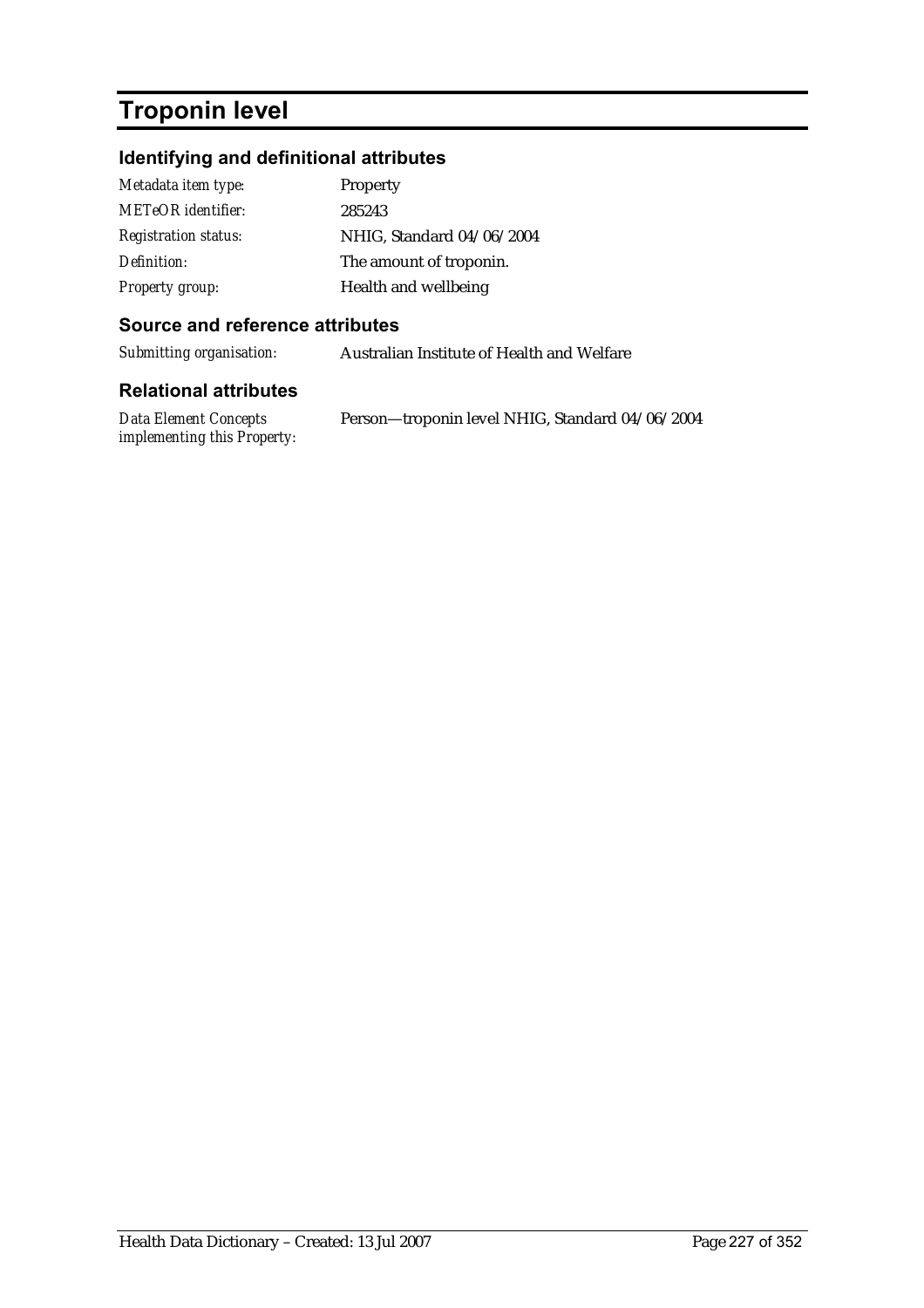# **Troponin level measured date**

### **Identifying and definitional attributes**

| Metadata item type:         | Property                                 |
|-----------------------------|------------------------------------------|
| <b>METeOR</b> identifier:   | 284987                                   |
| <b>Registration status:</b> | NHIG, Standard 04/06/2004                |
| Definition:                 | The date on which troponin was measured. |
| Property group:             | Service provision event                  |

#### **Source and reference attributes**

*Submitting organisation:* Australian Institute of Health and Welfare

#### **Relational attributes**

*Data Element Concepts implementing this Property:*

Person—troponin level measured date NHIG, Standard 04/06/2004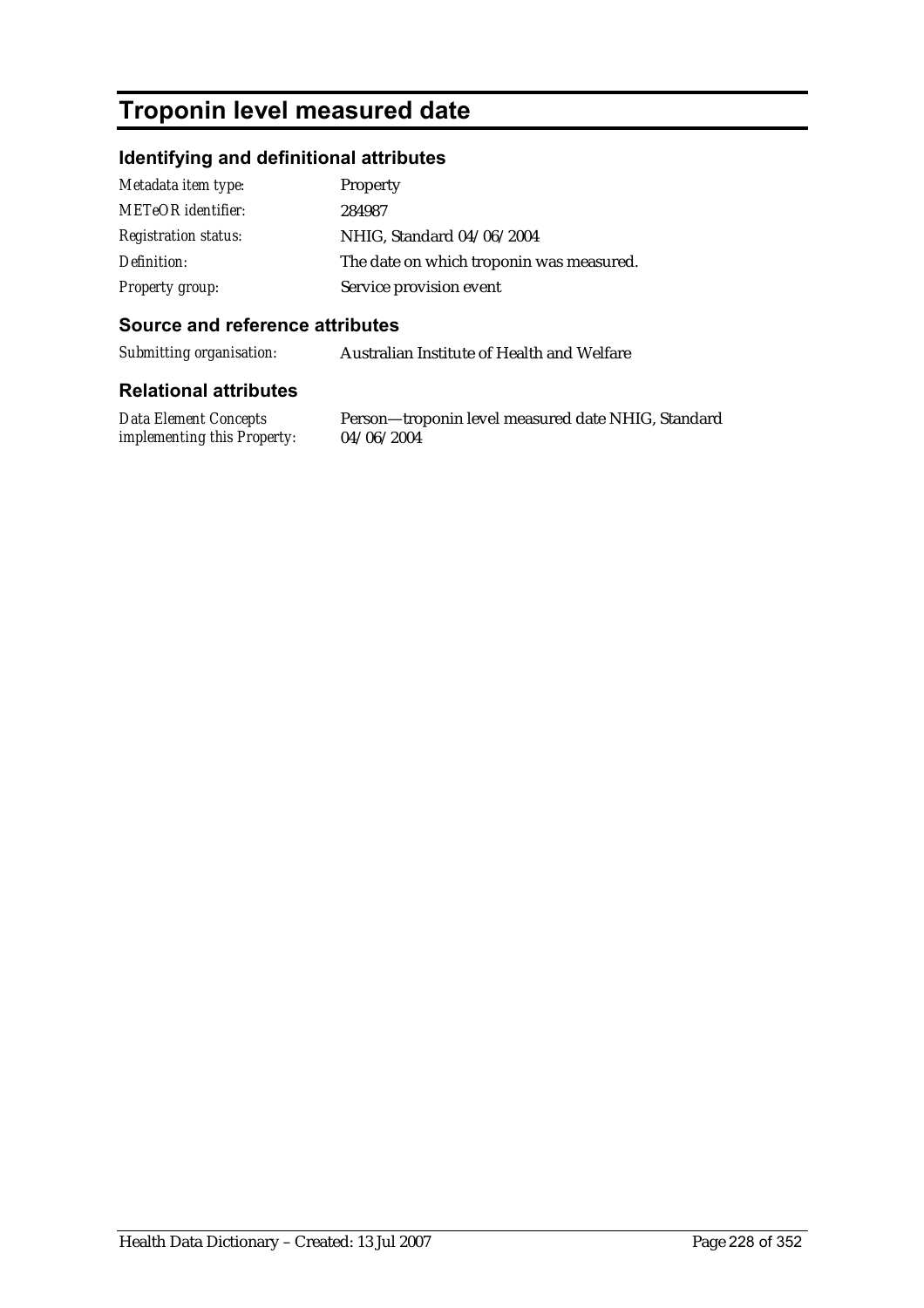# **Troponin level measured time**

### **Identifying and definitional attributes**

| Metadata item type:         | <b>Property</b>                          |
|-----------------------------|------------------------------------------|
| <b>METeOR</b> identifier:   | 285205                                   |
| <b>Registration status:</b> | NHIG, Standard 04/06/2004                |
| Definition:                 | The time at which troponin was measured. |
| <b>Property group:</b>      | Service provision event                  |

#### **Source and reference attributes**

*Submitting organisation:* Australian Institute of Health and Welfare

#### **Relational attributes**

*Data Element Concepts implementing this Property:*

Person—troponin level measured time NHIG, Standard 04/06/2004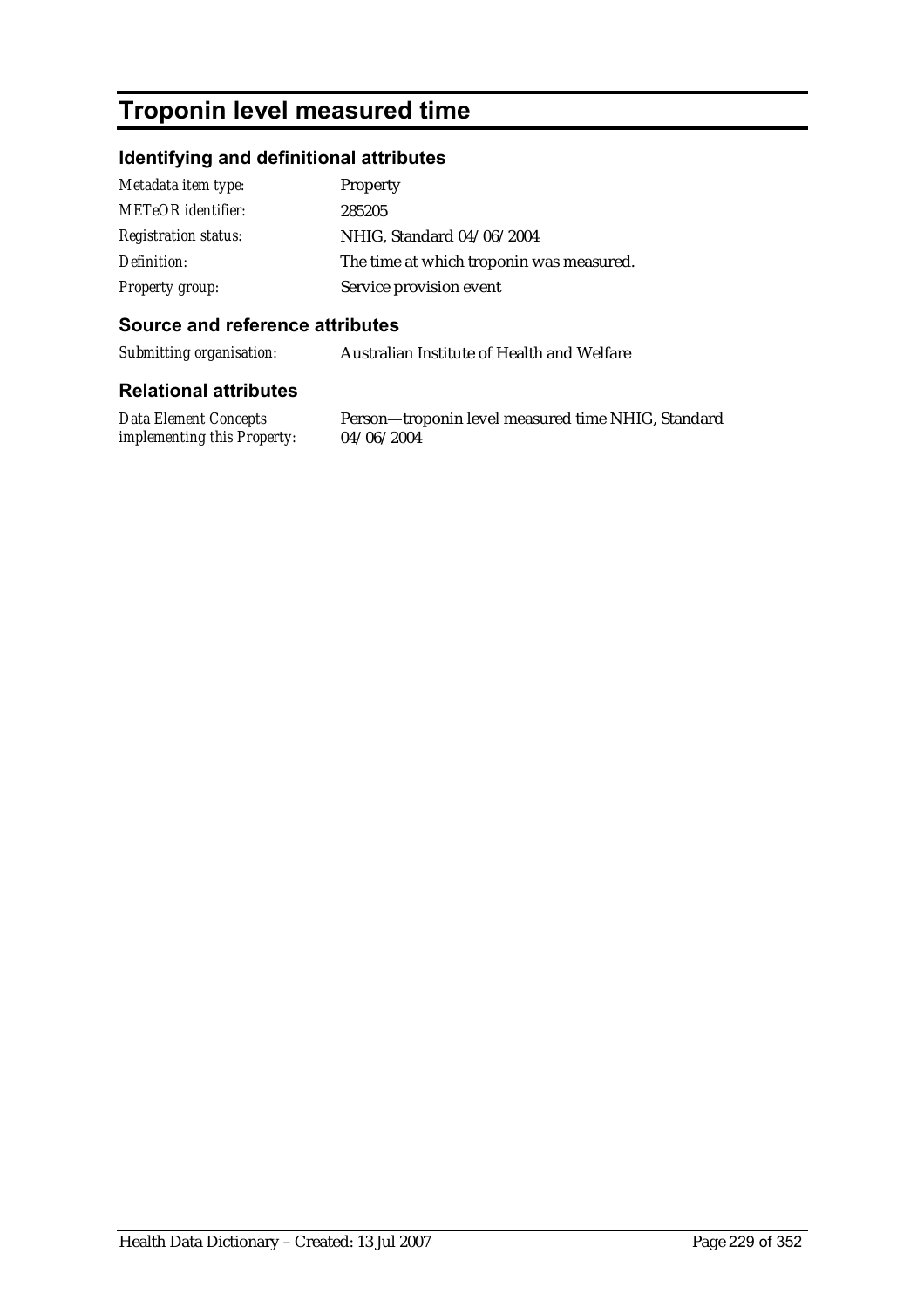# **Type of visit to emergency department**

## **Identifying and definitional attributes**

| Metadata item type:         | Property                                                           |
|-----------------------------|--------------------------------------------------------------------|
| <b>METeOR</b> identifier:   | 269300                                                             |
| <b>Registration status:</b> | NHIG, Standard 01/03/2005                                          |
| Definition:                 | An indicator of the reason for arrival at an emergency department. |
| Property group:             | Request for/entry into service event                               |

#### **Source and reference attributes**

*Submitting organisation:* Australian Institute of Health and Welfare

| Data Element Concepts       | Non-admitted patient emergency department service episode—      |
|-----------------------------|-----------------------------------------------------------------|
| implementing this Property: | type of visit to emergency department NHIG, Standard 01/03/2005 |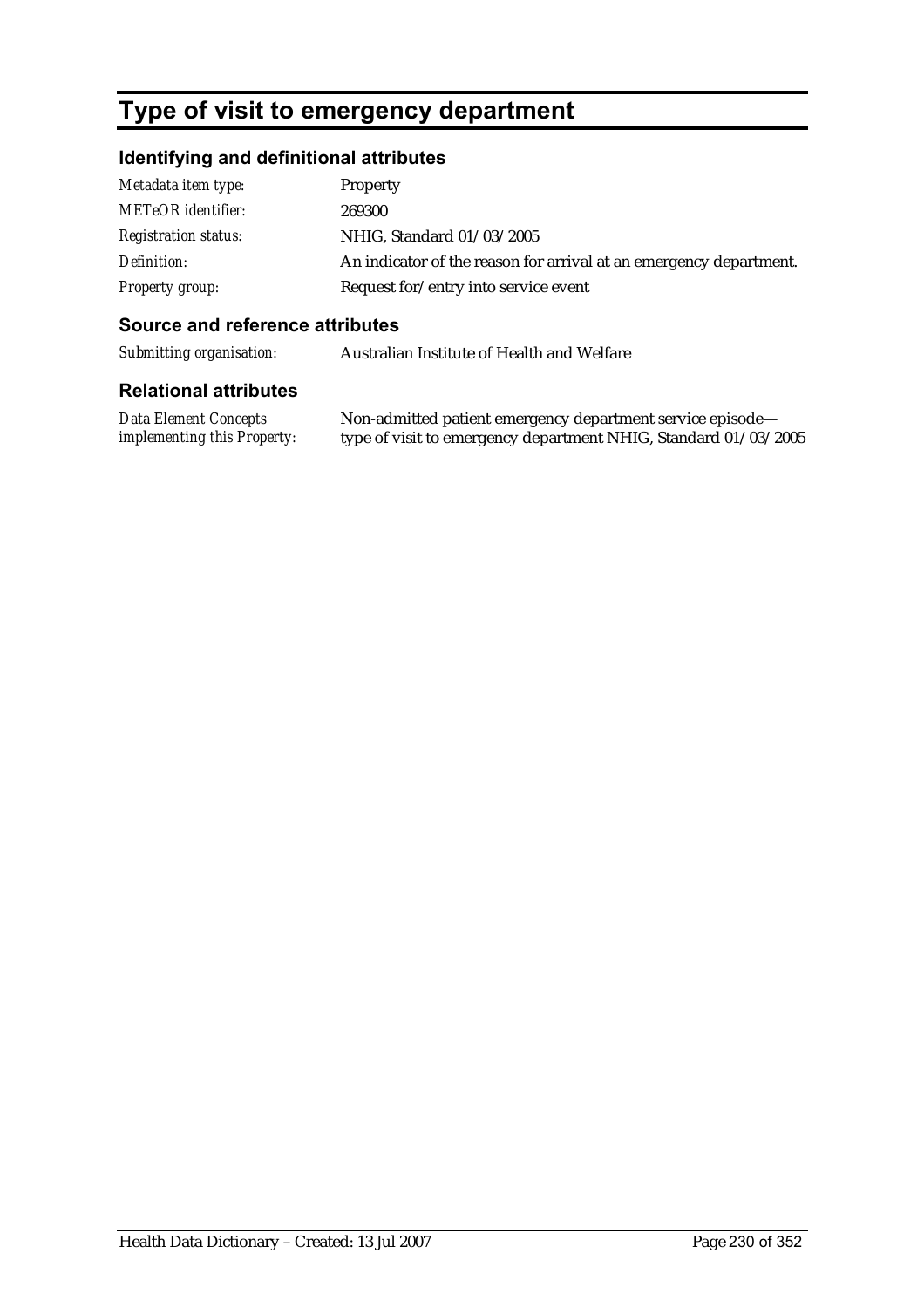# **Upper limit of normal range for creatine kinase myocardial band isoenzyme**

## **Identifying and definitional attributes**

| Metadata item type:         | Property                                                                                                                    |
|-----------------------------|-----------------------------------------------------------------------------------------------------------------------------|
| <b>METeOR</b> identifier:   | 284925                                                                                                                      |
| <b>Registration status:</b> | NHIG, Standard 04/06/2004                                                                                                   |
| Definition:                 | The value of creatine kinase myocardial band (CK-MB) isoenzyme<br>that is the upper boundary of the normal reference range. |
| Property group:             | Organisational characteristics                                                                                              |
|                             |                                                                                                                             |

### **Source and reference attributes**

| Submitting organisation: | Acute coronary syndrome data working group |  |
|--------------------------|--------------------------------------------|--|
|                          |                                            |  |

| Data Element Concepts              | Laboratory standard—upper limit of normal range for creatine |
|------------------------------------|--------------------------------------------------------------|
| <i>implementing this Property:</i> | kinase myocardial band isoenzyme NHIG, Standard 04/06/2004   |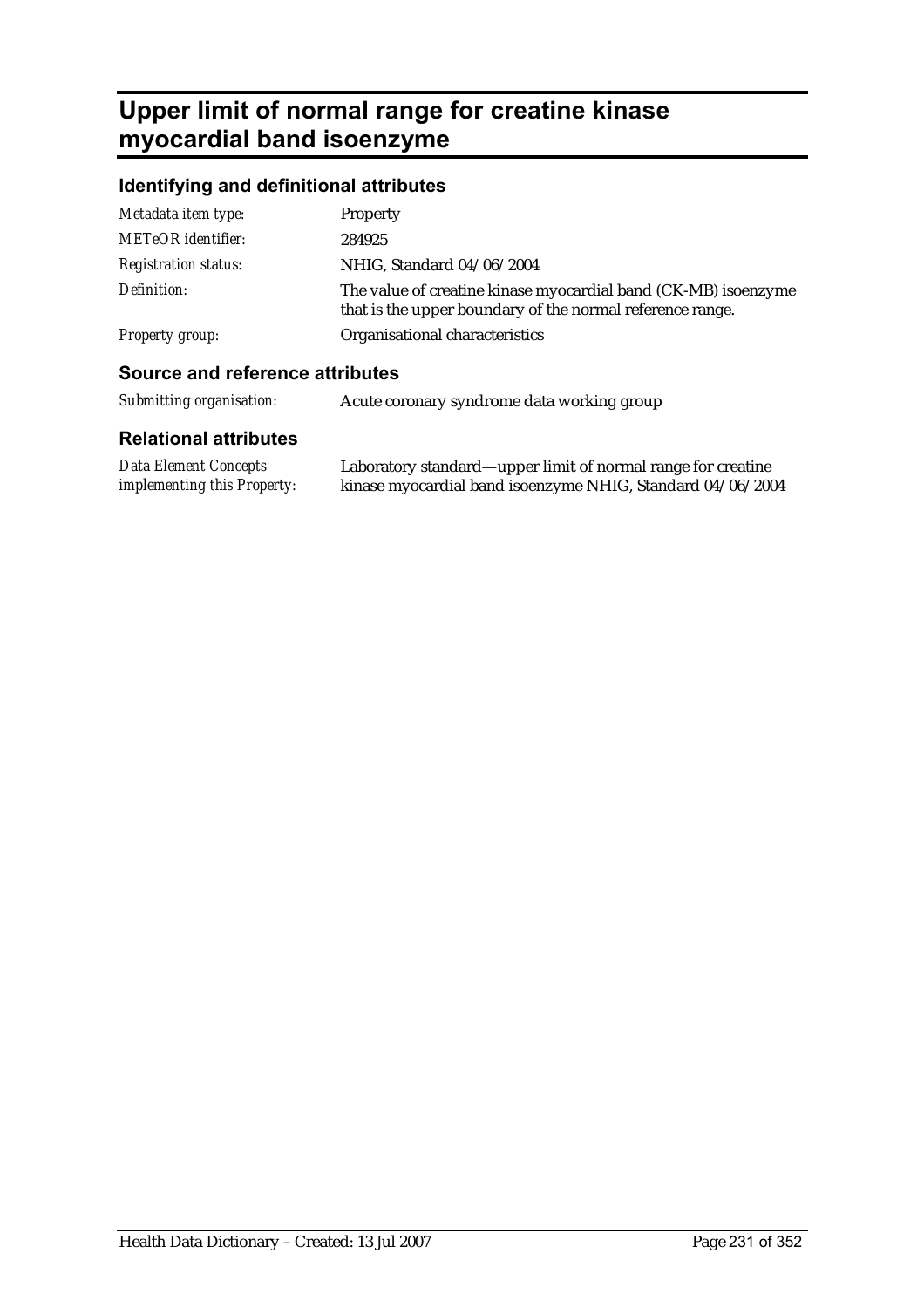# **Upper limit of normal range for microalbumin**

## **Identifying and definitional attributes**

| Metadata item type:         | Property                                                                               |
|-----------------------------|----------------------------------------------------------------------------------------|
| <b>METeOR</b> identifier:   | 269283                                                                                 |
| <b>Registration status:</b> | NHIG, Standard 01/03/2005                                                              |
| Definition:                 | The value of microalbumin that is the upper boundary of the<br>normal reference range. |
| <b>Property group:</b>      | Organisational characteristics                                                         |

### **Source and reference attributes**

| Submitting organisation:     | Australian Institute of Health and Welfare |
|------------------------------|--------------------------------------------|
| <b>Relational attributes</b> |                                            |

| Data Element Concepts              | Laboratory standard—upper limit of normal range for |
|------------------------------------|-----------------------------------------------------|
| <i>implementing this Property:</i> | microalbumin NHIG, Standard 01/03/2005              |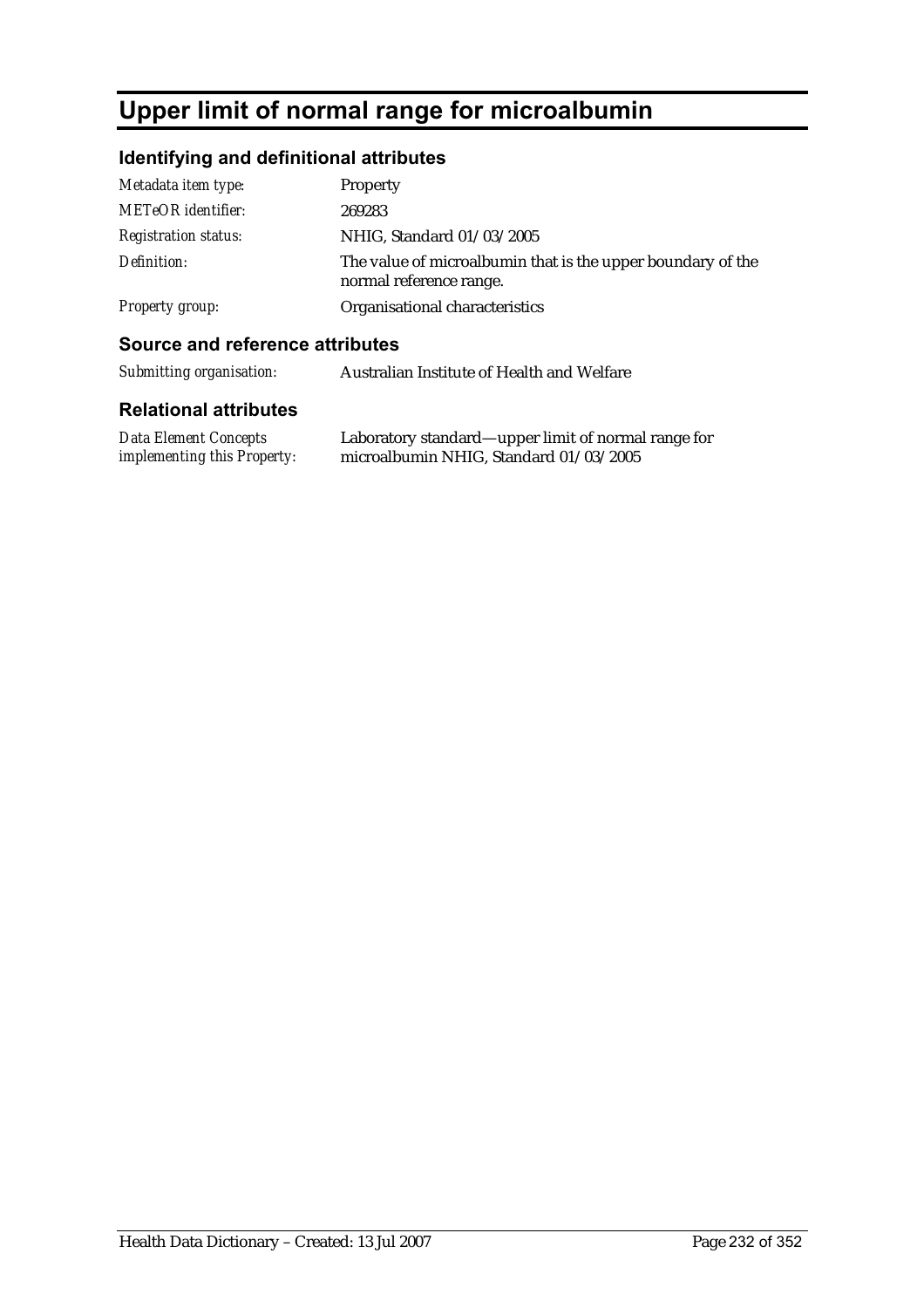# **Upper limit of normal range of glycosylated haemoglobin**

## **Identifying and definitional attributes**

| Metadata item type:         | Property                                                                                                   |
|-----------------------------|------------------------------------------------------------------------------------------------------------|
| <b>METeOR</b> identifier:   | 269282                                                                                                     |
| <b>Registration status:</b> | NHIG, Standard 01/03/2005                                                                                  |
| Definition:                 | The value of glycosylated haemoglobin (HbA1c) that is the upper<br>boundary of the normal reference range. |
| Property group:             | Organisational characteristics                                                                             |

#### **Source and reference attributes**

| Submitting organisation: | Australian Institute of Health and Welfare |
|--------------------------|--------------------------------------------|
|--------------------------|--------------------------------------------|

| <b>Data Element Concepts</b>       | Laboratory standard—upper limit of normal range of glycosylated |
|------------------------------------|-----------------------------------------------------------------|
| <i>implementing this Property:</i> | haemoglobin NHIG, Standard 01/03/2005                           |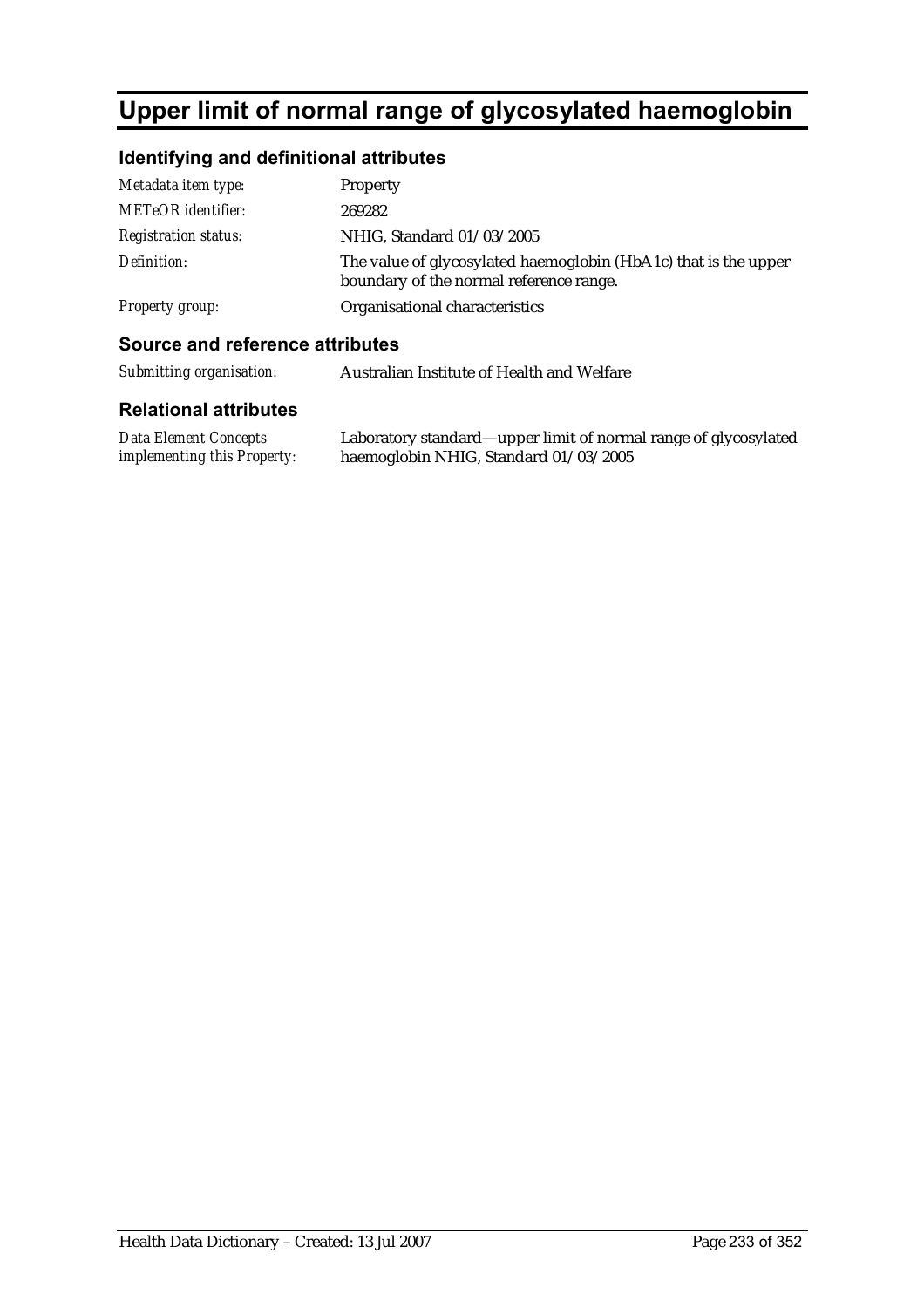# **Upper limit of normal range of troponin assay**

## **Identifying and definitional attributes**

| Metadata item type:         | Property                                                                                               |
|-----------------------------|--------------------------------------------------------------------------------------------------------|
| <b>METeOR</b> identifier:   | 285227                                                                                                 |
| <b>Registration status:</b> | NHIG, Standard 04/06/2004                                                                              |
| Definition:                 | The value of `troponin T' or `troponin I' that is the upper boundary<br>of the normal reference range. |
| <b>Property group:</b>      | Organisational characteristics                                                                         |

### **Source and reference attributes**

| Submitting organisation: | Australian Institute of Health and Welfare |
|--------------------------|--------------------------------------------|
|--------------------------|--------------------------------------------|

| Data Element Concepts              | Laboratory standard—upper limit of normal range of troponin |
|------------------------------------|-------------------------------------------------------------|
| <i>implementing this Property:</i> | assay NHIG, Standard 04/06/2004                             |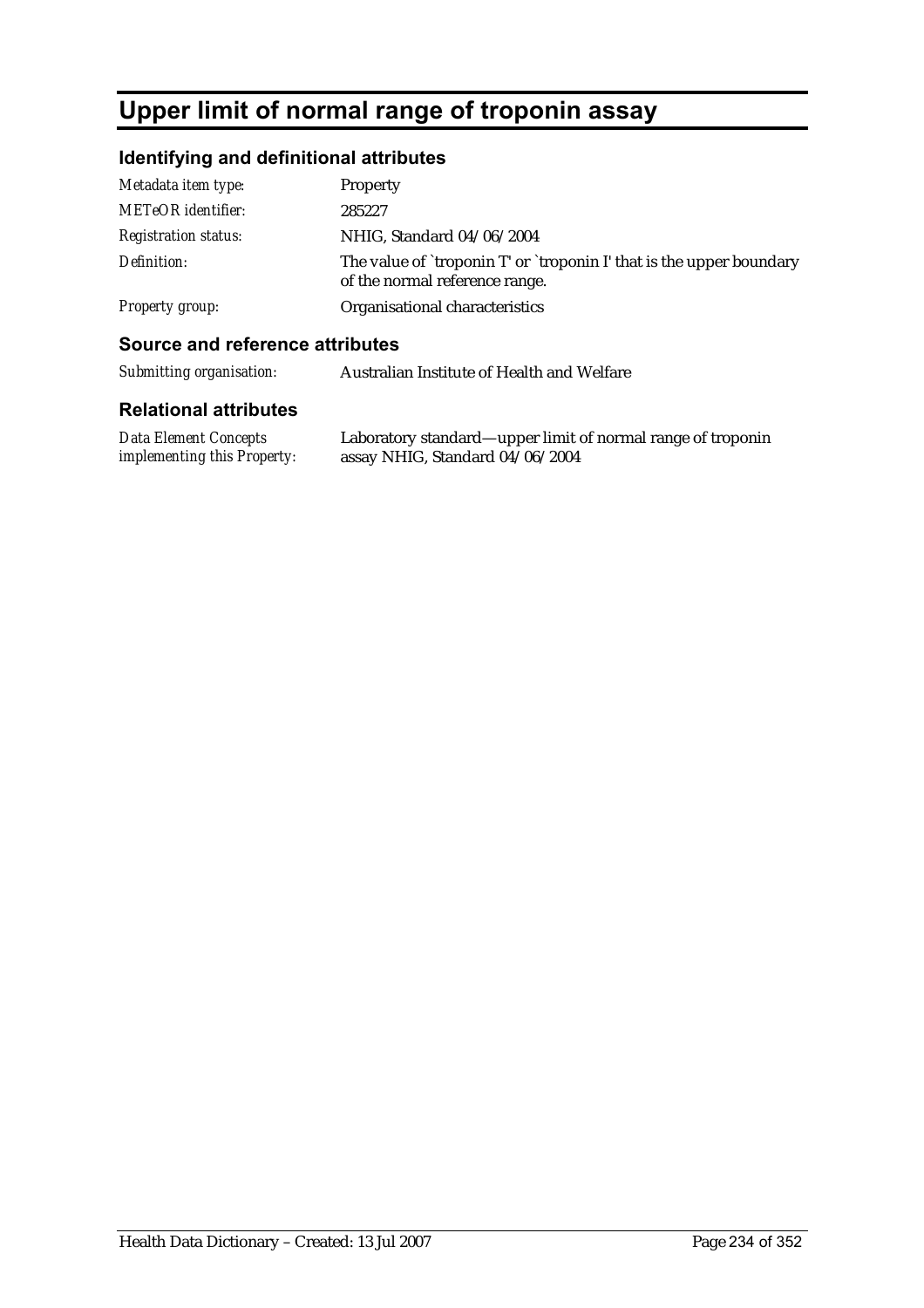# **Vascular condition status**

## **Identifying and definitional attributes**

| Metadata item type:         | Property                                                 |
|-----------------------------|----------------------------------------------------------|
| <b>METeOR</b> identifier:   | 269070                                                   |
| <b>Registration status:</b> | NHIG, Standard 01/03/2005                                |
| Definition:                 | An indicator of conditions of blood vessels of the body. |
| Property group:             | Health and wellbeing                                     |

#### **Source and reference attributes**

*Submitting organisation:* Australian Institute of Health and Welfare

| Data Element Concepts              | Person-vascular condition status NHIG, Standard 01/03/2005 |  |
|------------------------------------|------------------------------------------------------------|--|
| <i>implementing this Property:</i> |                                                            |  |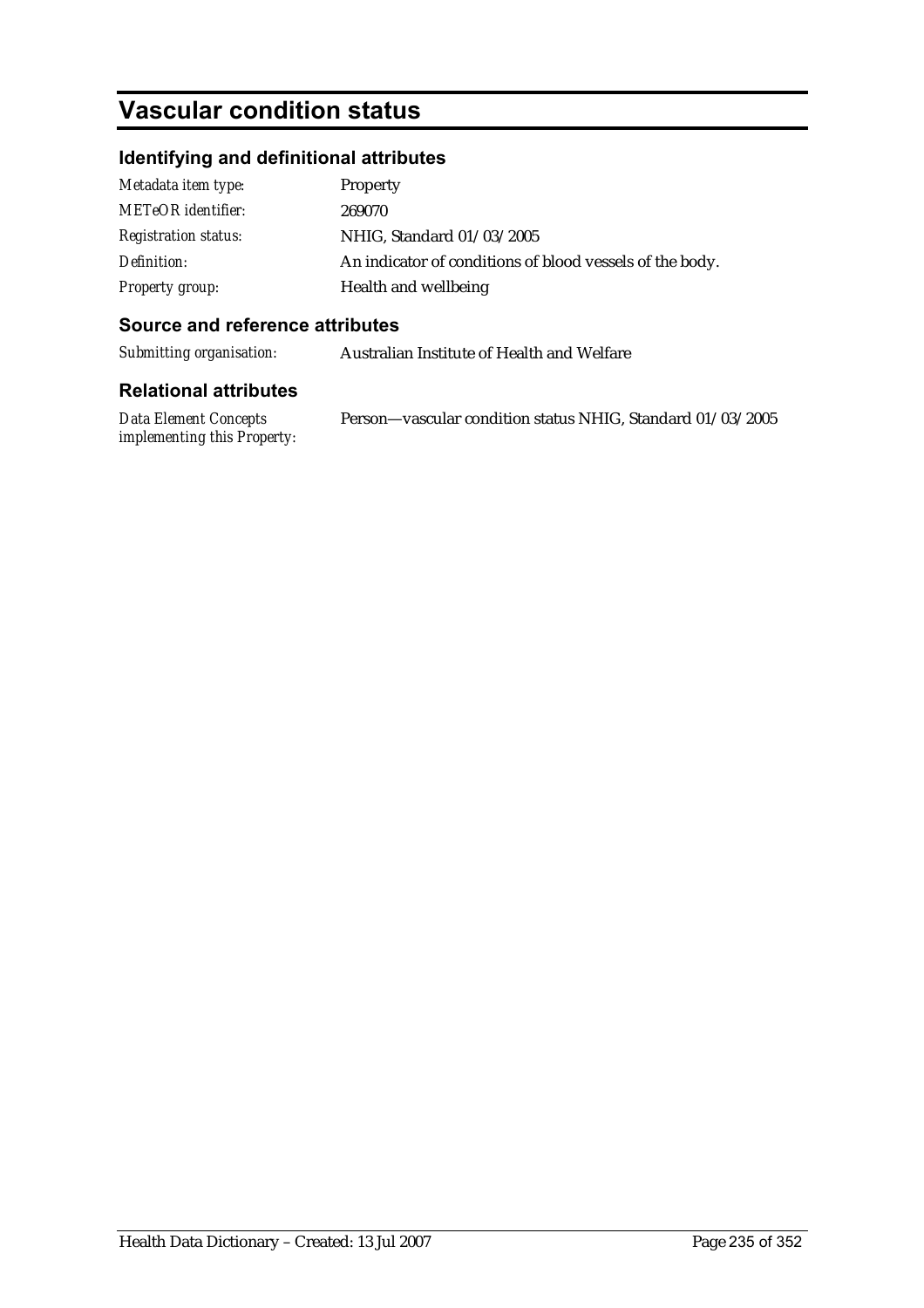# **Vascular procedure**

## **Identifying and definitional attributes**

| Metadata item type:         | Property                                        |
|-----------------------------|-------------------------------------------------|
| <b>METeOR</b> identifier:   | 269072                                          |
| <b>Registration status:</b> | NHIG, Standard 01/03/2005                       |
| Definition:                 | Interventions pertaining to the vascular system |
| <b>Property group:</b>      | Health and wellbeing                            |

### **Source and reference attributes**

*Submitting organisation:* Australian Institute of Health and Welfare

| Data Element Concepts              | Person-vascular procedure NHIG, Standard 01/03/2005 |
|------------------------------------|-----------------------------------------------------|
| <i>implementing this Property:</i> |                                                     |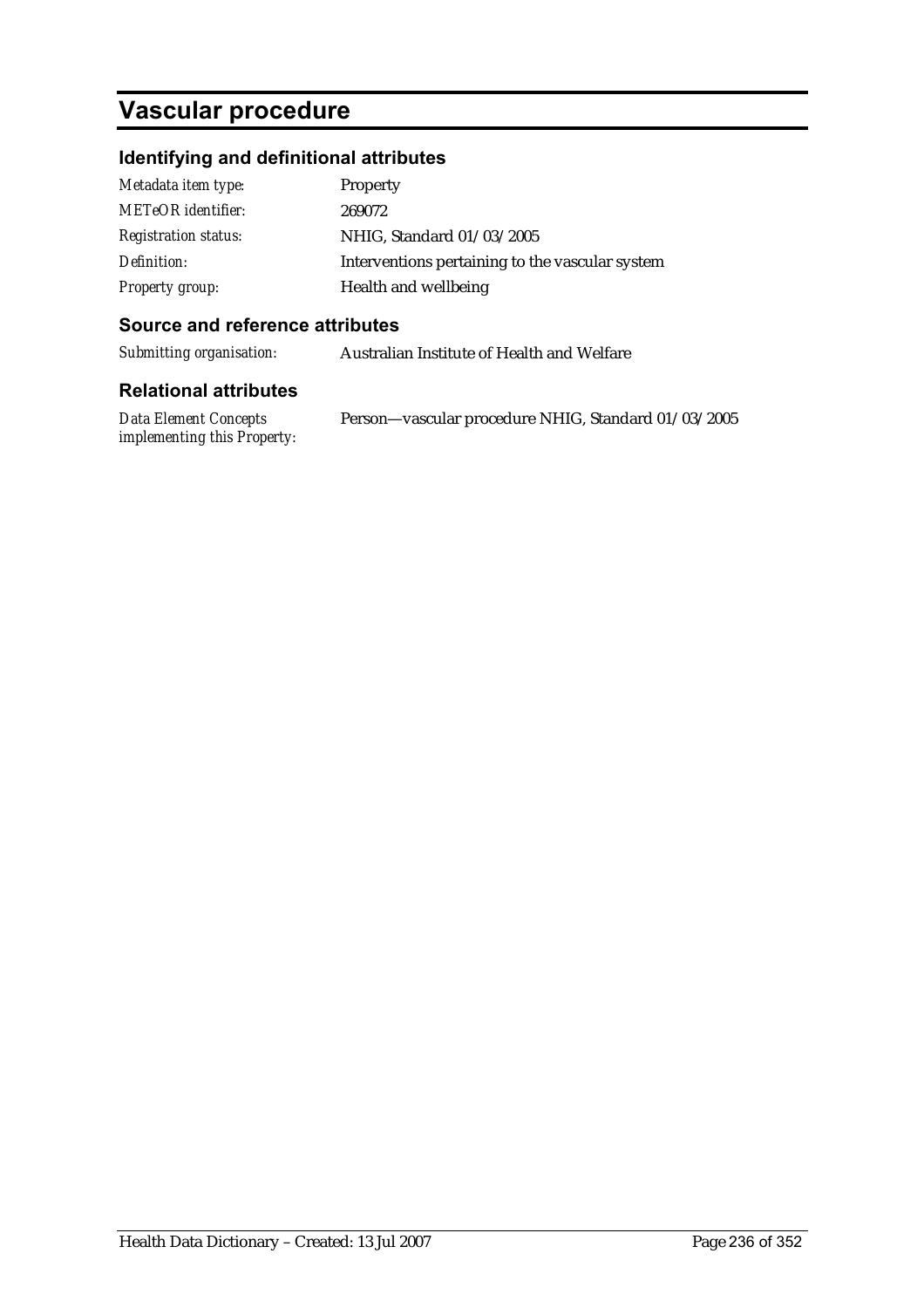# **Visual acuity**

## **Identifying and definitional attributes**

| Metadata item type:         | Property                          |
|-----------------------------|-----------------------------------|
| <b>METeOR</b> identifier:   | 269073                            |
| <b>Registration status:</b> | NHIG, Standard 01/03/2005         |
| Definition:                 | Sharpness or acuteness of vision. |
| <b>Property group:</b>      | Health and wellbeing              |

### **Source and reference attributes**

| Submitting organisation: | Australian Institute of Health and Welfare                                                           |
|--------------------------|------------------------------------------------------------------------------------------------------|
| Origin:                  | Macquarie University 2003. The Macquarie Dictionary 3rd ed.<br>Sydney: The Macquarie Library Pty Ltd |

| <b>Data Element Concepts</b>       | Person-visual acuity NHIG, Standard 01/03/2005 |
|------------------------------------|------------------------------------------------|
| <i>implementing this Property:</i> |                                                |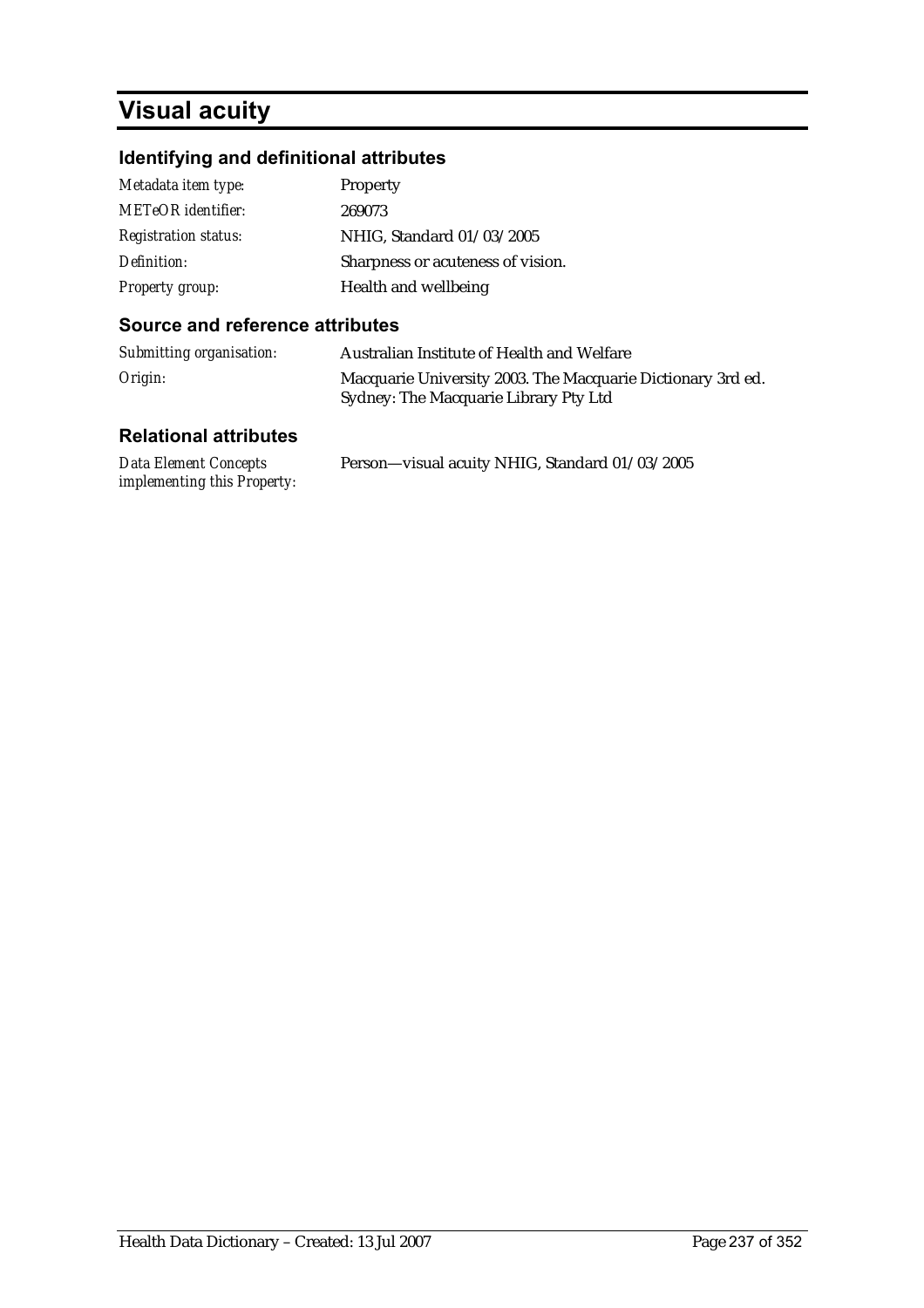# **Waist circumference**

## **Identifying and definitional attributes**

| Metadata item type:         | Property                                                             |
|-----------------------------|----------------------------------------------------------------------|
| <b>METeOR</b> identifier:   | 269145                                                               |
| <i>Registration status:</i> | NHIG, Standard 01/03/2005                                            |
| Definition:                 | The distance around the human body between the ribs and the<br>hips. |
| <b>Property group:</b>      | Physical characteristics                                             |

#### **Source and reference attributes**

| Submitting organisation:                                                                                                                                                                                                                                                                                                           | Australian Institute of Health and Welfare |  |  |  |  |
|------------------------------------------------------------------------------------------------------------------------------------------------------------------------------------------------------------------------------------------------------------------------------------------------------------------------------------|--------------------------------------------|--|--|--|--|
| <b>Relational attributes</b>                                                                                                                                                                                                                                                                                                       |                                            |  |  |  |  |
| $\mathbf{R}$ $\mathbf{H}$ $\mathbf{R}$ $\mathbf{H}$ $\mathbf{R}$ $\mathbf{H}$ $\mathbf{H}$ $\mathbf{H}$ $\mathbf{H}$ $\mathbf{H}$ $\mathbf{H}$ $\mathbf{H}$ $\mathbf{H}$ $\mathbf{H}$ $\mathbf{H}$ $\mathbf{H}$ $\mathbf{H}$ $\mathbf{H}$ $\mathbf{H}$ $\mathbf{H}$ $\mathbf{H}$ $\mathbf{H}$ $\mathbf{H}$ $\mathbf{H}$ $\mathbf{$ |                                            |  |  |  |  |

*Data Element Concepts implementing this Property:* Person—waist circumference NHIG, Standard 01/03/2005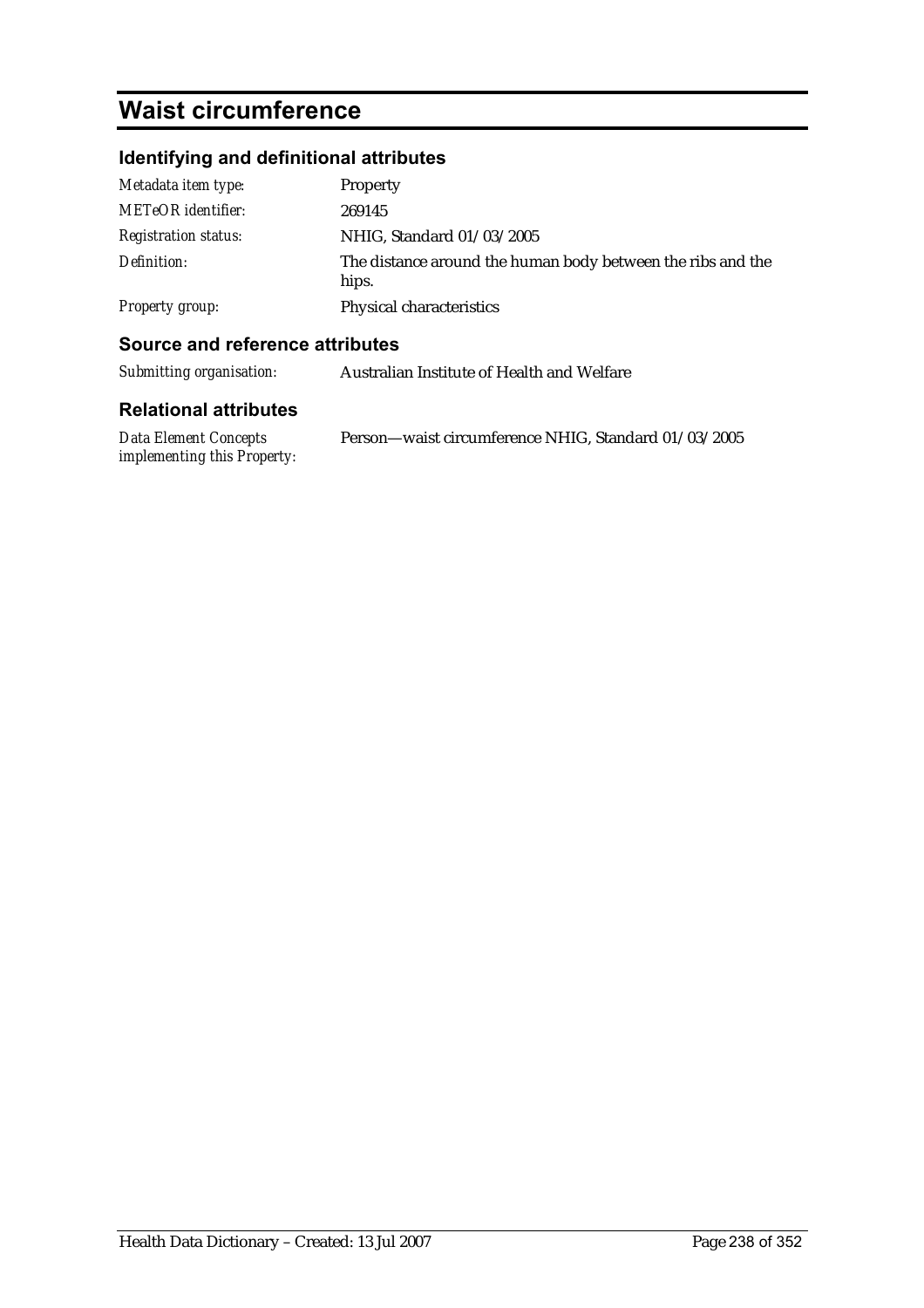# **Waist circumference risk indicator**

## **Identifying and definitional attributes**

| Metadata item type:         | <b>Property</b>                                                                                                 |
|-----------------------------|-----------------------------------------------------------------------------------------------------------------|
| Synonymous names:           | Abdominal obesity risk indicator                                                                                |
| <b>METeOR</b> identifier:   | 269195                                                                                                          |
| <b>Registration status:</b> | NHIG, Standard 01/03/2005                                                                                       |
| Definition:                 | An indicator of the level of the risk of metabolic complications<br>associated with excess abdominal adiposity. |
| <b>Property group:</b>      | Health and wellbeing                                                                                            |

### **Source and reference attributes**

*implementing this Property:* 01/03/2005

| Submitting organisation:     | Australian Institute of Health and Welfare              |
|------------------------------|---------------------------------------------------------|
| <b>Relational attributes</b> |                                                         |
| Data Element Concepts        | Adult-waist circumference risk indicator NHIG, Standard |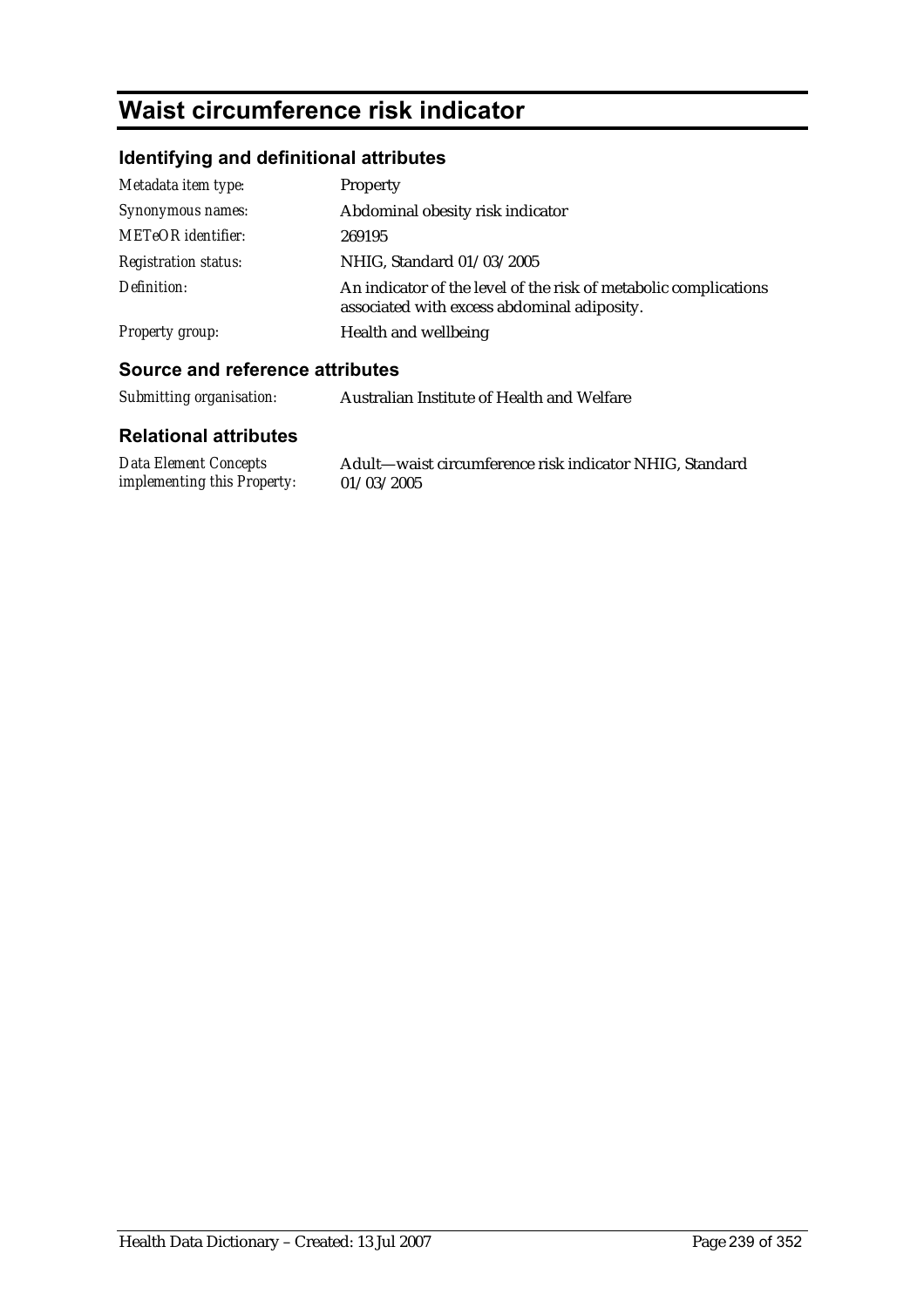# **Waist-to-hip ratio**

## **Identifying and definitional attributes**

| Metadata item type:         | Property                                                  |
|-----------------------------|-----------------------------------------------------------|
| Synonymous names:           | WHR                                                       |
| <b>METeOR</b> identifier:   | 269196                                                    |
| <b>Registration status:</b> | NHIG, Standard 01/03/2005                                 |
| Definition:                 | The division of waist circumference by hip circumference. |
| <b>Property group:</b>      | Physical characteristics                                  |

### **Source and reference attributes**

*Submitting organisation:* Australian Institute of Health and Welfare

| Data Element Concepts              | Adult—waist-to-hip ratio NHIG, Standard 01/03/2005 |
|------------------------------------|----------------------------------------------------|
| <i>implementing this Property:</i> |                                                    |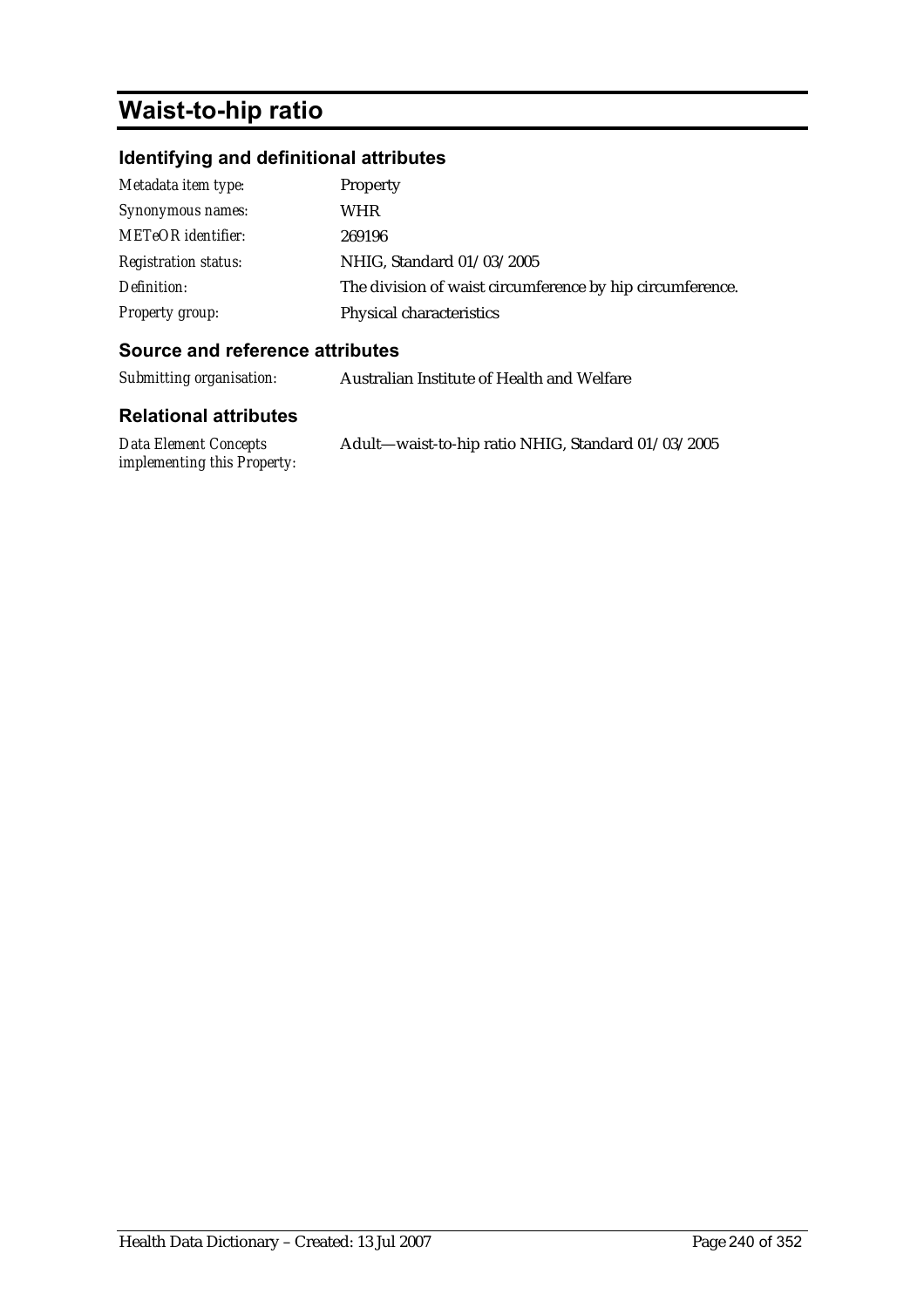# **Waiting list removal date**

### **Identifying and definitional attributes**

| Metadata item type:         | Property                                                   |
|-----------------------------|------------------------------------------------------------|
| <b>METeOR</b> identifier:   | 269113                                                     |
| <b>Registration status:</b> | NHIG, Standard 01/03/2005                                  |
| Definition:                 | The date on which a person is removed from a waiting list. |
| <b>Property group:</b>      | Request for/entry into service event                       |

#### **Source and reference attributes**

*Submitting organisation:* Australian Institute of Health and Welfare

#### **Relational attributes**

*Data Element Concepts implementing this Property:*

Elective surgery waiting list episode—waiting list removal date NHIG, Standard 01/03/2005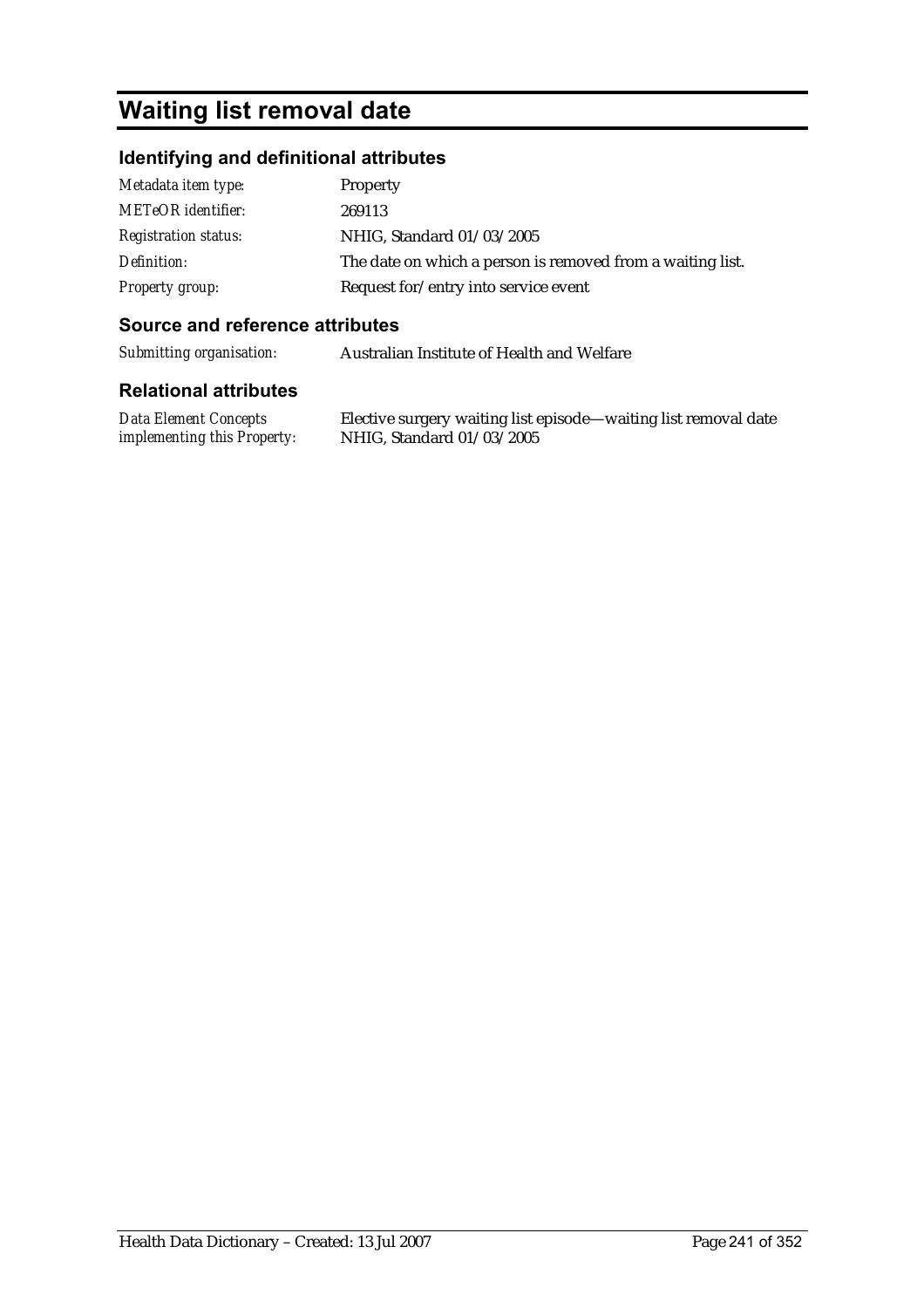# **Waiting time**

## **Identifying and definitional attributes**

| Metadata item type:         | Property                                                                                        |
|-----------------------------|-------------------------------------------------------------------------------------------------|
| <b>METeOR</b> identifier:   | 269063                                                                                          |
| <b>Registration status:</b> | NHIG, Standard 01/03/2005                                                                       |
| Definition:                 | The time elapsed between a service request and a subsequent<br>administrative or service event. |
| Property group:             | Performance indicators                                                                          |

### **Source and reference attributes**

| Submitting organisation:                                    | Australian Institute of Health and Welfare                                                                                   |
|-------------------------------------------------------------|------------------------------------------------------------------------------------------------------------------------------|
| <b>Relational attributes</b>                                |                                                                                                                              |
| <b>Data Element Concepts</b><br>implementing this Property: | Elective surgery waiting list episode—waiting time NHIG,<br>Standard 01/03/2005                                              |
|                                                             | Non-admitted patient emergency department service episode-<br>waiting time NHIG, Standard 01/03/2005                         |
|                                                             | Non-admitted patient emergency department service episode-<br>waiting time (to hospital admission) NHIG, Standard 01/03/2005 |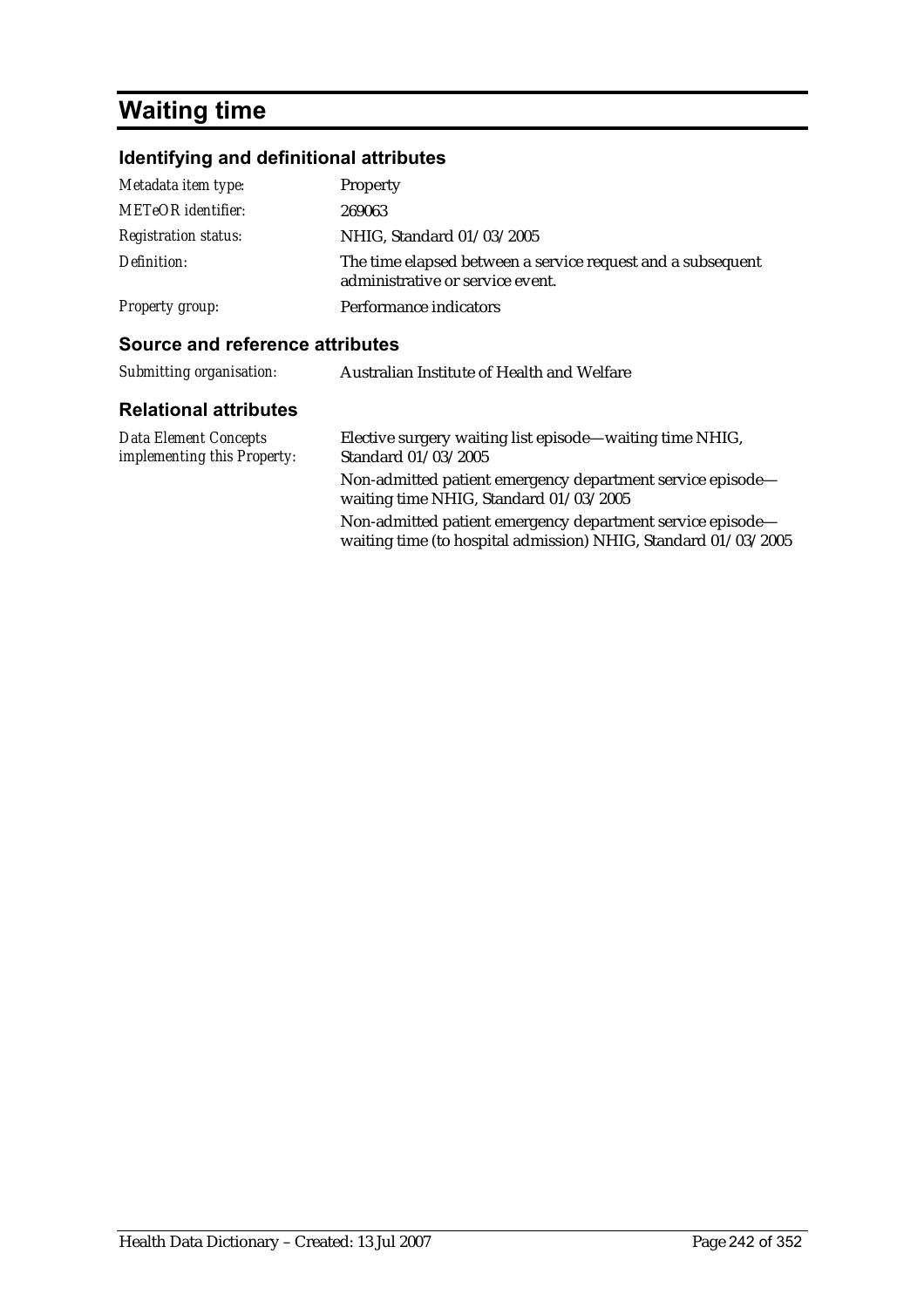# **Weight**

## **Identifying and definitional attributes**

| Metadata item type:         | Property                    |
|-----------------------------|-----------------------------|
| <b>METeOR</b> identifier:   | 269197                      |
| <b>Registration status:</b> | NHIG, Standard 01/03/2005   |
| Definition:                 | A measurement of body mass. |
| Property group:             | Physical characteristics    |

### **Source and reference attributes**

*Submitting organisation:* Australian Institute of Health and Welfare

| Data Element Concepts              | Adult-weight NHIG, Superseded 14/07/2005 |
|------------------------------------|------------------------------------------|
| <i>implementing this Property:</i> | Person—weight NHIG, Standard 01/03/2005  |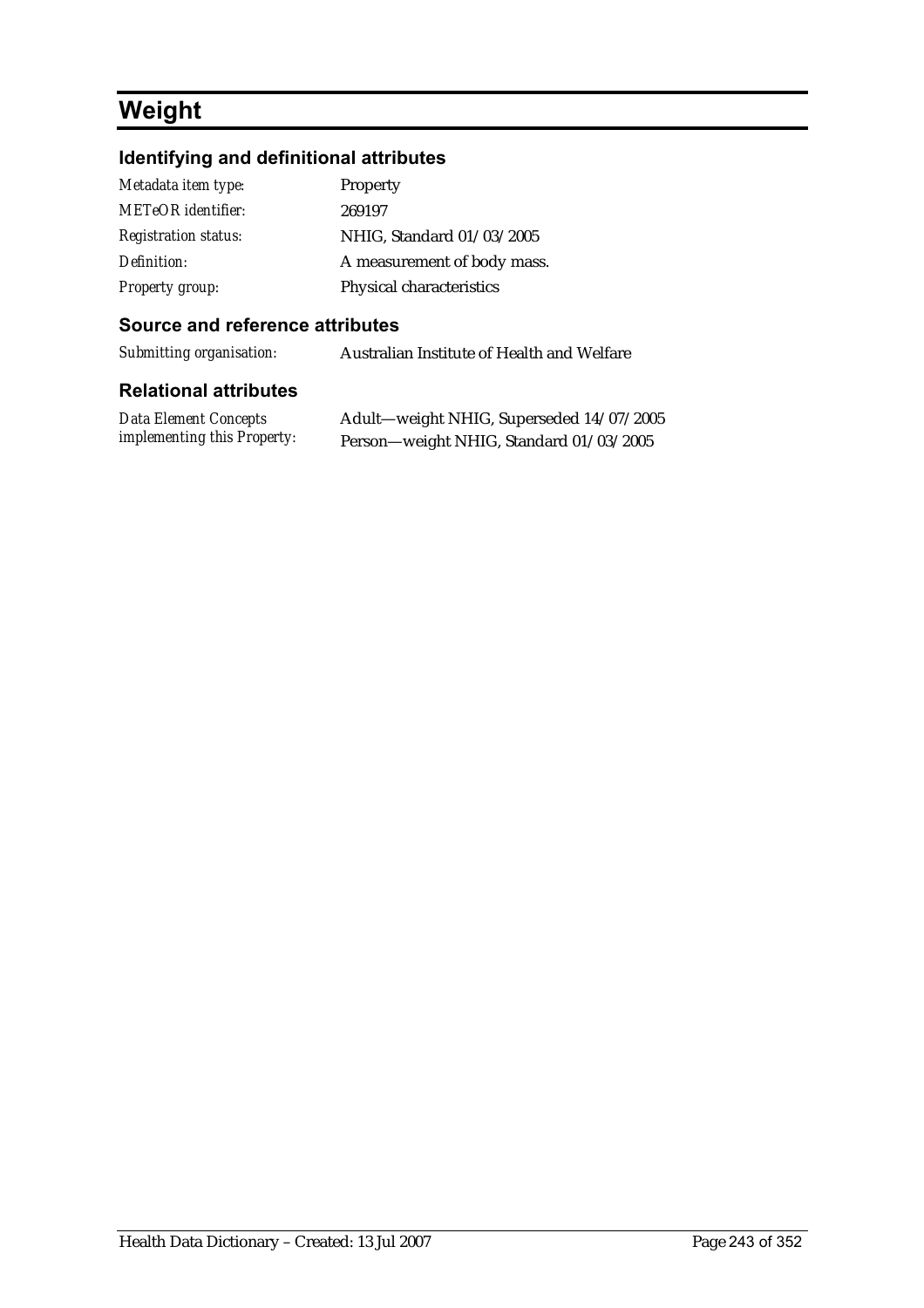# **Year of first arrival in Australia**

## **Identifying and definitional attributes**

| Metadata item type:         | Property                                                             |
|-----------------------------|----------------------------------------------------------------------|
| <b>METeOR</b> identifier:   | 269050                                                               |
| <b>Registration status:</b> | NHIG, Standard 04/05/2005<br>NCSIMG, Standard 01/03/2005             |
| Definition:                 | The calendar year in which an individual first arrived in Australia. |
| Property group:             | Demographic/social/cultural characteristics                          |

### **Source and reference attributes**

| Submitting organisation: | Australian Institute of Health and Welfare |
|--------------------------|--------------------------------------------|
|                          |                                            |

| Data Element Concepts              | Person (overseas born)—year of first arrival in Australia NHIG, |
|------------------------------------|-----------------------------------------------------------------|
| <i>implementing this Property:</i> | Standard 04/05/2005                                             |
|                                    | NCSIMG, Standard 01/03/2005                                     |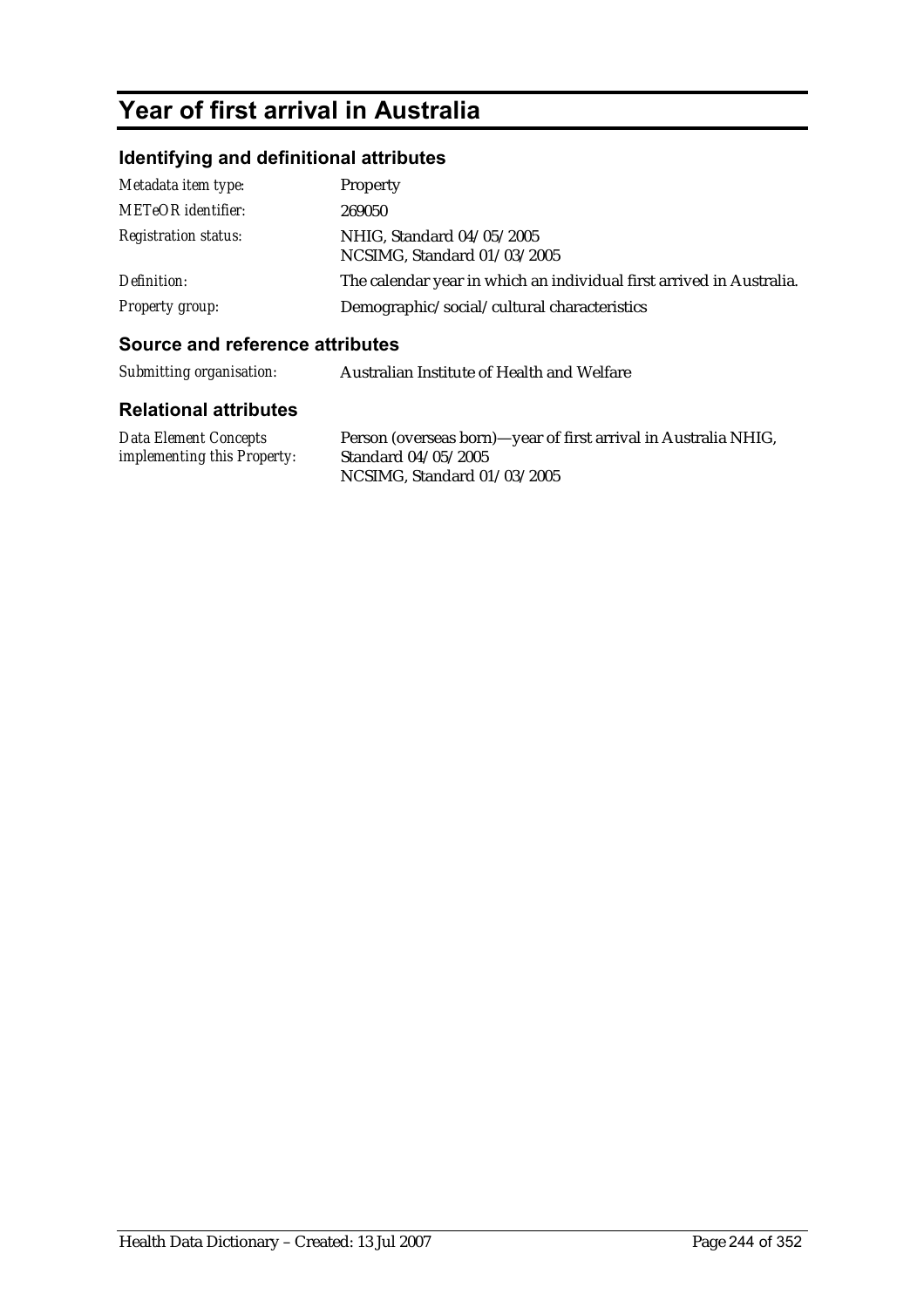# **Classification schemes**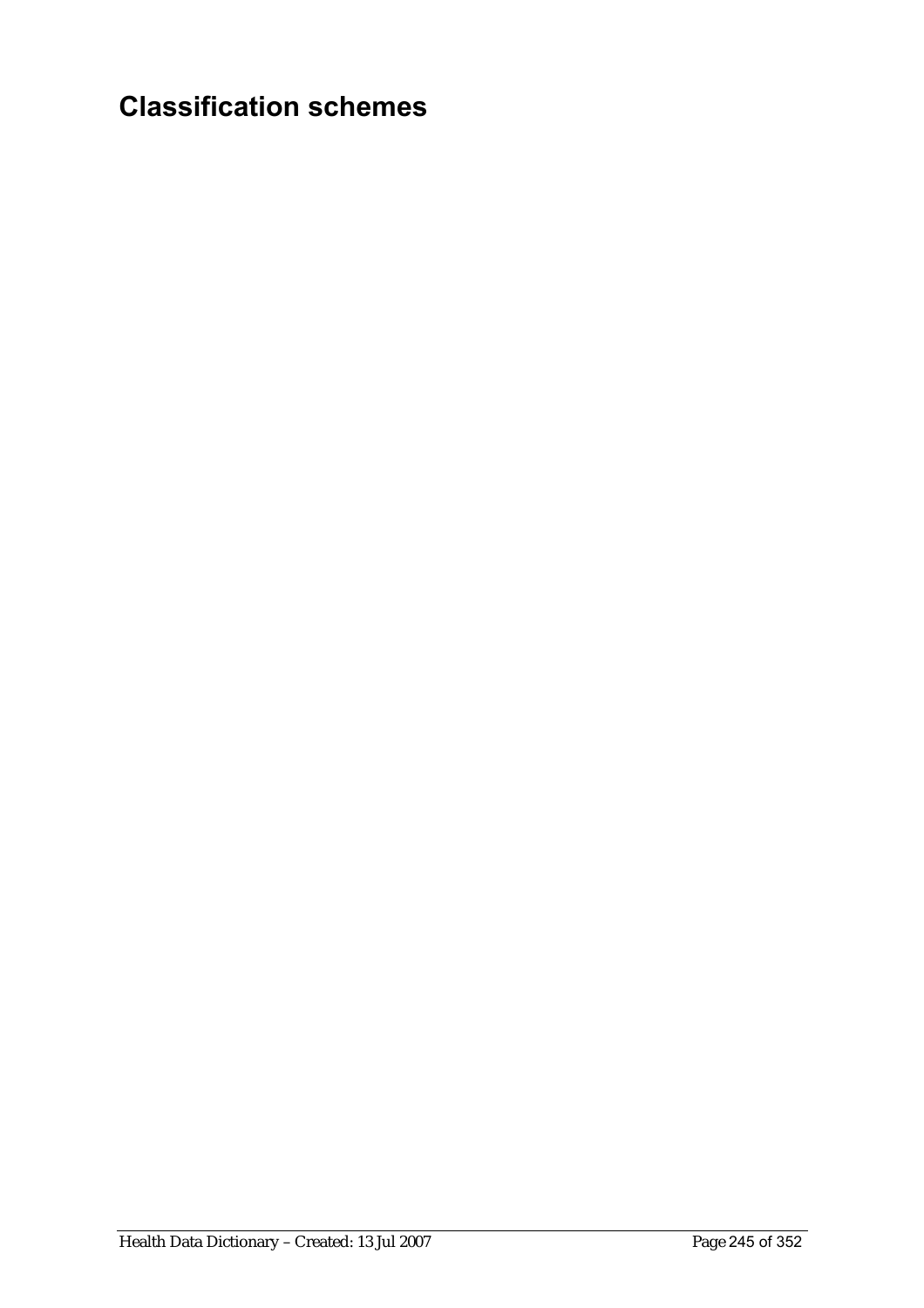# **Australian Classification of Health Interventions (ACHI) 5th edition**

### **Identifying and definitional attributes**

| Metadata item type:              | <b>Classification Scheme</b>                                                                                                                                                                                                                                                                                                                                                                                                                                                                                                                                                                                      |
|----------------------------------|-------------------------------------------------------------------------------------------------------------------------------------------------------------------------------------------------------------------------------------------------------------------------------------------------------------------------------------------------------------------------------------------------------------------------------------------------------------------------------------------------------------------------------------------------------------------------------------------------------------------|
| Synonymous names:                | ACHI 5th edn                                                                                                                                                                                                                                                                                                                                                                                                                                                                                                                                                                                                      |
| <b>METeOR</b> identifier:        | 335419                                                                                                                                                                                                                                                                                                                                                                                                                                                                                                                                                                                                            |
| <b>Registration status:</b>      | NHIG, Standard 07/12/2005                                                                                                                                                                                                                                                                                                                                                                                                                                                                                                                                                                                         |
| Definition:                      | The National Centre for Classification in Health classification of<br>health interventions.                                                                                                                                                                                                                                                                                                                                                                                                                                                                                                                       |
| <b>Classification structure:</b> | ACHI is comprised of:<br>• Tabular List of Interventions - contains seven character code<br>in the format xxxxx-xx. Generally, the first five characters<br>represent the MBS item number and the last two characters are<br>allocated for each procedural concept derived from the MBS<br>item description. Two appendices are specified: Mapping table;<br>and ACHI codes listed in numerical order.<br>• Alphabetic Index of Interventions - is an alphabetic index to<br>the ACHI Tabular List of Interventions that contains many<br>more procedural terms than those appearing in the ACHI<br>Tabular List. |

#### **Source and reference attributes**

| Origin:                      | National Centre for Classification in Health (NCCH) 2006. The<br>Australian Classification of Health Interventions (ACHI) - Fifth<br>Edition - Tabular list of interventions and Alphabetic index of<br>interventions. Sydney: NCCH, Faculty of Health Sciences, The<br>University of Sydney.                                                                                                                                                 |
|------------------------------|-----------------------------------------------------------------------------------------------------------------------------------------------------------------------------------------------------------------------------------------------------------------------------------------------------------------------------------------------------------------------------------------------------------------------------------------------|
| <b>Revision status:</b>      | ACHI 5th Ed supersedes the fourth edition of ACHI.<br>ACHI was developed by the National Centre for Classification<br>in Health (NCCH). During the development, the NCCH was<br>advised by members of the NCCH Coding Standards Advisory<br>Committee (CSAC) and the Clinical Classification and Coding<br>Groups (CCCG), consisting of expert clinical coders and<br>clinicians nominated by the Clinical Casemix Committee of<br>Australia. |
| <b>Relational attributes</b> |                                                                                                                                                                                                                                                                                                                                                                                                                                               |
| Related metadata references: | Supersedes International Statistical Classification of Diseases<br>and Related Health Problems, Tenth Revision, Australian<br>Modification 4th edition NHIG, Superseded 07/12/2005                                                                                                                                                                                                                                                            |

*Value Domains based on this Classification Scheme:* Procedure code (ACHI 5th edn) NNNNN-NN NHIG, Standard 07/12/2005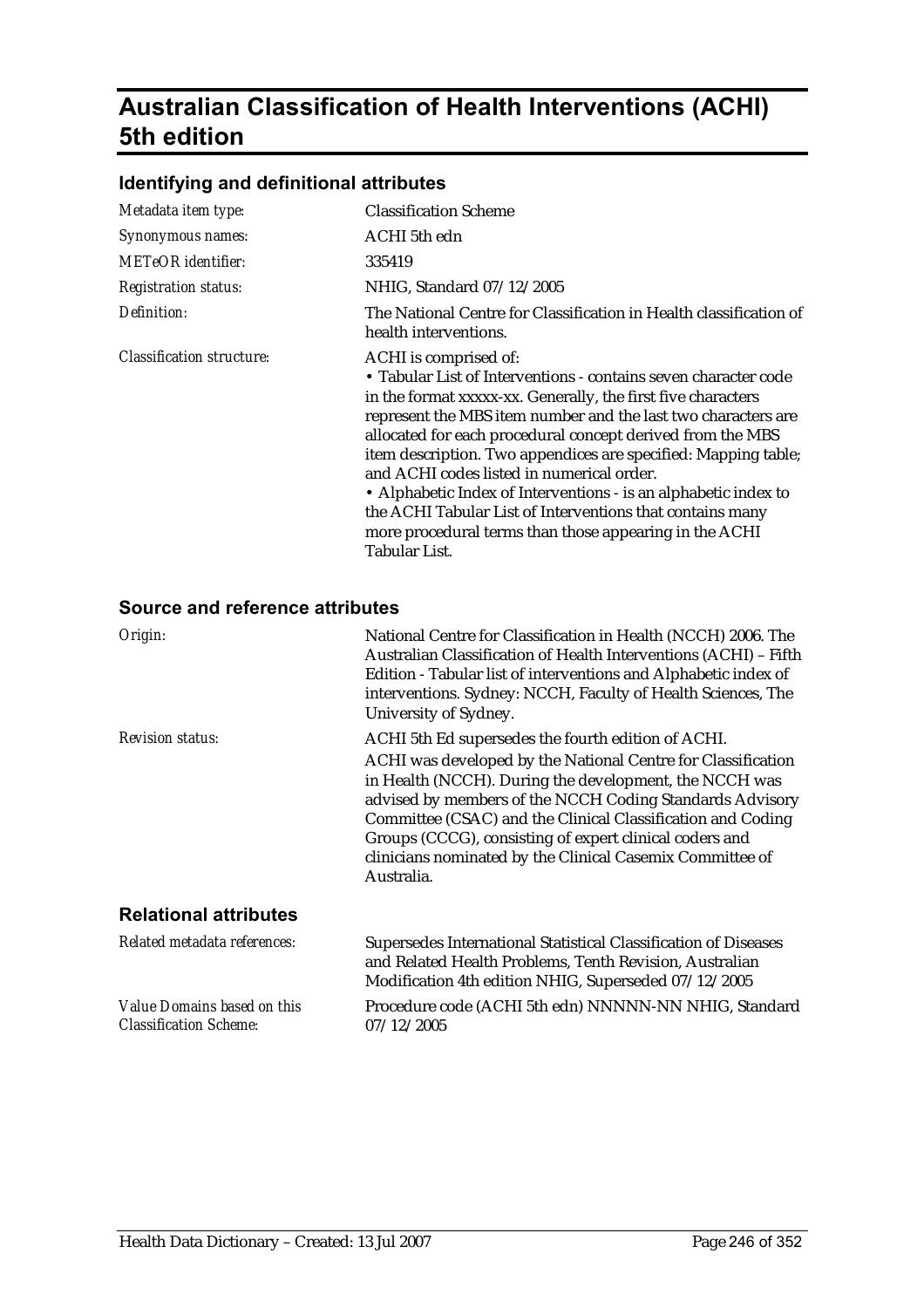# **Australian Refined Diagnosis Related Groups version 5.1**

### **Identifying and definitional attributes**

| Metadata item type:         | <b>Classification Scheme</b>                                                                                                                                  |
|-----------------------------|---------------------------------------------------------------------------------------------------------------------------------------------------------------|
| Synonymous names:           | $AR-DRG v5.1$                                                                                                                                                 |
| <b>METeOR</b> identifier:   | 270554                                                                                                                                                        |
| <b>Registration status:</b> | NHIG, Standard 01/03/2005                                                                                                                                     |
| Definition:                 | The Commonwealth Department of Health and Ageing<br>classification for the reasons for hospitalisation and the complexity<br>of cases that a hospital treats. |

#### **Collection and usage attributes**

*Comments:* The Australian Refined Diagnosis Related Groups are derived from a range of data collected on admitted patients, including diagnosis and procedure information, classified using ICD-10-AM.

| Value Domains based on this   | Diagnosis related group code (AR-DRG v5.1) ANNA NHIG,                        |
|-------------------------------|------------------------------------------------------------------------------|
| <b>Classification Scheme:</b> | Standard 01/03/2005                                                          |
|                               | Major diagnostic category code (AR-DRG v5.1) NN NHIG,<br>Standard 01/03/2005 |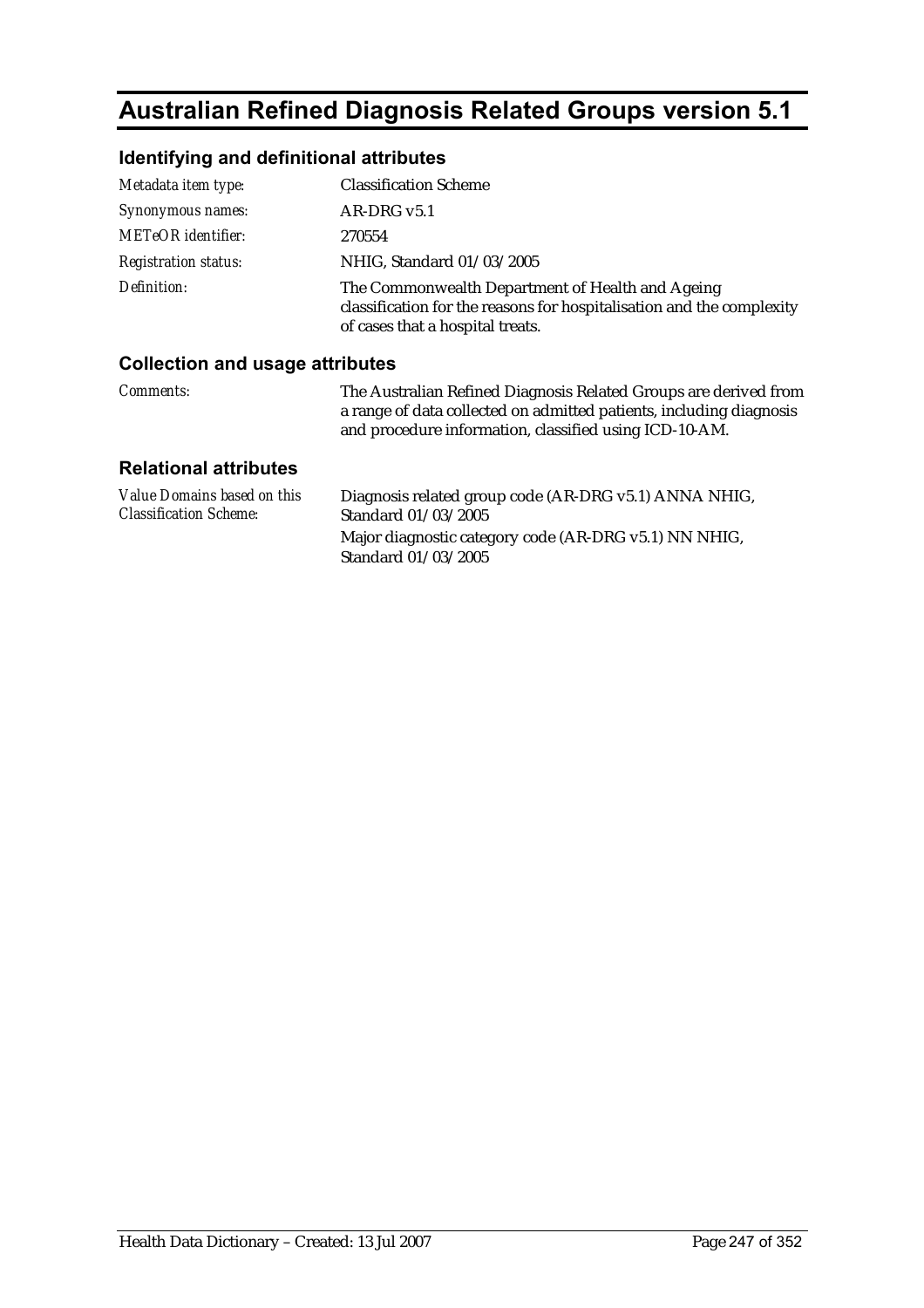# **Australian Standard Classification of Drugs of Concern 2000**

## **Identifying and definitional attributes**

| Metadata item type:              | <b>Classification Scheme</b>                                                                                                                                                                                                                                              |
|----------------------------------|---------------------------------------------------------------------------------------------------------------------------------------------------------------------------------------------------------------------------------------------------------------------------|
| Synonymous names:                | ASCDC 2000                                                                                                                                                                                                                                                                |
| <b>METeOR</b> identifier:        | 270550                                                                                                                                                                                                                                                                    |
| <b>Registration status:</b>      | NHIG, Standard 01/03/2005                                                                                                                                                                                                                                                 |
| Definition:                      | The Australian Bureau of Statistics' classification for data relating to<br>drugs which are considered to be of concern in Australian society.                                                                                                                            |
| <b>Classification structure:</b> | The main classification of the ASCEDC has a three level<br>hierarchical structure. It is essentially a classification of type of<br>drug of concern based on the chemical structure, mechanism of<br>action and effect on physiological activity of the drugs of concern. |

## **Collection and usage attributes**

| Guide for use: | Indexes in alphabetical and numerical order are available, see the |
|----------------|--------------------------------------------------------------------|
|                | <i>Origin:</i> attribute.                                          |

### **Source and reference attributes**

| <b>Dolotional attributos</b> |                                                                                                   |
|------------------------------|---------------------------------------------------------------------------------------------------|
| <b>Revision status:</b>      | Original 2000 - Standard.                                                                         |
| Origin:                      | The Australian Standard Classification of Drugs of Concern<br>(ASCDC). ABS Cat No. 1248.0 (2000). |
| Steward:                     | <b>Australian Bureau of Statistics (ABS)</b>                                                      |

| Value Domains based on this   | Drug of concern (ASCDC 2000 extended) code NNNN NHIG, |
|-------------------------------|-------------------------------------------------------|
| <b>Classification Scheme:</b> | Standard 01/03/2005                                   |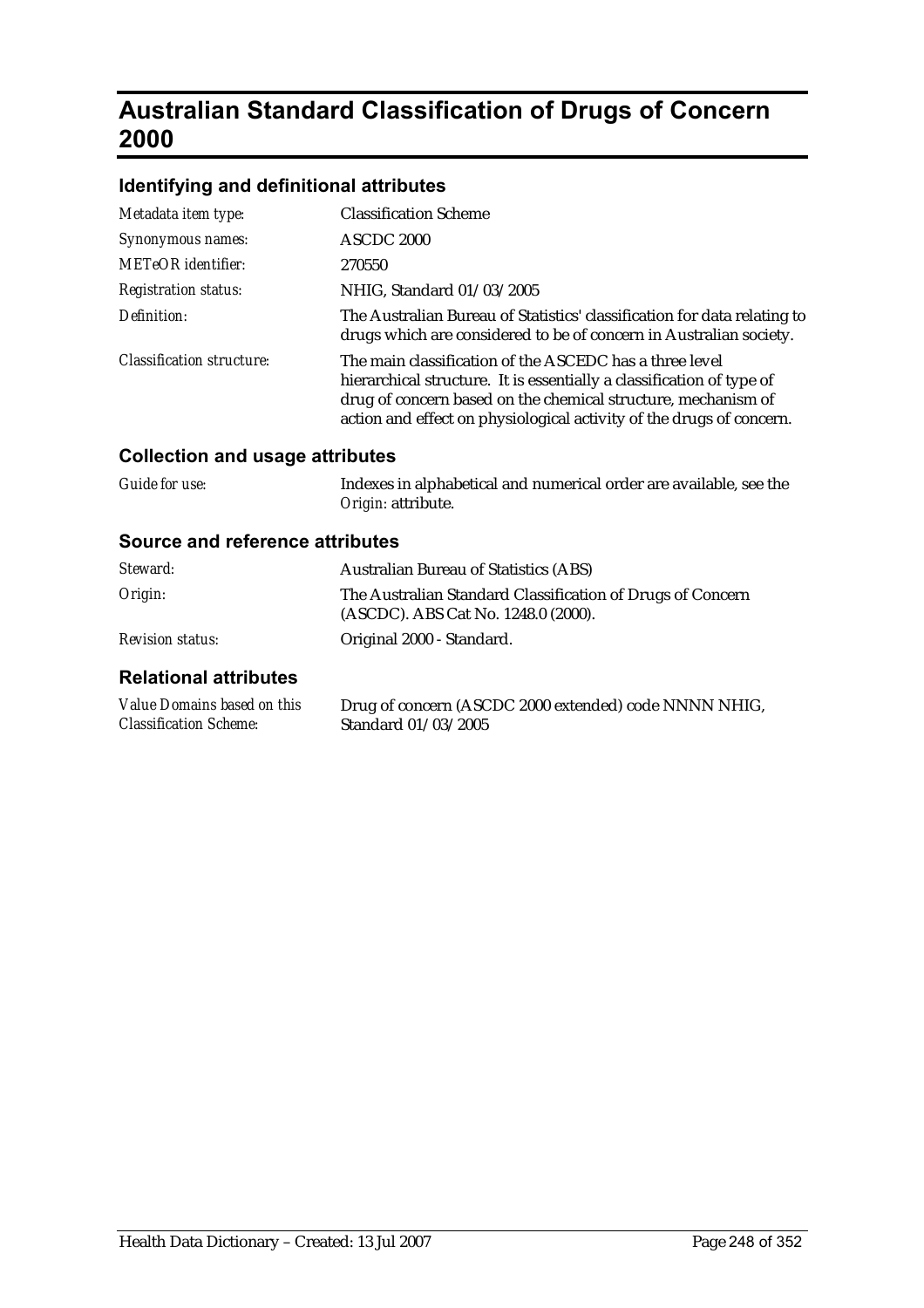# **Australian Standard Classification of Languages 2005**

## **Identifying and definitional attributes**

| Metadata item type:              | <b>Classification Scheme</b>                                                                                                                                                                                                              |
|----------------------------------|-------------------------------------------------------------------------------------------------------------------------------------------------------------------------------------------------------------------------------------------|
| Synonymous names:                | <b>ASCL 2005</b>                                                                                                                                                                                                                          |
| <b>METeOR</b> identifier:        | 304118                                                                                                                                                                                                                                    |
| <b>Registration status:</b>      | NHIG. Standard 08/02/2006<br>NCSIMG, Standard 30/09/2005<br>NHDAMG, Standard 10/02/2006                                                                                                                                                   |
| Definition:                      | The Australian Bureau of Statistics (ABS) classification for the<br>languages spoken by Australians.                                                                                                                                      |
| <b>Classification structure:</b> | The ASCL has a three-level hierarchical structure.                                                                                                                                                                                        |
|                                  | Languages are grouped together into progressively broader<br>categories on the basis of their evolution from a common<br>ancestral language, and on the basis of geographic proximity of<br>areas where a particular language originated. |

### **Collection and usage attributes**

| <i>Guide for use:</i> | The ASCL is intended for use in the collection, aggregation and                                                   |
|-----------------------|-------------------------------------------------------------------------------------------------------------------|
|                       | dissemination of data relating to the language use of the<br>Australian population, or subsets of the population. |
|                       | Indexes in alphabetical and numerical order are available, see                                                    |
|                       | the <i>Origin:</i> attribute.                                                                                     |

#### **Source and reference attributes**

| Origin:                      | Australian Bureau of Statistics 2005. Australian Standard<br>Classification of Languages (ASCL) 2005. Cat. no. 1267.0. 2nd<br>Edition, Canberra: ABS. Viewed 29 July 2005        |
|------------------------------|----------------------------------------------------------------------------------------------------------------------------------------------------------------------------------|
| <b>Revision status:</b>      | If you require further information about this classification<br>please email: social.classifications@abs.gov.au or telephone the<br>Standards Support Hotline on (02) 6252 5736. |
| <b>Relational attributes</b> |                                                                                                                                                                                  |
| Related metadata references: | Supersedes Australian Standard Classification of Languages<br>1997 NHIG, Superseded 08/02/2006, NCSIMG, Superseded<br>30/09/2005                                                 |

| Value Domains based on this   | Language code (ASCL 2005) NN{NN} NHIG, Standard            |
|-------------------------------|------------------------------------------------------------|
| <b>Classification Scheme:</b> | 08/02/2006                                                 |
|                               | NCSIMG. Standard 30/09/2005<br>NHDAMG. Standard 10/02/2006 |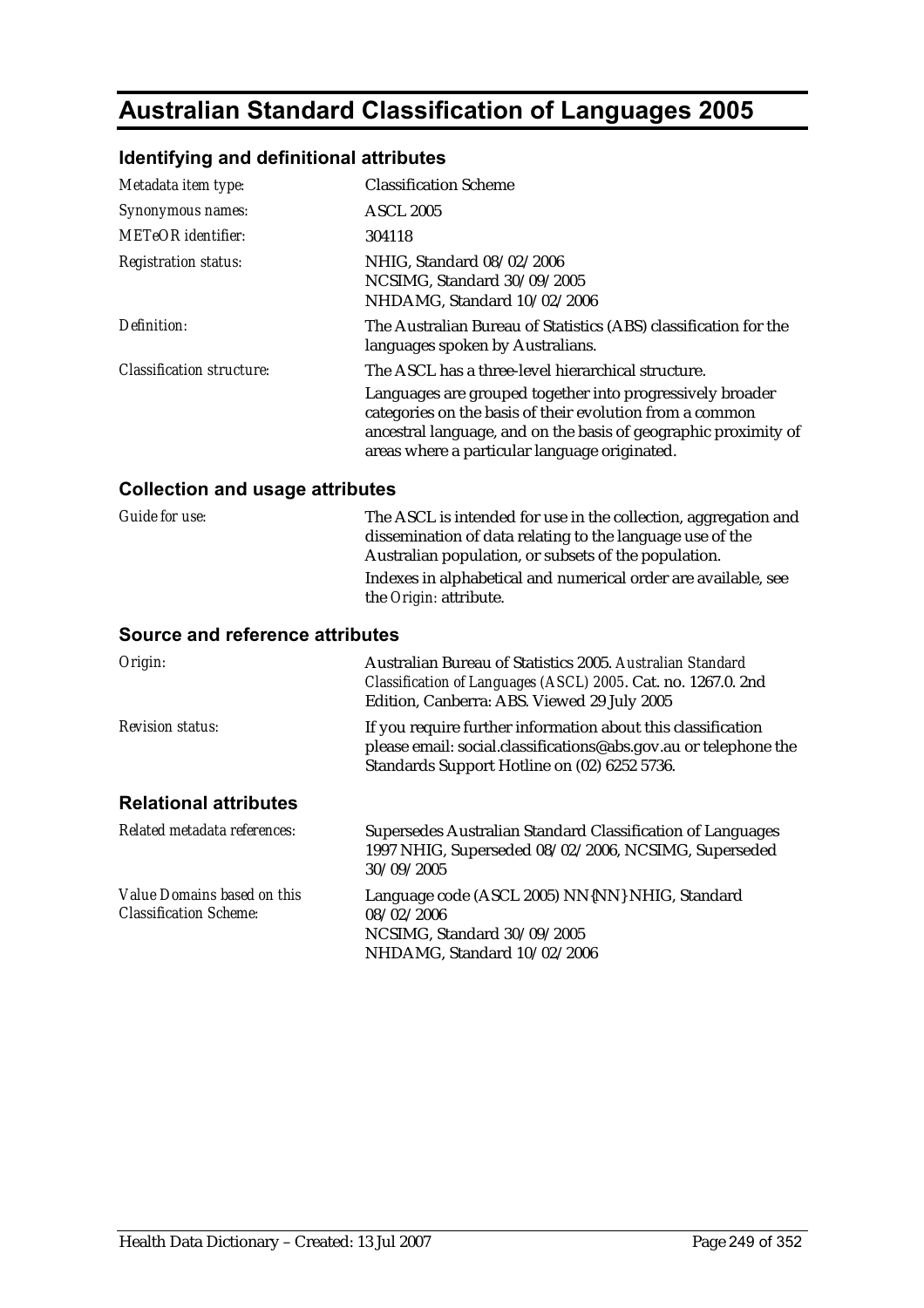# **Australian Standard Geographical Classification 2006**

## **Identifying and definitional attributes**

| Metadata item type:             | <b>Classification Scheme</b>                                                                            |  |
|---------------------------------|---------------------------------------------------------------------------------------------------------|--|
| Synonymous names:               | <b>ASGC 2006</b>                                                                                        |  |
| <b>METeOR</b> identifier:       | 341793                                                                                                  |  |
| <b>Registration status:</b>     | NHIG, Standard 14/09/2006<br>NCSIMG, Standard 20/11/2006                                                |  |
| Definition:                     | The Australian Bureau of Statistics classification for the<br>classification of geographical locations. |  |
| Source and reference attributes |                                                                                                         |  |

#### **Source and reference attributes**

| Origin: | Australian Bureau of Statistics 2006. Australian Standard      |
|---------|----------------------------------------------------------------|
|         | Geographical Classification (ASGC). Cat. no. 1216.0. Canberra: |
|         | ABS. Viewed on $11/08/2006$                                    |

| Related metadata references:                                 | Supersedes Australian Standard Geographical Classification<br>2005 NHIG, Superseded 14/09/2006, NCSIMG, Superseded<br>30/11/2006 |
|--------------------------------------------------------------|----------------------------------------------------------------------------------------------------------------------------------|
| Value Domains based on this<br><b>Classification Scheme:</b> | Geographical location code (ASGC 2006) NNNNN NHIG,<br>Standard 14/09/2006<br>NCSIMG, Standard 30/11/2006                         |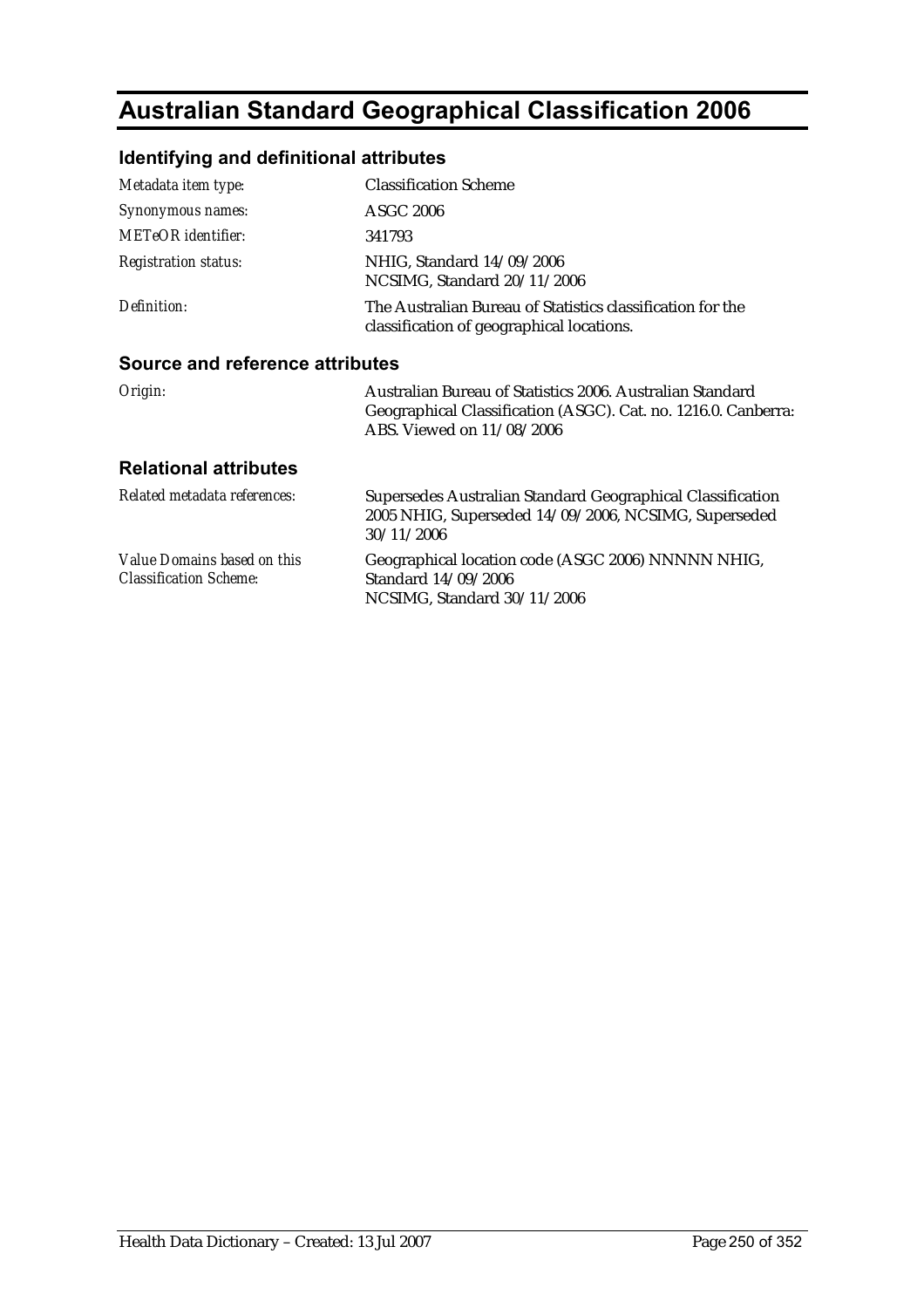# **Australian and New Zealand Standard Classification of Occupations, First edition, 2006**

### **Identifying and definitional attributes**

| Metadata item type:              | <b>Classification Scheme</b>                                                                                                                                                                                                                                                                                                                                                                                                                                                                                                                   |
|----------------------------------|------------------------------------------------------------------------------------------------------------------------------------------------------------------------------------------------------------------------------------------------------------------------------------------------------------------------------------------------------------------------------------------------------------------------------------------------------------------------------------------------------------------------------------------------|
| Synonymous names:                | <b>ANZSCO</b> 1st edition                                                                                                                                                                                                                                                                                                                                                                                                                                                                                                                      |
| <b>METeOR</b> identifier:        | 350882                                                                                                                                                                                                                                                                                                                                                                                                                                                                                                                                         |
| <b>Registration status:</b>      | NHIG, Standard 04/07/2007<br>NCSIMG, Standard 27/03/2007                                                                                                                                                                                                                                                                                                                                                                                                                                                                                       |
| Definition:                      | The Australian Bureau of Statistics (ABS) classification for<br>occupations.                                                                                                                                                                                                                                                                                                                                                                                                                                                                   |
| <b>Classification structure:</b> | The structure of ANZSCO has five hierarchical levels - major<br>group, sub-major group, minor group, unit group and<br>occupation. The categories at the most detailed level of the<br>classification are termed 'occupations'. These are grouped<br>together to form 'unit groups', which in turn are grouped into<br>'minor groups'. Minor groups are aggregated to form 'sub-<br>major groups' which in turn are aggregated at the highest level<br>to form 'major groups'.<br>These are the same hierarchical levels that are used in ASCO |
|                                  | Second Edition and NZSCO 1999.                                                                                                                                                                                                                                                                                                                                                                                                                                                                                                                 |
|                                  | <b>Conceptual model</b><br>ANZSCO is a skill-based classification used to classify all<br>occupations and jobs in the Australian and New Zealand labour<br>markets.                                                                                                                                                                                                                                                                                                                                                                            |
|                                  | To do this, ANZSCO identifies a set of occupations covering all<br>jobs in the Australian and New Zealand labour markets, defines<br>these occupations according to their attributes and groups them<br>on the basis of their similarity into successively broader<br>categories for statistical and other types of analysis. The<br>individual objects classified in ANZSCO are jobs.                                                                                                                                                         |
|                                  | In ANZSCO, occupations are organised into progressively<br>larger groups on the basis of their similarities in terms of both<br>skill level and skill specialisation.                                                                                                                                                                                                                                                                                                                                                                          |
|                                  | The conceptual model adopted for ANZSCO uses a<br>combination of skill level and skill specialisation as criteria to<br>design major groups which are meaningful and useful for most<br>purposes. The eight major groups are formed by grouping<br>together sub-major groups using aspects of both skill level and<br>skill specialisation. In designing the major groups, intuitive<br>appeal and usefulness in both statistical and administrative<br>applications were also important considerations.                                       |
|                                  | The skill level criterion is applied as rigorously as possible at<br>the second level of the classification, the sub-major group level,<br>together with a finer application of skill specialisation than that<br>applied at the major group level. Each sub-major group is made<br>up of a number of minor groups.                                                                                                                                                                                                                            |
|                                  | Minor groups are distinguished from each other mainly on the<br>basis of a finer application of skill specialisation than that<br>applied at the sub-major group level. Within minor groups, unit<br>groups are distinguished from each other on the basis of skill<br>specialisation and, where necessary, skill level.                                                                                                                                                                                                                       |

Virtually all unit groups are at one skill level. There are only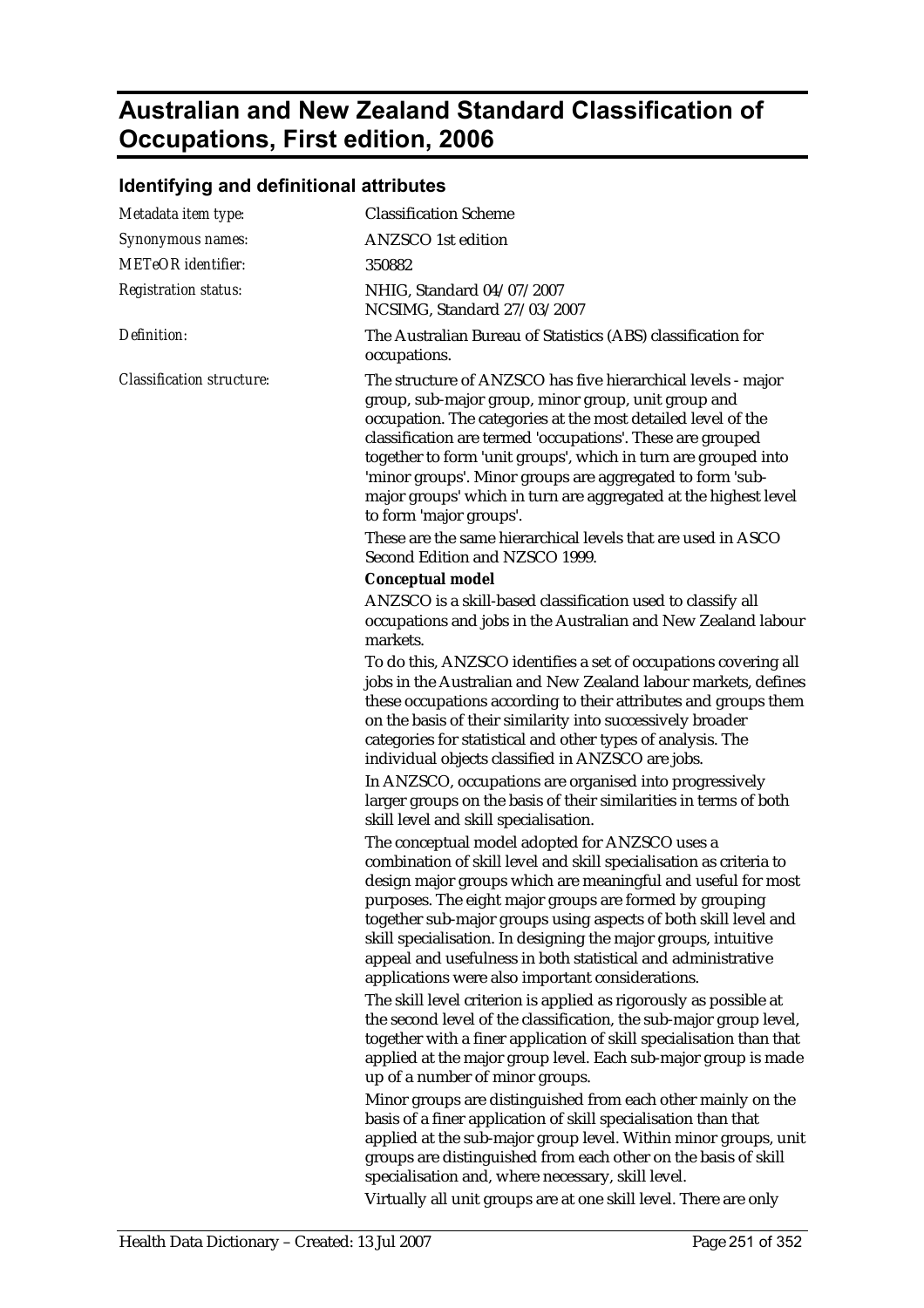eight unit groups which contain occupations at more than one skill level. In all but two of these unit groups, the vast majority of jobs classified to the unit group are at one skill level only. Data stored at unit group level can therefore be aggregated by skill level with a high degree of validity.

Within unit groups, the distinction between occupations amounts to differences between tasks performed in occupations. All occupations are at one skill level.

As a result, data classified at the major group level will provide only a broad indication of skill level. Data at the sub-major group level will provide a satisfactory indication of skill level for many analytical purposes. Data classified at the unit group level will provide an accurate indication of skill level. Unit groups can, therefore, be aggregated by skill level to provide an indicative measure of occupations classified by skill level.

#### **Source and reference attributes**

| Origin:                                                      | Australian Bureau of Statistics 2006. Australian and New<br>Zealand Standard Classification of Occupations, First Edition,<br>Cat no. 1220.0 Canberra: ABS. Viewed 13 March 2007. |
|--------------------------------------------------------------|-----------------------------------------------------------------------------------------------------------------------------------------------------------------------------------|
| <b>Relational attributes</b>                                 |                                                                                                                                                                                   |
| Related metadata references:                                 | Supersedes Australian Standard Classification of Occupations<br>2nd edition NHIG, Superseded 04/07/2007, NCSIMG,<br>Superseded 27/03/2007, NHDAMG, Standard 01/03/2005            |
| Value Domains based on this<br><b>Classification Scheme:</b> | Occupation code (ANZSCO 1st edition) N[NNN]{NN} NHIG,<br>Standard 04/07/2007<br>NCSIMG, Standard 27/03/2007                                                                       |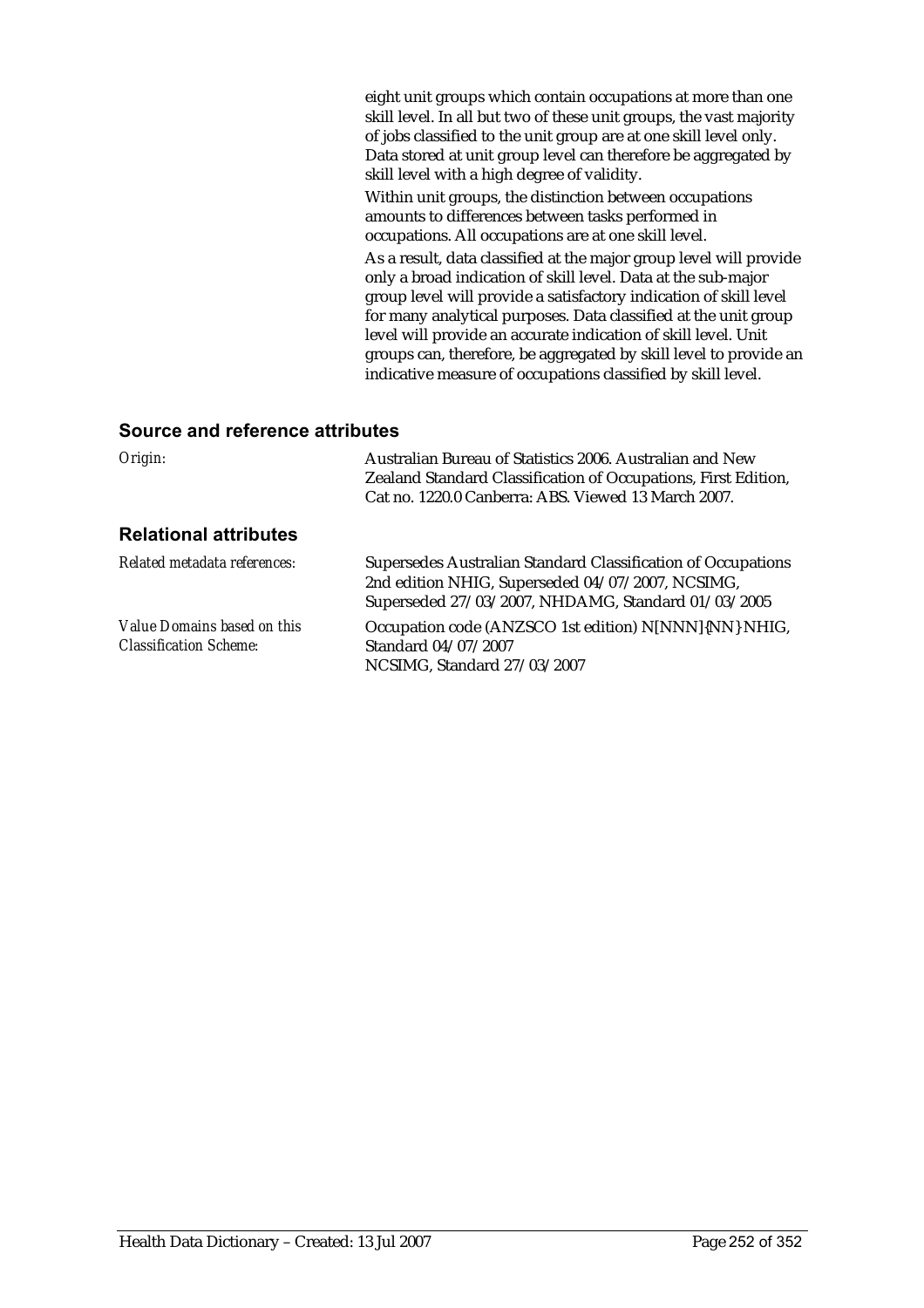# **British Paediatric Association Classification of Diseases 1979**

### **Identifying and definitional attributes**

| Metadata item type:         | <b>Classification Scheme</b>                                                                    |
|-----------------------------|-------------------------------------------------------------------------------------------------|
| Synonymous names:           | <b>BPA 1979</b>                                                                                 |
| <b>METeOR</b> identifier:   | 270559                                                                                          |
| <b>Registration status:</b> | NHIG, Standard 01/03/2005                                                                       |
| Definition:                 | The British Paediatric Association classification system for the<br>classification of diseases. |

### **Relational attributes**

*Value Domains based on this Classification Scheme:* Congenital malformations code (BPA 1979) ANN.N[N] NHIG, Standard 01/03/2005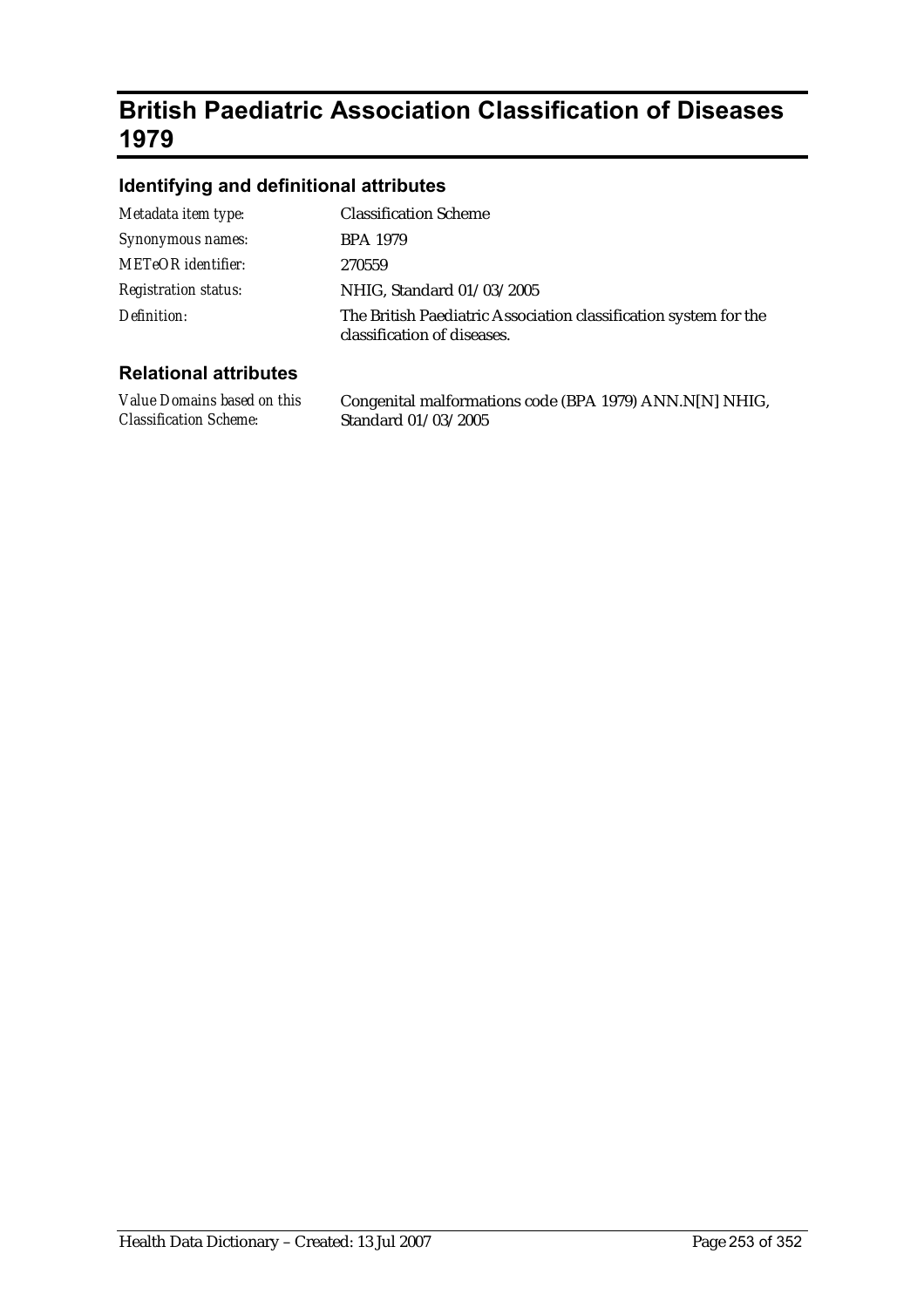# **International Classification of Diseases for Oncology 3rd edition**

### **Identifying and definitional attributes**

| Metadata item type:         | <b>Classification Scheme</b>                                                                                    |
|-----------------------------|-----------------------------------------------------------------------------------------------------------------|
| Synonymous names:           | ICDO-3                                                                                                          |
| <b>METeOR</b> identifier:   | 270553                                                                                                          |
| <b>Registration status:</b> | NHIG, Standard 01/03/2005                                                                                       |
| Definition:                 | The World Health Organization's classification for coding the<br>topography and the morphology of the neoplasm. |

### **Source and reference attributes**

*Origin:* International Classification of Diseases for Oncology, Third Edition

| Value Domains based on this<br><b>Classification Scheme:</b> | Morphology of cancer code (ICDO-3) NNNN/N NHIG, Standard<br>01/03/2005       |
|--------------------------------------------------------------|------------------------------------------------------------------------------|
|                                                              | Primary site of cancer code (ICDO-3) ANN{.N[N]} NHIG, Standard<br>01/03/2005 |
|                                                              | Topography code (ICD0-3) ANN NHIG, Standard 13/06/2004                       |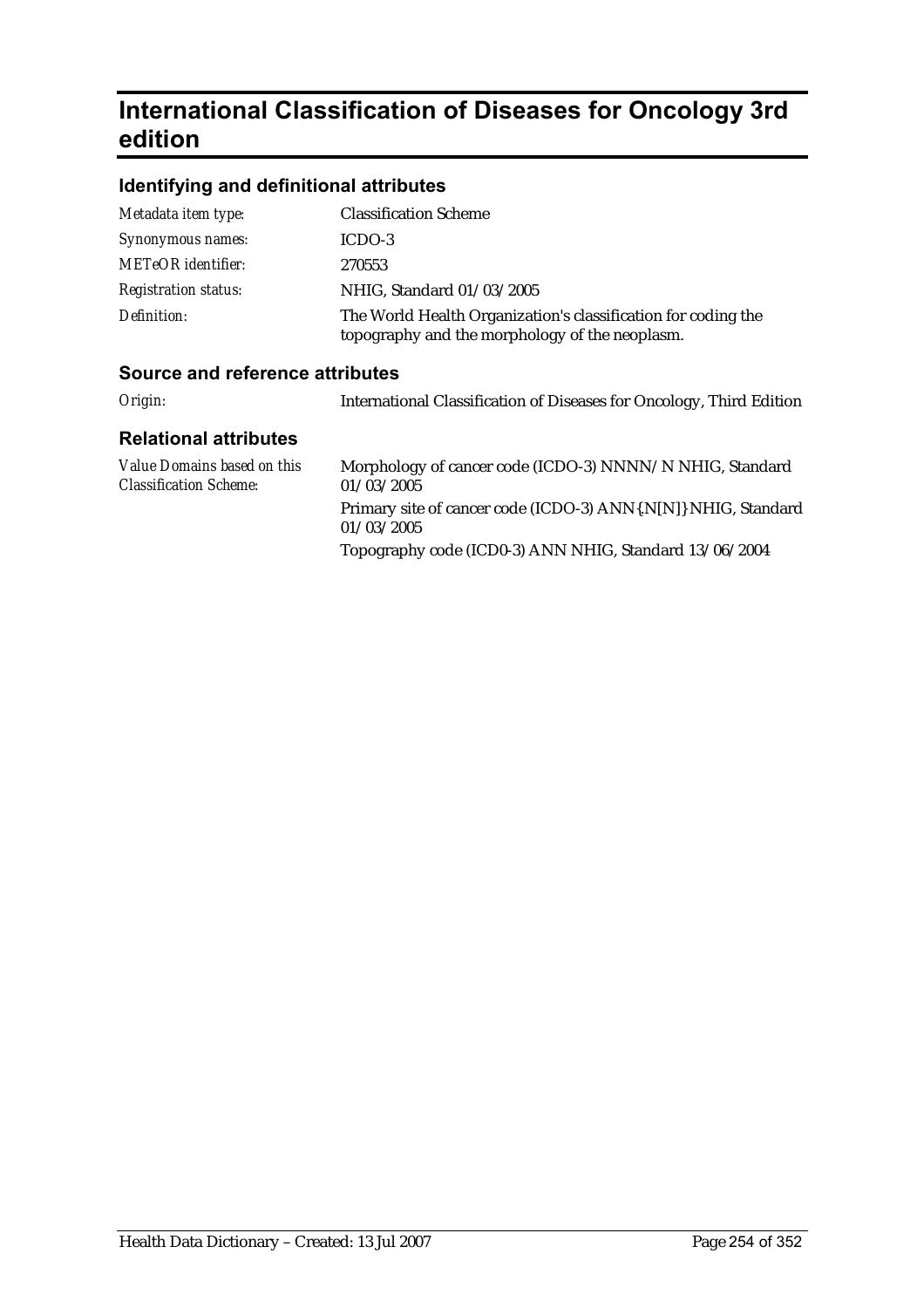# **International Classification of Functioning, Disability and Health 2001**

#### **Identifying and definitional attributes**

| Metadata item type:         | <b>Classification Scheme</b>                                                                        |
|-----------------------------|-----------------------------------------------------------------------------------------------------|
| Synonymous names:           | <b>ICF 2001</b>                                                                                     |
| <b>METeOR</b> identifier:   | 270548                                                                                              |
| <b>Registration status:</b> | NHIG, Standard 23/02/2005<br>NCSIMG, Standard 01/12/2004                                            |
| Definition:                 | The World Health Organization's (WHO) system for classifying<br>functioning, disability and health. |

#### **Collection and usage attributes**

*Comments:* The International Classification of Functioning, Disability and Health (ICF) was endorsed by the World Health Assembly in 2001 and is a reference member of the WHO Family of International Classifications and of the Australian Family of Health and Related Classifications (endorsed by the National Health Information Management Group in 2002).

#### **Source and reference attributes**

| Origin:                                                      | World Health Organization (WHO) 2001. International<br>Classification of Functioning, Disability and Health. Geneva: WHO                                                                                                                                                                                                                                                                                                                                                                                                                                                                                                                                                                                                                                                           |
|--------------------------------------------------------------|------------------------------------------------------------------------------------------------------------------------------------------------------------------------------------------------------------------------------------------------------------------------------------------------------------------------------------------------------------------------------------------------------------------------------------------------------------------------------------------------------------------------------------------------------------------------------------------------------------------------------------------------------------------------------------------------------------------------------------------------------------------------------------|
| Reference documents:                                         | Further information on the ICF can be found in the ICF itself and<br>the ICF Australian User Guide Version 1.0 (AIHW 2003), at the<br>following websites:<br>WHO ICF website:<br>$\bullet$<br>http://www.who.int/classifications/icf/en/<br><b>Australian Collaborating Centre ICF website:</b><br>٠<br>http://www.aihw.gov.au/disability/icf/index.html                                                                                                                                                                                                                                                                                                                                                                                                                           |
| <b>Relational attributes</b>                                 |                                                                                                                                                                                                                                                                                                                                                                                                                                                                                                                                                                                                                                                                                                                                                                                    |
| Value Domains based on this<br><b>Classification Scheme:</b> | Activities and participation code (ICF 2001) AN[NNN] NHIG,<br>Standard 29/11/2006<br>NCSIMG, Standard 16/10/2006<br>Activity difficulty level code (ICF 2001) N NHIG, Standard<br>29/11/2006<br>NCSIMG, Standard 16/10/2006<br>Activity need for assistance code N NHIG, Standard 29/11/2006<br>NCSIMG, Standard 16/10/2006<br>Body function code (ICF 2001) AN[NNNN] NHIG, Standard<br>29/11/2006<br>NCSIMG, Standard 16/10/2006<br>Body structure code (ICF 2001) AN[NNNN] NHIG, Standard<br>29/11/2006<br>NCSIMG, Standard 16/10/2006<br>Environmental factor code (ICF 2001) AN[NNN] NHIG, Standard<br>29/11/2006<br>NCSIMG, Standard 16/10/2006<br>Extent of environmental factors influence code (ICF 2001) [X]N<br>NHIG, Standard 29/11/2006<br>NCSIMG, Standard 16/10/2006 |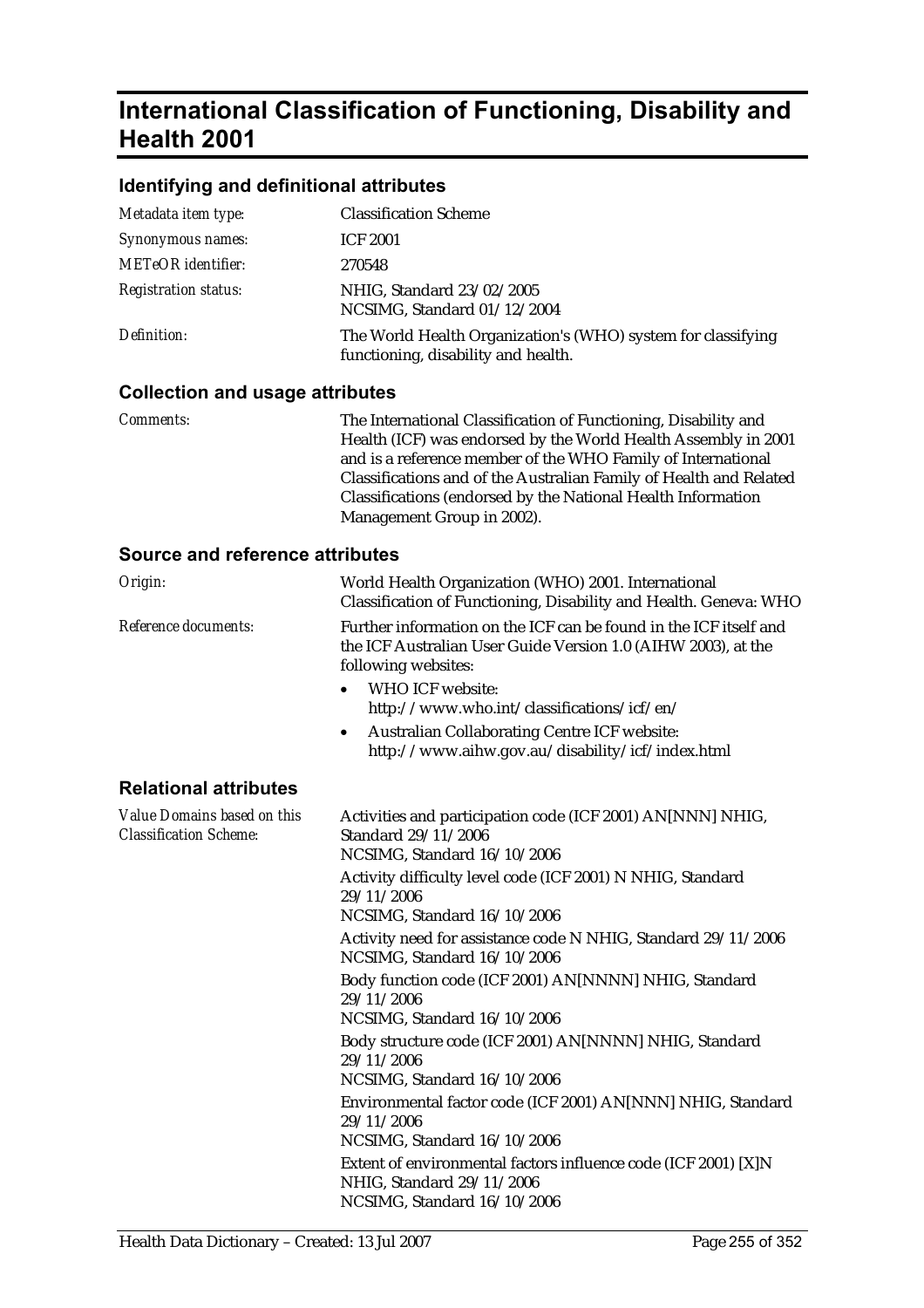Impairment extent code (ICF 2001) N NHIG, Standard 29/11/2006 NCSIMG, Standard 16/10/2006 Impairment location code (ICF 2001) N NHIG, Standard 29/11/2006 NCSIMG, Standard 16/10/2006 Impairment nature code (ICF 2001) N NHIG, Standard 29/11/2006 NCSIMG, Standard 16/10/2006

Participation extent code (ICF 2001) N NHIG, Standard 29/11/2006 NCSIMG, Standard 16/10/2006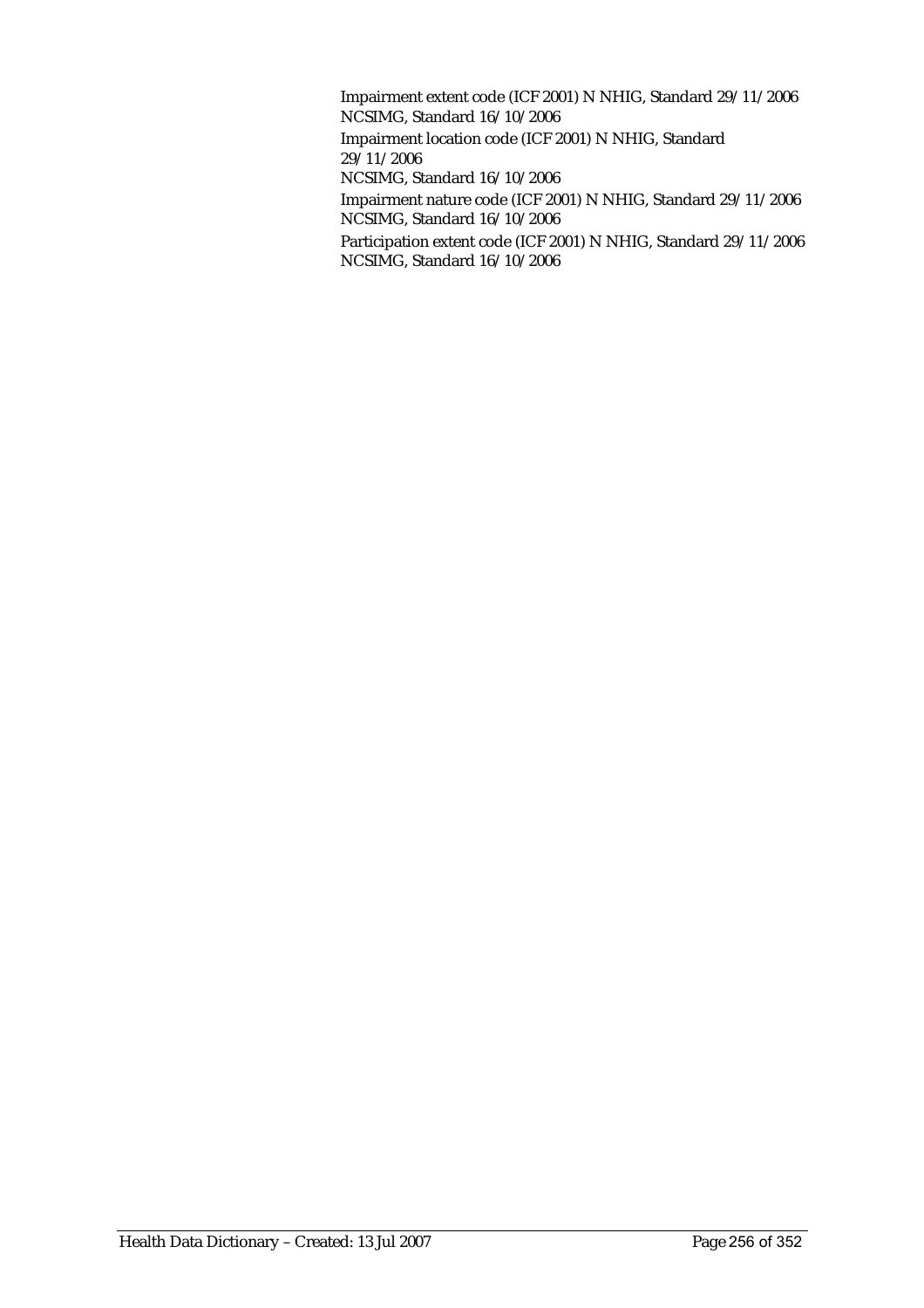# **International Statistical Classification of Diseases and Related Health Problems, Tenth Revision, Australian Modification 5th edition**

|                                  | identifying and definitional attributes                                                                                                                                                                                                                                                                                                                                                                                                                                                                                                                                                                                                                                                                                                                                                                                                                                |  |
|----------------------------------|------------------------------------------------------------------------------------------------------------------------------------------------------------------------------------------------------------------------------------------------------------------------------------------------------------------------------------------------------------------------------------------------------------------------------------------------------------------------------------------------------------------------------------------------------------------------------------------------------------------------------------------------------------------------------------------------------------------------------------------------------------------------------------------------------------------------------------------------------------------------|--|
| Metadata item type:              | <b>Classification Scheme</b>                                                                                                                                                                                                                                                                                                                                                                                                                                                                                                                                                                                                                                                                                                                                                                                                                                           |  |
| Synonymous names:                | ICD-10-AM 5th edn                                                                                                                                                                                                                                                                                                                                                                                                                                                                                                                                                                                                                                                                                                                                                                                                                                                      |  |
| <b>METeOR</b> identifier:        | 325389                                                                                                                                                                                                                                                                                                                                                                                                                                                                                                                                                                                                                                                                                                                                                                                                                                                                 |  |
| <b>Registration status:</b>      | NHIG, Standard 07/12/2005                                                                                                                                                                                                                                                                                                                                                                                                                                                                                                                                                                                                                                                                                                                                                                                                                                              |  |
| Definition:                      | The National Centre for Classification in Health classification<br>for diseases and related health problems                                                                                                                                                                                                                                                                                                                                                                                                                                                                                                                                                                                                                                                                                                                                                            |  |
| <b>Classification structure:</b> | ICD-10-AM is comprised of:                                                                                                                                                                                                                                                                                                                                                                                                                                                                                                                                                                                                                                                                                                                                                                                                                                             |  |
|                                  | Tabular List of Diseases - contains core three character<br>codes with some expansion to four and five character codes.<br>Two appendices are specified: Morphology of neoplasms;<br>and Special tabulation lists for mortality and morbidity.<br>Alphabetic Index of Diseases - consists of three sections:<br>$\bullet$<br>Section I is the index of diseases, syndromes, pathological<br>conditions, injuries, signs, symptoms, problems and other<br>reasons for contact with health services. Section II is the<br>index of external causes of injury. The terms included here<br>are not medical diagnoses but descriptions of the<br>circumstances in which the violence occurred. Section III is<br>the index of drugs and other chemical substances giving<br>rise to poisoning or other adverse effects (also known as the<br>Table of drugs and chemicals). |  |

## **Identifying and definitional attributes**

### **Source and reference attributes**

| Origin:                                                      | National Centre for Classification in Health (NCCH) 2006. The<br>International Statistical Classification of Diseases and Related<br>Health Problems, Tenth Revision, Australian Modification<br>(ICD-10-AM) – Fifth Edition - Tabular list of diseases and<br>Alphabetic index of diseases. Sydney: NCCH, Faculty of Health<br>Sciences, The University of Sydney.                                 |
|--------------------------------------------------------------|-----------------------------------------------------------------------------------------------------------------------------------------------------------------------------------------------------------------------------------------------------------------------------------------------------------------------------------------------------------------------------------------------------|
| <b>Revision status:</b>                                      | ICD-10-AM 5th Ed supersedes the fourth edition of ICD-10-<br>AM.                                                                                                                                                                                                                                                                                                                                    |
|                                                              | ICD-10-AM was developed by the National Centre for<br>Classification in Health (NCCH). During the development, the<br>NCCH was advised by members of the NCCH Coding<br>Standards Advisory Committee (CSAC) and the Clinical<br>Classification and Coding Groups (CCCG), consisting of expert<br>clinical coders and clinicians nominated by the Clinical Casemix<br><b>Committee of Australia.</b> |
| <b>Relational attributes</b>                                 |                                                                                                                                                                                                                                                                                                                                                                                                     |
| Related metadata references:                                 | Supersedes International Statistical Classification of Diseases<br>and Related Health Problems, Tenth Revision, Australian<br>Modification 4th edition NHIG, Superseded 07/12/2005                                                                                                                                                                                                                  |
| Value Domains based on this<br><b>Classification Scheme:</b> | Activity type code (ICD-10-AM 5th edn) ANNNN NHIG,<br>Standard 07/12/2005                                                                                                                                                                                                                                                                                                                           |
|                                                              | Congenital malformations code (ICD-10-AM 5th edn)<br>ANN{.N[N]} NHIG, Standard 07/12/2005                                                                                                                                                                                                                                                                                                           |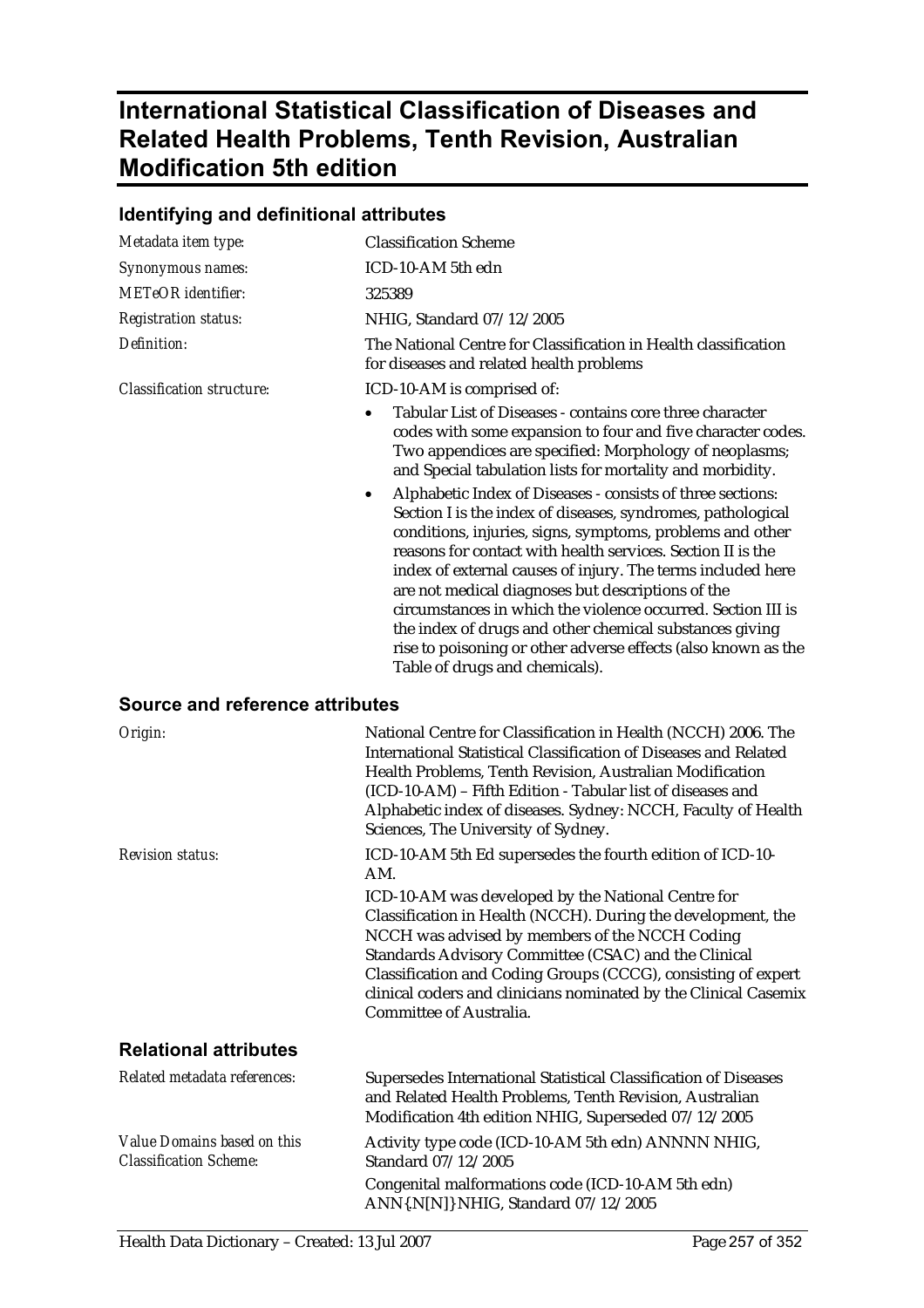Diagnosis code (ICD-10-AM 5th edn) ANN{.N[N]} NHIG, Standard 07/12/2005

External cause code (ICD-10-AM 5th edn) ANN{.N[N]} NHIG, Standard 07/12/2005

Neonatal morbidity code (ICD-10-AM 5th edn) ANN{.N[N]} NHIG, Standard 07/12/2005

Place of occurrence (ICD-10-AM 5th edn) ANN{.N[N]} NHIG, Standard 07/12/2005

Pregnancy/childbirth and puerperium code (ICD-10-AM 5th edn) ANN{.N[N]} NHIG, Standard 07/12/2005

Primary site of cancer code (ICD-10-AM 5th edn) ANN{.N[N]} NHIG, Standard 07/12/2005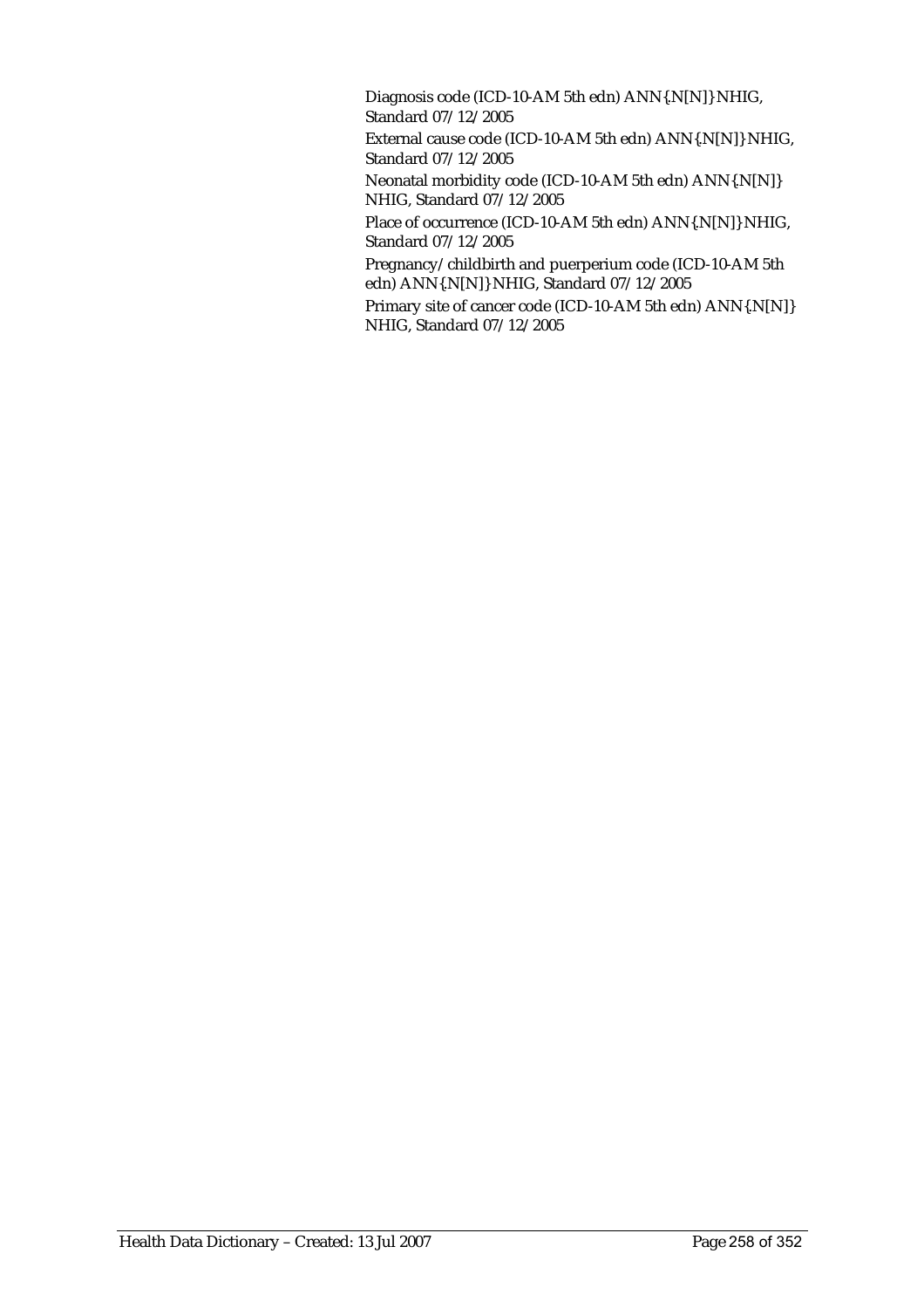# **International Union against Cancer TNM Classification of Malignant Tumours 5th edition**

## **Identifying and definitional attributes**

| Metadata item type:         | <b>Classification Scheme</b>                                                    |
|-----------------------------|---------------------------------------------------------------------------------|
| Synonymous names:           | UICC TNM Classification of Malignant Tumours 5th ed                             |
| METeOR identifier:          | 293130                                                                          |
| <b>Registration status:</b> | NHIG, Standard 13/06/2004                                                       |
| Definition:                 | The International Union Against Cancer classification for<br>malignant tumours. |

| Value Domains based on this<br><b>Classification Scheme:</b> | M stage (UICC TNM Classification of Malignant Tumours 5th ed)<br>code XX NHIG, Standard 13/06/2004            |
|--------------------------------------------------------------|---------------------------------------------------------------------------------------------------------------|
|                                                              | N stage (UICC TNM Classification of Malignant Tumours 5th ed)<br>code XX NHIG, Standard 13/06/2004            |
|                                                              | T stage (UICC TNM Classification of Malignant Tumours 5th ed)<br>code XX[X] NHIG, Standard 13/06/2004         |
|                                                              | TNM stage (UICC TNM Classification of Malignant Tumours 5th<br>ed) code XXXX{[X]XX} NHIG, Standard 04/06/2004 |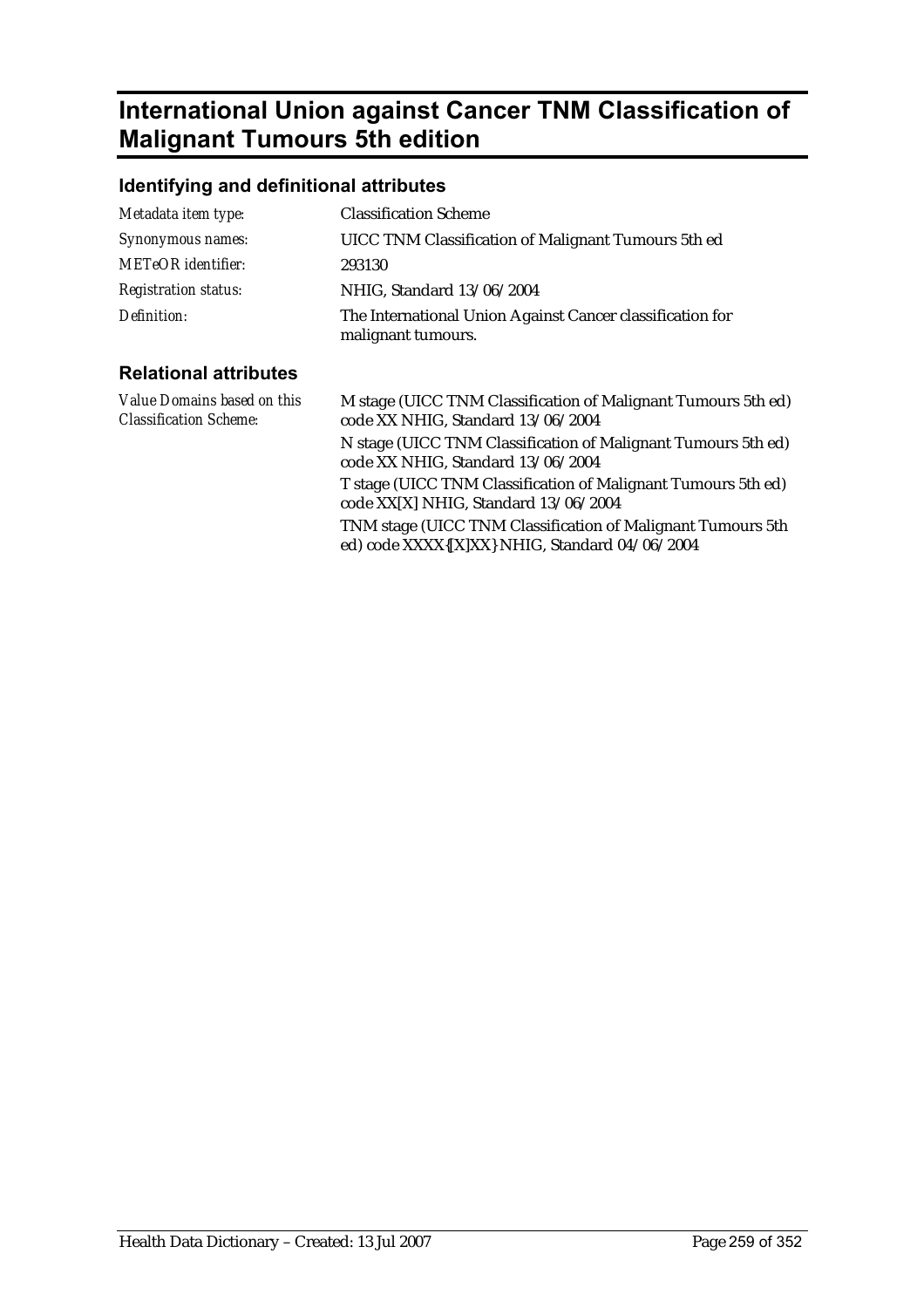# **North American Nursing Diagnosis Association (NANDA) Taxonomy 1997-1998**

## **Identifying and definitional attributes**

| Metadata item type:         | <b>Classification Scheme</b>                                                                                  |
|-----------------------------|---------------------------------------------------------------------------------------------------------------|
| Synonymous names:           | NANDA 1997-98                                                                                                 |
| <b>METeOR</b> identifier:   | 270555                                                                                                        |
| <b>Registration status:</b> | NHIG, Standard 01/03/2005                                                                                     |
| Definition:                 | The North American Nursing Diagnosis Association's (NANDA)<br>1997-1998 classification for nursing diagnoses. |

### **Source and reference attributes**

| Origin: | North American Nursing Diagnosis Association (NANDA)                |
|---------|---------------------------------------------------------------------|
|         | Nursing Diagnoses: Definitions and Classification 1997-1998. (1997) |
|         | <b>NANDA</b>                                                        |

| Value Domains based on this   | Nursing diagnosis code (NANDA 1997-98) N.N[{.N}{.N}{.N}{.N}} |
|-------------------------------|--------------------------------------------------------------|
| <b>Classification Scheme:</b> | NHIG, Standard 01/03/2005                                    |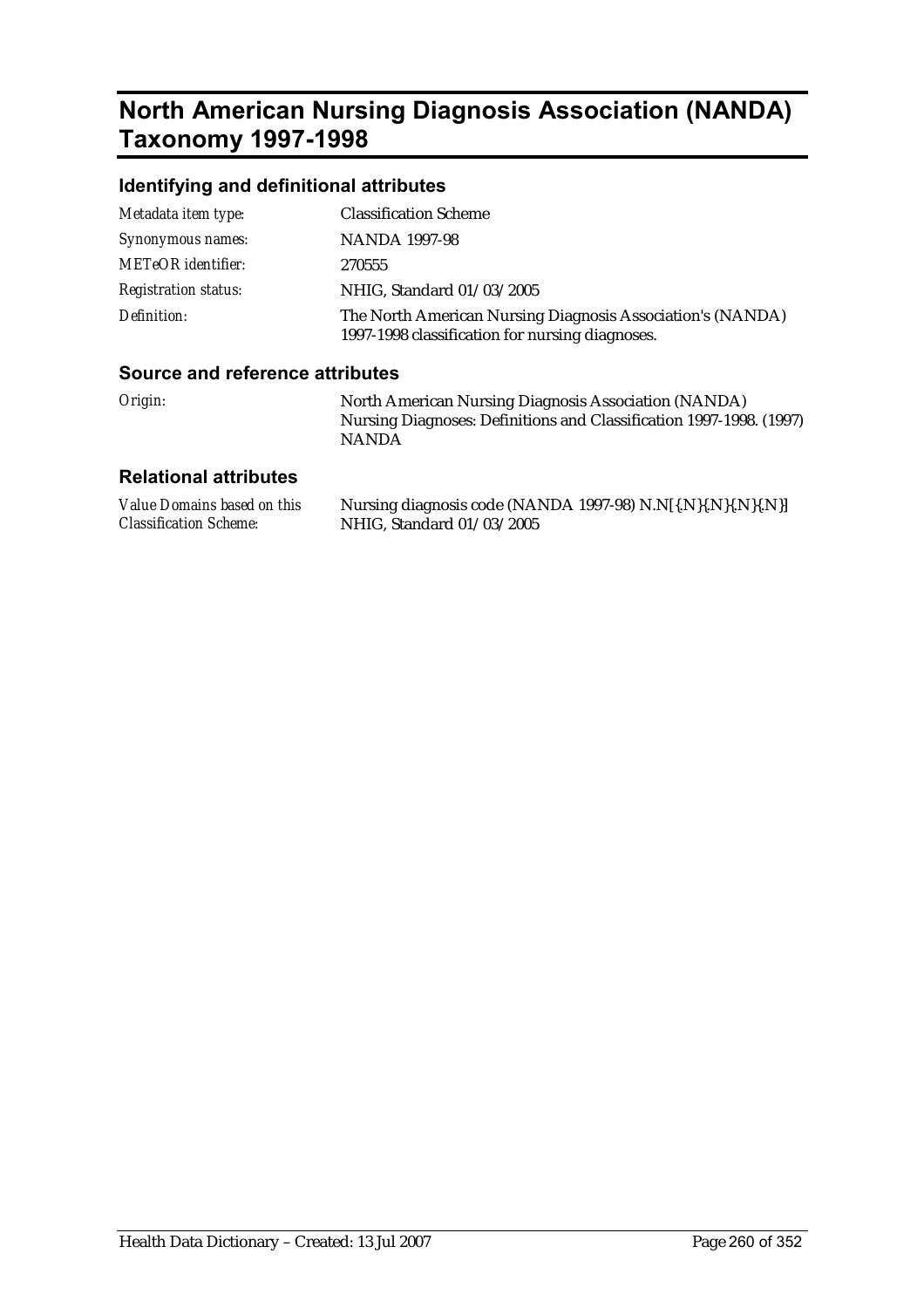# **Postcode datafile**

## **Identifying and definitional attributes**

| Metadata item type:         | <b>Classification Scheme</b>                                                                                                                                                                                                                                                                                 |
|-----------------------------|--------------------------------------------------------------------------------------------------------------------------------------------------------------------------------------------------------------------------------------------------------------------------------------------------------------|
| <b>METeOR</b> identifier:   | 270561                                                                                                                                                                                                                                                                                                       |
| <b>Registration status:</b> | NHIG, Standard 01/03/2005<br>NCSIMG, Standard 01/03/2005<br>NHDAMG, Standard 10/02/2006                                                                                                                                                                                                                      |
| Definition:                 | The numeric descriptor for a postal delivery area, aligned with<br>locality, suburb or place for the address of a party (person or<br>organisation), as defined by Australia Post.                                                                                                                           |
| Context:                    | Postcode is an important part of a person's or organisation's postal<br>address and facilitates written communication. It is one of a<br>number of geographic identifiers that can be used to determine a<br>geographic location. Postcode may assist with uniquely identifying<br>a person or organisation. |

## **Collection and usage attributes**

| <b>Guide for use:</b> | The postcode book is updated more than once annually as     |
|-----------------------|-------------------------------------------------------------|
|                       | postcodes are a dynamic entity and are constantly changing. |

#### **Source and reference attributes**

| Origin: | Australia Post Postcode book. Reference through: |
|---------|--------------------------------------------------|
|         | http://www1.auspost.com.au/postcodes/            |

| Australian postcode code (Postcode datafile) NNN[N] NHIG, |
|-----------------------------------------------------------|
| Superseded 04/05/2005                                     |
| NCSIMG, Superseded 25/08/2005                             |
| Australian postcode code (Postcode datafile) {NNNN} NHIG, |
| Standard 04/05/2005                                       |
| NCSIMG, Standard 25/08/2005                               |
| NHDAMG, Standard 10/02/2006                               |
|                                                           |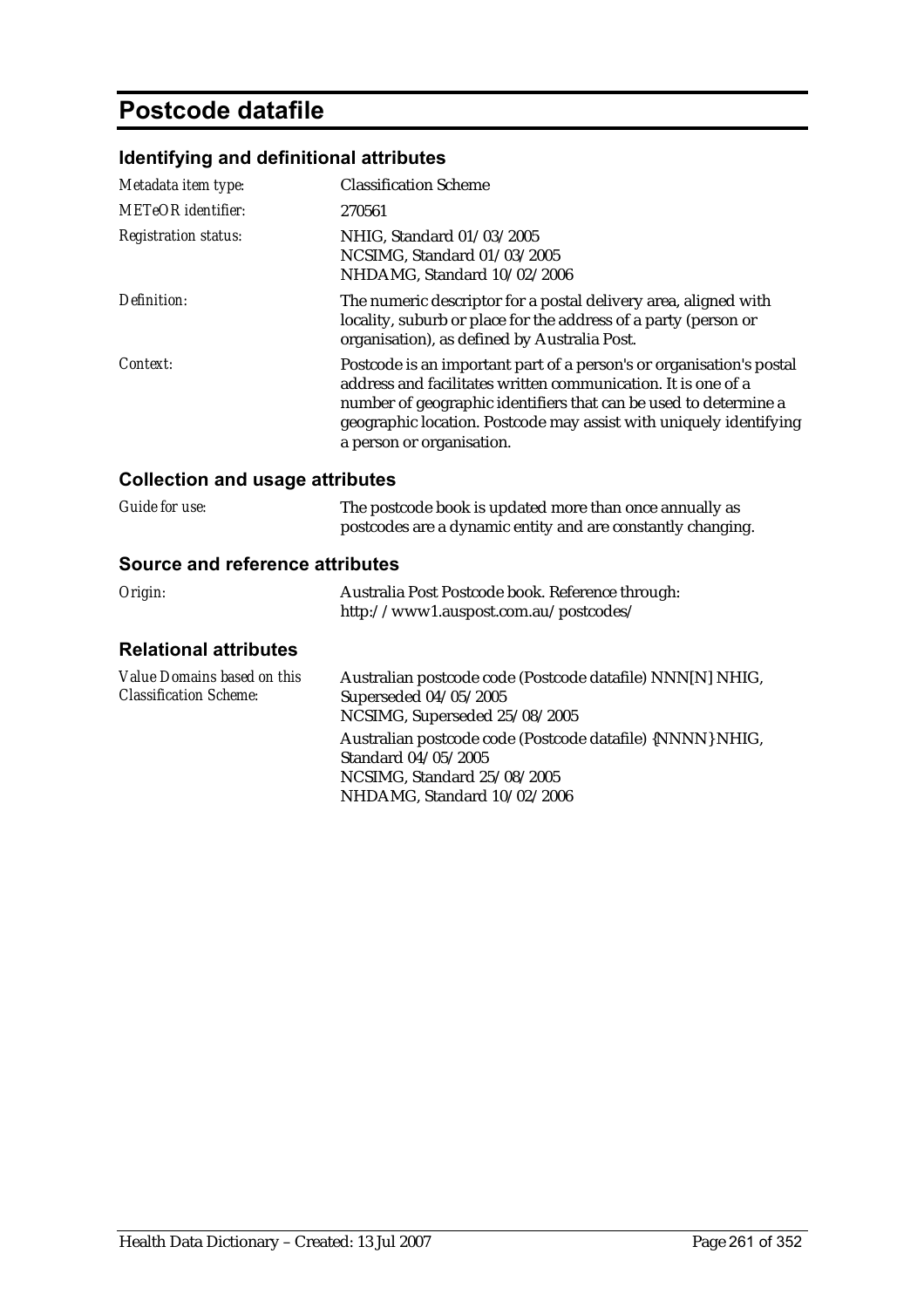# **Self-Instructional Manual for Tumour Registrars Book 8 Antineoplastic Drugs, 3rd edition**

## **Identifying and definitional attributes**

| Metadata item type:         | <b>Classification Scheme</b>                                                                               |
|-----------------------------|------------------------------------------------------------------------------------------------------------|
| METeOR identifier:          | 291502                                                                                                     |
| <b>Registration status:</b> | NHIG, Standard 13/06/2004                                                                                  |
| Definition:                 | The Surveillance, Epidemiology, and End Results (SEER) Program<br>classification for antineoplastic drugs. |

### **Collection and usage attributes**

| <i>Comments:</i> | This manual is being completely revised. The drugs listed in SEER |
|------------------|-------------------------------------------------------------------|
|                  | Book 8 may not include any antineoplastic agents developed since  |
|                  | 1993.                                                             |

### **Source and reference attributes**

| Submitting organisation: | Australian Institute of Health and Welfare |
|--------------------------|--------------------------------------------|
|--------------------------|--------------------------------------------|

| Value Domains based on this   | Antineoplastic drug code (Self-Instructional Manual for Tumour |
|-------------------------------|----------------------------------------------------------------|
| <b>Classification Scheme:</b> | Registrars Book 8 3rd edn) X[X(39)] NHIG, Standard 13/06/2004  |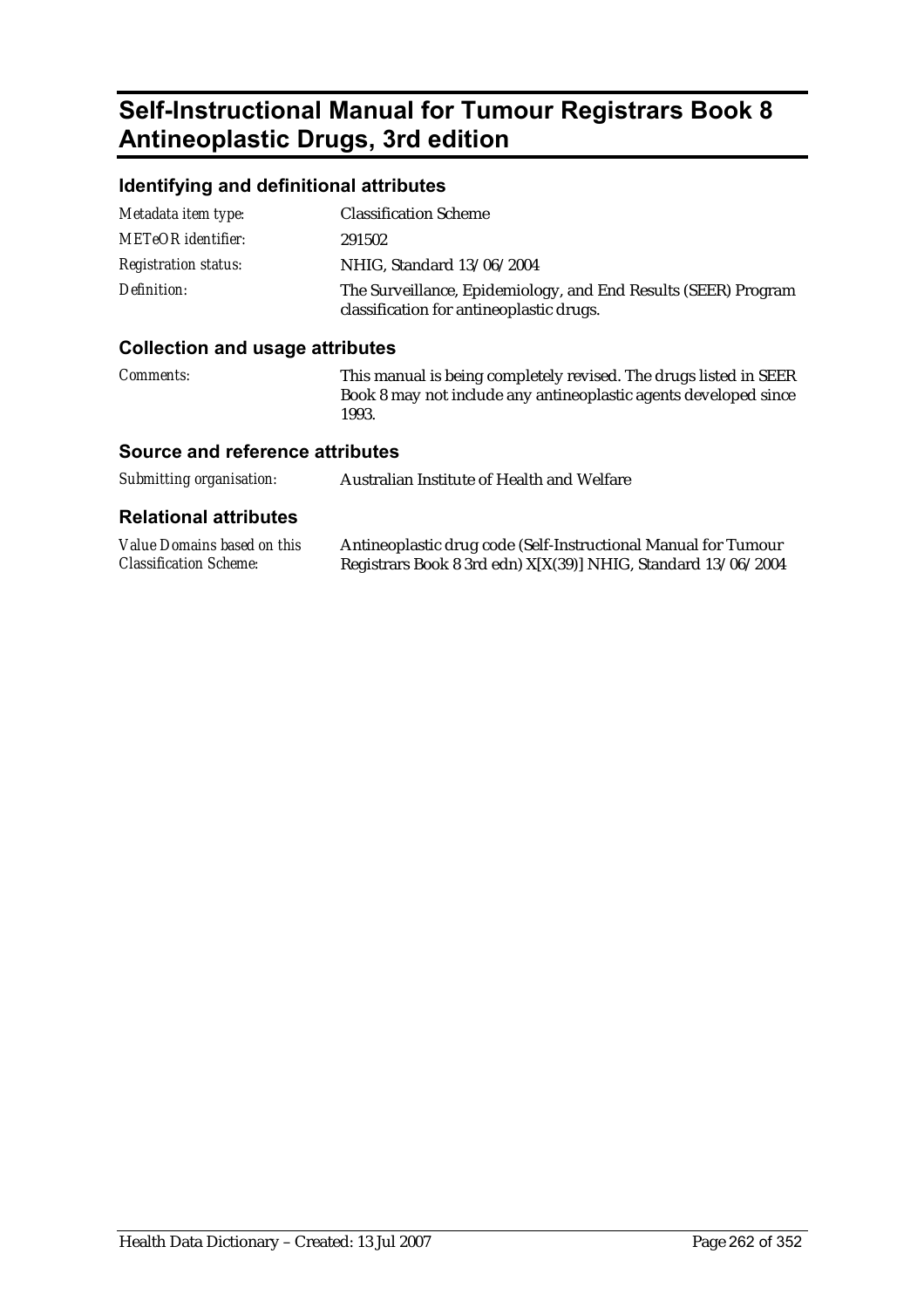# **Standard Australian Classification of Countries 1998**

## **Identifying and definitional attributes**

| Metadata item type:                    | <b>Classification Scheme</b>                                                                                                                                    |
|----------------------------------------|-----------------------------------------------------------------------------------------------------------------------------------------------------------------|
| Synonymous names:                      | <b>SACC 1998</b>                                                                                                                                                |
| METeOR identifier:                     | 270557                                                                                                                                                          |
| <b>Registration status:</b>            | NHIG. Standard 01/03/2005<br>NCSIMG, Standard 01/03/2005<br>NHDAMG, Standard 20/06/2005                                                                         |
| Definition:                            | The Australian Bureau of Statistics classification for countries.                                                                                               |
| <b>Collection and usage attributes</b> |                                                                                                                                                                 |
| <i>Comments:</i>                       | The Standard Australian Classification of Countries (SACC)<br>supersedes the Australian Standard Classification of Countries for<br>Social Statistics (ASCCSS). |
| <b>Source and reference attributes</b> |                                                                                                                                                                 |

| Origin: | Australian Bureau of Statistics 1998. Standard Australian           |
|---------|---------------------------------------------------------------------|
|         | Classification of Countries 1998 (SACC). Cat. no. 1269.0. Canberra: |
|         | ABS (last viewed 19 Feb 2007)                                       |

| Value Domains based on this   | Country code (SACC 1998) NNNN NHIG, Standard 01/03/2005 |
|-------------------------------|---------------------------------------------------------|
| <b>Classification Scheme:</b> | NCSIMG. Standard $01/03/2005$                           |
|                               | NHDAMG. Standard 20/06/2005                             |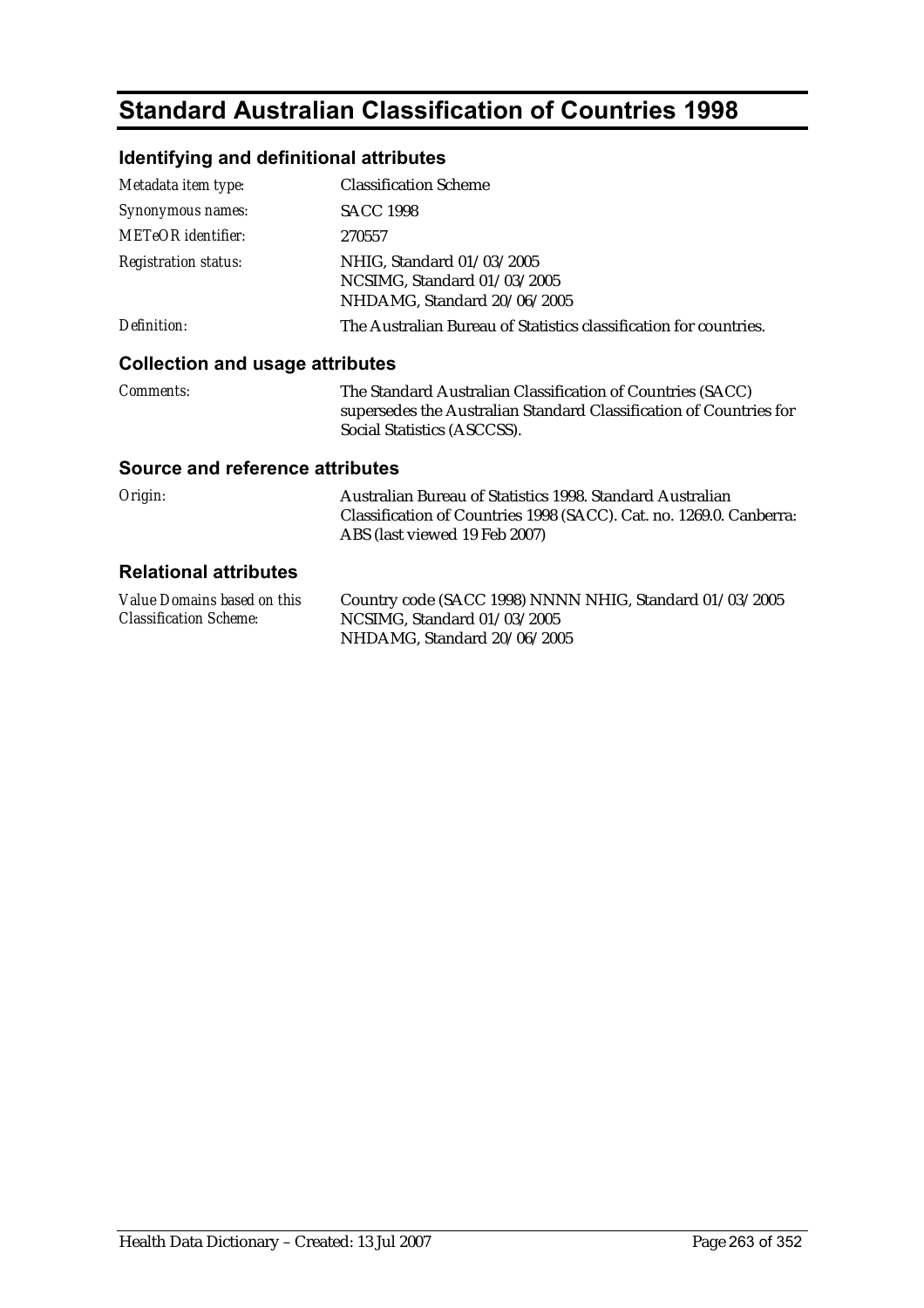# **Glossary items**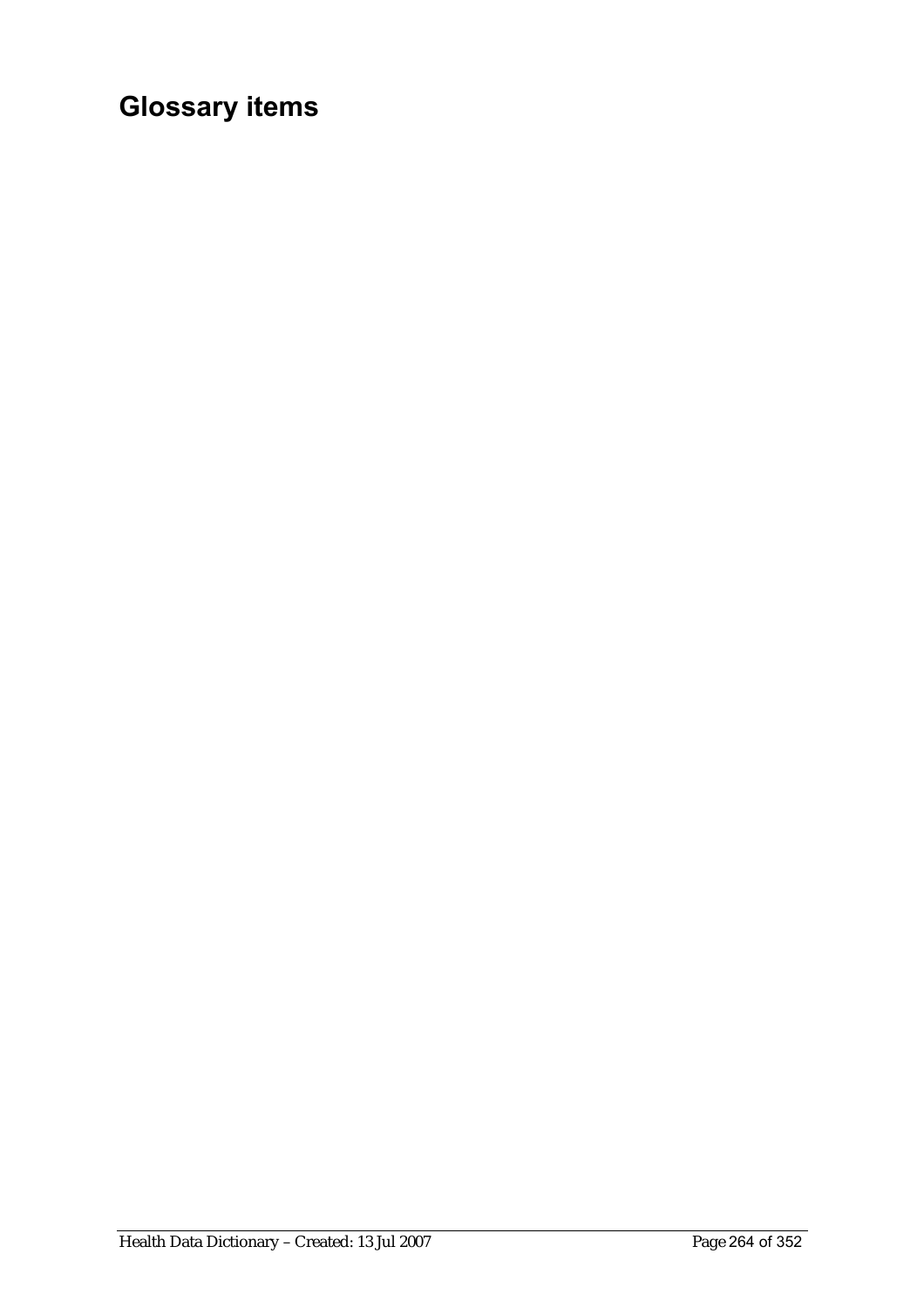# **Activity—functioning, disability and health**

## **Identifying and definitional attributes**

| Metadata item type:         | <b>Glossary Item</b>                                                                                                                                                                                                                                                                                                                                                                                       |
|-----------------------------|------------------------------------------------------------------------------------------------------------------------------------------------------------------------------------------------------------------------------------------------------------------------------------------------------------------------------------------------------------------------------------------------------------|
| Synonymous names:           | Activity                                                                                                                                                                                                                                                                                                                                                                                                   |
| METeOR identifier:          | 327296                                                                                                                                                                                                                                                                                                                                                                                                     |
| <b>Registration status:</b> | NHIG, Standard 29/11/2006<br>NCSIMG, Standard 01/03/2005                                                                                                                                                                                                                                                                                                                                                   |
| Definition:                 | In the context of health, an activity is the execution of a task or<br>action by an individual.                                                                                                                                                                                                                                                                                                            |
| Context:                    | 'Activities and participation' is one of three components that<br>define the concept 'Disability', along with 'Body functions and<br>structures' and 'Environmental factors'. 'Activities and<br>participation' is also encompassed within the concept<br>'Functioning'.<br>The concept 'Activity', as defined here and as measured in the<br>metadata item Activity difficulty level code (ICF) N, may be |
|                             | relevant to people and human services not related to disability.                                                                                                                                                                                                                                                                                                                                           |

### **Collection and usage attributes**

| <b>Comments:</b> | Activity limitations are difficulties an individual has in the<br>execution of an activity.<br>The performance of an activity is what the individual does in<br>his or her current environment. The environment includes all<br>aspects of the physical, social and attitudinal world. Activity<br>limitation varies with the environment and is assessed in<br>relation to a particular environment and in the absence or<br>presence of assistance, including aids and equipment. |
|------------------|-------------------------------------------------------------------------------------------------------------------------------------------------------------------------------------------------------------------------------------------------------------------------------------------------------------------------------------------------------------------------------------------------------------------------------------------------------------------------------------|
|                  | In time, a related and more generic data element may be<br>developed. In the meantime, the addition of 'functioning,<br>disability and health' to the concept of 'ability' indicates that the<br>current concept is based on the concept and framework<br>developed by World Health Organization to assist in the<br>classification and description of functioning and disability, as<br>contained in the ICF.                                                                      |
|                  | The ICF recognises two constructs that can be used with<br>'Activities and Participation': performance and capacity.<br>'Performance' is what the person does in their usual<br>environment. 'Capacity' describes 'an individual's ability to<br>execute a task or an action in a standardised environment,<br>where a standardised environment may be:<br>an actual environment commonly used for assessment in                                                                    |
|                  | test settings; or<br>in cases where this is not possible, an assumed environment<br>$\bullet$<br>which can be thought to have a uniform impact' (WHO<br>2001).                                                                                                                                                                                                                                                                                                                      |
|                  | The standardised environment' has not been generally<br>operationalised. However, the recognition of these two<br>constructs in the ICF underscores the importance of recording<br>the environment in which activities are being performed.                                                                                                                                                                                                                                         |
|                  | This glossary item is based on the International Classification of<br>Functioning, Disability and Health (ICF). The ICF was endorsed                                                                                                                                                                                                                                                                                                                                                |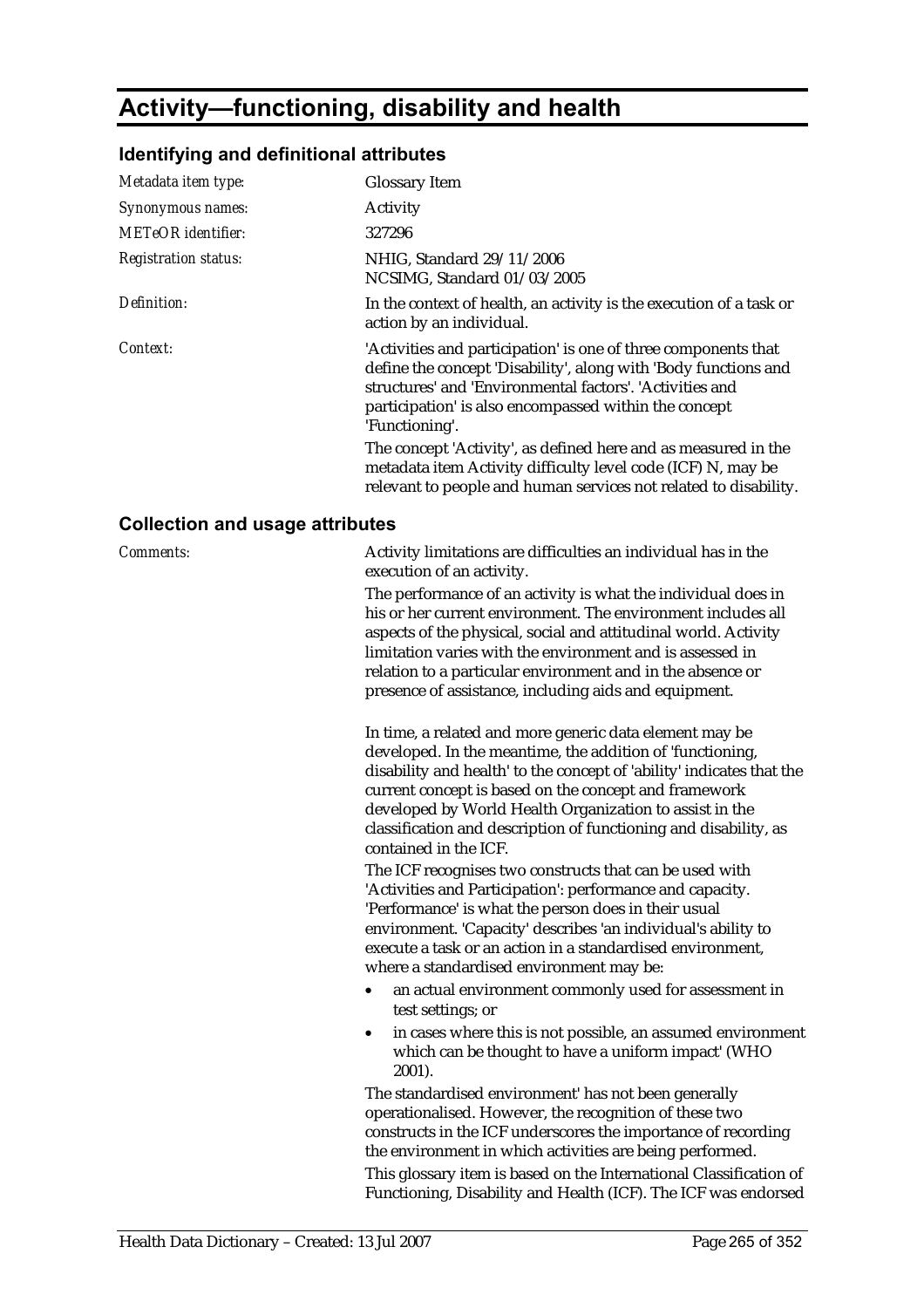|                                        | by the World Health Assembly in 2001 as a reference member<br>of the WHO Family of International Classifications and of the<br>Australian Family of Health and Related Classifications<br>(endorsed by the National Health Information Management<br>Group in 2002).<br>The ICF provides a framework for the description of human<br>functioning and disability. The components of ICF are defined<br>in relation to a health condition. A health condition is an<br>'umbrella term for disease (acute or chronic), disorder, injury or<br>trauma' (WHO 2001). A health condition may be recorded, for<br>example, as Episode of care principal diagnosis, code (ICD-10-<br>AM 3rd Ed) ANN{.N[N} and Episode of care additional<br>diagnosis, code (ICD-10-AM 3rd Ed) ANN{.N[N]. |
|----------------------------------------|----------------------------------------------------------------------------------------------------------------------------------------------------------------------------------------------------------------------------------------------------------------------------------------------------------------------------------------------------------------------------------------------------------------------------------------------------------------------------------------------------------------------------------------------------------------------------------------------------------------------------------------------------------------------------------------------------------------------------------------------------------------------------------|
| <b>Source and reference attributes</b> |                                                                                                                                                                                                                                                                                                                                                                                                                                                                                                                                                                                                                                                                                                                                                                                  |
| Origin:                                | World Health Organization (WHO) 2001. ICF: International<br>Classification of Functioning, Disability and Health. Geneva:                                                                                                                                                                                                                                                                                                                                                                                                                                                                                                                                                                                                                                                        |

and the ICF Australian User Guide (AIHW 2003) and the

http://www.who.int/classifications/icf/en • Australian Collaborating Centre ICF website http://www.aihw.gov.au/disability/icf/index.html

WHO Australian Institute of Health and Welfare (AIHW) 2003. ICF Australian User Guide Version 1.0. Canberra: AIHW

> following websites • WHO ICF website

*Reference documents:* Further information on the ICF can be found in the ICF itself

### **Relational attributes**

*Related metadata references:* Supersedes Activity - functioning, disability and health, version 1, DEC, NCSDD, NCSIMG, Superseded 01/03/2005 *Metadata items which use this glossary item:* Activities and participation code (ICF 2001) AN[NNN] NHIG, Standard 29/11/2006 NCSIMG, Standard 16/10/2006 Activity difficulty level code (ICF 2001) N NHIG, Standard 29/11/2006 NCSIMG, Standard 16/10/2006 Disability NHIG, Standard 29/11/2006 NCSIMG, Standard 01/03/2005 NHDAMG, Standard 01/03/2005 Extent of environmental factors influence code (ICF 2001) [X]N NHIG, Standard 29/11/2006 NCSIMG, Standard 16/10/2006 Functioning and Disability DSS NHIG, Standard 29/11/2006 NCSIMG, Standard 16/10/2006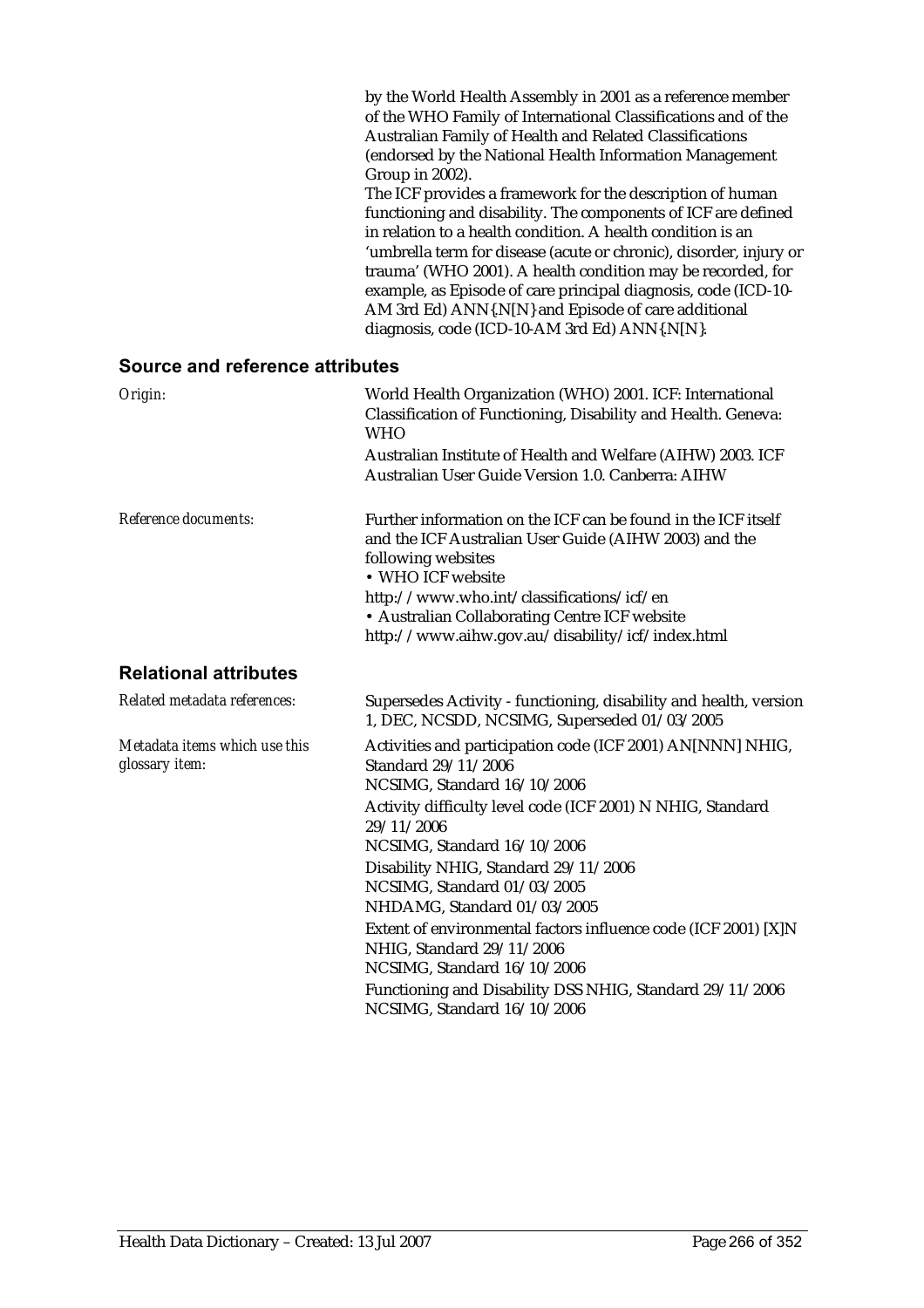# **Address**

# **Identifying and definitional attributes**

| Metadata item type:         | <b>Glossary Item</b>                                                                                          |
|-----------------------------|---------------------------------------------------------------------------------------------------------------|
| <b>METeOR</b> identifier:   | 327278                                                                                                        |
| <b>Registration status:</b> | NHIG, Standard 01/03/2005<br>NCSIMG, Standard 08/05/2006                                                      |
| Definition:                 | The referential description of a location where an entity is<br>located or can be otherwise reached or found. |

## **Collection and usage attributes**

| <b>Comments:</b>                | Following are the attributes are commonly used in the<br>formation of a full address:                                                                                                                                                                                                          |
|---------------------------------|------------------------------------------------------------------------------------------------------------------------------------------------------------------------------------------------------------------------------------------------------------------------------------------------|
|                                 | Address line; (address line is a composite data element<br>containing many attributes of the specific location of a full<br>address - see the current version of the Address line<br>metadata item for further description and a list of its<br>components for addresses located in Australia) |
|                                 | Address type<br>$\bullet$                                                                                                                                                                                                                                                                      |
|                                 | Australian state/territory identifier<br>$\bullet$                                                                                                                                                                                                                                             |
|                                 | Country identifier<br>$\bullet$                                                                                                                                                                                                                                                                |
|                                 | Non-Australian State/province<br>$\bullet$                                                                                                                                                                                                                                                     |
|                                 | Postal delivery point identifier<br>٠                                                                                                                                                                                                                                                          |
|                                 | Postcode - Australian<br>$\bullet$                                                                                                                                                                                                                                                             |
|                                 | Postcode - international<br>$\bullet$                                                                                                                                                                                                                                                          |
|                                 | Suburb/town/locality<br>$\bullet$                                                                                                                                                                                                                                                              |
|                                 | Some attributes of an address, located within Australia, also<br>provide the elements to determine the Statistical Local Area<br>(SLA). This enables:                                                                                                                                          |
|                                 | comparison of the use of services by persons residing in<br>$\bullet$<br>different geographical areas,                                                                                                                                                                                         |
|                                 | characterisation of catchment areas and populations for<br>$\bullet$<br>facilities for planning purposes, and                                                                                                                                                                                  |
|                                 | documentation of provision of services to clients who reside<br>$\bullet$<br>in other states or territories. The address is also a relevant<br>element in the unambiguous identification of a Health Care<br>Client and a Health Care Provider.                                                |
| Source and reference attributes |                                                                                                                                                                                                                                                                                                |
| Submitting organisation:        | <b>Health Data Standards Committee</b>                                                                                                                                                                                                                                                         |
| Reference documents:            | AS5017 Health Care Client Identification, 2002, Sydney:<br><b>Standards Australia</b>                                                                                                                                                                                                          |
|                                 | AS4846 Health Care Provider Identification, 2004, Sydney:<br><b>Standards Australia</b>                                                                                                                                                                                                        |
| <b>Relational attributes</b>    |                                                                                                                                                                                                                                                                                                |

| Related metadata references:                    | Supersedes Address, version 2, DEC, NHDD, NHIMG,<br>Superseded 01/03/2005                                |
|-------------------------------------------------|----------------------------------------------------------------------------------------------------------|
| Metadata items which use this<br>glossary item: | Person (address)—address line, text [X(180)] NHIG, Standard<br>04/05/2005<br>NCSIMG, Standard 30/09/2005 |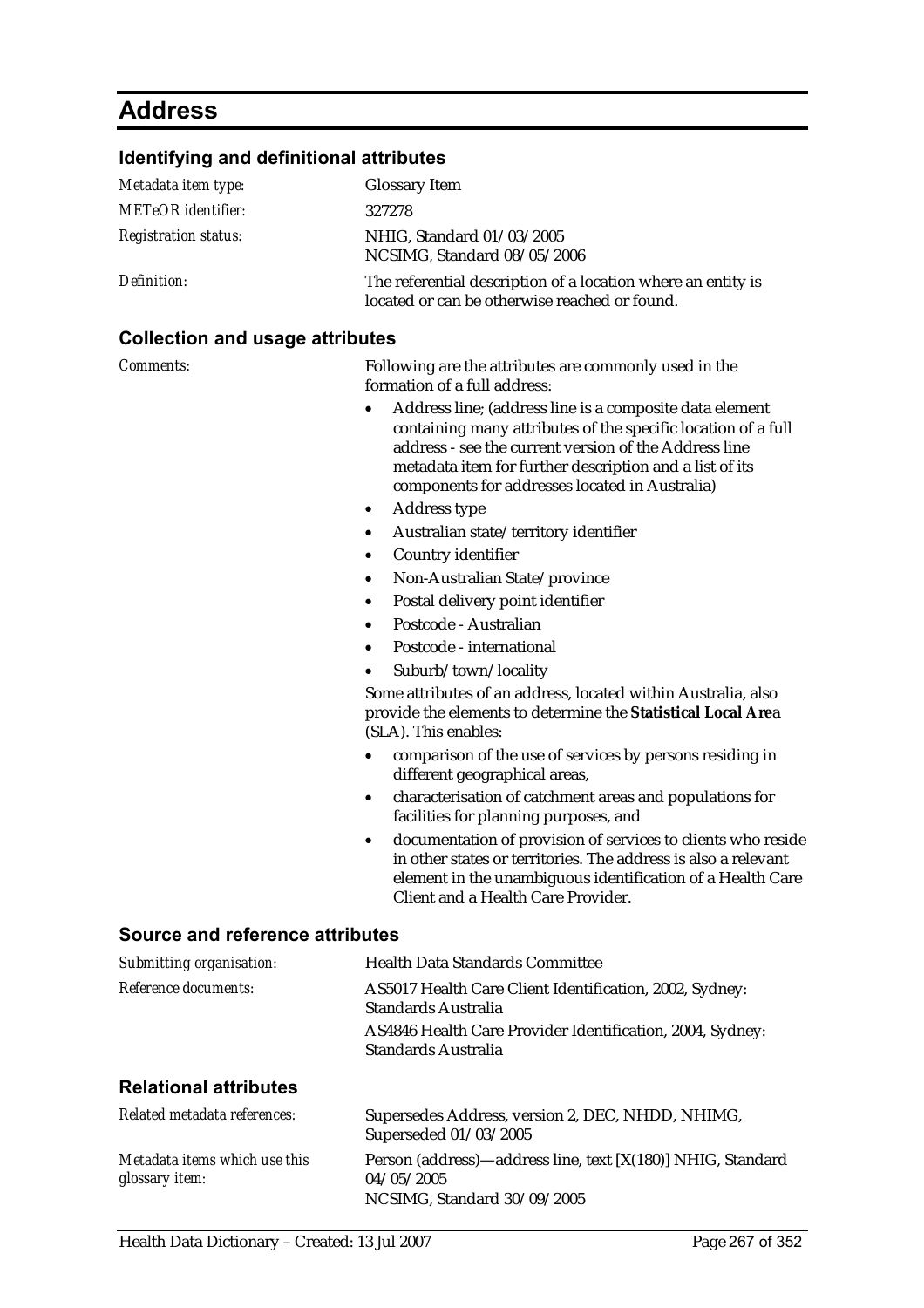Service provider organisation (address)—address line, text [X(180)] NHIG, Standard 04/05/2005 NCSIMG, Standard 30/09/2005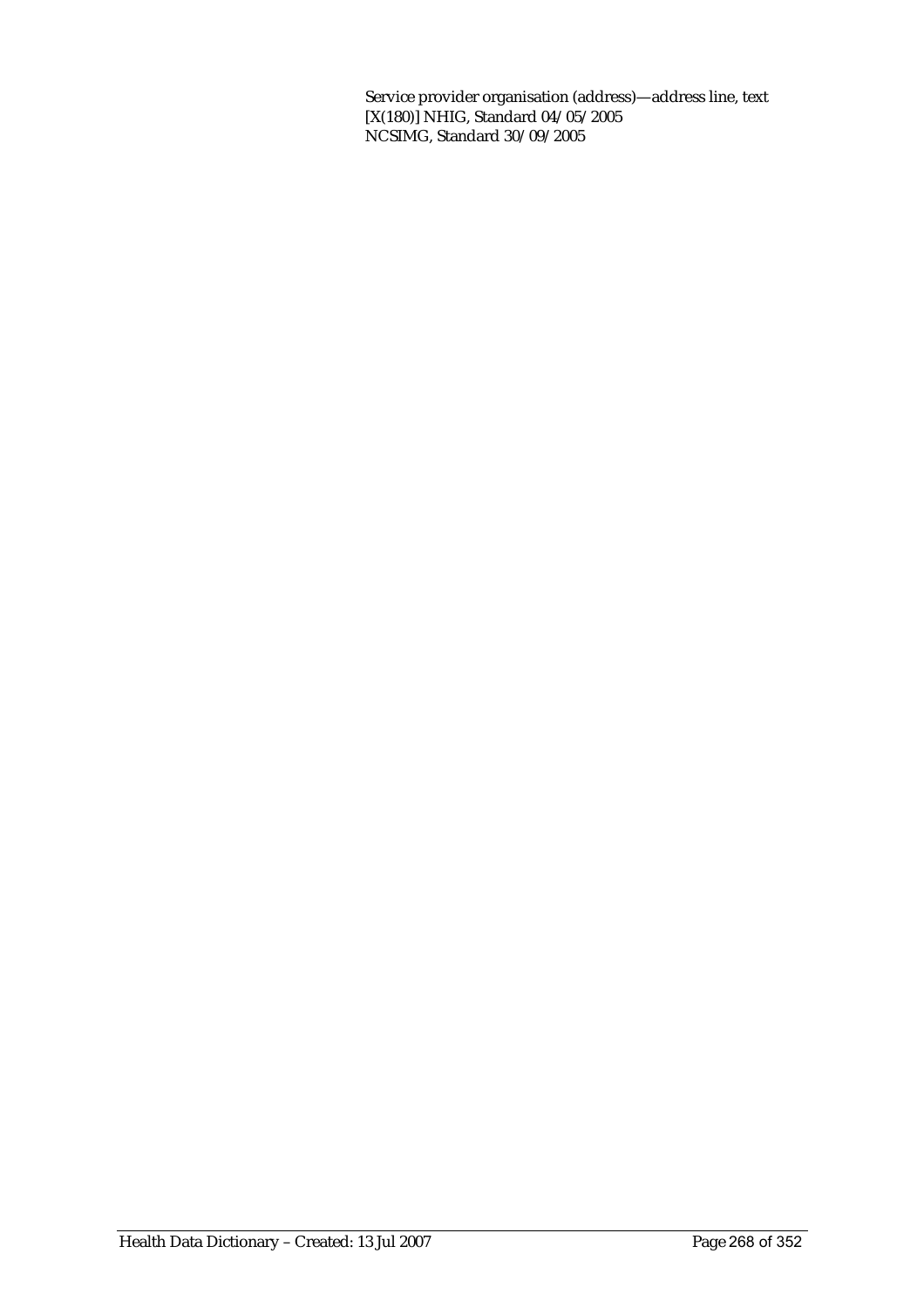# **Administrative and clerical staff**

## **Identifying and definitional attributes**

| Metadata item type:                             | <b>Glossary Item</b>                                                                                                                                                                                                                                                                                            |
|-------------------------------------------------|-----------------------------------------------------------------------------------------------------------------------------------------------------------------------------------------------------------------------------------------------------------------------------------------------------------------|
| <b>METeOR</b> identifier:                       | 327166                                                                                                                                                                                                                                                                                                          |
| <b>Registration status:</b>                     | NHIG, Standard 01/03/2005                                                                                                                                                                                                                                                                                       |
| Definition:                                     | Staff engaged in administrative and clerical duties. Medical<br>staff and nursing staff, diagnostic and health professionals and<br>any domestic staff primarily or partly engaged in<br>administrative and clerical duties are excluded. Civil engineers<br>and computing staff are included in this category. |
| <b>Relational attributes</b>                    |                                                                                                                                                                                                                                                                                                                 |
| Metadata items which use this<br>glossary item: | Establishment (mental health)—recurrent expenditure (total<br>salaries and wages) (financial year), total Australian currency<br>$N[N(8)]$ NHIG, Standard $08/12/2004$                                                                                                                                          |
|                                                 | Establishment—full-time equivalent staff (paid) (administrative<br>and clerical staff) NHIG, Standard 01/03/2005                                                                                                                                                                                                |
|                                                 | Establishment—full-time equivalent staff (paid) (administrative<br>and clerical staff), average N[NNN{.N}] NHIG, Standard<br>01/03/2005                                                                                                                                                                         |
|                                                 | Establishment—recurrent expenditure (salaries and wages)<br>(administrative and clerical staff) (financial year), total<br>Australian currency N[N(8)] NHIG, Standard 01/03/2005                                                                                                                                |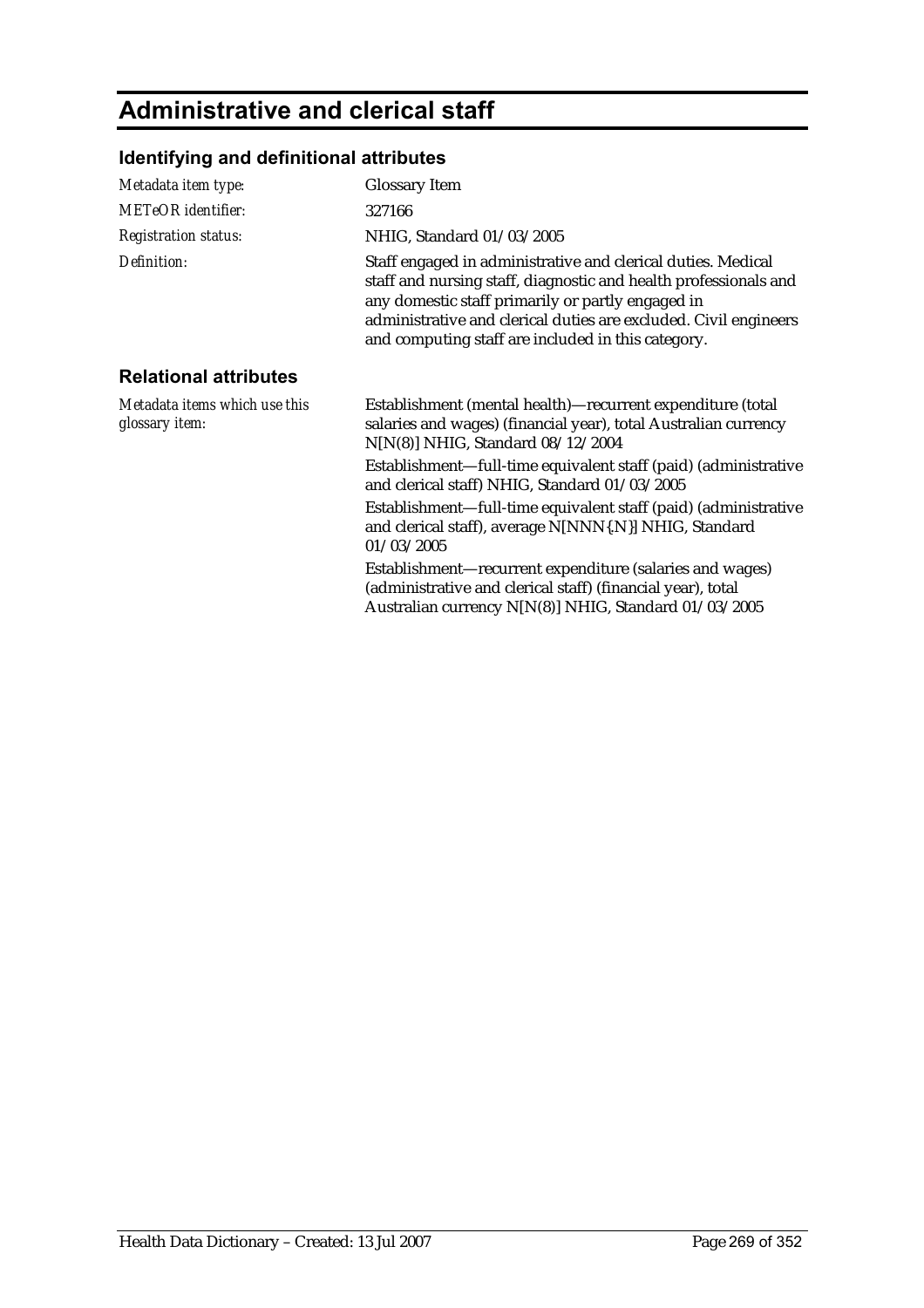# **Admission**

## **Identifying and definitional attributes**

| Metadata item type:                    | <b>Glossary Item</b>                                                                                                                                                                                                                                                                                      |
|----------------------------------------|-----------------------------------------------------------------------------------------------------------------------------------------------------------------------------------------------------------------------------------------------------------------------------------------------------------|
| <b>METeOR</b> identifier:              | 327206                                                                                                                                                                                                                                                                                                    |
| <b>Registration status:</b>            | NHIG, Standard 01/03/2005                                                                                                                                                                                                                                                                                 |
| Definition:                            | Admission is the process whereby the hospital accepts<br>responsibility for the patient's care and/or treatment.<br>Admission follows a clinical decision based upon specified<br>criteria that a patient requires same-day or overnight care or<br>treatment. An admission may be formal or statistical. |
|                                        | Formal admission:                                                                                                                                                                                                                                                                                         |
|                                        | The administrative process by which a hospital records the<br>commencement of treatment and/or care and/or<br>accommodation of a patient.                                                                                                                                                                 |
|                                        | Statistical admission:                                                                                                                                                                                                                                                                                    |
|                                        | The administrative process by which a hospital records the<br>commencement of a new episode of care, with a new care type,<br>for a patient within one hospital stay.                                                                                                                                     |
| Context:                               | Admitted patient care                                                                                                                                                                                                                                                                                     |
| <b>Collection and usage attributes</b> |                                                                                                                                                                                                                                                                                                           |
| <b>Comments:</b>                       | This treatment and/or care provided to a patient following                                                                                                                                                                                                                                                |

### admission occurs over a period of time and can occur in hospital and/or in the person's home (for hospital-in-the-home patients).

### **Source and reference attributes**

| Submitting organisation:                        | National Health Data Committee                                                                                    |
|-------------------------------------------------|-------------------------------------------------------------------------------------------------------------------|
| <b>Relational attributes</b>                    |                                                                                                                   |
| Related metadata references:                    | Supersedes Admission, version 3, DEC, NHDD, NHIMG,<br>Superseded 01/03/2005                                       |
| Metadata items which use this<br>glossary item: | Accommodation type prior to admission code N NHIG,<br>Standard 01/03/2005                                         |
|                                                 | Acute hospital and private psychiatric hospital admission<br>labour force status code N NHIG, Standard 01/03/2005 |
|                                                 | Admission urgency status NHIG, Standard 01/03/2005                                                                |
|                                                 | Admission urgency status code N NHIG, Standard 01/03/2005                                                         |
|                                                 | Admitted patient NHIG, Standard 01/03/2005                                                                        |
|                                                 | Admitted patient care NMDS NHIG, Superseded 07/12/2005                                                            |
|                                                 | Admitted patient care NMDS 2006-2007 NHIG, Superseded<br>23/10/2006                                               |
|                                                 | Admitted patient care NMDS 2007-2008 NHIG, Standard<br>23/10/2006                                                 |
|                                                 | Admitted patient hospital stay NHIG, Standard 01/03/2005                                                          |
|                                                 | Clinical urgency code N NHIG, Standard 01/03/2005                                                                 |
|                                                 | Episode of admitted patient care—admission urgency status<br>NHIG, Standard 01/03/2005                            |
|                                                 | Episode of admitted patient care-admission urgency status,<br>code N NHIG, Standard 01/03/2005                    |
|                                                 |                                                                                                                   |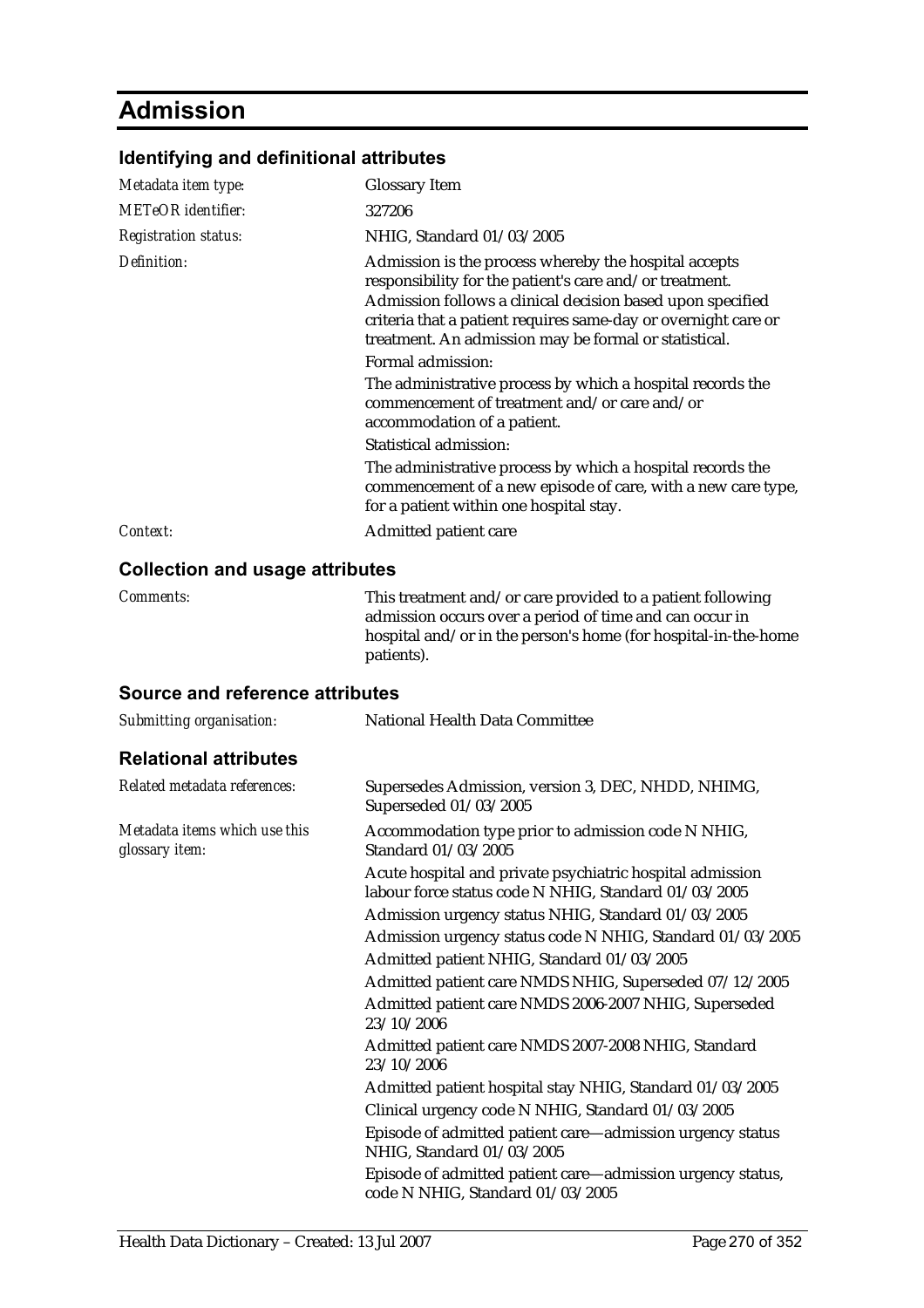Episode of admitted patient care—elected accommodation status NHIG, Superseded 28/11/2006

Episode of admitted patient care—elected accommodation status, code N NHIG, Superseded 23/10/2006

Episode of admitted patient care—intended length of hospital stay NHIG, Standard 01/03/2005

Episode of admitted patient care—intended length of hospital stay, code N NHIG, Standard 01/03/2005

Episode of admitted patient care—patient election status NHIG, Standard 28/11/2006

Episode of admitted patient care—patient election status, code N NHIG, Standard 23/10/2006

Episode of care—funding eligibility indicator (Department of Veterans Affairs), code N NHIG, Standard 01/03/2005

Establishment—specialised service indicator (geriatric assessment unit), yes/no code N NHIG, Standard 01/03/2005 Non-admitted patient NHIG, Standard 01/03/2005

Non-admitted patient emergency department service episode waiting time (to hospital admission) NHIG, Standard 01/03/2005

Non-admitted patient emergency department service episode waiting time (to hospital admission), total hours and minutes NNNN NHIG, Standard 01/03/2005

Nursing diagnosis NHIG, Standard 01/03/2005

Patient—previous specialised treatment NHIG, Standard 01/03/2005

Patient—previous specialised treatment, code N NHIG, Standard 01/03/2005

Person—accommodation type (prior to admission), code N NHIG, Standard 01/03/2005

Person—labour force status, acute hospital and private psychiatric hospital admission code N NHIG, Standard 01/03/2005

Person—labour force status, public psychiatric hospital admission code N NHIG, Standard 01/03/2005

Person—reason for readmission following acute coronary syndrome episode NHIG, Standard 04/06/2004

Person—reason for readmission following acute coronary syndrome episode, code N[N] NHIG, Standard 04/06/2004 Previous specialised treatment code N NHIG, Standard

01/03/2005

Public psychiatric hospital admission labour force status code N NHIG, Standard 01/03/2005

Reason for readmission following acute coronary syndrome episode code N[N] NHIG, Standard 04/06/2004

Scheduled admission date NHIG, Standard 01/03/2005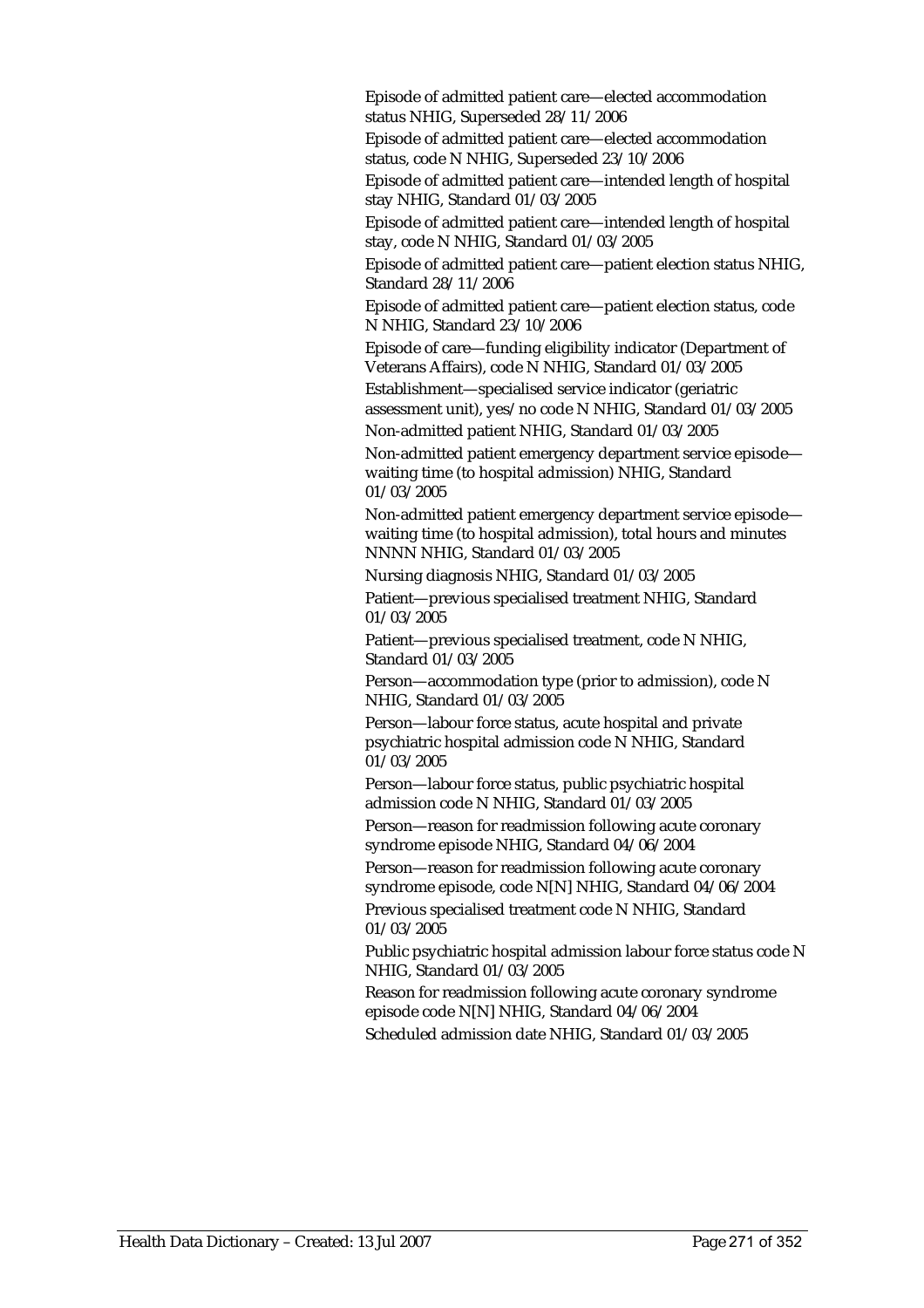# **Adoption**

### **Identifying and definitional attributes**

| Metadata item type:         | <b>Glossary Item</b>                                                                                                                                                |
|-----------------------------|---------------------------------------------------------------------------------------------------------------------------------------------------------------------|
| <b>METeOR</b> identifier:   | 327208                                                                                                                                                              |
| <b>Registration status:</b> | NCSIMG, Standard 01/03/2005                                                                                                                                         |
| Definition:                 | Adoption is the legal process by which a person legally<br>becomes a child of the adoptive parents and legally ceases to be<br>a child of his/her existing parents. |
| Context:                    | Children and family services.                                                                                                                                       |
|                             |                                                                                                                                                                     |

### **Collection and usage attributes**

*Comments:* The adoption order severs the legal relationship between the biological parents and the child. A new birth certificate is issued to the child bearing the name(s) of his/her adoptive parent(s) as the natural parent(s) and the new name of the child, where a change has occurred.

#### **Source and reference attributes**

| Submitting organisation:                                | Australian Institute of Health and Welfare (AIHW)                                                                                   |
|---------------------------------------------------------|-------------------------------------------------------------------------------------------------------------------------------------|
| Origin:                                                 | Adoptions Australia (AIHW). Data collection standards, tables and<br>counting rules, 1998-99.                                       |
| <b>Relational attributes</b>                            |                                                                                                                                     |
| Related metadata references:                            | Supersedes Adoption, version 2, DEC, NCSDD, NCSIMG,<br>Superseded 01/03/2005                                                        |
| Metadata items which use this<br>glossary <i>item</i> : | Person (name)—family name, text X[X(39)] NHIG, Standard<br>04/05/2005<br>NCSIMG. Standard 25/08/2005<br>NHDAMG, Standard 20/06/2005 |
|                                                         | Person (name)—family name, text X[X(39)] NHIG, Superseded<br>04/05/2005<br>NCSIMG, Superseded 25/08/2005                            |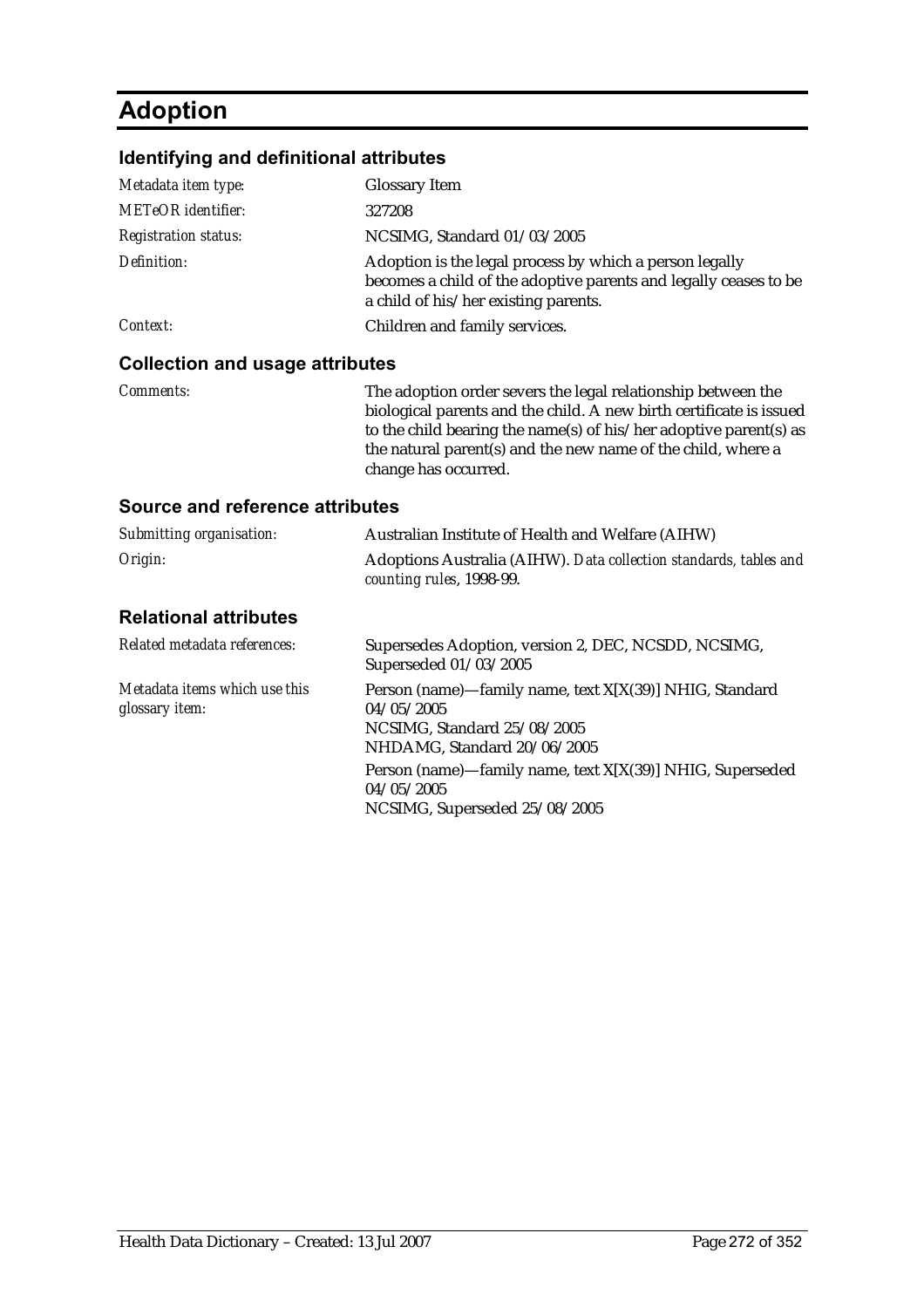## **Assistance with activities and participation**

#### **Identifying and definitional attributes**

| Metadata item type:         | <b>Glossary Item</b>                                                                                                                                                                                                                                                                                                                                                                                                                                |
|-----------------------------|-----------------------------------------------------------------------------------------------------------------------------------------------------------------------------------------------------------------------------------------------------------------------------------------------------------------------------------------------------------------------------------------------------------------------------------------------------|
| <b>METeOR</b> identifier:   | 327298                                                                                                                                                                                                                                                                                                                                                                                                                                              |
| <b>Registration status:</b> | NHIG, Standard 29/11/2006<br>NCSIMG, Standard 01/03/2005                                                                                                                                                                                                                                                                                                                                                                                            |
| Definition:                 | The help that a person receives or needs from another person,<br>because of their difficulty in performing an activity or in<br>participating in an area of life.                                                                                                                                                                                                                                                                                   |
| Context:                    | 'Assistance' is an important subset of Environmental factors that<br>may facilitate (or hinder) the activities or participation of people<br>with a disability. Assistance is a key policy and service<br>component in the disability and aged care services field in<br>Australia. Further, it is recognised in the ICF as a crucial factor<br>whose presence (or absence) must be noted when recording<br>measures of functioning and disability. |
|                             | Recording measures of assistance needed or provided will<br>provide further information about activity limitations.                                                                                                                                                                                                                                                                                                                                 |

#### **Collection and usage attributes**

*Comments:* The concept can be used to describe aspects of the environment. Depending on which environment is present or being considered, the measure of assistance indicates what assistance is currently received (in the current or usual environment) and what would be needed (in an optimum environment). 'Need' more generally relates to environmental factors (including personal assistance, equipment and environmental modifications) that are present in an optimum environment but not in the person's current environment. That is, changes may be needed to environmental factors in order to improve a person's functioning and reduce their disability. While these ideas apply generally to 'Environmental Factors' and the related metadata item,Extent of environmental factors influence code [X]N, the concept of 'Assistance' focuses solely on the factor of personal assistance.

> Measures of assistance and need for assistance are under active development in a number of disciplines and service programs. Assistance may be measured in various ways, for instance in relation to duration, frequency and intensity of assistance. Related data elements are therefore likely to emerge in the future.

This glossary item is based on the International Classification of Functioning, Disability and Health (ICF). The ICF was endorsed by the World Health Assembly in 2001 as a reference member of the WHO Family of International Classifications and of the Australian Family of Health and Related Classifications (endorsed by the National Health Information Management Group in 2002).

The ICF provides a framework for the description of human functioning and disability. The components of ICF are defined in relation to a health condition. A health condition is an 'umbrella term for disease (acute or chronic), disorder, injury or trauma' (WHO 2001). A health condition may be recorded, for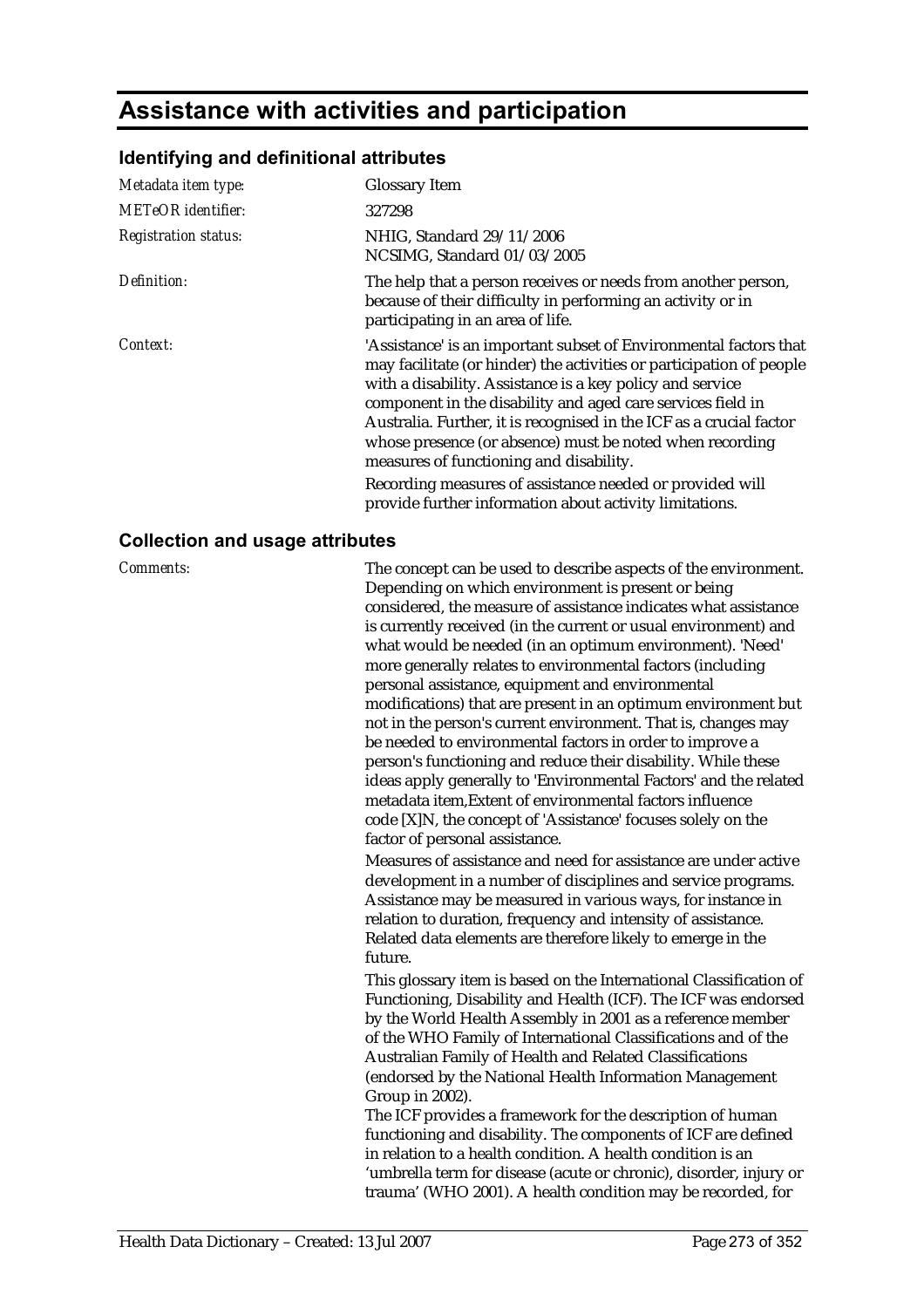example, as Episode of care principal diagnosis, code (ICD-10- AM 3rd Ed) ANN{.N[N} and Episode of care additional diagnosis, code (ICD-10-AM 3rd Ed) ANN{.N[N}.

### **Source and reference attributes**

| Origin:                      |                                                                                                                                                                                                                                                                                                                     |
|------------------------------|---------------------------------------------------------------------------------------------------------------------------------------------------------------------------------------------------------------------------------------------------------------------------------------------------------------------|
|                              | World Health Organization (WHO) 2001. ICF: International<br>Classification of Functioning, Disability and Health. Geneva:<br>WHO<br>Australian Institute of Health and Welfare (AIHW) 2003. ICF<br>Australian User Guide Version 1.0. Canberra: AIHW                                                                |
| Reference documents:         | Further information on the ICF can be found in the ICF itself<br>and the ICF Australian User Guide (AIHW 2003) and the<br>following websites<br>• WHO ICF website<br>http://www.who.int/classifications/icf/en<br>• Australian Collaborating Centre ICF website<br>http://www.aihw.gov.au/disability/icf/index.html |
| <b>Relational attributes</b> |                                                                                                                                                                                                                                                                                                                     |
| Delated metadate references  |                                                                                                                                                                                                                                                                                                                     |

| Related metadata references:                    | Supersedes Assistance with activities and participation, version<br>1, DEC, NCSDD, NCSIMG, Superseded 01/03/2005 |
|-------------------------------------------------|------------------------------------------------------------------------------------------------------------------|
| Metadata items which use this<br>glossary item: | Activity difficulty level code (ICF 2001) N NHIG, Standard<br>29/11/2006<br>NCSIMG, Standard 16/10/2006          |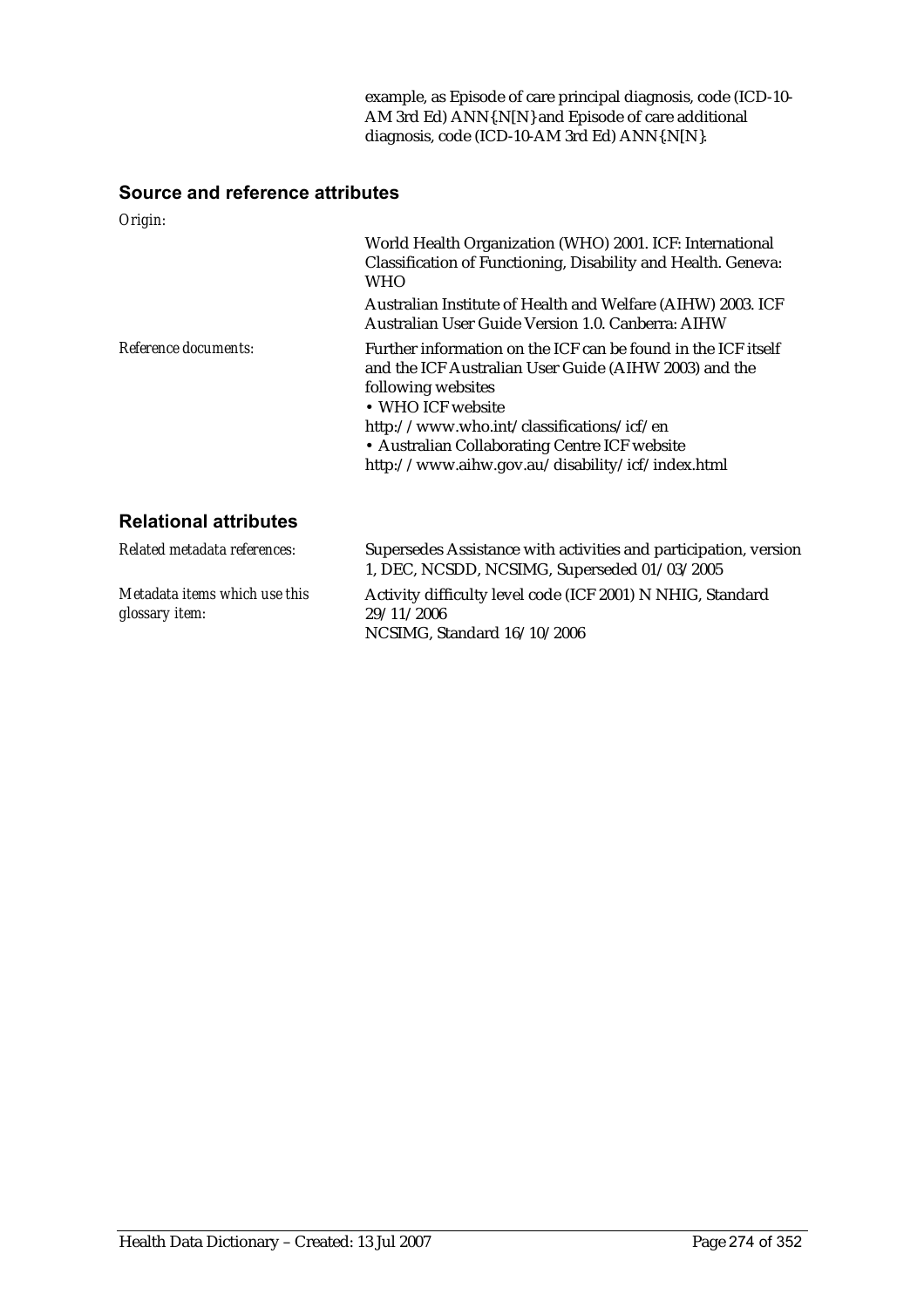# **Birthweight**

| Identifying and definitional attributes |                                                                                                                                                                                                                                                                                       |
|-----------------------------------------|---------------------------------------------------------------------------------------------------------------------------------------------------------------------------------------------------------------------------------------------------------------------------------------|
| Metadata item type:                     | <b>Glossary Item</b>                                                                                                                                                                                                                                                                  |
| <b>METeOR</b> identifier:               | 327212                                                                                                                                                                                                                                                                                |
| <b>Registration status:</b>             | NHIG, Standard 01/03/2005                                                                                                                                                                                                                                                             |
| Definition:                             | The first weight of the fetus or baby obtained after birth. The<br>World Health Organization further defines the following<br>categories:                                                                                                                                             |
|                                         | extremely low birthweight: less than 1,000 grams (up to and<br>including 999 grams),                                                                                                                                                                                                  |
|                                         | very low birthweight: less than 1,500 grams (up to and<br>including 1,499 grams),                                                                                                                                                                                                     |
|                                         | low birthweight: less than 2,500 grams (up to and including<br>2,499 grams).                                                                                                                                                                                                          |
| Context:                                | Perinatal                                                                                                                                                                                                                                                                             |
| <b>Collection and usage attributes</b>  |                                                                                                                                                                                                                                                                                       |
| Comments:                               | The definitions of low, very low, and extremely low<br>birthweight do not constitute mutually exclusive categories.<br>Below the set limits they are all-inclusive and therefore overlap<br>(i.e. low includes very low and extremely low, while very low<br>includes extremely low). |
|                                         | For live births, birthweight should preferably be measured<br>within the first hour of life before significant postnatal weight<br>loss has occurred. While statistical tabulations include 500 gram<br>groupings for birthweight, weights should not be recorded in                  |

those groupings. The actual weight should be recorded to the

degree of accuracy to which it is measured.

### **Source and reference attributes**

| Submitting organisation:      | <b>National Perinatal Data Development Committee</b>                                                |
|-------------------------------|-----------------------------------------------------------------------------------------------------|
| Origin:                       | International Classification of Diseases and Related Health<br>Problems, 10th Revision, WHO, 1992   |
| <b>Relational attributes</b>  |                                                                                                     |
| Related metadata references:  | Supersedes Birthweight, version 1, DEC, NHDD, NHIMG,<br>Superseded 01/03/2005                       |
| Metadata items which use this | Birth NHIG, Standard 01/03/2005                                                                     |
| glossary item:                | Birth event—birth plurality, code N NHIG, Standard<br>01/03/2005                                    |
|                               | Birth order NHIG, Standard 01/03/2005                                                               |
|                               | Birth status code N NHIG, Standard 01/03/2005                                                       |
|                               | Birth-birth weight, total grams NNNN NHIG, Standard<br>01/03/2005                                   |
|                               | Female—number of previous pregnancies (spontaneous<br>abortion), total NN NHIG, Standard 01/03/2005 |
|                               | Female—number of previous pregnancies (stillbirth), total N[N]<br>NHIG, Standard 01/03/2005         |
|                               | Pregnancy (last previous)—pregnancy completion date,<br>DDMMYYYY NHIG, Standard 01/03/2005          |
|                               |                                                                                                     |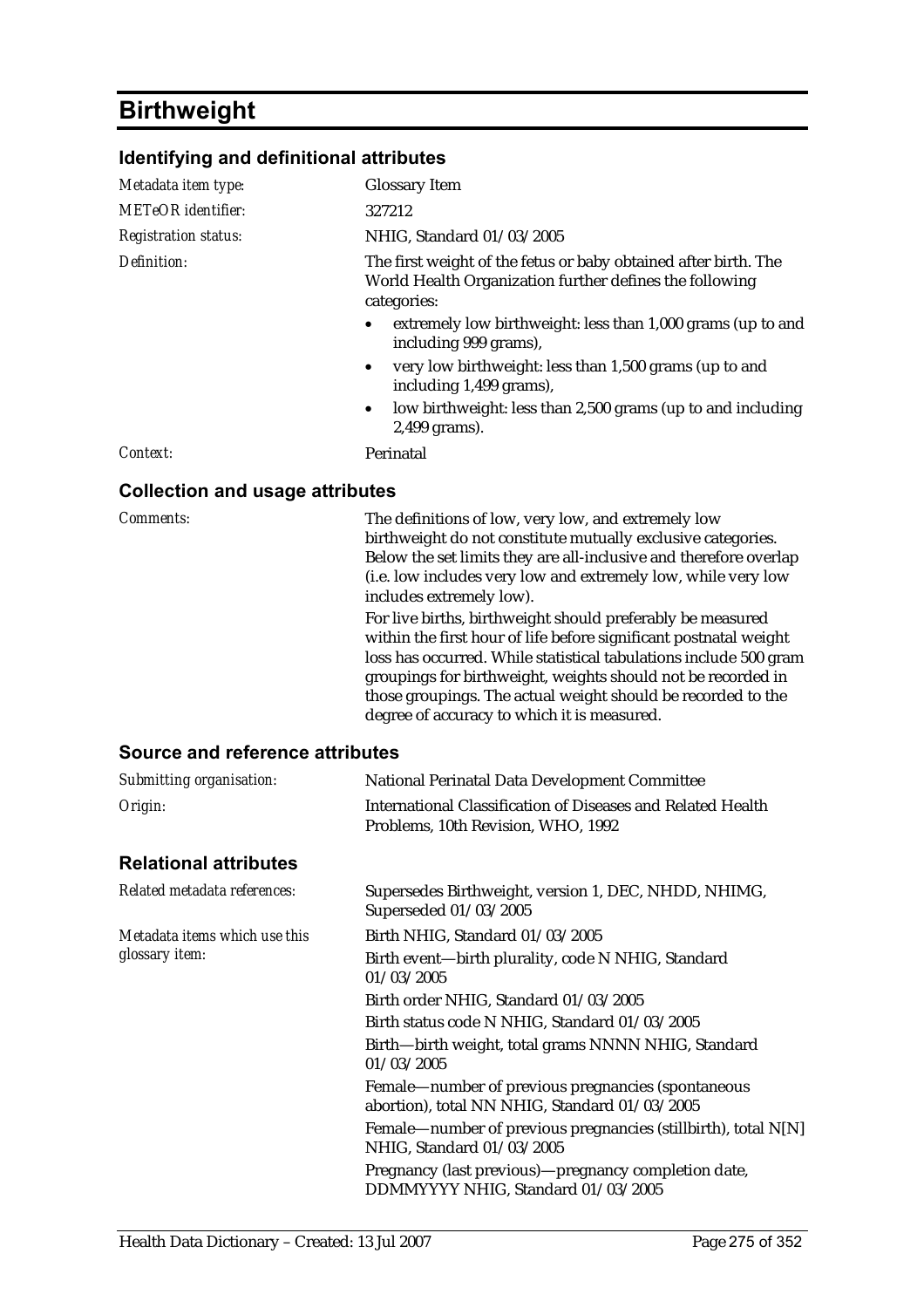# **Blood pressure**

## **Identifying and definitional attributes**

| Metadata item type:         | <b>Glossary Item</b>                                                                                                  |
|-----------------------------|-----------------------------------------------------------------------------------------------------------------------|
| <b>METeOR</b> identifier:   | 327210                                                                                                                |
| <b>Registration status:</b> | NHIG, Standard 01/03/2005                                                                                             |
| Definition:                 | The pressure exerted by blood against the walls of the blood<br>vessels - <i>i.e.</i> arteries, capillaries or veins. |

### **Source and reference attributes**

| Submitting organisation:                        | Cardiovascular Data Working Group                                                                       |
|-------------------------------------------------|---------------------------------------------------------------------------------------------------------|
| Origin:                                         | Australian Institute of Health and Welfare (AIHW) 2001.                                                 |
|                                                 | Heart, stroke and vascular diseases-Australian facts 2001.<br>Canberra: AIHW.                           |
|                                                 | National Heart Foundation of Australia.                                                                 |
|                                                 | National Stroke Foundation of Australia.                                                                |
| <b>Relational attributes</b>                    |                                                                                                         |
| Related metadata references:                    | Supersedes Blood pressure - concept, version 1, DEC, NHDD,<br>NHIMG, Superseded 01/03/2005              |
| Metadata items which use this<br>glossary item: | Adult-body mass index NHIG, Standard 01/03/2005                                                         |
|                                                 | Person-blood pressure (diastolic) NHIG, Standard 01/03/2005                                             |
|                                                 | Person-blood pressure (diastolic) (measured), millimetres of<br>mercury NN[N] NHIG, Standard 01/03/2005 |
|                                                 | Person-blood pressure (systolic) NHIG, Standard 01/03/2005                                              |
|                                                 | Person-blood pressure (systolic) (measured), millimetres of<br>mercury NN[N] NHIG, Standard 01/03/2005  |
|                                                 | Person-hypertension treatment status (antihypertensive<br>medication) NHIG, Superseded 21/09/2005       |
|                                                 | Person-hypertension treatment with antihypertensive                                                     |

medication indicator NHIG, Standard 21/09/2005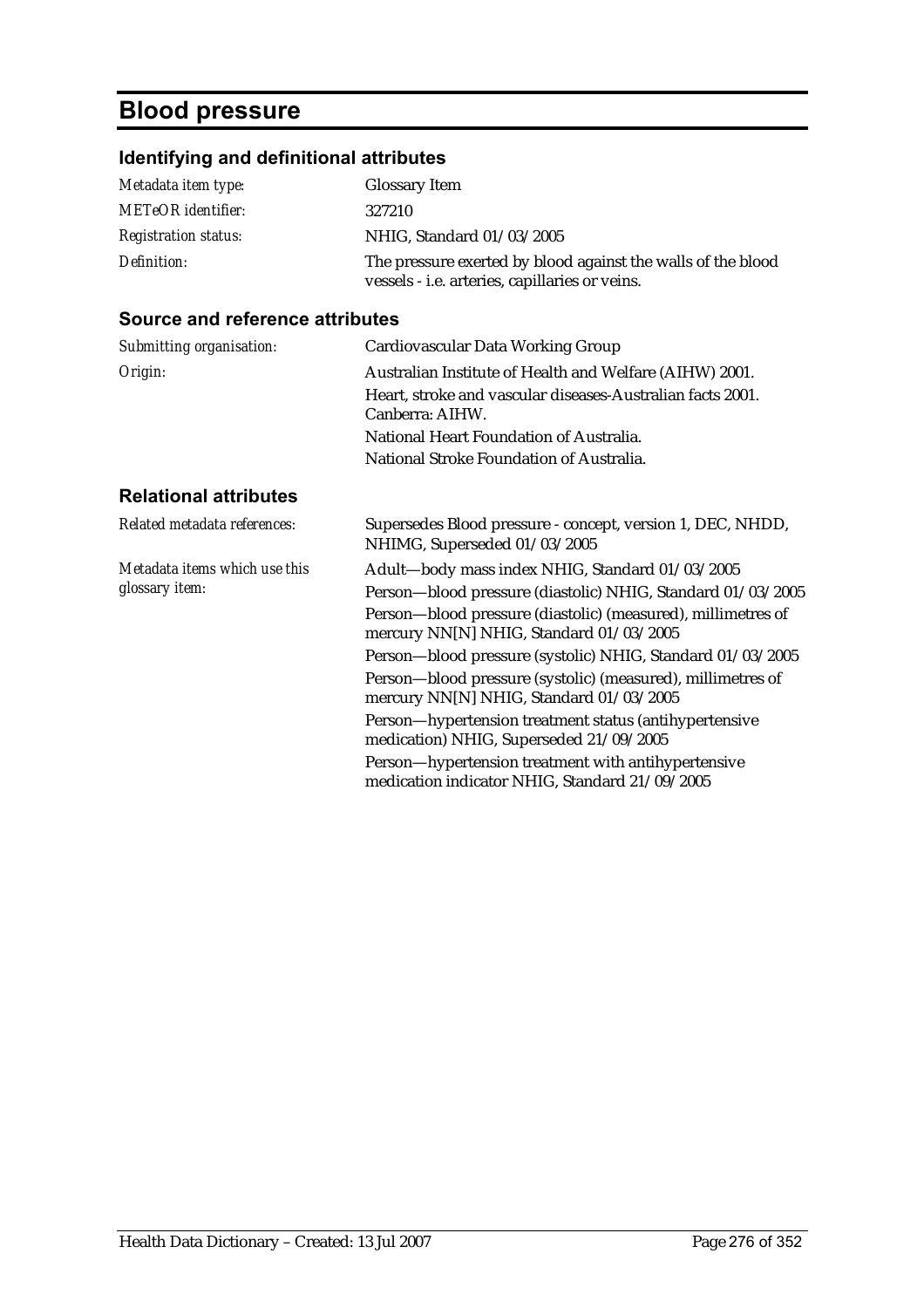# **Body functions**

### **Identifying and definitional attributes**

| identifying and definitional attributes |                                                                                                                                                                                                                                                                                                                                                                                                                                                                                                                                                                                                                                                                                                                                                                                                                                                                                                                                  |
|-----------------------------------------|----------------------------------------------------------------------------------------------------------------------------------------------------------------------------------------------------------------------------------------------------------------------------------------------------------------------------------------------------------------------------------------------------------------------------------------------------------------------------------------------------------------------------------------------------------------------------------------------------------------------------------------------------------------------------------------------------------------------------------------------------------------------------------------------------------------------------------------------------------------------------------------------------------------------------------|
| Metadata item type:                     | <b>Glossary Item</b>                                                                                                                                                                                                                                                                                                                                                                                                                                                                                                                                                                                                                                                                                                                                                                                                                                                                                                             |
| <b>METeOR</b> identifier:               | 327294                                                                                                                                                                                                                                                                                                                                                                                                                                                                                                                                                                                                                                                                                                                                                                                                                                                                                                                           |
| <b>Registration status:</b>             | NHIG, Standard 29/11/2006<br>NCSIMG, Standard 16/10/2006                                                                                                                                                                                                                                                                                                                                                                                                                                                                                                                                                                                                                                                                                                                                                                                                                                                                         |
| Definition:                             | Body functions are the physiological functions of body systems<br>(including psychological functions).                                                                                                                                                                                                                                                                                                                                                                                                                                                                                                                                                                                                                                                                                                                                                                                                                           |
| <b>Collection and usage attributes</b>  |                                                                                                                                                                                                                                                                                                                                                                                                                                                                                                                                                                                                                                                                                                                                                                                                                                                                                                                                  |
| <b>Guide for use:</b>                   | Body functions are organised according to body systems. The<br>term 'body' refers to the human organism as a whole and<br>includes mental or psychological functions.<br>Body functions are classified in neutral terms. To indicate that<br>there is a problem with a body function requires the use of the<br>impairment extent code to denote the extent or magnitude of<br>the problem together with the body functions code                                                                                                                                                                                                                                                                                                                                                                                                                                                                                                 |
| Comments:                               | This glossary item is based on the International Classification of<br>Functioning, Disability and Health (ICF). The ICF was endorsed<br>by the World Health Assembly in 2001 as a reference member<br>of the WHO Family of International Classifications and of the<br>Australian Family of Health and Related Classifications<br>(endorsed by the National Health Information Management<br>Group in 2002).<br>The ICF provides a framework for the description of human<br>functioning and disability. The components of the ICF are<br>defined in relation to a health condition. A health condition is<br>an 'umbrella term for disease (acute or chronic), disorder, injury<br>or trauma' (WHO 2001). A health condition may be recorded,<br>for example, as Episode of care principal diagnosis, code (ICD-<br>10-AM 3rd edn) ANN{.N[N]} and Episode of care additional<br>diagnosis, code (ICD-10-AM 3rd edn) ANN{.N[N]}. |
| <b>Source and reference attributes</b>  |                                                                                                                                                                                                                                                                                                                                                                                                                                                                                                                                                                                                                                                                                                                                                                                                                                                                                                                                  |
| Origin:                                 | World Health Organization (WHO) 2001. ICF: International<br>Classification of Functioning, Disability and Health. Geneva:<br><b>WHO</b>                                                                                                                                                                                                                                                                                                                                                                                                                                                                                                                                                                                                                                                                                                                                                                                          |
|                                         | Australian Institute of Health and Welfare (AIHW) 2003. ICF<br>Australian User Guide Version 1.0. Canberra: AIHW                                                                                                                                                                                                                                                                                                                                                                                                                                                                                                                                                                                                                                                                                                                                                                                                                 |
| Reference documents:                    | Further information on the ICF can be found in the ICF itself<br>and the ICF Australian User Guide (AIHW 2003) and the<br>following websites:                                                                                                                                                                                                                                                                                                                                                                                                                                                                                                                                                                                                                                                                                                                                                                                    |

• WHO ICF website http://www.who.int/classifications/icf/en/ • Australian Collaborating Centre ICF website

## http://www.aihw.gov.au/disability/icf/index.html

| Metadata items which use this | Body function code (ICF 2001) AN[NNNN] NHIG, Standard |
|-------------------------------|-------------------------------------------------------|
|-------------------------------|-------------------------------------------------------|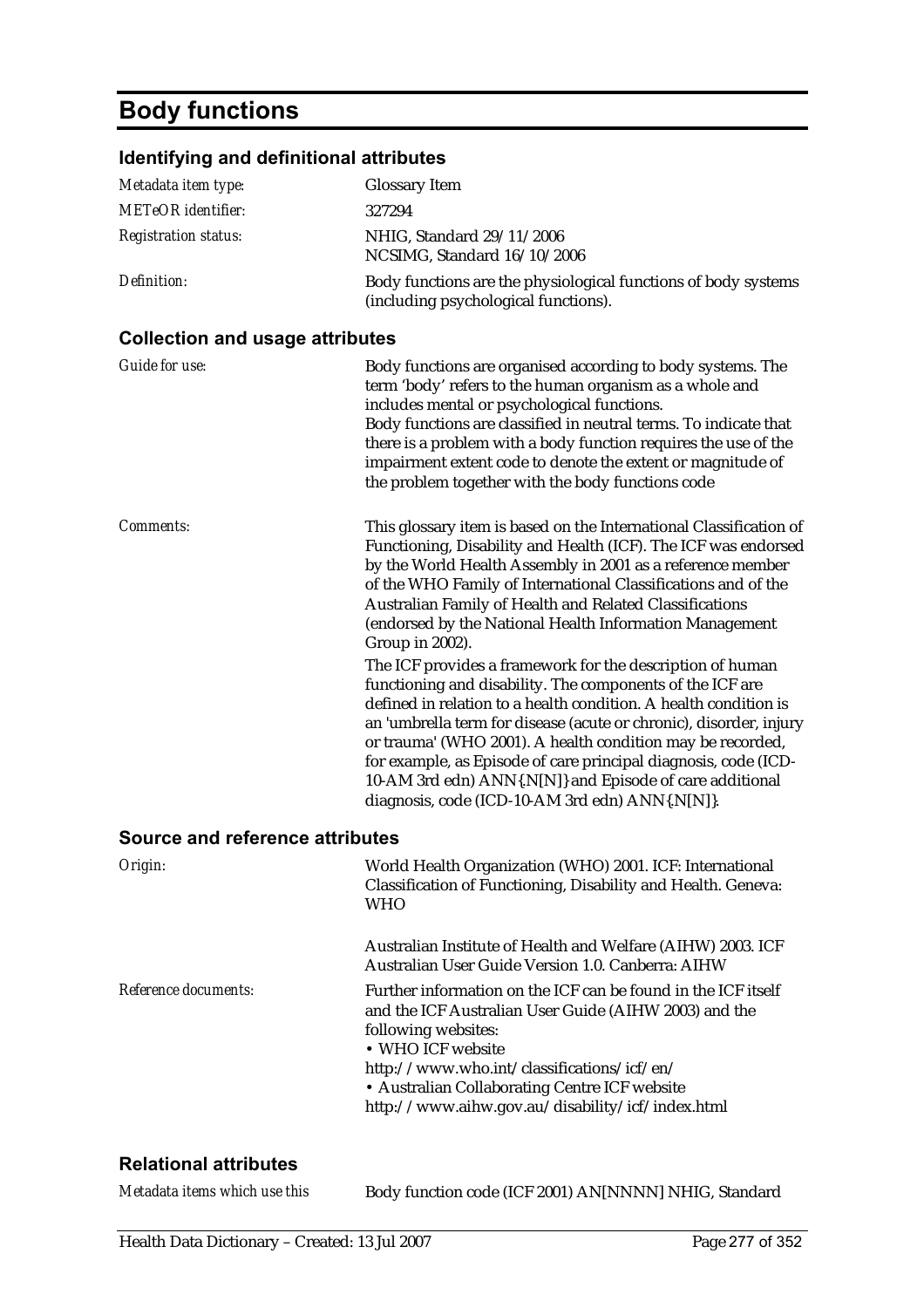NCSIMG, Standard 16/10/2006 Functioning and Disability DSS NHIG, Standard 29/11/2006 NCSIMG, Standard 16/10/2006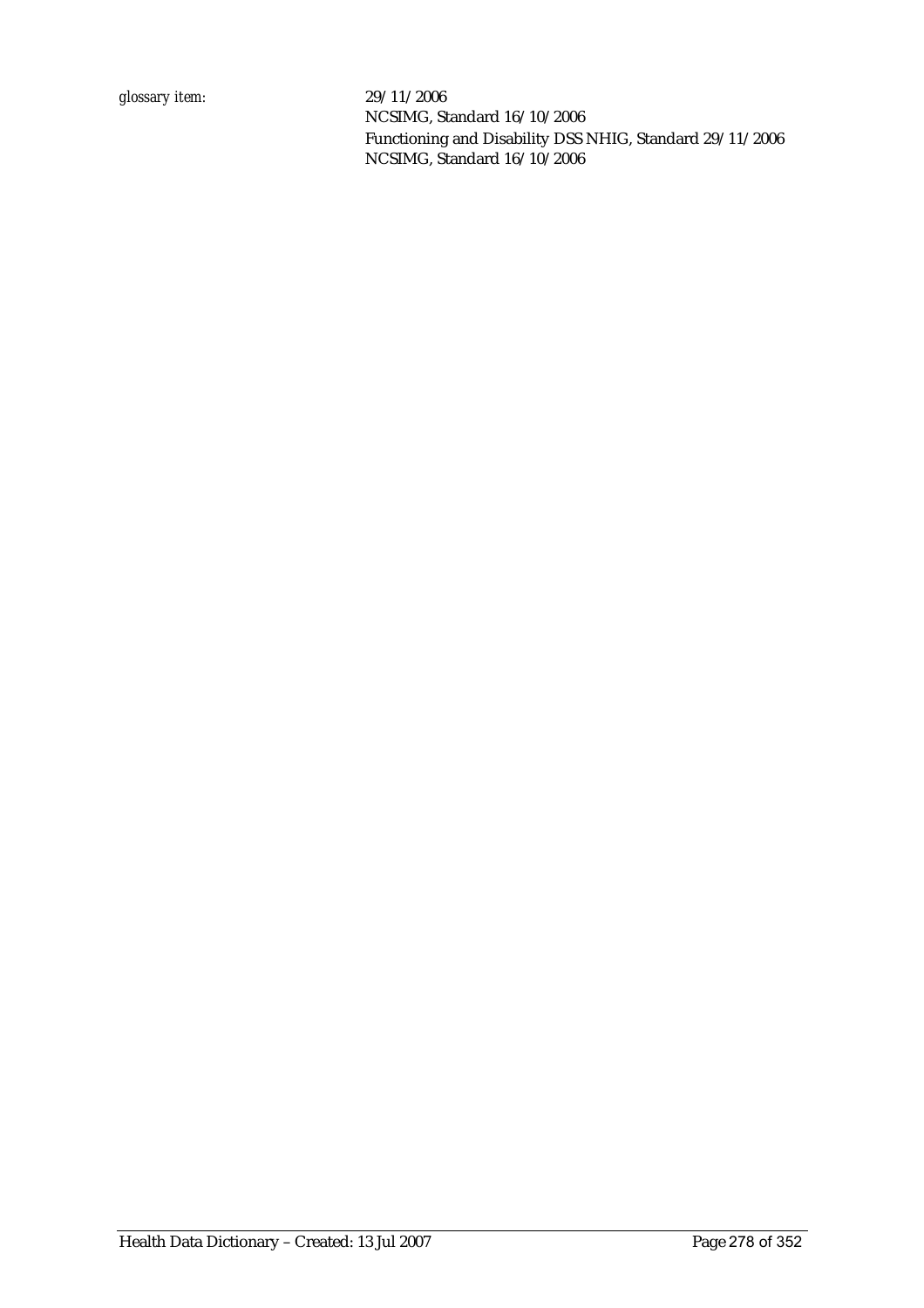# **Body structures**

## **Identifying and definitional attributes**

| Metadata item type:         | Glossary Item                                                                                   |
|-----------------------------|-------------------------------------------------------------------------------------------------|
| <b>METeOR</b> identifier:   | 327300                                                                                          |
| <b>Registration status:</b> | NHIG, Standard 29/11/2006<br>NCSIMG, Standard 16/10/2006                                        |
| Definition:                 | Body structures are anatomical parts of the body such as<br>organs, limbs and their components. |

## **Collection and usage attributes**

| Guide for use:   | Body structures are classified according to body systems.<br>Impairments of body structrure can involve anomaly, defect,<br>loss and significant deviation. These are identified by use of the<br>impairment extent, impairment location and impairment nature<br>codes.                                                                                                                                                                                                                                                                                                                                                                                                                                                                                                                                                                                                                                                 |
|------------------|--------------------------------------------------------------------------------------------------------------------------------------------------------------------------------------------------------------------------------------------------------------------------------------------------------------------------------------------------------------------------------------------------------------------------------------------------------------------------------------------------------------------------------------------------------------------------------------------------------------------------------------------------------------------------------------------------------------------------------------------------------------------------------------------------------------------------------------------------------------------------------------------------------------------------|
| <i>Comments:</i> | This glossary term is based on the International Classification of<br>Functioning, Disability and Health (ICF). The ICF was endorsed<br>by the World Health Assembly in 2001 as a reference member<br>of the WHO Family of International Classifications and of the<br>Australian Family of Health and Related Classifications<br>(endorsed by the National Health Information Management<br>Group in 2002).<br>The ICF provides a framework for the description of human<br>functioning and disability. The components of ICF are defined<br>in relation to a health condition. A health condition is an<br>'umbrella term for disease (acute or chronic), disorder, injury or<br>trauma' (WHO 2001). A health condition may be recorded, for<br>example, as Episode of care principal diagnosis, code (ICD-10-<br>AM 3rd Ed) ANN{.N[N} and Episode of care additional<br>diagnosis, code (ICD-10-AM 3rd Ed) ANN{.N[N}. |

#### **Source and reference attributes**

| Origin:                      | World Health Organization (WHO) 2001. International<br>Classification of Functioning, Disability and Health. Geneva:<br><b>WHO</b>                                                                                                                                                                                  |
|------------------------------|---------------------------------------------------------------------------------------------------------------------------------------------------------------------------------------------------------------------------------------------------------------------------------------------------------------------|
|                              | Australian Institute of Health and Welfare (AIHW) 2003. ICF<br>Australian User Guide Version 1.0. Canberra: AIHW                                                                                                                                                                                                    |
| Reference documents:         | Further information on the ICF can be found in the ICF itself<br>and the ICF Australian User Guide (AIHW 2003) and the<br>following websites<br>• WHO ICF website<br>http://www.who.int/classifications/icf/en<br>• Australian Collaborating Centre ICF website<br>http://www.aihw.gov.au/disability/icf/index.html |
| <b>Relational attributes</b> |                                                                                                                                                                                                                                                                                                                     |

| Metadata items which use this | Functioning and Disability DSS NHIG, Standard 29/11/2006 |
|-------------------------------|----------------------------------------------------------|
| glossary item:                | NCSIMG. Standard $16/10/2006$                            |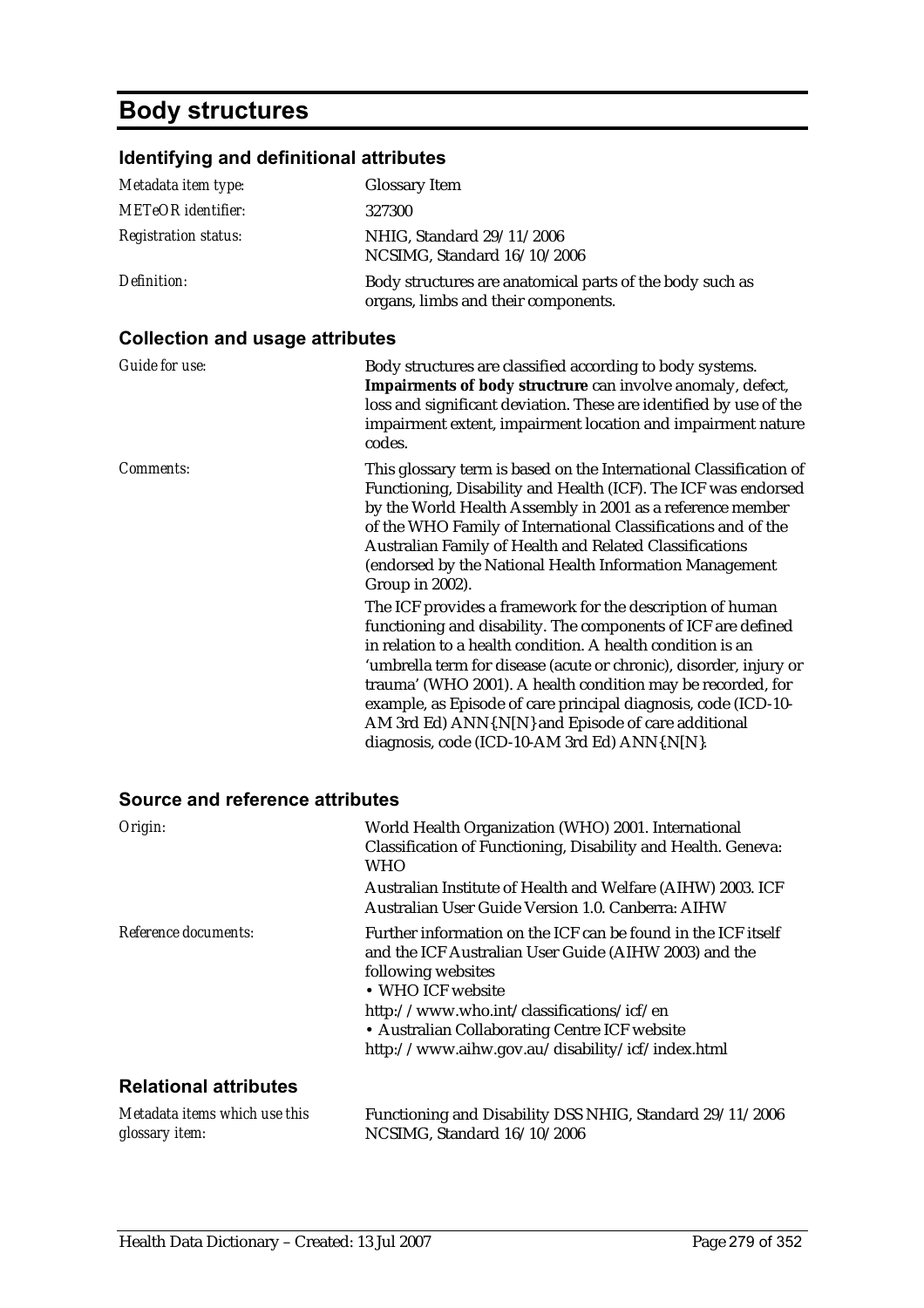# **Carer consultant**

## **Identifying and definitional attributes**

| Metadata item type:                             | <b>Glossary Item</b>                                                                                                                                                             |
|-------------------------------------------------|----------------------------------------------------------------------------------------------------------------------------------------------------------------------------------|
| <b>METeOR</b> identifier:                       | 327330                                                                                                                                                                           |
| <b>Registration status:</b>                     | NHIG, Standard 08/12/2004                                                                                                                                                        |
| Definition:                                     | Carer consultants are persons employed (or engaged via<br>contract) on a part-time or full-time paid basis to represent the<br>interests of carers and advocate for their needs. |
| <b>Relational attributes</b>                    |                                                                                                                                                                                  |
| Metadata items which use this<br>glossary item: | Establishment—full-time equivalent staff (paid) (carer<br>consultants) NHIG, Standard 08/12/2004                                                                                 |
|                                                 | Establishment—full-time equivalent staff (paid) (carer<br>consultants), average N[NNN{.N}] NHIG, Standard 08/12/2004                                                             |
|                                                 | Establishment-recurrent expenditure (salaries and wages)<br>(carer consultants) (financial year), total Australian currency<br>$N[N(8)]$ NHIG, Standard $08/12/2004$             |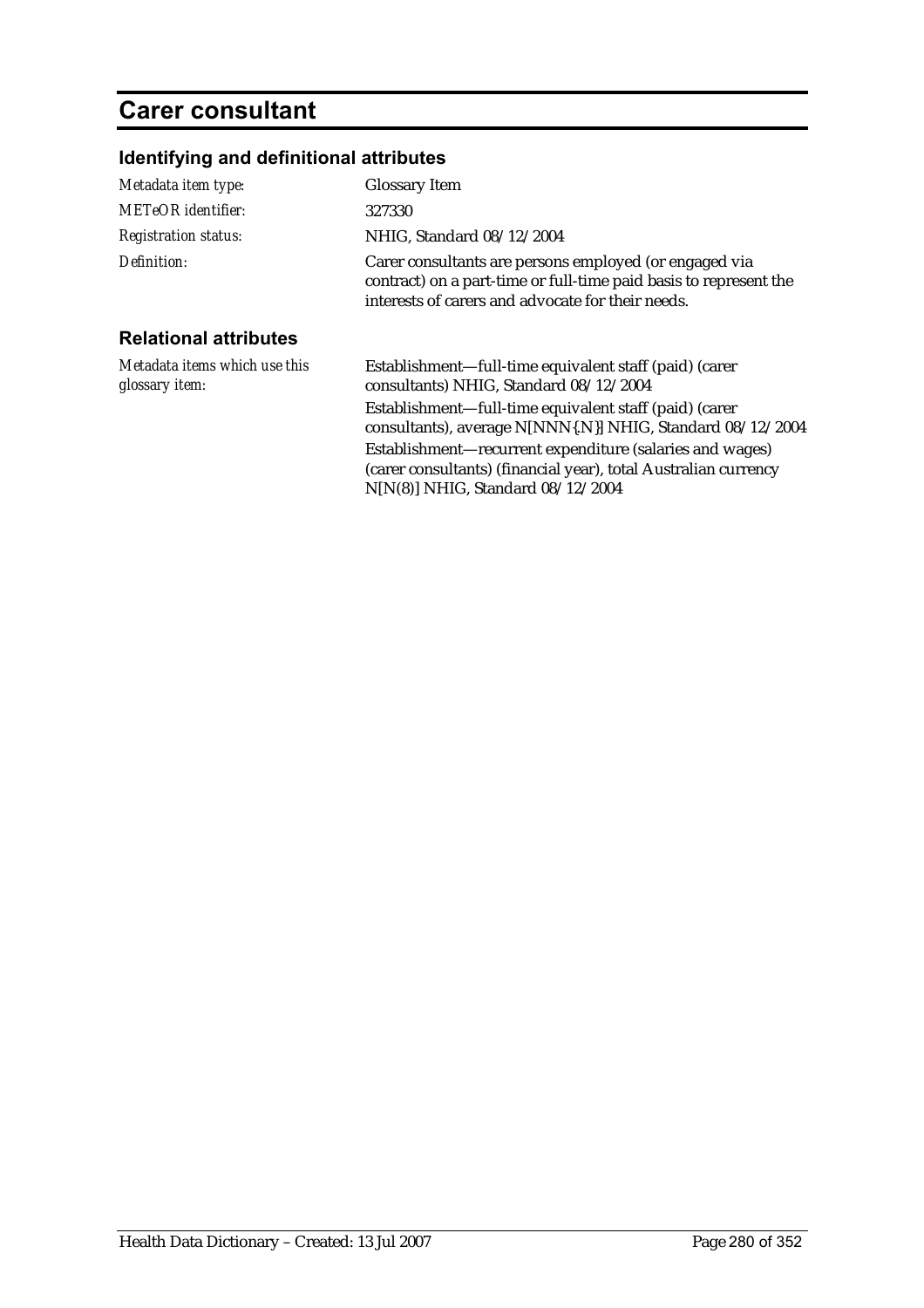# **Cessation of treatment episode for alcohol and other drugs**

### **Identifying and definitional attributes**

| Metadata item type:                    | <b>Glossary Item</b>                                                                                                                                                                                                   |
|----------------------------------------|------------------------------------------------------------------------------------------------------------------------------------------------------------------------------------------------------------------------|
| <b>METeOR</b> identifier:              | 327302                                                                                                                                                                                                                 |
| <b>Registration status:</b>            | NHIG, Standard 01/03/2005                                                                                                                                                                                              |
| Definition:                            | Cessation of a treatment episode occurs when treatment is<br>completed or discontinued; or there has been a change in the<br>principal drug of concern, the main treatment type, or the<br>treatment delivery setting. |
| Context:                               | Alcohol and other drug treatment services                                                                                                                                                                              |
| <b>Collection and usage attributes</b> |                                                                                                                                                                                                                        |
| <b>Guide for use:</b>                  | A client is identified as ceasing a treatment episode if one or<br>more of the following apply:                                                                                                                        |
|                                        | their treatment plan is completed,                                                                                                                                                                                     |
|                                        | they have had no contact with the treatment provider for a<br>$\bullet$<br>period of three months, nor is there a plan in place for<br>further contact,                                                                |
|                                        | their principal drug of concern for alcohol and other drugs<br>٠<br>has changed,                                                                                                                                       |
|                                        | their main treatment type for alcohol and other drugs has<br>٠<br>changed,                                                                                                                                             |
|                                        | their treatment delivery setting for alcohol and other drugs<br>$\bullet$<br>has changed,                                                                                                                              |

• their treatment has ceased for other reasons (e.g. imprisoned, ceased treatment against advice, transferred to another service provider, died, etc.).

#### **Source and reference attributes**

| Submitting organisation: | Intergovernmental Committee on Drugs National Minimum |
|--------------------------|-------------------------------------------------------|
|                          | Data Set working group                                |

*Origin:*

| Related metadata references:  | Supersedes Cessation of treatment episode for alcohol and<br>other drugs, version 2, DEC, NHDD, NHIMG, Superseded<br>01/03/2005 |
|-------------------------------|---------------------------------------------------------------------------------------------------------------------------------|
| Metadata items which use this | Episode of treatment for alcohol and other drugs—treatment                                                                      |
| glossary item:                | cessation date, DDMMYYYY NHIG, Standard 01/03/2005                                                                              |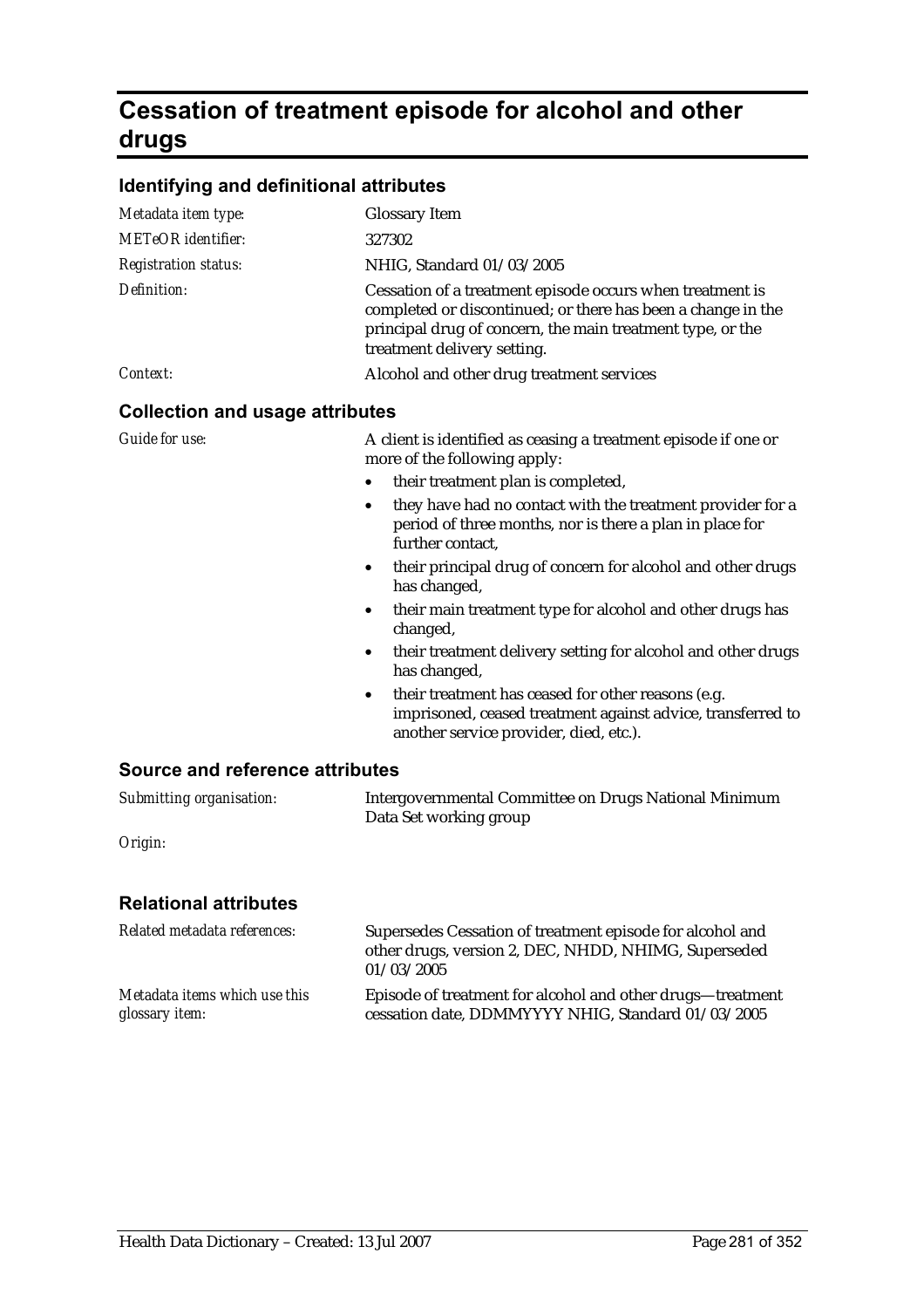# **Clinical intervention**

## **Identifying and definitional attributes**

| Metadata item type:         | <b>Glossary Item</b>                                                                                                                                                                                                                    |
|-----------------------------|-----------------------------------------------------------------------------------------------------------------------------------------------------------------------------------------------------------------------------------------|
| <b>METeOR</b> identifier:   | 327220                                                                                                                                                                                                                                  |
| <b>Registration status:</b> | NHIG, Standard 01/03/2005                                                                                                                                                                                                               |
| Definition:                 | An intervention carried out to improve, maintain or assess the<br>health of a person, in a clinical situation.                                                                                                                          |
| Context:                    | <b>Health services:</b>                                                                                                                                                                                                                 |
|                             | Information about the surgical and non-surgical interventions<br>provides the basis for analysis of health service usage,<br>especially in relation to specialised resources, for example<br>theatres and equipment or human resources. |

## **Collection and usage attributes**

| Comments:                       | Clinical interventions include invasive and non-invasive<br>procedures, and cognitive interventions.<br>Invasive:                                                                                                                                                                                                                                                  |
|---------------------------------|--------------------------------------------------------------------------------------------------------------------------------------------------------------------------------------------------------------------------------------------------------------------------------------------------------------------------------------------------------------------|
|                                 | (a) Therapeutic interventions where there is a disruption of the<br>epithelial lining generally, but not exclusively, with an implied<br>closure of an incision (e.g. operations such as cholecystectomy<br>or administration of a chemotherapeutic drug through a<br>vascular access device);                                                                     |
|                                 | (b) Diagnostic interventions where an incision is required<br>and/or a body cavity is entered (e.g. laparoscopy with/without<br>biopsy, bone marrow aspiration).                                                                                                                                                                                                   |
|                                 | Non-invasive: Therapeutic or diagnostic interventions<br>undertaken without disruption of an epithelial lining (e.g.<br>lithotripsy, hyperbaric oxygenation; allied health interventions<br>such as hydrotherapy; diagnostic interventions not requiring an<br>incision or entry into a body part such as pelvic ultrasound,<br>diagnostic imaging).<br>Cognitive: |
|                                 | An intervention which requires cognitive skills such as<br>evaluating, advising, planning (e.g. dietary education,<br>physiotherapy assessment, crisis intervention, bereavement<br>counselling).                                                                                                                                                                  |
| Source and reference attributes |                                                                                                                                                                                                                                                                                                                                                                    |
| Submitting organisation:        | National Health Data Committee.                                                                                                                                                                                                                                                                                                                                    |

| Related metadata references:  | Supersedes Clinical intervention, version 1, DEC, NHDD,<br>NHIMG, Superseded 01/03/2005 |
|-------------------------------|-----------------------------------------------------------------------------------------|
| Metadata items which use this | Episode of admitted patient care—procedure NHIG, Standard                               |
| glossary item:                | 01/03/2005                                                                              |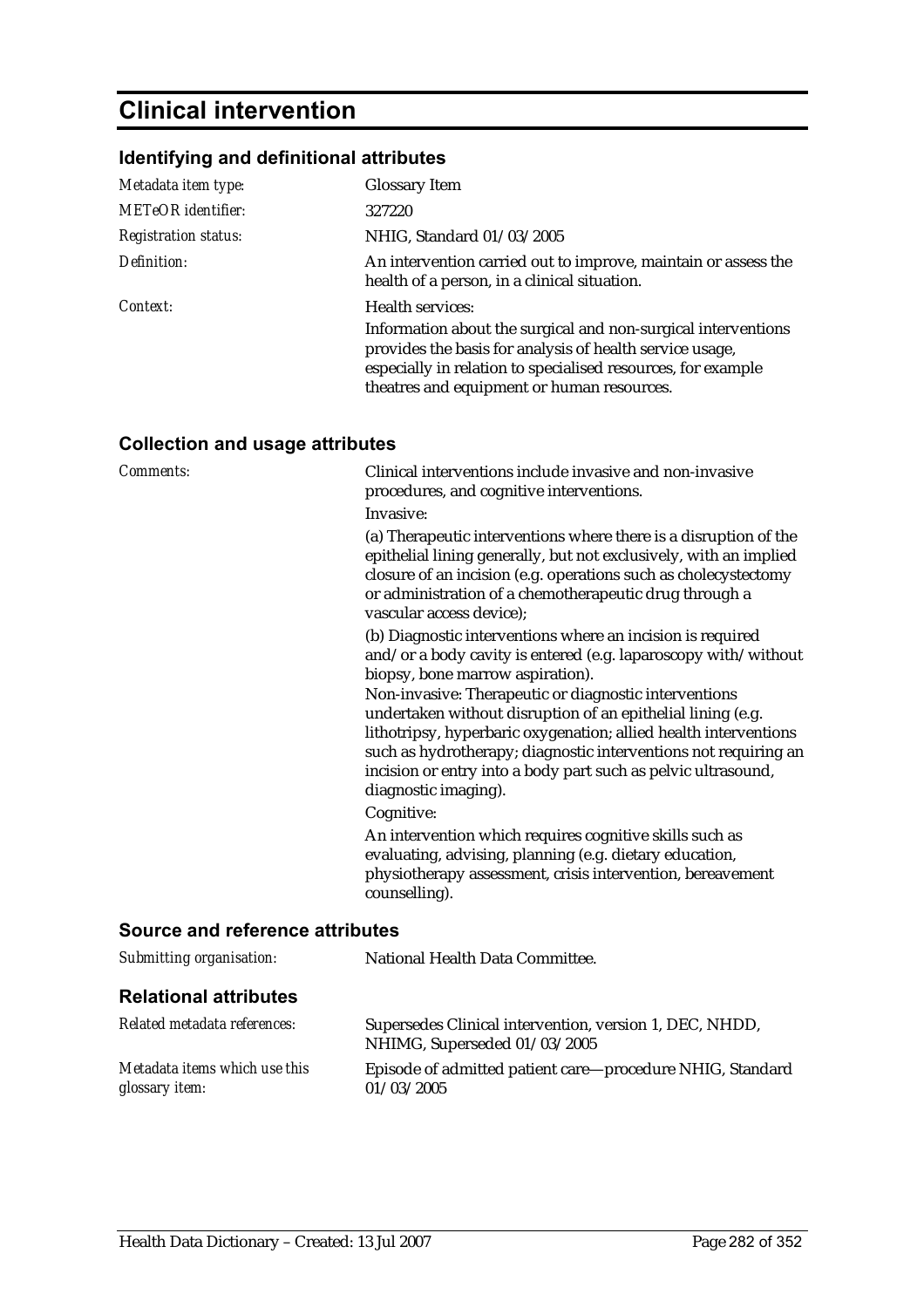# **Clinical review**

## **Identifying and definitional attributes**

| Metadata item type:                             | <b>Glossary Item</b>                                                                                                                                                                                                                                                                                                                                                              |
|-------------------------------------------------|-----------------------------------------------------------------------------------------------------------------------------------------------------------------------------------------------------------------------------------------------------------------------------------------------------------------------------------------------------------------------------------|
| <b>METeOR</b> identifier:                       | 327214                                                                                                                                                                                                                                                                                                                                                                            |
| <b>Registration status:</b>                     | NHIG, Standard 01/03/2005                                                                                                                                                                                                                                                                                                                                                         |
| Definition:                                     | The examination of a patient by a clinician after the patient has<br>been added to the elective care waiting list. This examination<br>may result in the patient being assigned a different urgency<br>rating from the initial classification. The need for clinical review<br>varies with a patient's condition and is therefore at the<br>discretion of the treating clinician. |
| Context:                                        | Admitted patient care.                                                                                                                                                                                                                                                                                                                                                            |
| Source and reference attributes                 |                                                                                                                                                                                                                                                                                                                                                                                   |
| Submitting organisation:                        | Hospital Access Program Waiting List Working Group<br>National Health Data Committee                                                                                                                                                                                                                                                                                              |
| <b>Relational attributes</b>                    |                                                                                                                                                                                                                                                                                                                                                                                   |
| Related metadata references:                    | Supersedes Clinical review, version 1, DEC, NHDD, NHIMG,<br>Superseded 01/03/2005                                                                                                                                                                                                                                                                                                 |
| Metadata items which use this<br>glossary item: | Elective care waiting list episode—category reassignment date<br>NHIG, Standard 01/03/2005                                                                                                                                                                                                                                                                                        |
|                                                 | Elective care waiting list episode—category reassignment date,<br>DDMMYYYY NHIG, Standard 01/03/2005                                                                                                                                                                                                                                                                              |
|                                                 | Elective surgery waiting list episode-clinical urgency, code N<br>NHIG, Standard 01/03/2005                                                                                                                                                                                                                                                                                       |
|                                                 | Elective surgery waiting list episode-patient listing status,<br>readiness for care code N NHIG, Standard 01/03/2005                                                                                                                                                                                                                                                              |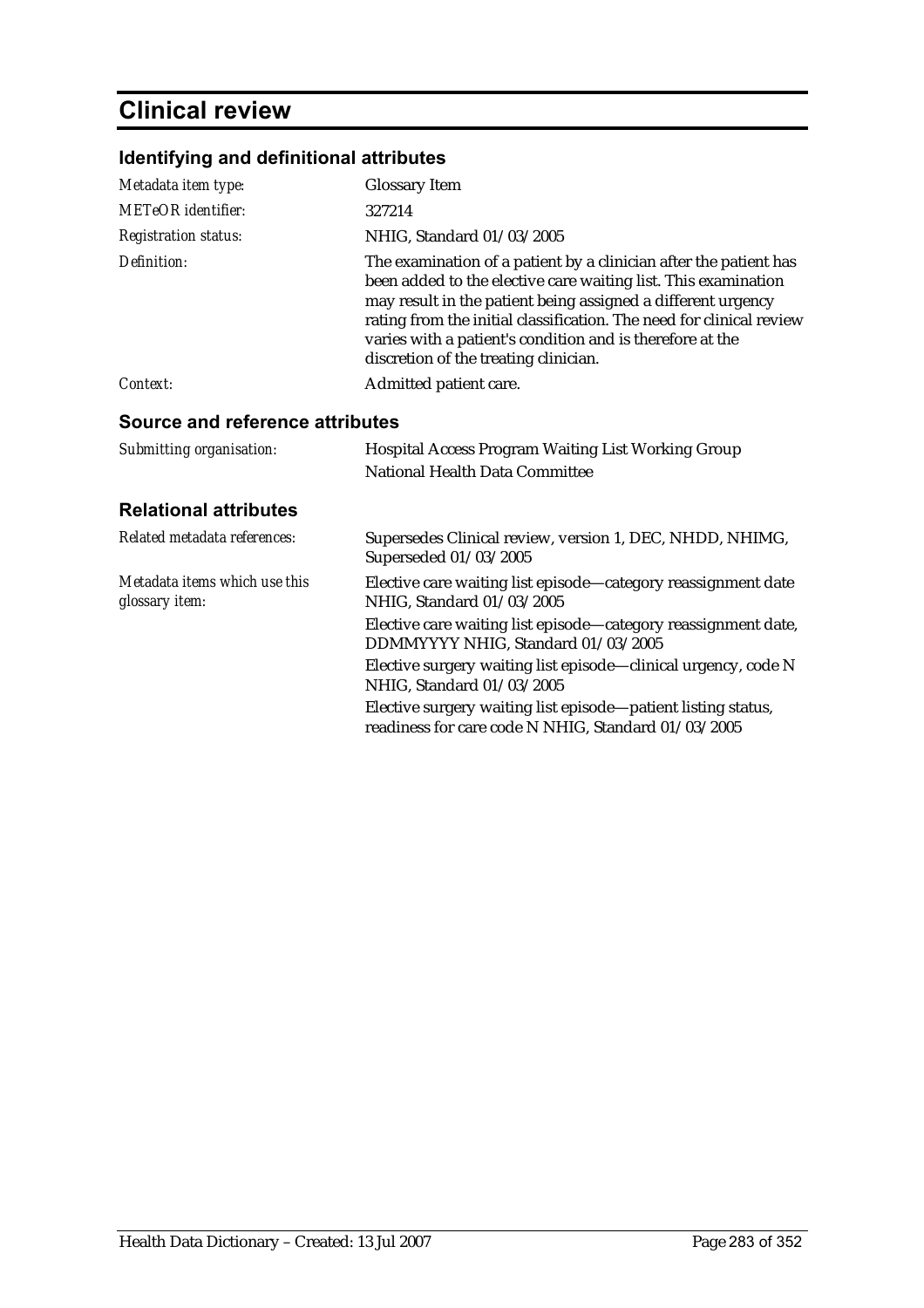# **Compensable patient**

### **Identifying and definitional attributes**

| Metadata item type:         | <b>Glossary Item</b>                                                                      |
|-----------------------------|-------------------------------------------------------------------------------------------|
| <b>METeOR</b> identifier:   | 327420                                                                                    |
| <b>Registration status:</b> | NHIG, Standard 01/03/2005                                                                 |
| Definition:                 | A compensable patient is a person who:                                                    |
|                             | is entitled to claim damages under Motor Vehicle Third<br>$\bullet$<br>Party insurance or |
|                             | • is entitled to claim damages under worker's compensation                                |

or • has an entitlement to claim under public liability or common law damages.

### **Relational attributes**

*Metadata items which use this glossary item:*

Patient—compensable status, code N NHIG, Standard 01/03/2005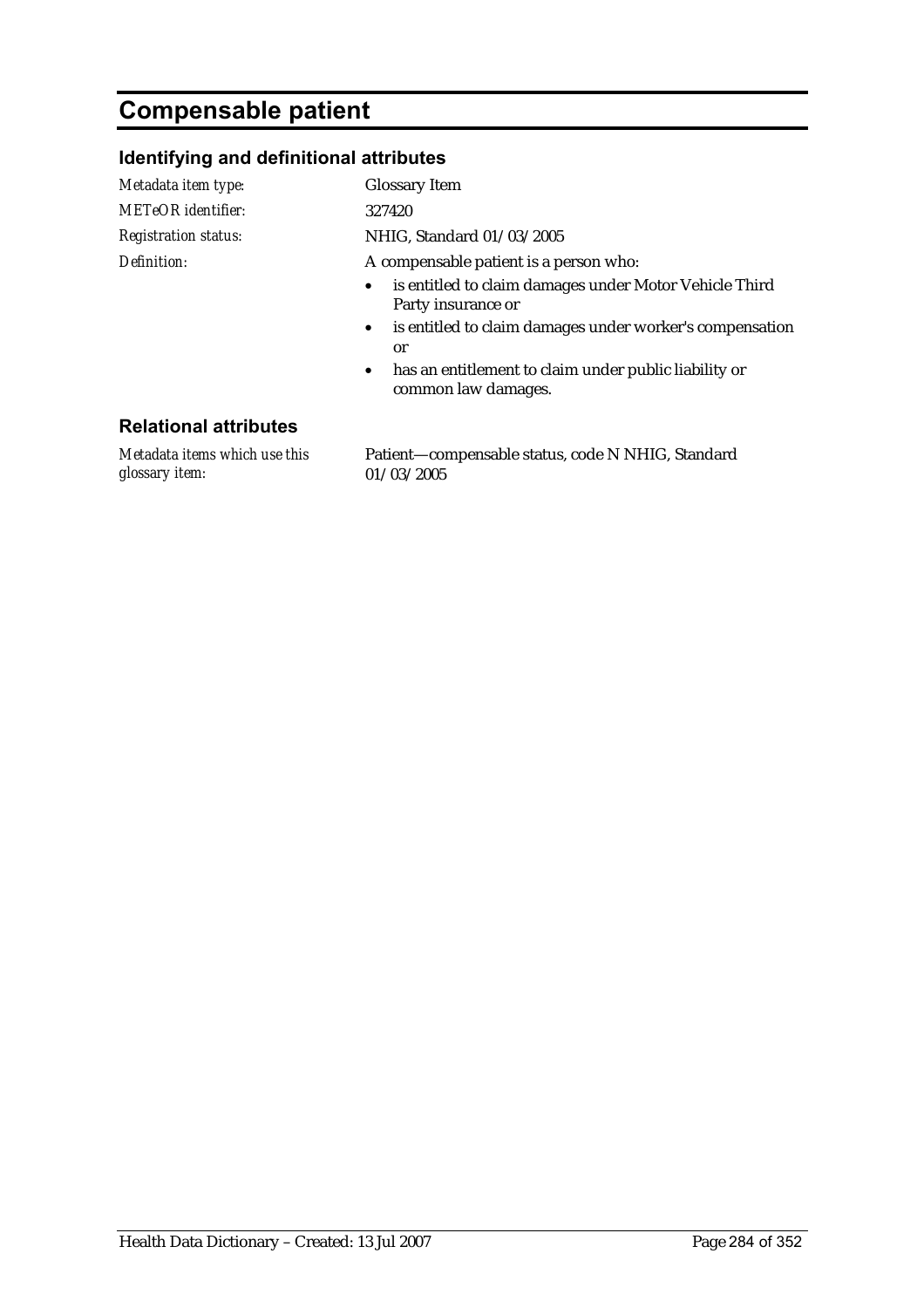# **Consultant psychiatrist**

## **Identifying and definitional attributes**

| Metadata item type:                             | <b>Glossary Item</b>                                                                                                                                                                                                                                                                                       |
|-------------------------------------------------|------------------------------------------------------------------------------------------------------------------------------------------------------------------------------------------------------------------------------------------------------------------------------------------------------------|
| <b>METeOR</b> identifier:                       | 327332                                                                                                                                                                                                                                                                                                     |
| <b>Registration status:</b>                     | NHIG, Standard 08/12/2004                                                                                                                                                                                                                                                                                  |
| Definition:                                     | Medical officers who are registered to practice psychiatry under<br>the relevant state or territory Medical Registration Board; or<br>who are fellows of the Royal Australian and New Zealand<br>College of Psychiatrists or registered with Health Insurance<br>Commission as a specialist in Psychiatry. |
| <b>Relational attributes</b>                    |                                                                                                                                                                                                                                                                                                            |
| Metadata items which use this<br>glossary item: | Establishment—full-time equivalent staff (paid) (consultant<br>psychiatrists and psychiatrists) NHIG, Standard 08/12/2004                                                                                                                                                                                  |
|                                                 | Establishment—full-time equivalent staff (paid) (consultant<br>psychiatrists and psychiatrists), average N[NNN{.N}] NHIG,<br>Standard 08/12/2004                                                                                                                                                           |
|                                                 | Establishment-recurrent expenditure (salaries and wages)<br>(consultant psychiatrists and psychiatrists) (financial year), total<br>Australian currency N[N(8)] NHIG, Standard 08/12/2004                                                                                                                  |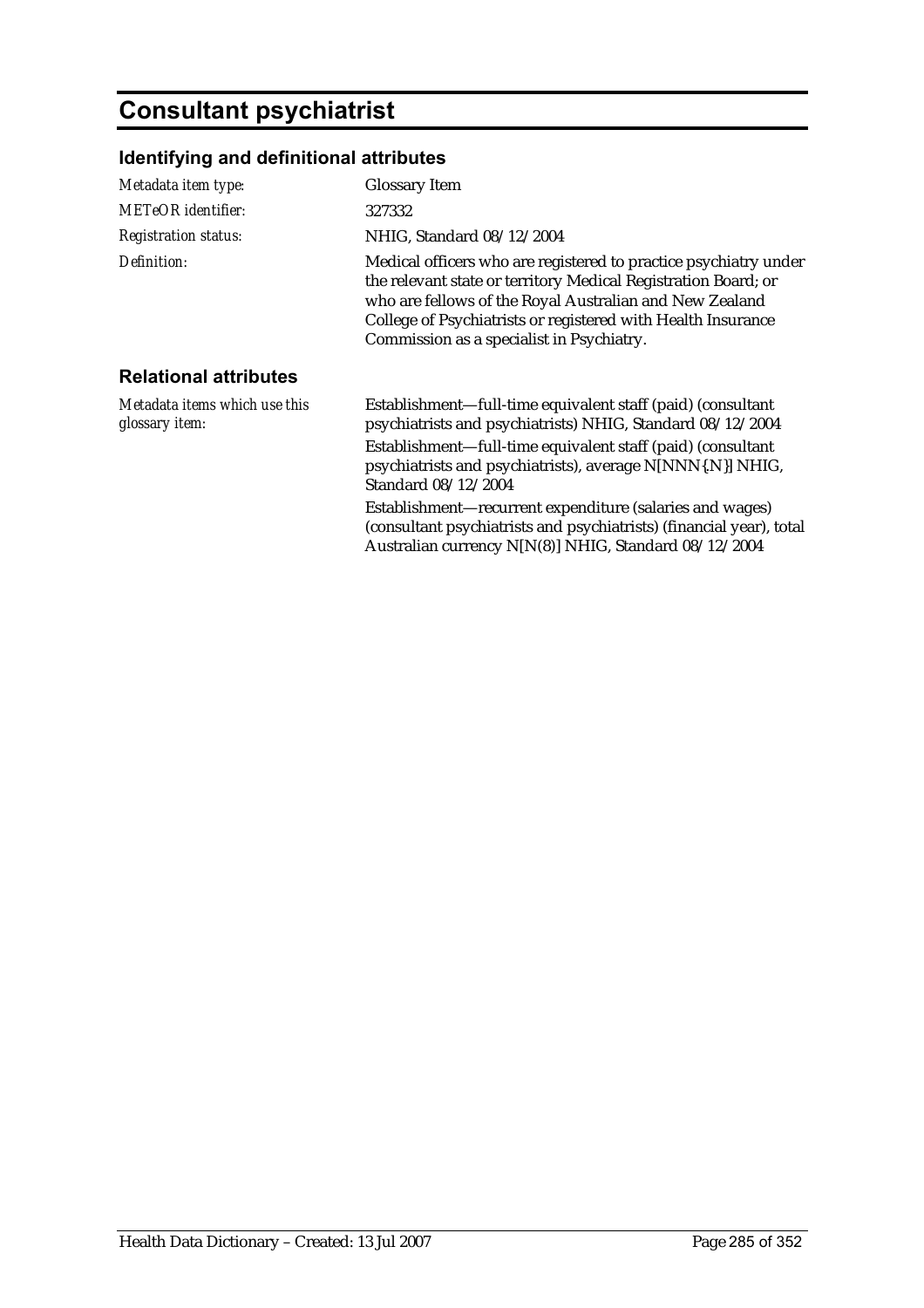# **Consumer consultant**

## **Identifying and definitional attributes**

| Metadata item type:                             | <b>Glossary Item</b>                                                                                                                                                                   |
|-------------------------------------------------|----------------------------------------------------------------------------------------------------------------------------------------------------------------------------------------|
| <b>METeOR</b> identifier:                       | 327336                                                                                                                                                                                 |
| <b>Registration status:</b>                     | NHIG, Standard 08/12/2004                                                                                                                                                              |
| Definition:                                     | Consumer consultants are persons employed (or engaged via<br>contract) on a part-time or full-time paid basis to represent the<br>interests of consumers and advocate for their needs. |
| <b>Relational attributes</b>                    |                                                                                                                                                                                        |
| Metadata items which use this<br>glossary item: | Establishment—full-time equivalent staff (paid) (consumer<br>consultants) NHIG, Standard 08/12/2004                                                                                    |
|                                                 | Establishment—full-time equivalent staff (paid) (consumer<br>consultants), average N[NNN{.N}] NHIG, Standard 08/12/2004                                                                |
|                                                 | Establishment-recurrent expenditure (salaries and wages)<br>(consumer consultants) (financial year), total Australian                                                                  |

currency N[N(8)] NHIG, Standard 08/12/2004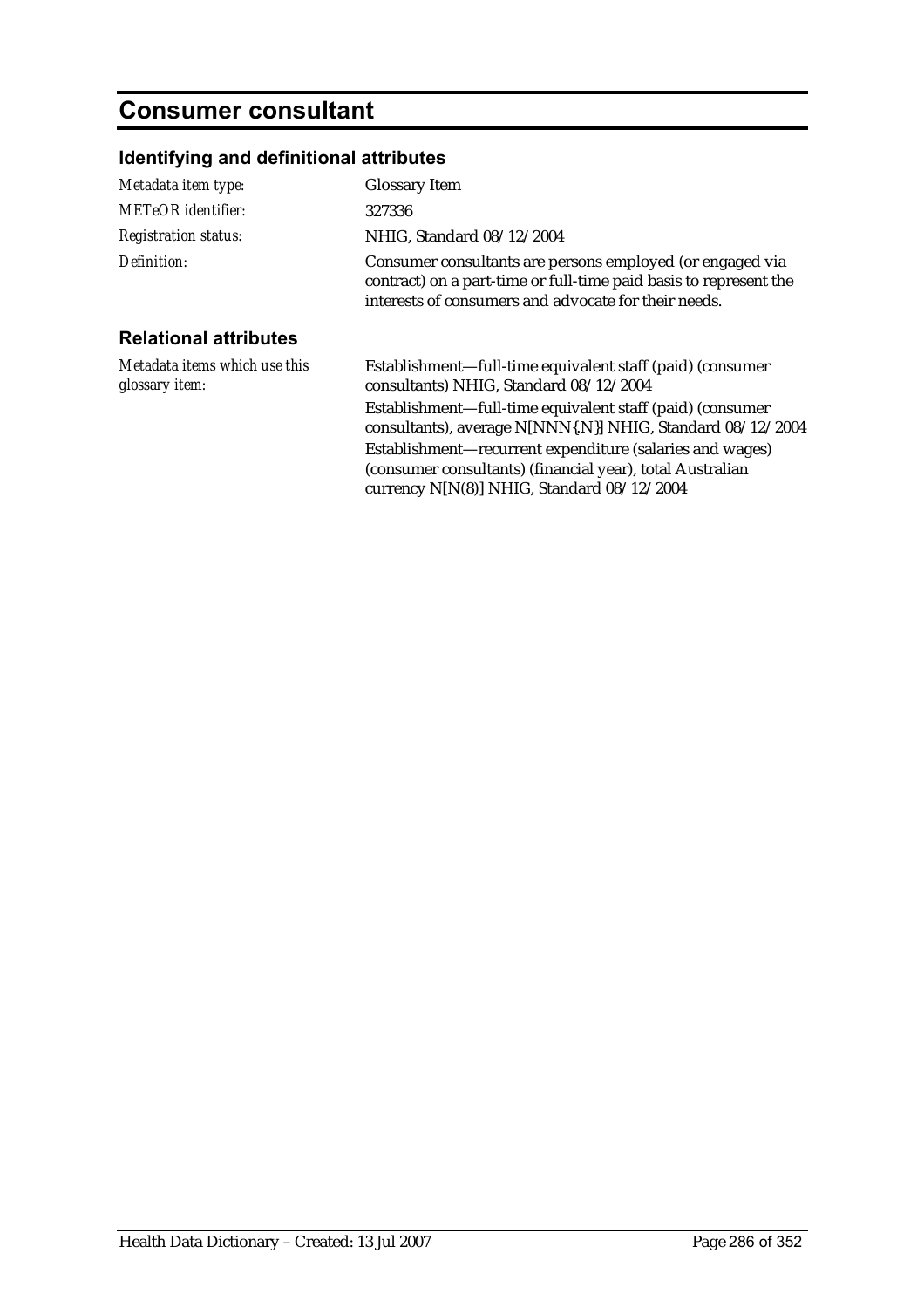# **Diagnosis**

### **Identifying and definitional attributes**

| Metadata item type:         | <b>Glossary Item</b>                                                                                                                                                           |
|-----------------------------|--------------------------------------------------------------------------------------------------------------------------------------------------------------------------------|
| <b>METeOR</b> identifier:   | 327224                                                                                                                                                                         |
| <b>Registration status:</b> | NHIG, Standard 01/03/2005                                                                                                                                                      |
| Definition:                 | A diagnosis is the decision reached, after assessment, of the<br>nature and identity of the disease or condition of a patient or<br>recipient of residential care (resident).  |
| Context:                    | Health services:<br>Diagnostic information provides the basis for analysis of health<br>service usage, epidemiological studies and monitoring of<br>specific disease entities. |

#### **Collection and usage attributes**

*Comments:* Classification systems which enable the allocation of a code to the diagnostic information:

- International Classification of Diseases, Tenth Revision, Australian Modification (ICD-10-AM),
- British Paediatric Association Classification of Diseases,
- North America Nursing Diagnosis Association,
- International Classification of Primary Care International,
- Classification of Impairments, Disabilities and Handicaps,
- International Classification of Functioning.

#### **Source and reference attributes**

| Submitting organisation: | National Data Standards Committee |
|--------------------------|-----------------------------------|
| Origin:                  |                                   |

| Related metadata references:                            | Supersedes Diagnosis, version 2, DEC, NHDD, NHIMG,<br>Superseded 01/03/2005                                                   |
|---------------------------------------------------------|-------------------------------------------------------------------------------------------------------------------------------|
| Metadata items which use this<br>glossary <i>item</i> : | Admitted patient care NMDS NHIG, Superseded 07/12/2005<br>Admitted patient care NMDS 2006-2007 NHIG, Superseded<br>23/10/2006 |
|                                                         | Admitted patient care NMDS 2007-2008 NHIG, Standard<br>23/10/2006                                                             |
|                                                         | Person-visual acuity (left eye), code NN NHIG, Standard<br>01/03/2005                                                         |
|                                                         | Person-visual acuity (right eye), code NN NHIG, Standard<br>01/03/2005                                                        |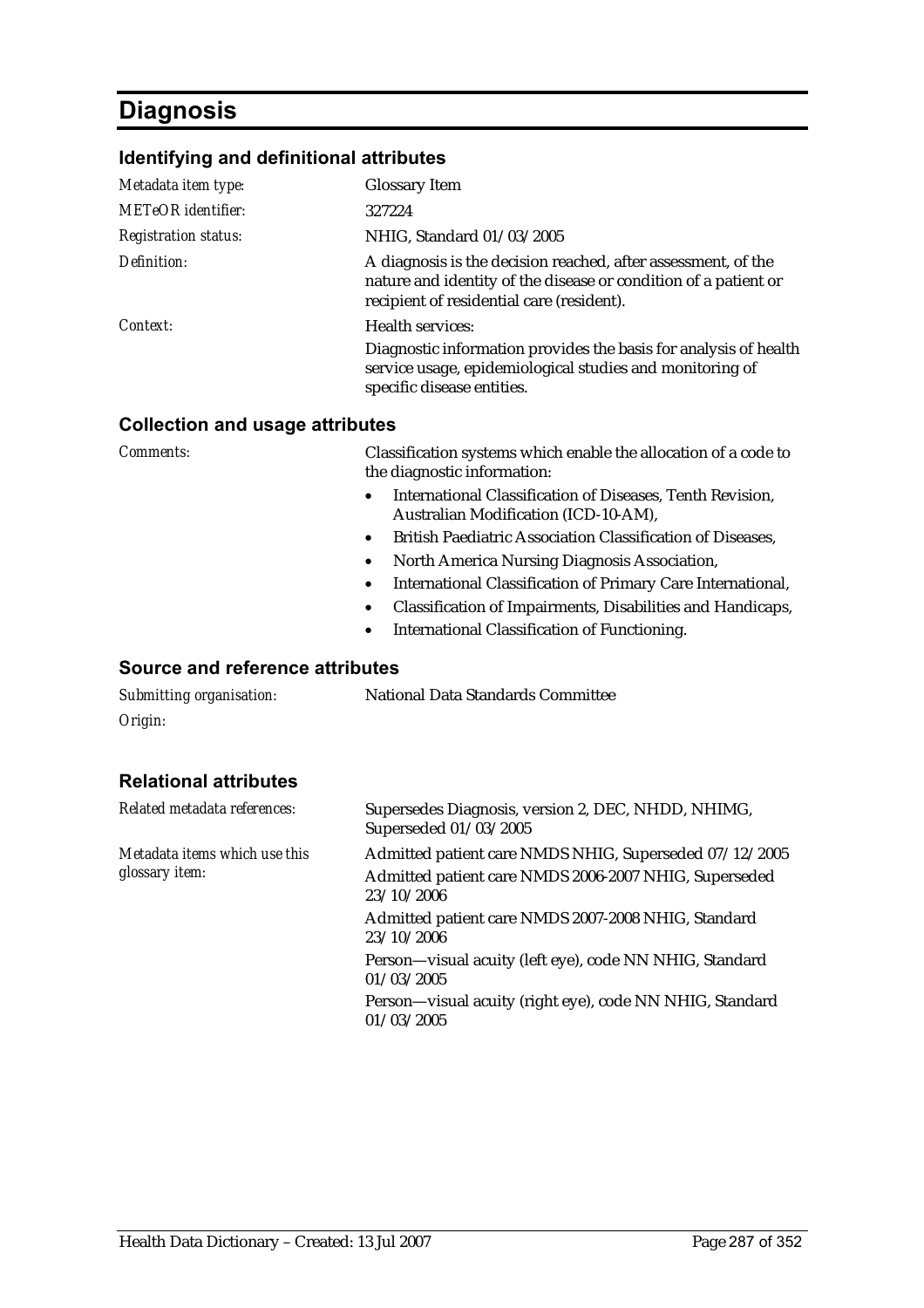# **Diagnostic and health professional**

## **Identifying and definitional attributes**

| Metadata item type:                             | <b>Glossary Item</b>                                                                                                                                                                                                                                                                                                                                                                                                    |
|-------------------------------------------------|-------------------------------------------------------------------------------------------------------------------------------------------------------------------------------------------------------------------------------------------------------------------------------------------------------------------------------------------------------------------------------------------------------------------------|
| <b>METeOR</b> identifier:                       | 327164                                                                                                                                                                                                                                                                                                                                                                                                                  |
| <b>Registration status:</b>                     | NHIG, Standard 01/03/2005                                                                                                                                                                                                                                                                                                                                                                                               |
| Definition:                                     | Qualified staff (other than qualified medical and nursing staff)<br>engaged in duties of a diagnostic, professional or technical<br>nature (but also including diagnostic and health professionals<br>whose duties are primarily or partly of an administrative<br>nature). This category includes all allied health professionals<br>and laboratory technicians (but excludes civil engineers and<br>computing staff). |
| <b>Relational attributes</b>                    |                                                                                                                                                                                                                                                                                                                                                                                                                         |
| Metadata items which use this<br>glossary item: | Establishment—full-time equivalent staff (paid) (diagnostic and<br>health professionals) NHIG, Standard 01/03/2005                                                                                                                                                                                                                                                                                                      |
|                                                 | Establishment-full-time equivalent staff (paid) (diagnostic and<br>health professionals), average N[NNN{.N}] NHIG, Standard<br>01/03/2005                                                                                                                                                                                                                                                                               |
|                                                 | Establishment-recurrent expenditure (salaries and wages)<br>(diagnostic and health professionals) (financial year), total<br>Australian currency N[N(8)] NHIG, Standard 01/03/2005                                                                                                                                                                                                                                      |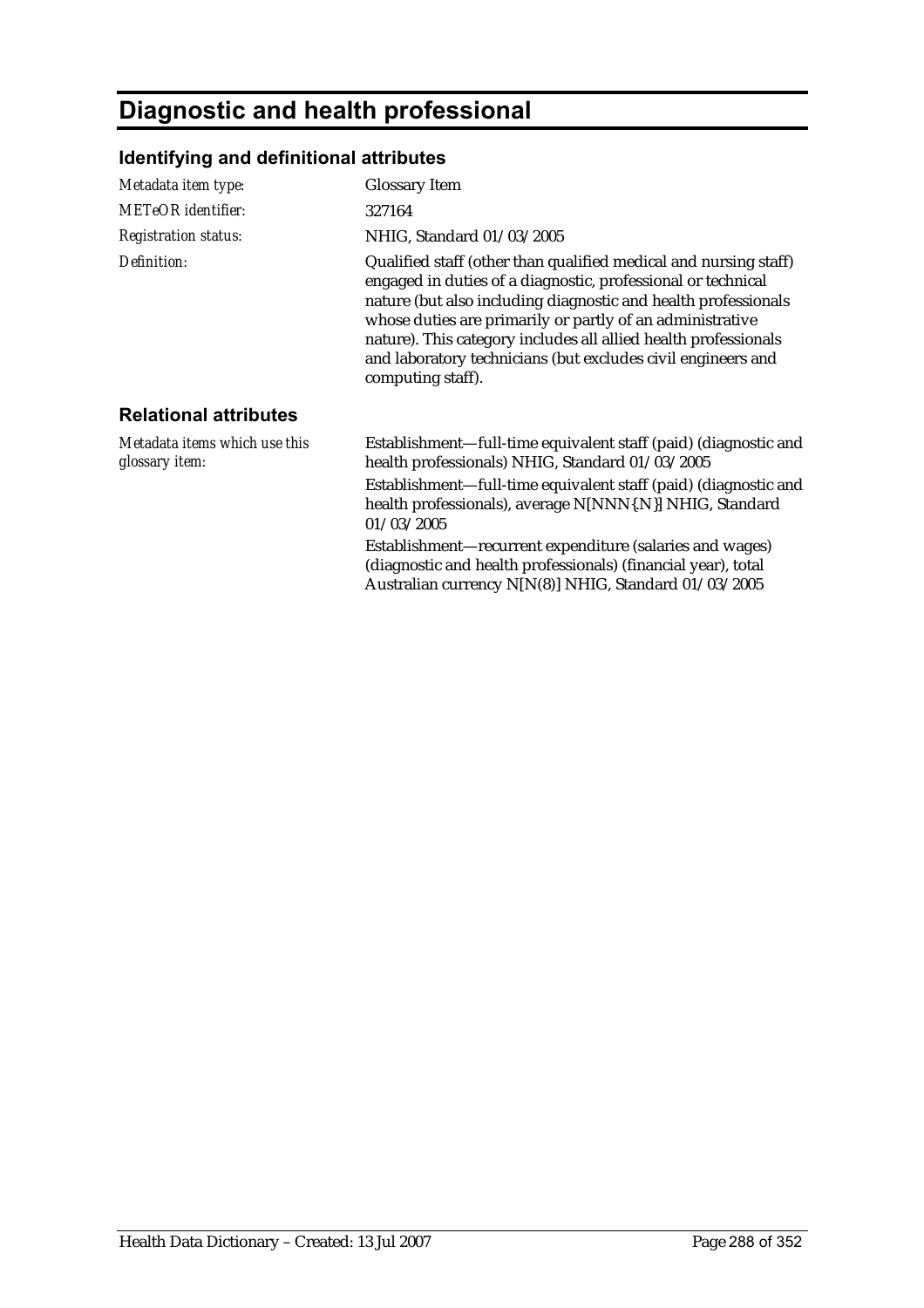# **Disability**

### **Identifying and definitional attributes**

| Metadata item type:         | <b>Glossary Item</b>                                                                                                                                                                 |
|-----------------------------|--------------------------------------------------------------------------------------------------------------------------------------------------------------------------------------|
| <b>METeOR</b> identifier:   | 327304                                                                                                                                                                               |
| <b>Registration status:</b> | NHIG, Standard 29/11/2006<br>NCSIMG, Standard 01/03/2005<br>NHDAMG, Standard 01/03/2005                                                                                              |
| Definition:                 | Disability is the umbrella term for any or all of: an impairment<br>of body structure or function, a limitation in activities, or a<br>restriction in participation.                 |
|                             | Disability is a multi-dimensional and complex concept and is<br>conceived as a dynamic interaction between health conditions<br>and environmental and personal factors (WHO 2001:6). |

#### **Collection and usage attributes**

**Comments:** Many different 'definitions' of disability are used in Australia, both in administrative data collections and in Acts of Parliament. The consistent identification of disability in national data collections has been recommended in a number of reports, for instance to enable:

- the monitoring of access to generic services by people with a disability;
- the collection of more consistent data on disability support and related services, including data on service use by different groups;
- population data and service data to be related, thereby improving the nation's analytical capacity in relation to the need for and supply of services; and
- improved understanding of the relationship between disability, health conditions and other health outcomes.

Defining disability makes it possible to determine the number of people who are accessing services, both disability specific and generic, and also those with a disability in the general population with unmet need. Better definition of disability will aid better targeting of resources to those in need.

Disability arises from the interaction between health conditions and environmental and personal factors. A health condition may be a disease (acute or chronic), disorder, injury or trauma. Environmental factors make up the physical, social and attitudinal environment in which people live and conduct their lives. Personal factors relate to the individual, such as age, sex and Indigenous status.

The concept 'Disability' can be described using a combination of related metadata items as building blocks.

The metadata items selected may vary depending on the definition of disability used. For example, in hospital rehabilitation, the focus may be on the impairment and **activity** dimensions and in community-based care the focus may be primarily on participation. Some applications may require a broad scope for inclusion (e.g. discrimination legislation). Data collections relating to services will select combinations of the data elements, which best reflect the eligibility criteria for the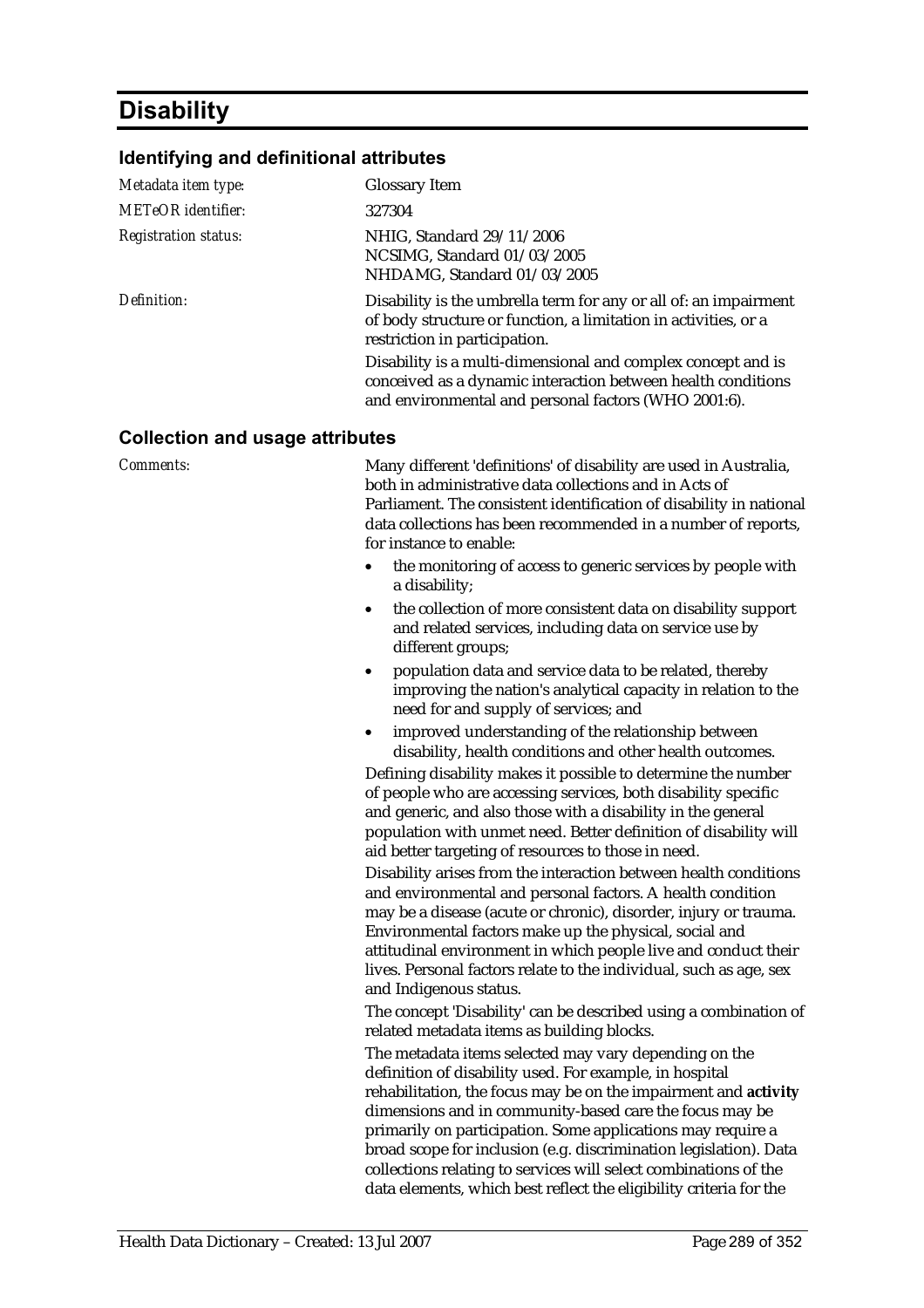service.

This glossary item is based on the International Classification of Functioning, Disability and Health (ICF). The ICF was endorsed by the World Health Assembly in 2001 as a reference member of the WHO Family of International Classifications and of the Australian Family of Health and Related Classifications (endorsed by the National Health Information Management Group in 2002).

The ICF provides a framework for the description of human functioning and disability. The components of ICF are defined in relation to a health condition. A health condition is an 'umbrella term for disease (acute or chronic), disorder, injury or trauma' (WHO 2001). A health condition may be recorded, for example, as Episode of care principal diagnosis, code (ICD-10- AM 3rd Ed) ANN{.N[N} and Episode of care additional diagnosis, code (ICD-10-AM 3rd Ed) ANN{.N[N}.

#### **Source and reference attributes**

| Origin:              | World Health Organization (WHO) 2001. ICF: International<br>Classification of Functioning, Disability and Health. Geneva:<br><b>WHO</b><br>Australian Institute of Health and Welfare (AIHW) 2003. ICF<br>Australian User Guide Version 1.0. Canberra: AIHW                                                         |
|----------------------|---------------------------------------------------------------------------------------------------------------------------------------------------------------------------------------------------------------------------------------------------------------------------------------------------------------------|
| Reference documents: | Further information on the ICF can be found in the ICF itself<br>and the ICF Australian User Guide (AIHW 2003) and the<br>following websites<br>• WHO ICF website<br>http://www.who.int/classifications/icf/en<br>• Australian Collaborating Centre ICF website<br>http://www.aihw.gov.au/disability/icf/index.html |

### **Relational attributes**

| Metadata items which use this<br>glossary item: | Activities and participation code (ICF 2001) AN[NNN] NHIG,<br>Standard 29/11/2006<br>NCSIMG, Standard 16/10/2006           |
|-------------------------------------------------|----------------------------------------------------------------------------------------------------------------------------|
|                                                 | Activity difficulty level code (ICF 2001) N NHIG, Standard<br>29/11/2006<br>NCSIMG, Standard 16/10/2006                    |
|                                                 | Activity need for assistance code N NHIG, Standard<br>29/11/2006<br>NCSIMG, Standard 16/10/2006                            |
|                                                 | Body function code (ICF 2001) AN[NNNN] NHIG, Standard<br>29/11/2006<br>NCSIMG, Standard 16/10/2006                         |
|                                                 | Body structure code (ICF 2001) AN[NNNN] NHIG, Standard<br>29/11/2006<br>NCSIMG, Standard 16/10/2006                        |
|                                                 | Environmental factor code (ICF 2001) AN[NNN] NHIG,<br>Standard 29/11/2006<br>NCSIMG, Standard 16/10/2006                   |
|                                                 | Extent of environmental factors influence code (ICF 2001) [X]N<br>NHIG, Standard 29/11/2006<br>NCSIMG, Standard 16/10/2006 |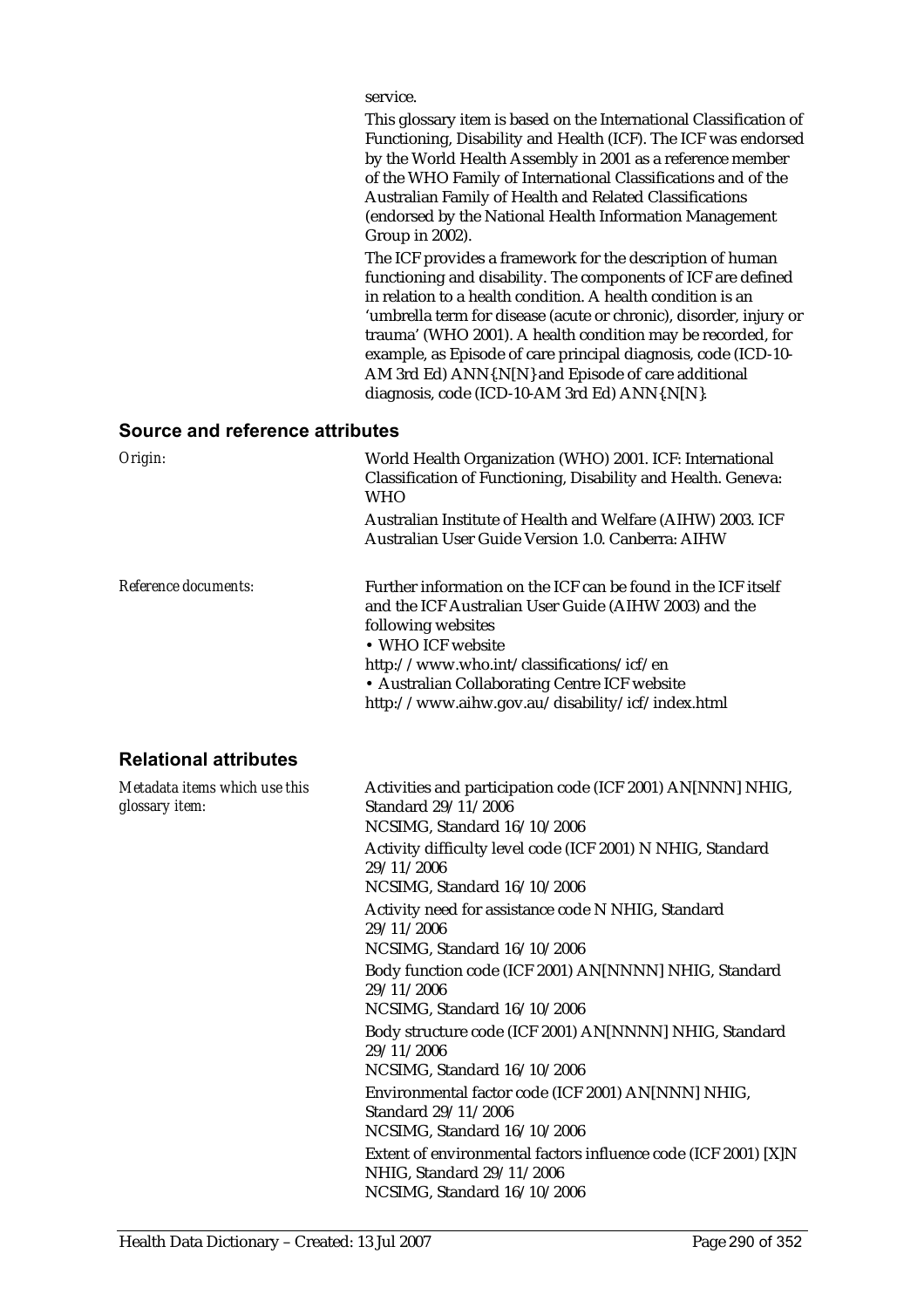Functioning and Disability DSS NHIG, Standard 29/11/2006 NCSIMG, Standard 16/10/2006 Goal of care code NN NHIG, Standard 01/03/2005 Impairment extent code (ICF 2001) N NHIG, Standard 29/11/2006 NCSIMG, Standard 16/10/2006 Impairment location code (ICF 2001) N NHIG, Standard  $29/11/2006$ NCSIMG, Standard 16/10/2006 Impairment nature code (ICF 2001) N NHIG, Standard 29/11/2006 NCSIMG, Standard 16/10/2006 Participation extent code (ICF 2001) N NHIG, Standard 29/11/2006 NCSIMG, Standard 16/10/2006 Participation satisfaction level code N NHIG, Standard 29/11/2006

NCSIMG, Standard 16/10/2006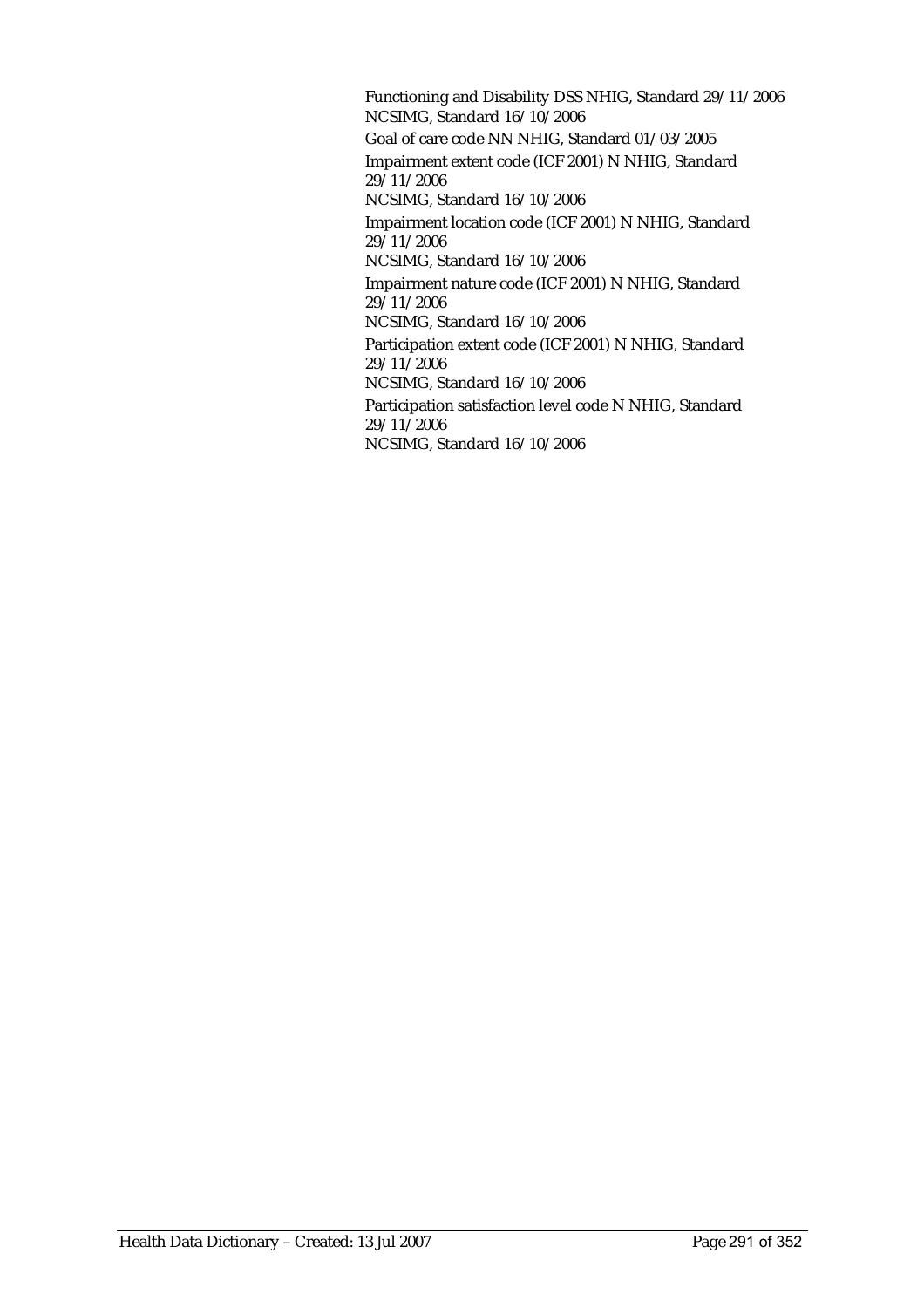# **Domestic and other staff**

## **Identifying and definitional attributes**

| Metadata item type:                             | <b>Glossary Item</b>                                                                                                                                                                                                                                                                                                                                      |
|-------------------------------------------------|-----------------------------------------------------------------------------------------------------------------------------------------------------------------------------------------------------------------------------------------------------------------------------------------------------------------------------------------------------------|
| <b>METeOR</b> identifier:                       | 327168                                                                                                                                                                                                                                                                                                                                                    |
| <b>Registration status:</b>                     | NHIG, Standard 01/03/2005                                                                                                                                                                                                                                                                                                                                 |
| Definition:                                     | Domestic staff are staff engaged in the provision of food and<br>cleaning services including domestic staff primarily engaged in<br>administrative duties such as food services manager. Dieticians<br>are excluded. This category also includes all staff not elsewhere<br>included (primarily maintenance staff, trades people and<br>gardening staff). |
| <b>Relational attributes</b>                    |                                                                                                                                                                                                                                                                                                                                                           |
| Metadata items which use this<br>glossary item: | Establishment—full-time equivalent staff (paid) (domestic and<br>other staff) NHIG, Standard 01/03/2005                                                                                                                                                                                                                                                   |
|                                                 | Establishment—full-time equivalent staff (paid) (domestic and<br>other staff), average N[NNN{.N}] NHIG, Standard 01/03/2005                                                                                                                                                                                                                               |
|                                                 | Establishment-recurrent expenditure (salaries and wages)<br>(domestic and other staff) (financial year), total Australian<br>currency N[N(8)] NHIG, Standard 01/03/2005                                                                                                                                                                                   |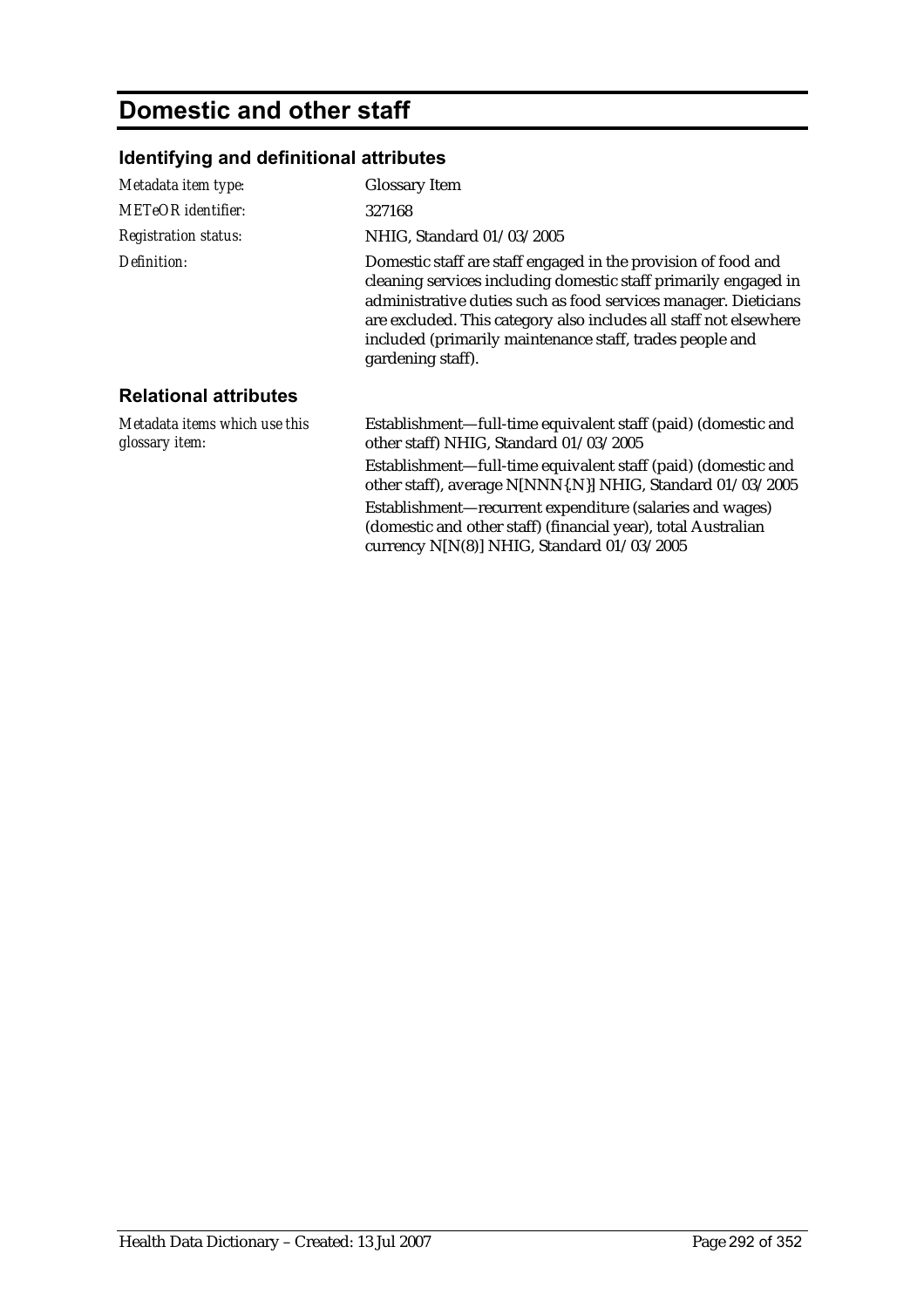# **Elective surgery**

## **Identifying and definitional attributes**

| Metadata item type:                             | <b>Glossary Item</b>                                                                                                                                                                                                                         |
|-------------------------------------------------|----------------------------------------------------------------------------------------------------------------------------------------------------------------------------------------------------------------------------------------------|
| <b>METeOR</b> identifier:                       | 327226                                                                                                                                                                                                                                       |
| <b>Registration status:</b>                     | NHIG, Standard 01/03/2005                                                                                                                                                                                                                    |
| Definition:                                     | Elective care where the procedures required by patients are<br>listed in the surgical operations section of the Medicare benefits<br>schedule book, with the exclusion of specific procedures<br>frequently done by non-surgical clinicians. |
| Context:                                        | Admitted patient care.                                                                                                                                                                                                                       |
| Source and reference attributes                 |                                                                                                                                                                                                                                              |
| Submitting organisation:                        | Hospital access program waiting list working group                                                                                                                                                                                           |
| Origin:                                         | The National Health Data Committee.                                                                                                                                                                                                          |
| <b>Relational attributes</b>                    |                                                                                                                                                                                                                                              |
| Related metadata references:                    | Supersedes Elective surgery, version 1, DEC, NHDD, NHIMG,<br>Superseded 01/03/2005                                                                                                                                                           |
| Metadata items which use this<br>glossary item: | Coronary artery disease intervention code N NHIG, Standard<br>01/03/2005                                                                                                                                                                     |

Elective surgery code NN NHIG, Standard 01/03/2005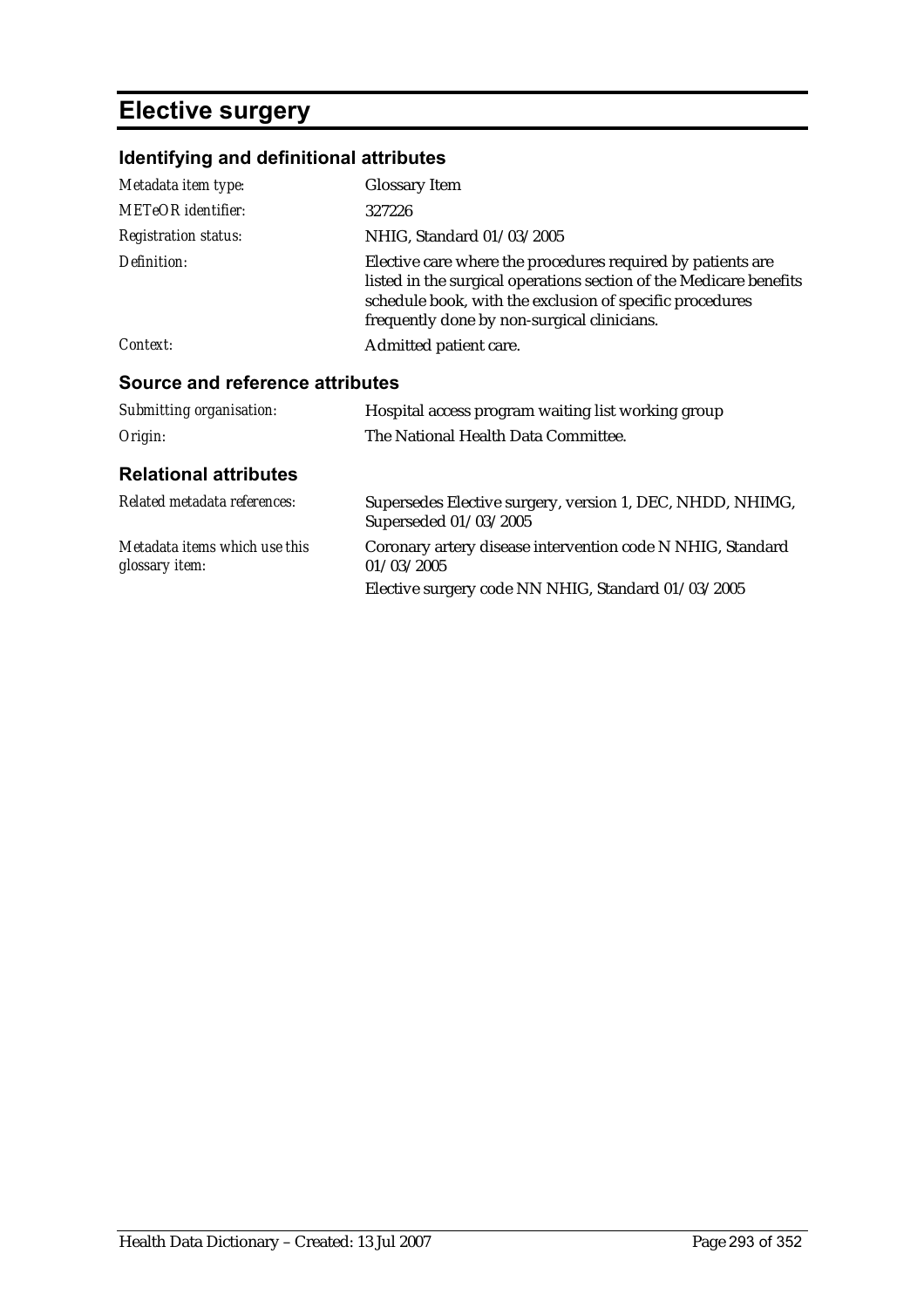# **Emergency department**

## **Identifying and definitional attributes**

| Metadata item type:                             | <b>Glossary Item</b>                                                                                                                                                                                                       |
|-------------------------------------------------|----------------------------------------------------------------------------------------------------------------------------------------------------------------------------------------------------------------------------|
| <b>METeOR</b> identifier:                       | 327158                                                                                                                                                                                                                     |
| <b>Registration status:</b>                     | NHIG, Standard 01/03/2005                                                                                                                                                                                                  |
| Definition:                                     | An emergency department provides triage, assessment, care<br>and/or treatment for patients suffering from medical<br>condition/s and/or injury.                                                                            |
| <b>Relational attributes</b>                    |                                                                                                                                                                                                                            |
| Metadata items which use this<br>glossary item: | Emergency department visit type code N NHIG, Standard<br>01/03/2005                                                                                                                                                        |
|                                                 | Establishment (public psychiatric or alcohol and drug<br>hospital)—number of group session occasions of service for<br>non-admitted patients (emergency and outpatient), total<br>N[NNNNNN] NHIG, Standard 01/03/2005      |
|                                                 | Establishment (public psychiatric or alcohol and drug<br>hospital)—number of individual session occasions of service for<br>non-admitted patients (emergency and outpatient), total<br>N[NNNNNN] NHIG, Standard 01/03/2005 |
|                                                 | Health service event-presentation date, DDMMYYYY NHIG,<br>Standard 01/03/2005                                                                                                                                              |
|                                                 | Health service event—presentation time, hhmm NHIG,<br>Standard 01/03/2005                                                                                                                                                  |
|                                                 | Health service event-service commencement date,<br>DDMMYYYY NHIG, Superseded 07/12/2005                                                                                                                                    |
|                                                 | Non-admitted patient emergency department service episode<br>NHIG, Standard 01/03/2005                                                                                                                                     |
|                                                 | Non-admitted patient service event NHIG, Standard<br>01/03/2005                                                                                                                                                            |
|                                                 | Triage NHIG, Retired 07/12/2005                                                                                                                                                                                            |
|                                                 | Triage NHIG, Standard 24/03/2006                                                                                                                                                                                           |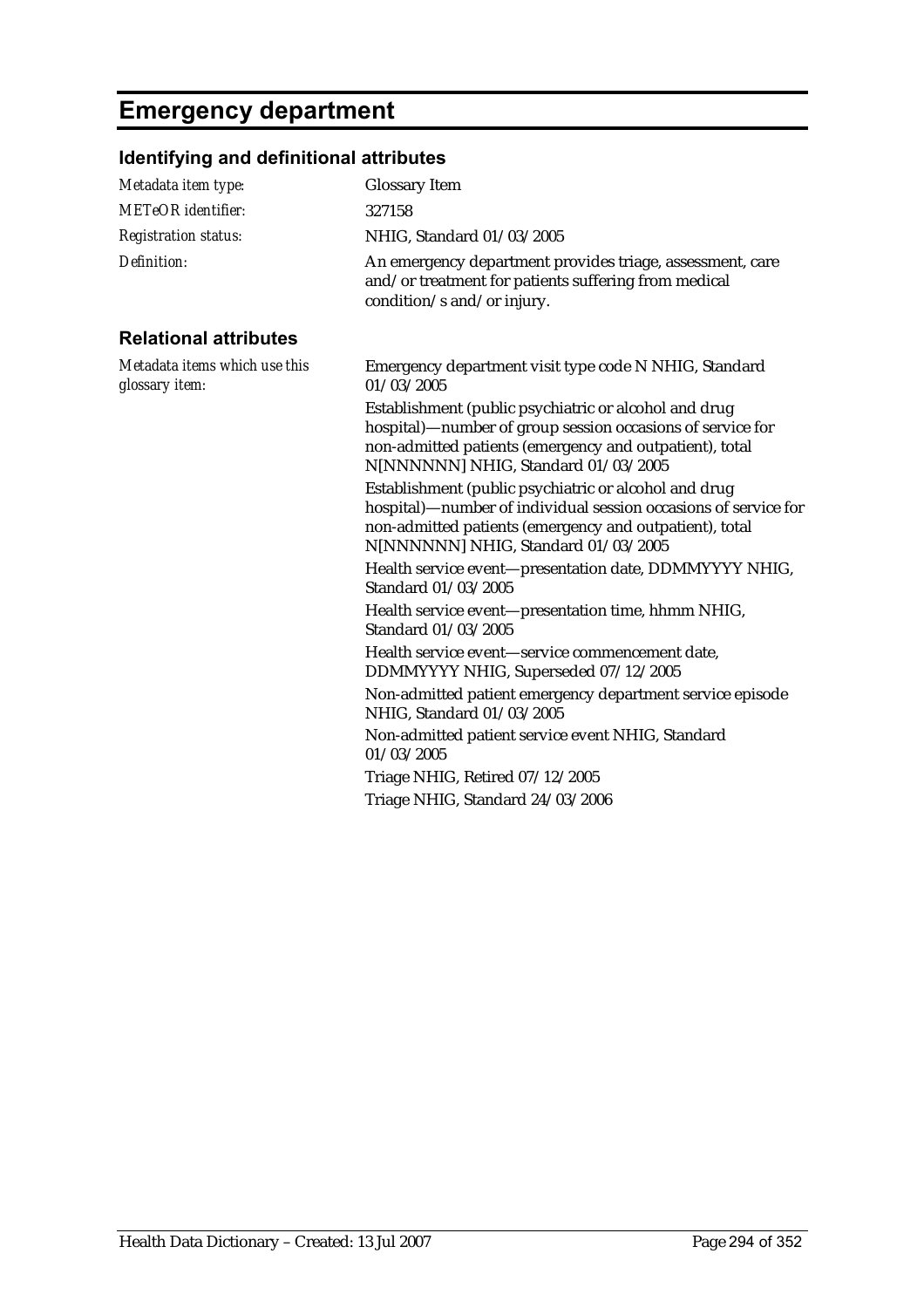# **Enrolled nurse**

## **Identifying and definitional attributes**

| Metadata item type:                             | <b>Glossary Item</b>                                                                                                                                                                                                                                                                               |
|-------------------------------------------------|----------------------------------------------------------------------------------------------------------------------------------------------------------------------------------------------------------------------------------------------------------------------------------------------------|
| METeOR identifier:                              | 327160                                                                                                                                                                                                                                                                                             |
| <b>Registration status:</b>                     | NHIG, Standard 01/03/2005                                                                                                                                                                                                                                                                          |
| Definition:                                     | Enrolled nurses are second level nurses who are enrolled in all<br>states except Victoria where they are registered by the state<br>registration board to practise in this capacity. Includes general<br>enrolled nurse and specialist enrolled nurse (e.g. mothercraft<br>nurses in some states). |
| <b>Relational attributes</b>                    |                                                                                                                                                                                                                                                                                                    |
| Metadata items which use this<br>glossary item: | Establishment—full-time equivalent staff (paid) (enrolled<br>nurses) NHIG, Standard 01/03/2005                                                                                                                                                                                                     |
|                                                 | Establishment-full-time equivalent staff (paid) (enrolled<br>nurses), average N[NNN{.N}] NHIG, Standard 01/03/2005                                                                                                                                                                                 |
|                                                 | Establishment-recurrent expenditure (salaries and wages)<br>(enrolled nurses) (financial year), total Australian currency                                                                                                                                                                          |

N[N(8)] NHIG, Standard 01/03/2005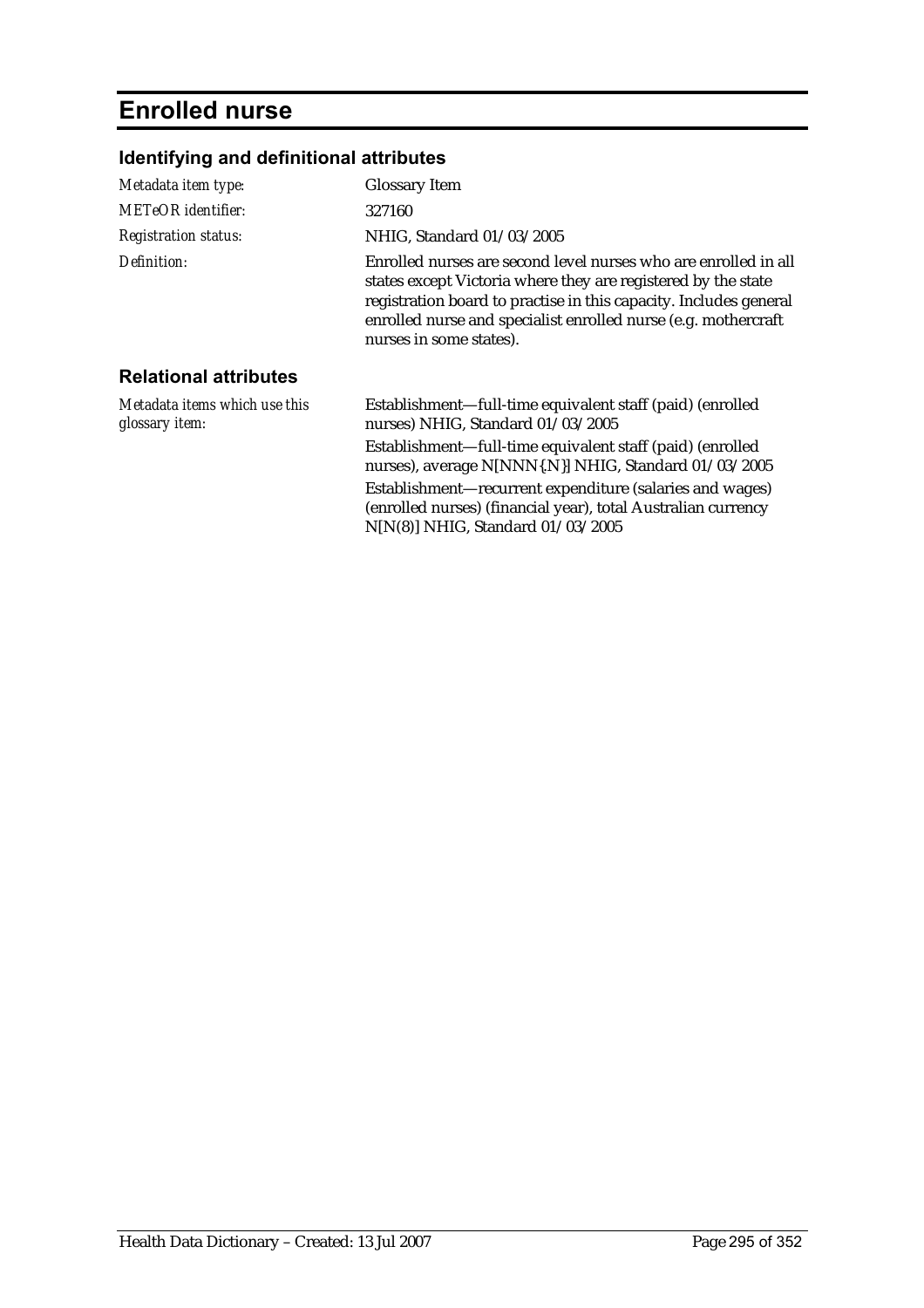# **Environmental factors**

## **Identifying and definitional attributes**

| Metadata item type:         | <b>Glossary Item</b>                                                                                                                                                                                                                       |
|-----------------------------|--------------------------------------------------------------------------------------------------------------------------------------------------------------------------------------------------------------------------------------------|
| <b>METeOR</b> identifier:   | 327286                                                                                                                                                                                                                                     |
| <b>Registration status:</b> | NHIG, Standard 29/11/2006<br>NCSIMG, Standard 16/10/2006                                                                                                                                                                                   |
| Definition:                 | Environmental factors make up the physical, social and<br>attitudinal environment in which people live and conduct their<br>lives.                                                                                                         |
| Context:                    | Environmental factors are external to the individual and can<br>have a positive or negative influence on a person's participation<br>as a member of society, on performance of activities, or on a<br>person's body function or structure. |

## **Collection and usage attributes**

| Guide for use: | In the ICF classification scheme Environmental factors are<br>organised to focus on two different levels, individual and<br>societal. Environmental factors interact with the Body<br>structures/Body functions and Activities and participation<br>components.<br>A person's functioning and disability is conceived as the<br>dynamic interaction between health conditions and<br>environmental and personal factors.                                                                                 |
|----------------|----------------------------------------------------------------------------------------------------------------------------------------------------------------------------------------------------------------------------------------------------------------------------------------------------------------------------------------------------------------------------------------------------------------------------------------------------------------------------------------------------------|
| Comments:      | This glossary item is based on the International Classification of<br>Functioning, Disability and Health (ICF). The ICF was endorsed<br>by the World Health Assembly in 2001 as a reference member<br>of the WHO Family of International Classifications and of the<br>Australian Family of Health and Related Classifications<br>(endorsed by the National Health Information Management<br>Group in 2002).                                                                                             |
|                | The ICF provides a framework for the description of human<br>functioning and disability. The components of ICF are defined<br>in relation to a health condition. A health condition is an<br>'umbrella term for disease (acute or chronic), disorder, injury or<br>trauma' (WHO 2001). A health condition may be recorded, for<br>example, as Episode of care principal diagnosis, code (ICD-10-<br>AM 3rd Ed) ANN{.N[N} and Episode of care additional<br>diagnosis, code (ICD-10-AM 3rd Ed) ANN{.N[N}. |

| Origin:              | World Health Organization (WHO) 2001. International<br>Classification of Functioning, Disability and Health. Geneva:<br>WHO                                                                                                                                     |
|----------------------|-----------------------------------------------------------------------------------------------------------------------------------------------------------------------------------------------------------------------------------------------------------------|
|                      | Australian Institute of Health and Welfare (AIHW) 2003. ICF<br>Australian User Guide Version 1.0. Canberra: AIHW                                                                                                                                                |
| Reference documents: | Further information on the ICF can be found in the ICF itself<br>and the ICF Australian User Guide (AIHW 2003) and the<br>following websites<br>• WHO ICF website<br>http://www.who.int/classifications/icf/en<br>• Australian Collaborating Centre ICF website |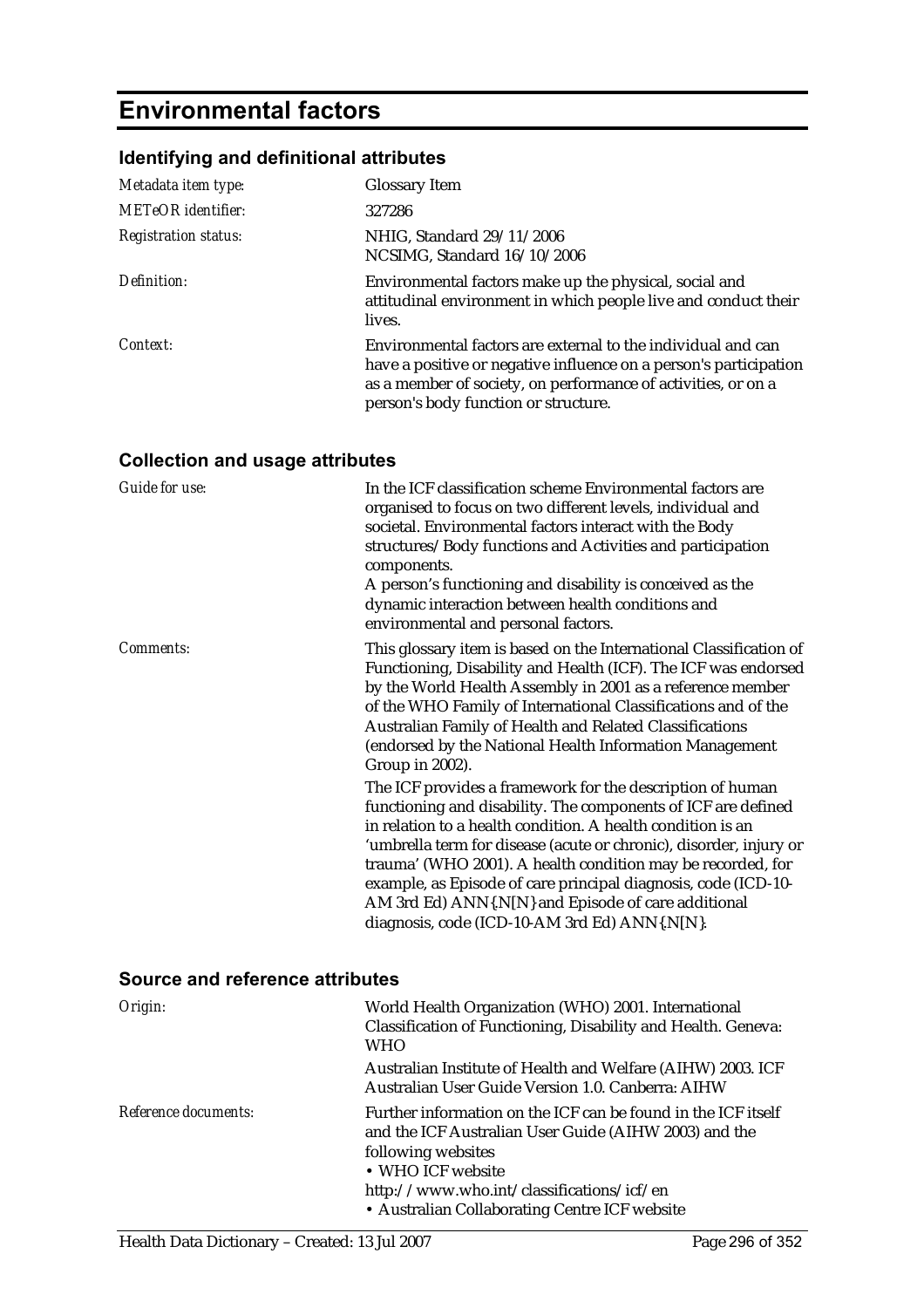### **Relational attributes**

*Metadata items which use this glossary item:*

Extent of environmental factors influence code (ICF 2001) [X]N NHIG, Standard 29/11/2006 NCSIMG, Standard 16/10/2006 Functioning and Disability DSS NHIG, Standard 29/11/2006 NCSIMG, Standard 16/10/2006 Person—extent of environmental factor influence, code (ICF 2001) [X]N NHIG, Standard 29/11/2006 NCSIMG, Standard 16/10/2006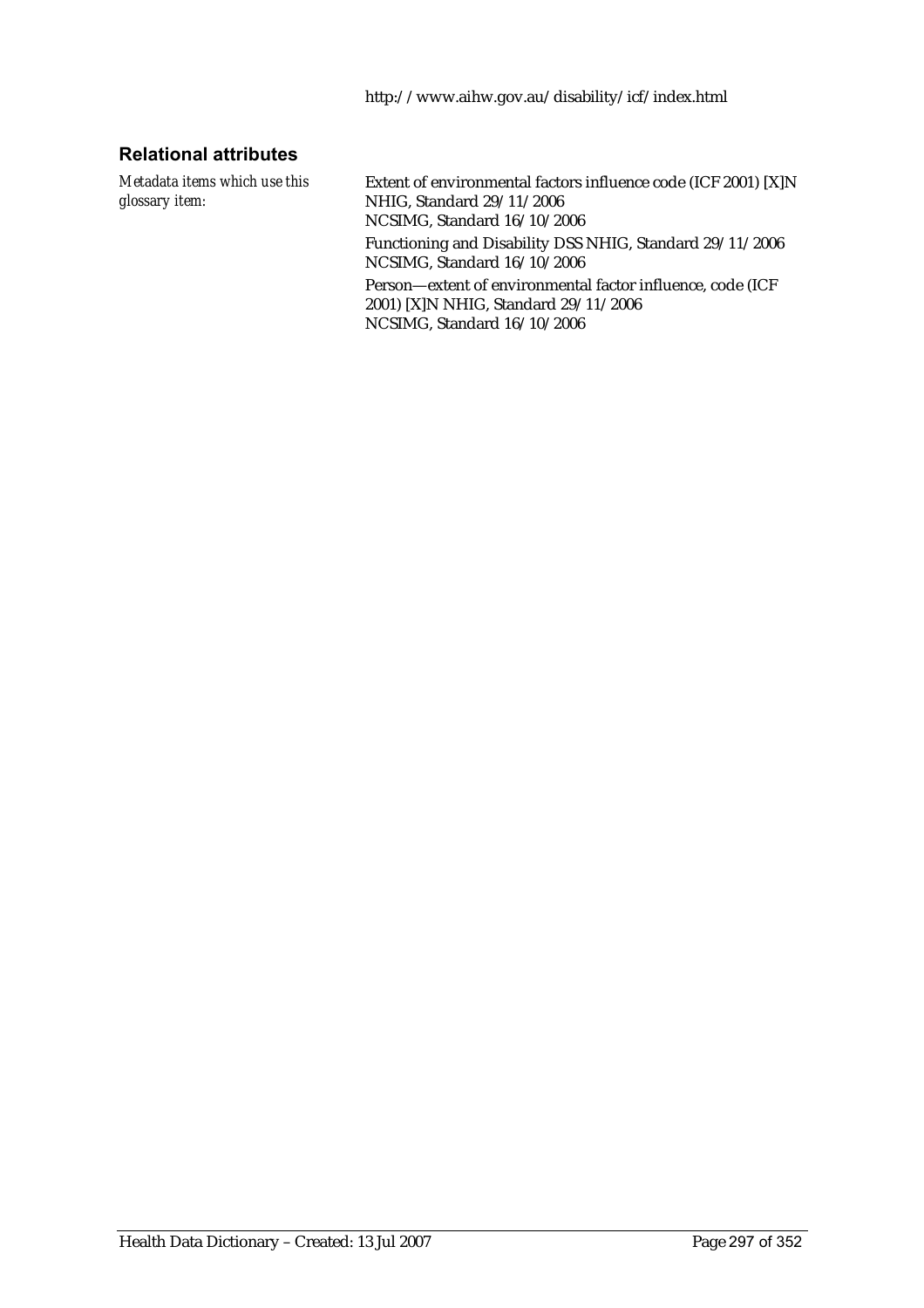# **Episode of acute care**

## **Identifying and definitional attributes**

| Metadata item type:         | <b>Glossary Item</b>                                                                                                                        |
|-----------------------------|---------------------------------------------------------------------------------------------------------------------------------------------|
| Synonymous names:           | Acute care episode for admitted patients                                                                                                    |
| <b>METeOR</b> identifier:   | 327230                                                                                                                                      |
| <b>Registration status:</b> | NHIG, Standard 01/03/2005                                                                                                                   |
| Definition:                 | An episode of acute care for an admitted patient is one in which<br>the principal clinical intent is to do one or more of the<br>following: |
|                             | manage labour (obstetric),<br>٠                                                                                                             |
|                             | cure illness or provide definitive treatment of injury,                                                                                     |
|                             | perform surgery,<br>٠                                                                                                                       |
|                             | relieve symptoms of illness or injury (excluding palliative<br>care),                                                                       |
|                             | reduce severity of illness or injury,<br>$\bullet$                                                                                          |
|                             | protect against exacerbation and/or complication of an<br>٠<br>illness and/or injury which could threaten life or normal<br>functions,      |
|                             | perform diagnostic or therapeutic procedures.<br>٠                                                                                          |
| Context:                    | Admitted patient care.                                                                                                                      |

### **Source and reference attributes**

*Origin:* National Health Data Committee

### **Relational attributes**

| Related metadata references:                    | Supersedes Acute care episode for admitted patients, version 1,<br>DEC, NHDD, NHIMG, Superseded 01/03/2005                    |
|-------------------------------------------------|-------------------------------------------------------------------------------------------------------------------------------|
| Metadata items which use this<br>glossary item: | Admitted patient care NMDS NHIG, Superseded 07/12/2005<br>Admitted patient care NMDS 2006-2007 NHIG, Superseded<br>23/10/2006 |
|                                                 | Admitted patient care NMDS 2007-2008 NHIG, Standard<br>23/10/2006                                                             |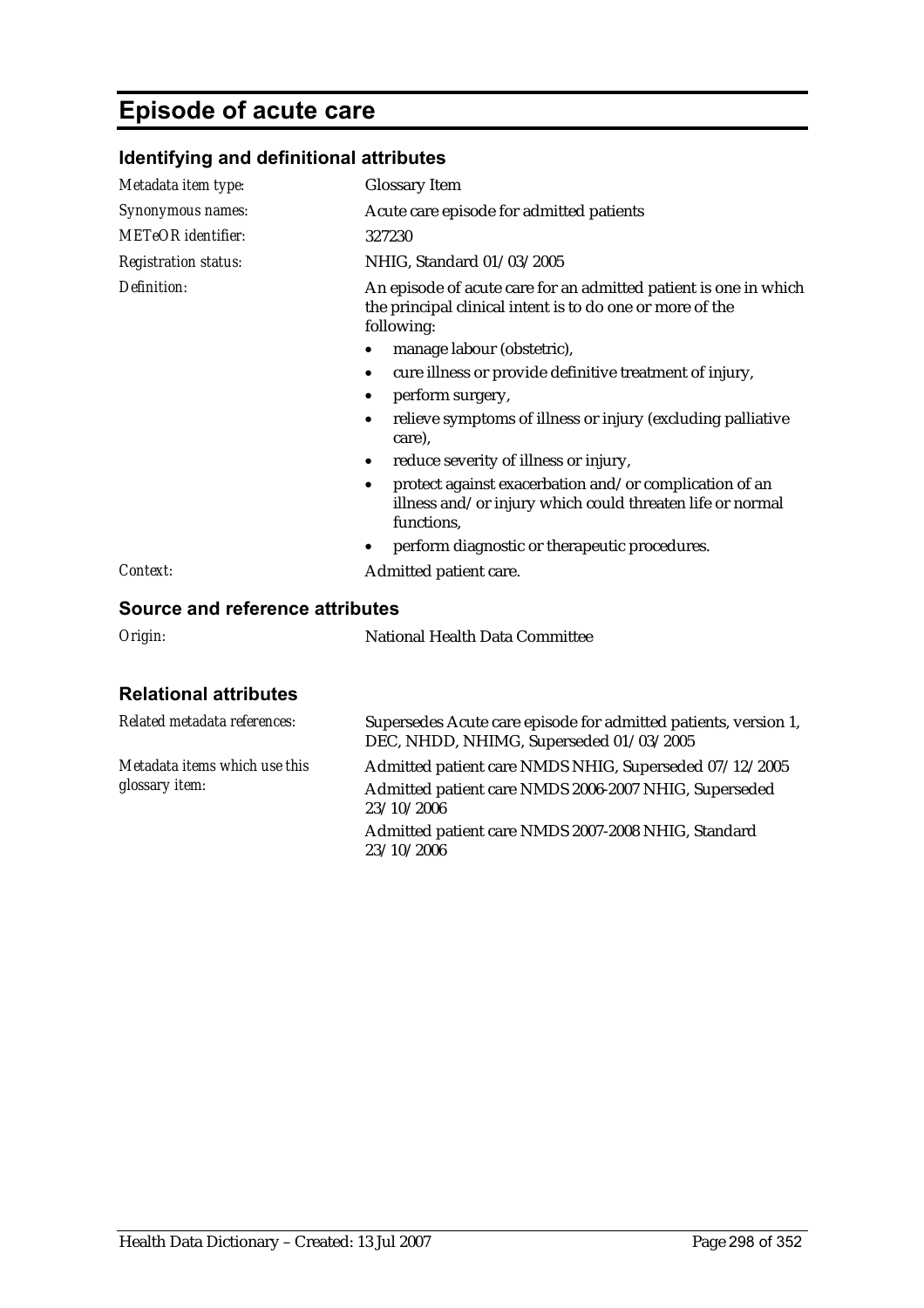# **Episode of residential care end**

### **Identifying and definitional attributes**

| Metadata item type:                             | <b>Glossary Item</b>                                                                                                                                                                          |
|-------------------------------------------------|-----------------------------------------------------------------------------------------------------------------------------------------------------------------------------------------------|
| <b>METeOR</b> identifier:                       | 327194                                                                                                                                                                                        |
| <b>Registration status:</b>                     | NHIG, Standard 01/03/2005                                                                                                                                                                     |
| Definition:                                     | Episode of residential care end is the administrative process by<br>which a residential care service either records:<br>Formal episode of residential care end:                               |
|                                                 | the formal end of residential care and accommodation of a<br>resident,                                                                                                                        |
|                                                 | the end of residential care and accommodation of a resident<br>who has commenced leave where there is no intention that<br>the resident returns to residential care within seven days,<br>or; |
|                                                 | Statistical episode of residential care end:                                                                                                                                                  |
|                                                 | the end of the reference period.                                                                                                                                                              |
| Context:                                        | Specialised mental health services (Residential mental health<br>care).                                                                                                                       |
| <b>Relational attributes</b>                    |                                                                                                                                                                                               |
| Related metadata references:                    | Supersedes Episode of residential care end, version 1, DEC,<br>NHDD, NHIMG, Superseded 01/03/2005                                                                                             |
| Metadata items which use this<br>glossary item: | Episode of residential care—episode end date NHIG, Standard<br>01/03/2005                                                                                                                     |
|                                                 | Episode of residential care-episode end date, DDMMYYYY<br>NHIG, Standard 01/03/2005                                                                                                           |
|                                                 | Episode of residential care-episode end mode NHIG, Standard<br>01/03/2005                                                                                                                     |
|                                                 | Episode of residential care—episode end mode, code N NHIG,<br>Standard 01/03/2005                                                                                                             |
|                                                 | Mental health establishments NMDS 2005-2006 NHIG,<br>Superseded 21/03/2006                                                                                                                    |
|                                                 | Mental health establishments NMDS 2006-2007 NHIG,<br>Superseded 23/10/2006                                                                                                                    |
|                                                 | Mental health establishments NMDS 2007-2008 NHIG,<br>Standard 23/10/2006                                                                                                                      |
|                                                 | Residential mental health care NMDS 2005-2006 NHIG,<br>Superseded 07/12/2005                                                                                                                  |
|                                                 | Residential mental health care NMDS 2006-2007 NHIG,<br>Superseded 23/10/2006                                                                                                                  |
|                                                 | Residential mental health care NMDS 2007-2008 NHIG,<br>Standard 23/10/2006                                                                                                                    |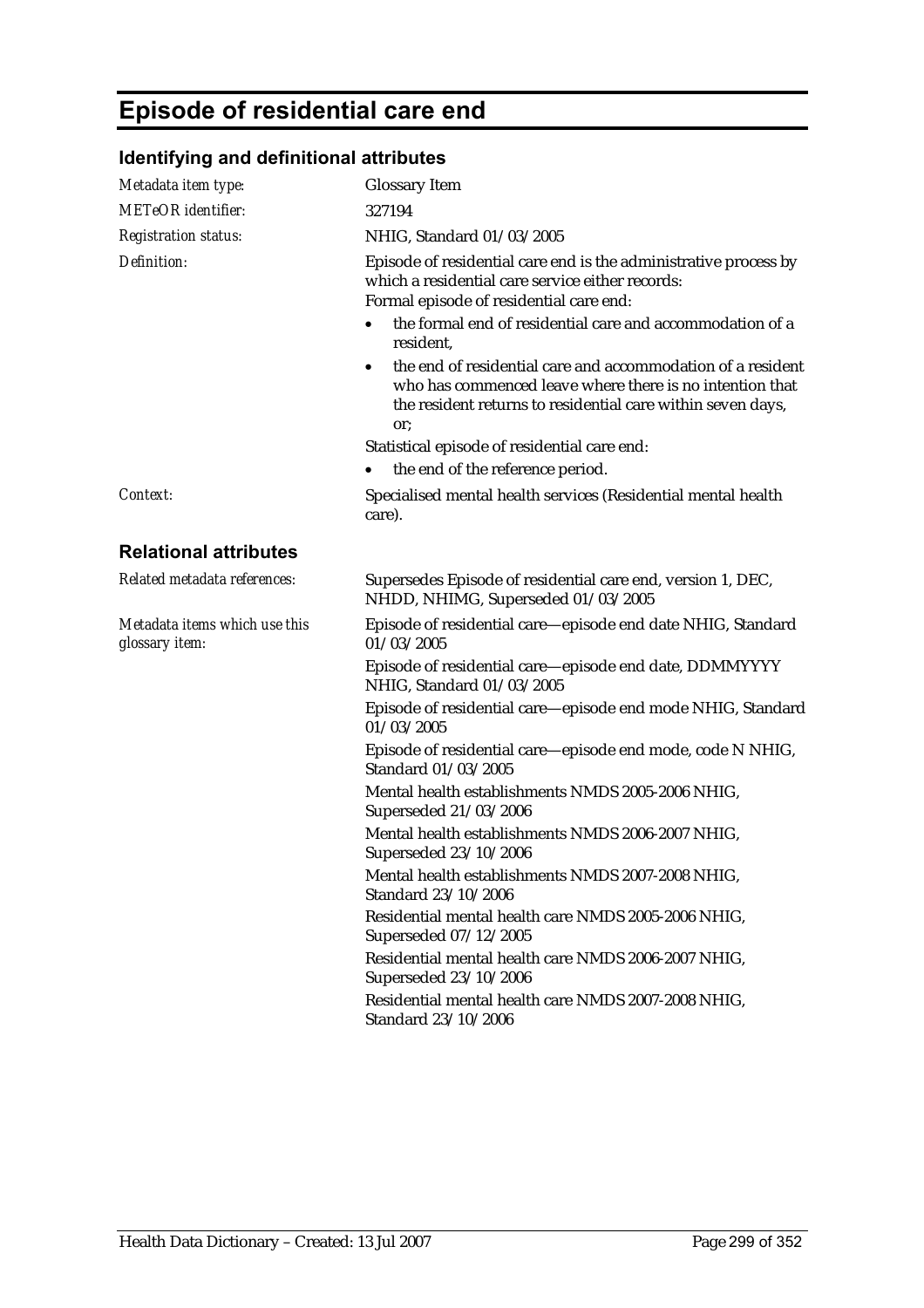# **Episode of residential care start**

## **Identifying and definitional attributes**

| Metadata item type:                             | <b>Glossary Item</b>                                                                                                                                                                                                                                           |
|-------------------------------------------------|----------------------------------------------------------------------------------------------------------------------------------------------------------------------------------------------------------------------------------------------------------------|
| <b>METeOR</b> identifier:                       | 327192                                                                                                                                                                                                                                                         |
| <b>Registration status:</b>                     | NHIG, Standard 01/03/2005                                                                                                                                                                                                                                      |
| Definition:                                     | The process whereby the residential care service accepts<br>responsibility for the Resident's residential care and<br>accommodation. Episode of residential care start is the<br>administrative process by which a residential care service<br>records either: |
|                                                 | Formal episode of residential care start:                                                                                                                                                                                                                      |
|                                                 | the start of residential care and accommodation of a<br>resident, and,                                                                                                                                                                                         |
|                                                 | the unplanned return from leave of a resident (when there<br>$\bullet$<br>had been no intention of returning to overnight residential<br>care within seven days);                                                                                              |
|                                                 | or Statistical episode of residential care start:                                                                                                                                                                                                              |
|                                                 | the start of a reference period for a resident continuing their<br>residential care and accommodation, from the previous<br>reference period.                                                                                                                  |
| Context:                                        | Specialised mental health services (Residential mental health<br>care).                                                                                                                                                                                        |
| <b>Relational attributes</b>                    |                                                                                                                                                                                                                                                                |
| Related metadata references:                    | Supersedes Episode of residential care start, version 1, DEC,<br>NHDD, NHIMG, Superseded 01/03/2005                                                                                                                                                            |
| Metadata items which use this<br>glossary item: | Episode of residential care-episode start date NHIG, Standard<br>01/03/2005                                                                                                                                                                                    |
|                                                 | Episode of residential care-episode start date, DDMMYYYY<br>NHIG, Standard 01/03/2005                                                                                                                                                                          |
|                                                 | Episode of residential care-episode start mode NHIG,<br>Standard 01/03/2005                                                                                                                                                                                    |
|                                                 | Episode of residential care—episode start mode, code N NHIG,<br>Standard 01/03/2005                                                                                                                                                                            |
|                                                 | Mental health establishments NMDS 2005-2006 NHIG,<br>Superseded 21/03/2006                                                                                                                                                                                     |
|                                                 | Mental health establishments NMDS 2006-2007 NHIG,<br>Superseded 23/10/2006                                                                                                                                                                                     |
|                                                 | Mental health establishments NMDS 2007-2008 NHIG,<br>Standard 23/10/2006                                                                                                                                                                                       |
|                                                 | Residential mental health care NMDS 2005-2006 NHIG,<br>Superseded 07/12/2005                                                                                                                                                                                   |
|                                                 | Residential mental health care NMDS 2006-2007 NHIG,<br>Superseded 23/10/2006                                                                                                                                                                                   |
|                                                 | Residential mental health care NMDS 2007-2008 NHIG,<br>Standard 23/10/2006                                                                                                                                                                                     |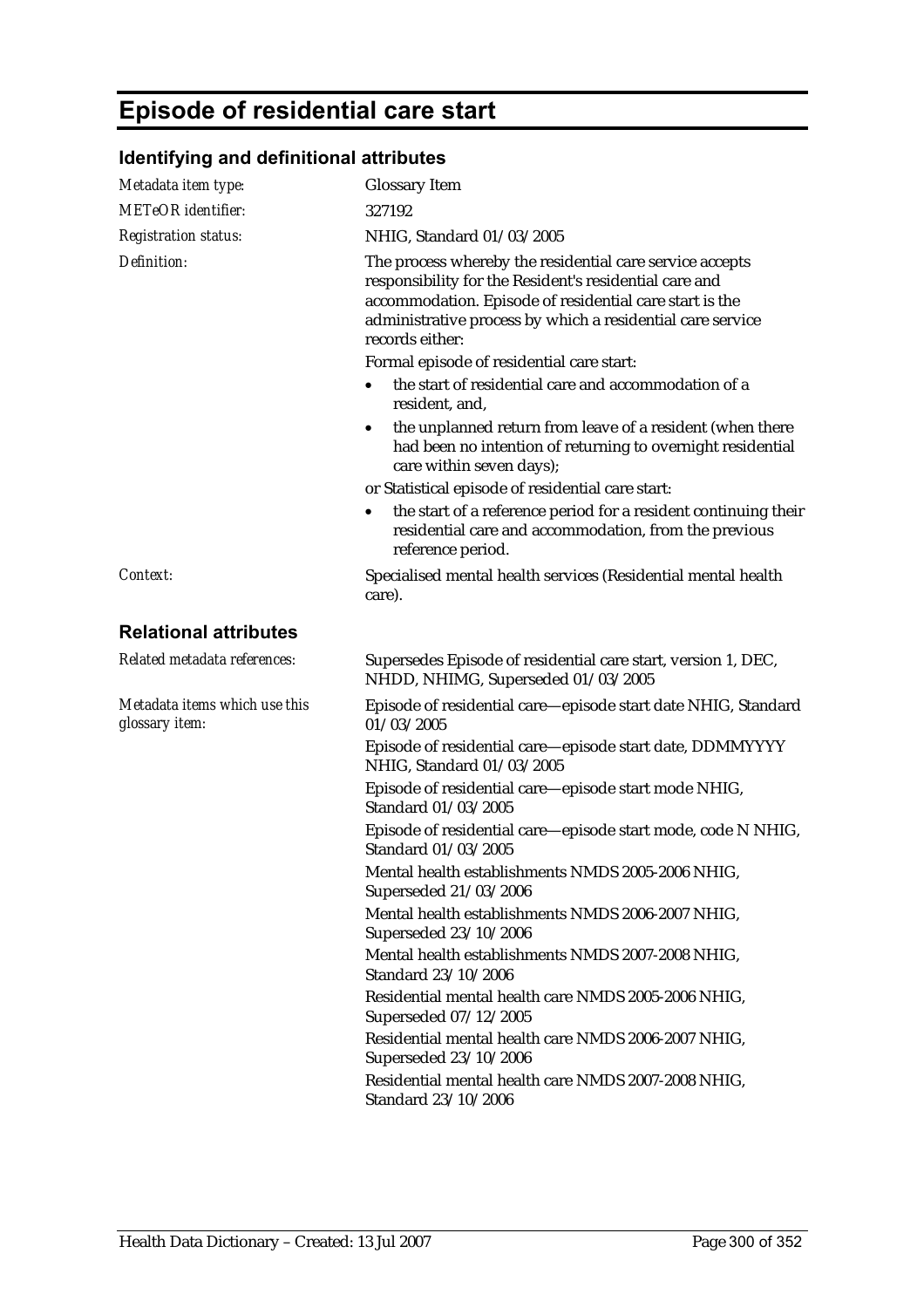# **Establishment based student nurse**

## **Identifying and definitional attributes**

*glossary item:*

| Metadata item type:           | <b>Glossary Item</b>                                                                                                                                                                                                                                                                                                                                                                                                                                                                                                   |
|-------------------------------|------------------------------------------------------------------------------------------------------------------------------------------------------------------------------------------------------------------------------------------------------------------------------------------------------------------------------------------------------------------------------------------------------------------------------------------------------------------------------------------------------------------------|
| <b>METeOR</b> identifier:     | 327186                                                                                                                                                                                                                                                                                                                                                                                                                                                                                                                 |
| <b>Registration status:</b>   | NHIG, Standard 01/03/2005                                                                                                                                                                                                                                                                                                                                                                                                                                                                                              |
| Definition:                   | Student nurses are persons employed by the establishment<br>currently studying in years one to three of a three year<br>certificate course. This includes any person commencing or<br>undertaking a three year course of training leading to<br>registration as a nurse by the state or territory registration<br>board. This includes full time general student nurse and<br>specialist student nurse, such as mental deficiency nurse, but<br>excludes practising nurses enrolled in post basic training<br>courses. |
| <b>Relational attributes</b>  |                                                                                                                                                                                                                                                                                                                                                                                                                                                                                                                        |
| Metadata items which use this | Establishment—recurrent expenditure (salaries and wages)                                                                                                                                                                                                                                                                                                                                                                                                                                                               |

(student nurses) (financial year), total Australian currency

N[N(8)] NHIG, Standard 01/03/2005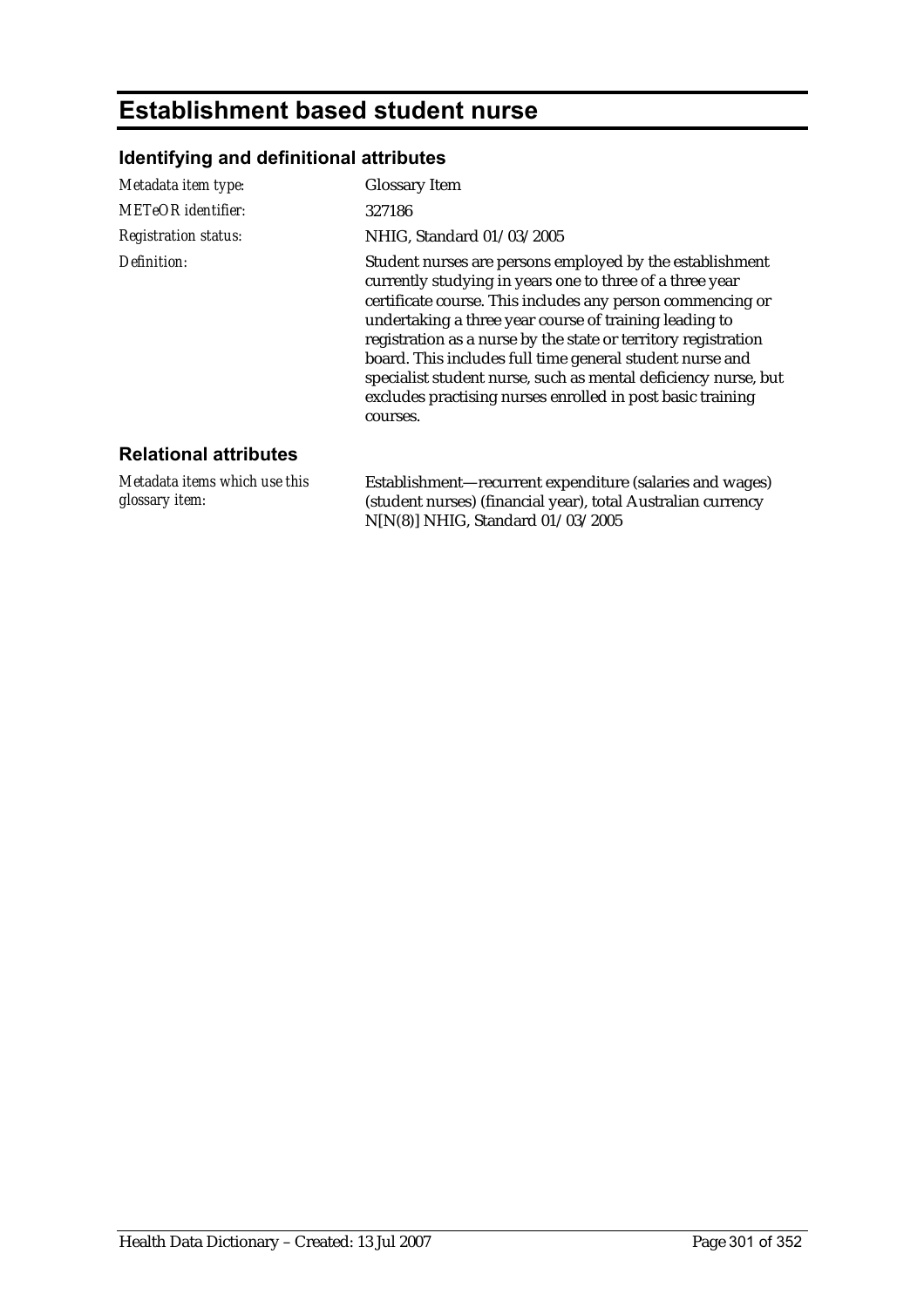# **Family**

#### **Identifying and definitional attributes**

| Metadata item type:         | <b>Glossary Item</b>                                                                                                                                                                                                                                                                                                                                                                                                                                                                                                                                                                                                                    |
|-----------------------------|-----------------------------------------------------------------------------------------------------------------------------------------------------------------------------------------------------------------------------------------------------------------------------------------------------------------------------------------------------------------------------------------------------------------------------------------------------------------------------------------------------------------------------------------------------------------------------------------------------------------------------------------|
| METeOR identifier:          | 327232                                                                                                                                                                                                                                                                                                                                                                                                                                                                                                                                                                                                                                  |
| <b>Registration status:</b> | NCSIMG, Standard 01/03/2005<br>NHDAMG, Standard 01/03/2005                                                                                                                                                                                                                                                                                                                                                                                                                                                                                                                                                                              |
| Definition:                 | Two or more people related by blood, marriage (including step-<br>relations), adoption or fostering and who may or may not live<br>together. They may form the central core of support networks<br>for individuals.                                                                                                                                                                                                                                                                                                                                                                                                                     |
| Context:                    | Data on families are essential elements for the study of the well<br>being of family groups and in this way for the study of the well<br>being of individuals. They are a tool for assessing the type of<br>and level of support to which a person has access. By defining<br>the extended family as the central support network for<br>individual, support which would not have been defined as<br>accessible to the individual using the 'Household family'<br>definition becomes apparent. It is important to recognise the<br>'family beyond the household' when examining types and<br>levels of support available to individuals. |

#### **Collection and usage attributes**

*Comments:* The 'household family' has been traditionally viewed as a building block of society and it is the predominant unit reported statistically and historically. However, the 'household family', since it is tied to the idea of co-residence, forms only a snapshot in time and refers only to related people who live in the same household at a point in time. Related persons who leave the central household live in other households may still participate in the lives of other family members they do not live with in a variety of ways, including financial, material, physical, emotional, legal and spiritual. For instance, frail older people may receive help from their adult children even though they do not live in the same household. The definition for this glossary item differs from the Australian Bureau of Statistics (ABS) standard. This is necessary because the ABS standard is based on household collection, which is not suitable, in many community services' areas. The community service definition needs to be broader to incorporate families that exist outside of households.

| Submitting organisation:      | <b>Australian Institute of Family Studies</b>                                                                                    |
|-------------------------------|----------------------------------------------------------------------------------------------------------------------------------|
| Origin:                       | McDonald, P. 1995. Families in Australia: A Socio-Demographic<br>Perspective. Melbourne: Australian Institute of Family Studies. |
| <b>Relational attributes</b>  |                                                                                                                                  |
| Related metadata references:  | Supersedes Family, version 1, DEC, NHADD, NHDAMG,<br>Superseded 01/03/2005                                                       |
|                               | Supersedes Family, version 2, DEC, NCSDD, NCSIMG,<br>Superseded 01/03/2005                                                       |
| Metadata items which use this | Establishment—number of group session occasions of service                                                                       |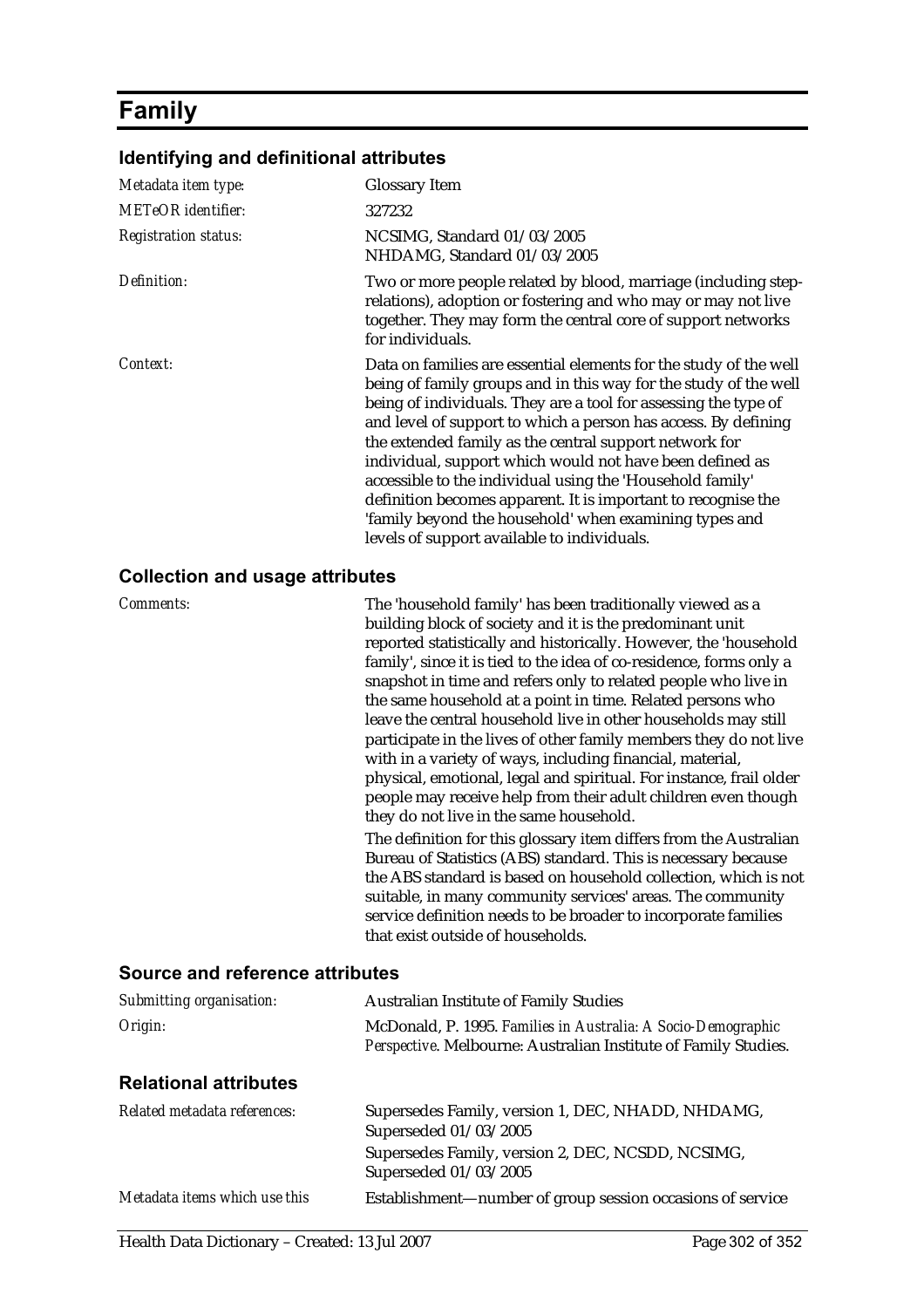*glossary item:* for non-admitted patients NHIG, Standard 01/03/2005

Person (name)—family name, text X[X(39)] NHIG, Standard 04/05/2005 NCSIMG, Standard 25/08/2005 NHDAMG, Standard 20/06/2005

Person (name)—family name, text X[X(39)] NHIG, Superseded 04/05/2005

NCSIMG, Superseded 25/08/2005

Person (name)—given name NHIG, Standard 01/03/2005 NCSIMG, Standard 01/03/2005 NHDAMG, Standard 01/08/2005

Person (name)—given name, text [X(40)] NHIG, Standard 04/05/2005

NCSIMG, Standard 25/08/2005 NHDAMG, Standard 20/06/2005

Person (name)—given name, text [X(40)] NHIG, Superseded 04/05/2005

NCSIMG, Superseded 25/08/2005

Person (requiring care)—carer availability status NHIG, Standard 01/03/2005

NCSIMG, Superseded 02/05/2006

Person (requiring care)—carer availability status, code N NHIG, Superseded 04/07/2007 NCSIMG, Superseded 02/05/2006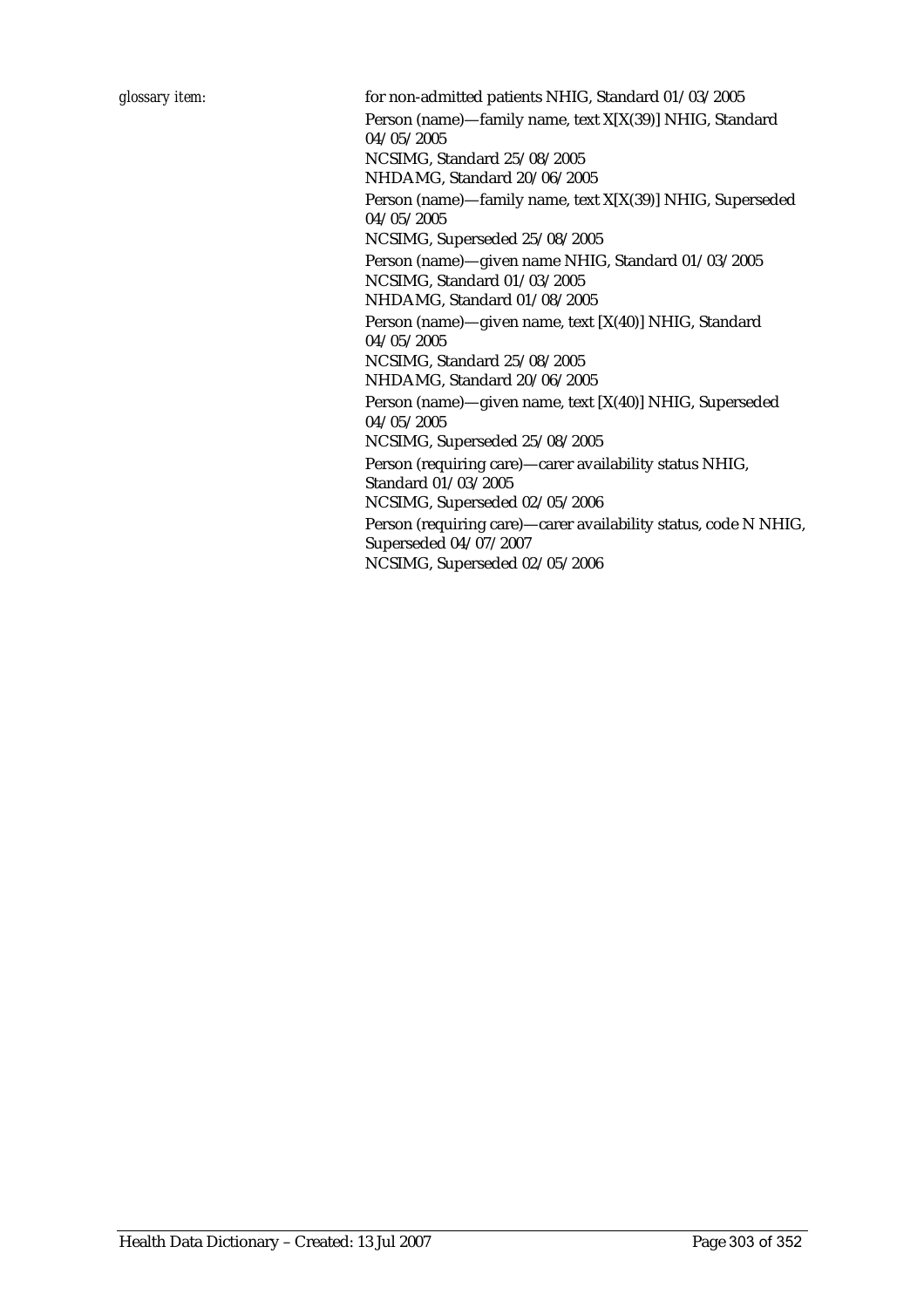# **Functioning**

#### **Identifying and definitional attributes**

| Metadata item type:         | <b>Glossary Item</b>                                                                                                                                                                                                                                                                                                                  |
|-----------------------------|---------------------------------------------------------------------------------------------------------------------------------------------------------------------------------------------------------------------------------------------------------------------------------------------------------------------------------------|
| <b>METeOR</b> identifier:   | 327292                                                                                                                                                                                                                                                                                                                                |
| <b>Registration status:</b> | NHIG, Standard 29/11/2006<br>NCSIMG, Standard 01/03/2005                                                                                                                                                                                                                                                                              |
| Definition:                 | Functioning is the umbrella term for any or all of: body<br>functions, body structures, activities and participation.<br>Functioning is a multidimensional concept denoting the neutral<br>aspects of the interaction between an individual (with a health<br>condition) and that individual's environmental and personal<br>factors. |
| Context:                    | An individual's functioning in a specific domain is an<br>interaction or complex relationship between health conditions<br>and environmental and personal factors.                                                                                                                                                                    |
|                             | Functioning and disability are dual concepts in a broad<br>framework, with disability focussing on the more negative<br>aspects of this interaction.                                                                                                                                                                                  |

#### **Collection and usage attributes**

*Comments:* This glossary term is based on the International Classification of Functioning, Disability and Health (ICF). The ICF was endorsed by the World Health Assembly in 2001 as a reference member of the WHO Family of International Classifications and of the Australian Family of Health and Related Classifications (endorsed by the National Health Information Management Group in 2002).

> The ICF provides a framework for the description of human functioning and disability. The components of ICF are defined in relation to a health condition. A health condition is an 'umbrella term for disease (acute or chronic), disorder, injury or trauma' (WHO 2001). A health condition may be recorded, for example, as Episode of care principal diagnosis, code (ICD-10- AM 3rd Ed) ANN{.N[N} and Episode of care additional diagnosis, code (ICD-10-AM 3rd Ed) ANN{.N[N}.

| Origin:              | World Health Organization (WHO) 2001. ICF: International<br>Classification of Functioning, Disability and Health Geneva:<br><b>WHO</b>                                                                                                                                                                              |
|----------------------|---------------------------------------------------------------------------------------------------------------------------------------------------------------------------------------------------------------------------------------------------------------------------------------------------------------------|
|                      | Australian Institute of Health and Welfare (AIHW) 2003. ICF<br>Australian User Guide Version 1.0. Canberra: AIHW                                                                                                                                                                                                    |
| Reference documents: | Further information on the ICF can be found in the ICF itself<br>and the ICF Australian User Guide (AIHW 2003) and the<br>following websites<br>• WHO ICF website<br>http://www.who.int/classifications/icf/en<br>• Australian Collaborating Centre ICF website<br>http://www.aihw.gov.au/disability/icf/index.html |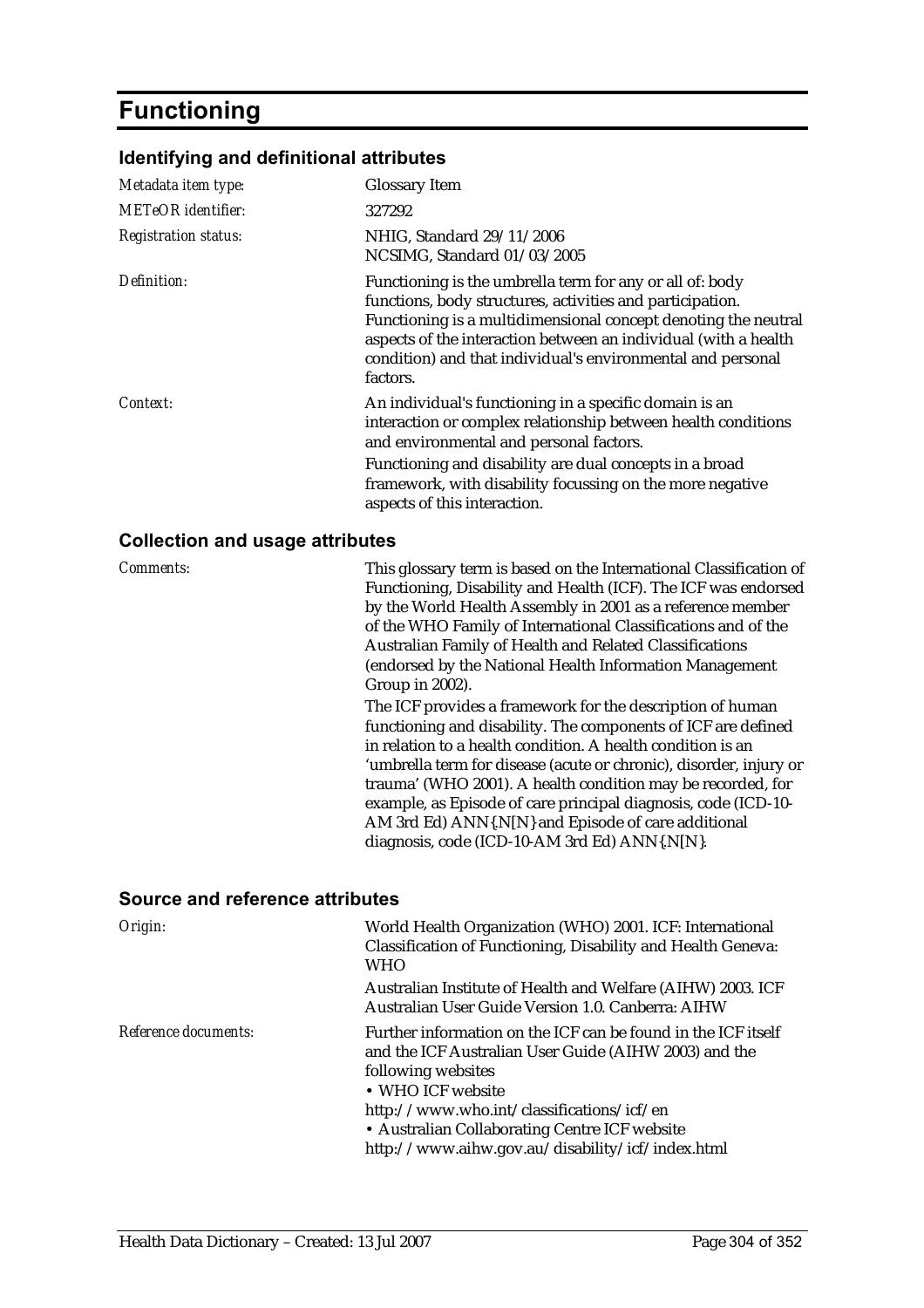### **Relational attributes**

*Related metadata references:* Supersedes Functioning, version 1, DEC, NCSDD, NCSIMG, Superseded 01/03/2005 *Metadata items which use this glossary item:* Functioning and Disability DSS NHIG, Standard 29/11/2006 NCSIMG, Standard 16/10/2006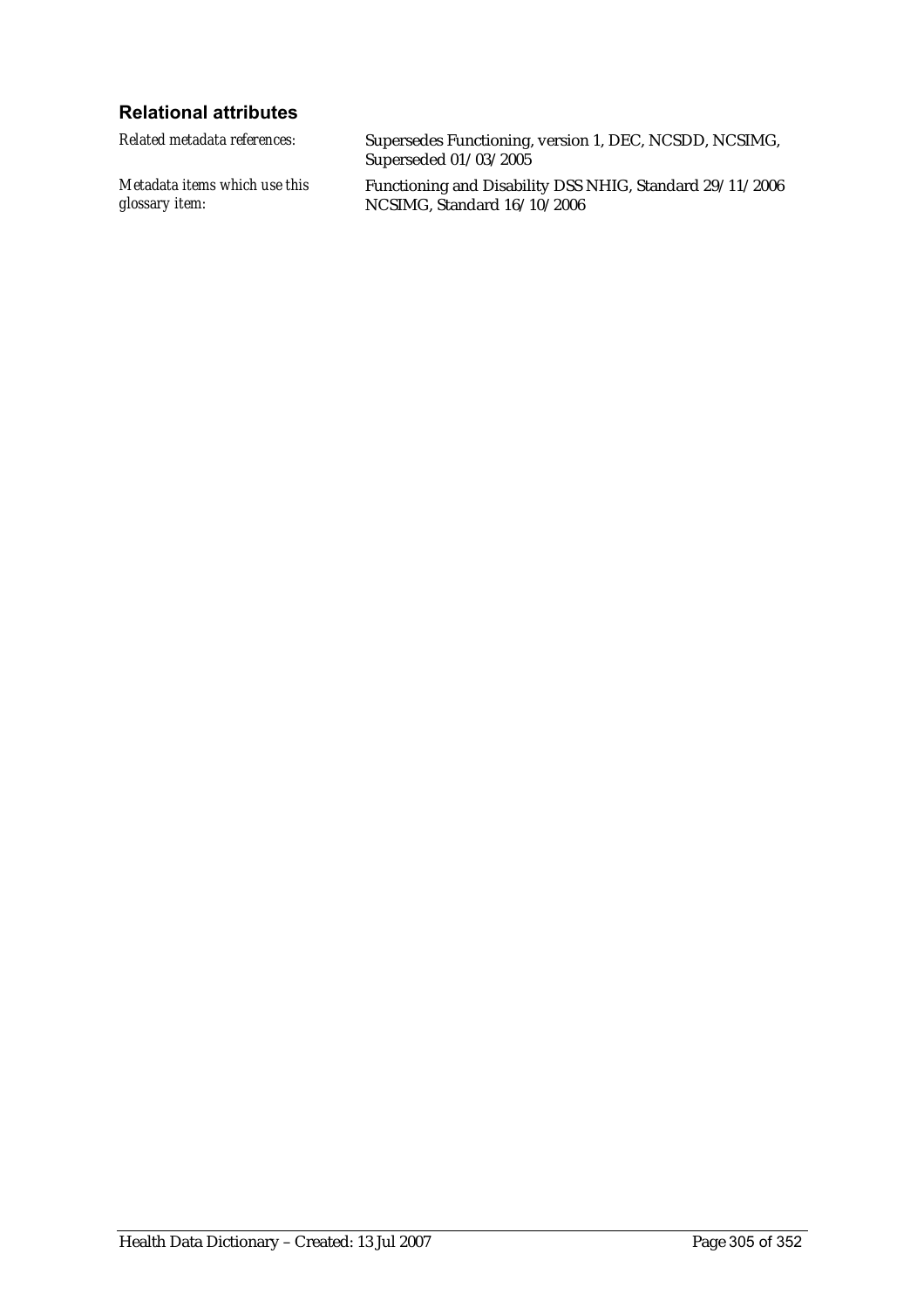## **Geographic indicator**

#### **Identifying and definitional attributes**

| Metadata item type:         | <b>Glossary Item</b>                                                                                                                                                                                    |
|-----------------------------|---------------------------------------------------------------------------------------------------------------------------------------------------------------------------------------------------------|
| METeOR identifier:          | 327306                                                                                                                                                                                                  |
| <b>Registration status:</b> | NCSIMG, Standard 01/03/2005                                                                                                                                                                             |
| Definition:                 | A classification scheme that divides an area into mutually<br>exclusive sub-areas based on geographic location.<br>Some geographic indicators are:                                                      |
|                             | Australian Standard Geographical Classification (ASGC,<br>ABS Cat. no. 1216.0),                                                                                                                         |
|                             | administrative regions,                                                                                                                                                                                 |
|                             | electorates,                                                                                                                                                                                            |
|                             | Accessibility/Remoteness Index of Australia (ARIA),                                                                                                                                                     |
|                             | Rural, Remote and Metropolitan Area Classification<br>(RRMA), and                                                                                                                                       |
|                             | country.<br>٠                                                                                                                                                                                           |
| Context:                    | To enable the analysis of data on a geographical basis.<br>Facilitates analysis of service provision in relation to<br>demographic and other characteristics of the population of a<br>geographic area. |
|                             |                                                                                                                                                                                                         |

#### **Collection and usage attributes**

*Comments:* Person (address)—Australian postcode (Postcode datafile), code [NNNN] is not included in the above listing, as it is, strictly speaking, not a geographic indicator. Sometimes postcodes are used in the analysis of data on a geographical basis, which involves a conversion to Statistical Local Area (an Australian Bureau of Statistics geographical structure). This conversion results in some inaccuracy of information. However, in some data sets Person (address)—Australian postcode (Postcode datafile), code [NNNN]; is the only geographic identifier, therefore the use of other more accurate indicators (for example, conversion from address line to Statistical Local Area) is not always possible.

| Origin:                                         | Australian Institute of Health and Welfare.                                                                                      |
|-------------------------------------------------|----------------------------------------------------------------------------------------------------------------------------------|
| <b>Relational attributes</b>                    |                                                                                                                                  |
| Related metadata references:                    | Supersedes Geographic indicator, version 2, DEC, NCSDD,<br>NCSIMG, Superseded 01/03/2005                                         |
| Metadata items which use this<br>glossary item: | Australian state/territory identifier NHIG, Standard<br>01/03/2005<br>NCSIMG, Standard 01/03/2005<br>NHDAMG, Standard 22/10/2005 |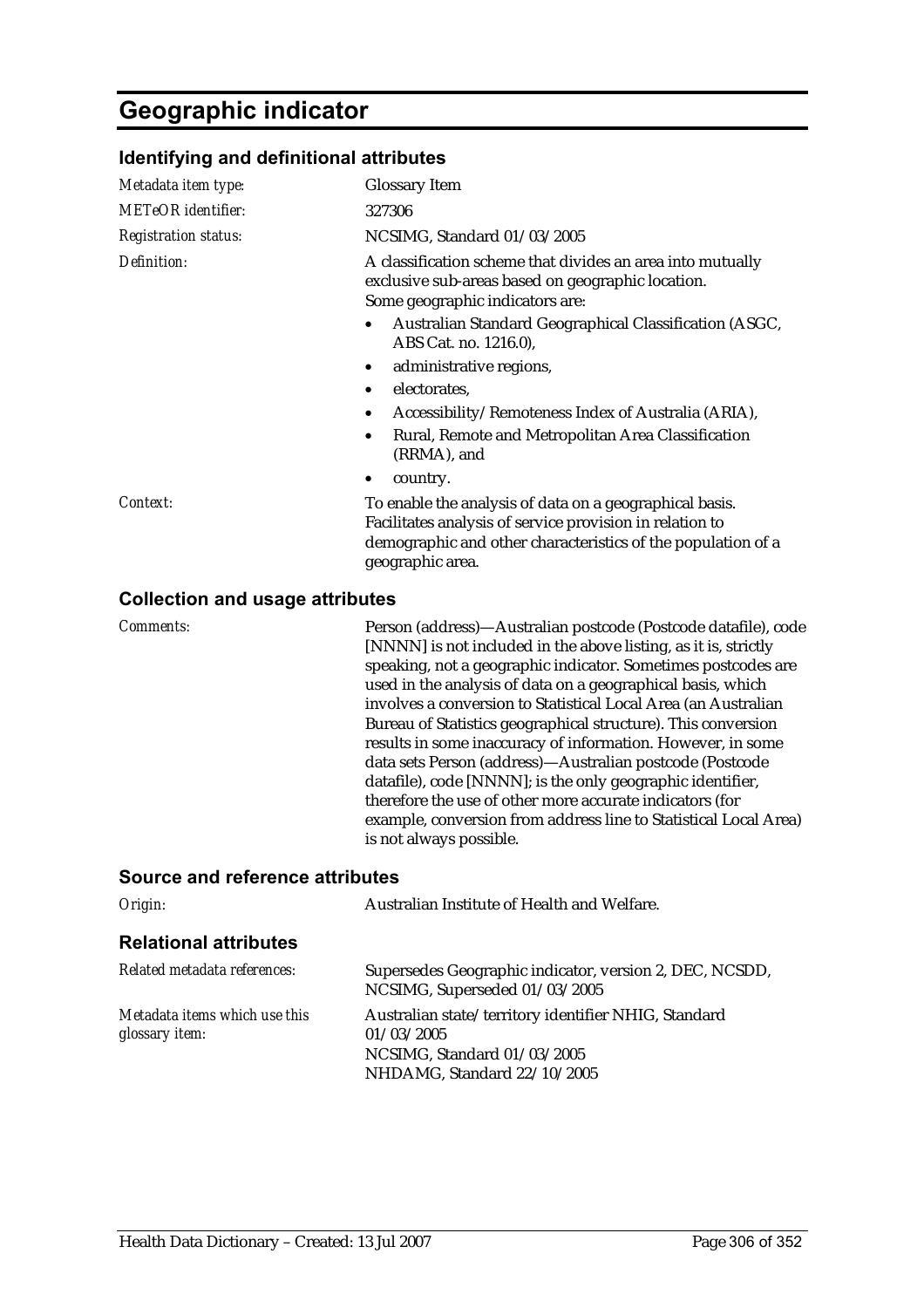# **Homeless**

## **Identifying and definitional attributes**

| Metadata item type:         | <b>Glossary Item</b>                                                                                                                                                                                                                                                                                           |
|-----------------------------|----------------------------------------------------------------------------------------------------------------------------------------------------------------------------------------------------------------------------------------------------------------------------------------------------------------|
| <b>METeOR</b> identifier:   | 327244                                                                                                                                                                                                                                                                                                         |
| <b>Registration status:</b> | NCSIMG, Standard 01/03/2005                                                                                                                                                                                                                                                                                    |
| Definition:                 | A person is homeless if he or she does not have access to safe,<br>secure and stable housing. Hence even if a person has a<br>physical home, they would be considered homeless if:<br>they were not safe at home,<br>they had no legal right to continued occupation of their<br>home (security of tenure), or |
|                             | the home lacked the amenities or resources necessary for<br>$\bullet$<br>living.                                                                                                                                                                                                                               |
| Context:                    | There is considerable concern over the number of homeless<br>people in society and the assistance they require. Collecting<br>information on homeless people is problematic, as the concept<br>of 'homelessness' encompasses elements in addition to whether,<br>someone resides in a dwelling or not.         |

### **Source and reference attributes**

| Submitting organisation: | <b>SAAP National Data Collection Agency</b>                                                                                                                    |
|--------------------------|----------------------------------------------------------------------------------------------------------------------------------------------------------------|
|                          | Australian Institute of Health and Welfare                                                                                                                     |
| Origin:                  | SAAP (Supported Accommodation Assistance Program)<br>National Data Collection Agency 2001. National Data Collection<br>Data Dictionary. Version 2. Unpublished |

### **Relational attributes**

| Related metadata references:                    | Supersedes Homelessness, version 1, DEC, NCSDD, NCSIMG,<br>Superseded 01/03/2005                                     |
|-------------------------------------------------|----------------------------------------------------------------------------------------------------------------------|
| Metadata items which use this<br>glossary item: | Person (address)—suburb/town/locality name, text [A(50)]<br>NHIG, Standard 04/05/2005<br>NCSIMG. Standard 25/08/2005 |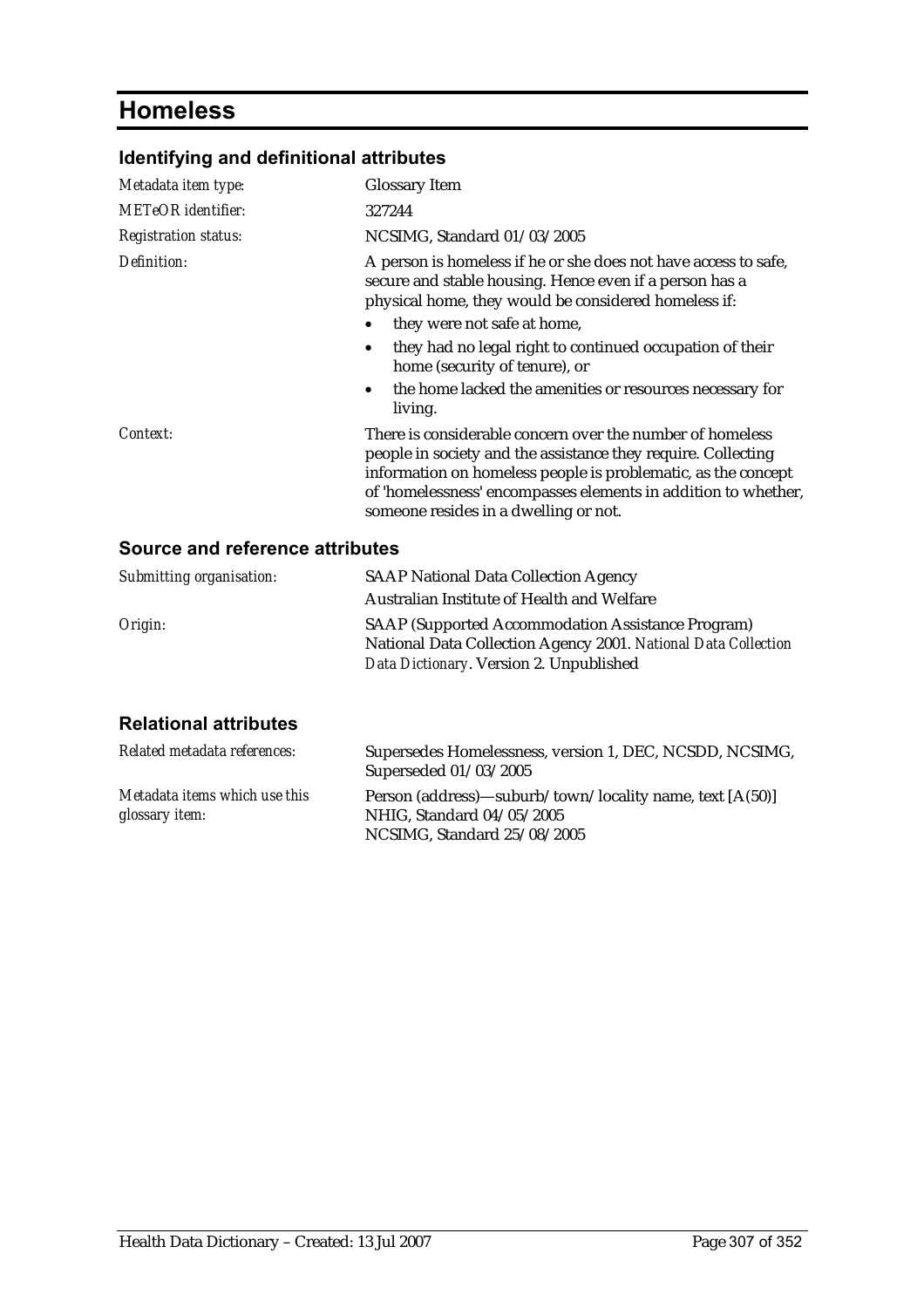# **Hospital boarder**

## **Identifying and definitional attributes**

| Metadata item type:                    | <b>Glossary Item</b>                                                                                                                          |
|----------------------------------------|-----------------------------------------------------------------------------------------------------------------------------------------------|
| Synonymous names:                      | <b>Boarder</b>                                                                                                                                |
| <b>METeOR</b> identifier:              | 327242                                                                                                                                        |
| <b>Registration status:</b>            | NHIG, Standard 01/03/2005                                                                                                                     |
| Definition:                            | A person who is receiving food and/or accommodation but for<br>whom the hospital does not accept responsibility for treatment<br>and/or care. |
| Context:                               | Admitted patient care.                                                                                                                        |
| <b>Collection and usage attributes</b> |                                                                                                                                               |

| Guide for use: | A boarder thus defined is not admitted to the hospital.           |
|----------------|-------------------------------------------------------------------|
|                | However, a hospital may register a boarder.                       |
|                | Babies in hospital at age 9 days or less cannot be boarders. They |
|                | are admitted patients with each day of stay deemed to be either   |
|                | a qualified or unqualified day.                                   |

| Submitting organisation:                                | National Health Data Committee.                                                                                               |
|---------------------------------------------------------|-------------------------------------------------------------------------------------------------------------------------------|
| <b>Relational attributes</b>                            |                                                                                                                               |
| Related metadata references:                            | Supersedes Hospital boarder, version 1, DEC, NHDD, NHIMG,<br>Superseded 01/03/2005                                            |
| Metadata items which use this<br>glossary <i>item</i> : | Admitted patient care NMDS NHIG, Superseded 07/12/2005<br>Admitted patient care NMDS 2006-2007 NHIG, Superseded<br>23/10/2006 |
|                                                         | Admitted patient care NMDS 2007-2008 NHIG, Standard<br>23/10/2006                                                             |
|                                                         | Hospital service NHIG, Standard 01/03/2005                                                                                    |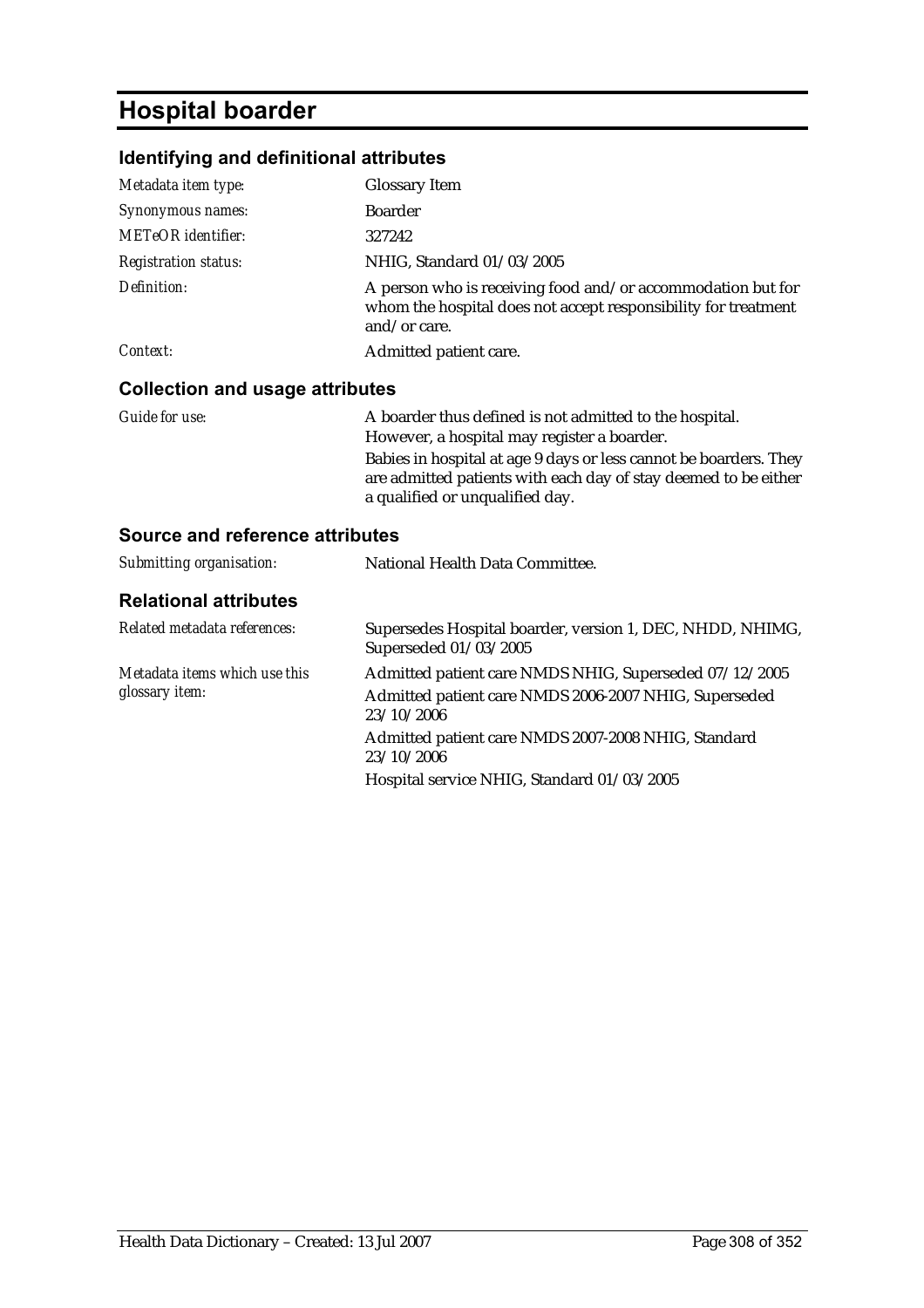# **Hospital-in-the-home care**

#### **Identifying and definitional attributes**

| Metadata item type:         | <b>Glossary Item</b>                                                                                                                                                            |
|-----------------------------|---------------------------------------------------------------------------------------------------------------------------------------------------------------------------------|
| <b>METeOR</b> identifier:   | 327308                                                                                                                                                                          |
| <b>Registration status:</b> | NHIG, Standard 01/03/2005                                                                                                                                                       |
| Definition:                 | Provision of care to hospital admitted patients in their place of<br>residence as a substitute for hospital accommodation. Place of<br>residence may be permanent or temporary. |
| Context:                    | Admitted patient care.                                                                                                                                                          |

#### **Collection and usage attributes**

*Comments:* The criteria for inclusion as hospital-in-the-home include but are not limited to:

- without hospital in the home care being available patients would be accommodated in the hospital,
- the treatment forms all or part of an episode of care for an admitted patient (as defined in the metadata item Admitted patient),
- the hospital medical record is maintained for the patient.
- there is adequate provision for crisis care.

Selection criteria for the assessment of suitable patients include but are not limited to:

- the hospital deems the patient requires health care professionals funded by the hospital to take an active part in their treatment,
- the patient does not require continuous 24 hour assessment, treatment or observation,
- the patient agrees to this form of treatment,
- the patient's place of residence is safe and has carer support available,
- the patient's place of residence is accessible for crisis care,
- the patient's place of residence has adequate communication facilities and access to transportation.

| Origin:                                         | National Health Data Committee.                                                                            |
|-------------------------------------------------|------------------------------------------------------------------------------------------------------------|
| <b>Relational attributes</b>                    |                                                                                                            |
| Related metadata references:                    | Supersedes Hospital-in-the-home care, version 1, DEC, NHDD,<br>NHIMG, Superseded 01/03/2005                |
| Metadata items which use this<br>glossary item: | Admitted patient NHIG, Standard 01/03/2005                                                                 |
|                                                 | Admitted patient care NMDS NHIG, Superseded 07/12/2005                                                     |
|                                                 | Admitted patient care NMDS 2006-2007 NHIG, Superseded<br>23/10/2006                                        |
|                                                 | Admitted patient care NMDS 2007-2008 NHIG, Standard<br>23/10/2006                                          |
|                                                 | Episode of admitted patient care NHIG, Standard 01/03/2005                                                 |
|                                                 | Episode of admitted patient care—number of days of hospital-<br>in-the-home care NHIG, Standard 01/03/2005 |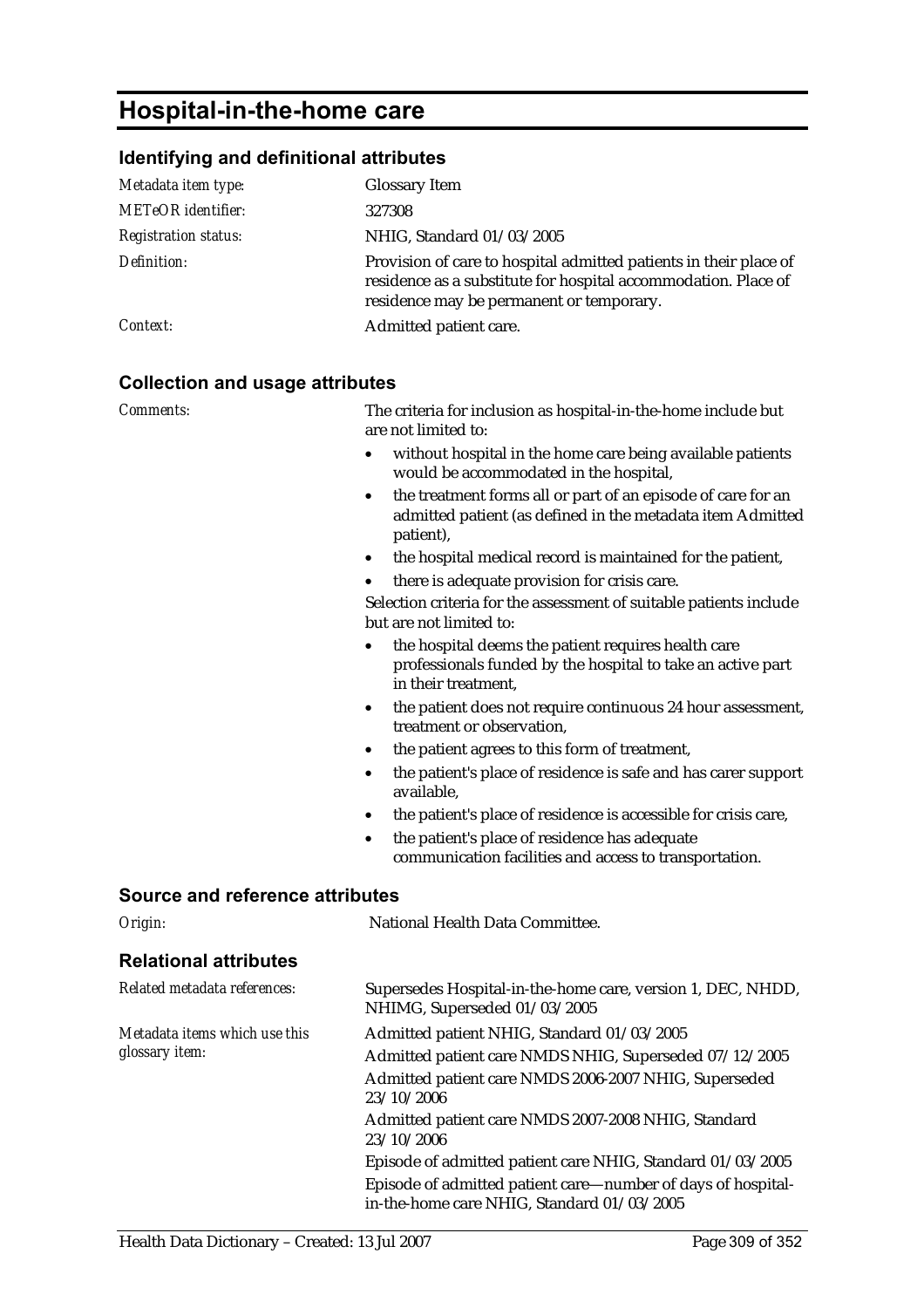Episode of admitted patient care—number of days of hospitalin-the-home care, total {N[NN]} NHIG, Standard 01/03/2005 Episode of care (community setting)—first service delivery date, DDMMYYYY NHIG, Standard 01/03/2005 Number of days of hospital-in-the-home care NHIG, Standard 01/03/2005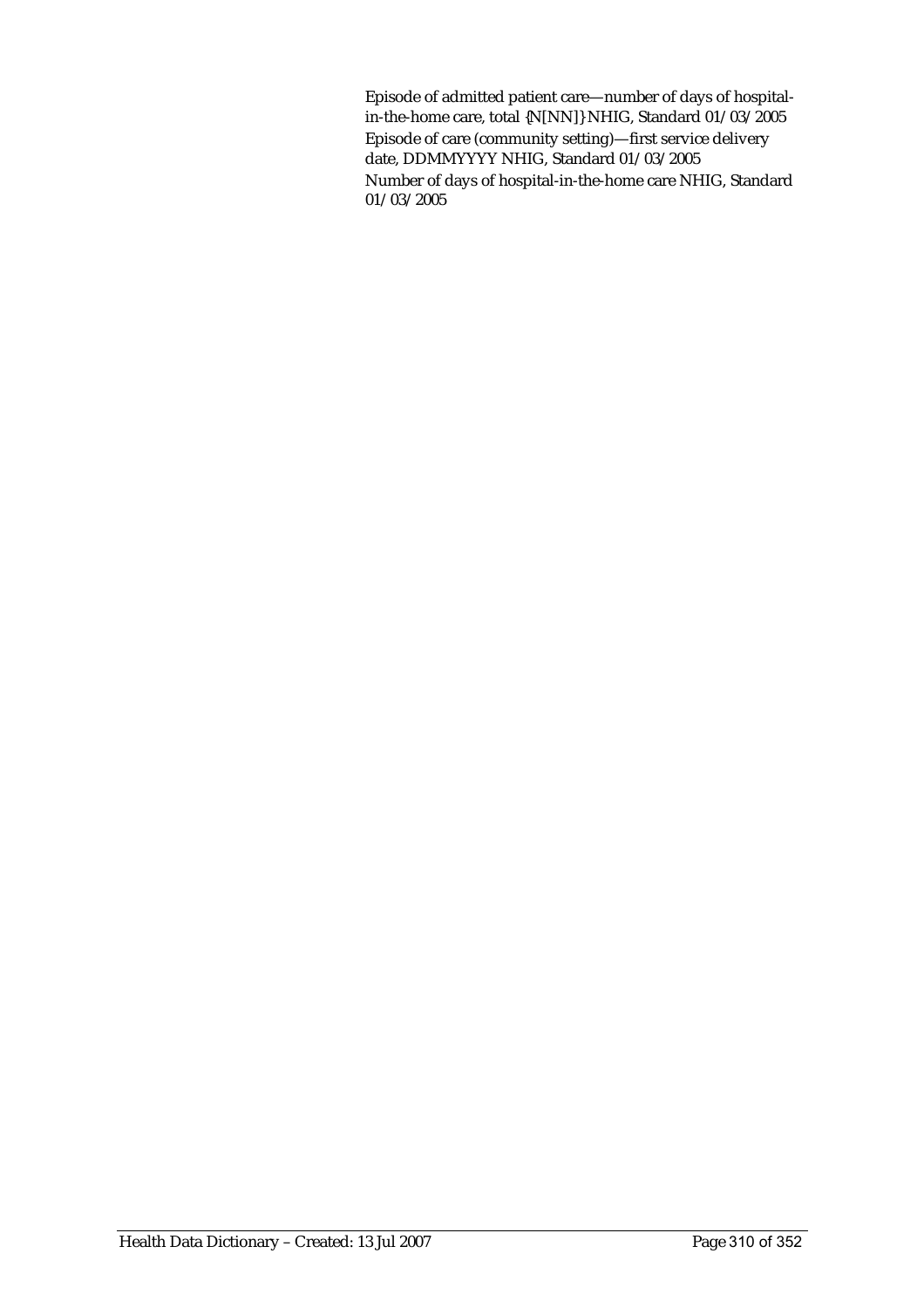# **Impairment of body structure**

## **Identifying and definitional attributes**

| Metadata item type:         | <b>Glossary Item</b>                                                                                                                                                                                                                                                                                                                                                                                                          |
|-----------------------------|-------------------------------------------------------------------------------------------------------------------------------------------------------------------------------------------------------------------------------------------------------------------------------------------------------------------------------------------------------------------------------------------------------------------------------|
| <b>METeOR</b> identifier:   | 327288                                                                                                                                                                                                                                                                                                                                                                                                                        |
| <b>Registration status:</b> | NHIG, Standard 29/11/2006<br>NCSIMG, Standard 16/10/2006                                                                                                                                                                                                                                                                                                                                                                      |
| Definition:                 | Impairments of body structure are problems in body structure<br>such as a loss or significant departure from population<br>standards or averages.                                                                                                                                                                                                                                                                             |
| Context:                    | Body structures are classified in ICF in neutral terms. To<br>indicate that there is a problem with a body structure requires<br>the use of the body structures code for the structure affected<br>and the impairment extent code to denote the extent or<br>magnitude of the problem.<br>The impairment nature and impairment location codes can be<br>used to expand the description of a problem with a body<br>structure. |

#### **Source and reference attributes**

| Origin: | World Health Organization (WHO) 2001. International<br>Classification of Functioning, Disability and Health. Geneva:<br><b>WHO</b>                                                                                                                                                                                                                                                                                                                                                                                                                                                                                                                                                                                                                                                                                                                                                                                                          |
|---------|---------------------------------------------------------------------------------------------------------------------------------------------------------------------------------------------------------------------------------------------------------------------------------------------------------------------------------------------------------------------------------------------------------------------------------------------------------------------------------------------------------------------------------------------------------------------------------------------------------------------------------------------------------------------------------------------------------------------------------------------------------------------------------------------------------------------------------------------------------------------------------------------------------------------------------------------|
|         | Australian Institute of Health and Welfare (AIHW) 2003. ICF<br>Australian User Guide Version 1.0. Canberra: AIHW                                                                                                                                                                                                                                                                                                                                                                                                                                                                                                                                                                                                                                                                                                                                                                                                                            |
|         | <b>Comments</b><br>This glossary term is based on the International Classification of<br>Functioning, Disability and Health (ICF). The ICF was endorsed<br>by the World Health Assembly in 2001 as a reference member<br>of the WHO Family of International Classifications and of the<br>Australian Family of Health and Related Classifications<br>(endorsed by the National Health Information Management<br>Group in 2002).<br>The ICF provides a framework for the description of human<br>functioning and disability. The components of ICF are defined<br>in relation to a health condition. A health condition is an<br>'umbrella term for disease (acute or chronic), disorder, injury or<br>trauma' (WHO 2001). A health condition may be recorded, for<br>example, as Episode of care principal diagnosis, code (ICD-10-<br>AM 3rd Ed) ANN{.N[N} and Episode of care additional<br>diagnosis, code (ICD-10-AM 3rd Ed) ANN{.N[N}. |
|         | Further information on the ICF can be found in the ICF itself<br>and the ICF Australian User Guide (AIHW 2003) and the<br>following websites<br>• WHO ICF website                                                                                                                                                                                                                                                                                                                                                                                                                                                                                                                                                                                                                                                                                                                                                                           |
|         | http://www.who.int/classifications/icf/en<br>• Australian Collaborating Centre ICF website<br>http://www.aihw.gov.au/disability/icf/index.html                                                                                                                                                                                                                                                                                                                                                                                                                                                                                                                                                                                                                                                                                                                                                                                              |
|         |                                                                                                                                                                                                                                                                                                                                                                                                                                                                                                                                                                                                                                                                                                                                                                                                                                                                                                                                             |

### **Relational attributes**

*Metadata items which use this* Body structures NHIG, Standard 29/11/2006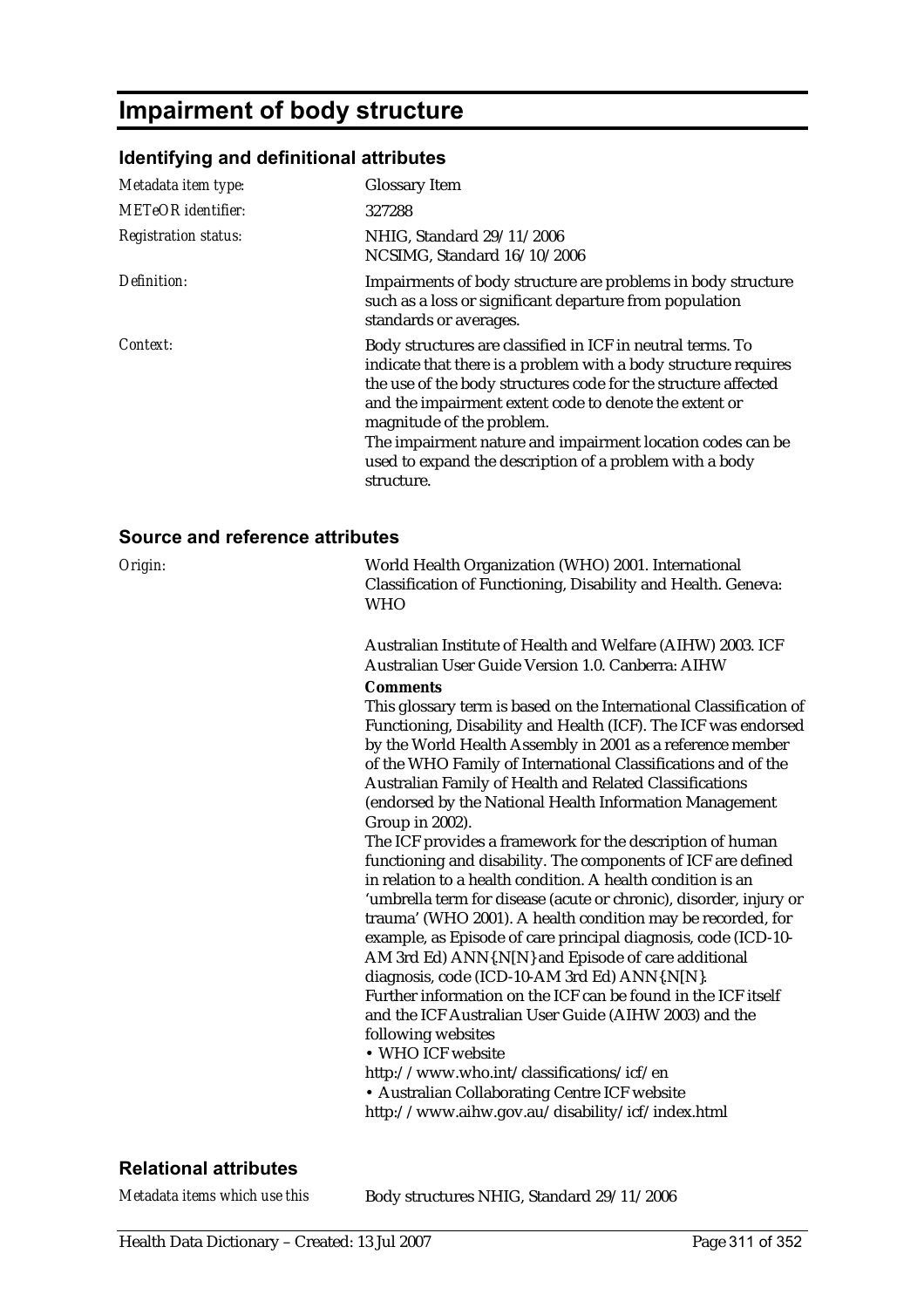*glossary item:* NCSIMG, Standard 16/10/2006 Impairment nature code (ICF 2001) N NHIG, Standard 29/11/2006 NCSIMG, Standard 16/10/2006 Person—body structure, code (ICF 2001) AN[NNNN] NHIG, Standard 29/11/2006 NCSIMG, Standard 16/10/2006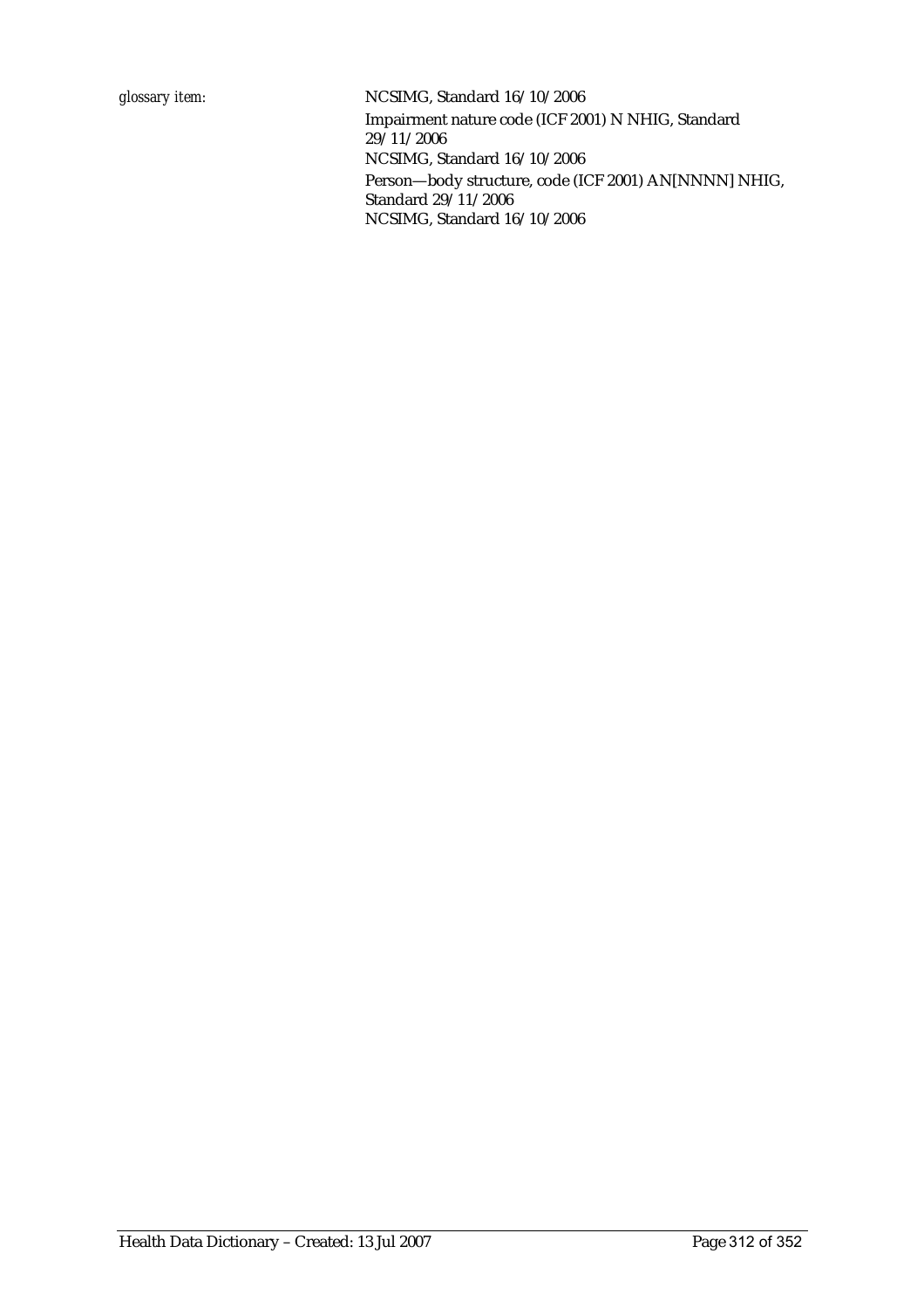# **Informal carer**

## **Identifying and definitional attributes**

| Metadata item type:          | <b>Glossary Item</b>                                                                                                                                    |
|------------------------------|---------------------------------------------------------------------------------------------------------------------------------------------------------|
| METeOR identifier:           | 353420                                                                                                                                                  |
| <b>Registration status:</b>  | NHIG, Standard 04/07/2007<br>NCSIMG, Standard 03/05/2007                                                                                                |
| Definition:                  | An informal carer includes any person, such as a family<br>member, friend or neighbour, who is giving regular, ongoing<br>assistance to another person. |
| <b>Relational attributes</b> |                                                                                                                                                         |

*Metadata items which use this glossary item:* Person—informal carer existence indicator, code N NHIG, Standard 04/07/2007 NCSIMG, Standard 29/04/2006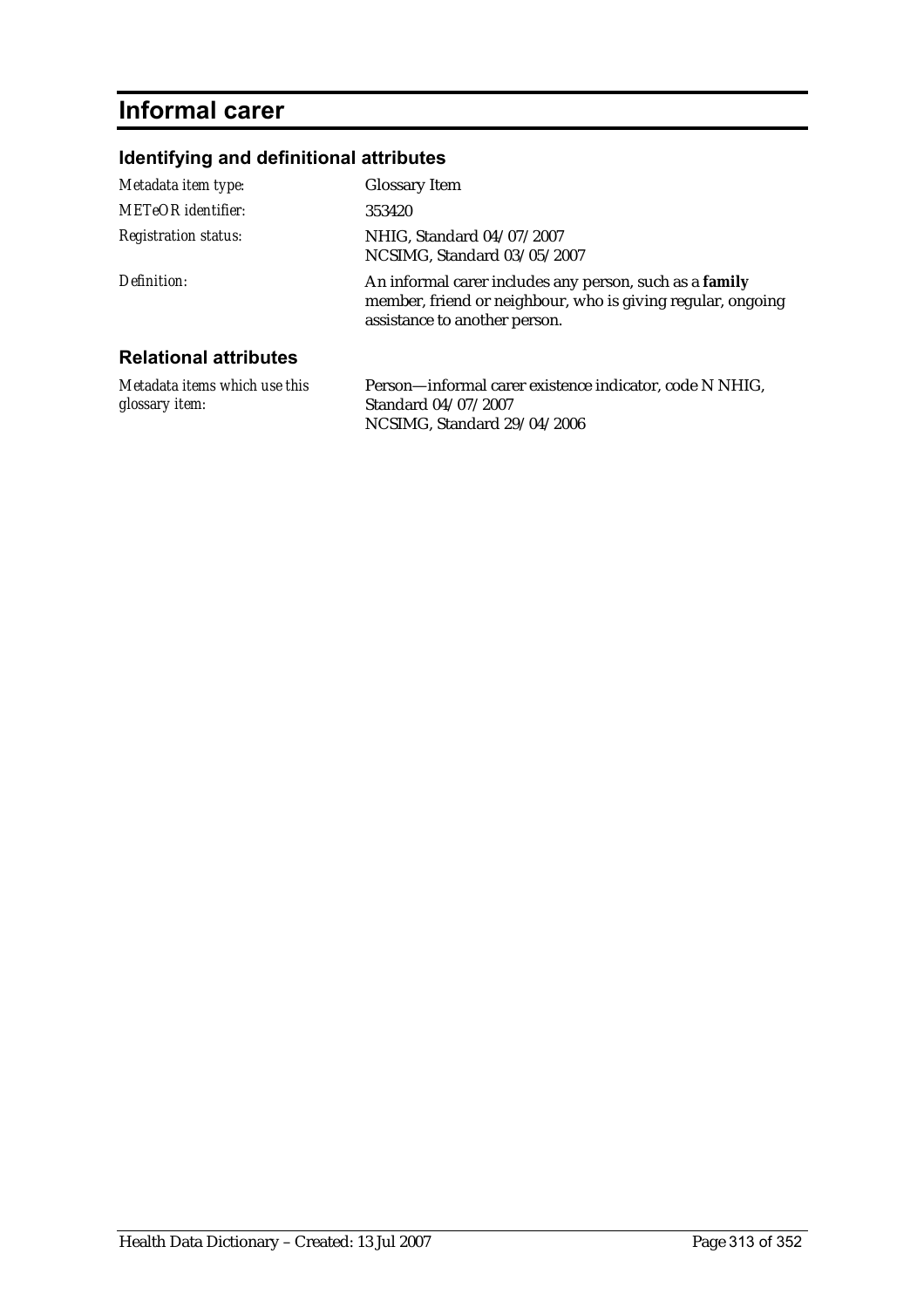## **Intensive care unit**

#### **Identifying and definitional attributes**

| Metadata item type:         | <b>Glossary Item</b>                                                                                                                                                                                                                                                                                                                                                                                                                                                                                                |
|-----------------------------|---------------------------------------------------------------------------------------------------------------------------------------------------------------------------------------------------------------------------------------------------------------------------------------------------------------------------------------------------------------------------------------------------------------------------------------------------------------------------------------------------------------------|
| <b>METeOR</b> identifier:   | 327234                                                                                                                                                                                                                                                                                                                                                                                                                                                                                                              |
| <b>Registration status:</b> | NHIG, Standard 01/03/2005                                                                                                                                                                                                                                                                                                                                                                                                                                                                                           |
| Definition:                 | An intensive care unit (ICU) is a designated ward of a hospital<br>which is specially staffed and equipped to provide observation,<br>care and treatment to patients with actual or potential life-<br>threatening illnesses, injuries or complications, from which<br>recovery is possible. The ICU provides special expertise and<br>facilities for the support of vital functions and utilises the skills<br>of medical, nursing and other staff trained and experienced in<br>the management of these problems. |
| Context:                    | Admitted patient care.                                                                                                                                                                                                                                                                                                                                                                                                                                                                                              |
|                             |                                                                                                                                                                                                                                                                                                                                                                                                                                                                                                                     |

#### **Collection and usage attributes**

*Comments:* There are five different types and levels of ICU defined according to three main criteria: the nature of the facility, the care process and the clinical standards and staffing requirements. All levels and types of ICU must be separate and self-contained facilities in hospitals and, for clinical standards and staffing requirements, substantially conform to relevant guidelines of the Australian Council on Healthcare Standards (ACHS). The five types of ICU are briefly described below:

- Adult intensive care unit, level 3: must be capable of providing complex, multisystem life support for an indefinite period; be a tertiary referral centre for patients in need of intensive care services and have extensive backup laboratory and clinical service facilities to support the tertiary referral role. It must be capable of providing mechanical ventilation, extracorporeal renal support services and invasive cardiovascular monitoring for an indefinite period; or care of a similar nature.
- Adult intensive care unit, level 2: must be capable of providing complex, multisystem life support and be capable of providing mechanical ventilation, extracorporeal renal support services and invasive cardiovascular monitoring for a period of at least several days, or for longer periods in remote areas or care of a similar nature (see ACHS guidelines).
- Adult intensive care unit, level 1: must be capable of providing basic multisystem life support usually for less than a 24-hour period. It must be capable of providing mechanical ventilation and simple invasive cardiovascular monitoring for a period of at least several hours; or care of a similar nature.
- Paediatric intensive care unit: must be capable of providing complex, multisystem life support for an indefinite period; be a tertiary referral centre for children needing intensive care; and have extensive backup laboratory and clinical service facilities to support this tertiary role. It must be capable of providing mechanical ventilation, extracorporeal renal support services and invasive cardiovascular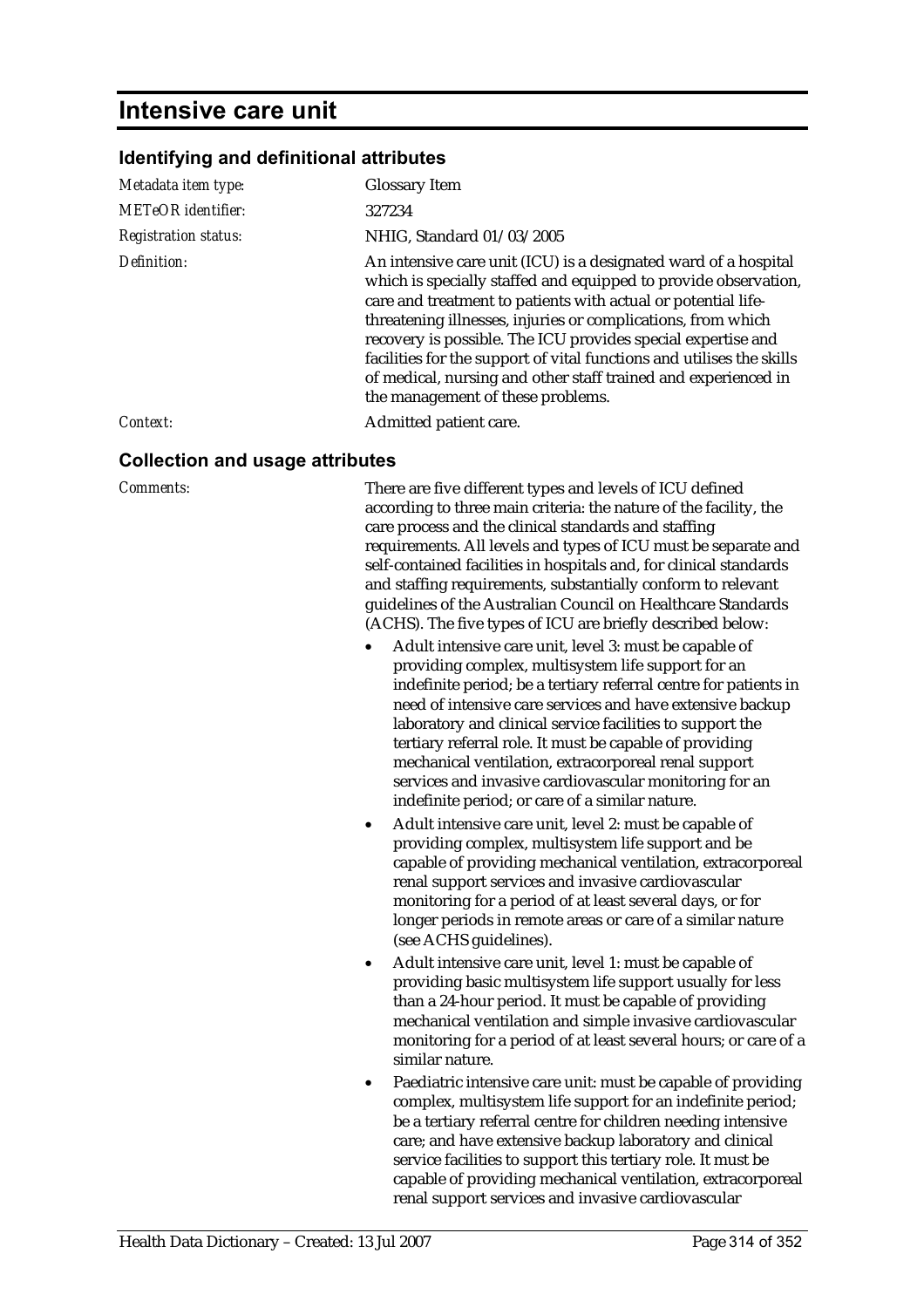monitoring for an indefinite period to infants and children less than 16 years of age; or care of a similar nature.

• Neonatal intensive care unit, level 3: must be capable of providing complex, multisystem life support for an indefinite period. It must be capable of providing mechanical ventilation and invasive cardiovascular monitoring; or care of a similar nature. Definitions for highdependency unit and coronary care unit are under development.

| Submitting organisation:                        | National Intensive Care Working Group.                                                                                              |
|-------------------------------------------------|-------------------------------------------------------------------------------------------------------------------------------------|
| <b>Relational attributes</b>                    |                                                                                                                                     |
| Related metadata references:                    | Supersedes Intensive care unit, version 1, DEC, NHDD,<br>NHIMG, Superseded 01/03/2005                                               |
| Metadata items which use this<br>glossary item: | Episode of admitted patient care—length of stay<br>(special/neonatal intensive care), total days N[NN] NHIG,<br>Standard 01/03/2005 |
|                                                 | Establishment-gross capital expenditure (accrual accounting)<br>(major medical equipment) NHIG, Standard 01/03/2005                 |
|                                                 | Establishment—gross capital expenditure (major medical<br>equipment) NHIG, Standard 01/03/2005                                      |
|                                                 | Establishment—net capital expenditure (accrual accounting)<br>(major medical equipment) NHIG, Standard 01/03/2005                   |
|                                                 | Health establishment accrual accounting capital expenditure<br>code N NHIG, Standard 01/03/2005                                     |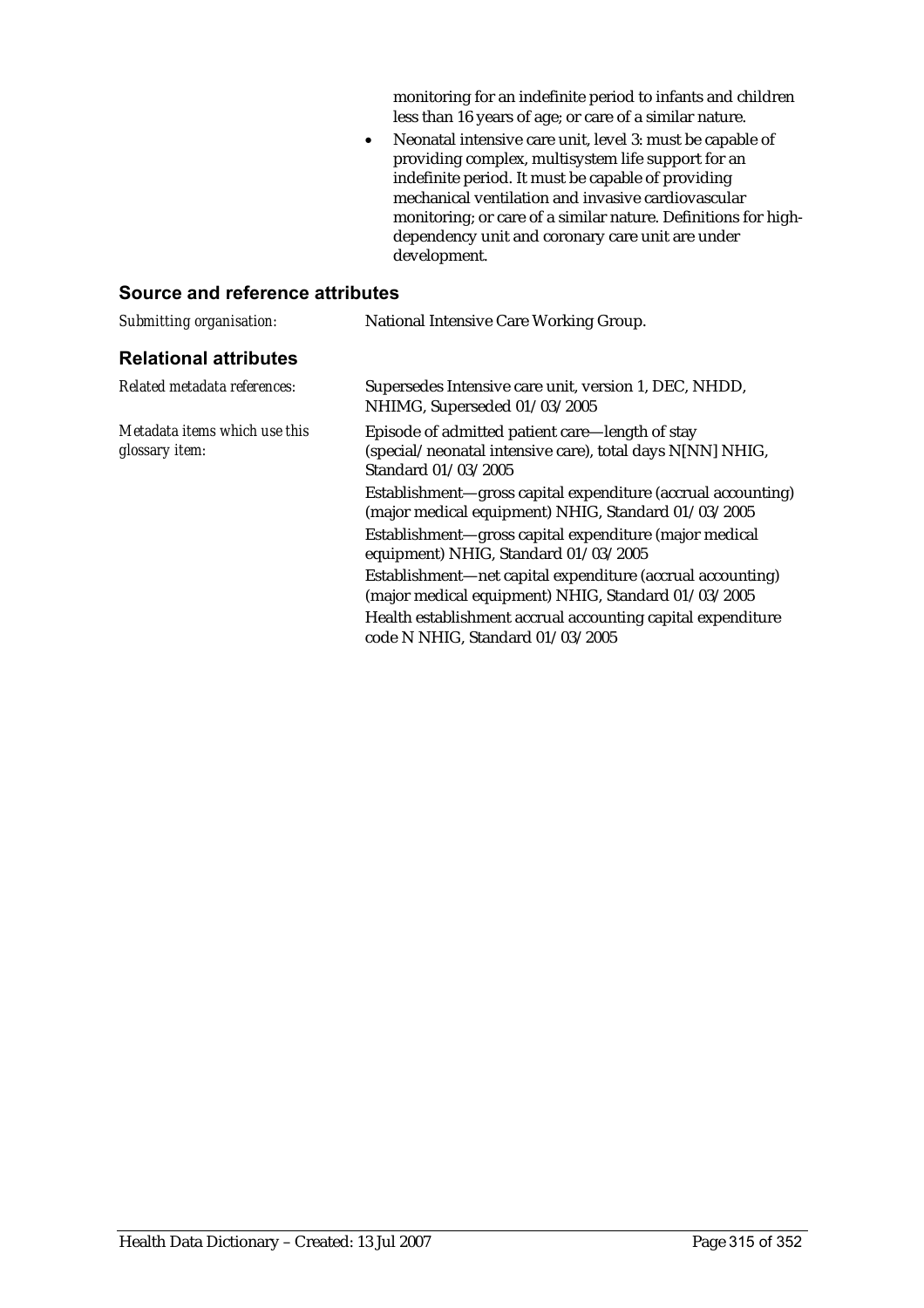# **Leave period**

## **Identifying and definitional attributes**

| Metadata item type:          | <b>Glossary Item</b>                                                                                                                |
|------------------------------|-------------------------------------------------------------------------------------------------------------------------------------|
| <b>METeOR</b> identifier:    | 327156                                                                                                                              |
| <b>Registration status:</b>  | NHIG, Standard 01/03/2005                                                                                                           |
| Definition:                  | Leave period is a temporary absence from hospital, with<br>medical approval for a period no greater than seven<br>consecutive days. |
| <b>Relational attributes</b> |                                                                                                                                     |

| Metadata items which use this | Episode of admitted patient care—number of leave periods |
|-------------------------------|----------------------------------------------------------|
| glossary item:                | NHIG, Standard 01/03/2005                                |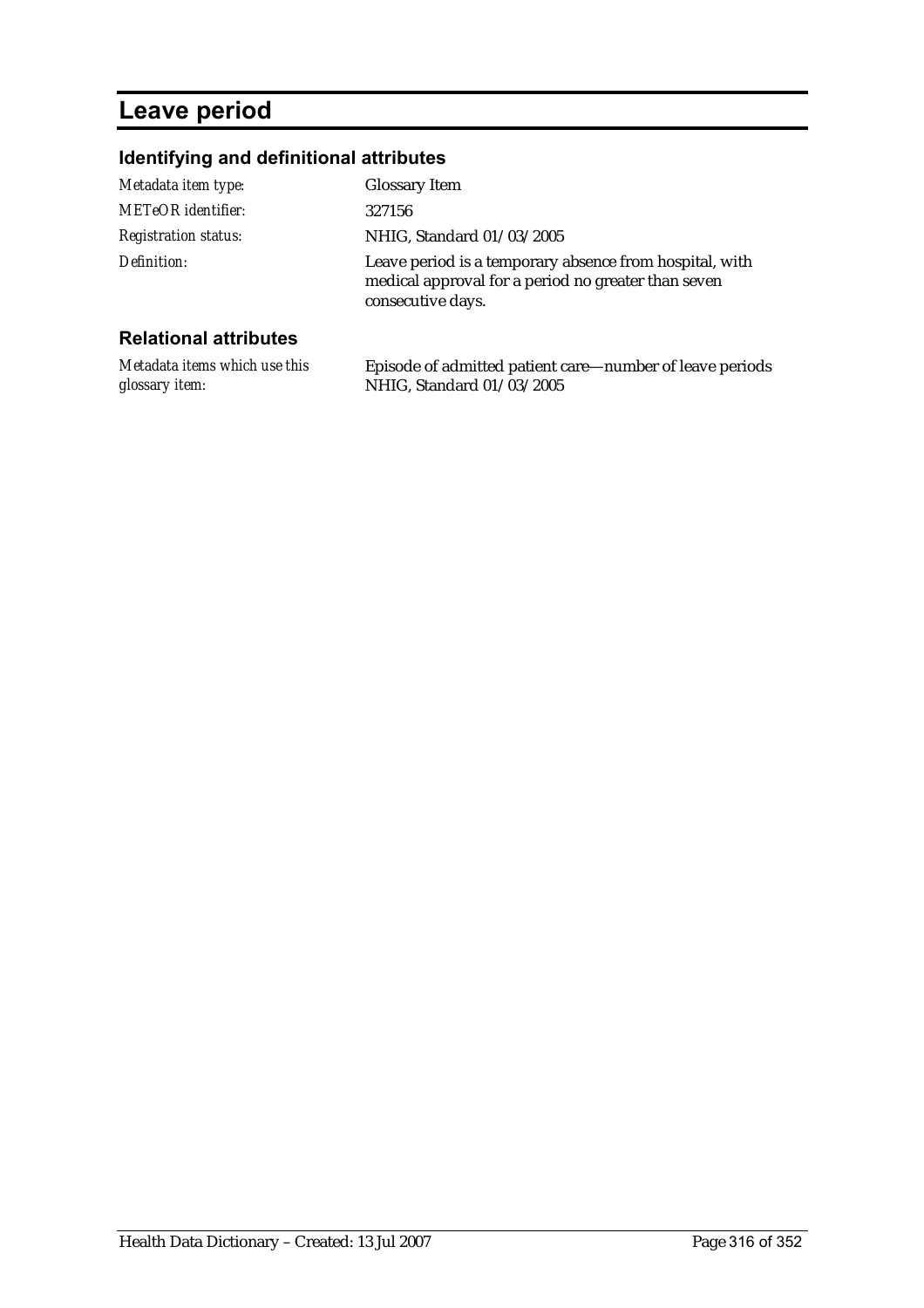# **Live birth**

## **Identifying and definitional attributes**

| Metadata item type:         | <b>Glossary Item</b>                                                                                                                                                                                                                                                                                                                                                                                                                                                                                                           |
|-----------------------------|--------------------------------------------------------------------------------------------------------------------------------------------------------------------------------------------------------------------------------------------------------------------------------------------------------------------------------------------------------------------------------------------------------------------------------------------------------------------------------------------------------------------------------|
| <b>METeOR</b> identifier:   | 327248                                                                                                                                                                                                                                                                                                                                                                                                                                                                                                                         |
| <b>Registration status:</b> | NHIG, Standard 01/03/2005                                                                                                                                                                                                                                                                                                                                                                                                                                                                                                      |
| Definition:                 | A live birth is defined by the World Health Organization to be<br>the complete expulsion or extraction from the mother of a baby,<br>irrespective of the duration of the pregnancy, which, after such<br>separation, breathes or shows any other evidence of life, such as<br>beating of the heart, pulsation of the umbilical cord, or definite<br>movement of the voluntary muscles, whether or not the<br>umbilical cord has been cut or the placenta is attached. Each<br>product of such a birth is considered live born. |
| Context:                    | Perinatal Source document: International Classification of Diseases<br>and Related Health Problems, 10th Revision, Vol 1, World Health<br>Organization, 1992.                                                                                                                                                                                                                                                                                                                                                                  |

| Submitting organisation:                        | National Perinatal Data Development Committee                                             |
|-------------------------------------------------|-------------------------------------------------------------------------------------------|
|                                                 | National Perinatal Data Advisory Committee.                                               |
| Origin:                                         | National Health Data Committee                                                            |
| <b>Relational attributes</b>                    |                                                                                           |
| Related metadata references:                    | Supersedes Live birth, version 1, DEC, NHDD, NHIMG,<br>Superseded 01/03/2005              |
| Metadata items which use this<br>glossary item: | Admitted patient care NMDS NHIG, Superseded 07/12/2005                                    |
|                                                 | Admitted patient care NMDS 2006-2007 NHIG, Superseded<br>23/10/2006                       |
|                                                 | Admitted patient care NMDS 2007-2008 NHIG, Standard<br>23/10/2006                         |
|                                                 | Birth event-birth plurality, code N NHIG, Standard<br>01/03/2005                          |
|                                                 | Birth-birth weight, total grams NNNN NHIG, Standard<br>01/03/2005                         |
|                                                 | Female—number of previous pregnancies (live birth), total NN<br>NHIG, Standard 01/03/2005 |
|                                                 |                                                                                           |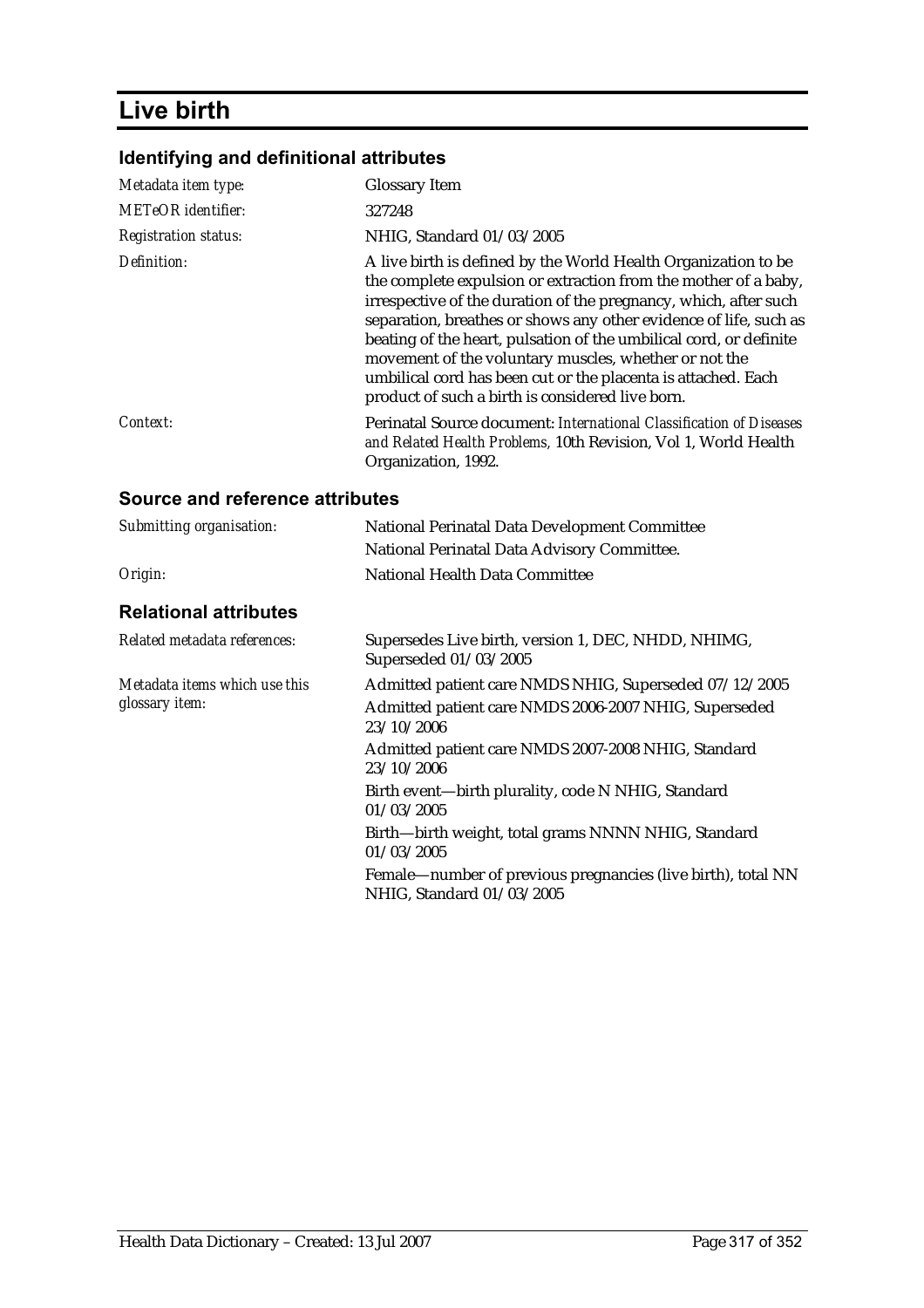# **Mental health-funded non-government organisation**

## **Identifying and definitional attributes**

| Metadata item type:                             | <b>Glossary Item</b>                                                                                                                                                                                                                                                                                                                                                                                                                                                                                            |
|-------------------------------------------------|-----------------------------------------------------------------------------------------------------------------------------------------------------------------------------------------------------------------------------------------------------------------------------------------------------------------------------------------------------------------------------------------------------------------------------------------------------------------------------------------------------------------|
| <b>METeOR</b> identifier:                       | 327446                                                                                                                                                                                                                                                                                                                                                                                                                                                                                                          |
| <b>Registration status:</b>                     | NHIG, Standard 07/12/2005                                                                                                                                                                                                                                                                                                                                                                                                                                                                                       |
| Definition:                                     | A private organisation that receives Australian Government<br>and/or State/Territory funding specifically for the provision of<br>community health and related support and information services<br>for people with a mental disorder or psychiatric disability, their<br>carers or the broader community. These include<br>accommodation, advocacy, community awareness, health<br>promotion, counselling, independent living skills, psychosocial,<br>recreation, residential, respite and self-help services. |
| <b>Collection and usage attributes</b>          |                                                                                                                                                                                                                                                                                                                                                                                                                                                                                                                 |
| Comments:                                       | Mental health funded non-government organisations may also<br>provide other services that are not related to mental health<br>programs or activities, and/or undertake mental health<br>research.                                                                                                                                                                                                                                                                                                               |
|                                                 | Mental health-funded non-government organisations are<br>usually not-for-profit, but can include for-profit organisations.                                                                                                                                                                                                                                                                                                                                                                                      |
| <b>Relational attributes</b>                    |                                                                                                                                                                                                                                                                                                                                                                                                                                                                                                                 |
| Metadata items which use this<br>glossary item: | Mental health establishments NMDS 2006-2007 NHIG,<br>Superseded 23/10/2006<br>Mental health establishments NMDS 2007-2008 NHIG,<br>Standard 23/10/2006                                                                                                                                                                                                                                                                                                                                                          |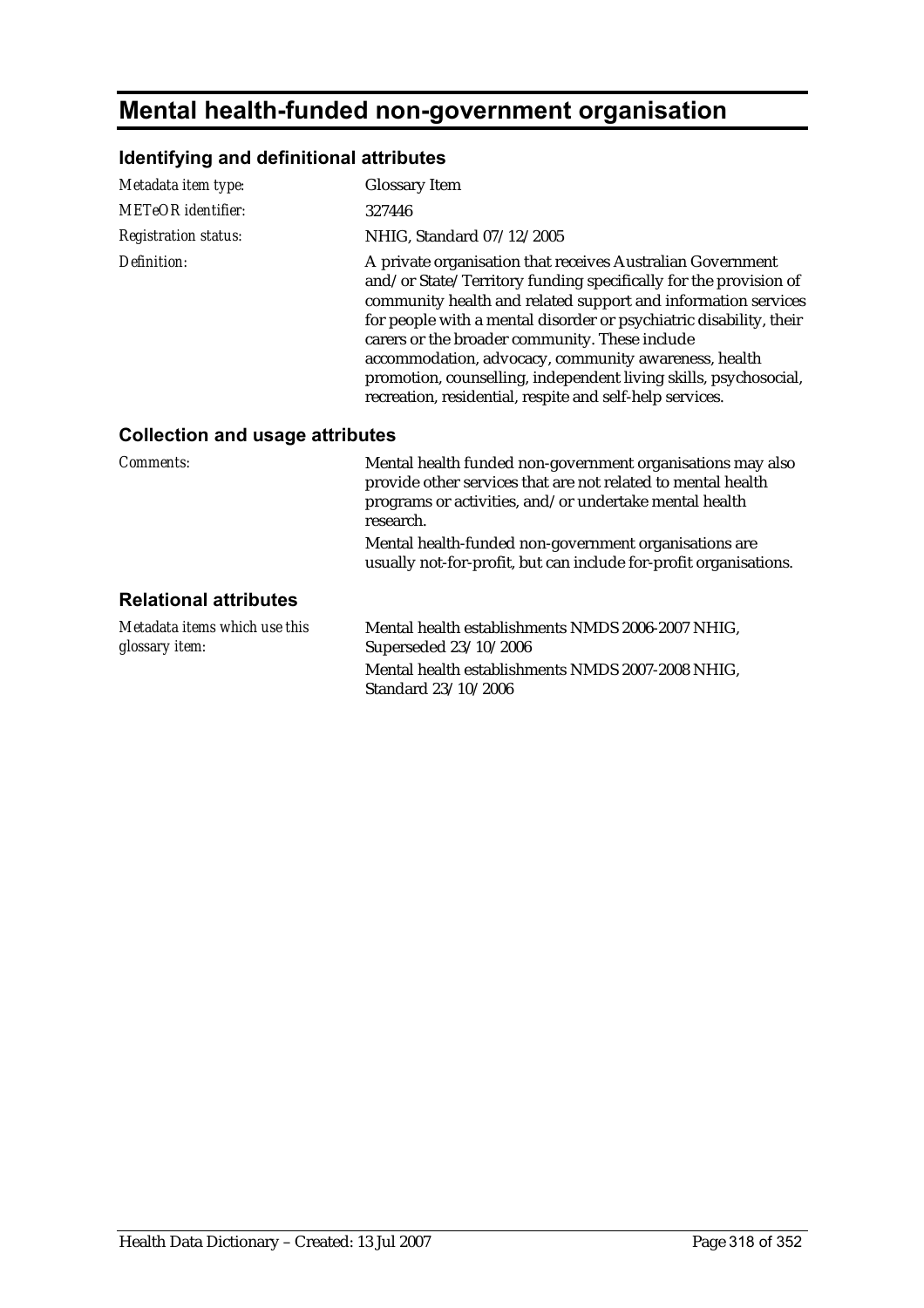## **Neonate**

## **Identifying and definitional attributes**

| Metadata item type:         | <b>Glossary Item</b>                       |
|-----------------------------|--------------------------------------------|
| <b>METeOR</b> identifier:   | 327284                                     |
| <b>Registration status:</b> | NHIG, Standard 01/03/2005                  |
| Definition:                 | A live birth who is less than 28 days old. |
| Context:                    | Perinatal.                                 |

## **Collection and usage attributes**

| <i>Comments:</i> | The neonatal period is exactly four weeks or 28 completed days, |
|------------------|-----------------------------------------------------------------|
|                  | commencing on the date of birth (day 0) and ending on the       |
|                  | completion of day 27. For example, a baby born on 1 October     |
|                  | remains a neonate until completion of the four weeks on 28      |
|                  | October and is no longer a neonate on 29 October.               |

| Submitting organisation:      | <b>National Perinatal Data Development Committee</b>                                              |
|-------------------------------|---------------------------------------------------------------------------------------------------|
|                               | National Perinatal Data Advisory Committee                                                        |
| Origin:                       | National Health Data Committee                                                                    |
|                               | International Classification of Diseases and Related Health<br>Problems, 10th Revision, WHO, 1992 |
| <b>Relational attributes</b>  |                                                                                                   |
| Related metadata references:  | Supersedes Neonate, version 1, DEC, NHDD, NHIMG,<br>Superseded 01/03/2005                         |
| Metadata items which use this | Admitted patient care NMDS NHIG, Superseded 07/12/2005                                            |
| glossary item:                | Admitted patient care NMDS 2006-2007 NHIG, Superseded<br>23/10/2006                               |
|                               | Admitted patient care NMDS 2007-2008 NHIG, Standard<br>23/10/2006                                 |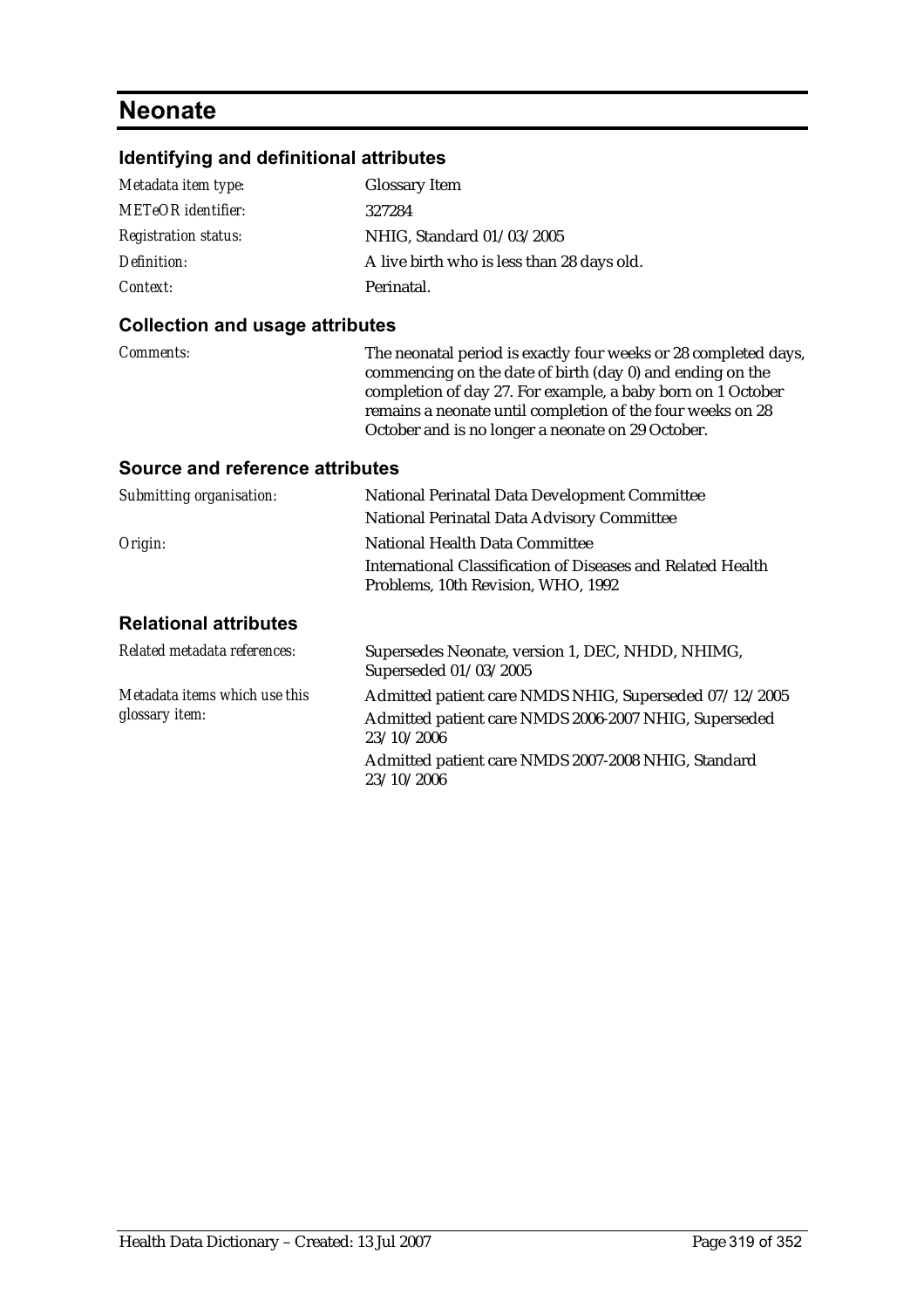# **Newborn qualification status**

## **Identifying and definitional attributes**

| Metadata item type:                             | <b>Glossary Item</b>                                                                                                                                                                                                                                                                                                                                                                                                                                                                                                                                                                                                            |
|-------------------------------------------------|---------------------------------------------------------------------------------------------------------------------------------------------------------------------------------------------------------------------------------------------------------------------------------------------------------------------------------------------------------------------------------------------------------------------------------------------------------------------------------------------------------------------------------------------------------------------------------------------------------------------------------|
| <b>METeOR</b> identifier:                       | 327254                                                                                                                                                                                                                                                                                                                                                                                                                                                                                                                                                                                                                          |
| <b>Registration status:</b>                     | NHIG, Standard 01/03/2005                                                                                                                                                                                                                                                                                                                                                                                                                                                                                                                                                                                                       |
| Definition:                                     | Qualification status indicates whether the patient day within a<br>newborn episode of care is either qualified or unqualified.                                                                                                                                                                                                                                                                                                                                                                                                                                                                                                  |
| Context:                                        | Admitted patient care: To provide accurate information on care<br>provided in newborn episodes of care through exclusion of<br>unqualified patient days.                                                                                                                                                                                                                                                                                                                                                                                                                                                                        |
| <b>Collection and usage attributes</b>          |                                                                                                                                                                                                                                                                                                                                                                                                                                                                                                                                                                                                                                 |
| <b>Guide for use:</b>                           | A newborn qualification status is assigned to each patient day<br>within a newborn episode of care.<br>A newborn patient day is qualified if the infant meets at least<br>one of the following criteria:<br>is the second or subsequent live born infant of a multiple                                                                                                                                                                                                                                                                                                                                                          |
|                                                 | birth, whose mother is currently an admitted patient,<br>is admitted to an intensive care facility in a hospital, being a<br>facility approved by the Commonwealth Minister for the<br>purpose of the provision of special care,                                                                                                                                                                                                                                                                                                                                                                                                |
|                                                 | is admitted to, or remains in hospital without its mother.<br>$\bullet$<br>A newborn patient day is unqualified if the infant does not<br>meet any of the above criteria.                                                                                                                                                                                                                                                                                                                                                                                                                                                       |
|                                                 | The day on which a change in qualification status occurs is<br>counted as a day of the new qualification status.<br>If there is more than one qualification status in a single day, the<br>day is counted as a day of the final qualification status for that<br>day.                                                                                                                                                                                                                                                                                                                                                           |
| <b>Comments:</b>                                | All babies born in hospital are admitted patients.<br>The newborn baby's qualified days are eligible for health<br>insurance benefits purposes and the patient day count under<br>the Australian Health Care Agreements. In this context,<br>newborn qualified days are equivalent to acute days and may<br>be denoted<br>as such.<br>The days when a newborn baby does not meet these criteria are<br>classified as unqualified (if they are nine days old or less) and<br>should not be counted as patient days under the Australian<br>Health Care Agreements and are not eligible for health<br>insurance benefit purposes. |
| <b>Relational attributes</b>                    |                                                                                                                                                                                                                                                                                                                                                                                                                                                                                                                                                                                                                                 |
| Related metadata references:                    | Supersedes Newborn qualification status, version 2, DEC,<br>NHDD, NHIMG, Superseded 01/03/2005                                                                                                                                                                                                                                                                                                                                                                                                                                                                                                                                  |
| Metadata items which use this<br>glossary item: | Admitted patient care NMDS NHIG, Superseded 07/12/2005<br>Admitted patient care NMDS 2006-2007 NHIG, Superseded<br>23/10/2006<br>Admitted patient care NMDS 2007-2008 NHIG, Standard<br>23/10/2006                                                                                                                                                                                                                                                                                                                                                                                                                              |

Date of change to qualification status NHIG, Standard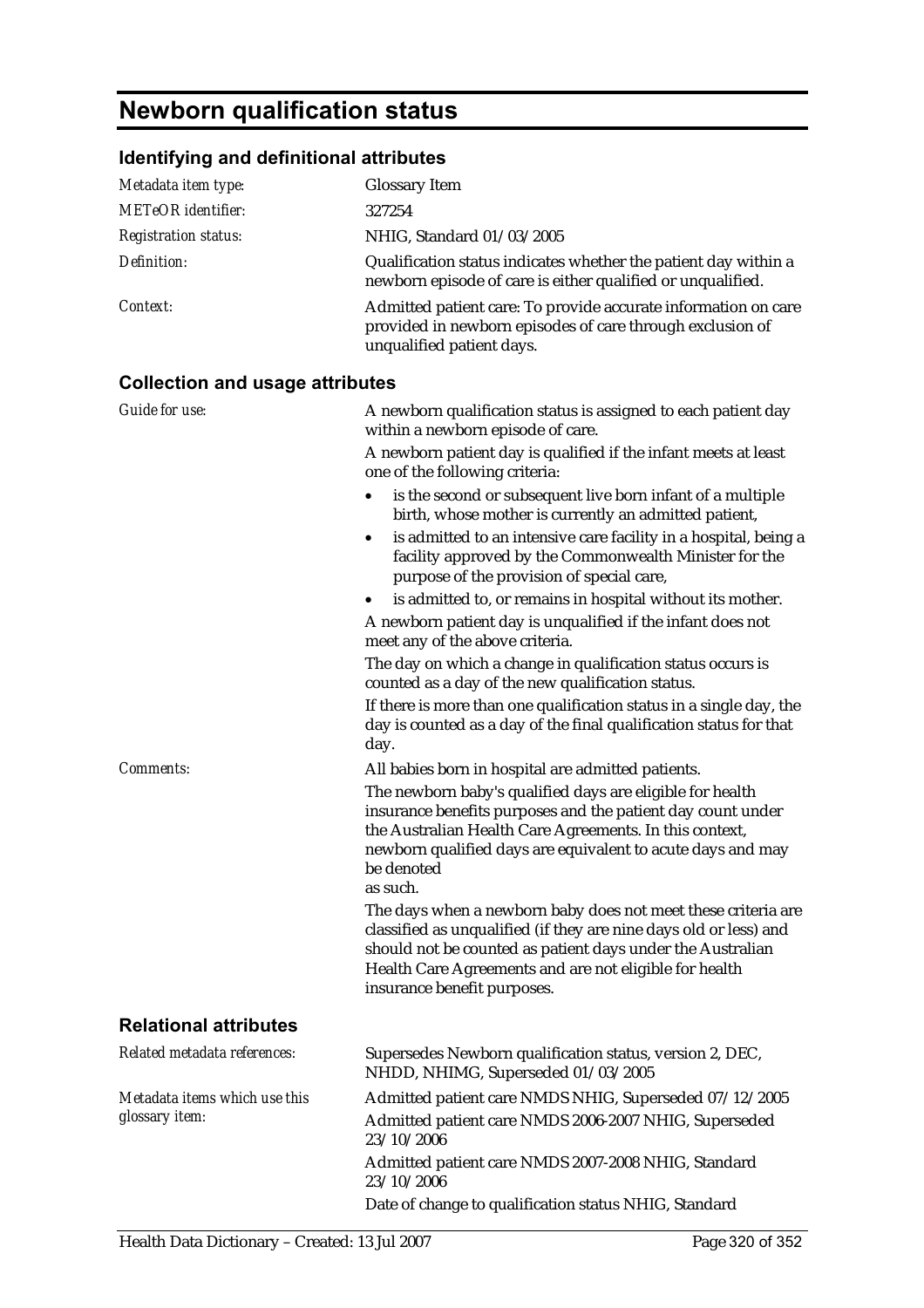#### 01/03/2005

Episode of admitted patient care (newborn)—date of change to qualification status NHIG, Standard 01/03/2005 Episode of admitted patient care (newborn)—date of change to qualification status, DDMMYYYY NHIG, Standard 01/03/2005 Hospital care type code N[N].N NHIG, Standard 01/03/2005 Number of qualified days NHIG, Standard 01/03/2005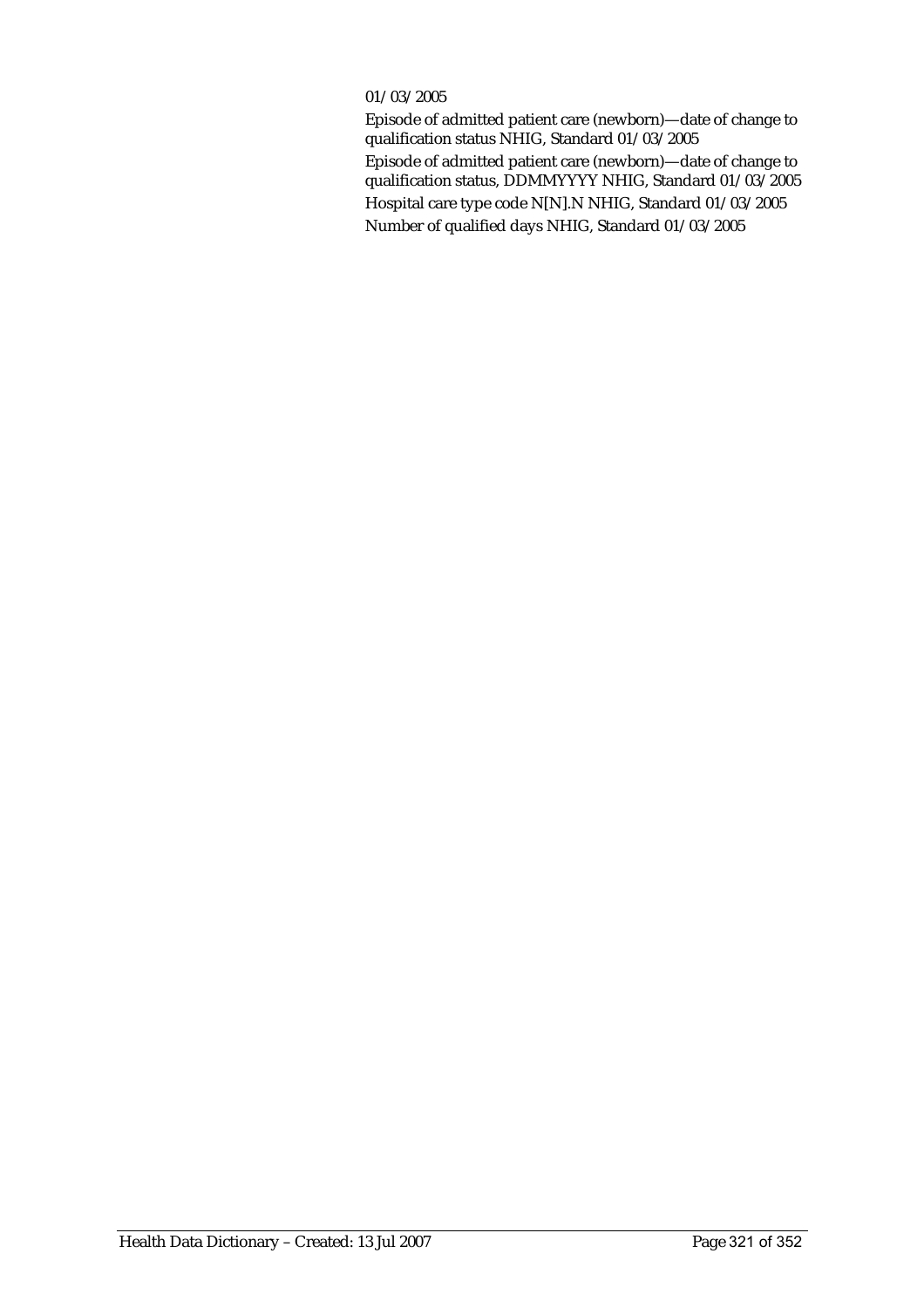# **Non-financial asset**

## **Identifying and definitional attributes**

| Metadata item type:          | <b>Glossary Item</b>                                                                                                                                                     |
|------------------------------|--------------------------------------------------------------------------------------------------------------------------------------------------------------------------|
| <b>METeOR</b> identifier:    | 327196                                                                                                                                                                   |
| <b>Registration status:</b>  | NHIG, Standard 01/03/2005<br>NHDAMG, Standard 10/02/2006                                                                                                                 |
| Definition:                  | A non-financial asset is an entity functioning as a store of value,<br>over which ownership may be derived over a period of time,<br>and which is not a financial asset. |
| <b>Relational attributes</b> |                                                                                                                                                                          |

| Metadata items which use this | Gross capital expenditure NHIG, Standard 01/03/2005 |
|-------------------------------|-----------------------------------------------------|
| glossary item:                | NHDAMG. Standard 10/02/2006                         |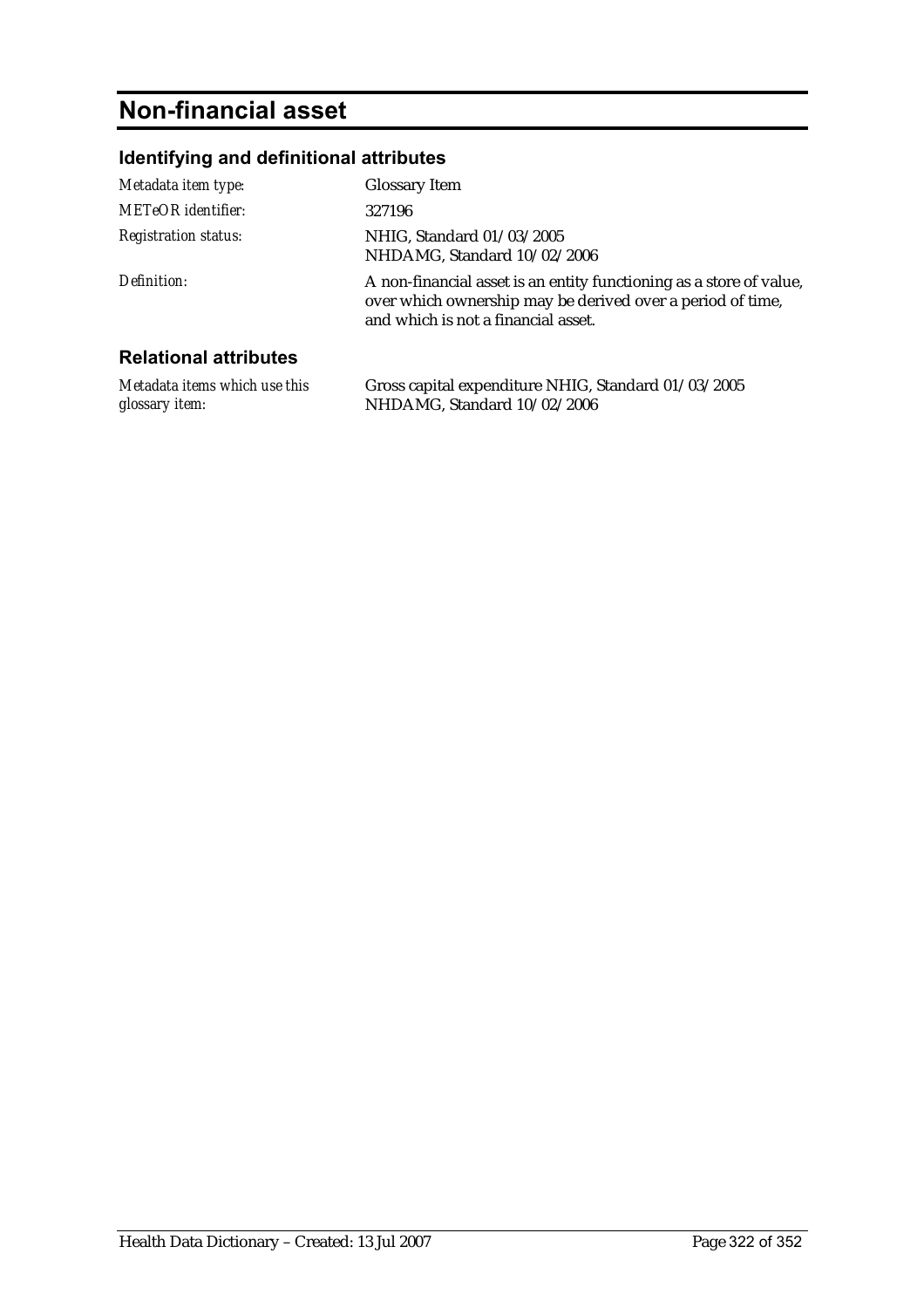# **Occupational Therapist**

## **Identifying and definitional attributes**

| Metadata item type:                             | <b>Glossary Item</b>                                                                                                                                       |
|-------------------------------------------------|------------------------------------------------------------------------------------------------------------------------------------------------------------|
| <b>METeOR</b> identifier:                       | 327340                                                                                                                                                     |
| <b>Registration status:</b>                     | NHIG, Standard 08/12/2004                                                                                                                                  |
| Definition:                                     | Persons who have completed a course of recognised training<br>and are eligible for membership of the Australian Association<br>of Occupational Therapists. |
| <b>Relational attributes</b>                    |                                                                                                                                                            |
| Metadata items which use this<br>glossary item: | Establishment—full-time equivalent staff (paid) (occupational<br>therapists) NHIG, Standard 08/12/2004                                                     |
|                                                 | Establishment—full-time equivalent staff (paid) (occupational<br>therapists), average N[NNN{.N}] NHIG, Standard 08/12/2004                                 |
|                                                 | Establishment—recurrent expenditure (salaries and wages)<br>(occupational therapists) (financial year), total Australian                                   |

currency N[N(8)] NHIG, Standard 08/12/2004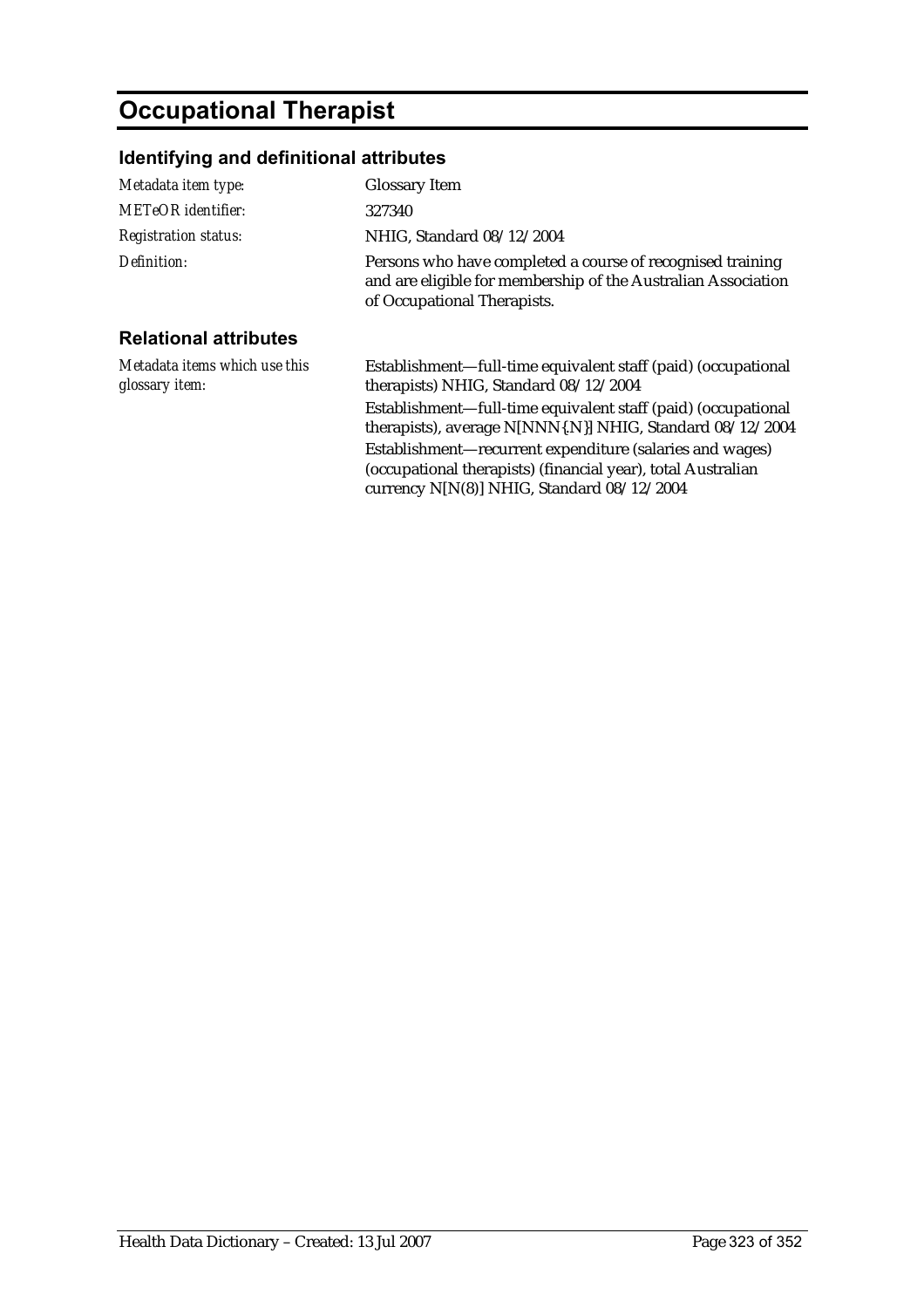# **Ophthalmologist**

## **Identifying and definitional attributes**

| Metadata item type:                             | <b>Glossary Item</b>                                                                                                                                                                    |
|-------------------------------------------------|-----------------------------------------------------------------------------------------------------------------------------------------------------------------------------------------|
| <b>METeOR</b> identifier:                       | 327364                                                                                                                                                                                  |
| <b>Registration status:</b>                     | NHIG, Standard 21/09/2005                                                                                                                                                               |
| Definition:                                     | An ophthalmologist is a physician specialising in diagnosing<br>and prescribing treatment for defects, injuries and diseases of<br>the eye, and who is skilled at delicate eye surgery. |
| <b>Relational attributes</b>                    |                                                                                                                                                                                         |
| Metadata items which use this<br>glossary item: | Person-referral to ophthalmologist indicator NHIG, Standard<br>21/09/2005                                                                                                               |
|                                                 |                                                                                                                                                                                         |

Person—referral to ophthalmologist indicator (last 12 months), code N NHIG, Standard 21/09/2005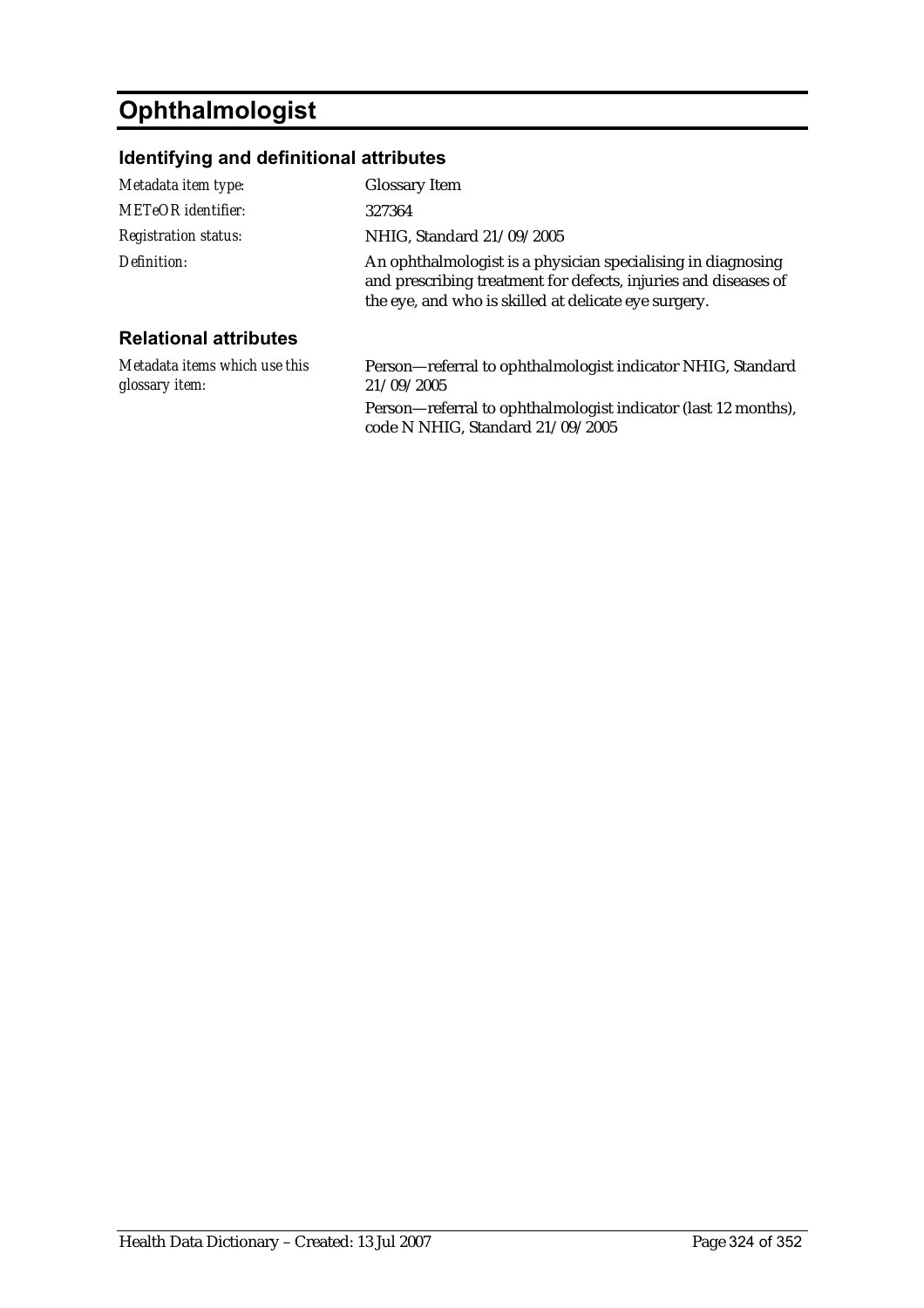### **Organ procurement - posthumous**

| Metadata item type:                    | <b>Glossary Item</b>                                                                                                                                                                                                                                                                                          |
|----------------------------------------|---------------------------------------------------------------------------------------------------------------------------------------------------------------------------------------------------------------------------------------------------------------------------------------------------------------|
| <b>METeOR</b> identifier:              | 327258                                                                                                                                                                                                                                                                                                        |
| <b>Registration status:</b>            | NHIG, Standard 01/03/2005                                                                                                                                                                                                                                                                                     |
| Definition:                            | Organ procurement - posthumous is an activity undertaken by<br>hospitals in which human tissue is procured for the purpose of<br>transplantation from a donor who has been declared brain<br>dead.                                                                                                            |
| Context:                               | Hospital activity.                                                                                                                                                                                                                                                                                            |
| <b>Collection and usage attributes</b> |                                                                                                                                                                                                                                                                                                               |
| Comments:                              | This activity is not regarded as care or treatment of an admitted<br>patient, but is registered by the hospital. Diagnoses and<br>procedures undertaken during this activity, including<br>mechanical ventilation and tissue procurement, are recorded in<br>accordance with the Australian coding standards. |
|                                        | Declarations of brain death are made in accordance with<br>relevant state/territory legislation.                                                                                                                                                                                                              |
| <b>Relational attributes</b>           |                                                                                                                                                                                                                                                                                                               |
| Related metadata references:           | Supersedes Organ procurement - posthumous, version 1, DEC,<br>NHDD, NHIMG, Superseded 01/03/2005                                                                                                                                                                                                              |
| Metadata items which use this          | Admitted patient care NMDS NHIG, Superseded 07/12/2005                                                                                                                                                                                                                                                        |
| glossary item:                         | Admitted patient care NMDS 2006-2007 NHIG, Superseded<br>23/10/2006                                                                                                                                                                                                                                           |
|                                        | Admitted patient care NMDS 2007-2008 NHIG, Standard<br>23/10/2006                                                                                                                                                                                                                                             |
|                                        | Hospital service-care type NHIG, Standard 01/03/2005<br>Hospital service-care type, code N[N].N NHIG, Standard<br>01/03/2005                                                                                                                                                                                  |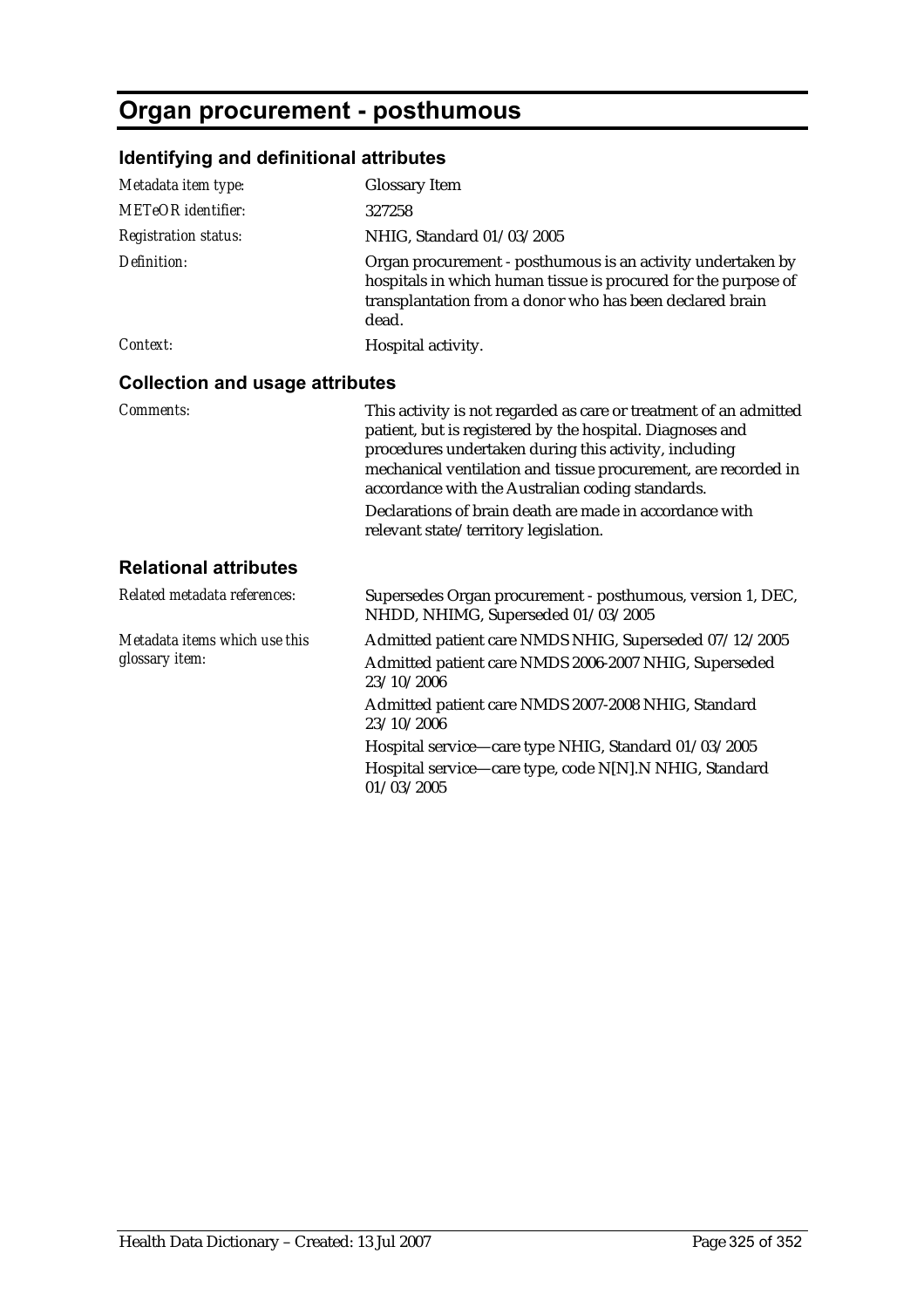# **Other diagnostic and health professional**

### **Identifying and definitional attributes**

| Metadata item type:                             | <b>Glossary Item</b>                                                                                                                                                                                                                                                            |
|-------------------------------------------------|---------------------------------------------------------------------------------------------------------------------------------------------------------------------------------------------------------------------------------------------------------------------------------|
| <b>METeOR</b> identifier:                       | 327338                                                                                                                                                                                                                                                                          |
| <b>Registration status:</b>                     | NHIG, Standard 08/12/2004                                                                                                                                                                                                                                                       |
| Definition:                                     | Includes qualified staff (other than qualified medical or nursing<br>staff) engaged in duties of a diagnostic, professional or technical<br>nature and covers all allied health professionals and laboratory<br>technicians (but excludes civil engineers and computing staff). |
| <b>Relational attributes</b>                    |                                                                                                                                                                                                                                                                                 |
| Metadata items which use this<br>glossary item: | Establishment-full-time equivalent staff (paid) (other<br>diagnostic and health professionals) NHIG, Standard<br>08/12/2004                                                                                                                                                     |
|                                                 | Establishment-full-time equivalent staff (paid) (other<br>diagnostic and health professionals), average N[NNN{.N}]<br>NHIG, Standard 08/12/2004                                                                                                                                 |
|                                                 | Establishment-recurrent expenditure (salaries and wages)<br>(other diagnostic and health professionals) (financial year), total                                                                                                                                                 |

Australian currency N[N(8)] NHIG, Standard 08/12/2004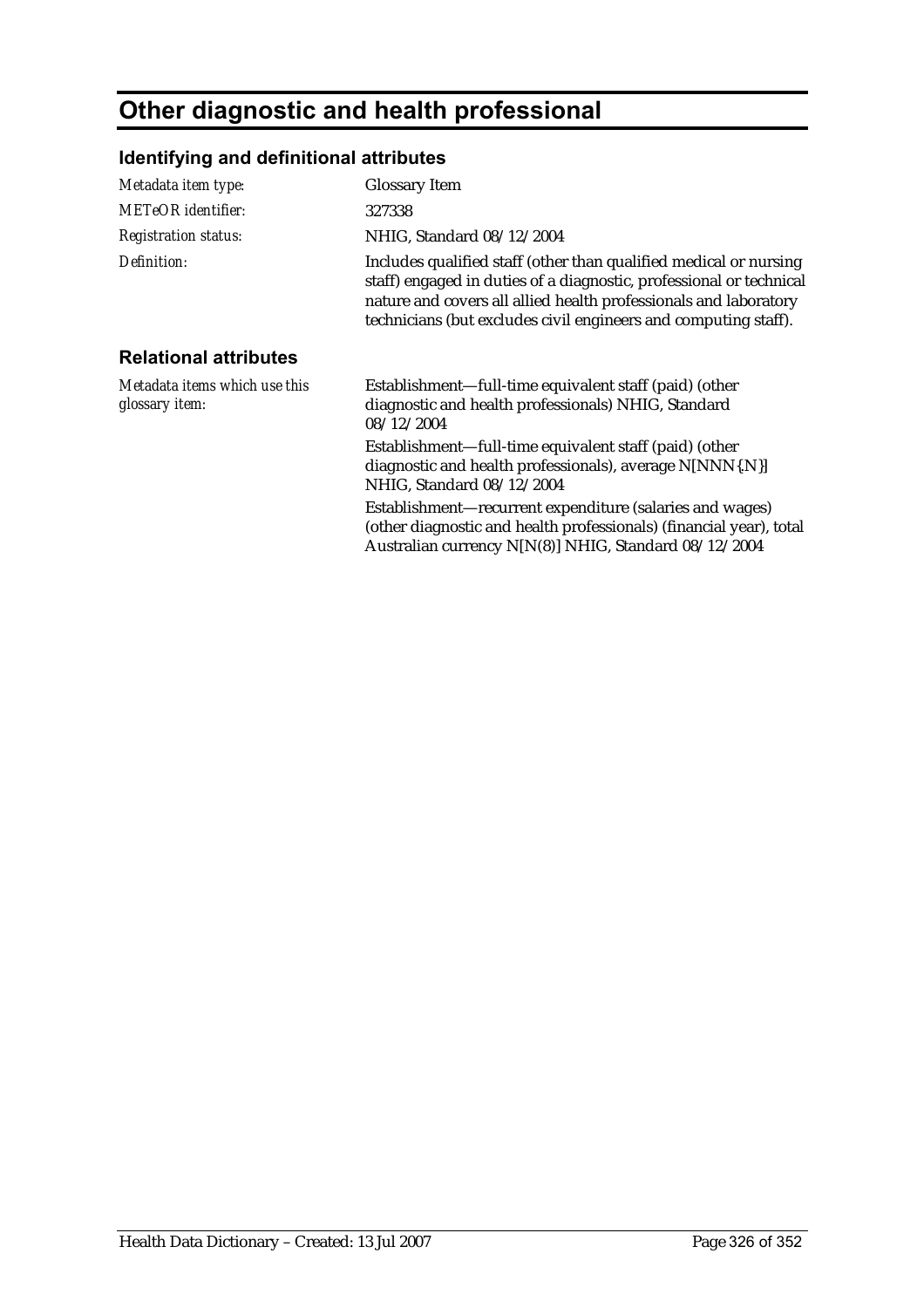## **Other medical officer**

### **Identifying and definitional attributes**

| Metadata item type:                             | <b>Glossary Item</b>                                                                                                                                                                                                                                                                    |
|-------------------------------------------------|-----------------------------------------------------------------------------------------------------------------------------------------------------------------------------------------------------------------------------------------------------------------------------------------|
| <b>METeOR</b> identifier:                       | 327342                                                                                                                                                                                                                                                                                  |
| <b>Registration status:</b>                     | NHIG, Standard 08/12/2004                                                                                                                                                                                                                                                               |
| Definition:                                     | A person who is a medical officer employed or engaged by the<br>organisation who is not registered as a psychiatrist within the<br>state or territory nor is a formal trainee within the Royal<br>Australian and New Zealand College of Psychiatrists<br>Postgraduate Training Program. |
| <b>Relational attributes</b>                    |                                                                                                                                                                                                                                                                                         |
| Metadata items which use this<br>glossary item: | Establishment—full-time equivalent staff (paid) (other medical<br>officers) NHIG, Standard 08/12/2004                                                                                                                                                                                   |
|                                                 | Establishment—full-time equivalent staff (paid) (other medical<br>officers), average N[NNN{.N}] NHIG, Standard 08/12/2004                                                                                                                                                               |
|                                                 | Establishment-recurrent expenditure (salaries and wages)<br>(other medical officers) (financial year), total Australian                                                                                                                                                                 |

currency N[N(8)] NHIG, Standard 08/12/2004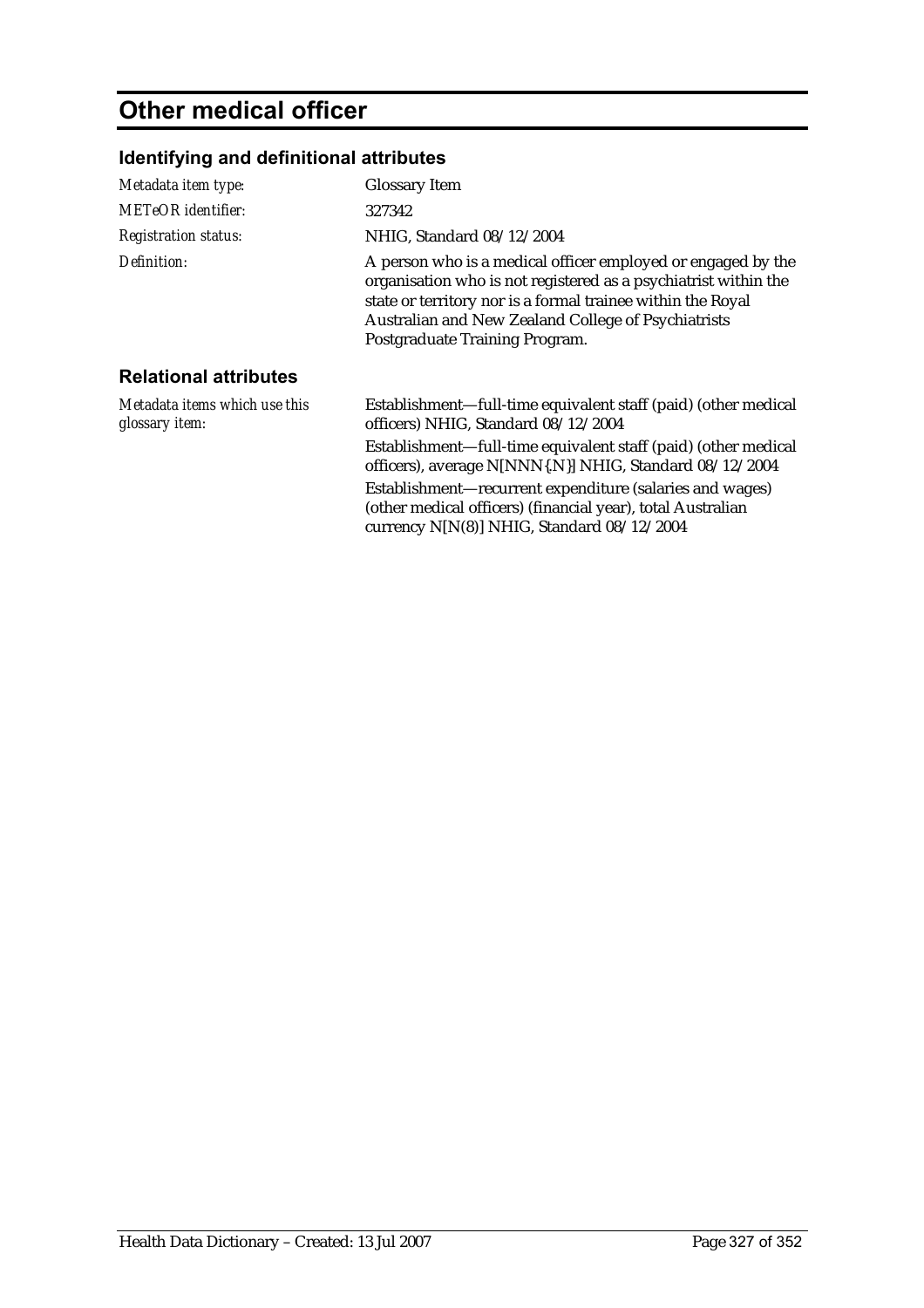# **Other personal care staff**

| Metadata item type:                             | <b>Glossary Item</b>                                                                                                                                                                                                                                                                                                                                                  |
|-------------------------------------------------|-----------------------------------------------------------------------------------------------------------------------------------------------------------------------------------------------------------------------------------------------------------------------------------------------------------------------------------------------------------------------|
| <b>METeOR</b> identifier:                       | 327162                                                                                                                                                                                                                                                                                                                                                                |
| <b>Registration status:</b>                     | NHIG, Standard 01/03/2005                                                                                                                                                                                                                                                                                                                                             |
| Definition:                                     | This category includes attendants, assistants or home<br>assistance, home companions, family aides, ward helpers,<br>warders, orderlies, ward assistants and nursing assistants<br>engaged primarily in the provision of personal care to patients<br>or residents, who are not formally qualified or undergoing<br>training in nursing or allied health professions. |
| <b>Relational attributes</b>                    |                                                                                                                                                                                                                                                                                                                                                                       |
| Metadata items which use this<br>glossary item: | Establishment—full-time equivalent staff (paid) (other personal<br>care staff) NHIG, Standard 01/03/2005                                                                                                                                                                                                                                                              |
|                                                 | Establishment—full-time equivalent staff (paid) (other personal<br>care staff), average N[NNN{.N}] NHIG, Standard 01/03/2005                                                                                                                                                                                                                                          |
|                                                 | Establishment-recurrent expenditure (salaries and wages)<br>(other personal care staff) (financial year), total Australian<br>currency N[N(8)] NHIG, Standard 01/03/2005                                                                                                                                                                                              |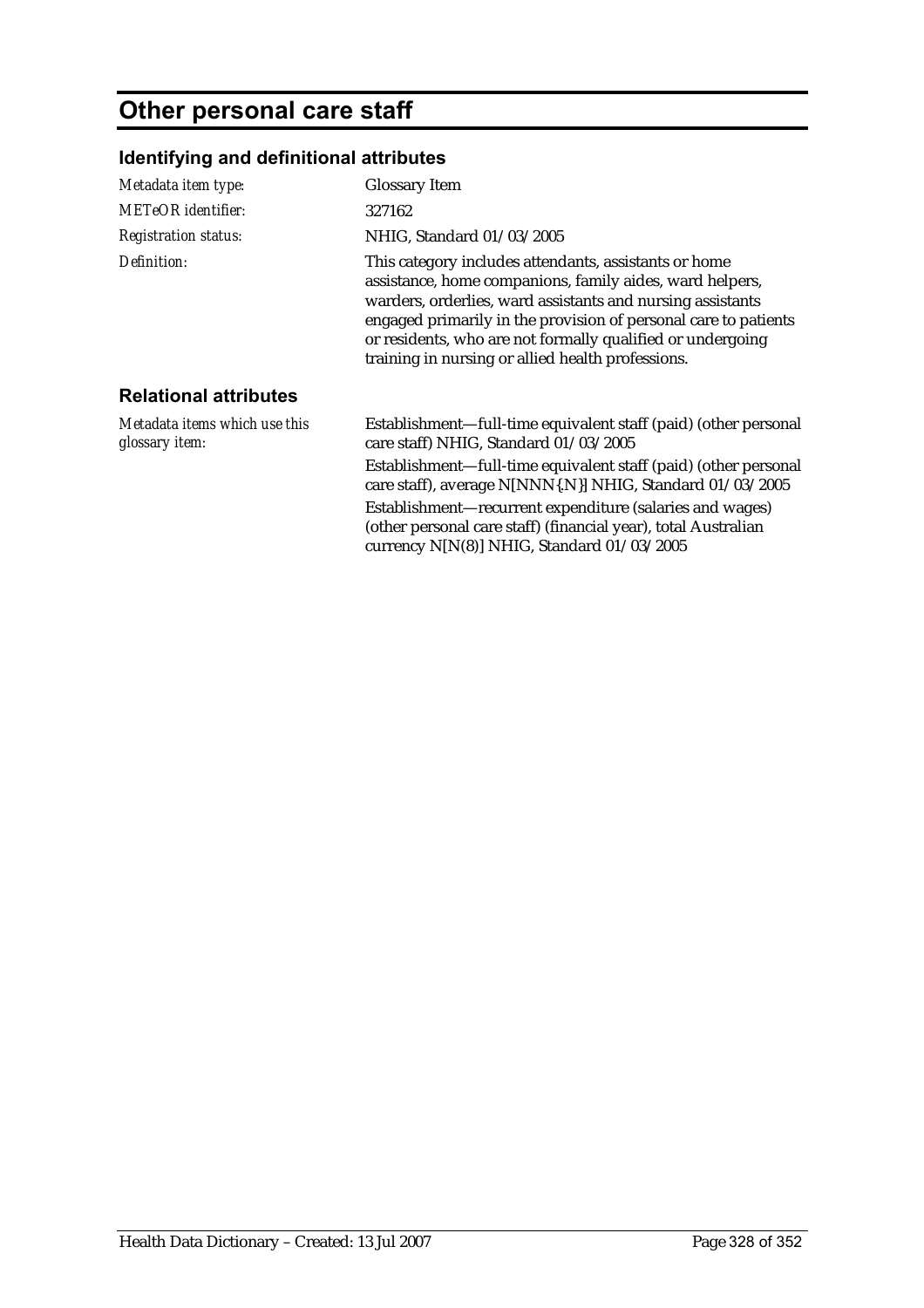# **Outpatient clinic service**

#### **Identifying and definitional attributes**

| Metadata item type:                    | <b>Glossary Item</b>                                                                                                                                                                              |
|----------------------------------------|---------------------------------------------------------------------------------------------------------------------------------------------------------------------------------------------------|
| METeOR identifier:                     | 336980                                                                                                                                                                                            |
| <b>Registration status:</b>            | NHIG, Standard 04/07/2007                                                                                                                                                                         |
| Definition:                            | An examination, consultation, treatment or other service<br>provided in an outpatient setting in a specialty unit or under an<br>organisational arrangement administered by a hospital.           |
| Context:                               | Non-admitted patient service activity, excluding emergency<br>department. Does not include services provided through<br>community health settings (such as community and child<br>health centre). |
| <b>Collection and usage attributes</b> |                                                                                                                                                                                                   |
| Guide for use:                         | This glossary item relates to activity of a clinic. See the<br>Outpatient care National Minimum Data Set Scope statement<br>for observations about use of the term 'clinic' in hospitals.         |
| <b>Source and reference attributes</b> |                                                                                                                                                                                                   |
| Submitting organisation:               | Non-admitted patient NMDS Development Working Party,<br>2006                                                                                                                                      |

### **Relational attributes**

| Related metadata references:                    | Supersedes Outpatient clinic service NHIG, Superseded<br>04/07/2007 |
|-------------------------------------------------|---------------------------------------------------------------------|
| Metadata items which use this<br>glossary item: | Outpatient care NMDS NHIG, Standard 04/07/2007                      |

*Origin:* NCCH consultants report to Outpatients NMDS Development

Working Group, September 2004.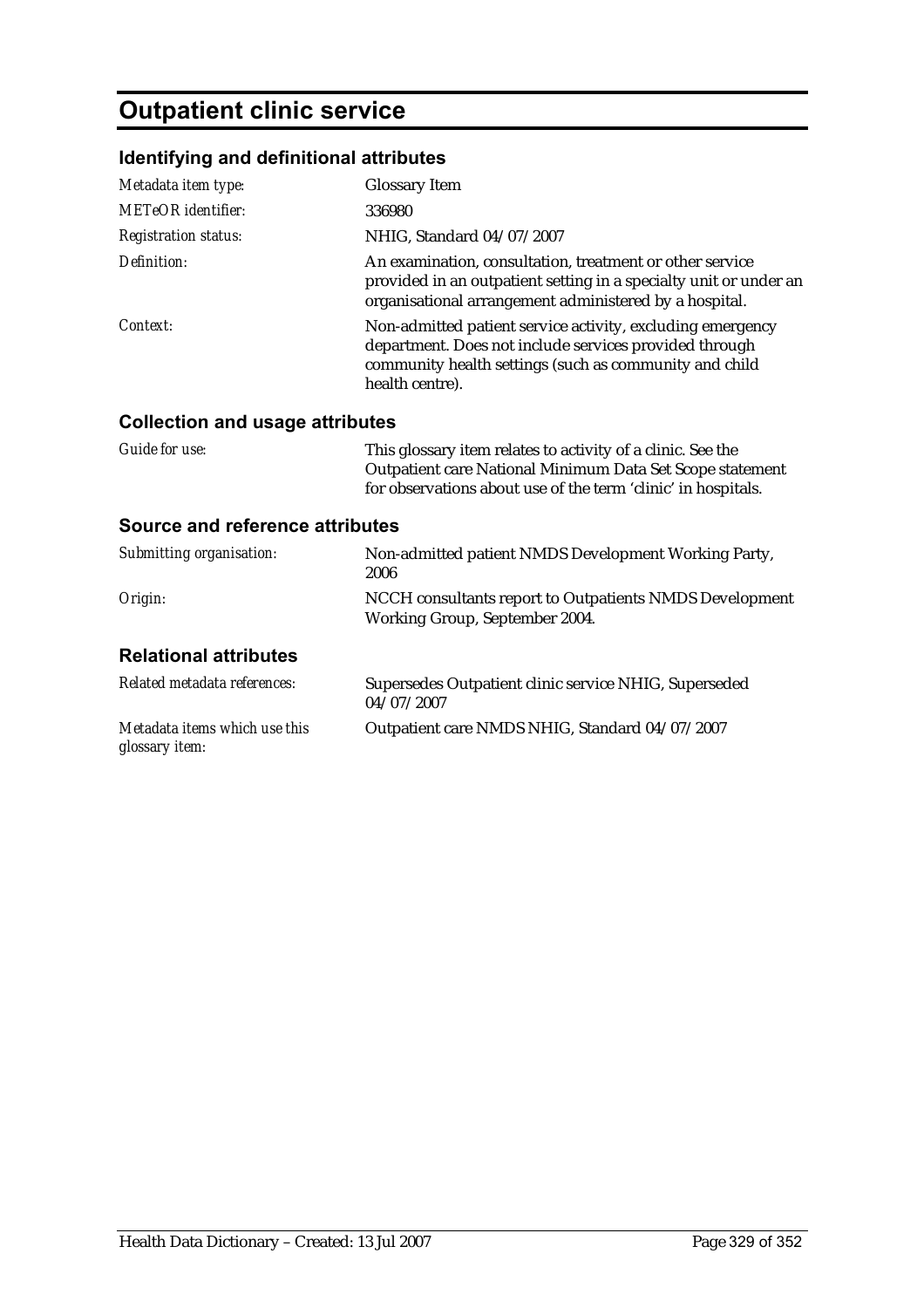### **Overnight-stay patient**

#### **Identifying and definitional attributes**

| Metadata item type:         | <b>Glossary Item</b>                                                                                                                                                                    |
|-----------------------------|-----------------------------------------------------------------------------------------------------------------------------------------------------------------------------------------|
| <b>METeOR</b> identifier:   | 327256                                                                                                                                                                                  |
| <b>Registration status:</b> | NHIG, Standard 01/03/2005                                                                                                                                                               |
| Definition:                 | A patient who, following a clinical decision, receives hospital<br>treatment for a minimum of one night, i.e. who is admitted to<br>and separated from the hospital on different dates. |
| Context:                    | Admitted patient care                                                                                                                                                                   |

#### **Collection and usage attributes**

#### **Source and reference attributes**

| Origin:                                         | National Health Data Committee.                                                                     |
|-------------------------------------------------|-----------------------------------------------------------------------------------------------------|
| <b>Relational attributes</b>                    |                                                                                                     |
| Related metadata references:                    | Supersedes Overnight-stay patient, version 3, DEC, NHDD,<br>NHIMG, Superseded 01/03/2005            |
| Metadata items which use this<br>glossary item: | Episode of admitted patient care—length of stay (excluding<br>leave days) NHIG, Standard 01/03/2005 |
|                                                 | Establishment—number of patient days, total $N[N(7)]$ NHIG,<br>Standard 01/03/2005                  |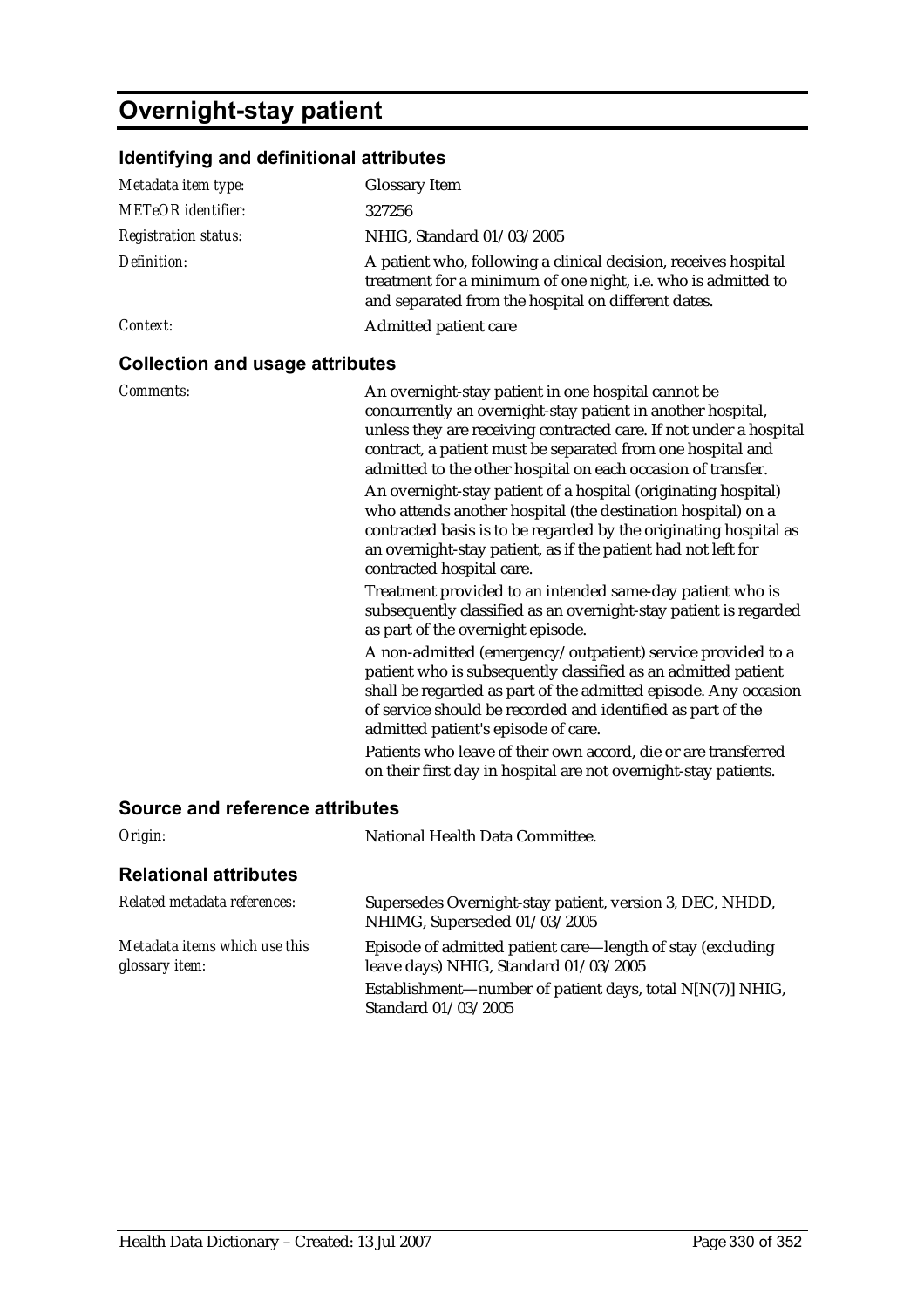# **Participation - functioning, disability and health**

### **Identifying and definitional attributes**

| Metadata item type:         | <b>Glossary Item</b>                                                                                                                                                                                                                                                     |
|-----------------------------|--------------------------------------------------------------------------------------------------------------------------------------------------------------------------------------------------------------------------------------------------------------------------|
| Synonymous names:           | Participation                                                                                                                                                                                                                                                            |
| <b>METeOR</b> identifier:   | 327312                                                                                                                                                                                                                                                                   |
| <b>Registration status:</b> | NHIG, Standard 29/11/2006<br>NCSIMG, Standard 06/06/2005                                                                                                                                                                                                                 |
| Definition:                 | In the context of health, participation is involvement in a life<br>situation.                                                                                                                                                                                           |
| Context:                    | Involvement refers to the lived experience of people in the<br>actual context in which they live. This context includes<br>'Environmental Factors' - all aspects of the physical, social and<br>attitudinal world.                                                       |
|                             | The individual's degree of involvement can be reflected by this<br>glossary item when combined with Participation extent code<br>(ICF 2001) X and Participation satisfaction level code X.                                                                               |
|                             | 'Activities and participation' is one of three components that<br>define the concept 'Disability', along with 'Body functions and<br>structures' and 'Environmental factors'. 'Activities and<br>participation' is also encompassed within the concept<br>'Functioning'. |
|                             | The concept 'Participation', as defined here and as measured in<br>the metadata items Participation extent code (ICF 2001) X and<br>Participation satisfaction level code X, may be relevant to<br>people and human services not related to disability.                  |

#### **Collection and usage attributes**

| Comments: | Participation restrictions are problems an individual may<br>experience in involvement in life situations.                                                                                                                                                                                                                                                                                                                                                                                               |
|-----------|----------------------------------------------------------------------------------------------------------------------------------------------------------------------------------------------------------------------------------------------------------------------------------------------------------------------------------------------------------------------------------------------------------------------------------------------------------------------------------------------------------|
|           | In time, a related and more generic data element may be<br>developed. In the meantime, the addition of 'functioning,<br>disability and health' to the name of this glossary item indicates<br>that the current concept is based on the concept and framework<br>developed by World Health Organization to assist in the<br>classification and description of functioning and disability, as<br>contained in the International Classification of Functioning,<br>Disability and Health (ICF).             |
|           | This glossary item is based on the International Classification of<br>Functioning, Disability and Health (ICF). The ICF was endorsed<br>by the World Health Assembly in 2001 as a reference member<br>of the WHO Family of International Classifications and of the<br>Australian Family of Health and Related Classifications<br>(endorsed by the National Health Information Management<br>Group in 2002).                                                                                             |
|           | The ICF provides a framework for the description of human<br>functioning and disability. The components of ICF are defined<br>in relation to a health condition. A health condition is an<br>'umbrella term for disease (acute or chronic), disorder, injury or<br>trauma' (WHO 2001). A health condition may be recorded, for<br>example, as Episode of care principal diagnosis, code (ICD-10-<br>AM 3rd Ed) ANN{.N[N} and Episode of care additional<br>diagnosis, code (ICD-10-AM 3rd Ed) ANN{.N[N}. |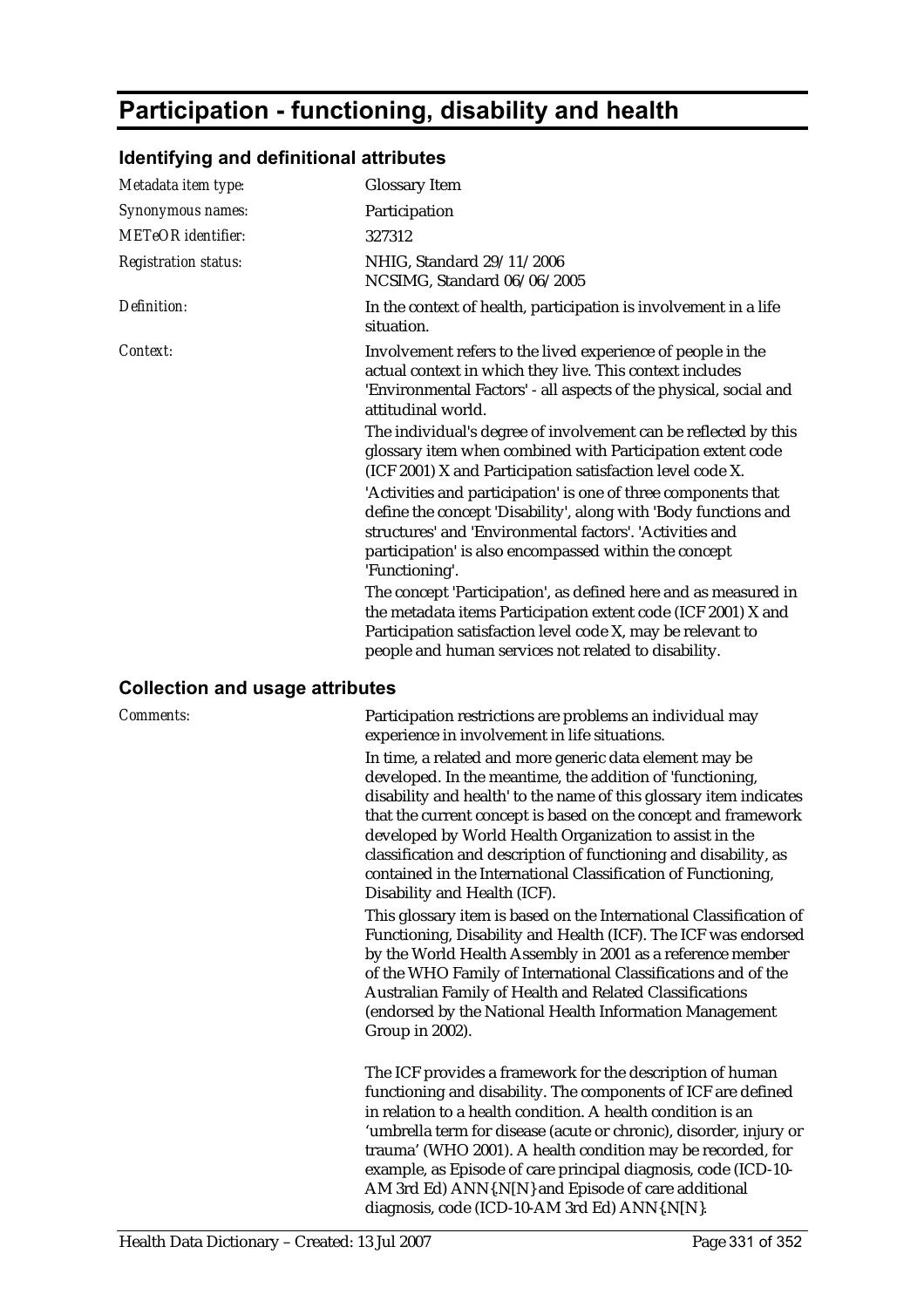#### **Source and reference attributes**

| Origin:              | World Health Organization (WHO) 2001. International<br>Classification of Functioning, Disability and Health. Geneva:<br><b>WHO</b><br>Australian Institute of Health and Welfare (AIHW) 2003. ICF<br>Australian User Guide Version 1.0. Canberra: AIHW                                                              |
|----------------------|---------------------------------------------------------------------------------------------------------------------------------------------------------------------------------------------------------------------------------------------------------------------------------------------------------------------|
| Reference documents: | Further information on the ICF can be found in the ICF itself<br>and the ICF Australian User Guide (AIHW 2003) and the<br>following websites<br>• WHO ICF website<br>http://www.who.int/classifications/icf/en<br>• Australian Collaborating Centre ICF website<br>http://www.aihw.gov.au/disability/icf/index.html |

#### **Relational attributes**

| Related metadata references:                    | Supersedes Participation - functioning, disability and health,<br>version 1, DEC, NCSIMG, Superseded 01/03/2005            |
|-------------------------------------------------|----------------------------------------------------------------------------------------------------------------------------|
| Metadata items which use this<br>glossary item: | Activities and participation code (ICF 2001) AN[NNN] NHIG,<br>Standard 29/11/2006<br>NCSIMG, Standard 16/10/2006           |
|                                                 | Extent of environmental factors influence code (ICF 2001) [X]N<br>NHIG. Standard 29/11/2006<br>NCSIMG, Standard 16/10/2006 |
|                                                 | Functioning and Disability DSS NHIG, Standard 29/11/2006<br>NCSIMG, Standard 16/10/2006                                    |
|                                                 | Participation extent code (ICF 2001) N NHIG, Standard<br>29/11/2006<br>NCSIMG, Standard 16/10/2006                         |
|                                                 | Participation satisfaction level code N NHIG, Standard<br>29/11/2006<br>NCSIMG, Standard 16/10/2006                        |
|                                                 |                                                                                                                            |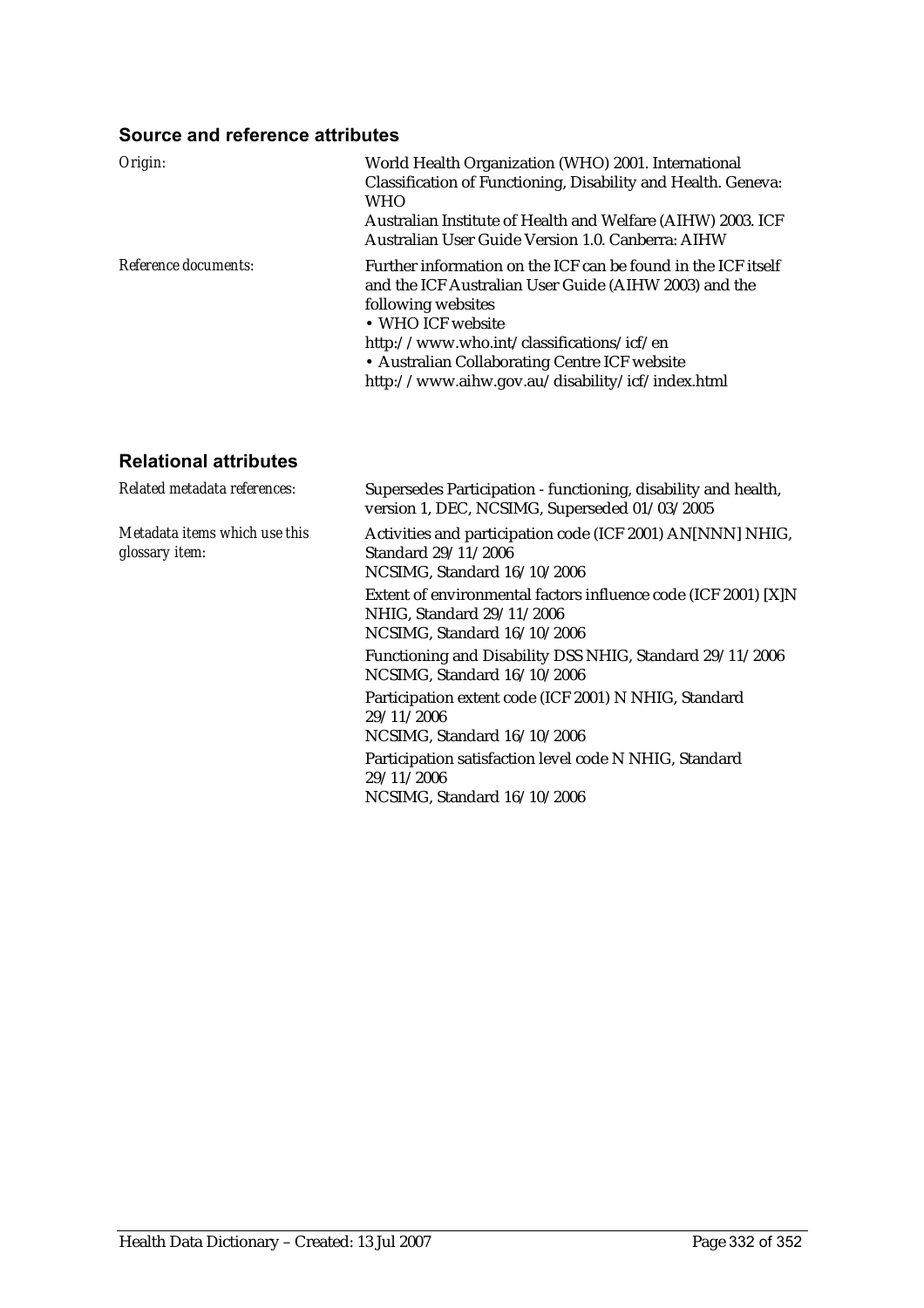### **Psychiatrist**

#### **Identifying and definitional attributes**

| Metadata item type:             | <b>Glossary Item</b>                                                                                                                                                                                                                                                                                       |
|---------------------------------|------------------------------------------------------------------------------------------------------------------------------------------------------------------------------------------------------------------------------------------------------------------------------------------------------------|
| MET <sub>e</sub> OR identifier: | 327334                                                                                                                                                                                                                                                                                                     |
| <b>Registration status:</b>     | NHIG, Standard 08/12/2004                                                                                                                                                                                                                                                                                  |
| Definition:                     | Medical officers who are registered to practice psychiatry under<br>the relevant state or territory Medical Registration Board; or<br>who are fellows of the Royal Australian and New Zealand<br>College of Psychiatrists or registered with Health Insurance<br>Commission as a specialist in Psychiatry. |
| Dalattanal attuikutaa           |                                                                                                                                                                                                                                                                                                            |

#### **Relational attributes**

*Metadata items which use this glossary item:*

Establishment—recurrent expenditure (salaries and wages) (consultant psychiatrists and psychiatrists) (financial year), total Australian currency N[N(8)] NHIG, Standard 08/12/2004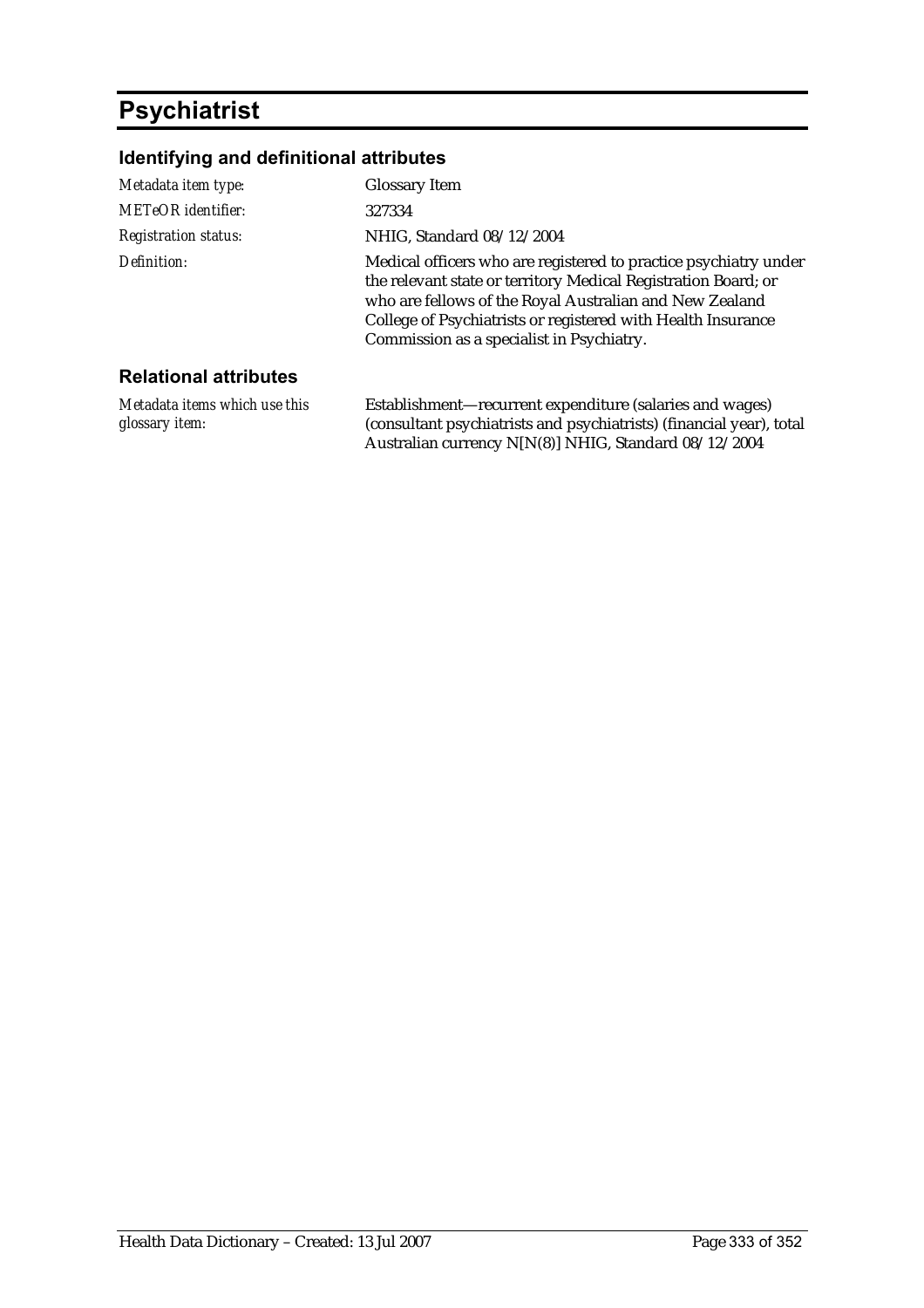## **Psychiatry registrar or trainee**

| Metadata item type:                             | <b>Glossary Item</b>                                                                                                                                                              |
|-------------------------------------------------|-----------------------------------------------------------------------------------------------------------------------------------------------------------------------------------|
| <b>METeOR</b> identifier:                       | 327344                                                                                                                                                                            |
| <b>Registration status:</b>                     | NHIG, Standard 08/12/2004                                                                                                                                                         |
| Definition:                                     | A medical officer who is a formal trainee within the Royal<br>Australian and New Zealand College of Psychiatrists<br>Postgraduate Training Program.                               |
| <b>Relational attributes</b>                    |                                                                                                                                                                                   |
| Metadata items which use this<br>glossary item: | Establishment—full-time equivalent staff (paid) (psychiatry<br>registrars and trainees) NHIG, Standard 08/12/2004                                                                 |
|                                                 | Establishment—full-time equivalent staff (paid) (psychiatry<br>registrars and trainees), average N[NNN{.N}] NHIG, Standard<br>08/12/2004                                          |
|                                                 | Establishment—recurrent expenditure (salaries and wages)<br>(psychiatry registrars and trainees) (financial year), total<br>Australian currency N[N(8)] NHIG, Standard 08/12/2004 |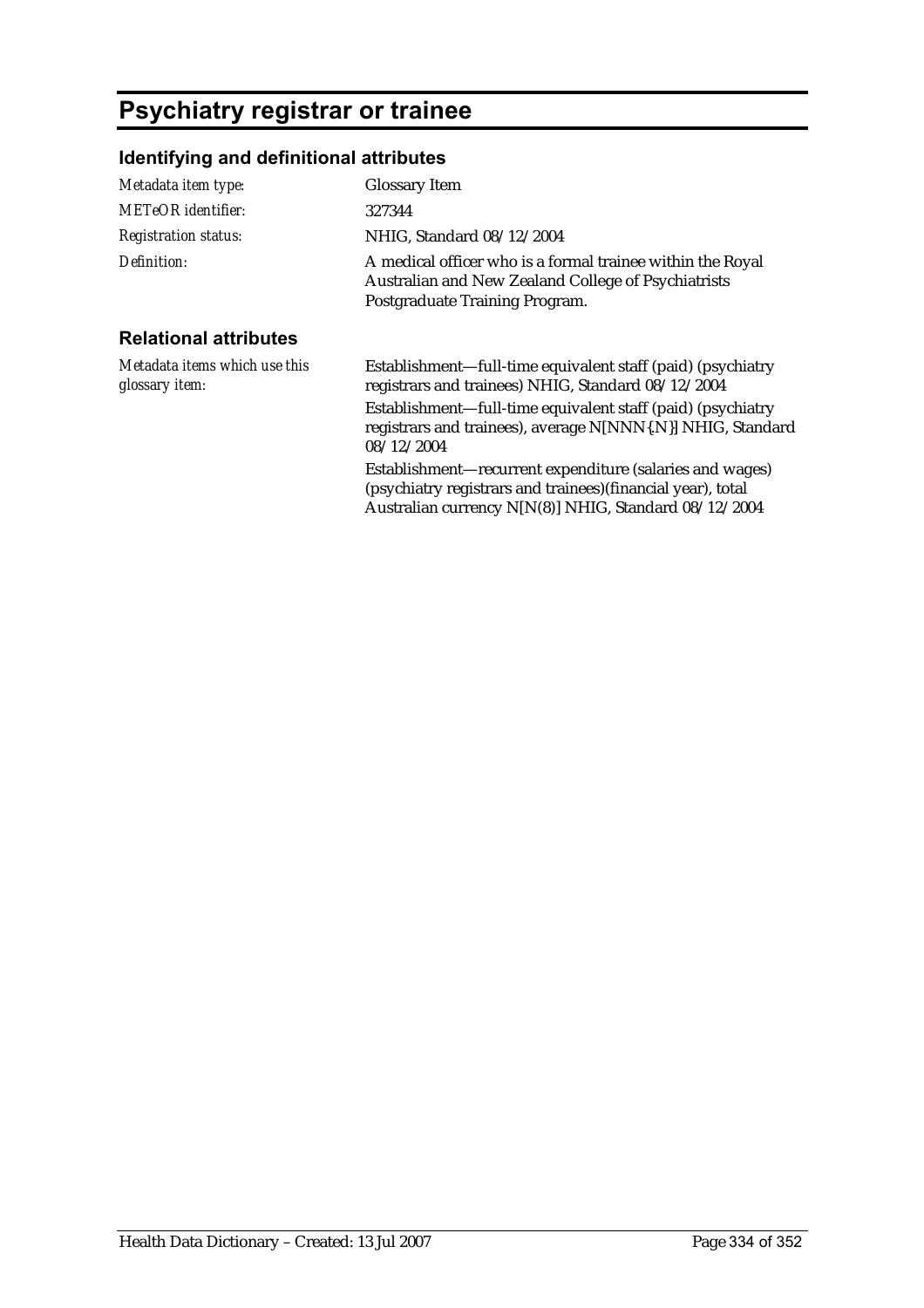## **Psychologist**

| Metadata item type:                             | <b>Glossary Item</b>                                                                                                                                             |
|-------------------------------------------------|------------------------------------------------------------------------------------------------------------------------------------------------------------------|
| <b>METeOR</b> identifier:                       | 327346                                                                                                                                                           |
| <b>Registration status:</b>                     | NHIG, Standard 08/12/2004                                                                                                                                        |
| Definition:                                     | A person who is registered to practice psychology with the<br>relevant state and territory registration board.                                                   |
| <b>Relational attributes</b>                    |                                                                                                                                                                  |
| Metadata items which use this<br>glossary item: | Establishment—full-time equivalent staff (paid) (psychologists)<br>NHIG, Standard 08/12/2004                                                                     |
|                                                 | Establishment—full-time equivalent staff (paid) (psychologists),<br>average N[NNN{.N}] NHIG, Standard 08/12/2004                                                 |
|                                                 | Establishment—recurrent expenditure (salaries and wages)<br>(psychologists) (financial year), total Australian currency<br>$N[N(8)]$ NHIG, Standard $08/12/2004$ |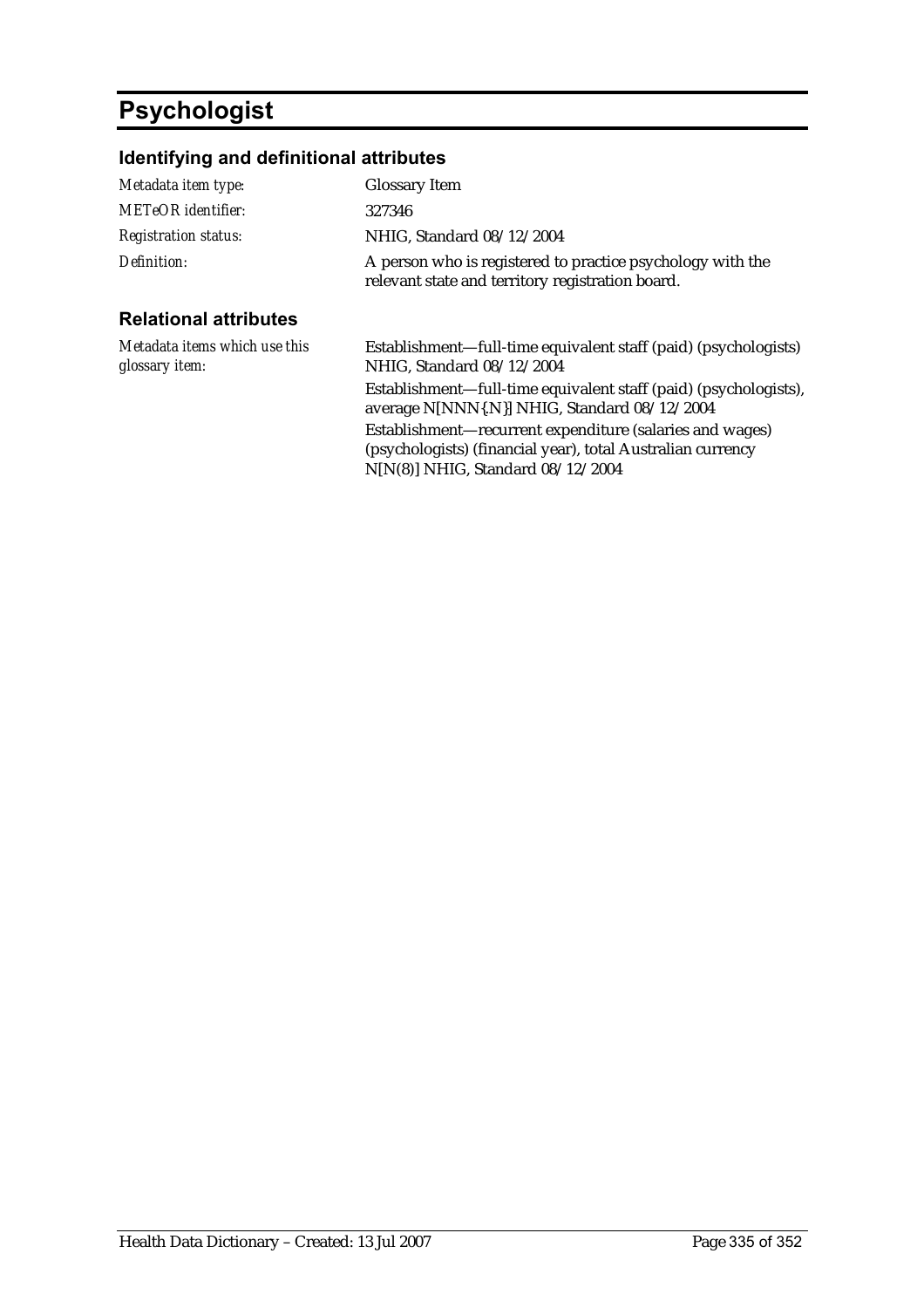# **Record linkage**

### **Identifying and definitional attributes**

| Metadata item type:         | <b>Glossary Item</b>                                                                                                                               |
|-----------------------------|----------------------------------------------------------------------------------------------------------------------------------------------------|
| <b>METeOR</b> identifier:   | 327264                                                                                                                                             |
| <b>Registration status:</b> | NCSIMG, Standard 01/03/2005                                                                                                                        |
| Definition:                 | A process, technique or method that enables the bringing<br>together of two or more records that are believed to belong to<br>the same individual. |
| Context:                    | Record linkage may facilitate improved service provision,<br>treatment or case management to individual clients.                                   |

#### **Collection and usage attributes**

| Comments:                       | Linkage can occur across data systems or within data systems<br>and may be done by using a range of identifiers.<br>For statistical purposes, including planning, research or the<br>measurement of service or program outcomes, record linkage<br>facilitates separating multiple items clustered around<br>individuals from total counts (for example, double counting of<br>clients can be reduced when calculating total numbers of clients<br>across several agencies).<br>The proposed use of a linkage key in the Home and<br>Community Care program (HACC) Minimum Data Set is<br>intended to make it possible to count the number of HACC<br>clients (without counting clients more than once) and the<br>services which they receive. The Commonwealth-State<br>Territory Disability Agreement National Minimum Data Set is<br>using the statistical linkage key based on that for the HACC |
|---------------------------------|-------------------------------------------------------------------------------------------------------------------------------------------------------------------------------------------------------------------------------------------------------------------------------------------------------------------------------------------------------------------------------------------------------------------------------------------------------------------------------------------------------------------------------------------------------------------------------------------------------------------------------------------------------------------------------------------------------------------------------------------------------------------------------------------------------------------------------------------------------------------------------------------------------|
| Source and reference attributes | Minimum Data Set.                                                                                                                                                                                                                                                                                                                                                                                                                                                                                                                                                                                                                                                                                                                                                                                                                                                                                     |

| Submitting organisation:                        | Australian Institute of Health and Welfare                                                                                                                                                                                                  |
|-------------------------------------------------|---------------------------------------------------------------------------------------------------------------------------------------------------------------------------------------------------------------------------------------------|
| Origin:                                         | <b>Commonwealth Department of Health and Family Services</b><br>1998 Home and Community Care (HACC) Data Dictionary<br><b>Version 1.0 Canberra: DHFS</b>                                                                                    |
| <b>Relational attributes</b>                    |                                                                                                                                                                                                                                             |
| Related metadata references:                    | Supersedes Record linkage, version 2, DEC, NCSDD, NCSIMG,<br>Superseded 01/03/2005                                                                                                                                                          |
| Metadata items which use this<br>glossary item: | Person (name)—family name, text X[X(39)] NHIG, Superseded<br>04/05/2005<br>NCSIMG, Superseded 25/08/2005                                                                                                                                    |
|                                                 | Person (name)—given name, text [X(40)] NHIG, Standard<br>04/05/2005<br>NCSIMG, Standard 25/08/2005<br>NHDAMG, Standard 20/06/2005<br>Person (name)—given name, text [X(40)] NHIG, Superseded<br>04/05/2005<br>NCSIMG, Superseded 25/08/2005 |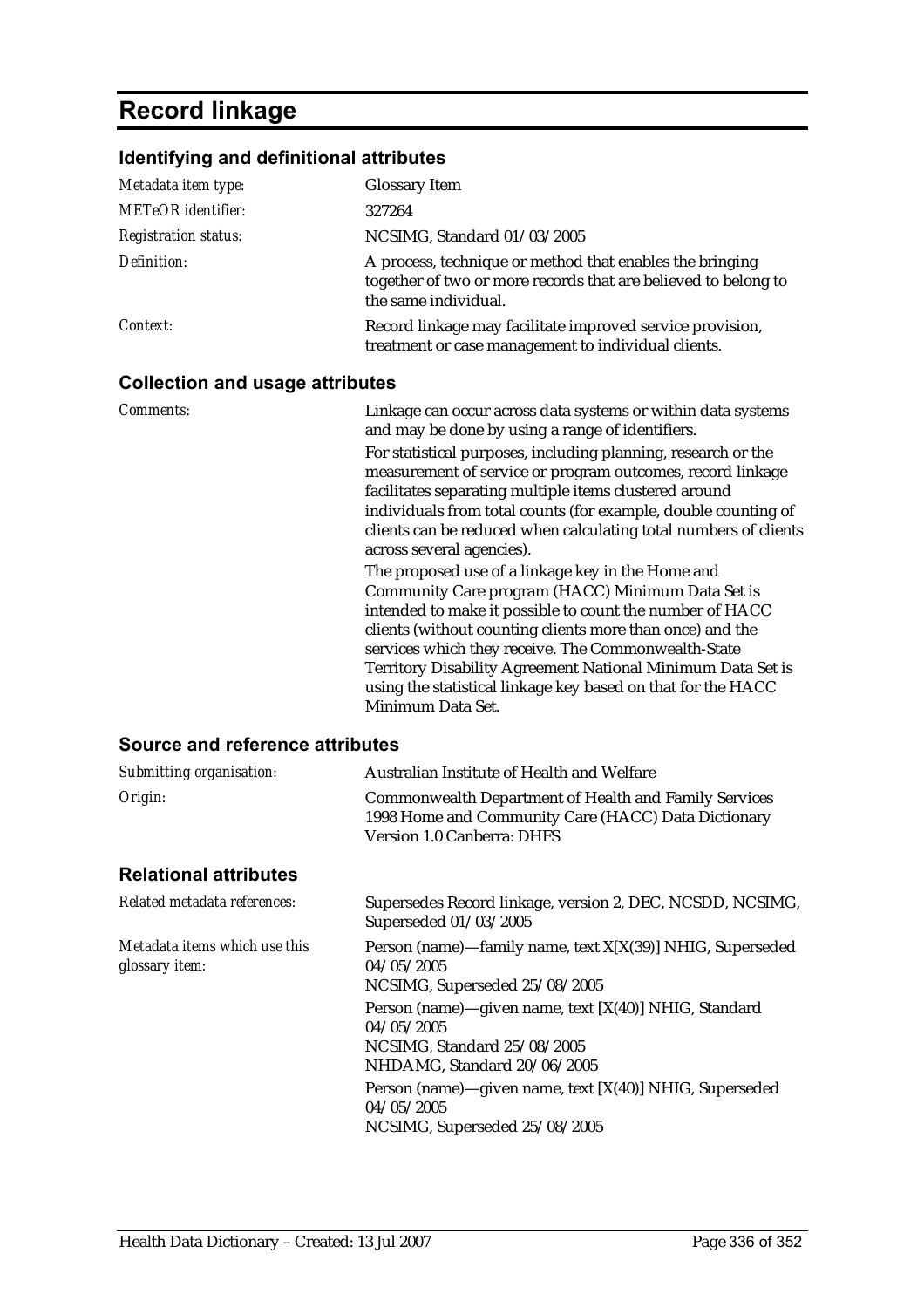## **Registered nurse**

| Metadata item type:                             | <b>Glossary Item</b>                                                                                                                                                                                                                                                                                                                                                                                                                                                                                                                                                                                                                                                                                        |
|-------------------------------------------------|-------------------------------------------------------------------------------------------------------------------------------------------------------------------------------------------------------------------------------------------------------------------------------------------------------------------------------------------------------------------------------------------------------------------------------------------------------------------------------------------------------------------------------------------------------------------------------------------------------------------------------------------------------------------------------------------------------------|
| <b>METeOR</b> identifier:                       | 327182                                                                                                                                                                                                                                                                                                                                                                                                                                                                                                                                                                                                                                                                                                      |
| <b>Registration status:</b>                     | NHIG, Standard 01/03/2005                                                                                                                                                                                                                                                                                                                                                                                                                                                                                                                                                                                                                                                                                   |
| Definition:                                     | Registered nurses include persons with at least a three year<br>training certificate and nurses holding post graduate<br>qualifications. Registered nurses must be registered with the<br>state/territory registration board. This is a comprehensive<br>category and includes community mental health, general nurse,<br>intellectual disability nurse, midwife (including pupil midwife),<br>psychiatric nurse, senior nurse, charge nurse (now unit<br>manager), supervisory nurse and nurse educator. This category<br>also includes nurses engaged in administrative duties no matter<br>what the extent of their engagement, for example, directors of<br>nursing and assistant directors of nursing. |
| <b>Relational attributes</b>                    |                                                                                                                                                                                                                                                                                                                                                                                                                                                                                                                                                                                                                                                                                                             |
| Metadata items which use this<br>glossary item: | Establishment—full-time equivalent staff (paid) (registered<br>nurses) NHIG, Standard 01/03/2005                                                                                                                                                                                                                                                                                                                                                                                                                                                                                                                                                                                                            |
|                                                 | Establishment-full-time equivalent staff (paid) (registered<br>nurses), average N[NNN{.N}] NHIG, Standard 01/03/2005                                                                                                                                                                                                                                                                                                                                                                                                                                                                                                                                                                                        |
|                                                 | Establishment-recurrent expenditure (salaries and wages)<br>(registered nurses) (financial year), total Australian currency<br>N[N(8)] NHIG, Standard 01/03/2005                                                                                                                                                                                                                                                                                                                                                                                                                                                                                                                                            |
|                                                 | Non-admitted patient emergency department service episode-<br>triage category, code N NHIG, Standard 01/03/2005                                                                                                                                                                                                                                                                                                                                                                                                                                                                                                                                                                                             |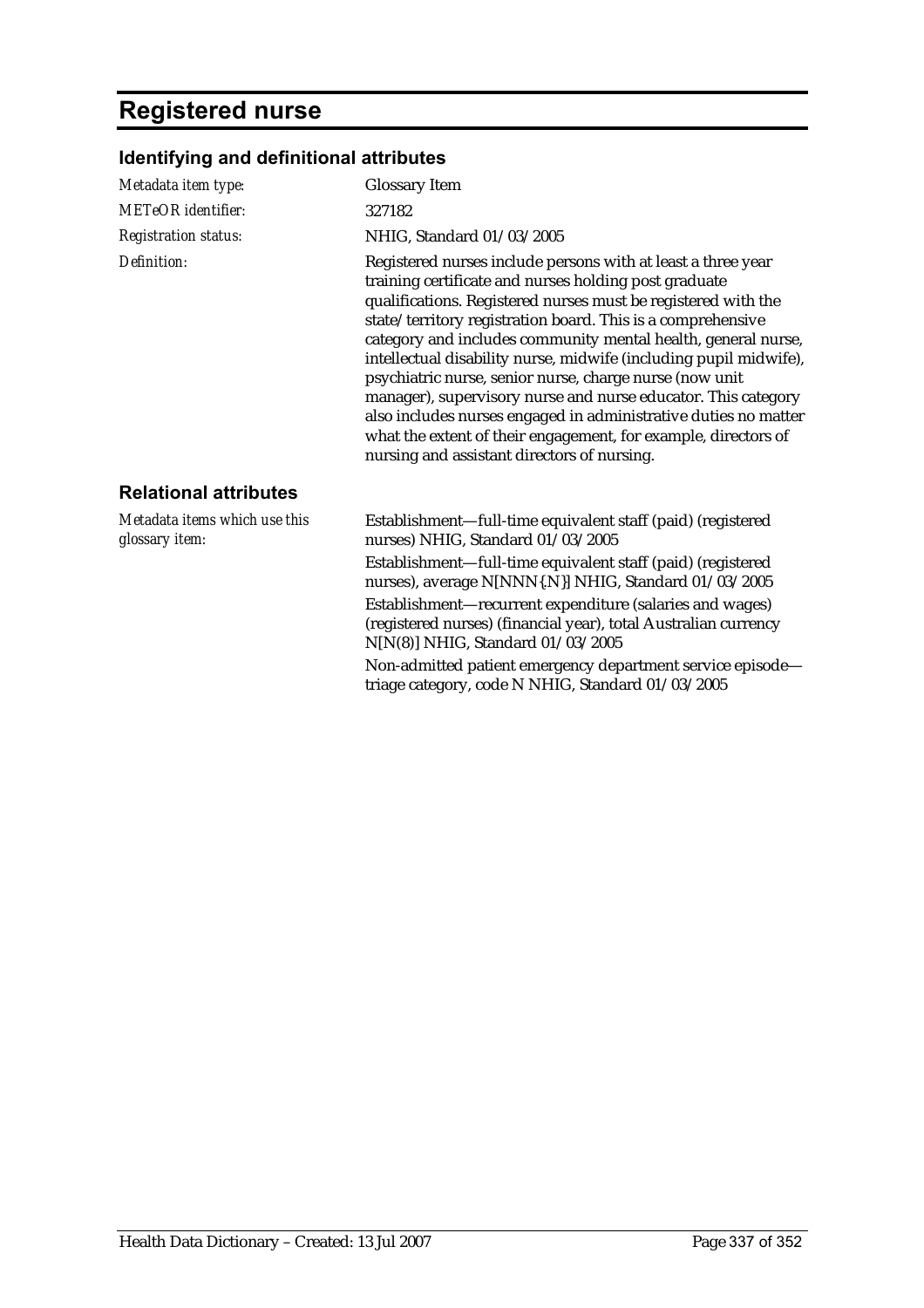## **Resident**

| Metadata item type:                             | <b>Glossary Item</b>                                                                                                                                                                                                                                 |
|-------------------------------------------------|------------------------------------------------------------------------------------------------------------------------------------------------------------------------------------------------------------------------------------------------------|
| <b>METeOR</b> identifier:                       | 327198                                                                                                                                                                                                                                               |
| <b>Registration status:</b>                     | NHIG, Standard 01/03/2005                                                                                                                                                                                                                            |
| Definition:                                     | A person who receives residential care intended to be for a<br>minimum of one night.                                                                                                                                                                 |
| Context:                                        | Specialised mental health services (Residential mental health<br>care).                                                                                                                                                                              |
| <b>Collection and usage attributes</b>          |                                                                                                                                                                                                                                                      |
| Comments:                                       | A resident in one residential mental health service cannot be<br>concurrently a resident in another residential mental health<br>service. A resident in a residential mental health service can be<br>concurrently a patient admitted to a hospital. |
| <b>Relational attributes</b>                    |                                                                                                                                                                                                                                                      |
| Related metadata references:                    | Supersedes Resident, version 1, DEC, NHDD, NHIMG,<br>Superseded 01/03/2005                                                                                                                                                                           |
| Metadata items which use this<br>glossary item: | Admitted patient mental health care NMDS NHIG, Superseded<br>07/12/2005                                                                                                                                                                              |
|                                                 | Admitted patient mental health care NMDS NHIG, Superseded<br>23/10/2006                                                                                                                                                                              |
|                                                 | Admitted patient mental health care NMDS 2007-2008 NHIG,<br>Standard 23/10/2006                                                                                                                                                                      |
|                                                 | Community mental health care NMDS 2005-2006 NHIG,<br>Superseded 07/12/2005                                                                                                                                                                           |
|                                                 | Episode of care-mental health legal status, code N NHIG,<br>Standard 01/03/2005                                                                                                                                                                      |
|                                                 | Episode of care—number of psychiatric care days NHIG,<br>Standard 01/03/2005                                                                                                                                                                         |
|                                                 | Episode of care-number of psychiatric care days, total<br>N[NNNN] NHIG, Standard 01/03/2005                                                                                                                                                          |
|                                                 | Episode of residential care NHIG, Standard 01/03/2005                                                                                                                                                                                                |
|                                                 | Episode of residential care (mental health care)—referral<br>destination, code N NHIG, Standard 01/03/2005                                                                                                                                           |
|                                                 | Episode of residential care-episode end date NHIG, Standard<br>01/03/2005                                                                                                                                                                            |
|                                                 | Episode of residential care-episode end date, DDMMYYYY<br>NHIG, Standard 01/03/2005                                                                                                                                                                  |
|                                                 | Episode of residential care-episode start date NHIG, Standard<br>01/03/2005                                                                                                                                                                          |
|                                                 | Episode of residential care-episode start date, DDMMYYYY<br>NHIG, Standard 01/03/2005                                                                                                                                                                |
|                                                 | Episode of residential care—number of leave days, total N[NN]<br>NHIG, Standard 01/03/2005                                                                                                                                                           |
|                                                 | Episode of residential care-referral destination (mental health<br>care) NHIG, Standard 01/03/2005                                                                                                                                                   |
|                                                 | Establishment-number of available beds for admitted<br>patients/residents NHIG, Standard 01/03/2005                                                                                                                                                  |
|                                                 | Establishment-number of available beds for admitted                                                                                                                                                                                                  |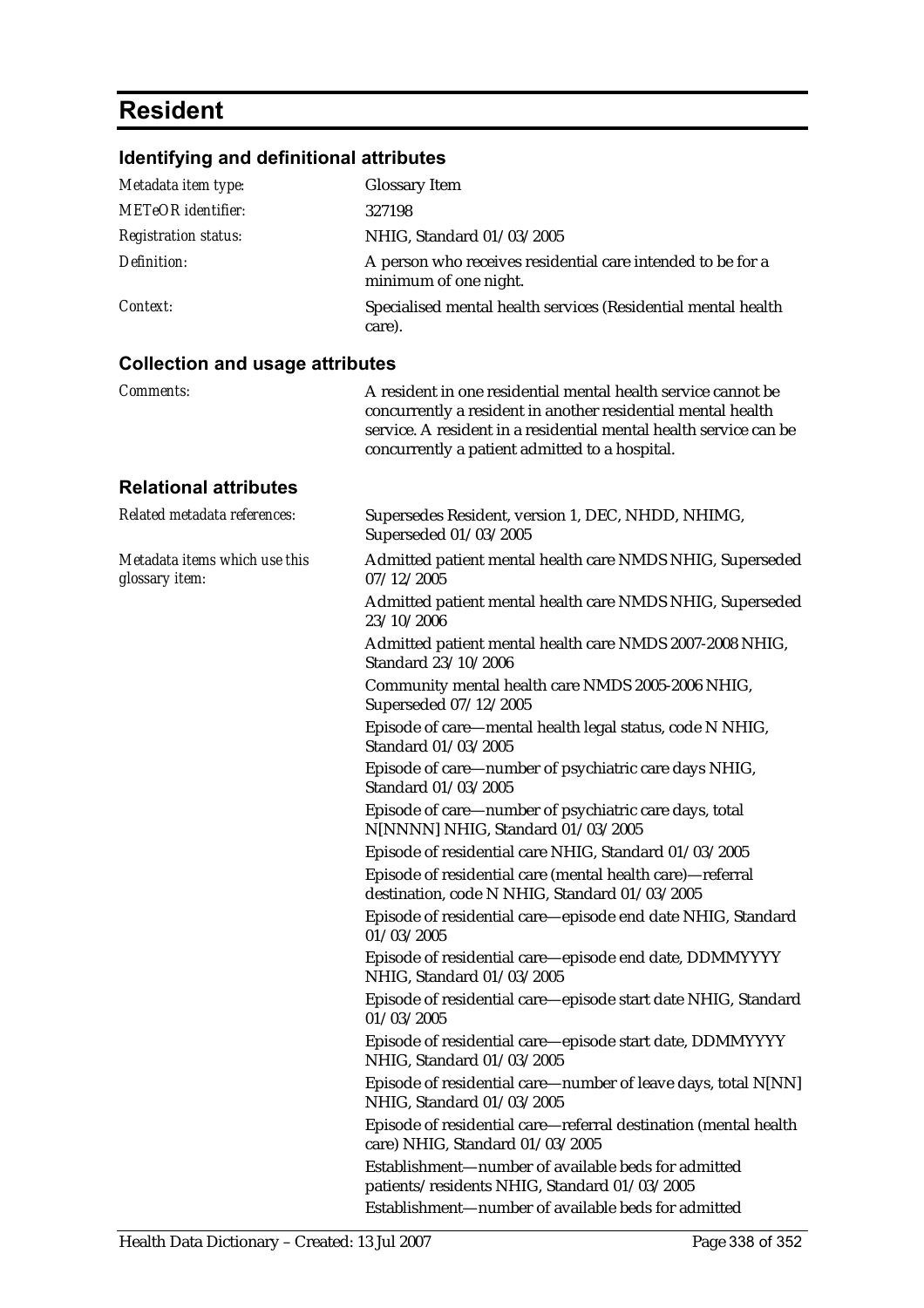patients/residents, average N[NNN] NHIG, Standard  $01/03/2005$ 

Residential mental health care NMDS 2005-2006 NHIG, Superseded 07/12/2005

Residential mental health care NMDS 2006-2007 NHIG, Superseded 23/10/2006

Residential mental health care NMDS 2007-2008 NHIG, Standard 23/10/2006

Residential stay—episode start date NHIG, Standard 01/03/2005

Residential stay—episode start date, DDMMYYYY NHIG, Standard 01/03/2005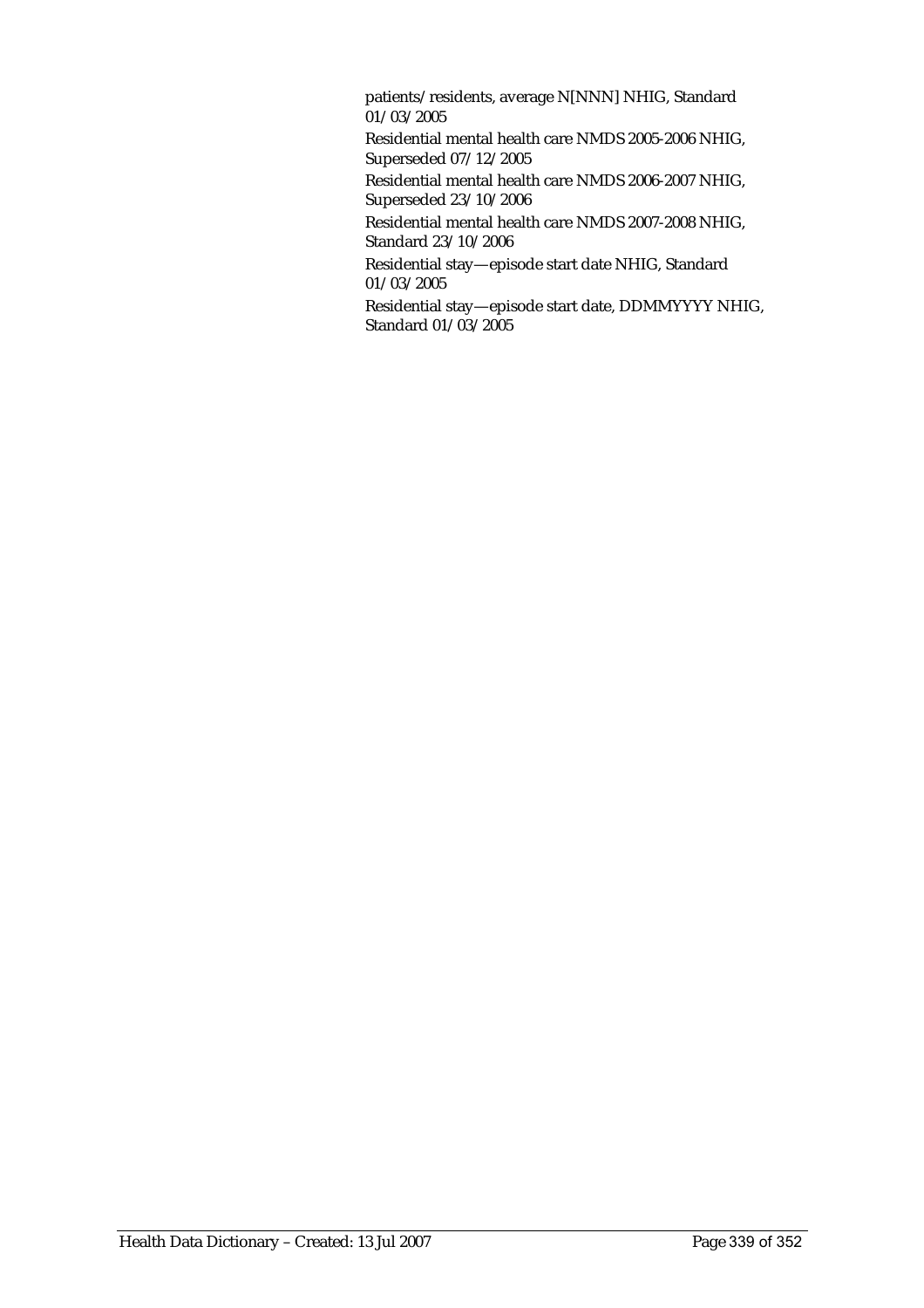## **Residential mental health care service**

| Metadata item type:                             | <b>Glossary Item</b>                                                                                                                                                                                                                                     |
|-------------------------------------------------|----------------------------------------------------------------------------------------------------------------------------------------------------------------------------------------------------------------------------------------------------------|
| <b>METeOR</b> identifier:                       | 327280                                                                                                                                                                                                                                                   |
| <b>Registration status:</b>                     | NHIG, Standard 01/03/2005                                                                                                                                                                                                                                |
| Definition:                                     | A residential mental health service is a specialised mental<br>health service that:                                                                                                                                                                      |
|                                                 | employs mental health-trained staff on-site;<br>٠                                                                                                                                                                                                        |
|                                                 | provides rehabilitation, treatment or extended care:<br>to residents provided with care intended to be on an<br>overnight basis;                                                                                                                         |
|                                                 | in a domestic-like environment; and                                                                                                                                                                                                                      |
|                                                 | encourages the resident to take responsibility for their daily<br>$\bullet$<br>living activities.                                                                                                                                                        |
|                                                 | These services include those that employ mental health trained<br>staff on-site 24 hours per day and other services with less<br>intensive staffing. However all these services employ on-site<br>mental health trained staff for some part of each day. |
| Context:                                        | Specialised residential mental health services.                                                                                                                                                                                                          |
| <b>Relational attributes</b>                    |                                                                                                                                                                                                                                                          |
| Related metadata references:                    | Supersedes Residential mental health service, version 1, DEC,<br>NHDD, NHIMG, Superseded 01/03/2005                                                                                                                                                      |
| Metadata items which use this<br>glossary item: | Admitted patient mental health care NMDS NHIG, Superseded<br>23/10/2006                                                                                                                                                                                  |
|                                                 | Admitted patient mental health care NMDS NHIG, Superseded<br>07/12/2005                                                                                                                                                                                  |
|                                                 | Admitted patient mental health care NMDS 2007-2008 NHIG,<br>Standard 23/10/2006                                                                                                                                                                          |
|                                                 | Community mental health care NMDS 2005-2006 NHIG,<br>Superseded 07/12/2005                                                                                                                                                                               |
|                                                 | Episode of care-mental health legal status, code N NHIG,<br>Standard 01/03/2005                                                                                                                                                                          |
|                                                 | Mental health establishments NMDS 2005-2006 NHIG,<br>Superseded 21/03/2006                                                                                                                                                                               |
|                                                 | Mental health establishments NMDS 2006-2007 NHIG,<br>Superseded 23/10/2006                                                                                                                                                                               |
|                                                 | Mental health establishments NMDS 2007-2008 NHIG.<br>Standard 23/10/2006                                                                                                                                                                                 |
|                                                 | Residential mental health care NMDS 2005-2006 NHIG,<br>Superseded 07/12/2005                                                                                                                                                                             |
|                                                 | Residential mental health care NMDS 2006-2007 NHIG,<br>Superseded 23/10/2006                                                                                                                                                                             |
|                                                 | Residential mental health care NMDS 2007-2008 NHIG,<br>Standard 23/10/2006                                                                                                                                                                               |
|                                                 | Specialised mental health service setting code N NHIG,<br>Superseded 08/12/2004                                                                                                                                                                          |
|                                                 | Specialised mental health service setting code N NHIG,<br>Standard 08/12/2004                                                                                                                                                                            |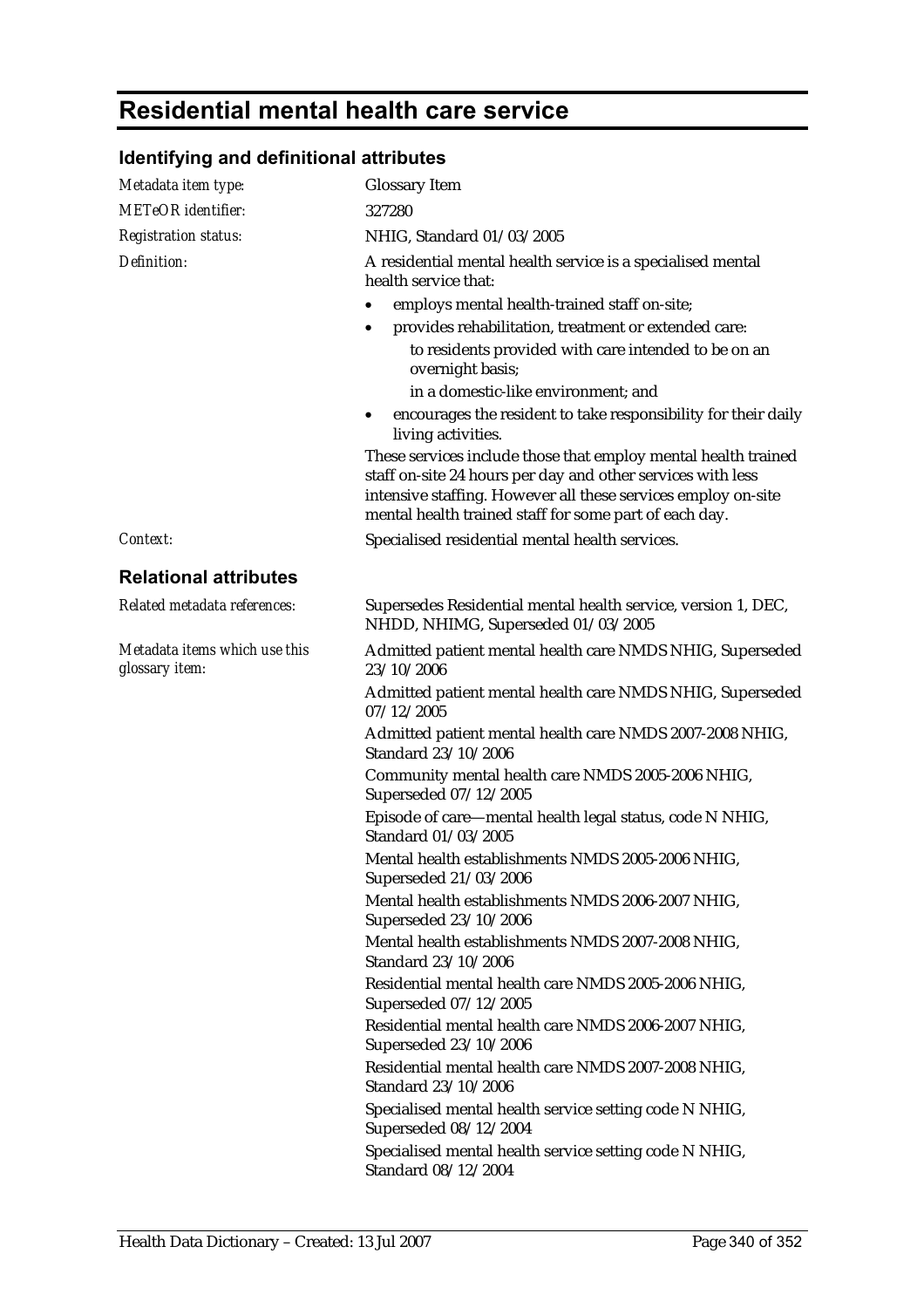## **Salaried medical officer**

| Metadata item type:                             | <b>Glossary Item</b>                                                                                                                                                                                                                                                                                                                                                                                               |
|-------------------------------------------------|--------------------------------------------------------------------------------------------------------------------------------------------------------------------------------------------------------------------------------------------------------------------------------------------------------------------------------------------------------------------------------------------------------------------|
| <b>METeOR</b> identifier:                       | 327188                                                                                                                                                                                                                                                                                                                                                                                                             |
| <b>Registration status:</b>                     | NHIG, Standard 01/03/2005                                                                                                                                                                                                                                                                                                                                                                                          |
| Definition:                                     | Medical officers employed by the hospital on a full time or part<br>time salaried basis. This excludes visiting medical offices<br>engaged on an honorary, sessional or fee for service basis. This<br>category includes salaried medical officers who are engaged in<br>administrative duties regardless of the extent of that<br>engagement (for example, clinical superintendent and medical<br>superintendent) |
| <b>Relational attributes</b>                    |                                                                                                                                                                                                                                                                                                                                                                                                                    |
| Metadata items which use this<br>glossary item: | Establishment—full-time equivalent staff (paid) (salaried<br>medical officers) NHIG, Standard 01/03/2005                                                                                                                                                                                                                                                                                                           |
|                                                 | Establishment—full-time equivalent staff (paid) (salaried<br>medical officers), average N[NNN{.N}] NHIG, Standard<br>01/03/2005                                                                                                                                                                                                                                                                                    |
|                                                 | Establishment-recurrent expenditure (salaries and wages)<br>(salaried medical officers) (financial year), total Australian<br>currency N[N(8)] NHIG, Standard 01/03/2005                                                                                                                                                                                                                                           |
|                                                 | Establishment—recurrent expenditure (visiting medical officer<br>payments) NHIG, Standard 01/03/2005                                                                                                                                                                                                                                                                                                               |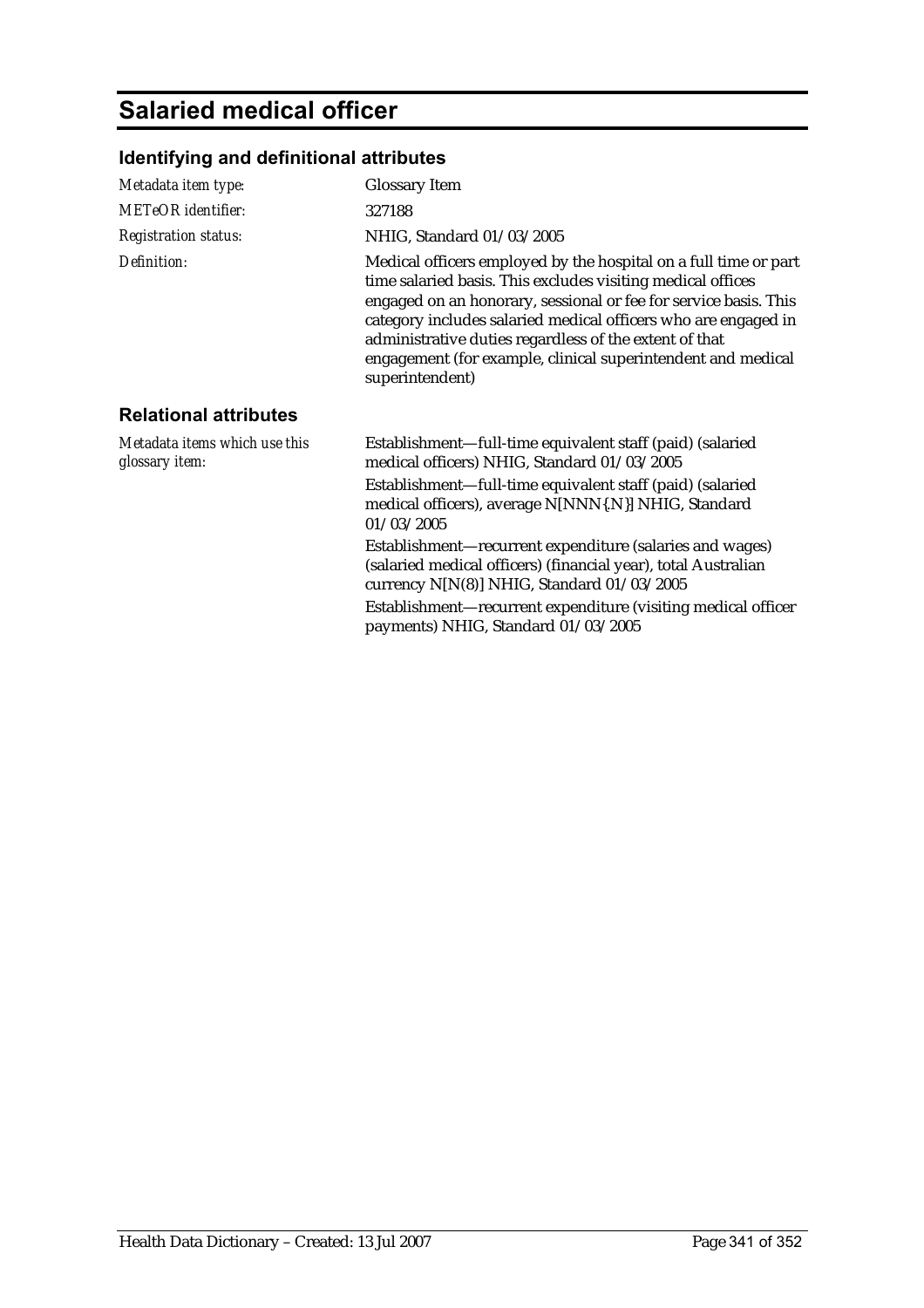### **Same-day patient**

| Identifying and definitional attributes |                                                                                                                                                                                                                                                                                                                                                                                                                         |  |
|-----------------------------------------|-------------------------------------------------------------------------------------------------------------------------------------------------------------------------------------------------------------------------------------------------------------------------------------------------------------------------------------------------------------------------------------------------------------------------|--|
| Metadata item type:                     | <b>Glossary Item</b>                                                                                                                                                                                                                                                                                                                                                                                                    |  |
| <b>METeOR</b> identifier:               | 327270                                                                                                                                                                                                                                                                                                                                                                                                                  |  |
| <b>Registration status:</b>             | NHIG, Standard 01/03/2005                                                                                                                                                                                                                                                                                                                                                                                               |  |
| Definition:                             | A same-day patient is a patient who is admitted and separates<br>on the same date, and who meets one of the following<br>minimum criteria:                                                                                                                                                                                                                                                                              |  |
|                                         | that the patient receive same-day surgical and diagnostic<br>services as specified in bands 1A, 1B, 2, 3, and 4 but<br>excluding uncertified type C Professional Attention<br>Procedures within the Health Insurance Basic Table as<br>defined in s.4 (1) of the National Health Act 1953<br>(Commonwealth),                                                                                                            |  |
|                                         | that the patient receive type C Professional Attention<br>Procedures as specified in the Health Insurance Basic Table<br>as defined in s.4 (1) of the National Health Act 1953<br>(Commonwealth) with accompanying certification from a<br>medical practitioner that an admission was necessary on<br>the grounds of the medical condition of the patient or other<br>special circumstances that relate to the patient. |  |
| Context:                                | Admitted patient care.                                                                                                                                                                                                                                                                                                                                                                                                  |  |
| <b>Collection and usage attributes</b>  |                                                                                                                                                                                                                                                                                                                                                                                                                         |  |
| <b>Comments:</b>                        | Same-day patients may be either intended to be separated on<br>the same day, or intended overnight-stay patients who left of<br>their own accord, died or were transferred on their first day in<br>the hospital.                                                                                                                                                                                                       |  |
|                                         | Treatment provided to an intended same-day patient who is<br>subsequently classified as an overnight-stay patient shall be<br>regarded as part of the overnight episode.                                                                                                                                                                                                                                                |  |
|                                         | Non-admitted (emergency or outpatient) services provided to a<br>patient who is subsequently classified as an admitted patient<br>shall be regarded as part of the admitted episode. Any occasion<br>of service should be recorded and identified as part of the<br>admitted patient's episode of care.                                                                                                                 |  |
|                                         | Data on same-day patients are derived by a review of<br>admission and separation dates.                                                                                                                                                                                                                                                                                                                                 |  |
| Source and reference attributes         |                                                                                                                                                                                                                                                                                                                                                                                                                         |  |
| Origin:                                 |                                                                                                                                                                                                                                                                                                                                                                                                                         |  |
|                                         | National Health Data Committee                                                                                                                                                                                                                                                                                                                                                                                          |  |
| <b>Relational attributes</b>            |                                                                                                                                                                                                                                                                                                                                                                                                                         |  |
| Related metadata references:            | Supersedes Same-day patient, version 1, DEC, NHDD, NHIMG,<br>Superseded 01/03/2005                                                                                                                                                                                                                                                                                                                                      |  |
| Metadata items which use this           | Admitted patient care NMDS NHIG, Superseded 07/12/2005                                                                                                                                                                                                                                                                                                                                                                  |  |

23/10/2006

*glossary item:*

Admitted patient care NMDS 2006-2007 NHIG, Superseded

Admitted patient care NMDS 2007-2008 NHIG, Standard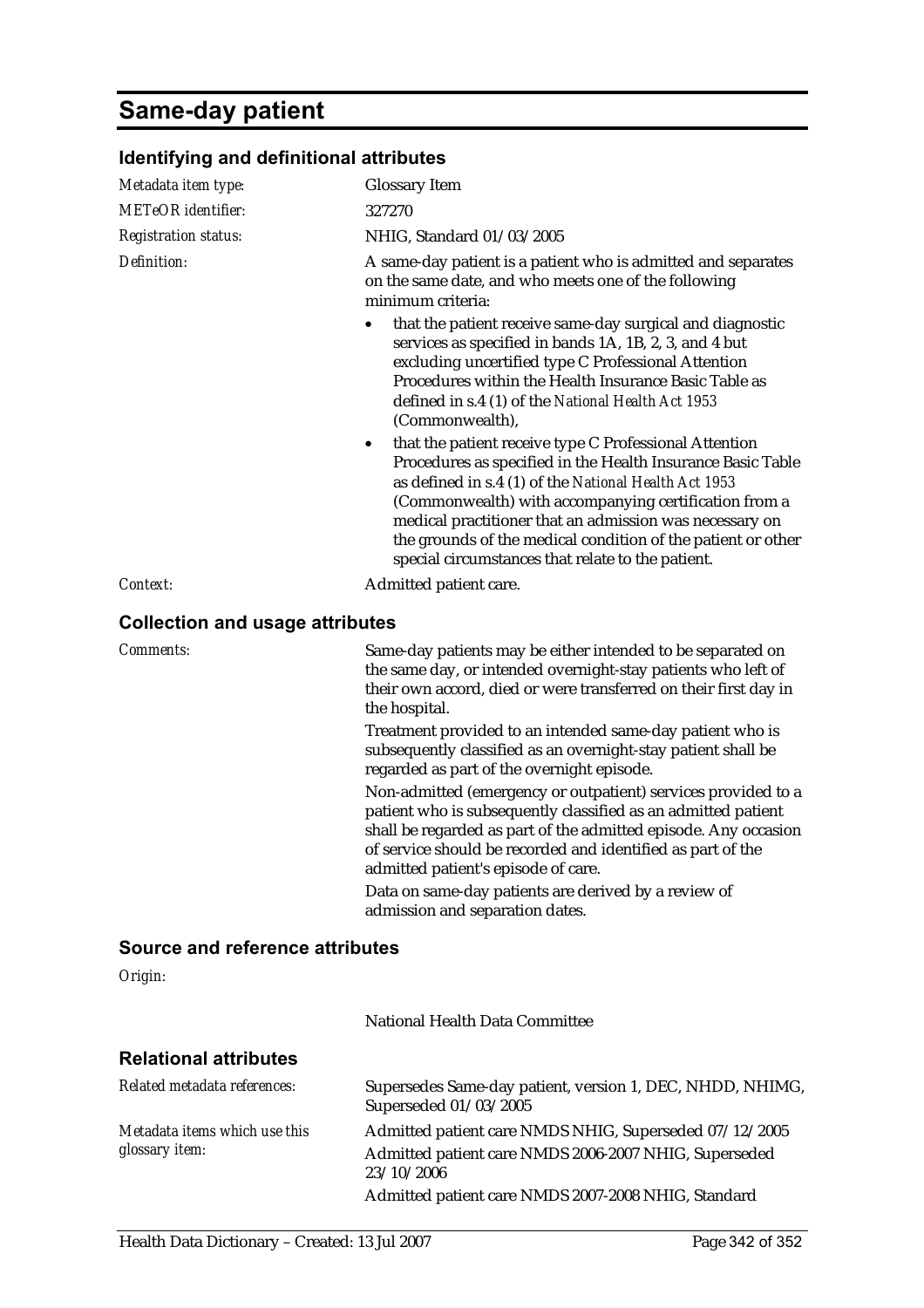23/10/2006

Admitted patient mental health care NMDS NHIG, Superseded 07/12/2005

Admitted patient mental health care NMDS NHIG, Superseded 23/10/2006

Admitted patient mental health care NMDS 2007-2008 NHIG, Standard 23/10/2006

Episode of admitted patient care—intended length of hospital stay NHIG, Standard 01/03/2005

Episode of admitted patient care—length of stay (excluding leave days) NHIG, Standard 01/03/2005

Episode of admitted patient care—length of stay (including leave days), total N[NN] NHIG, Standard 04/07/2007

Episode of admitted patient care—length of stay (including leave days), total N[NN] NHIG, Superseded 04/07/2007

Episode of admitted patient care—number of leave days, total N[NN] NHIG, Standard 01/03/2005

Establishment—number of patient days, total N[N(7)] NHIG, Standard 01/03/2005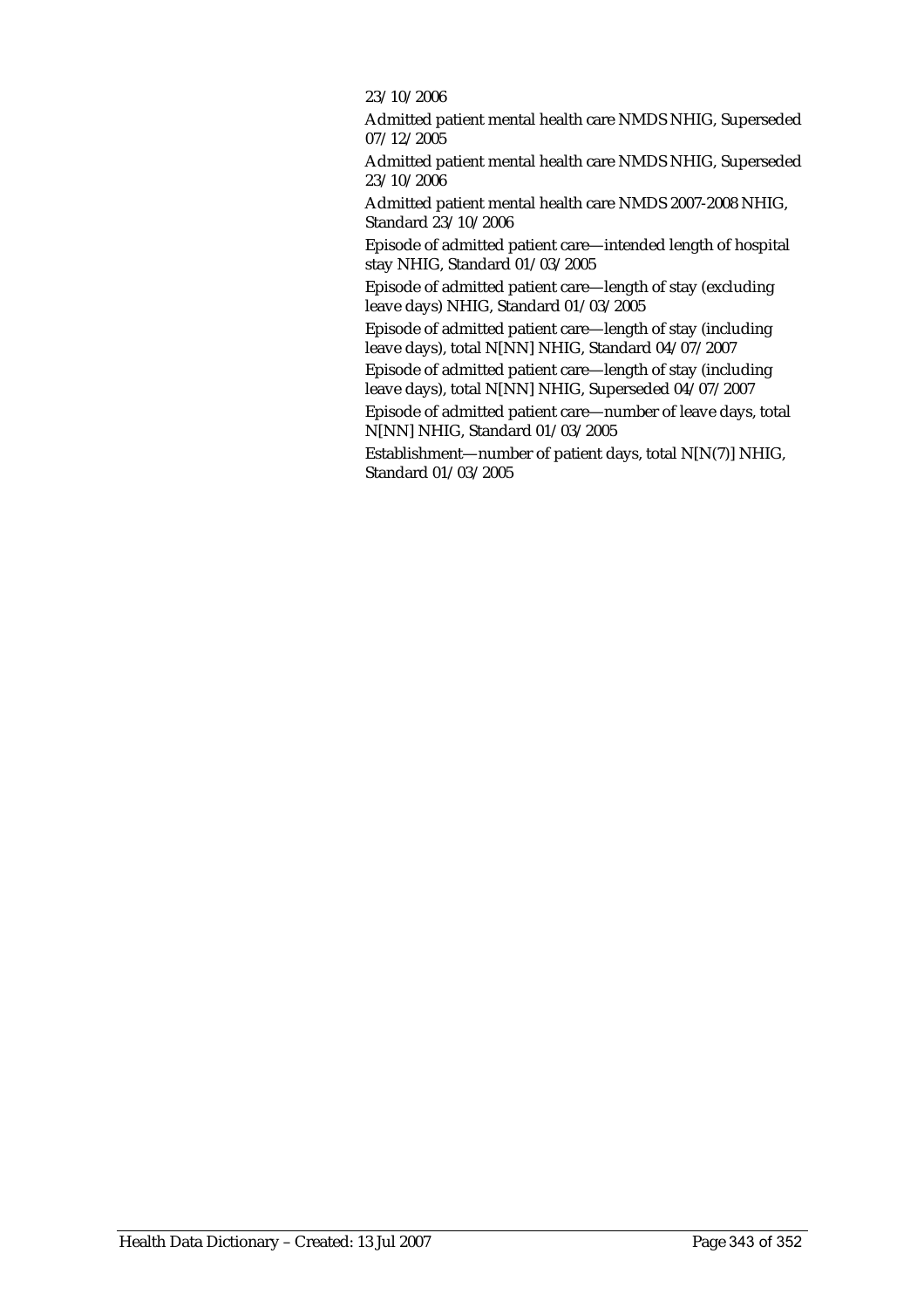## **Separation**

### **Identifying and definitional attributes**

| Metadata item type:         | <b>Glossary Item</b>                                                                                                                         |
|-----------------------------|----------------------------------------------------------------------------------------------------------------------------------------------|
| METeOR identifier:          | 327268                                                                                                                                       |
| <b>Registration status:</b> | NHIG, Standard 01/03/2005                                                                                                                    |
| Definition:                 | Separation is the process by which an episode of care for an<br>admitted patient ceases. A separation may be formal or<br>statistical.       |
|                             | Formal separation:                                                                                                                           |
|                             | The administrative process by which a hospital records the<br>cessation of treatment and/or care and/or accommodation of a<br>patient.       |
|                             | <b>Statistical separation:</b>                                                                                                               |
|                             | The administrative process by which a hospital records the<br>cessation of an episode of care for a patient within the one<br>hospital stay. |
| Context:                    | Admitted patient care.                                                                                                                       |
|                             |                                                                                                                                              |

#### **Collection and usage attributes**

| <i>Comments:</i> | This treatment and/or care provided to a patient prior to<br>separation occurs over a period of time and can occur in<br>hospital and/or in the person's home (for hospital-in-the-home<br>patients). |
|------------------|-------------------------------------------------------------------------------------------------------------------------------------------------------------------------------------------------------|
|                  | While this concept is also applicable to non-Admitted patient<br>care and welfare services, different terminology to 'separation'<br>is often used in these other care settings.                      |

#### **Source and reference attributes**

| Submitting organisation:                        | National Health Data Committee                                                                                                |
|-------------------------------------------------|-------------------------------------------------------------------------------------------------------------------------------|
| <b>Relational attributes</b>                    |                                                                                                                               |
| Related metadata references:                    | Supersedes Separation, version 3, DEC, NHDD, NHIMG,<br>Superseded 01/03/2005                                                  |
| Metadata items which use this<br>glossary item: | Admitted patient care NMDS NHIG, Superseded 07/12/2005<br>Admitted patient care NMDS 2006-2007 NHIG, Superseded<br>23/10/2006 |
|                                                 | Admitted patient care NMDS 2007-2008 NHIG, Standard<br>23/10/2006                                                             |
|                                                 | Admitted patient hospital stay NHIG, Standard 01/03/2005                                                                      |
|                                                 | Admitted patient mental health care NMDS NHIG, Superseded<br>23/10/2006                                                       |
|                                                 | Admitted patient mental health care NMDS NHIG, Superseded<br>07/12/2005                                                       |
|                                                 | Admitted patient mental health care NMDS 2007-2008 NHIG,<br>Standard 23/10/2006                                               |
|                                                 | Community mental health care NMDS 2005-2006 NHIG,<br>Superseded 07/12/2005                                                    |
|                                                 | Episode of admitted patient care NHIG, Standard 01/03/2005                                                                    |
|                                                 | Episode of admitted patient care-number of leave days NHIG,<br>Standard 01/03/2005                                            |
|                                                 |                                                                                                                               |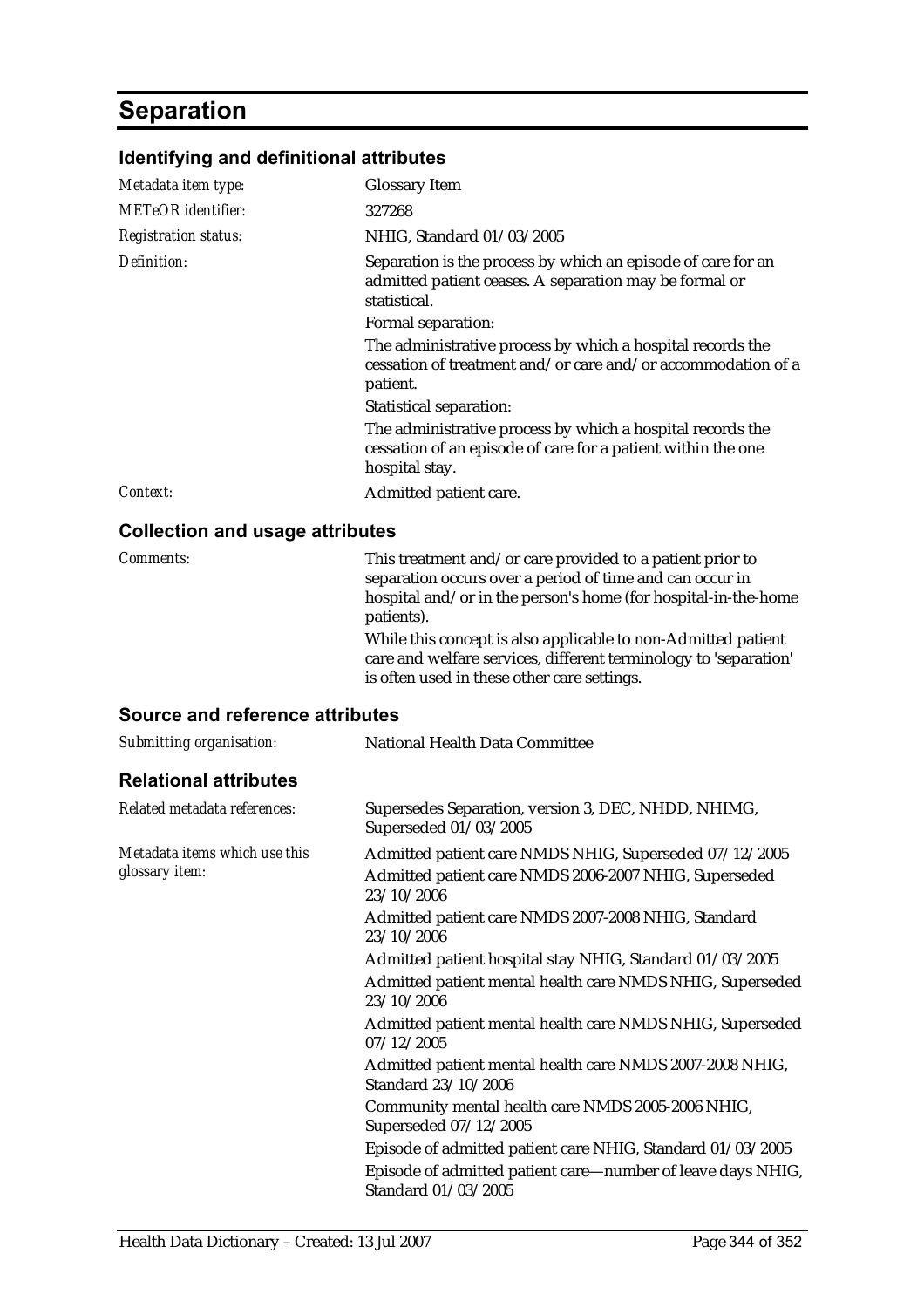Episode of admitted patient care—number of leave periods, total N[N] NHIG, Standard 01/03/2005

Episode of admitted patient care—separation date, DDMMYYYY NHIG, Standard 01/03/2005

Episode of admitted patient care—separation mode NHIG, Standard 01/03/2005

Episode of admitted patient care—separation mode, code N NHIG, Standard 01/03/2005

Episode of care—principal diagnosis, code (ICD-10-AM 3rd edn) ANN{.N[N]} NHIG, Superseded 28/06/2004

Episode of care—principal diagnosis, code (ICD-10-AM 4th edn) ANN{.N[N]} NHIG, Superseded 07/12/2005

Episode of care—principal diagnosis, code (ICD-10-AM 5th edn) ANN{.N[N]} NHIG, Standard 07/12/2005

Establishment—number of individual session occasions of service for non-admitted patients (alcohol and drug), total N[NNNNNN] NHIG, Standard 01/03/2005

Establishment—number of individual session occasions of service for non-admitted patients (community health services), total N[NNNNNN] NHIG, Standard 01/03/2005

Establishment—number of individual session occasions of service for non-admitted patients (district nursing services), total N[NNNNNN] NHIG, Standard 01/03/2005

Establishment—number of individual session occasions of service for non-admitted patients (emergency services), total N[NNNNNN] NHIG, Standard 01/03/2005

Establishment—number of individual session occasions of service for non-admitted patients (endoscopy and related procedures), total N[NNNNNN] NHIG, Standard 01/03/2005

Establishment—number of individual session occasions of service for non-admitted patients (mental health), total N[NNNNNN] NHIG, Standard 01/03/2005

Establishment—number of individual session occasions of service for non-admitted patients (other

medical/surgical/diagnostic), total N[NNNNNN] NHIG, Standard 01/03/2005

Establishment—number of individual session occasions of service for non-admitted patients (other outreach services), total N[NNNNNN] NHIG, Standard 01/03/2005

Establishment—number of individual session occasions of service for non-admitted patients (pathology), total N[NNNNNN] NHIG, Standard 01/03/2005

Establishment—number of individual session occasions of service for non-admitted patients (pharmacy), total N[NNNNNN] NHIG, Standard 01/03/2005

Establishment—number of separations NHIG, Standard 01/03/2005

Establishment—number of separations (financial year), total N[NNNNN] NHIG, Standard 01/03/2005

Person—congenital malformation NHIG, Standard 01/03/2005 Person—congenital malformation, code (BPA 1979) ANN.N[N] NHIG, Standard 01/03/2005

Person—congenital malformation, code (ICD-10-AM 3rd edn) ANN{.N[N]} NHIG, Superseded 28/06/2004

Person—congenital malformation, code (ICD-10-AM 4th edn)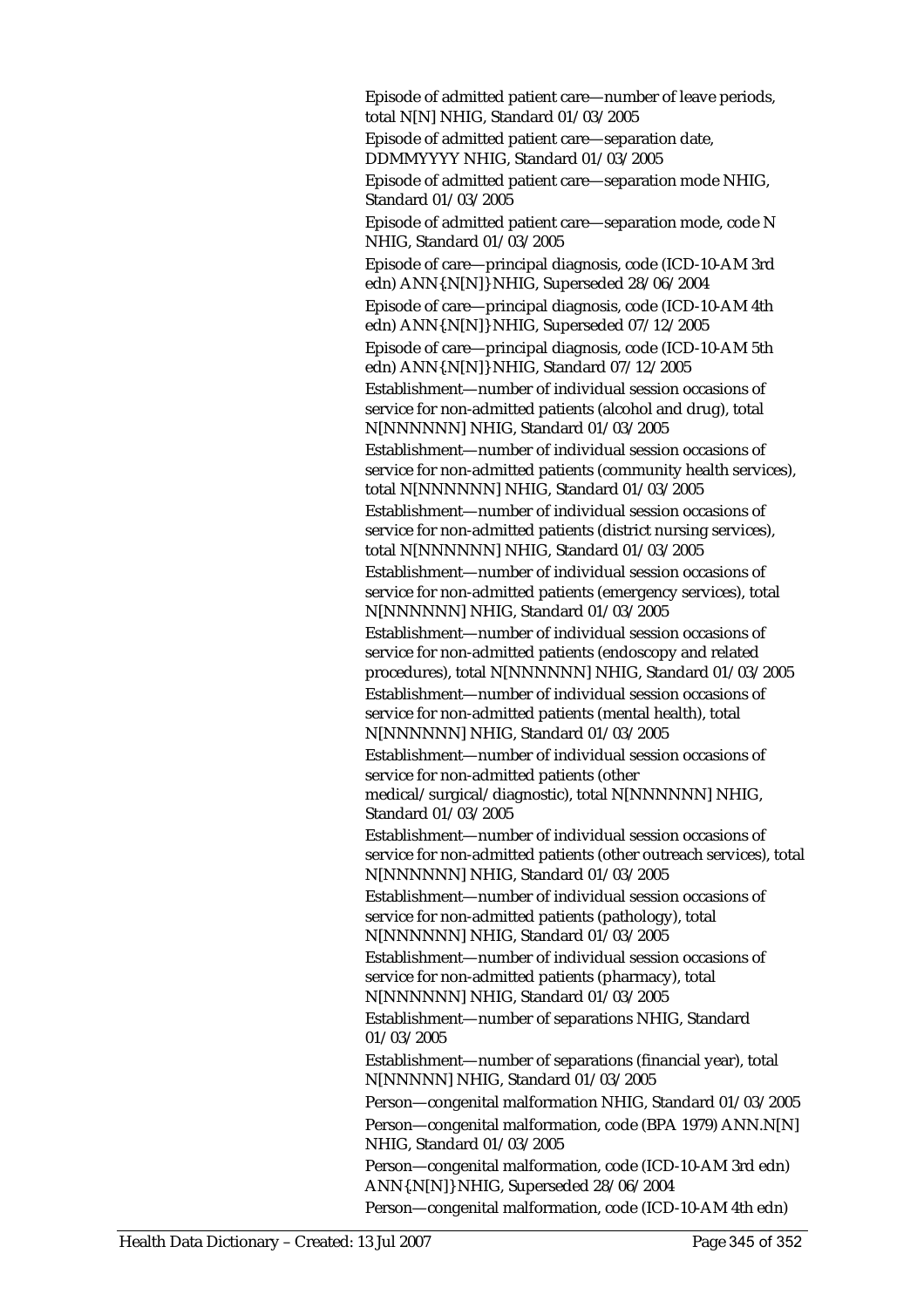ANN{.N[N]} NHIG, Superseded 07/12/2005 Person—congenital malformation, code (ICD-10-AM 5th edn) ANN{.N[N]} NHIG, Standard 07/12/2005 Separation mode NHIG, Standard 01/03/2005 Separation mode code N NHIG, Standard 01/03/2005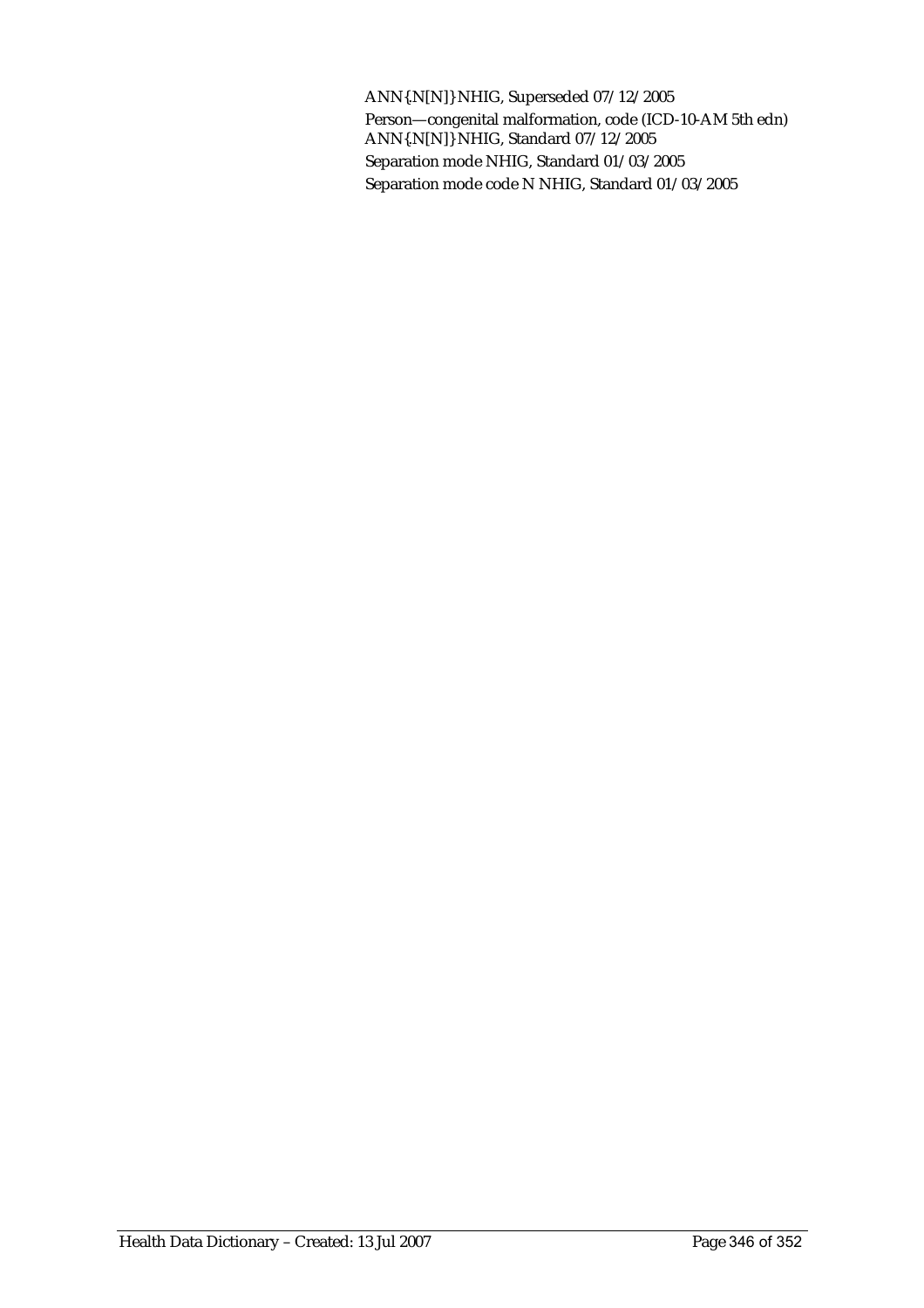# **Severe hypoglycaemia**

### **Identifying and definitional attributes**

| Metadata item type:         | <b>Glossary Item</b>                                          |
|-----------------------------|---------------------------------------------------------------|
| <b>METeOR</b> identifier:   | 327322                                                        |
| <b>Registration status:</b> | NHIG, Standard 01/03/2005                                     |
| Definition:                 | <b>Hypoglycaemia</b> requiring assistance from another party. |

#### **Relational attributes**

| Metadata items which use this<br>glossary item: | Person—severe hypoglycaemia history NHIG, Superseded<br>21/09/2005         |
|-------------------------------------------------|----------------------------------------------------------------------------|
|                                                 | Person-severe hypoglycaemia indicator NHIG, Standard<br>21/09/2005         |
|                                                 | Person—severe hypoglycaemia indicator, code N NHIG,<br>Standard 21/09/2005 |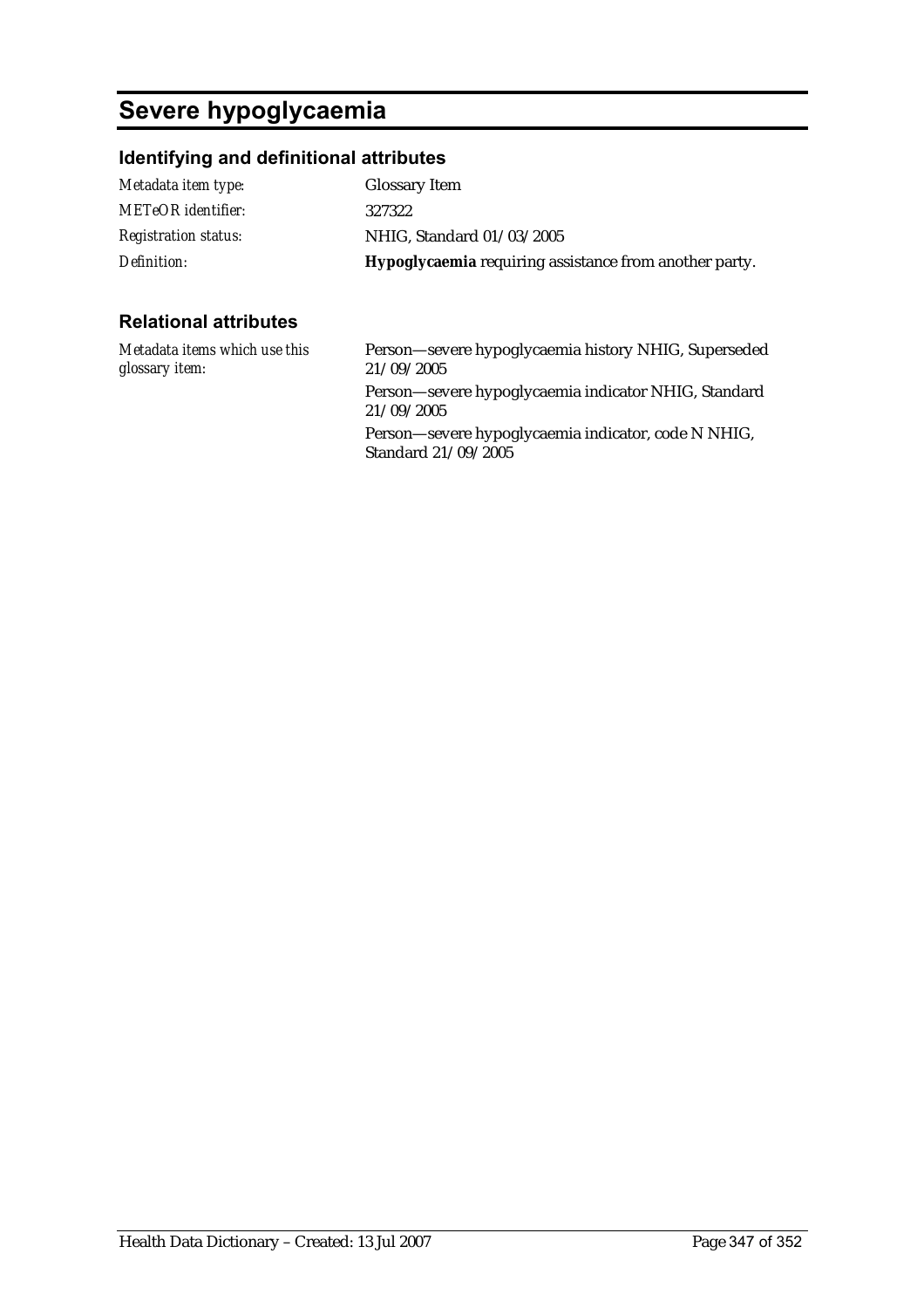## **Social Worker**

### **Identifying and definitional attributes**

| Metadata item type:                             | <b>Glossary Item</b>                                                                                                                              |
|-------------------------------------------------|---------------------------------------------------------------------------------------------------------------------------------------------------|
| <b>METeOR</b> identifier:                       | 327348                                                                                                                                            |
| <b>Registration status:</b>                     | NHIG, Standard 08/12/2004                                                                                                                         |
| Definition:                                     | Persons who have completed a course of recognised training<br>and are eligible for membership of the Australian Association<br>of Social Workers. |
| <b>Relational attributes</b>                    |                                                                                                                                                   |
| Metadata items which use this<br>glossary item: | Establishment—full-time equivalent staff (paid) (social<br>workers) NHIG, Standard 08/12/2004                                                     |
|                                                 | Establishment—full-time equivalent staff (paid) (social<br>workers), average N[NNN{.N}] NHIG, Standard 08/12/2004                                 |
|                                                 | Establishment-recurrent expenditure (salaries and wages)<br>(social workers) (financial year), total Australian currency                          |

N[N(8)] NHIG, Standard 08/12/2004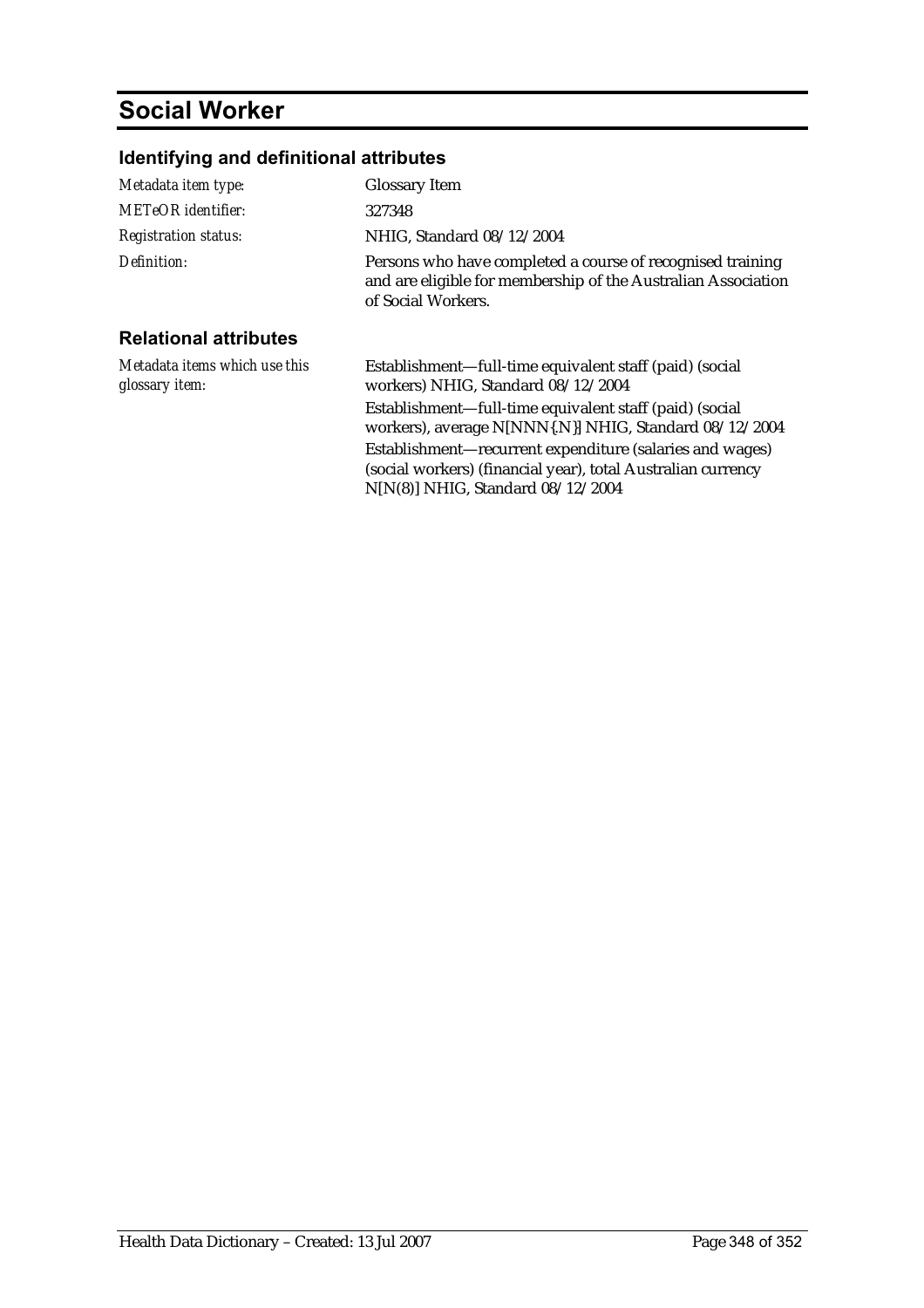### **Student nurse**

#### **Identifying and definitional attributes**

| Metadata item type:                             | <b>Glossary Item</b>                                                                                                                                                                                                                                                                                                                                                                                                                                                                                           |
|-------------------------------------------------|----------------------------------------------------------------------------------------------------------------------------------------------------------------------------------------------------------------------------------------------------------------------------------------------------------------------------------------------------------------------------------------------------------------------------------------------------------------------------------------------------------------|
| <b>METeOR</b> identifier:                       | 327328                                                                                                                                                                                                                                                                                                                                                                                                                                                                                                         |
| <b>Registration status:</b>                     | NHIG, Standard 01/03/2005                                                                                                                                                                                                                                                                                                                                                                                                                                                                                      |
| Definition:                                     | A person employed by a health establishment who is currently<br>studying in years one to three of a three-year certificate course.<br>This includes any person commencing or undertaking a three-<br>year course of training leading to registration as a nurse by the<br>State or Territory registration board. This includes full-time<br>general student nurse and specialist student nurse, such as<br>mental deficiency nurse, but excludes practising nurses<br>enrolled in post-basic training courses. |
| <b>Relational attributes</b>                    |                                                                                                                                                                                                                                                                                                                                                                                                                                                                                                                |
| Metadata items which use this<br>glossary item: | Establishment-full-time equivalent staff (paid) (student<br>nurses) NHIG, Standard 01/03/2005                                                                                                                                                                                                                                                                                                                                                                                                                  |

Establishment—full-time equivalent staff (paid) (student nurses), average N[NNN{.N}] NHIG, Standard 01/03/2005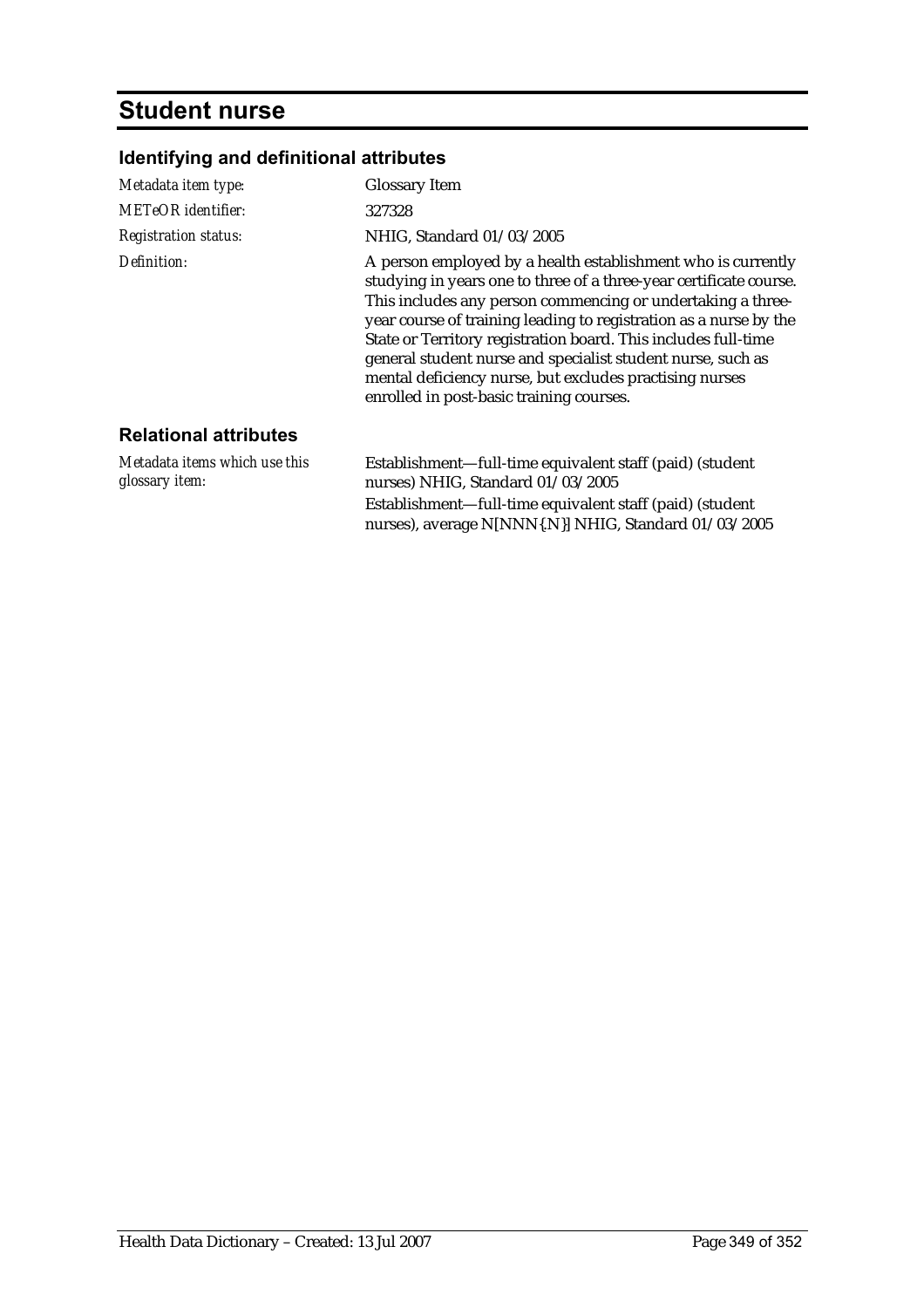## **Trainee/pupil nurse**

### **Identifying and definitional attributes**

| Metadata item type:                                     | <b>Glossary Item</b>                                                                                                                                                                                                         |
|---------------------------------------------------------|------------------------------------------------------------------------------------------------------------------------------------------------------------------------------------------------------------------------------|
| <b>METeOR</b> identifier:                               | 327190                                                                                                                                                                                                                       |
| <b>Registration status:</b>                             | NHIG, Standard 01/03/2005                                                                                                                                                                                                    |
| Definition:                                             | Trainee/pupil nurse includes any person commencing or<br>undertaking a 1-year course of training leading to registration<br>as an enrolled nurse on the state/territory registration board<br>(includes all trainee nurses). |
| <b>Relational attributes</b>                            |                                                                                                                                                                                                                              |
| Metadata items which use this<br>glossary <i>item</i> : | Establishment—full-time equivalent staff (paid) (trainee/pupil<br>nurses) NHIG, Standard 01/03/2005                                                                                                                          |
|                                                         | Establishment—full-time equivalent staff (paid) (trainee/pupil<br>nurses), average N[NNN{.N}] NHIG, Standard 01/03/2005                                                                                                      |
|                                                         | Establishment-recurrent expenditure (salaries and wages)<br>(trainee/pupil nurses) (financial year), total Australian currency                                                                                               |

N[N(8)] NHIG, Standard 01/03/2005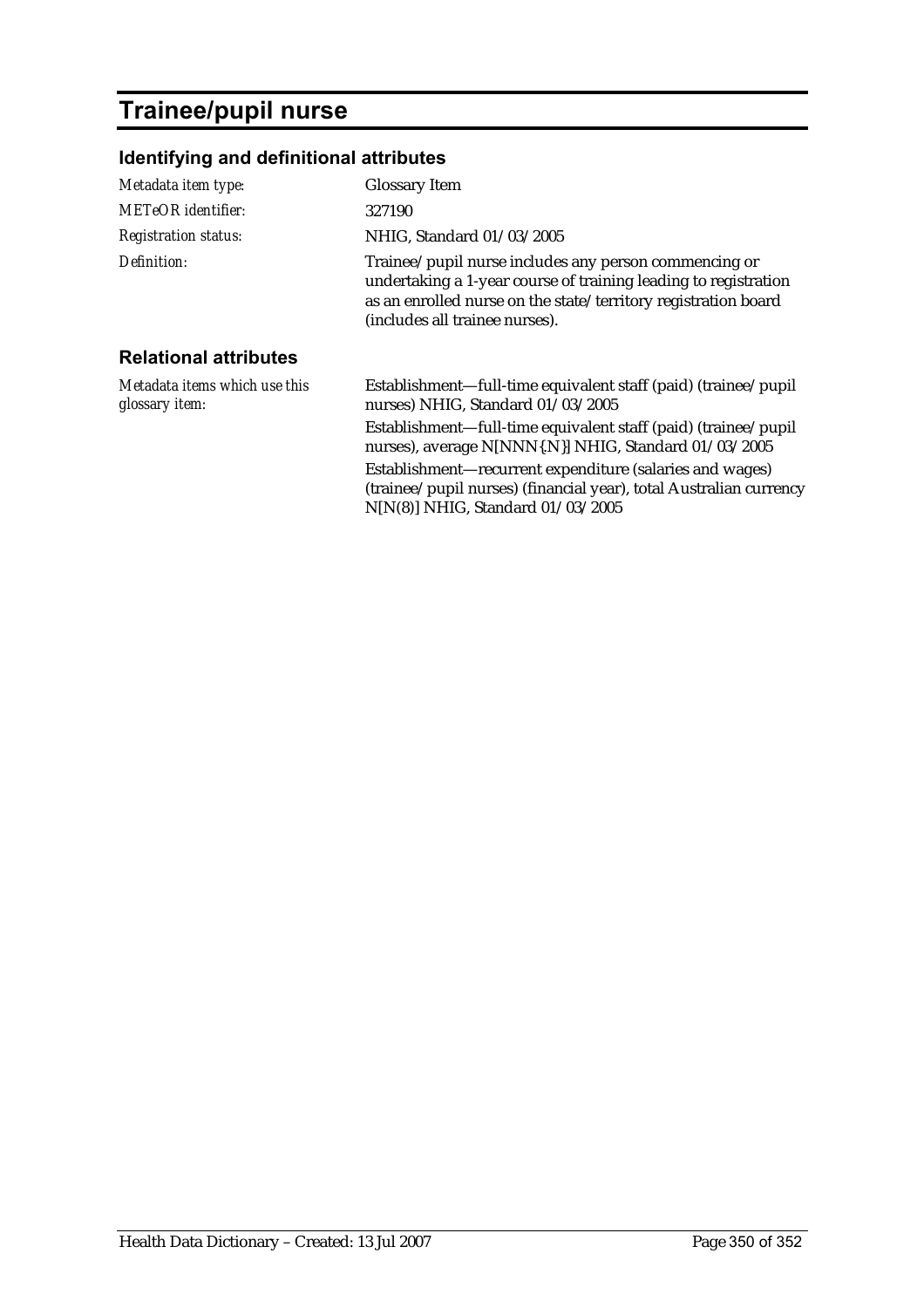### **Triage**

#### **Identifying and definitional attributes**

| Metadata item type:             | <b>Glossary Item</b>                                                                                                                                           |
|---------------------------------|----------------------------------------------------------------------------------------------------------------------------------------------------------------|
| <b>METeOR</b> identifier:       | 334003                                                                                                                                                         |
| <b>Registration status:</b>     | NHIG, Standard 24/03/2006                                                                                                                                      |
| Definition:                     | Process by which a patient is briefly assessed upon arrival in<br>the emergency department to determine the urgency of their<br>problem and priority for care. |
| Context:                        | Emergency department care                                                                                                                                      |
| Source and reference attributes |                                                                                                                                                                |
| Reference documents:            | Hospital Demand Management Group, Metropolitan Health<br>and Aged Care Services Division, State Government                                                     |

#### **Relational attributes**

| Metadata items which use this<br>glossary item: | Non-admitted patient emergency department service episode—<br>triage date, DDMMYYYY NHIG, Standard 07/12/2005 |
|-------------------------------------------------|---------------------------------------------------------------------------------------------------------------|
|                                                 | Non-admitted patient emergency department service episode—<br>triage time, hhmm NHIG, Standard 07/12/2005     |
|                                                 | Triage category code N NHIG, Standard 01/03/2005                                                              |

Department of Human Services, Victoria.

http://www.health.vic.gov.au/hdms/triage.htm